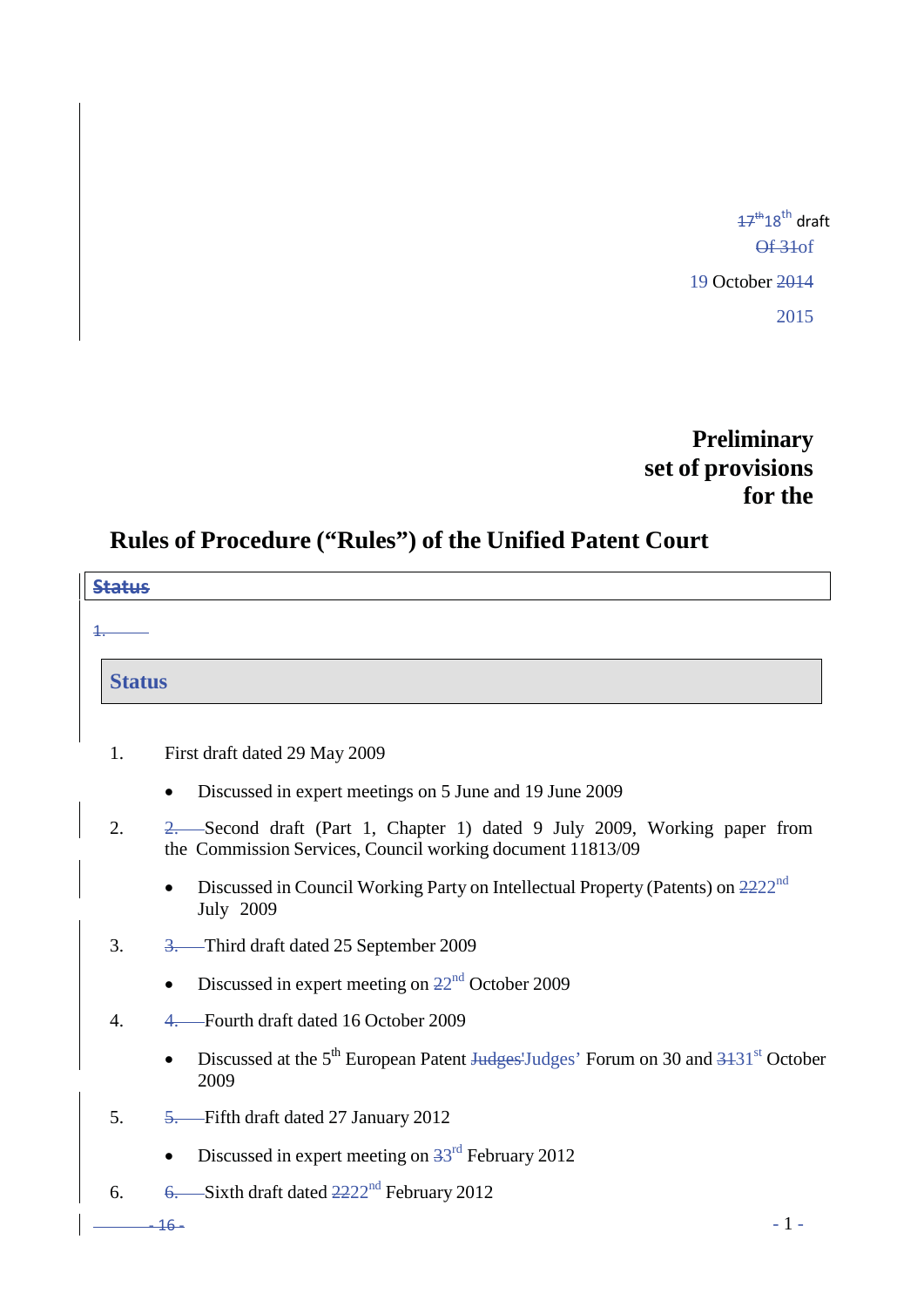- Discussed by the Drafting Committee on 25/ and 26 February 2012
- 7. 7. Seventh draft dated 20 March 2012
	- Discussed by the Drafting Committee on 24/ and 25 March 2012
- 8. 8. Eighth draft dated 30 March 2012
	- $\bullet$  For technical consultation
- 9. 9. Ninth draft dated 24 May 2012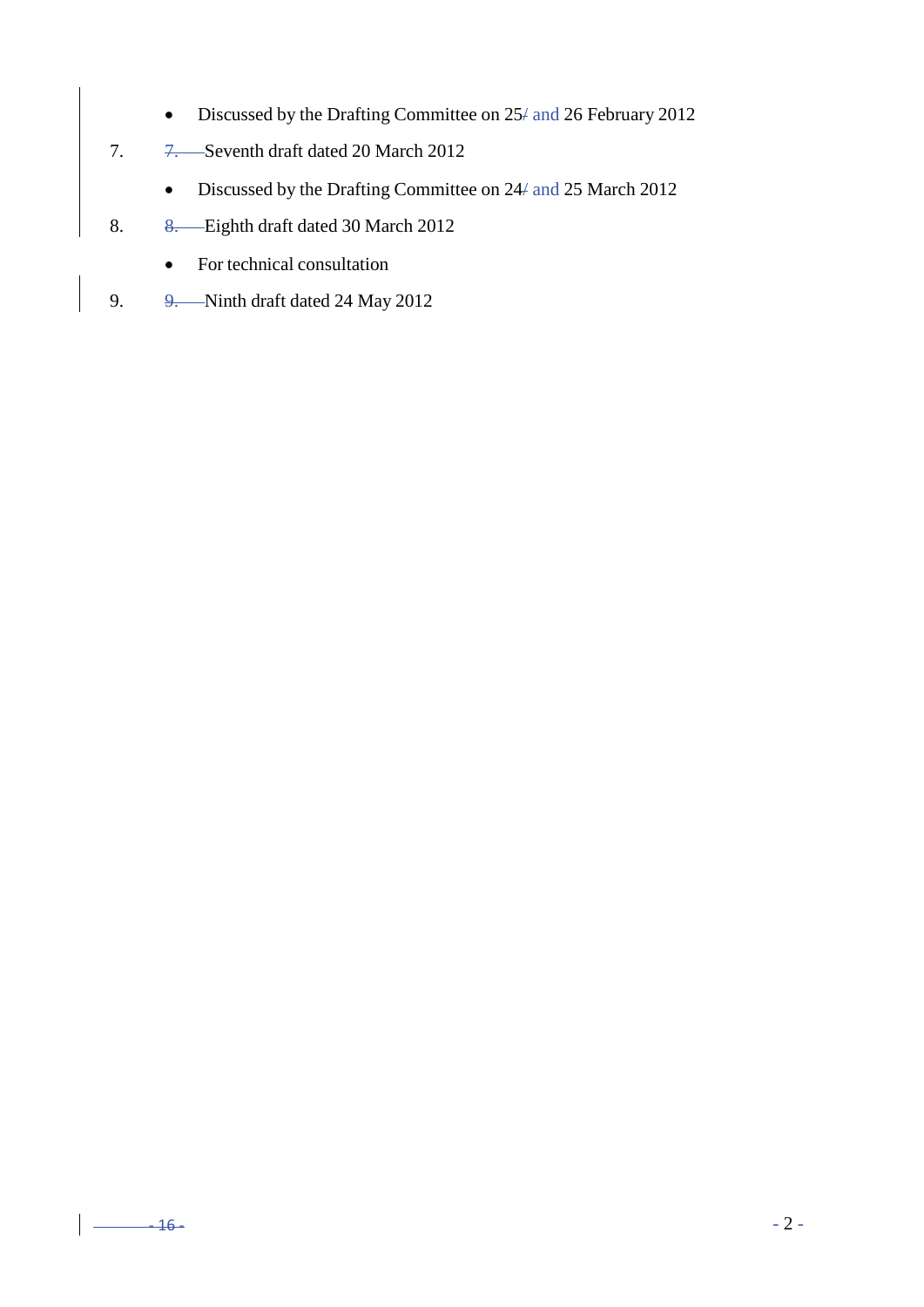- 10. 10. Tenth draft dated 16 October 2012
- 11. + <del>11.</del> Eleventh draft dated  $\frac{977}{100}$  November 2012
	- $\bullet$  Discussed by Drafting Committee on  $\theta$ 99 and 10 November 2012
- 12. 12. Twelfth draft dated 29 November
- 13.  $13.$  Thirteenth $13<sup>th</sup>$  draft dated 14 January 2013
	- Renumbered version
- 14. <del>14. Fourteenth</del>14<sup>th</sup> draft dated  $3431$ <sup>st</sup> January 2013
	- $\bullet$  For further informal comment prior to the public consultation
- 15.  $15. -15^{th}$  draft dated 31<sup>st</sup> May 2013
	- $\bullet$  For public consultation
- 16.  $16. 16$ <sup>th</sup> draft dated  $3131$ <sup>st</sup> January 2014
	- Discussed by Drafting Committee on 16 and 17 November and 14 December 2013 in light of comments from public consultation.
	- Provided to Preparatory Committee on  $3431<sup>st</sup>$  January 2014.
- 17.  $17. -17^{th}$  draft dated  $31^{st}$  October 2014

 $\overline{a}$ 

- Discussed by Legal Group of the Preparatory Committee on 20 February, 10 April, 20 June;
- Discussed by Legal Group of the Preparatory Committee and the Drafting Committee on 24 and 25 September 2014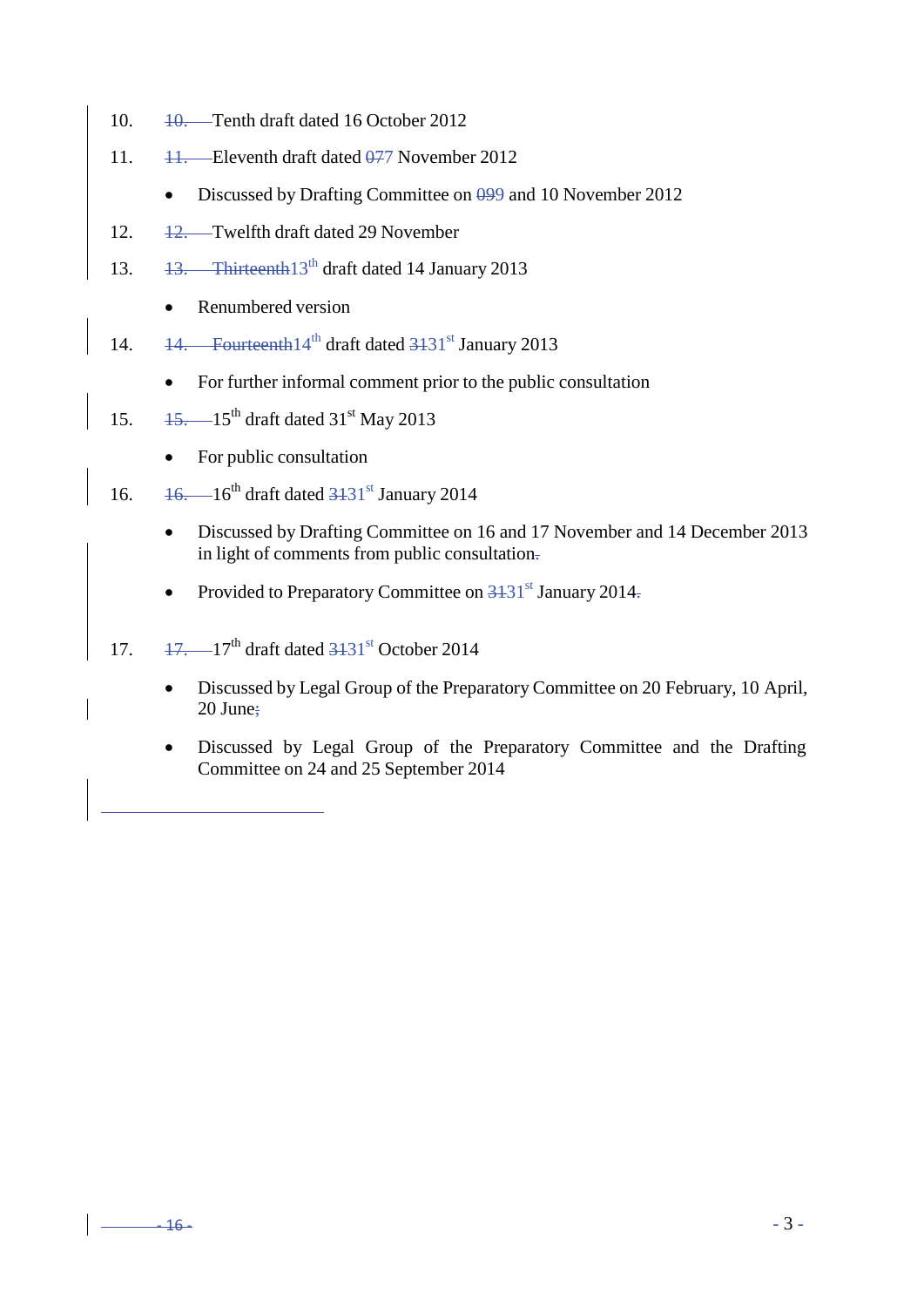# **Abbreviations**

#### **EPC**: European Patent Convention

- 18. **Regulation (EU** $-18^{th}$  draft dated  $1^{st}$  July 2015
	- Discussed by the Legal Group of the Preparatory Committee and the Drafting Committee on 25 and 26 June 2015
	- Provided to the Preparatory Committee on 10 July 2015
	- Adopted by the Preparatory Committee on 19 October 2015<sup>\*</sup>

Subject to final adaptations (court fees, Annex I).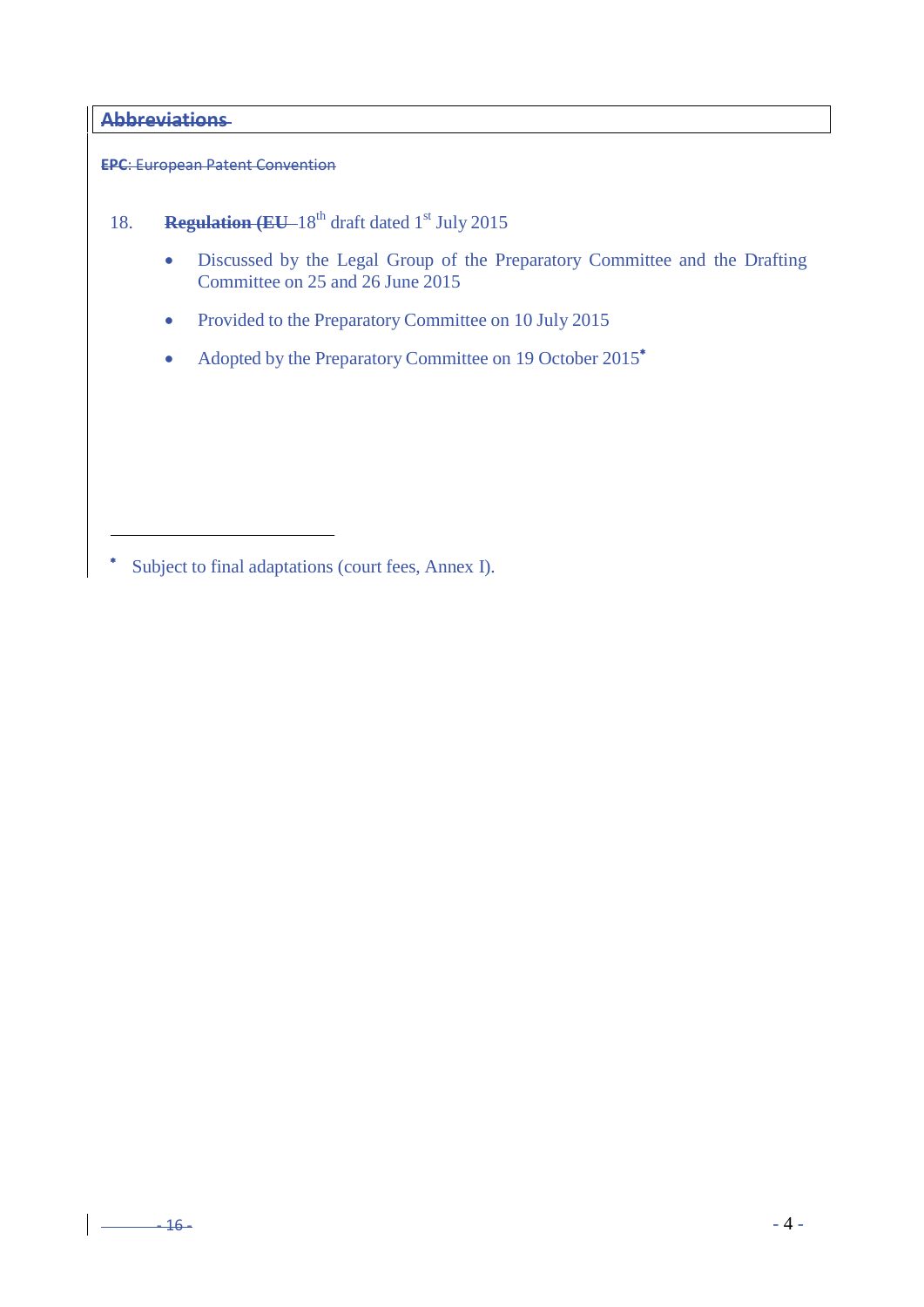# **Table of contents**

| Rule 3 – Power of staff of the Registry and a sub-registry to perform functions of |
|------------------------------------------------------------------------------------|
|                                                                                    |
|                                                                                    |
| Rule 6 – Service and supply of orders, decisions, written pleadings and other      |
|                                                                                    |
|                                                                                    |
|                                                                                    |
| <b>PART 1 - PROCEDURES BEFORE THE COURT OF FIRST INSTANCE 26</b>                   |
|                                                                                    |
|                                                                                    |
|                                                                                    |
|                                                                                    |
|                                                                                    |
|                                                                                    |
|                                                                                    |
|                                                                                    |
|                                                                                    |
| Rule 16 – Examination as to formal requirements of the Statement of claim 30       |
| Rule 17 – Recording in the register and assignment (Court of First Instance,       |
|                                                                                    |

 $\begin{array}{c} \hline \end{array}$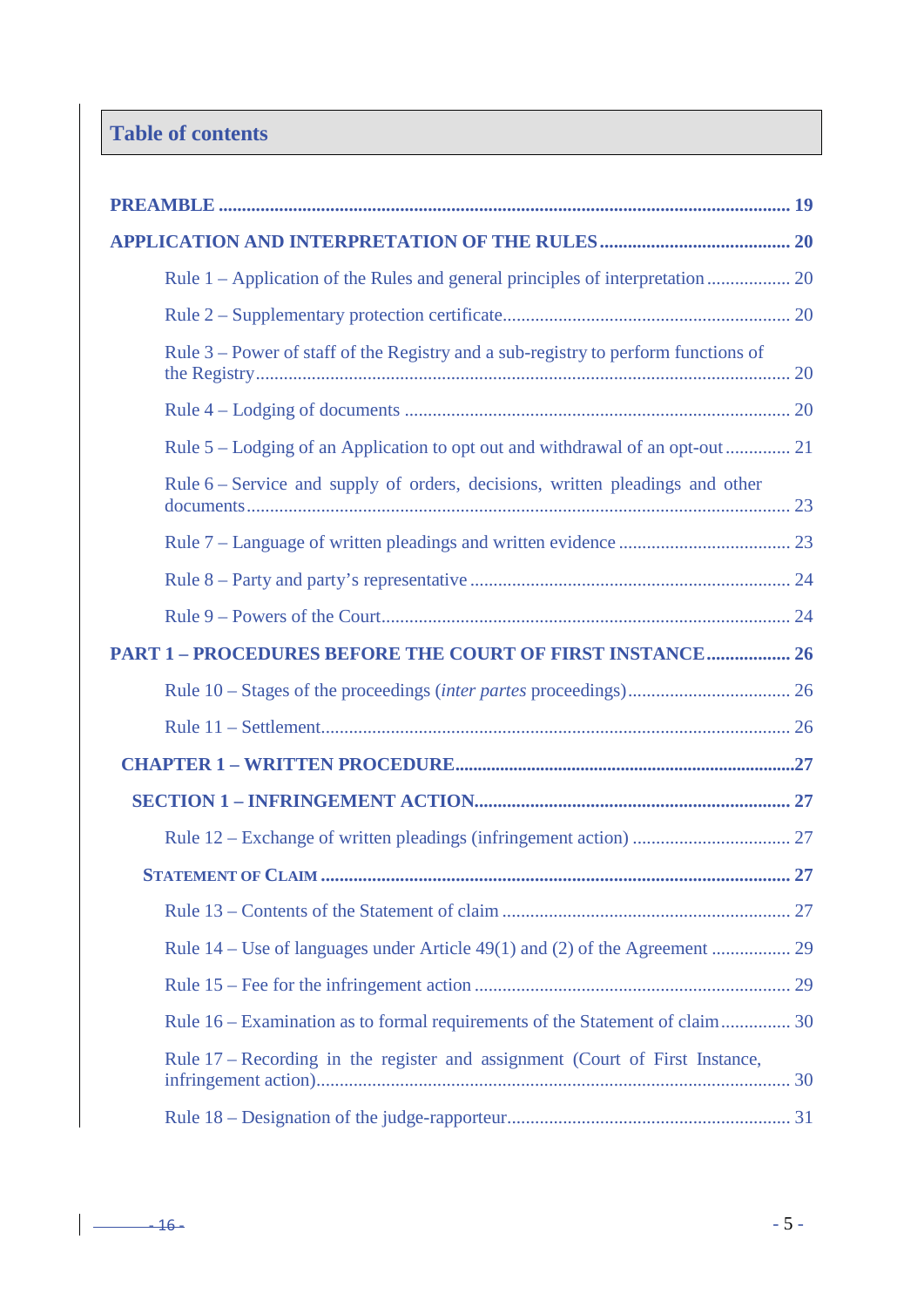| PROCEDURE WHEN THE DEFENDANT RAISES A PRELIMINARY OBJECTION 31                                                                                   |  |
|--------------------------------------------------------------------------------------------------------------------------------------------------|--|
|                                                                                                                                                  |  |
|                                                                                                                                                  |  |
|                                                                                                                                                  |  |
|                                                                                                                                                  |  |
|                                                                                                                                                  |  |
|                                                                                                                                                  |  |
|                                                                                                                                                  |  |
|                                                                                                                                                  |  |
|                                                                                                                                                  |  |
|                                                                                                                                                  |  |
| Rule 27 – Examination as to formal requirements of the Statement of defence  34                                                                  |  |
|                                                                                                                                                  |  |
| <b>DEFENCE TO THE COUNTERCLAIM FOR REVOCATION, REPLY TO THE STATEMENT</b><br>OF THE DEFENCE AND APPLICATION TO AMEND THE PATENT AND REJOINDER TO |  |
| Rule 29 – Lodging of Defence to the Counterclaim for revocation, Reply to the                                                                    |  |
|                                                                                                                                                  |  |
|                                                                                                                                                  |  |
| Rule 31 – Value-based fee for the dispute including the Counterclaim for                                                                         |  |
|                                                                                                                                                  |  |
| Rule 32 – Lodging of the Defence to the Application to amend the patent, the                                                                     |  |
| APPLICATION FOR ALLOCATING A TECHNICALLY QUALIFIED JUDGE TO THE                                                                                  |  |
| Rule 33 – Application by a party for allocating a technically qualified judge 37                                                                 |  |
| Rule 34 – Request by the judge-rapporteur for allocating a technically qualified                                                                 |  |
|                                                                                                                                                  |  |
|                                                                                                                                                  |  |

 $\overline{\phantom{a}}$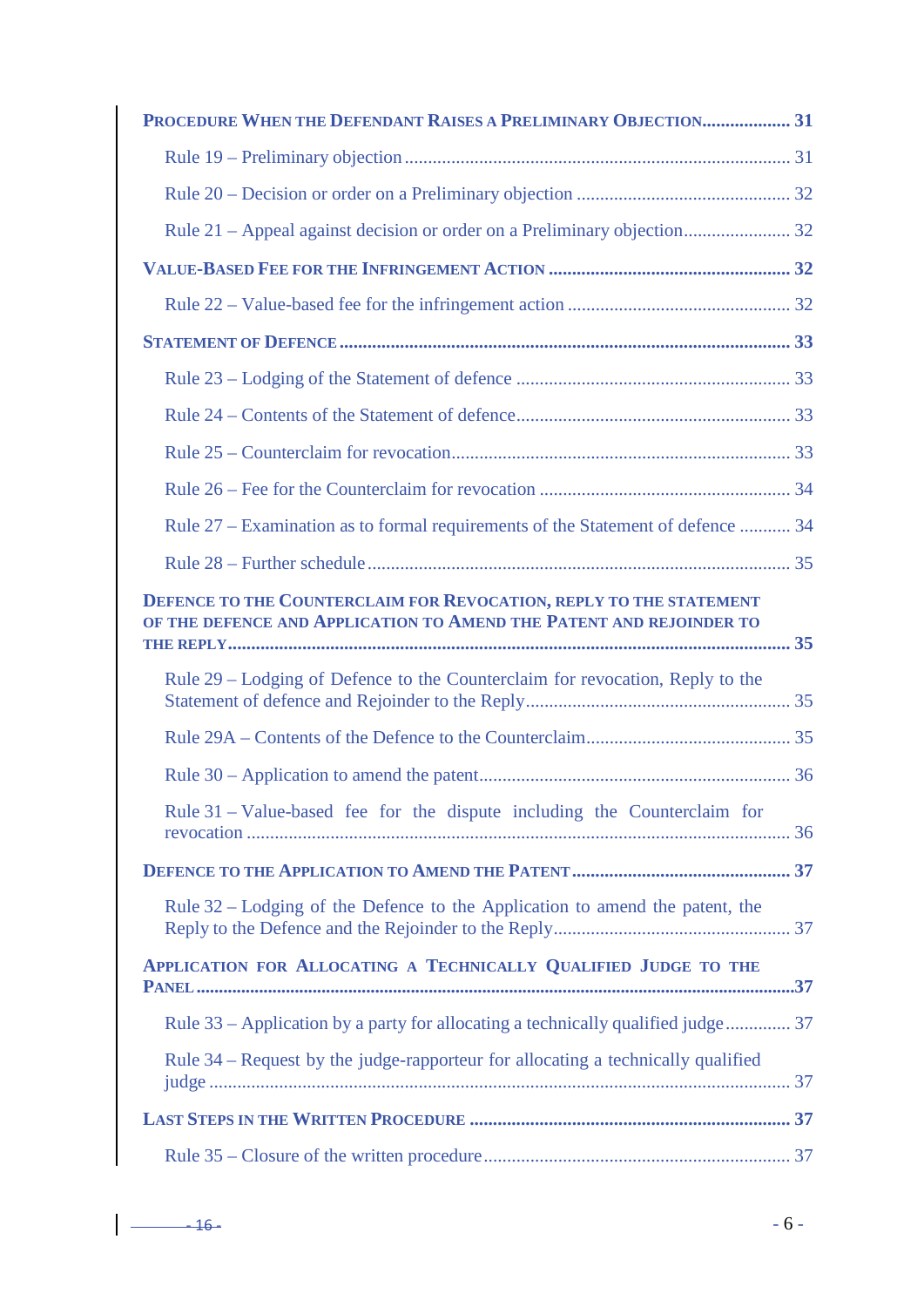| COUNTERCLAIM FOR REVOCATION REFERRED TO THE CENTRAL DIVISION UNDER                                                                                            |  |
|---------------------------------------------------------------------------------------------------------------------------------------------------------------|--|
| Rule 38 – Written procedure when the central division deals with a Counterclaim                                                                               |  |
|                                                                                                                                                               |  |
|                                                                                                                                                               |  |
| <b>ACTION REFERRED TO THE CENTRAL DIVISION UNDER ARTICLE 33(3)(C) OF THE</b>                                                                                  |  |
| Rule 41 – Written procedure when the central division deals with the action under                                                                             |  |
|                                                                                                                                                               |  |
|                                                                                                                                                               |  |
|                                                                                                                                                               |  |
|                                                                                                                                                               |  |
|                                                                                                                                                               |  |
|                                                                                                                                                               |  |
|                                                                                                                                                               |  |
|                                                                                                                                                               |  |
| Rule 47 – Examination as to formal requirements, recording in the register,<br>assignment (Court of First Instance, revocation action) and designation of the |  |
|                                                                                                                                                               |  |
|                                                                                                                                                               |  |
|                                                                                                                                                               |  |
| Rule 50 – Contents of the Defence to revocation and Counterclaim for                                                                                          |  |
|                                                                                                                                                               |  |
|                                                                                                                                                               |  |
|                                                                                                                                                               |  |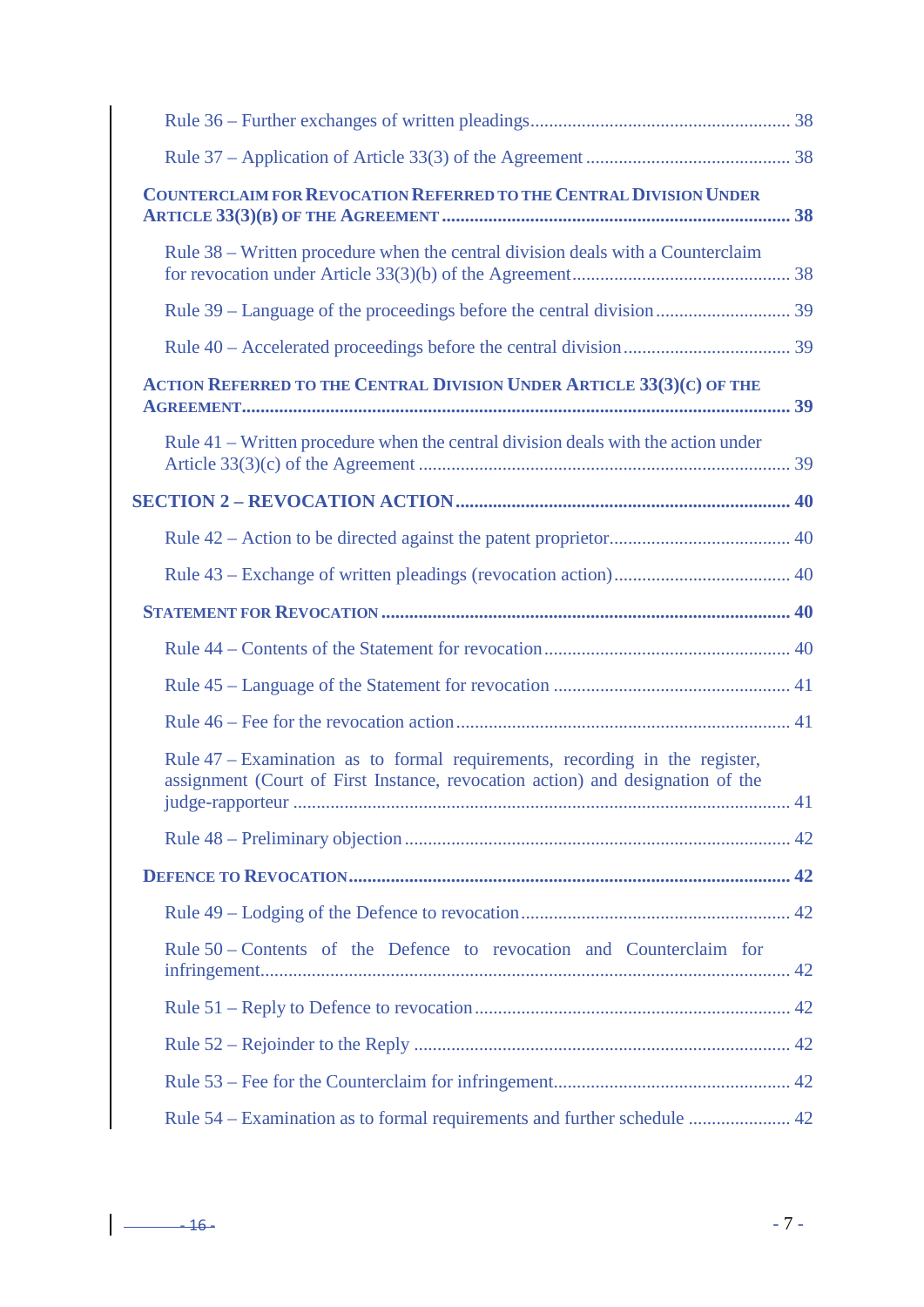| <b>DEFENCE TO THE APPLICATION TO AMEND THE PATENT AND DEFENCE TO THE</b>           |
|------------------------------------------------------------------------------------|
| Rule 55 – Lodging of the Defence to the Application to amend the patent, the       |
|                                                                                    |
|                                                                                    |
| Rule 58 – Closure of the written procedure subject to the possible exchange of     |
|                                                                                    |
| Rule 60 – Value-based fee for the dispute including the Counterclaim for           |
| <b>SECTION 3 - ACTION FOR DECLARATION OF NON-INFRINGEMENT  44</b>                  |
|                                                                                    |
| Rule 62 – Exchange of written pleadings (action for declaration of                 |
| Rule 63 – Contents of the Statement for a declaration of non-infringement 44       |
| Rule 64 – Language of the Statement for a declaration of non-infringement and      |
| Rule 65 – Examination as to formal requirements, recording in the register,        |
|                                                                                    |
| Rule 67 – Lodging of the Defence to the Statement for a declaration of             |
| Rule 68 – Contents of the Defence to the Statement for a declaration of            |
| Rule 69 – Reply to Defence to the Statement for a declaration of                   |
|                                                                                    |
| Rule 71 – Examination as to formal requirements and further schedule 46            |
|                                                                                    |
| Rule 73 – Closure of the written procedure subject to the possible exchange of     |
| Rule 74 – Value-based fee for the action for a declaration of non-infringement  46 |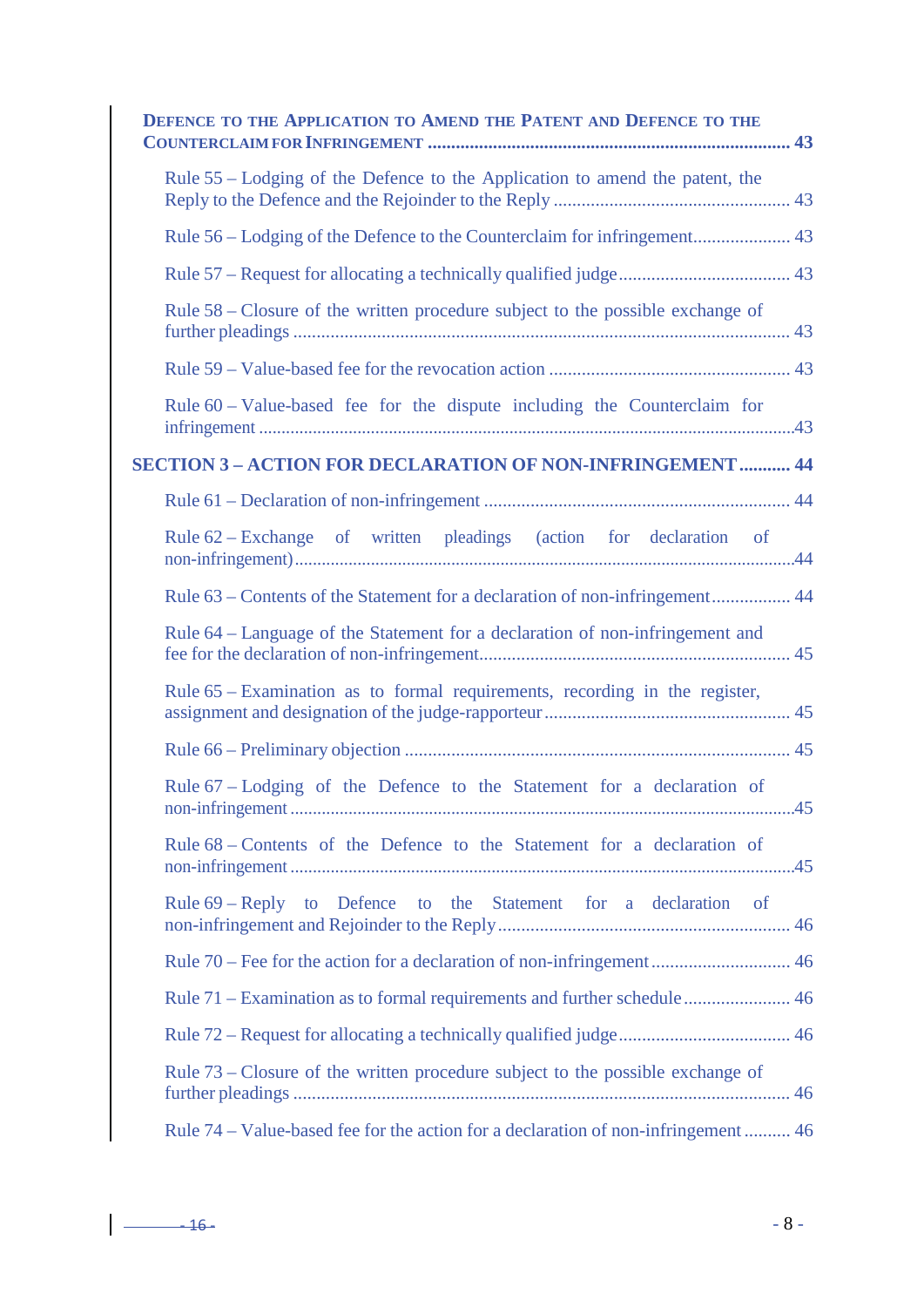| SECTION 4 - ACTIONS WITHIN ARTICLE 33(5) AND (6) OF THE<br><b>AGREEMENT</b><br>46                                                                                      |
|------------------------------------------------------------------------------------------------------------------------------------------------------------------------|
| Rule 75 – Revocation action and subsequent infringement action in a local or                                                                                           |
| Rule $76$ – Actions for declaration of non-infringement within Article 33(6) of the                                                                                    |
| Rule 77 – Action for declaration of non-infringement and action for revocation 47                                                                                      |
| <b>SECTION 5-ACTION FOR COMPENSATION FOR LICENCES ON THE</b>                                                                                                           |
|                                                                                                                                                                        |
| SECTION 6-ACTION AGAINST DECISIONS OF THE EUROPEAN<br>PATENT OFFICE IN CARRYING OUT THE TASKS REFERRED TO IN<br><b>ARTICLE 9 OF REGULATION (EU) No 1257/2012</b><br>48 |
|                                                                                                                                                                        |
|                                                                                                                                                                        |
| Rule 87 – Grounds for annulling or altering a decision of the Office 48                                                                                                |
|                                                                                                                                                                        |
| Rule 89 – Examination as to formal requirements (ex parte proceedings) 49                                                                                              |
|                                                                                                                                                                        |
|                                                                                                                                                                        |
| Rule 92 – Assignment to panel or to single judge, designation of judge-                                                                                                |
| Rule 93 – Examination of the Application to annul or alter a decision of the                                                                                           |
| Rule 94 – Invitation to the President of the European Patent Office to comment  51                                                                                     |
|                                                                                                                                                                        |
|                                                                                                                                                                        |
| Rule 97 – Application to annul a decision of the Office to reject a request for                                                                                        |
|                                                                                                                                                                        |
|                                                                                                                                                                        |
|                                                                                                                                                                        |
|                                                                                                                                                                        |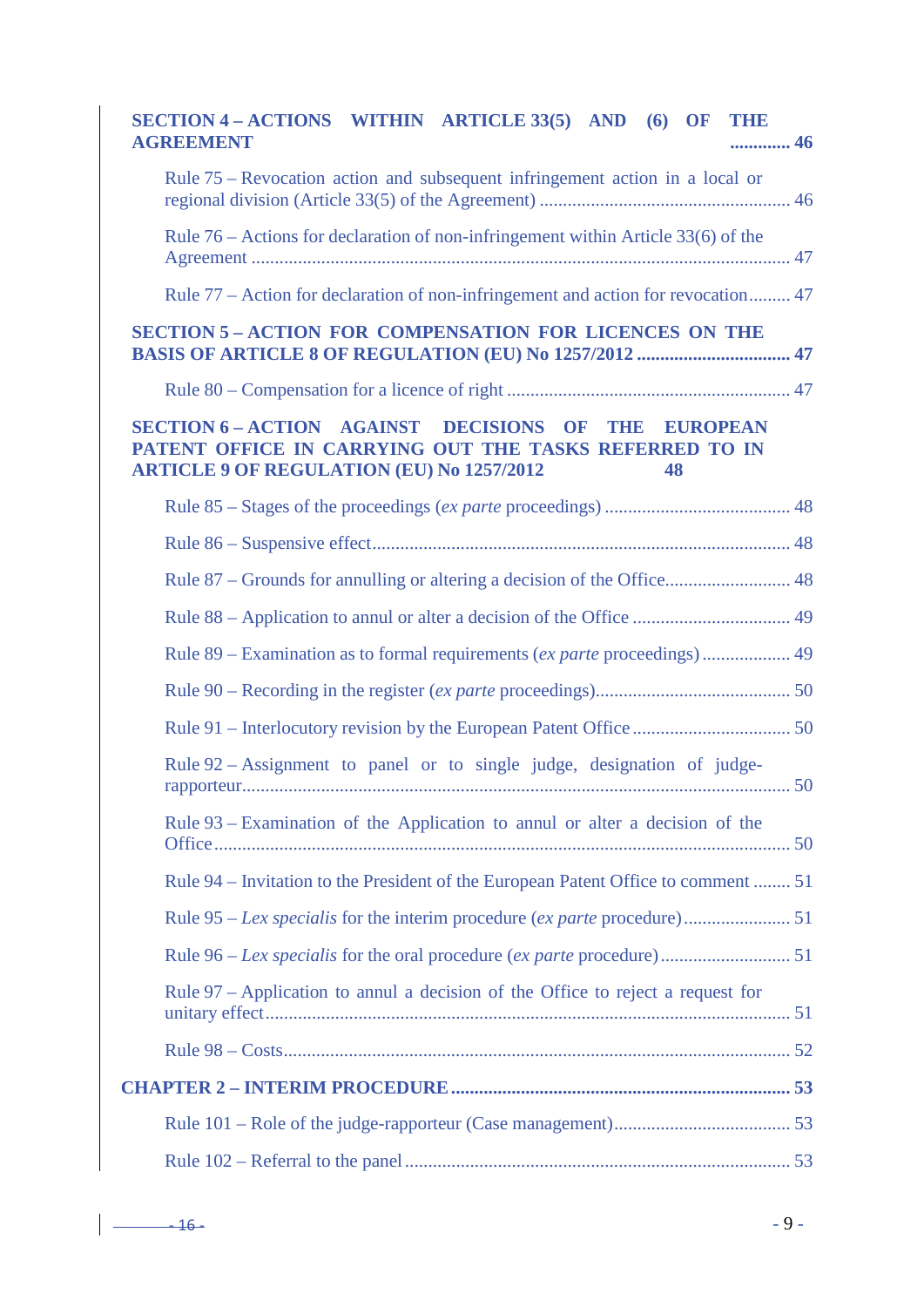| Rule 114 – Adjournment where the Court considers that further evidence is   |  |
|-----------------------------------------------------------------------------|--|
|                                                                             |  |
|                                                                             |  |
|                                                                             |  |
|                                                                             |  |
|                                                                             |  |
| <b>CHAPTER 4 - PROCEDURE FOR THE DETERMINATION OF DAMAGES</b>               |  |
| Rule 125 – Separate proceedings for determining the amount of damages       |  |
|                                                                             |  |
| <b>SECTION 1 - APPLICATION FOR THE DETERMINATION OF DAMAGES 59</b>          |  |
|                                                                             |  |
|                                                                             |  |
|                                                                             |  |
| Rule 134 – Examination as to formal requirements of the Application for the |  |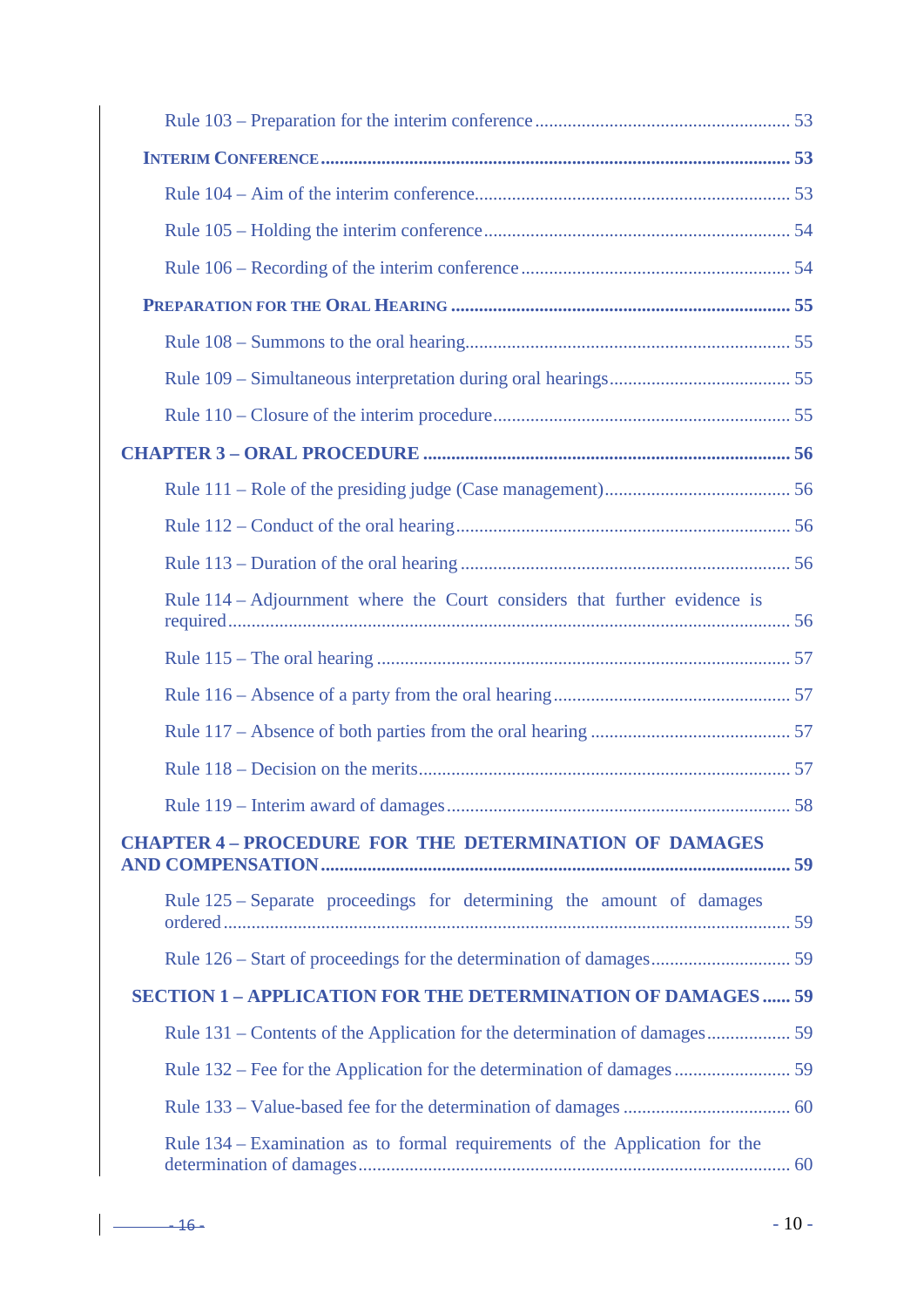| Rule 135 – Recording in the register (Application for the determination of      |  |
|---------------------------------------------------------------------------------|--|
|                                                                                 |  |
|                                                                                 |  |
| Rule 138 – Contents of the Defence to the Application for the determination of  |  |
| Rule 139 – Reply to the Defence to the Application for the determination of     |  |
| Rule 140 – Further procedure (Application for the determination of damages)  61 |  |
|                                                                                 |  |
|                                                                                 |  |
| Rule 142 – Defence of the unsuccessful party, Reply to the Defence and          |  |
|                                                                                 |  |
|                                                                                 |  |
|                                                                                 |  |
|                                                                                 |  |
|                                                                                 |  |
|                                                                                 |  |
|                                                                                 |  |
|                                                                                 |  |
|                                                                                 |  |
|                                                                                 |  |
|                                                                                 |  |
|                                                                                 |  |
|                                                                                 |  |
|                                                                                 |  |
|                                                                                 |  |
|                                                                                 |  |
|                                                                                 |  |
|                                                                                 |  |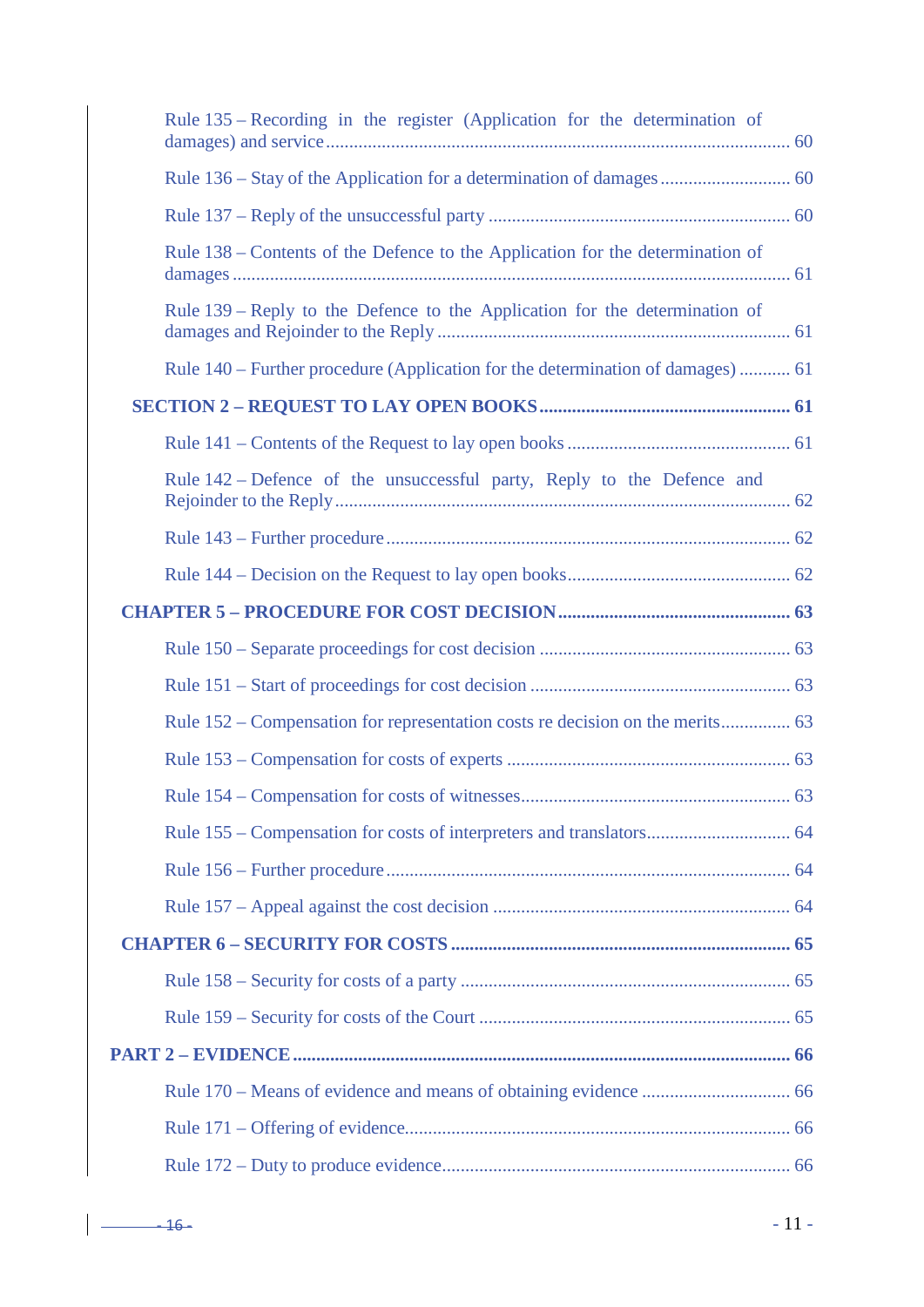| Rule 173 – Cooperation between the courts of the Member States in the taking of |  |
|---------------------------------------------------------------------------------|--|
| <b>CHAPTER 1 - WITNESSES AND EXPERTS OF THE PARTIES 68</b>                      |  |
|                                                                                 |  |
|                                                                                 |  |
|                                                                                 |  |
|                                                                                 |  |
|                                                                                 |  |
|                                                                                 |  |
|                                                                                 |  |
|                                                                                 |  |
|                                                                                 |  |
|                                                                                 |  |
|                                                                                 |  |
|                                                                                 |  |
|                                                                                 |  |
| <b>CHAPTER 3 - ORDER TO PRODUCE EVIDENCE AND TO COMMUNICATE</b>                 |  |
|                                                                                 |  |
|                                                                                 |  |
|                                                                                 |  |
|                                                                                 |  |
| <b>CHAPTER 4 - ORDER TO PRESERVE EVIDENCE (SAISIE) AND ORDER</b>                |  |
|                                                                                 |  |
|                                                                                 |  |
| Rule 193 – Examination as to formal requirements, recording in the register,    |  |
|                                                                                 |  |
|                                                                                 |  |
|                                                                                 |  |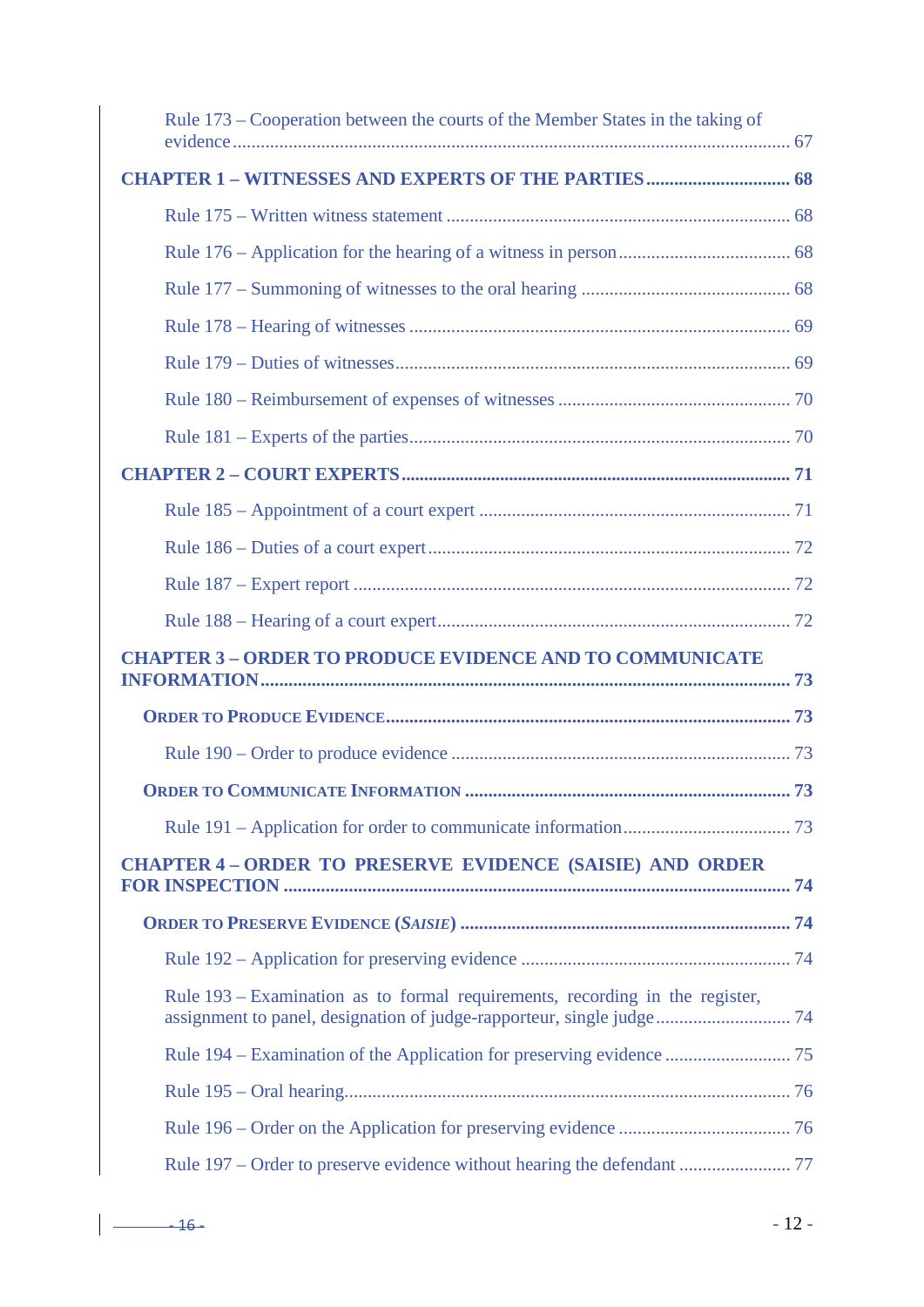| Rule 208 – Examination as to formal requirements, recording in the register,<br>assignment to panel, designation of judge-rapporteur, single judge 83 |  |
|-------------------------------------------------------------------------------------------------------------------------------------------------------|--|
|                                                                                                                                                       |  |
|                                                                                                                                                       |  |
|                                                                                                                                                       |  |
|                                                                                                                                                       |  |
|                                                                                                                                                       |  |
|                                                                                                                                                       |  |
|                                                                                                                                                       |  |
|                                                                                                                                                       |  |
|                                                                                                                                                       |  |
|                                                                                                                                                       |  |
|                                                                                                                                                       |  |
| <b>SECTION 1-STATEMENT OF APPEAL, STATEMENT OF GROUNDS OF</b>                                                                                         |  |
| Rule 224 – Time periods for lodging the Statement of appeal and the Statement of                                                                      |  |
|                                                                                                                                                       |  |
|                                                                                                                                                       |  |
| Rule 227 - Language of the Statement of appeal and of the Statement of grounds                                                                        |  |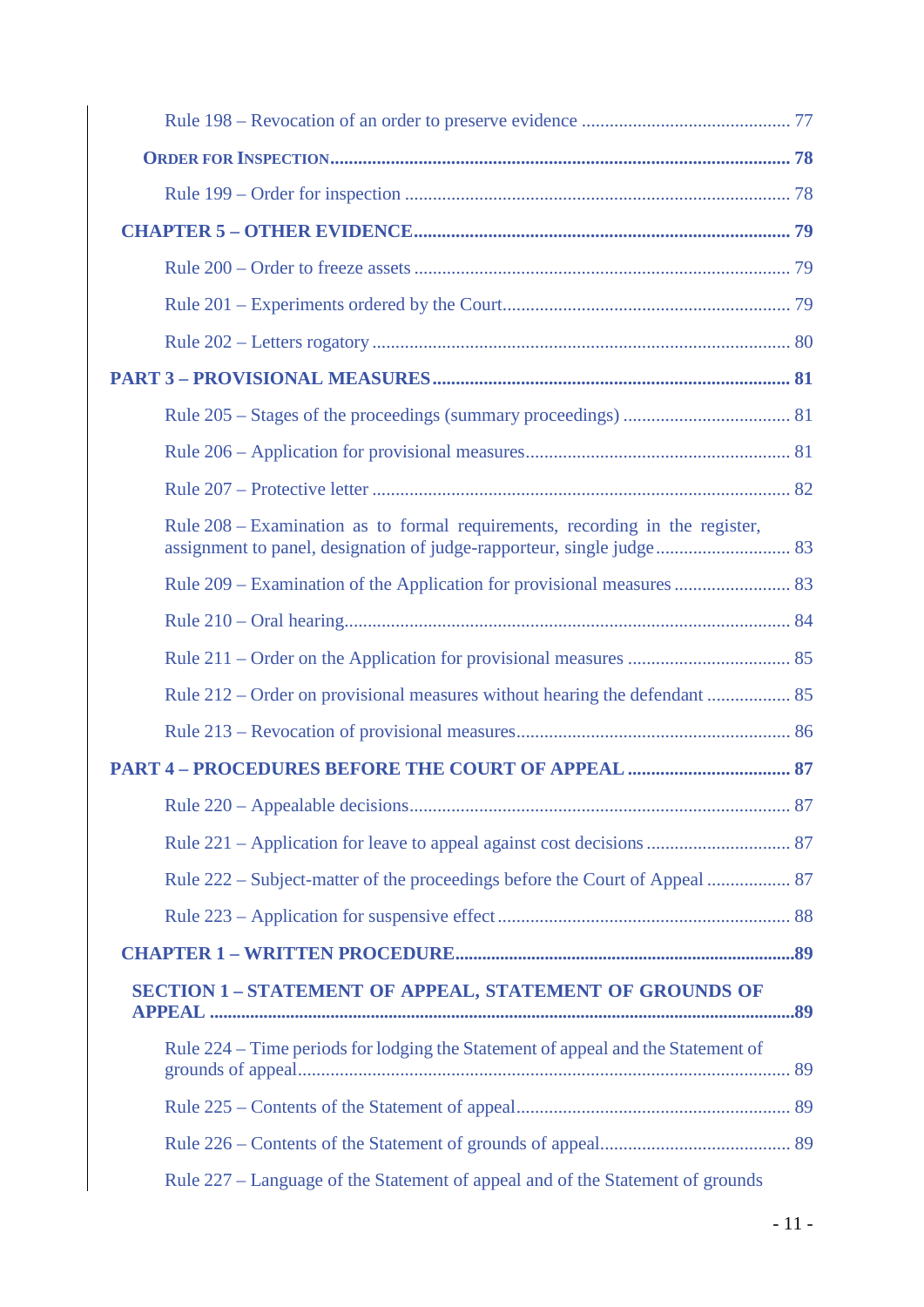| Rule 229 – Examination as to formal requirements of the Statement of appeal  90 |  |
|---------------------------------------------------------------------------------|--|
|                                                                                 |  |
|                                                                                 |  |
|                                                                                 |  |
| Rule 233 – Preliminary examination of the Statement of grounds of appeal 91     |  |
|                                                                                 |  |
|                                                                                 |  |
|                                                                                 |  |
|                                                                                 |  |
|                                                                                 |  |
| SECTION 3 - REPLY TO A STATEMENT OF CROSS-APPEAL  93                            |  |
|                                                                                 |  |
|                                                                                 |  |
|                                                                                 |  |
|                                                                                 |  |
|                                                                                 |  |
|                                                                                 |  |
|                                                                                 |  |
|                                                                                 |  |
|                                                                                 |  |
|                                                                                 |  |
|                                                                                 |  |
| <b>CHAPTER 5 - PROCEDURE FOR APPLICATION FOR REHEARING 97</b>                   |  |
|                                                                                 |  |
|                                                                                 |  |
|                                                                                 |  |
|                                                                                 |  |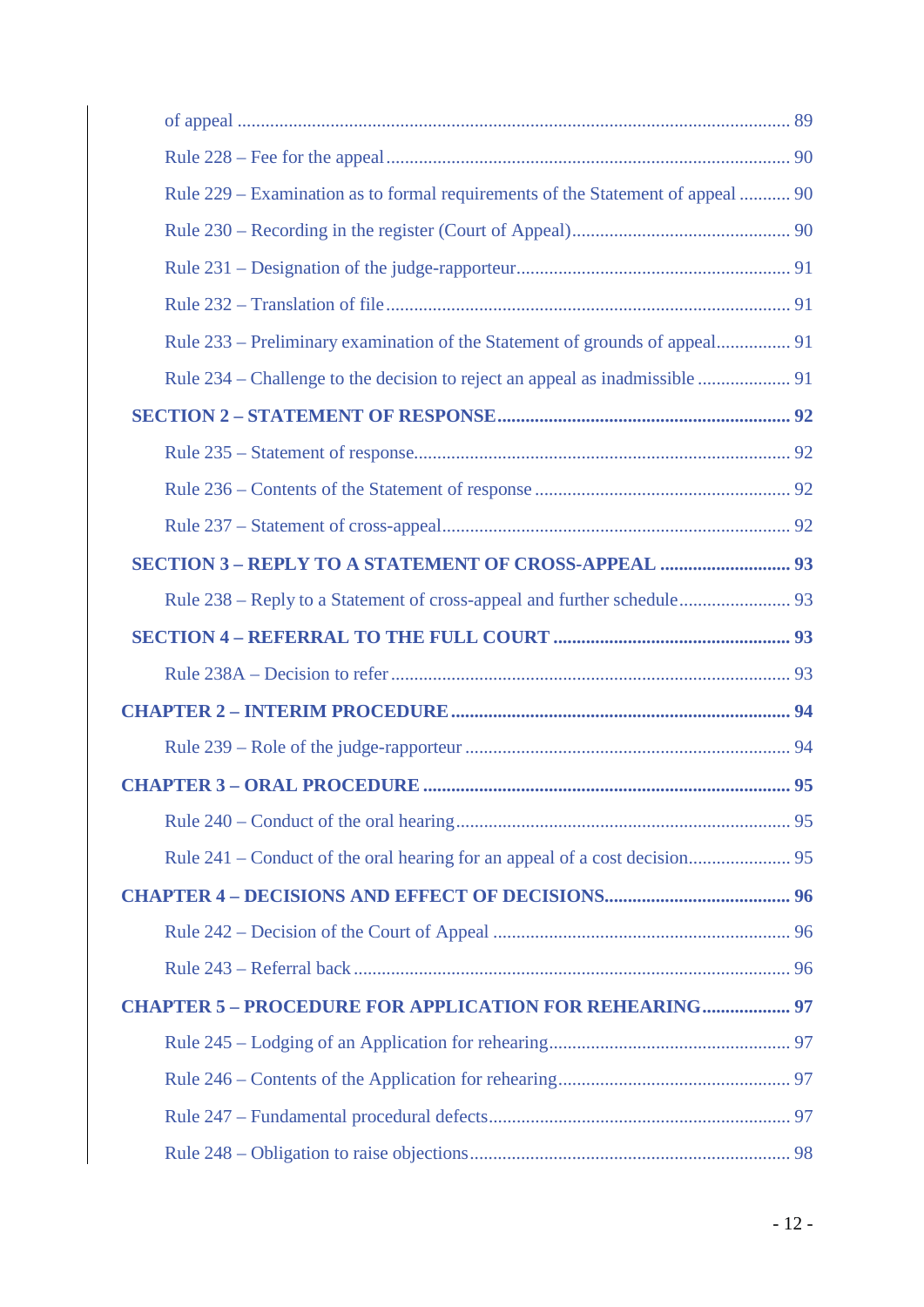| Rule 253 – Examination as to formal requirements of the Application for                                     |
|-------------------------------------------------------------------------------------------------------------|
|                                                                                                             |
|                                                                                                             |
|                                                                                                             |
|                                                                                                             |
|                                                                                                             |
|                                                                                                             |
|                                                                                                             |
|                                                                                                             |
|                                                                                                             |
|                                                                                                             |
| Rule 266 – Preliminary references to the Court of Justice of the European Union  101                        |
|                                                                                                             |
|                                                                                                             |
| <b>SECTION 1 - SERVICE WITHIN THE CONTRACTING MEMBER STATES 103</b>                                         |
|                                                                                                             |
|                                                                                                             |
|                                                                                                             |
| <b>SECTION 2 - SERVICE</b><br><b>OUTSIDE</b><br><b>CONTRACTING</b><br><b>MEMBER</b><br>THE<br><b>STATES</b> |
|                                                                                                             |
|                                                                                                             |
| <b>SECTION 3 - SERVICE BY AN ALTERNATIVE METHOD  105</b>                                                    |
| Rule 275 – Service of the Statement of claim by an alternative method or at an                              |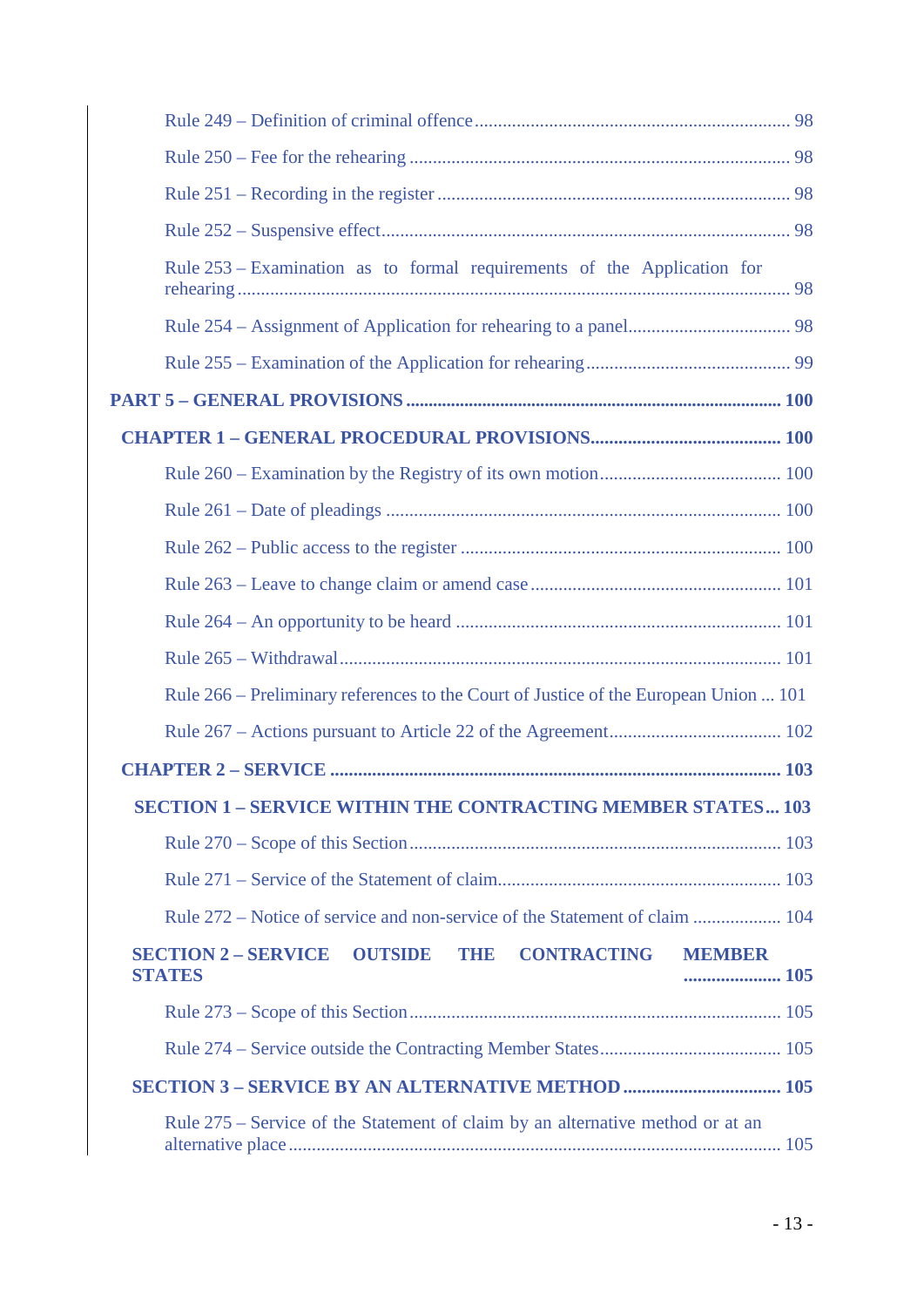| <b>PLEADINGS</b> | <b>SECTION 4 – SERVICE</b> |  | OF ORDERS, DECISIONS AND WRITTEN                                                  | 106                                                                       |
|------------------|----------------------------|--|-----------------------------------------------------------------------------------|---------------------------------------------------------------------------|
|                  |                            |  |                                                                                   |                                                                           |
|                  |                            |  |                                                                                   |                                                                           |
|                  |                            |  |                                                                                   |                                                                           |
|                  |                            |  |                                                                                   |                                                                           |
|                  |                            |  |                                                                                   | <b>CHAPTER 3 - RIGHTS AND OBLIGATIONS OF REPRESENTATIVES 108</b>          |
|                  |                            |  |                                                                                   |                                                                           |
|                  |                            |  |                                                                                   |                                                                           |
|                  |                            |  | Rule 286 – Certificate that a representative is authorised to practice before the |                                                                           |
|                  |                            |  |                                                                                   |                                                                           |
|                  |                            |  |                                                                                   |                                                                           |
|                  |                            |  |                                                                                   |                                                                           |
|                  |                            |  |                                                                                   |                                                                           |
|                  |                            |  |                                                                                   |                                                                           |
|                  |                            |  |                                                                                   |                                                                           |
|                  |                            |  |                                                                                   |                                                                           |
|                  |                            |  |                                                                                   |                                                                           |
|                  |                            |  |                                                                                   |                                                                           |
|                  |                            |  |                                                                                   |                                                                           |
|                  |                            |  |                                                                                   |                                                                           |
|                  |                            |  |                                                                                   | Rule 298 – Accelerated proceedings before the European Patent Office  112 |
|                  |                            |  |                                                                                   |                                                                           |
|                  |                            |  |                                                                                   |                                                                           |
|                  |                            |  |                                                                                   |                                                                           |
|                  |                            |  |                                                                                   |                                                                           |
|                  |                            |  |                                                                                   |                                                                           |
|                  |                            |  |                                                                                   |                                                                           |
|                  |                            |  |                                                                                   |                                                                           |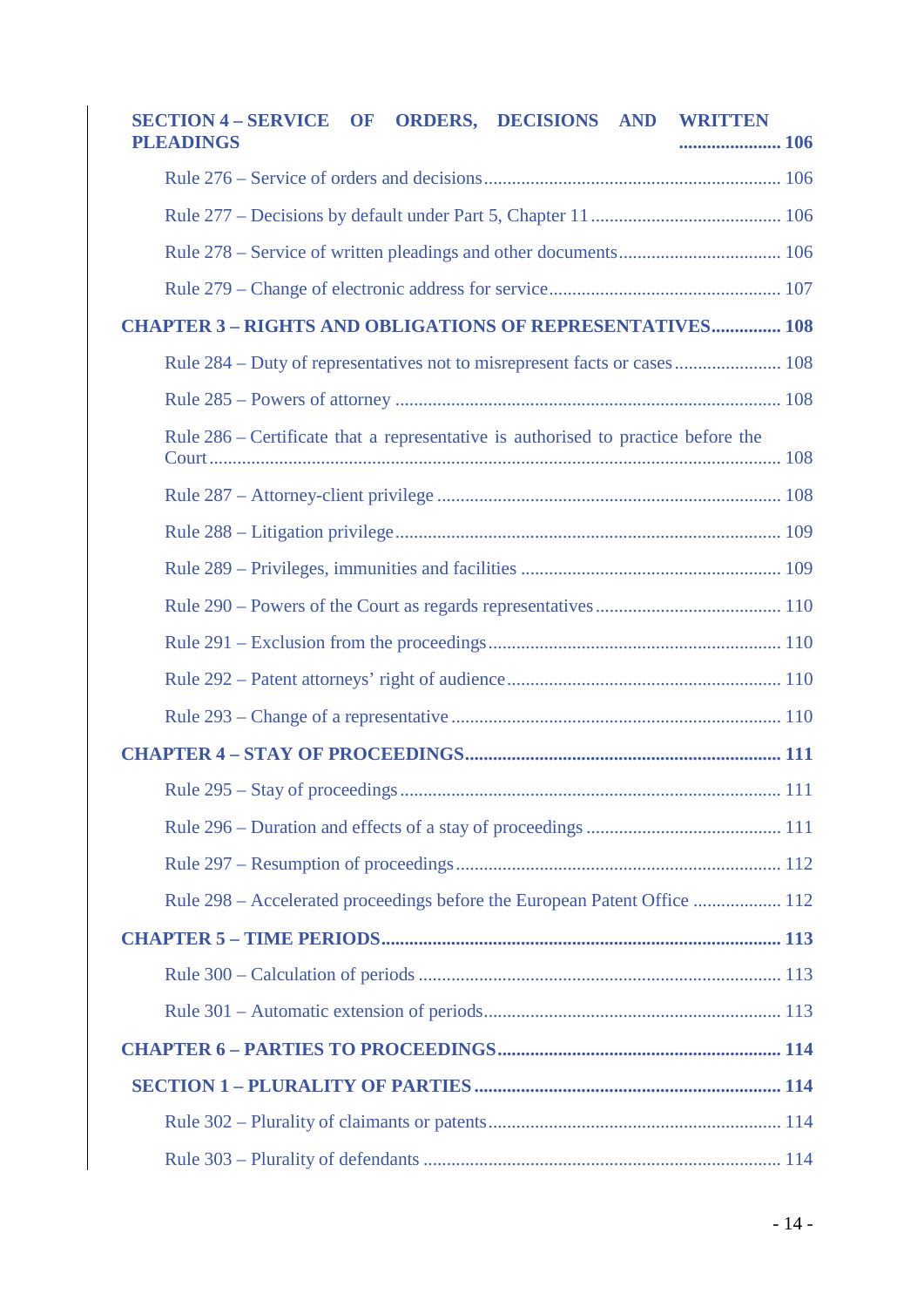| <b>SECTION 3 - DEATH, DEMISE OR INSOLVENCY OF A PARTY  115</b>                    |  |
|-----------------------------------------------------------------------------------|--|
|                                                                                   |  |
|                                                                                   |  |
|                                                                                   |  |
| Rule 312 – Transfer of the patent or patent application during proceedings  115   |  |
|                                                                                   |  |
|                                                                                   |  |
|                                                                                   |  |
|                                                                                   |  |
|                                                                                   |  |
|                                                                                   |  |
|                                                                                   |  |
|                                                                                   |  |
|                                                                                   |  |
| <b>CHAPTER 7 - MISCELLANEOUS PROVISIONS ON LANGUAGES  119</b>                     |  |
| Rule 321 – Application by both parties to use of the language in which the patent |  |
| Rule 322 – Proposal from the judge-rapporteur to use of the language in which the |  |
| Rule 323 – Application by one party to use the language in which the patent was   |  |
| Rule 324 – Consequences where the language of the proceedings is changed in       |  |
|                                                                                   |  |
|                                                                                   |  |
|                                                                                   |  |
|                                                                                   |  |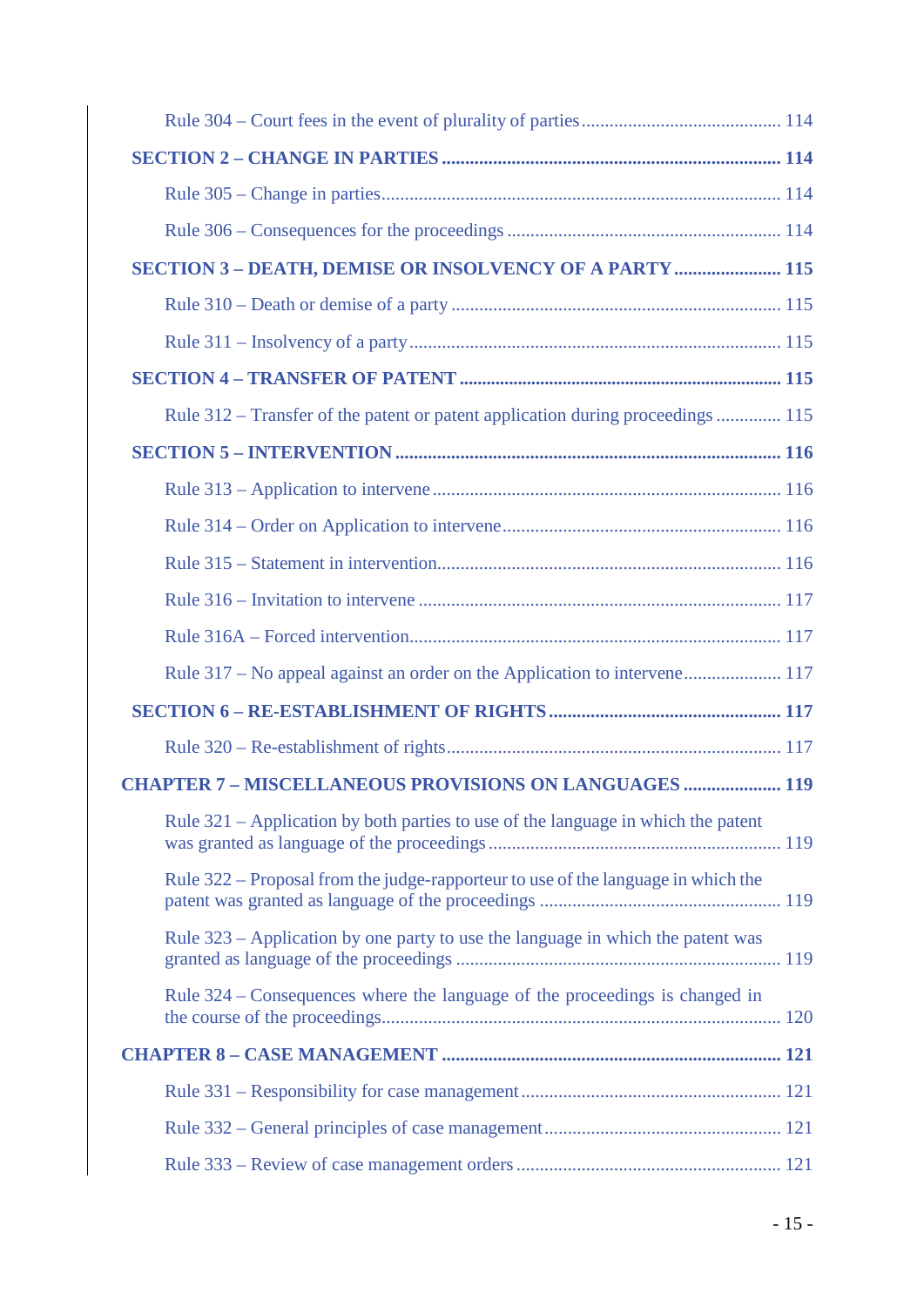| <b>CHAPTER 9-RULES RELATING TO THE ORGANISATION OF THE</b>                                                                |  |  |  |  |  |
|---------------------------------------------------------------------------------------------------------------------------|--|--|--|--|--|
|                                                                                                                           |  |  |  |  |  |
|                                                                                                                           |  |  |  |  |  |
|                                                                                                                           |  |  |  |  |  |
|                                                                                                                           |  |  |  |  |  |
|                                                                                                                           |  |  |  |  |  |
|                                                                                                                           |  |  |  |  |  |
|                                                                                                                           |  |  |  |  |  |
|                                                                                                                           |  |  |  |  |  |
|                                                                                                                           |  |  |  |  |  |
|                                                                                                                           |  |  |  |  |  |
|                                                                                                                           |  |  |  |  |  |
|                                                                                                                           |  |  |  |  |  |
|                                                                                                                           |  |  |  |  |  |
|                                                                                                                           |  |  |  |  |  |
|                                                                                                                           |  |  |  |  |  |
|                                                                                                                           |  |  |  |  |  |
| <b>CHAPTER 12 - ACTIONS</b><br><b>BOUND</b><br><b>TO</b><br><b>FAIL</b><br>OR<br><b>MANIFESTLY</b><br><b>INADMISSIBLE</b> |  |  |  |  |  |
|                                                                                                                           |  |  |  |  |  |
|                                                                                                                           |  |  |  |  |  |
|                                                                                                                           |  |  |  |  |  |
|                                                                                                                           |  |  |  |  |  |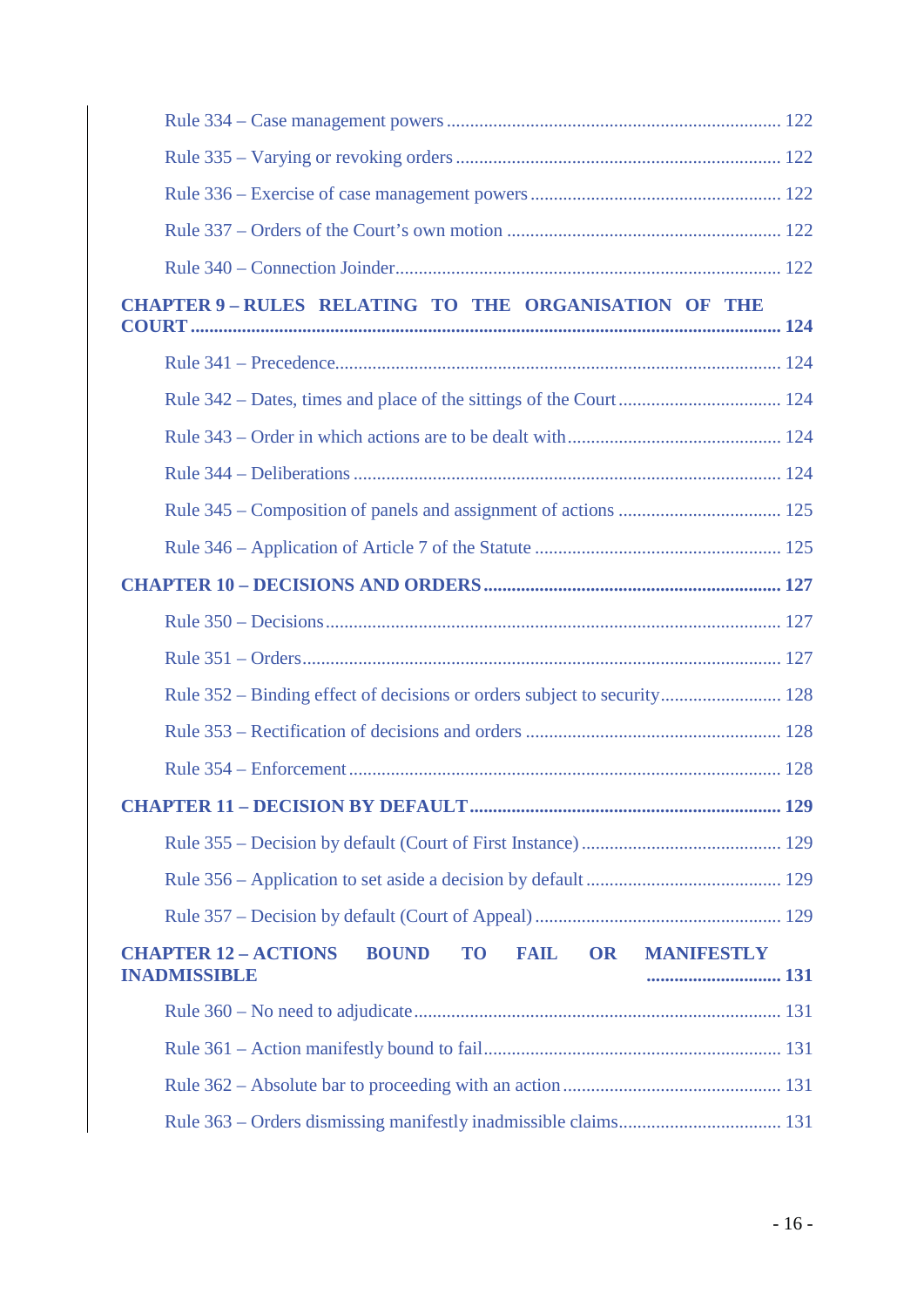| Rule 370 – Court fees [This Rule will be redrafted in the light of the consultation |
|-------------------------------------------------------------------------------------|
|                                                                                     |
|                                                                                     |
|                                                                                     |
|                                                                                     |
|                                                                                     |
|                                                                                     |
| Rule 377A – Conditions regarding the financial situation of the applicant  136      |
|                                                                                     |
|                                                                                     |
|                                                                                     |
|                                                                                     |
|                                                                                     |
|                                                                                     |
|                                                                                     |
|                                                                                     |
|                                                                                     |
|                                                                                     |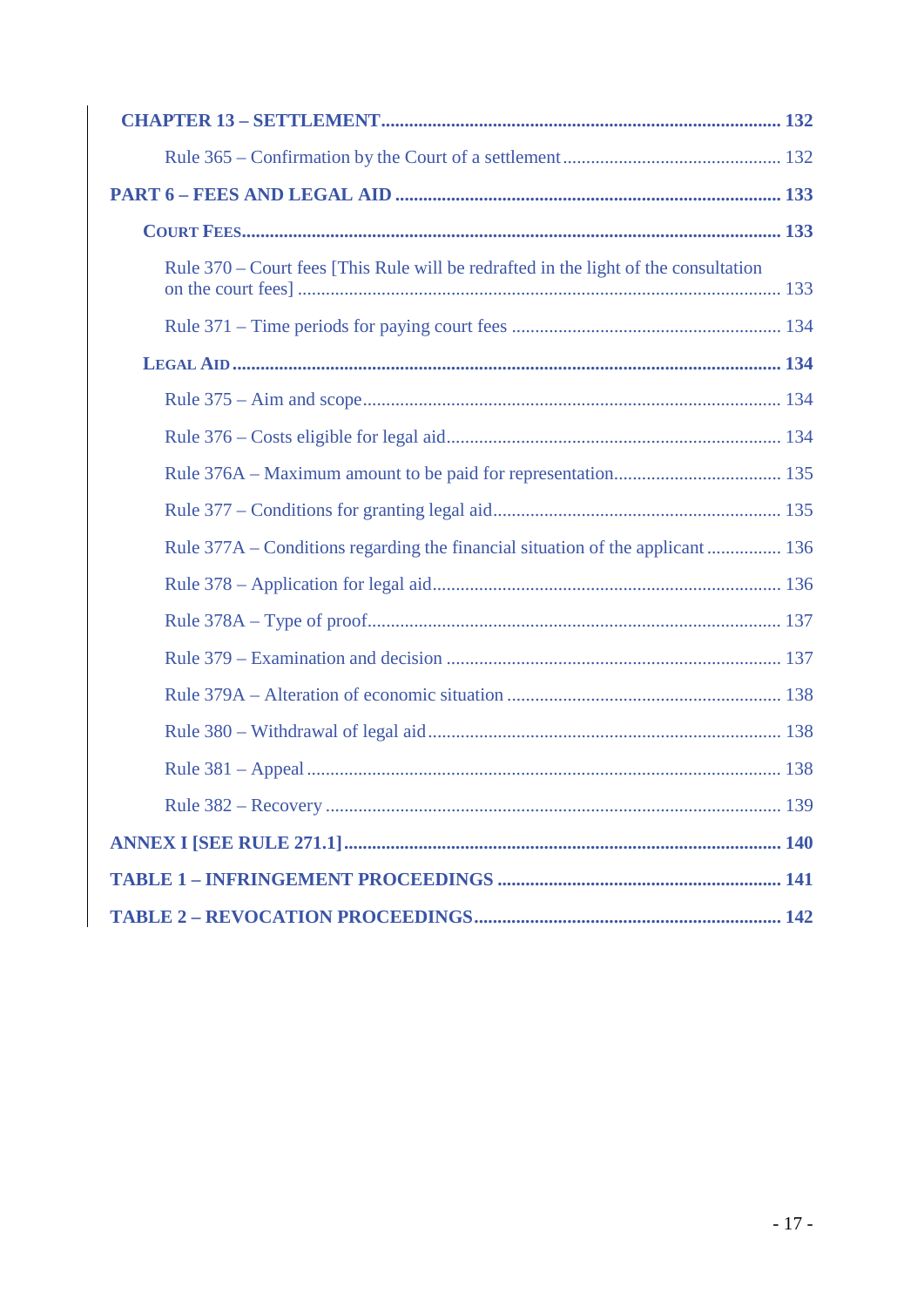### **Abbreviations**

**Agreement**: Agreement on a Unified Patent Court of 19 February 2013 (OJ C 175, 20.6.2013, p. 1) including any subsequent amendments

**Directive 98/5/EC**: Directive 98/5/EC of the European Parliament and of the Council of 16 February 1998 to facilitate practice of the profession of lawyer on a permanent basis in a Member State other than that in which the qualification was obtained (OJ L 77, 14.3.1998,

p. 36) including any subsequent amendments

**EPC**: Convention on the Grant of European Patents of 5 October 1973 (European Patent Convention) including any subsequent amendments

**The Hague Convention**: Convention on the Service Abroad of Judicial and Extrajudicial Documents in Civil or Commercial Matters of 15 November 1965 including any subsequent amendments

**Lugano Convention**: Convention on Jurisdiction and the Recognition and Enforcement of Judgments in Civil and Commercial Matters of 30 October 2007 (OJ L 147, 10.6.2009, p. 5) including any subsequent amendments

**Regulation (EC) No 1206/2001**: Regulation (EC) No 1206/2001 of the Council of 28 May 2001 on cooperation between the courts of the Member States in the taking of evidence in civil or commercial matters (OJ L 174, 27.6.2001, p. 1) including any subsequent amendments

**Regulation (EU) No 1215/2012**: Regulation (EU) No 1215/2012 of the European Parliament and of the Council of 12 December 2012 on jurisdiction and the recognition and enforcement of judgments in civil and commercial matters (OJ L 351, 20.12.2012, p. 1) including any subsequent amendments

**Regulation (EU) No 1257/2012**: Regulation (EU) No 1257/2012 of the European Parliament and of the Council of 17 December 2012 implementing enhanced cooperation in the area of the creation of unitary patent protection (OJEUOJ L 361, 31.12.2012, p. 1) including any subsequent amendments

**Regulation (EU) No 1260/2012**: Regulation (EU) No 1260/2012 of the Council of 17 December 2012 implementing enhanced cooperation in the area of the creation of unitary patent protection with regard to the applicable translation arrangements (OJEUOJ L 361,  $31.12.2012, \frac{p}{p}$ . 89)

p. 89) including any subsequent amendments

**Regulation (EUEC) No 1215/20121393/2007**: Regulation (EUEC) No 1215/20121393/2007 of the European Parliament and of the Council of 12 December 201213 November 2007 on jurisdiction and the recognition and enforcementservice in the Member States of judgmentsjudicial and extrajudicial documents in civil andor commercial matters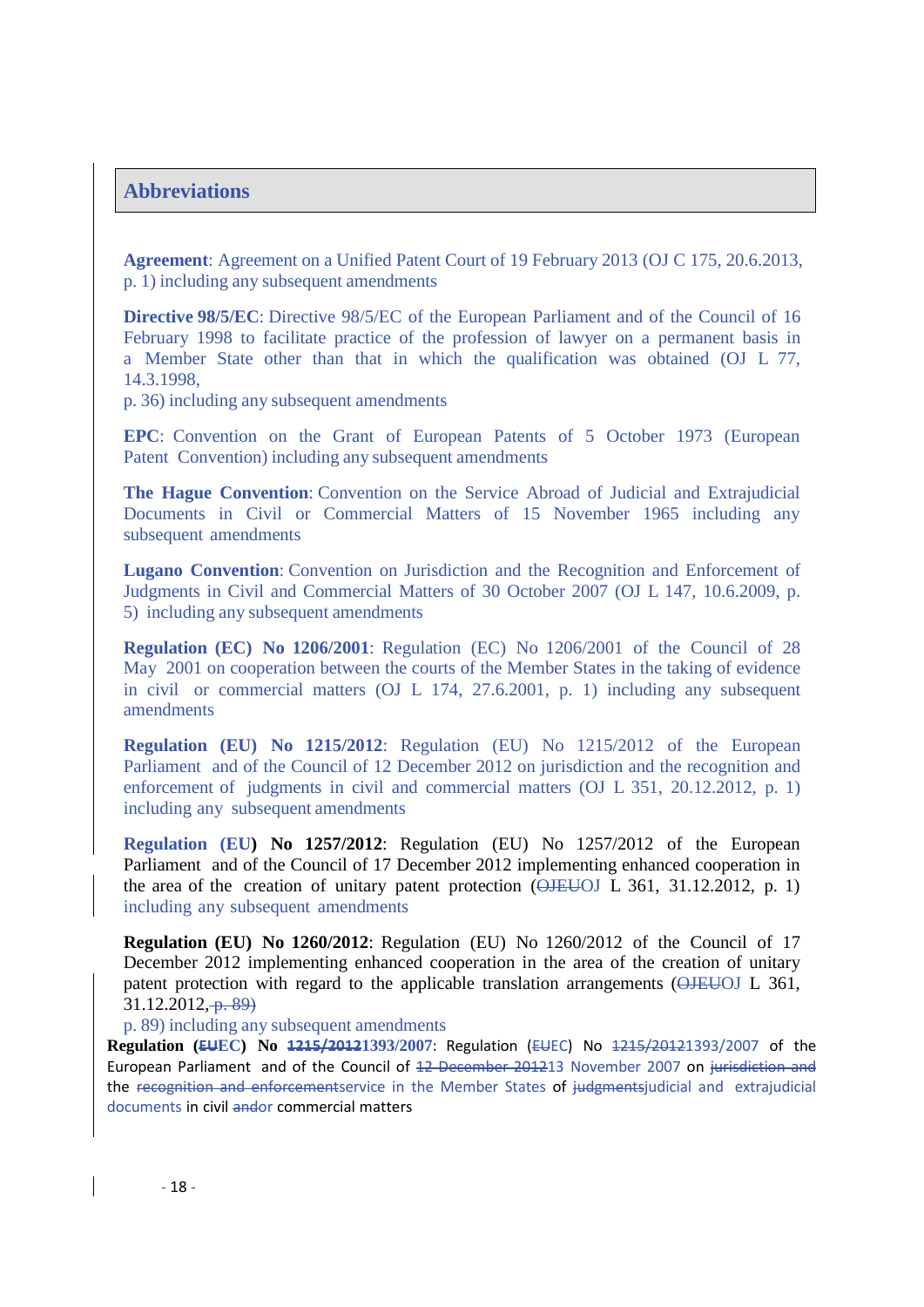*Levels for the various procedural fees have not been included* 

References to persons in these Rules may apply to legal persons as well as natural persons. Words importing the masculine gender shall include the feminine and vice versa.

*For all written pleadings, parties will have to make use* (service of *forms available on-line (see Rule 4). Where a Rule lists the contents of pleadings, the sign \* indicates that a form will be available to guide parties.*documents), and repealing Council Regulation (EC) No 1348/2000 (OJ L 324, 10.12.2007, p. 79) including any subsequent amendments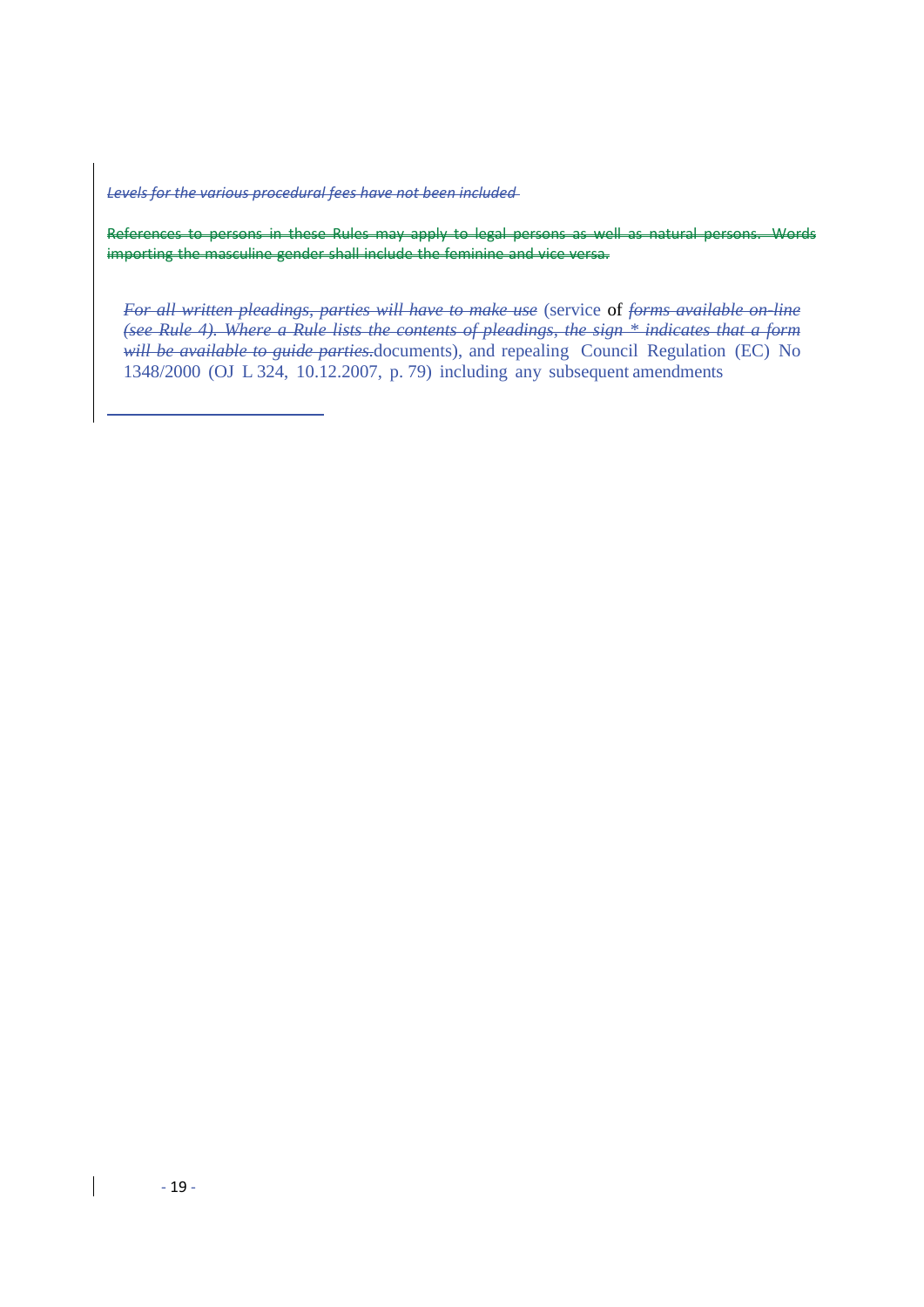#### **Table of contents**

PREAMBLE 21 APPLICATION AND INTERPRETATION OF THE RULES 22 Rule 1 – Application of the Rules 22 Rule 2 – Supplementary protection certificate 22 Rule 3 – Power of staff of the Registry and a sub-registry to perform functions of the Registry 22 Rule 4 – Lodging of documents 22 Rule 5 – Lodging of an Application to opt out and withdrawal of an opt–out 23 Rule 6 – Service and supply of orders, decisions, written pleadings and other documents 25 Rule 7 – Language of written pleadings and written evidence 26 Rule 8 – Party and party's representative 26 Rule 9 – Powers of the Court 26 PART 1 – PROCEDURES BEFORE THE COURT OF FIRST INSTANCE 27 Rule 10 – Stages of the proceedings (*inter partes* proceedings) 27 Rule 11 – Settlement 27 CHAPTER 1 – WRITTEN PROCEDURE 28 SECTION 1 **INFRINGEMENT ACTION** 28 Rule 12 – Exchange of written pleadings (infringement action) 28 STATEMENT OF CLAIM 28 Rule 13 – Contents of the Statement of claim 28 Rule 14 – Use of languages under Article 49 (1) and (2) of the Agreement 30 Rule 15 – Fee for the infringement action 32 Rule 16 Examination as to formal requirements of the Statement of claim 32 Rule 17 – Recording in the register and assignment (Court of First Instance, infringement action) 33 Rule 18 – Designation of the judge-rapporteur 34 PROCEDURE WHEN THE DEFENDANT RAISES A PRELIMINARY OBJECTION 34 Rule 19 – Preliminary objection 34 Rule 20 – Decision or order on a Preliminary objection 35 Rule 21 – Appeal against decision or order on a Preliminary objection 35 VALUE-BASED FEE FOR THE INFRINGEMENT ACTION 35 Rule 22 – Value-based fee for the infringement action 35 STATEMENT OF DEFENCE 35 Rule 23 – Lodging of the Statement of defence 35 Rule 24 – Contents of the Statement of defence 35 Rule 25 – Counterclaim for revocation 36 Rule 26 Fee for the Counterclaim for revocation 37 Rule 27 – Examination as to formal requirements of the Statement of defence 37 Rule 28 – Further schedule 38 DEFENCE TO THE COUNTERCLAIM FOR REVOCATION, REPLY TO THE STATEMENT OF THE DEFENCE AND APPLICATION TO AMEND THE PATENT AND REJOINDER TO THE REPLY 38 Rule 29 – Lodging of Defence to the Counterclaim for revocation, Reply to the Statement of defence and Rejoinder to the Reply 38 Rule 29A – Contents of the Defence to the Counterclaim 38 Rule 30 – Application to amend the patent 39 Rule 31 Value-based fee for the dispute including the Counterclaim for revocation 40 DEFENCE TO THE APPLICATION TO AMEND THE PATENT 41 Rule 32 – Lodging of the Defence to the Application to amend the patent, the Reply to the Defence and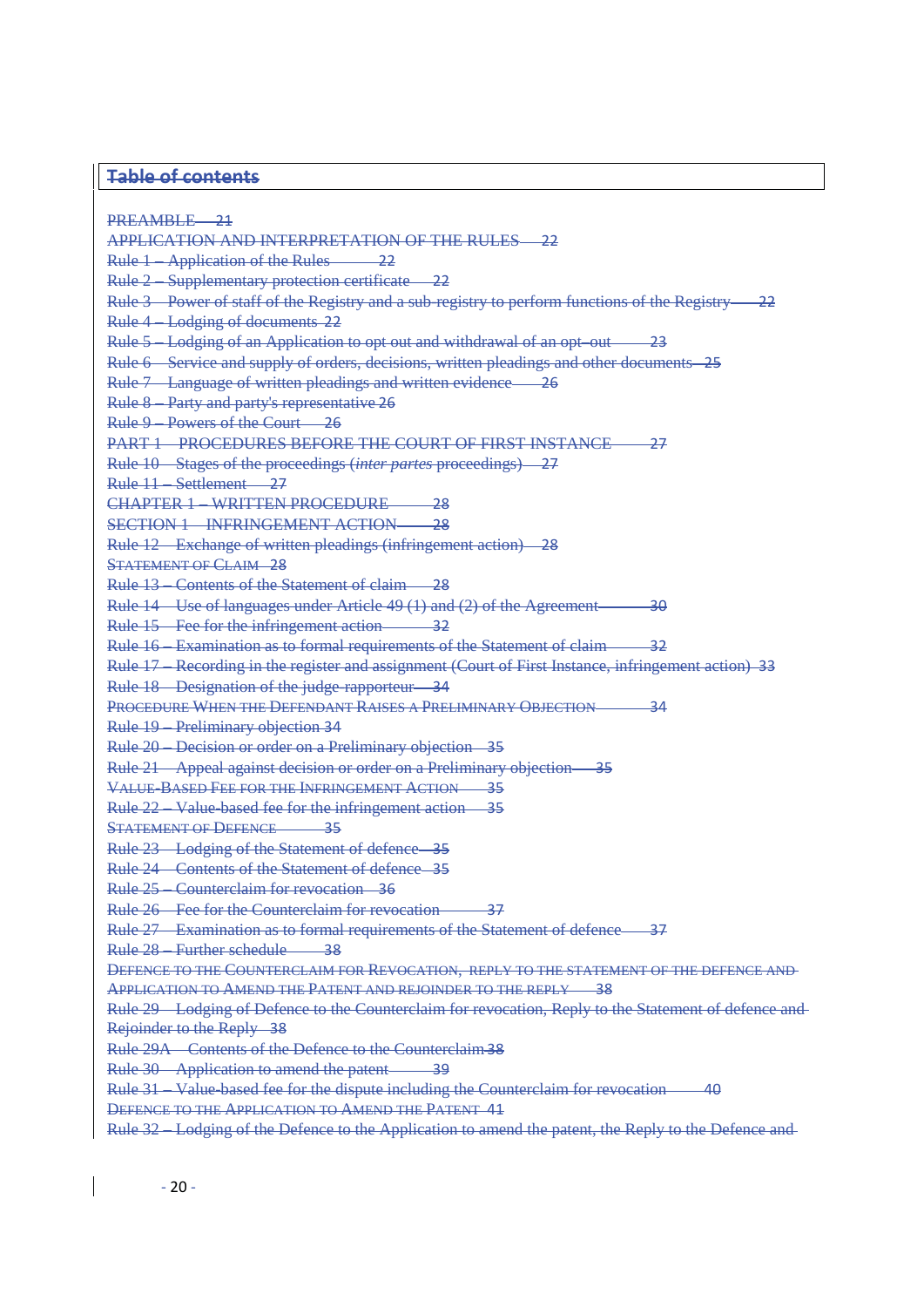the Rejoinder to the Reply 41 APPLICATION FOR ALLOCATING A TECHNICALLY QUALIFIED JUDGE TO THE PANEL 41 Rule 33 – Application by a party for allocating a technically qualified judge 44 Rule 34 – Request by the judge-rapporteur for allocating a technically qualified judge 41 LAST STEPS IN THE WRITTEN PROCEDURE 42 Rule 35 Closure of the written procedure 42 Rule 36 Further exchanges of written pleadings 42 Rule 37 – Application of Article 33(3) of the Agreement 42 COUNTERCLAIM FOR REVOCATION REFERRED TO THE CENTRAL DIVISION UNDER ARTICLE 33(3)(b) OF THE AGREEMENT 43 Rule 38 – Written procedure when the central division deals with a Counterclaim for revocation under Article 33(3)(b) of the Agreement 43 Rule 39 – Language of the proceedings before the central division 43 Rule 40 – Accelerated proceedings before the central division 43 ACTION REFERRED TO THE CENTRAL DIVISION UNDER ARTICLE 33(3)(c) OF THE AGREEMENT 44 Rule 41 – Written procedure when the central division deals with the action under Article 33(3)(c) of the Agreement 44 SECTION 2 REVOCATION ACTION 44 Rule 43 – Action to be directed against the patent proprietor-Rule 44 – Exchange of written pleadings (revocation action) 44 STATEMENT FOR REVOCATION 45 Rule 45 – Contents of the Statement for revocation 45 Rule 46 Language of the Statement for revocation 46 Rule 47 – Fee for the revocation action 46 Rule 48 – Recording in the register and assignment (Court of First Instance, revocation action) 46 DEFENCE TO REVOCATION 47 Rule 49– Lodging of the Defence to revocation 47 Rule 50 – Contents of the Defence to revocation and Counterclaim for infringement 47 Rule 51 – Reply to Defence to revocation 47 Rule 52 – Rejoinder to the Reply 47 Rule 53 – Fee for the Counterclaim for infringement 47 DEFENCE TO THE APPLICATION TO AMEND THE PATENT AND DEFENCE TO THE COUNTERCLAIM FOR INFRINGEMENT 48 Rule 56 – Lodging of the Defence to the Counterclaim for infringement 48 Rule 57 Value-based fee for the revocation action 48 Rule 58 – Value-based fee for the dispute including the Counterclaim for infringement 49 SECTION 3 – ACTION FOR DECLARATION OF NON-INFRINGEMENT – 49 Rule 60 – Declaration of non-infringement 49 Rule 61 – Exchange of written pleadings (action for declaration of non-infringement) 49 Rule 62 – Contents of the Statement for a declaration of non-infringement Rule 65 – Lodging of the Defence to the Statement for a declaration of non-infringement 51 Rule 66 – Contents of the Defence to the Statement for a declaration of non-infringement 51 Rule 67 – Reply to Defence to the Statement for a declaration of non-infringement and Rejoinder to the Reply 51 Rule 68 Fee for the action for a declaration of non-infringement 51 Rule 69 – Value-based fee for the action for a declaration of non-infringement 51 SECTION 4 – ACTIONS WITHIN ARTICLE 33(5) AND (6) OF THE AGREEMENT 52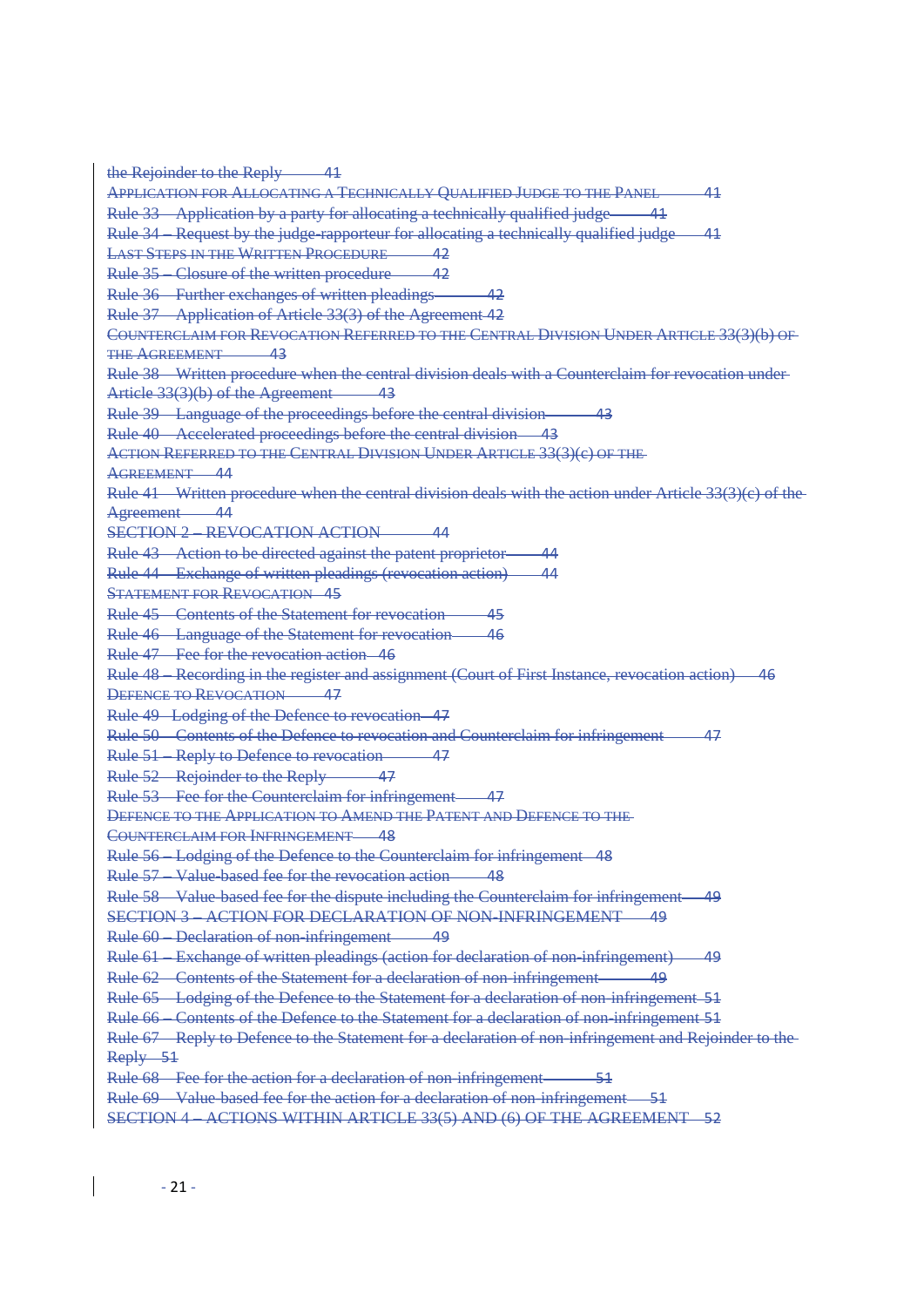Rule 70 – Revocation action and subsequent infringement action in a local or regional division (Article 33(5) of the Agreement). 52 Rule 71 – Actions for declaration of non-infringement within Article 33(6) of the Agreement 52 Rule 72 – Action for declaration of non-infringement and action for revocation 53 SECTION 5 – ACTION FOR COMPENSATION FOR LICENCES ON THE BASIS OF ARTICLE 8 OF REGULATION (EU) No 1257/2012 53 Rule 80 – Compensation for a licence of right – 53 SECTION 6 – ACTION AGAINST DECISIONS OF THE EUROPEAN PATENT OFFICE IN CARRYING OUT THE TASKS REFERRED TO IN ARTICLE 9 OF REGULATION (EU) No 1257/2012 54 Rule 85 – Stages of the proceedings (*ex parte* proceedings) 54 Rule 86 – Suspensive effect – 54 Rule 87 – Grounds for annulling or altering a decision of the Office 54 Rule 88 – Application to annul or alter a decision of the Office 54 Rule 89 – Examination as to formal requirements (*ex parte* proceedings) 55 Rule 90 – Recording in the register (*ex parte* proceedings) 56 Rule 91 – Interlocutory revision by the European Patent Office 56 Rule 92 Assignment to panel or to single judge, designation of judge-rapporteur 56 Rule 93 – Examination of the Application to annul or alter a decision of the Office 56 Rule 94 – Invitation to the President of the European Patent Office to comment 57 Rule 95 – *Lex specialis* for the interim procedure (*ex parte* procedure) 57 Rule 96 – *Lex specialis* for the oral procedure (*ex parte* procedure) 57 Rule 97 – Application to annul a decision of the Office to refuse a request for unitary effect\* 58 Rule 98 – Costs 58 CHAPTER 2 – INTERIM PROCEDURE 59 Rule 101 – Role of the judge-rapporteur (Case management) 59 Rule 102 – Referral to the panel 59 Rule 103 Preparation for the interim conference 59 INTERIM CONFERENCE 59 Rule 104 – Aim of the interim conference 59 Rule 105 – Holding the interim conference 60 Rule 106 – Recording of the interim conference 60 PREPARATION FOR THE ORAL HEARING 61 Rule 108 – Summons to the oral hearing 61 Rule 109 – Simultaneous interpretation during oral hearings – 61 Rule 110 – Closure of the interim procedure 61 CHAPTER 3 – ORAL PROCEDURE 63 Rule 111 – Role of the presiding judge (Case management) 63 Rule 112 – Conduct of the oral hearing 63 Rule 113 – Duration of the oral hearing 63 Rule 114 – Adjournment where the Court considers that further evidence is required 63 Rule 115 – The oral hearing 64 Rule 116 Absence of a party from the oral hearing 64 Rule 117 – Absence of both parties from the oral hearing 64 Rule 118 – Decision on the merits 64 Rule 119 – Interim award of damages 66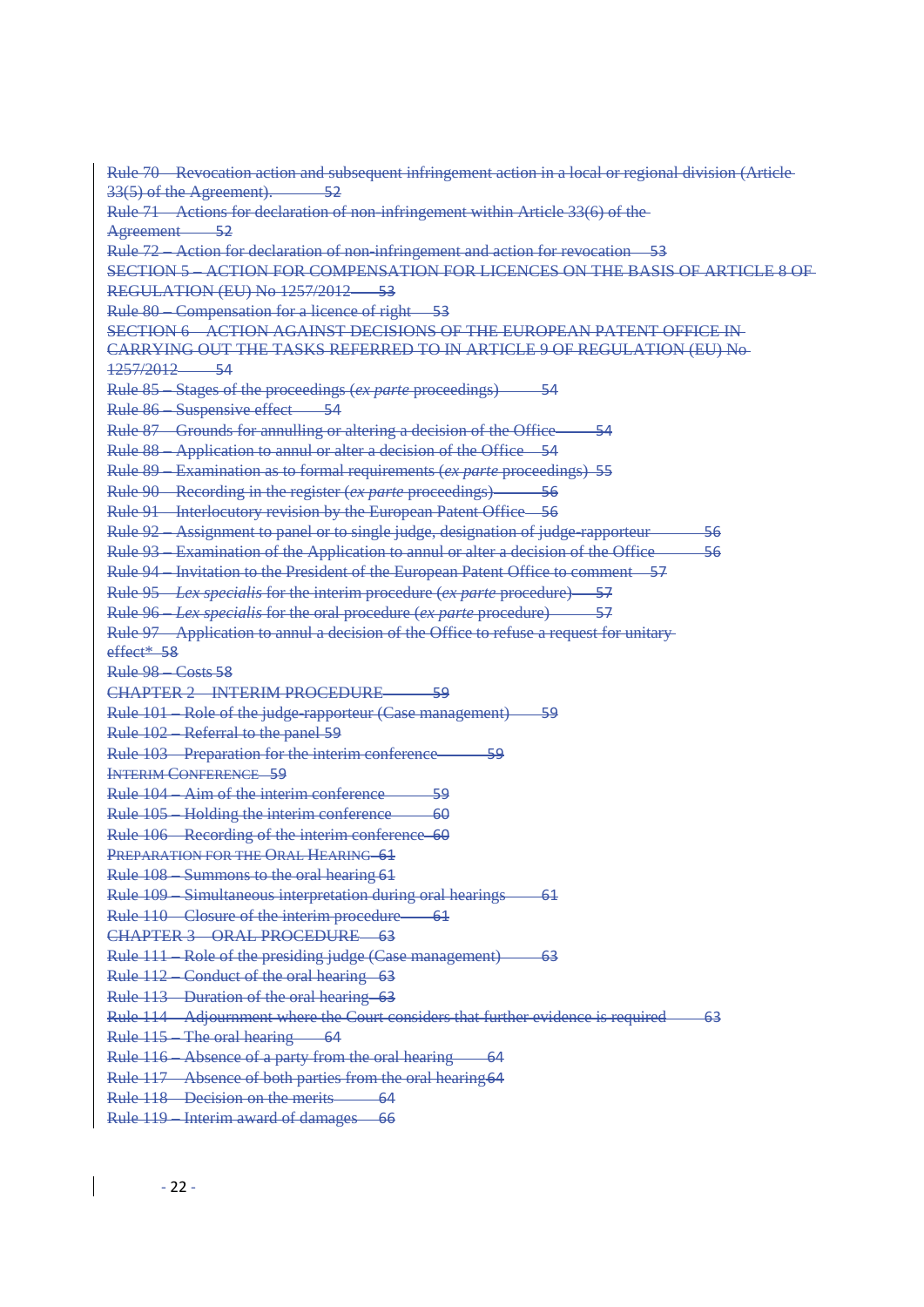CHAPTER 4 – PROCEDURE FOR THE DETERMINATION OF DAMAGES AND COMPENSATION 67 Rule 125 – Separate proceedings for determining the amount of damages ordered 67 Rule 126 – Start of proceedings for the determination of damages 67 SECTION 1 – APPLICATION FOR THE DETERMINATION OF DAMAGES 67 Rule 131 – Contents of the Application for the determination of damages 67 Rule 132 Fee for the Application for the determination of damages 68 Rule 133 Value-based fee for the determination of damages 68 Rule 134 – Examination as to formal requirements of the Application for the determination of damages  $68$ Rule 135 – Recording in the register (Application for the determination of damages) and service 68 Rule 136 – Stay of the Application for a determination of damages 69 Rule 137 – Reply of the unsuccessful party 69 Rule 138 – Contents of the Defence to the Application for the determination of damages 69 Rule 139 – Reply to the Defence for the determination of damages and Rejoinder to the Reply 69 Rule 140 – Further procedure (Application for the determination of damages) 69 SECTION 2 REQUEST TO LAY OPEN BOOKS 70 Rule 141 – Contents of the Request to lay open books – 70 Rule 142 – Defence of the unsuccessful party, Reply to the Defence and Rejoinder to the Reply 70 Rule 143 – Decision on the Request to lay open books – 71 CHAPTER 5 – PROCEDURE FOR COST DECISION 72 Rule 150 – Separate proceedings for cost decision 72 Rule 151 – Start of proceedings for cost decision 72 Rule 152 – Compensation for representation costs re decision on the merits 72 Rule 153 – Compensation for costs of experts 72 Rule 154 – Compensation for costs of witnesses 73 Rule 155 – Compensation for costs of interpreters and translators 73 Rule 156 – Further procedure 73 Rule 157 Appeal against the cost decision 73 CHAPTER 6 SECURITY FOR COSTS 73 Rule 158 – Security for costs of a party 73 Rule 159 – Security for costs of the Court 74 PART 2 – EVIDENCE 75 Rule 170 – Means of evidence and means of obtaining evidence 75 Rule 171 – Offering of evidence 75 Rule 172 – Duty to produce evidence 76 CHAPTER 1 – WITNESSES AND EXPERTS OF THE PARTIES 77 Rule 175 – Written witness statement 77 Rule 176 – Application for the hearing of a witness in person – 77 Rule 177 – Summoning of witnesses to the oral hearing 77 Rule 178 – Hearing of witnesses 78 Rule 179 – Duties of witnesses 78 Rule 180 – Reimbursement of expenses of witnesses 79 Rule 181 Experts of the parties 79 CHAPTER 2 – COURT EXPERTS 80 Rule 185 Appointment of a court expert 80 Rule 186 – Duties of a court expert 81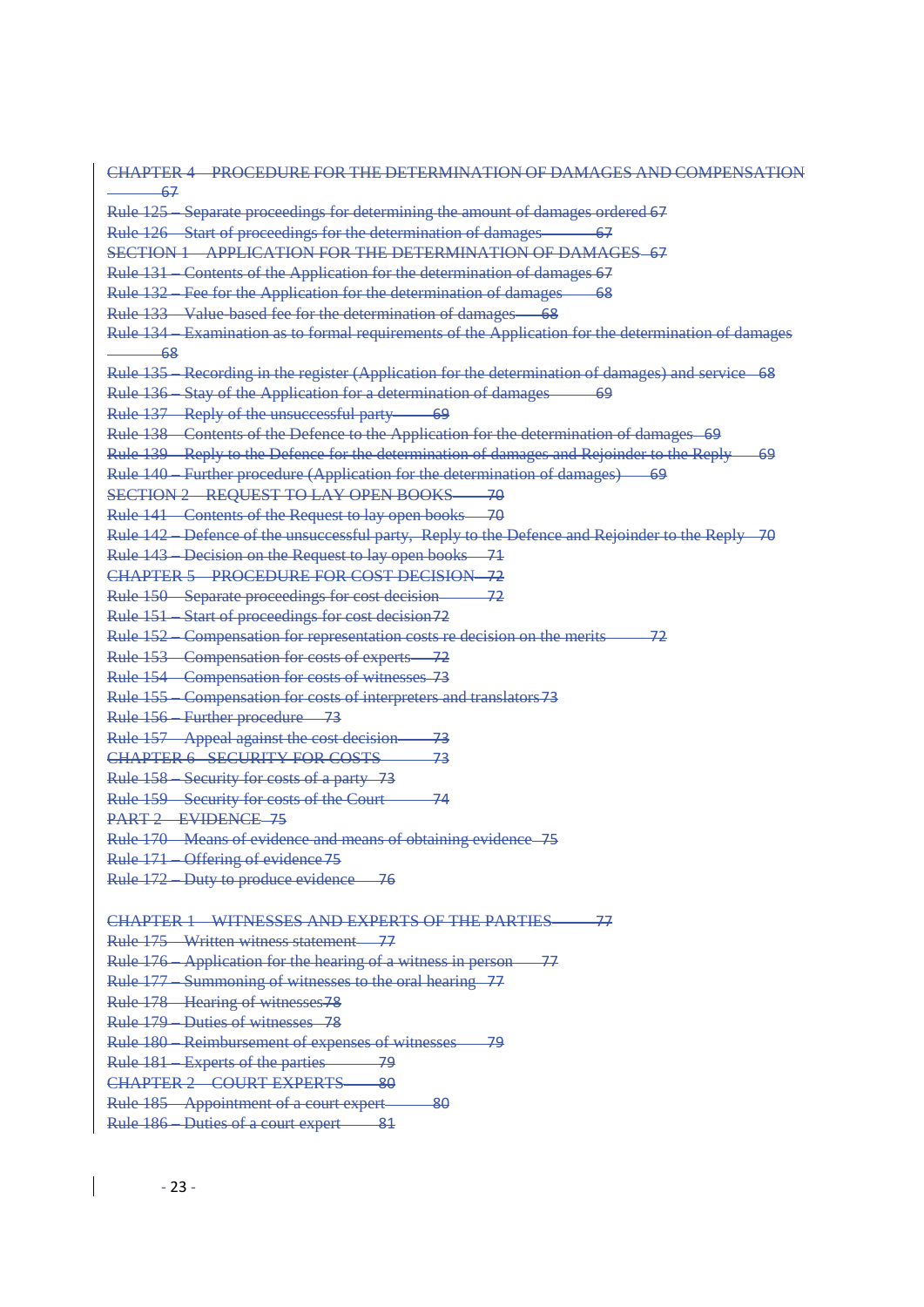Rule 187 –Expert report 81 Rule 188 Hearing of a court expert 81 CHAPTER 3 – ORDER TO PRODUCE EVIDENCE AND TO COMMUNICATE INFORMATION  $\overline{82}$ ORDER TO PRODUCE EVIDENCE 82 Rule 190 – Order to produce evidence 82 ORDER TO COMMUNICATE INFORMATION 82 Rule 191 – Application for order to communicate information 82 CHAPTER 4 - ORDER TO PRESERVE EVIDENCE (SAISIE) AND ORDER FOR INSPECTION  $\overline{\mathbf{84}}$ ORDER TO PRESERVE EVIDENCE (*Saisie*) 84 Rule 192 – Application for preserving evidence 84 Rule 193 – Examination as to formal requirements, recording in the register, assignment to panel, designation of judge-rapporteur, single judge 84 Rule 194 – Examination of the Application for preserving evidence 35 Rule 195 – Oral hearing 86 Rule 196 – Order on the Application for preserving evidence – 86 Rule 197 – Order to preserve evidence without hearing the defendant – 87 Rule 198 – Revocation of an order to preserve evidence 88 ORDER FOR INSPECTION 88 Rule 199 – Order for inspection 88 CHAPTER 5 – OTHER EVIDENCE – 89 Rule 200 Order to freeze assets 89 Rule 201 – Experiments ordered by the Court – 89 Rule 202 Letters rogatory 90 PART 3 – PROVISIONAL MEASURES 91 Rule 205 – Stages of the proceedings (summary proceedings) – 91 Rule 206 – Application for provisional measures 91 Rule 207 – Protective letter 92 Rule 208 – Examination as to formal requirements, recording in the register, assignment to panel, designation of judge-rapporteur, single judge 93 Rule 209 – Examination of the Application for provisional measures 94 Rule 210 – Oral hearing 94 Rule 211 – Order on the Application for provisional measures – 95 Rule 212 – Order on provisional measures without hearing the defendant 96 Rule 213 – Revocation of provisional measures 96 PART 4 – PROCEDURES BEFORE THE COURT OF APPEAL 97 Rule 220 – Appealable decisions 97 Rule 221 – Application for leave to appeal 98 Rule 222 – Subject-matter of the proceedings before the Court of Appeal 98 Rule 223 – Application for suspensive effect 98 CHAPTER 1 – WRITTEN PROCEDURE 100 SECTION 1 – STATEMENT OF APPEAL, STATEMENT OF GROUNDS OF APPEAL 100 Rule 224 – Time periods for lodging the Statement of appeal and the Statement of grounds of appeal  $-100$ Rule 225 – Contents of the Statement of appeal 100 Rule 226 – Contents of the Statement of grounds of appeal  $100$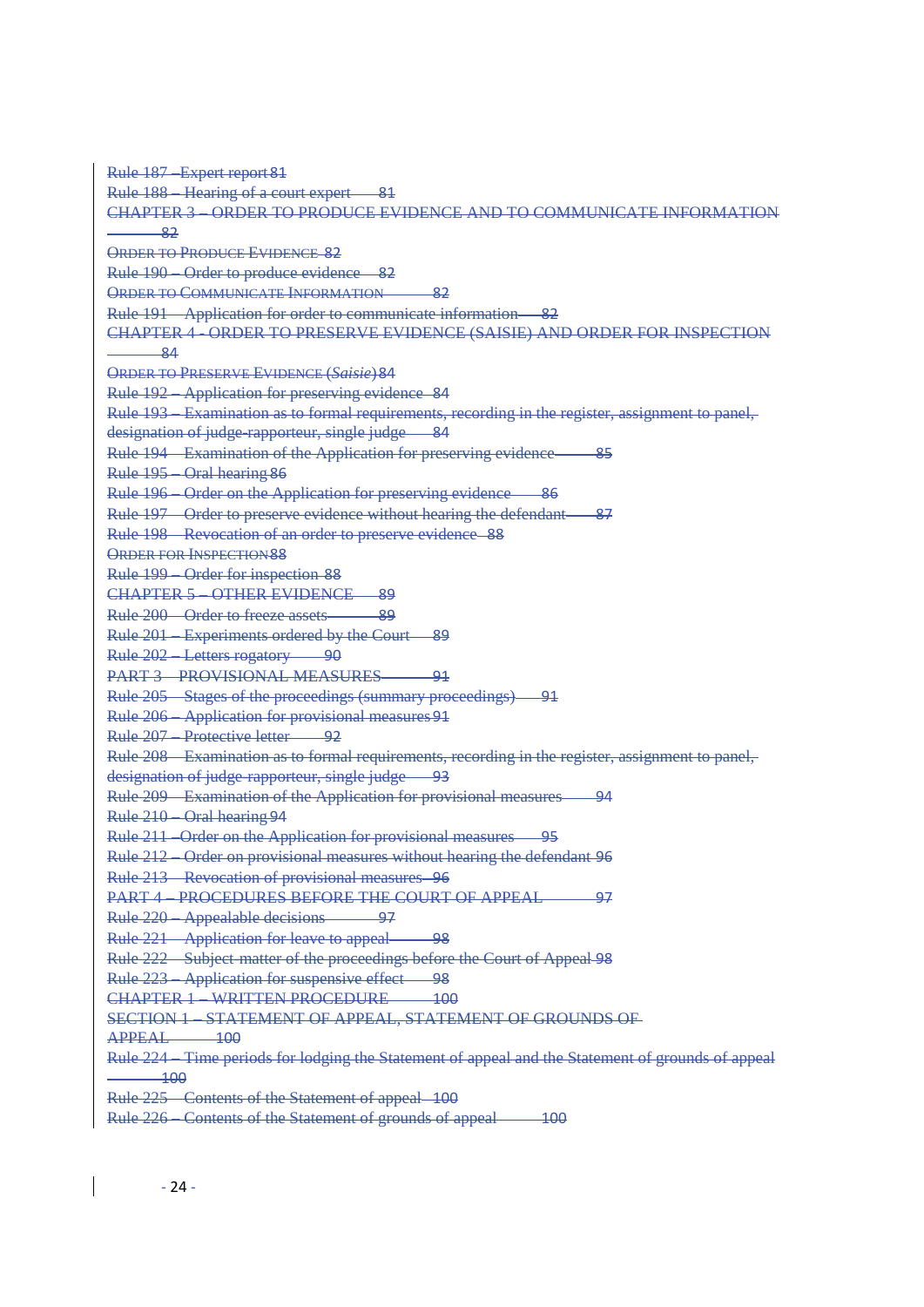Rule 227 – Language of the Statement of appeal and of the Statement of grounds of appeal 101 Rule 228 – Fee for the appeal – 101 Rule 229 – Examination as to formal requirements of the Statement of appeal 101 Rule 230 – Recording in the register (Court of Appeal) 101 Rule 231 – Designation of the judge-rapporteur 102 Rule 232 – Translation of file 102 Rule 233 Preliminary examination of the Statement of grounds of appeal 102 Rule 234 – Challenge to the decision to reject an appeal as inadmissible 102 SECTION 2 - STATEMENT OF RESPONSE 103 Rule 235 – Statement of response 103 Rule 236 – Contents of the Statement of response  $\hspace{1.5cm} 103$ Rule 237 – Statement of cross-appeal 103 SECTION 3 – REPLY TO A STATEMENT OF CROSS-APPEAL 104 Rule 238 – Reply to a statement of cross-appeal 104 SECTION 4 – REFERRAL TO THE FULL COURT 104 Rule 238A – Decision to refer 104 CHAPTER 2 – INTERIM PROCEDURE 105 Rule 239 – Role of the judge-rapporteur 105 CHAPTER 3 – ORAL PROCEDURE 106 Rule 240 – Conduct of the oral hearing 106 Rule 241 – Conduct of the oral hearing for an appeal of a cost decision 106 CHAPTER 4 – DECISIONS AND EFFECT OF DECISIONS 107 Rule 242 Decision of the Court of Appeal 107 Rule 243 – Referral back 107 CHAPTER 5 – PROCEDURE FOR APPLICATION FOR REHEARING 108 Rule 245 – Lodging of an Application for rehearing 108 Rule 246 – Contents of the Application for rehearing 108 Rule 247 Fundamental procedural defects 108 Rule 248 – Obligation to raise objections 109 Rule 249 – Definition of criminal offence 409 Rule 250 – Fee for the rehearing 109 Rule 251 – Suspensive effect 109 Rule 252 – Examination as to formal requirements of the Application for rehearing 109 Rule 253 – Assignment of Application for rehearing to a panel 110 Rule 254 – Examination of the Application for rehearing 110 PART 5 GENERAL PROVISIONS 111 CHAPTER 1 – GENERAL PROCEDURAL PROVISIONS 111 Rule 260 – Examination by the Registry of its own motion 111 Rule 261 Date of pleadings 111 Rule 262 – Public access to the register 111 Rule 263 – Leave to change claim or amend case 112 Rule 264 – An opportunity to be heard 112 Rule 265 – Withdrawal 112 Rule 266 – Preliminary references to the Court of Justice of the European Union 113 Rule 267 – Actions pursuant to Article 22 of the Agreement 113 CHAPTER 2 SERVICE 114 SECTION 1 – SERVICE WITHIN THE CONTRACTING MEMBER STATES 114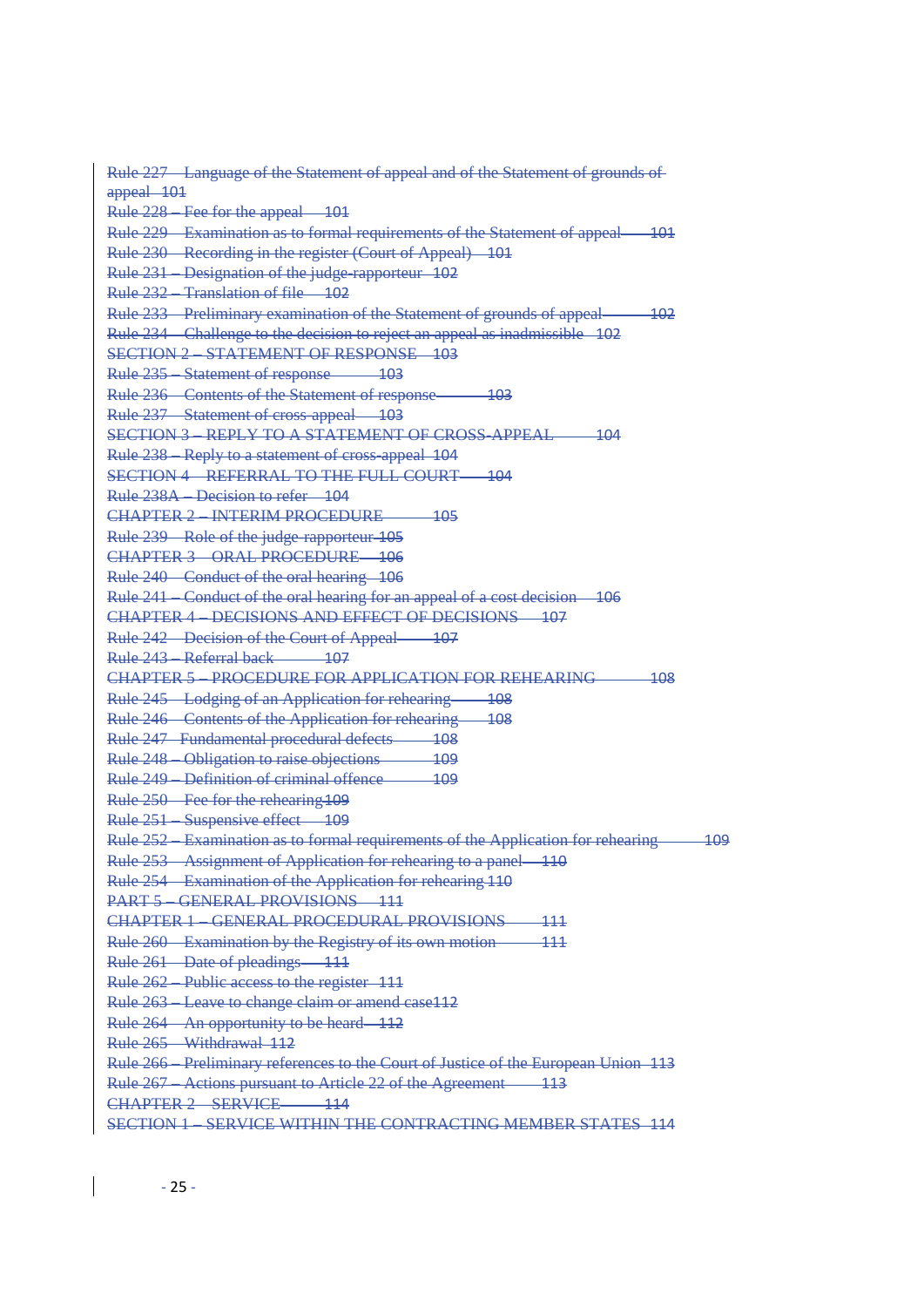Rule 270 Scope of this Section 114 Rule 271 - Service of the Statement of claim 114 Rule 272 – Notice of service and non-service of the Statement of claim 116 SECTION 2 - SERVICE OUTSIDE THE CONTRACTING MEMBER STATES 117 Rule 273 – Scope of this Section 117 Rule 274 – Service outside the Contracting Member States 117 SECTION 3 SERVICE BY AN ALTERNATIVE METHOD 118 Rule 275 – Service of the Statement of claim by an alternative method or at an alternative place 118 SECTION 4 – SERVICE OF ORDERS, DECISIONS AND WRITTEN PLEADINGS 118 Rule 276 – Service of orders and decisions 118 Rule 277 – Decisions by default under Part 5, Chapter 11 – 118 Rule 278 – Service of written pleadings and other documents 119 Rule 279 – Change of electronic address for service 119 CHAPTER 3 – RIGHTS AND OBLIGATIONS OF REPRESENTATIVES 120 Rule 284 – Duty of representatives not to misrepresent facts or cases 120 Rule 285 – Powers of attorney 120 Rule 286 – Certificate that a representative is authorised to practice before the Court 120 Rule 287 Attorney-client privilege 120 Rule 288 – Litigation privilege 121 Rule 289 – Privileges, immunities and facilities 121 Rule 290 – Powers of the Court as regards representatives 122 Rule 291 – Exclusion from the proceedings 122 Rule 292 – Patent attorneys' right of audience 122 Rule 293 – Change of a representative 123 CHAPTER 4 – STAY OF PROCEEDINGS 123 Rule 295 – Stay of proceedings 124 Rule 296 – Duration and effects of a stay of proceedings 124 Rule 297 – Resumption of proceedings 125 Rule 298 – Accelerated proceedings before the European Patent Office 125 CHAPTER 5 TIME PERIODS 126 Rule 300 Calculation of periods 126 Rule 301 – Automatic extension of periods 126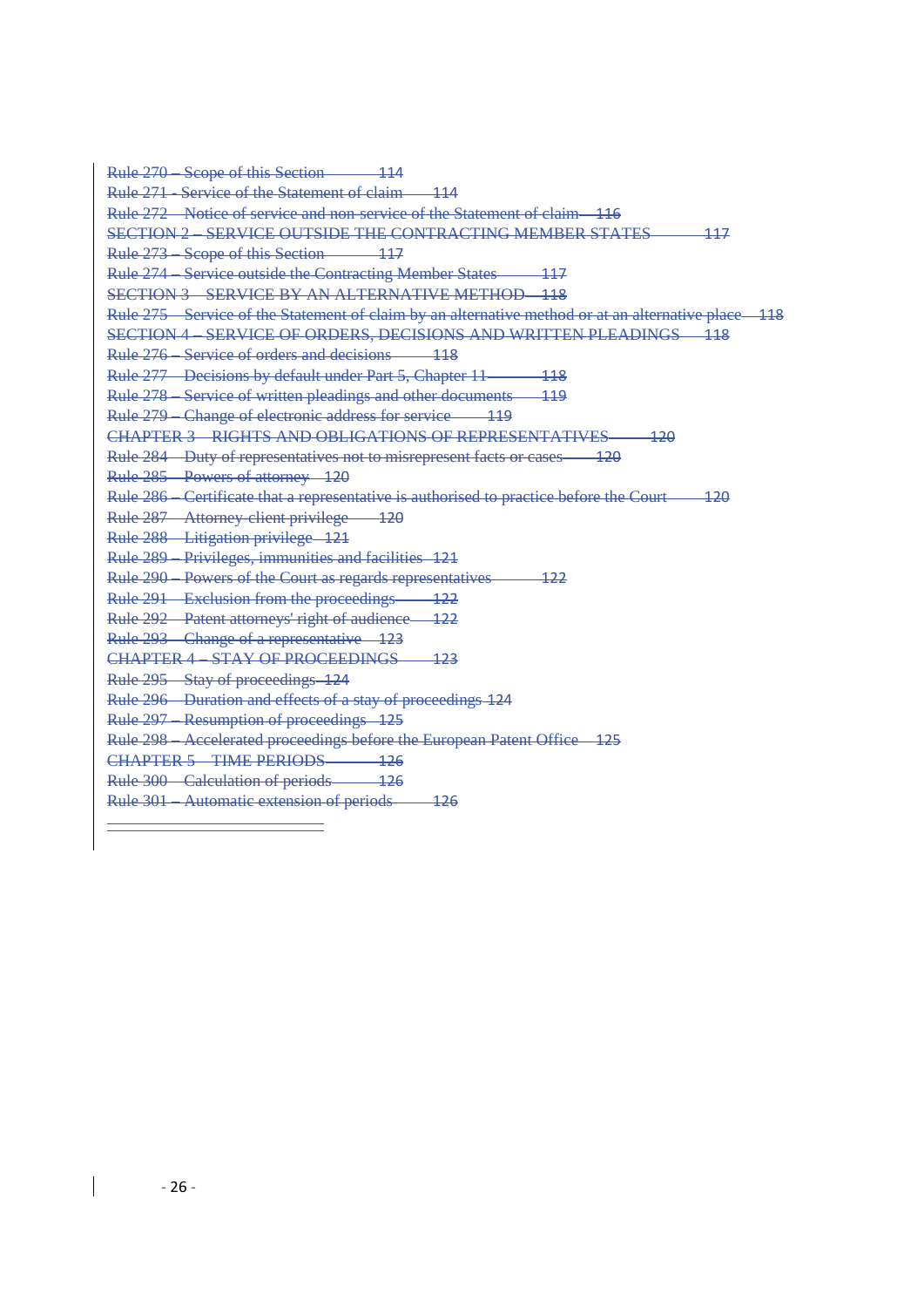CHAPTER 6 – PARTIES TO PROCEEDINGS 127 SECTION 1 PLURALITY OF PARTIES 127 Rule 302 Plurality of claimants or patents 127 Rule 303 – Plurality of defendants\* 127 Rule 304 – Court fees in the event of plurality of parties 127 SECTION 2 – CHANGE IN PARTIES 127 Rule 305 – Change in parties 127 Rule 306 – Consequences for the proceedings 128 SECTION 3 – DEATH, DEMISE OR INSOLVENCY OF A PARTY 128 Rule 310 – Death or demise of a party 128 Rule 311 – Insolvency of a party 128 SECTION 4 TRANSFER OF PATENT 129 Rule 312 Transfer of the patent or patent application during proceedings 129 SECTION 5 INTERVENTION 130 Rule 313 – Application to intervene 130 Rule 314 – Order on Application to intervene 130 Rule 315 – Statement in intervention 130 Rule 316 Invitation to intervene 131 **Rule 316a – Forced intervention ..................................................................................................... 132**  Rule 317 – No appeal against an order on the Application to intervene 132 SECTION 6 RE-ESTABLISHMENT OF RIGHTS 132 Rule 320 – Re-establishment of rights 133 CHAPTER 7 – MISCELLANEOUS PROVISIONS ON LANGUAGES 134 Rule 321 – Application by both parties to use of the language in which the patent was granted as language of the proceedings 134 Rule 322 - Proposal from the judge-rapporteur to use of the language in which the patent was granted as language of the proceedings 135 Rule 323 – Application by one party to use the language in which the patent was granted as language of the proceedings 135 Rule 324 – Consequences where the language of the proceedings is changed in the course of the proceedings 136 CHAPTER 8 – CASE MANAGEMENT138 Rule 331 – Responsibility for case management 138 Rule 332 General principles of case management 138 Rule 333 – Review of case management orders 139 Rule 334 – Case management powers 139 Rule 335 – Varying or revoking orders 140 Rule 336 – Exercise of case management powers140 Rule 337 – Orders of the Court's own motion 140 Rule 340 – Connection – Joinder 140 CHAPTER 9 – RULES RELATING TO THE ORGANISATION OF THE COURT 143 Rule 341 – Precedence 143 Rule 342 – Dates, times and place of the sittings of the Court – 143 Rule 343 – Order in which actions are to be dealt with 143 Rule 344 – Deliberations 144 Rule 345 – Composition of panels and assignment of actions 144 Rule 346 –Application of Article 7 of the Statute 145 CHAPTER 10 – DECISIONS AND ORDERS 147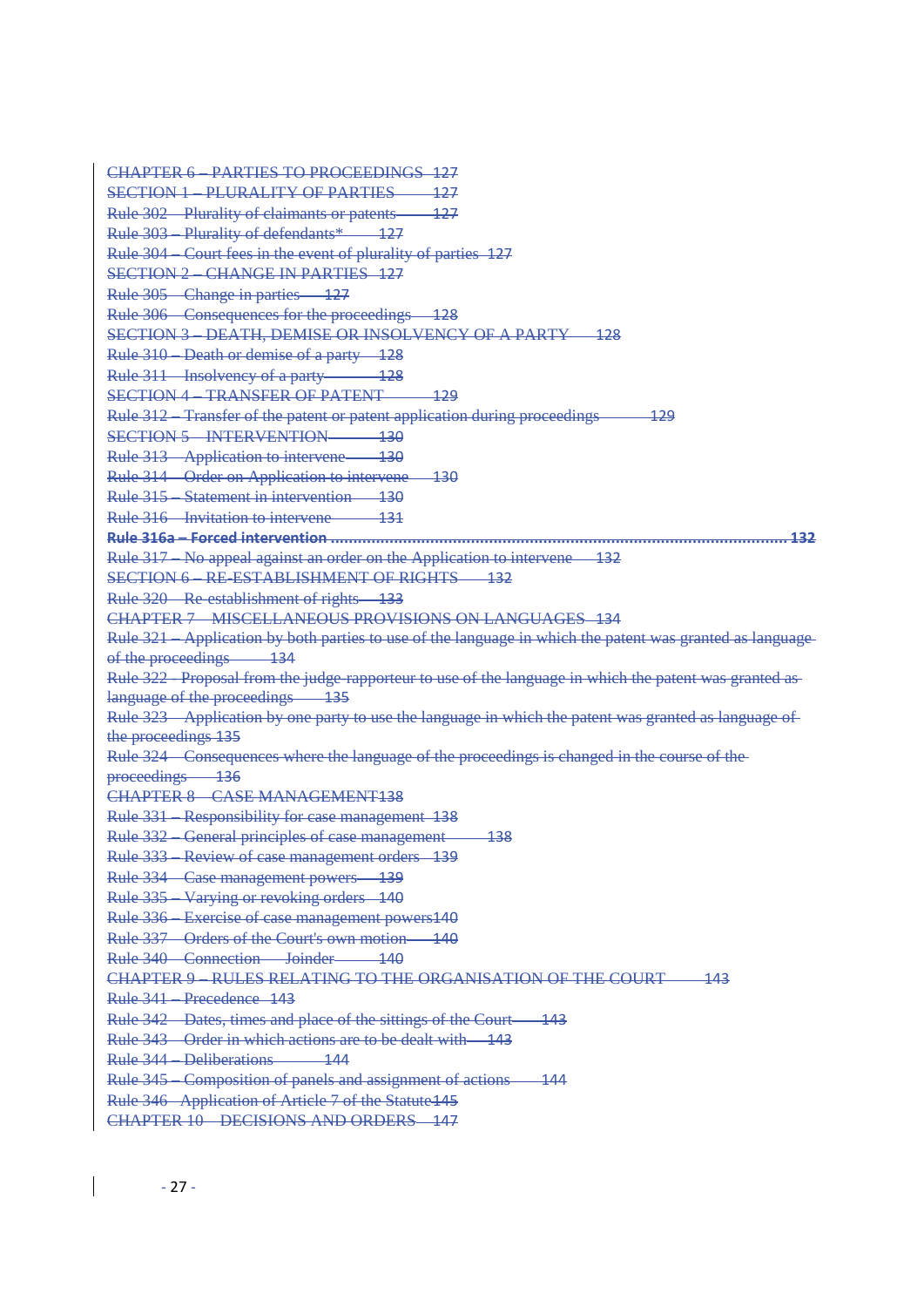Rule 350 – Decisions 147 Rule 351 – Orders 147 Rule 352 – Binding effect of decisions or orders subject to security 148 Rule 353 – Rectification of decisions and orders 148 Rule 354 – Enforcement 149 CHAPTER 11 DECISION BY DEFAULT 151 Rule 355 – Decision by default (Court of First Instance) 151 Rule 356 – Application to set aside a decision by default 151 Rule 357 – Decision by default (Court of Appeal) 152 CHAPTER 12 – ACTIONS BOUND TO FAIL OR MANIFESTLY INADMISSIBLE 153 Rule 360 – No need to adjudicate 154 Rule 361 – Action manifestly bound to fail 154 Rule 362 – Absolute bar to proceeding with an action 154 Rule 363 – Orders dismissing manifestly inadmissible claims 154 CHAPTER 13 SETTLEMENT 155 Rule 365 – Confirmation by the Court of a settlement 156 PART 6 – FEES AND LEGAL AID – 157 COURT FEES 157 Rule 370 Court fees 157 Rule 371 – Time periods for paying court fees 158 LEGAL AID 159 Rule 375 – Aim and scope 159 Rule 376 – Costs eligible for legal aid 159 Rule 377 Conditions for granting legal aid 159 Rule 378 - Application for legal aid 160 Rule 379 - Examination and decision 161 Rule 380 - Withdrawal of legal aid 162 Rule 381 – Appeal 162 Rule 382 – Recovery 162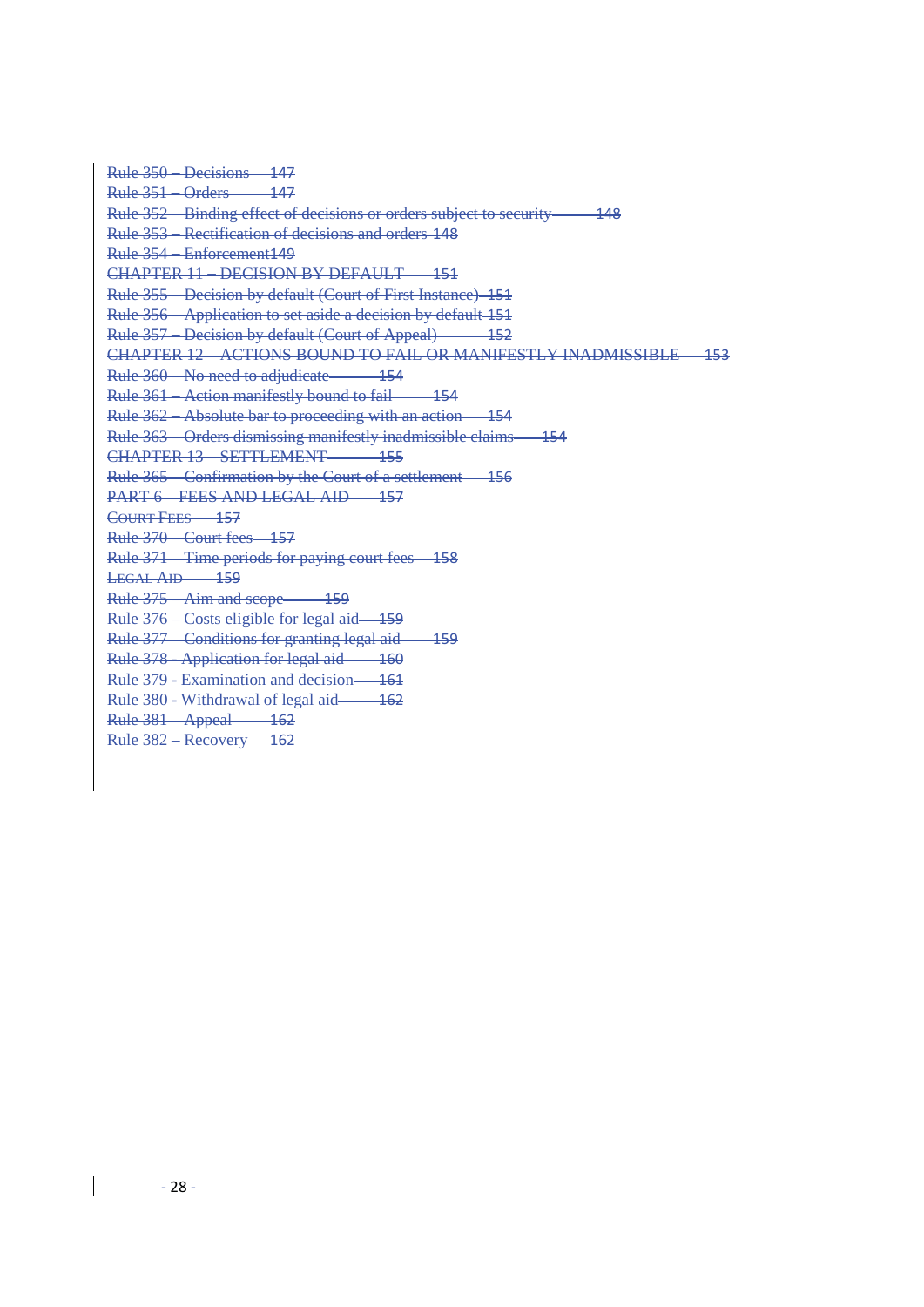**Statute**: Statute of the Unified Patent Court (OJ C 175, 20.6.2013, p. 29) including any subsequent amendments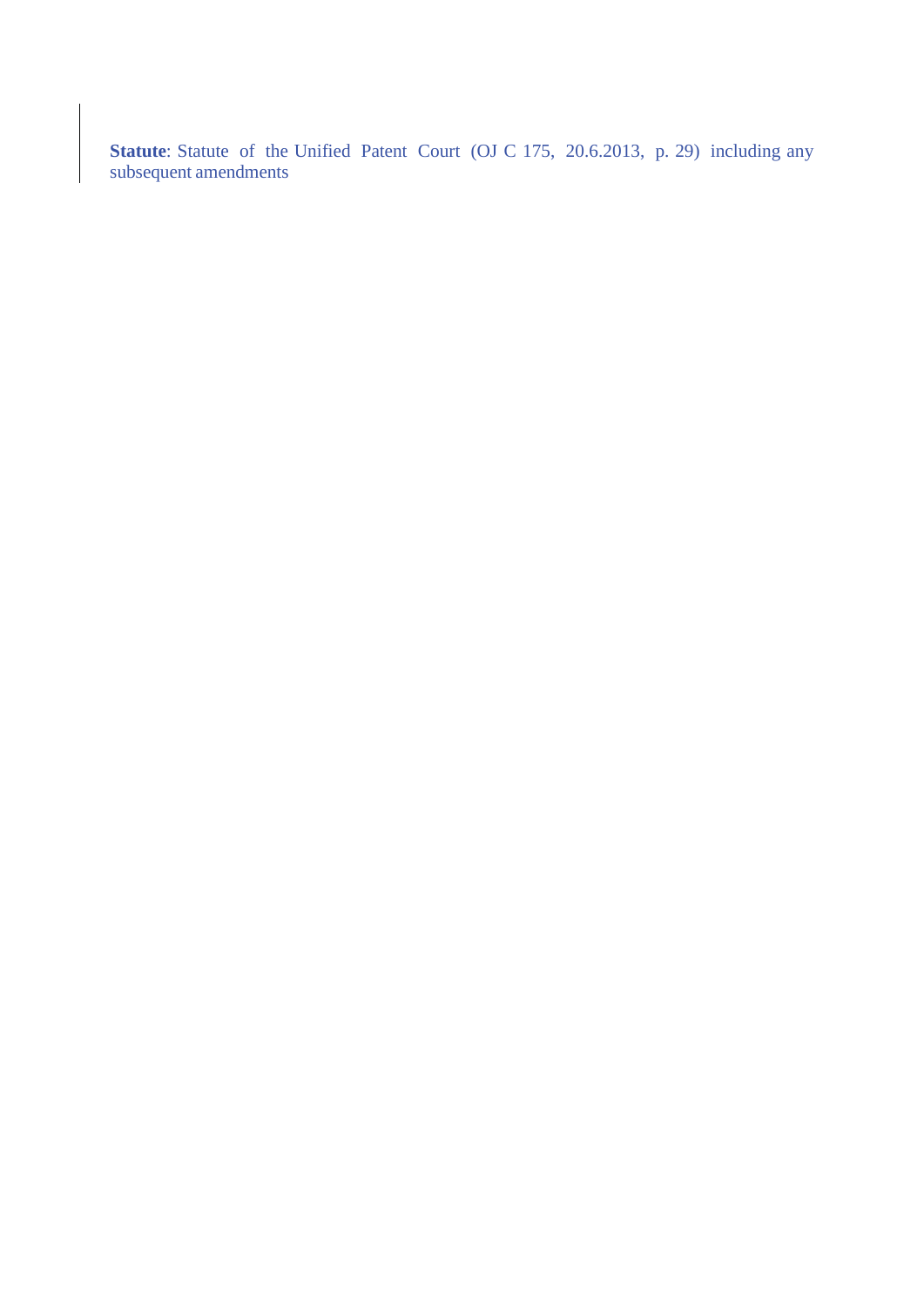### **PREAMBLE**

1. The Court shall conduct proceedings in accordance with the Agreement on a Unified Patent Court ("the Agreement"),, the Statute of the Unified Patent Court ("the Statute") and these Rules. In the event of a conflict between the provisions of the Agreement and/or the Statute on the one hand and of the Rules on the other hand, the provisions of the Agreement and/or the Statute shall prevail.

2. The Rules shall be applied and interpreted in accordance with Articles 41(3), 42 and 52(1) of the Agreement on the basis of the principles of proportionality, flexibility, fairness and equity.

3. Proportionality shall be ensured by giving due consideration to the nature and complexity of each action and its importance.

4. Flexibility shall be ensured by applying all procedural rules in a flexible and balanced manner with the required level of discretion for the judges to organise the proceedings in the most efficient and cost effective manner.

5. Fairness and equity shall be ensured by having regard to the legitimate interests of all parties.

6. In accordance with these principles, the Court shall apply and interpret the Rules in a way which shall ensure decisions of the highest quality.

7. In accordance with these principles, proceedings shall be conducted in a way which will normally allow the final oral hearing on the issues of infringement and validity at first instance to take place within one year whilst recognising that complex actions may require more time and procedural steps and simple actions less time and lessfewer procedural steps. Decisions on costs and/or damages may take place at the same time or as soon as practicable thereafter. Case management shall be organised in accordance with these objectives. Parties shall cooperate with the Court and set out their full case as early as possible in the proceedings.

8. The Court shall endeavour to ensure consistent application and interpretation of these Rules by all first instance divisions and the Court of Appeal. Due consideration shall also be given to this objective in any decision concerning leave to appeal against procedural orders.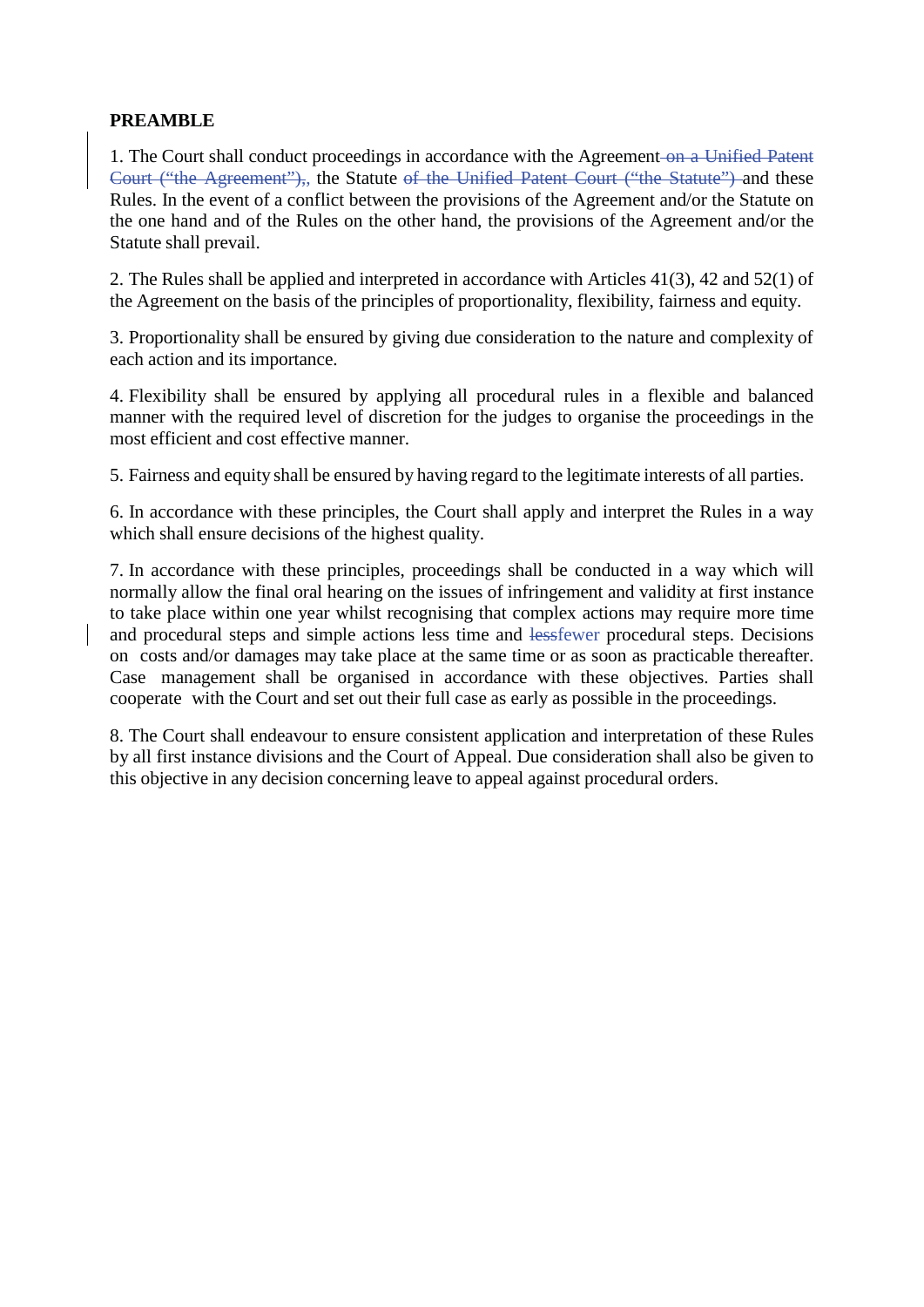## **APPLICATION AND INTERPRETATION OF THE RULES**

### **Rule 1 – Application of the Rules and general principles of interpretation**

1. 4. The Court shall conduct proceedings in accordance with the Agreement on a Unified Patent Court ("the Agreement"),, the Statute of the Unified Patent Court ("the Statute") and these Rules, which include the Preamble to these Rules and the principles set out therein. In the event of a conflict between the provisions of the Agreement and/or the Statute on the one hand and of the Rules on the other hand, the provisions of the Agreement and/or the Statute shall prevail.

2. 2. Where these Rules provide for the Court to perform any act other than an act exclusively reserved for a panel of the Court, the President of the Court of First Instance or the President of the Court of Appeal, that act may be performed by:

(a)  $\left(\frac{a}{b}\right)$  the presiding judge or the judge-rapporteur of the panel to which the action has been assigned;

(b)  $(b)$  a single legally qualified judge where the action has been assigned to a single judge;

(c)  $\left( \frac{e}{e} \right)$  the standing judge designated pursuant to Rule 345.5.

3. References to persons in these Rules may apply to legal persons as well as natural persons. Words importing the masculine gender shall include the feminine and vice versa. Unless the contrary intention appears, words in the singular include the plural and vice versa.

*Relation with Agreement: Article 8(7)*

*Relation with Statute: Article 19(3) and (4)*

### **Rule 2 – Supplementary protection certificate**

1. 1. Subject to paragraph 2, in these Rules with the exception of Rule 5 the expression "patent" and "proprietor" shall whenever appropriate include, respectively, a supplementary protection certificate as defined in Article 2(h) of the Agreement and granted in respect of the patent and the holder of such certificate.

2. 2. References in these Rules to the language in which the patent was granted shall mean that language and not the language in which a supplementary protection certificate in respect of the patent was granted.

### **Rule 3 – Power of staff of the Registry and a sub-registry to perform functions of the Registry**

Where these Rules refer to the Registry or Registrar and provide for the Registry to perform any act that reference shall include – where applicable – the Deputy-Registrar and the relevant sub-registry and that act may be performed by the Registrar, the Deputy-Registrar or by a member of staff of the Registry or sub-registry of the relevant division.

#### **Rule 4 – Lodging of documents**

1. 1. Written pleadings and other documents shall be lodged at the Registry or relevant subregistry in electronic form. Parties shall make use of the official forms available on-lineonline. The receipt of documents shall be confirmed by the automatic issue of an electronic receipt, which shall indicate the date and local time of receipt.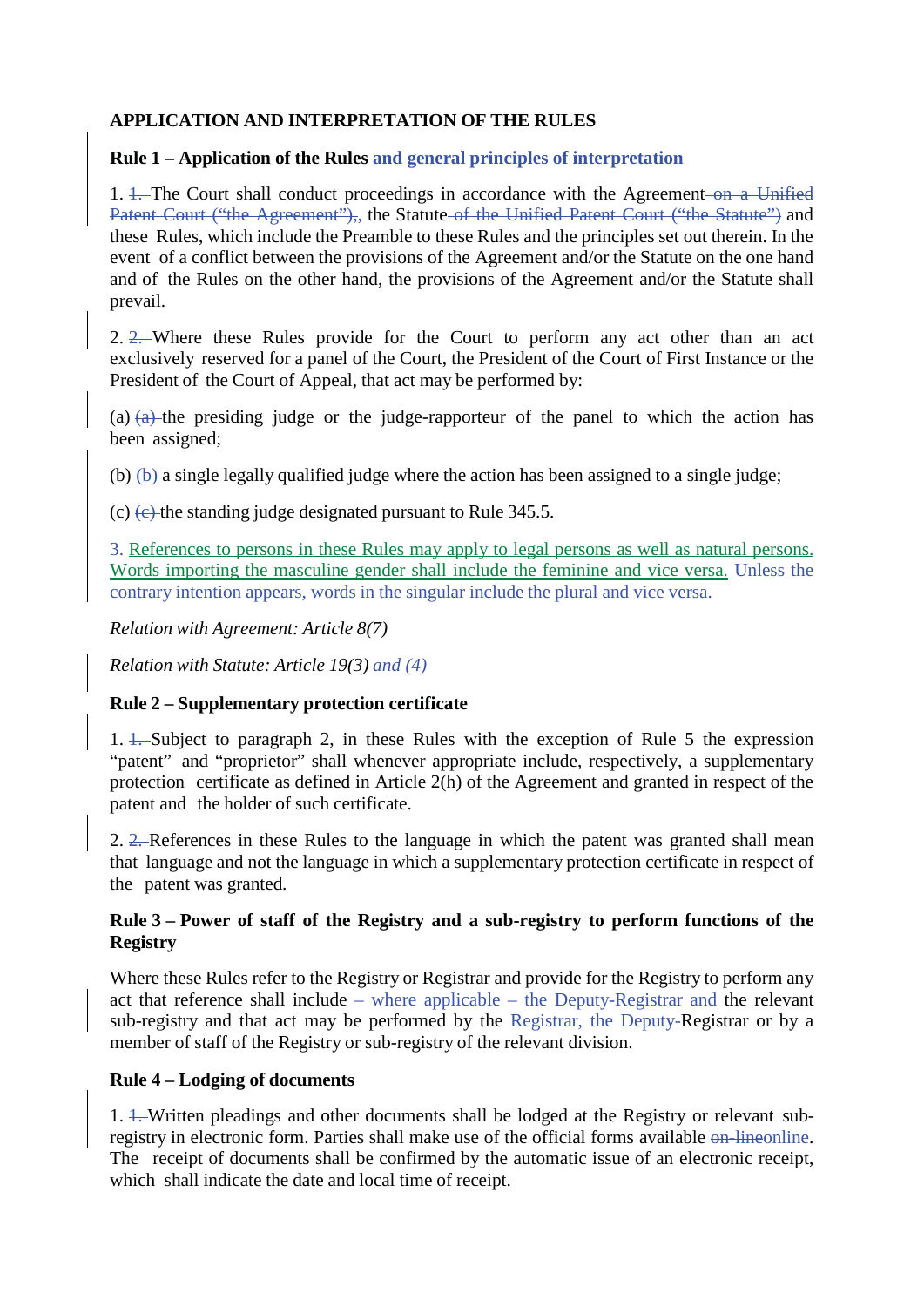2. 2. Where it is not possible to lodge a document electronically for any reason a party may lodge the document in hard-copy form. An electronic copy of the document shall be lodged as soon as practicable thereafter.

*Relation with Agreement: Article 44*

#### **Rule 5 – Lodging of an Application to opt out and withdrawal of an opt–-out**

1.  $\frac{1}{4}$ . The proprietor of a European patent (including a European patent that has expired) or the applicant for a published application for a European patent (hereinafter in this Rule 5, an "application") who wishes to opt out that patent or application from the exclusive competence of the Court in accordance with Article 83(3) of the Agreement shall, subject to Rule 5.13, lodge an Application (hereinafter in this Rule 5 an "Application to opt out") with the Registry.

(a)  $(b)$ -Where the patent or application is owned by two or more proprietors or applicants, all proprietors or applicants shall lodge the Application— to opt out. Where the person lodging an Application to opt out is not recorded as the proprietor or applicant in the registers referred to in Rule 8.5(a) and (b), respectively, the person shall lodge a declaration pursuant to paragraph 3(e).

(b)  $\left(\frac{e}{c}\right)$  The Application to opt out shall be made in respect of all of the Contracting Member States for which the European patent ishas been granted or which have been designated in the application.

2.  $2. (a)$  An Application to opt out a European patent or application pursuant to Rule 5.1 or an Application to withdraw an opt-out pursuant to Rule 5.8paragraph 8 (hereinafter in this Rule 5 an "Application to withdraw") shall extend to any supplementary protection certificate(s) based on the European patent.

(a)  $(b)$  Where any such supplementary protection certificate has been granted at the date of lodging the Application to opt out or the Application to withdraw, the holder(s) of the supplementary protection certificate( $\overline{s}$ ) shall, if different from the proprietor( $\overline{s}$ ) of the patent, lodge the Application to opt out or the Application to withdraw together with the proprietor(s). .

(b)  $(e)$  Where any such supplementary protection certificate is granted subsequent to lodging the Application to opt out, the opt-out shall take effect automatically on grant of said supplementary protection certificate(s)...

(c) (d) Rules 5.Paragraphs 7 and 5.9 shall apply *mutatis mutandis* in relation. For the purposes of paragraphs 7 and 9, reference to actions

(i) commenced in respect of anya European patent shall apply to all supplementary protection certificate. certificates based on that European patent, and

(ii)  $(e)$ -in respect of a supplementary protection certificate shall apply to the European patent on which such supplementary protection certificate is based and

(iii) in respect of a supplementary protection certificate shall apply to all other supplementary protection certificates based on the same European patent.

(d) For the avoidance of doubt, it is not possible to opt out supplementary protection certificates –  $\ell$ , whether granted by the authorities of a Contracting Member State or otherwise), based on a European patent with unitary effect.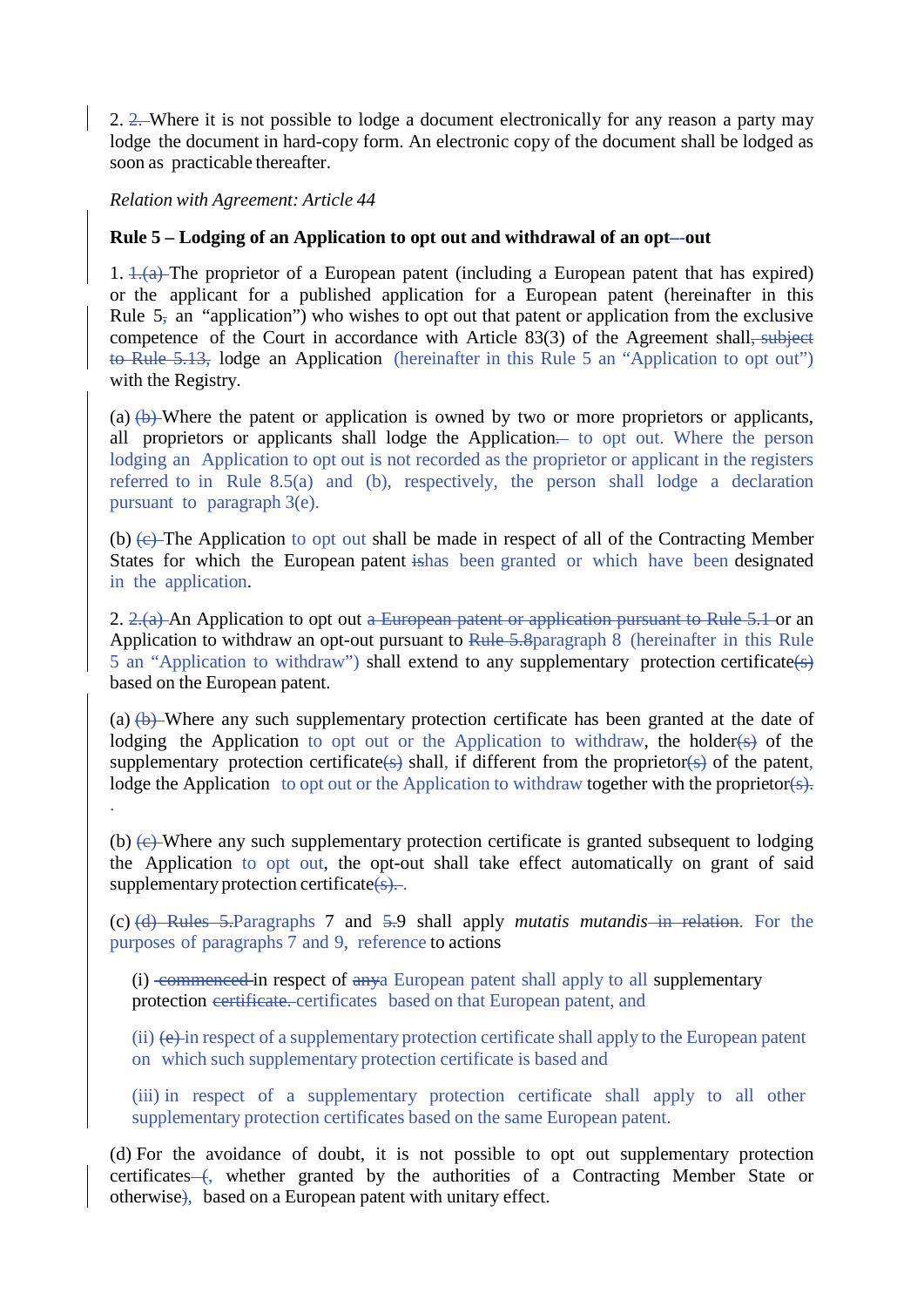3. 3. The Application to opt out shall contain:

 $\overline{\phantom{a}}$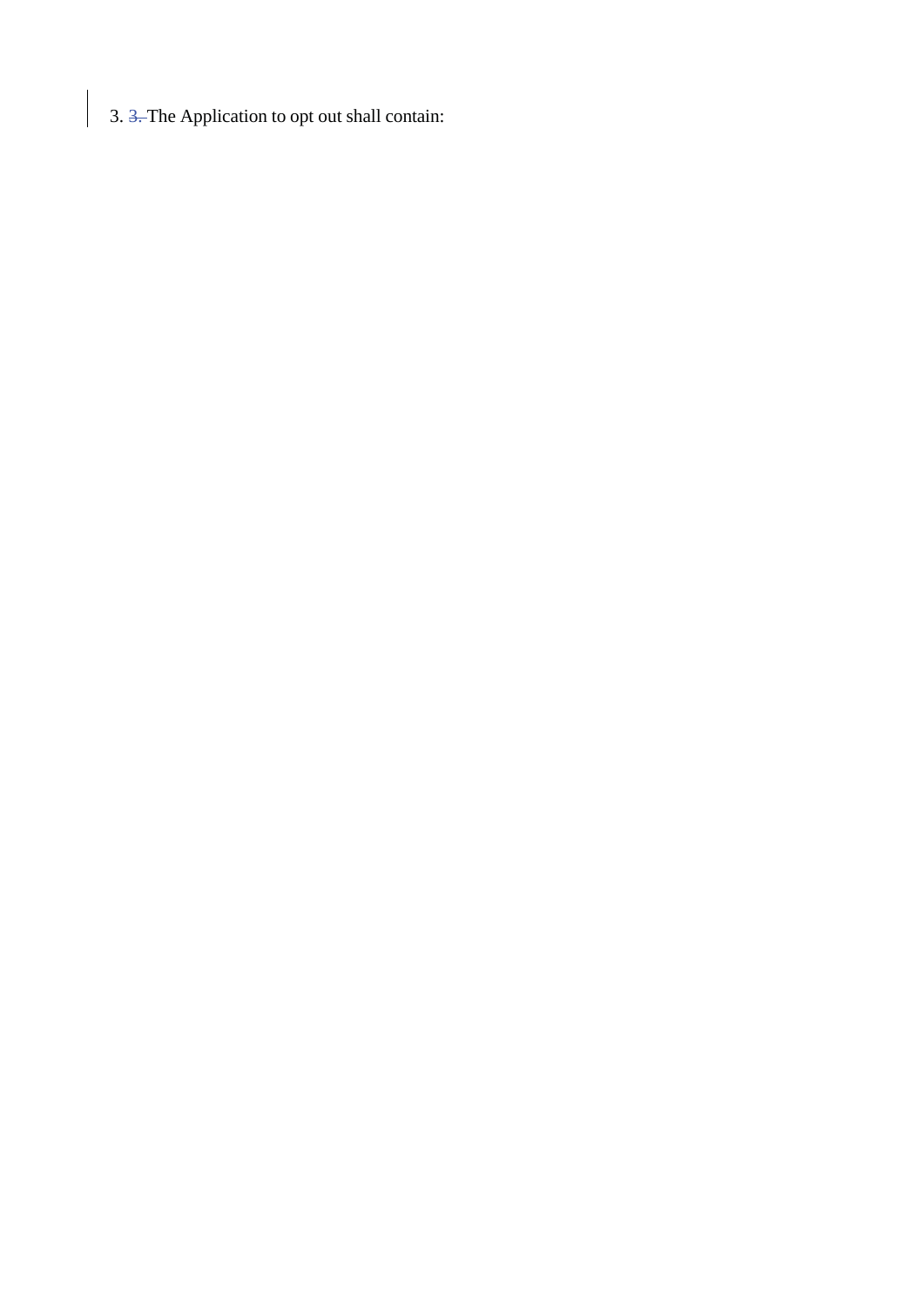(a)  $\left(\frac{a}{b}\right)$  the name of the proprietor or proprietors or applicant or applicants for the European patent (or patents) or application (or applications) and of the holder or holders of any supplementary protection certificate (or supplementary protection certificates) based on the European patent (or patents) in question, and all relevant postal and, where applicable, electronic addresses;

(b)  $(\frac{b}{b})$ -where such proprietor(s), applicant(s) or holder(s) have appointed a representative, the name and postal address and electronic address for service of the representative;

(c)  $\left(\text{e}\right)$  details of the patent (or patents) and/or application (or applications) including the number (or numbers); and;

(d) (d) details of any supplementary protection certificate (or supplementary protection certificates) granted based on the patent (or patents) concerned, including the number (or numbers).: and

(e) 4.for the purposes of paragraph 1(a), a Declaration of proprietorship that the person lodging the Application to opt out is the proprietor or applicant pursuant to Rule 8.5 and entitled to lodge the Application to opt out.

4. Rule 8 shall not apply to Applications to opt out and to Applications to withdraw made pursuant to this Rule 5. Where a representative is appointed, such a representative may include professional representatives and legal practitioners as defined in Article 134 EPC in addition to those referred to in Article 48 of the Agreement.

5. 5. The applicant  $(s)$  for an opt-out shall pay the fixed fee in accordance with Part 6 fto the Registry within 30 days].. The Application to opt out shall not be entered in the register until the fixed fee has been paid. One fixed fee shall be payable in respect of each European patent or application for which an Application to opt out has been filed, including any supplementary protection certificate based on said patent or application.

6. 6. Subject to Rule 5.paragraph 5 the Registrar shall as soon as practicable enter the Application to opt out in the register. Subject to Rule 5-paragraph 7, the opt-out-out which meets the requirements laid down in this Rule shall be regarded as effective from the date of entry in the register. If the requirements are missing or incorrectly recorded, a correction may be lodged with the Registry. The date of entry of the correction shall be noted in the register. The opt-out shall be effective from the date of correction.

7. 7. In the event that an action has been commenced before the Court in respect of a patent (or patents) and/or an application (or applications) contained in an Application to opt out prior to the date of entry of the Application to opt out in the register or prior to the date of correction pursuant to paragraph 6, the Application forto opt -out shall be ineffective in respect of the patent (or patents) and/or application (or applications) in question, irrespective of whether the action is pending or has been concluded.

8. 8. A proprietor or proprietors of a patent (or patents) or an application (or applications) the subject of an opt-out pursuant to this Rule may lodge an Application to withdraw the opt-out in respect of the patent or application (or of one or more of the patents or applications, but not in respect of different designations of the sameContracting Member States for which the European patent or has been granted or which have been designated in the application. The Application to withdraw shall contain the particulars in accordance with Rule 5.paragraph 3 and shall be accompanied by the fixed fee in accordance with Part 6; Rule 5.paragraph 5 shall apply *mutatis mutandis*. Subject to the receipt of the fixed fee the Registrar shall as soon as practicable enter the Application to withdraw in the register and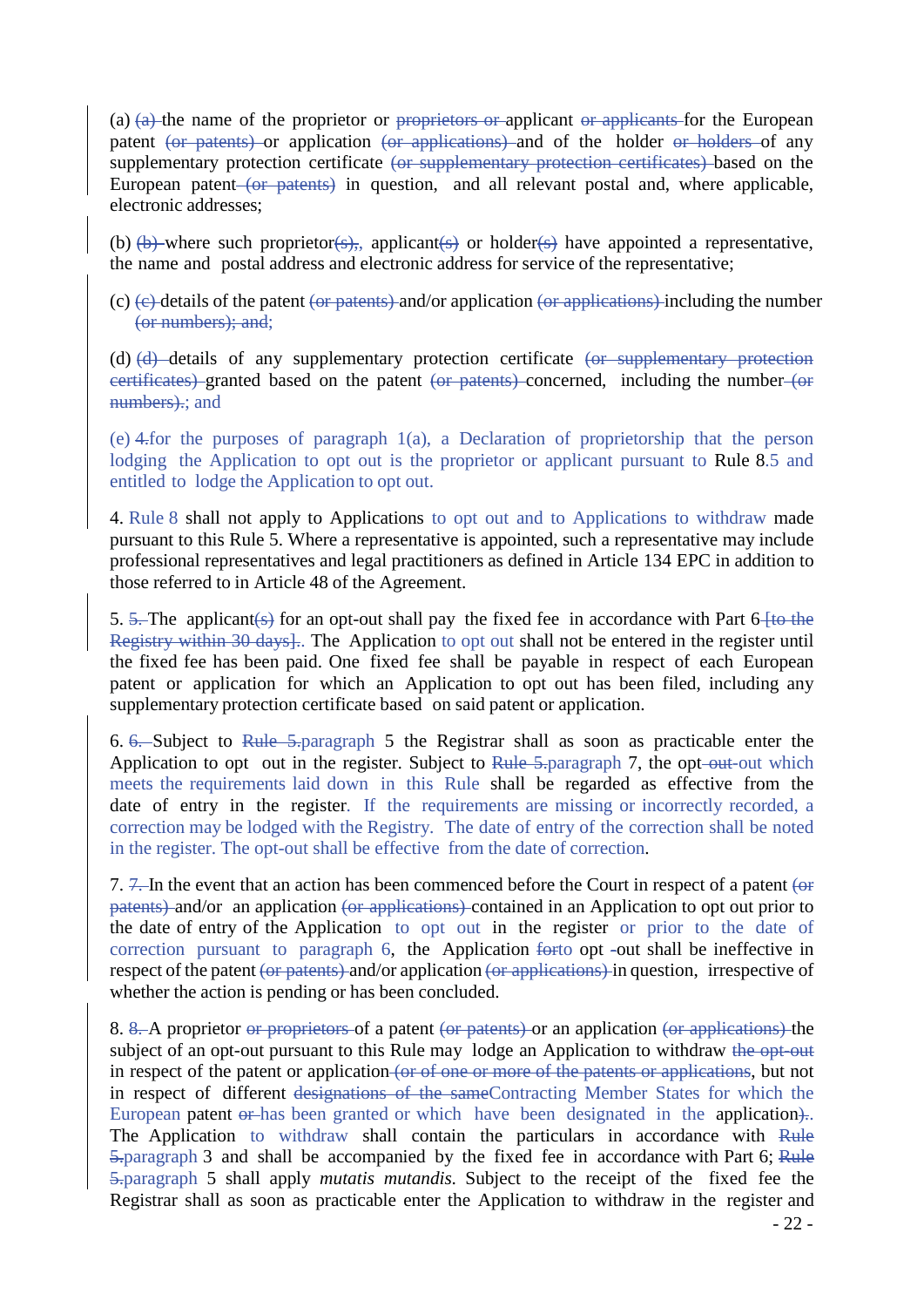the withdrawal shall be regarded as effective from the date of entry in the register. Paragraphs 1(a) and 6 shall apply *mutatis mutandis*.

9. 9. In the event that an action has been commenced before a court of a Contracting Member State in a matter over which the Court also has jurisdiction pursuant to Article 32 of the Agreement in respect of a patent or application contained in an Application to withdraw the opt-out, prior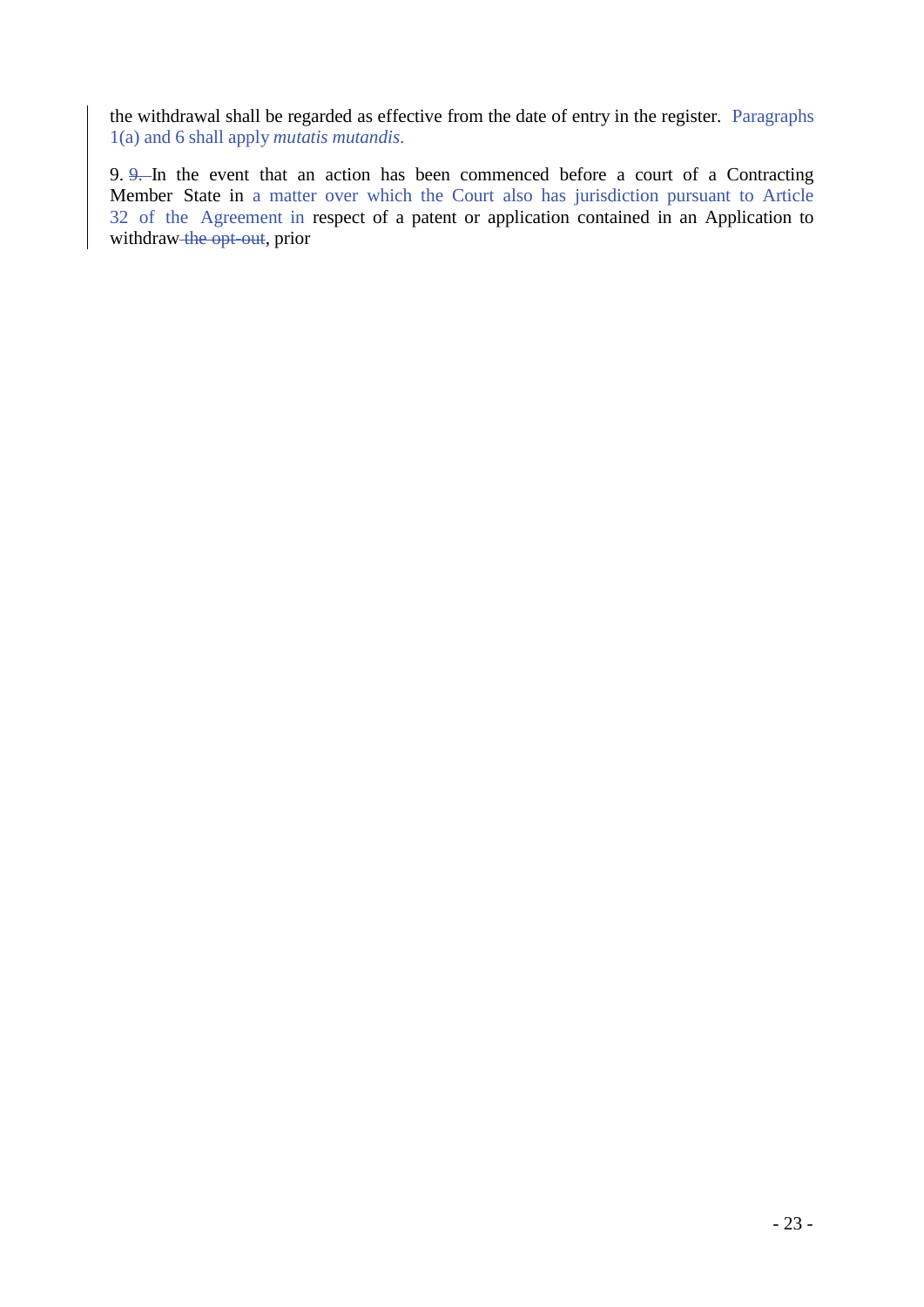to the entry of the Application to withdraw in the register or any time before the date pursuant to paragraph 6, the Application to withdraw the opt-out shall be ineffective in respect of the patent or application in question, irrespective of whether the action is pending or has been concluded.

10. 10. Where an application for a European patent subject to an opt-out pursuant to this Rule proceeds to grant as a European patent with unitary effect, the proprietor or proprietors shall notify the Registry. The opt-out shall be deemed to have been withdrawn in respect of the Contracting Member States covered by the European patent with unitary effect at the date of the registration of the unitary effect and the Registrar shall as soon as practicable enter the withdrawal in the register. in respect of such Contracting Member States. No fee shall be payable pursuant to Rule 5.paragraph 8.

11. 11. A patent or application the subject of an Application to withdraw which has been entered on the register may not thereafter be the subject of a further Application to opt out.

12. 12. The Registrar shall as soon as practicable notify the European Patent Office and the national patent office of any Contracting Member States concerned of the entries in the register pursuant to Rules 5.paragraphs 6 and 5.8.

13. Applications accepted by the Registry before the entry into force of the Agreement shall be treated as entered on the register on the date of entry into force of the Agreement.

### *Relation with Agreement: Article 83(3) and (4)*

13. After a date to be announced by the European Patent Office and before the coming into effect of the Agreement, the European Patent Office may, as a service to applicants and under the terms specified by it, collect Applications to opt-out. Where the European Patent Office, until the day of the date of entry into force of the Agreement in accordance with Article 89 of the Agreement, transfers to the Registrar details of such Applications (and of any pending Applications) the Registrar shall enter the Applications received on the register under the said date of entry into force of the Agreement.

*Relation with Agreement: Article 83(3) and (4)* 

### **Rule 6 – Service and supply of orders, decisions, written pleadings and other documents**

1. 1. The Registry shall as soon as practicable serve, in accordance with Part 5, Chapter 2:

(a)  $\left( a \right)$  orders and decisions of the Court on the parties;

(b) (b) written pleadings and other documents of a party on the other party.

Where applicable, the Registry shall inform the parties of the opportunity to reply or to take any other appropriate step in the proceedings and of any time period for so doing.

2. 2. The Registry shall also as soon as practicable supply to the parties copies of documents referred to in these Rules and lodged with pleadings and written evidence.

3. 3. Where the postal or electronic address for service provided by a party pursuant to these Rules has changed that party shall give notice to the Registry and to every other party as soon as such change has taken place.

# **Rule 7 – Language of written pleadings and written evidence**

1. 1. Written pleadings and other documents, including written evidence, shall be lodged in the language of the proceedings unless the Court or these Rules otherwise provide.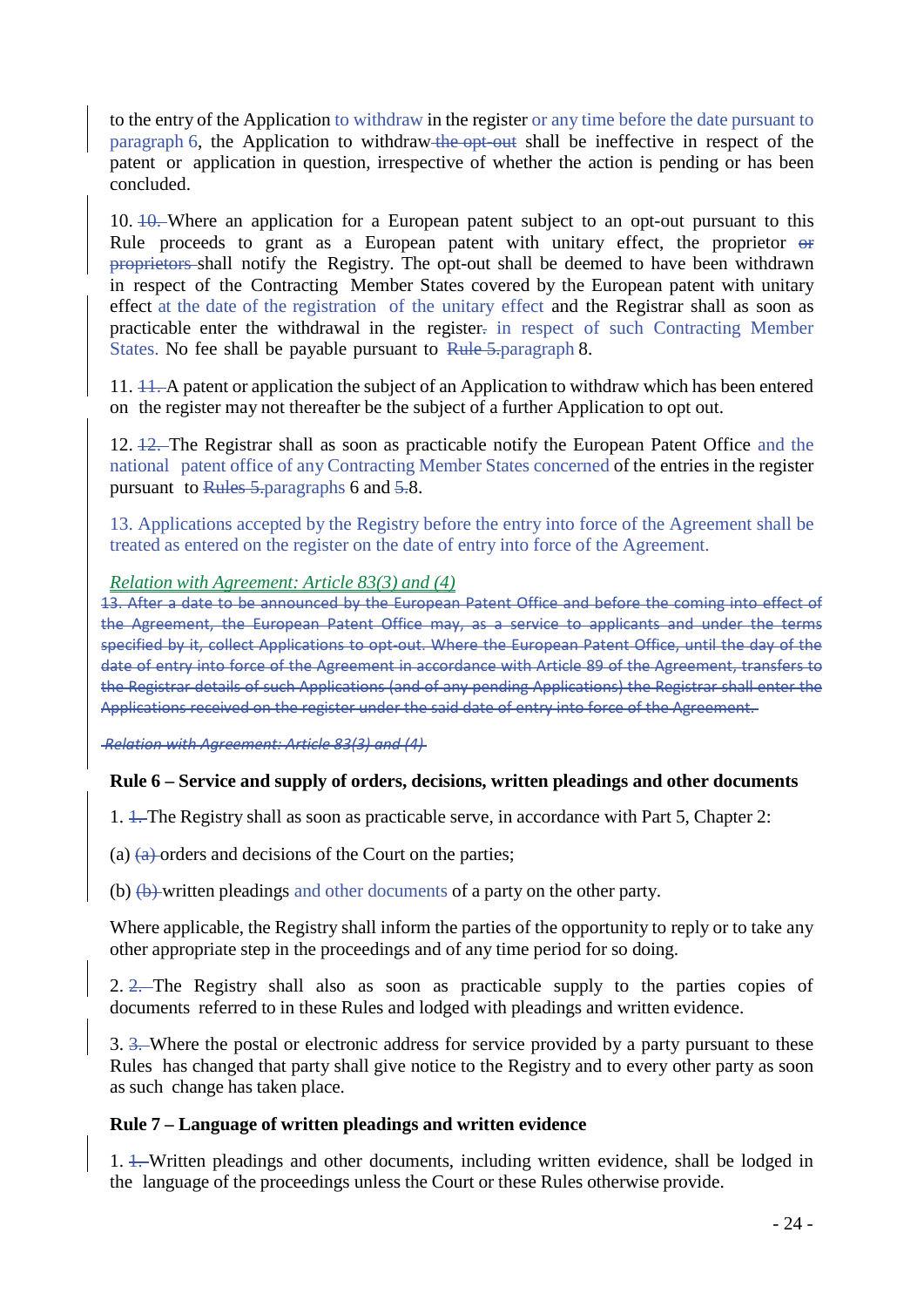2. 2. Where these Rules or the Court require a pleading or other document to be translated it shall not be necessary to provide a formal certification by the translator as to the accuracy of such translation unless the accuracy is challenged by a party or such certification is ordered by the Court or required by these Rules.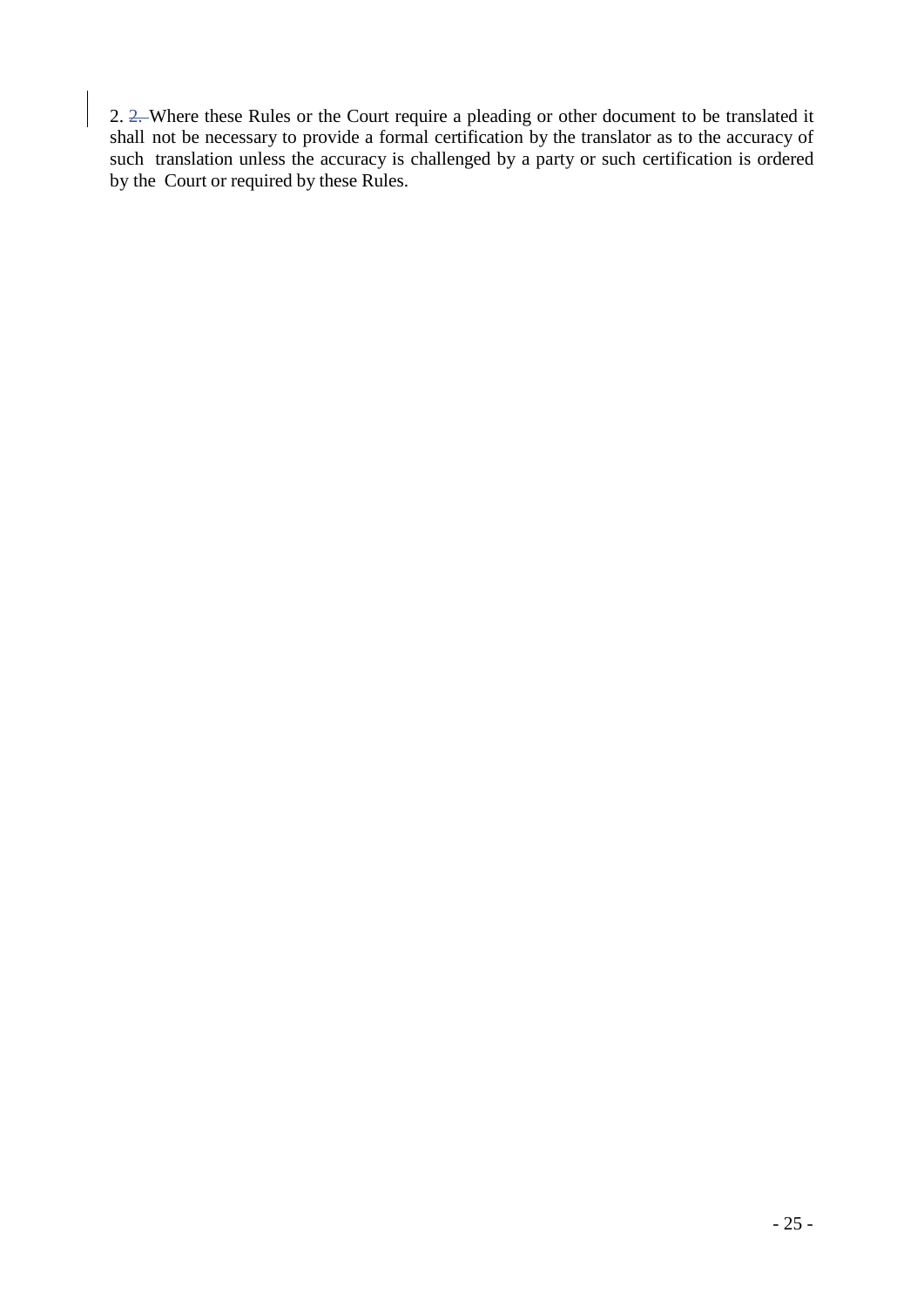# **Rule 8 – Party and party'sparty's representative**

1. 1. A party shall be represented in accordance with Article 48 of the Agreement unless otherwise provided by these Rules [Rules 5, 88.54 and 378.5].

2. 2. For the purpose of all proceedings in relation to a patent, where these Rules provide that a party performperforms any act or that any act be performed upon a party that act shall be performed by or upon the representative for the time being of the party.

3. 3. Except where these Rules provide otherwise, a party shall not communicate with the Court without informing the other party-or parties. Where such communication is in writing, the communication should be copied to the other party or parties unless these Rules provide that the Court will supply a copy to the other party-or parties.

4. 4. For the purposes of proceedings under these Rules in relation to the proprietor(s) of a European patent with unitary effect, the person(s) shown in the Register of the European Patent Officefor unitary patent protection [Regulation (EU) No 1257/2012, Article 2(e)] as the proprietor( $s$ ) shall be treated as such. If during proceedings before the Court a new proprietor is recorded in the Register for unitary patent protection, the former registered proprietor may apply to the Court pursuant to Rule 305.1(c) for the substitution of the new proprietor.

5. Subject to paragraph 6, for the purposes of proceedings under these Rules:

(a) in relation to the proprietor of a European patent, the person entitled to be registered as proprietor under the law of each Contracting Member State in which such European patent has been validated shall be treated as the proprietor whether or not such person is in fact recorded in the register of patents maintained in such Contracting Member State (hereinafter "national patent register"); and

(b) in relation to the applicant for a European patent, the person entitled to be registered as applicant whether or not such person is in fact recorded as such in the European Patent Register kept by the European Patent Office.

(c) For the purposes of paragraph 5, there shall be a rebuttable presumption that the person shown in each national patent register and the European Patent Register kept by the European Patent Office is the person entitled to be registered as proprietor or applicant as the case may be.

6. For the purposes of proceedings pursuant to Rules 42 and 61 in relation to a European patent, the person shown in the national patent register [Rule 8.5(a)] as the proprietor shall be treated as such for each Contracting Member State or, as far as no such person is registered in a national patent register, the last person shown recorded as proprietor in the European Patent Register kept by the European Patent Office.

### *Relation with Agreement: Article 48*

### **Rule 9 – Powers of the Court**

1. 1. The Court may, at any stage of the proceedings, of its own motion or on a reasoned request by a party, order a party to take any step, answer any question or provide any clarification or evidence, within time periods to be specified.

2. 2. The Court may disregard any step, fact, evidence or argument which a party has not taken or submitted in accordance with a time limit set by the Court or these Rules.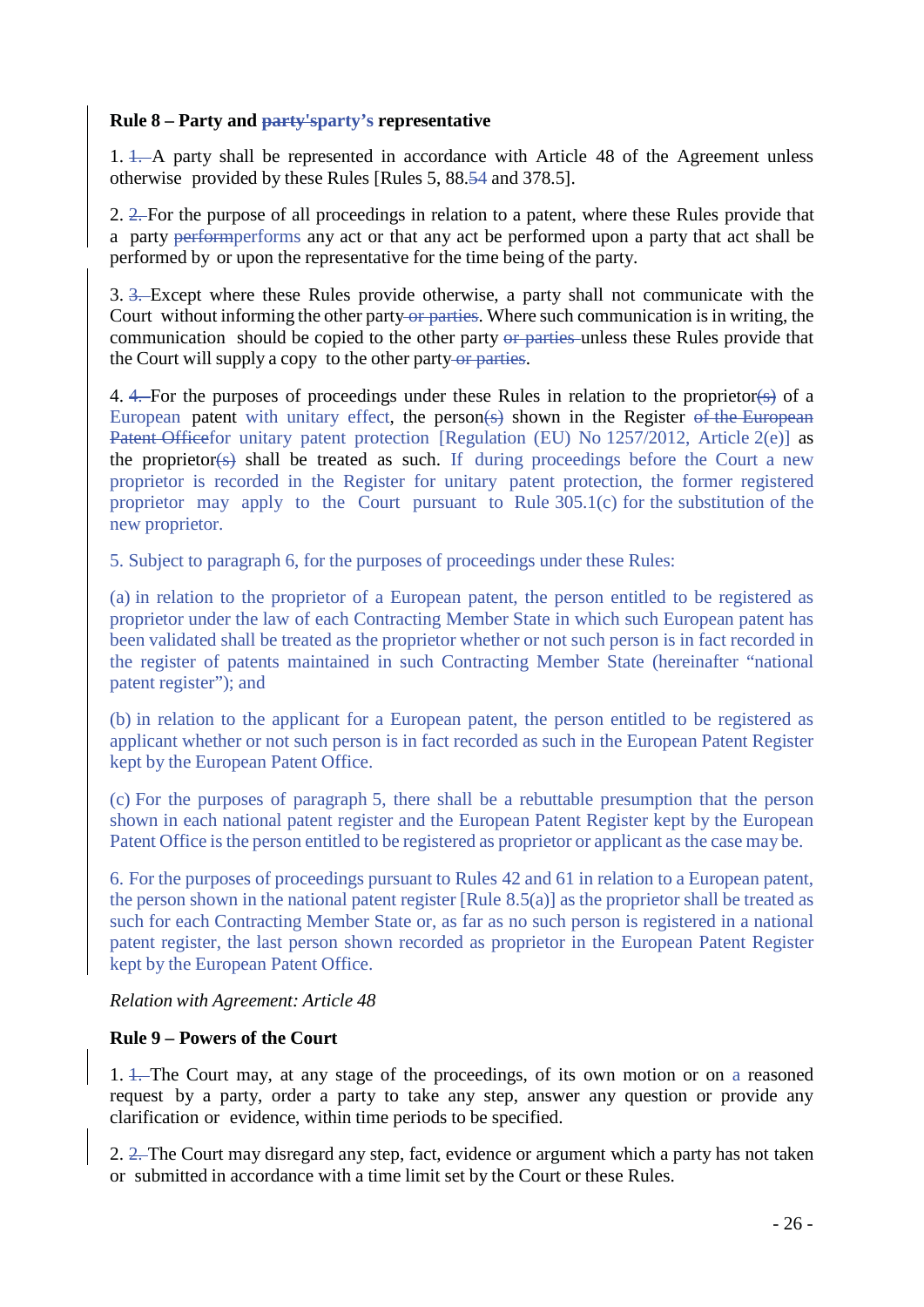3. 3. Subject to paragraph 4, on a reasoned request by a party, the Court may:

(a)  $(a)$  extend, even retrospectively, a time period referred to in these Rules or imposed by the Court; and

- (b)  $(b)$  shorten any such time period.
- 4. 4. The Court shall not extend the time periods referred to in RuleRules 198.1, 213.1 and Rule-224.1.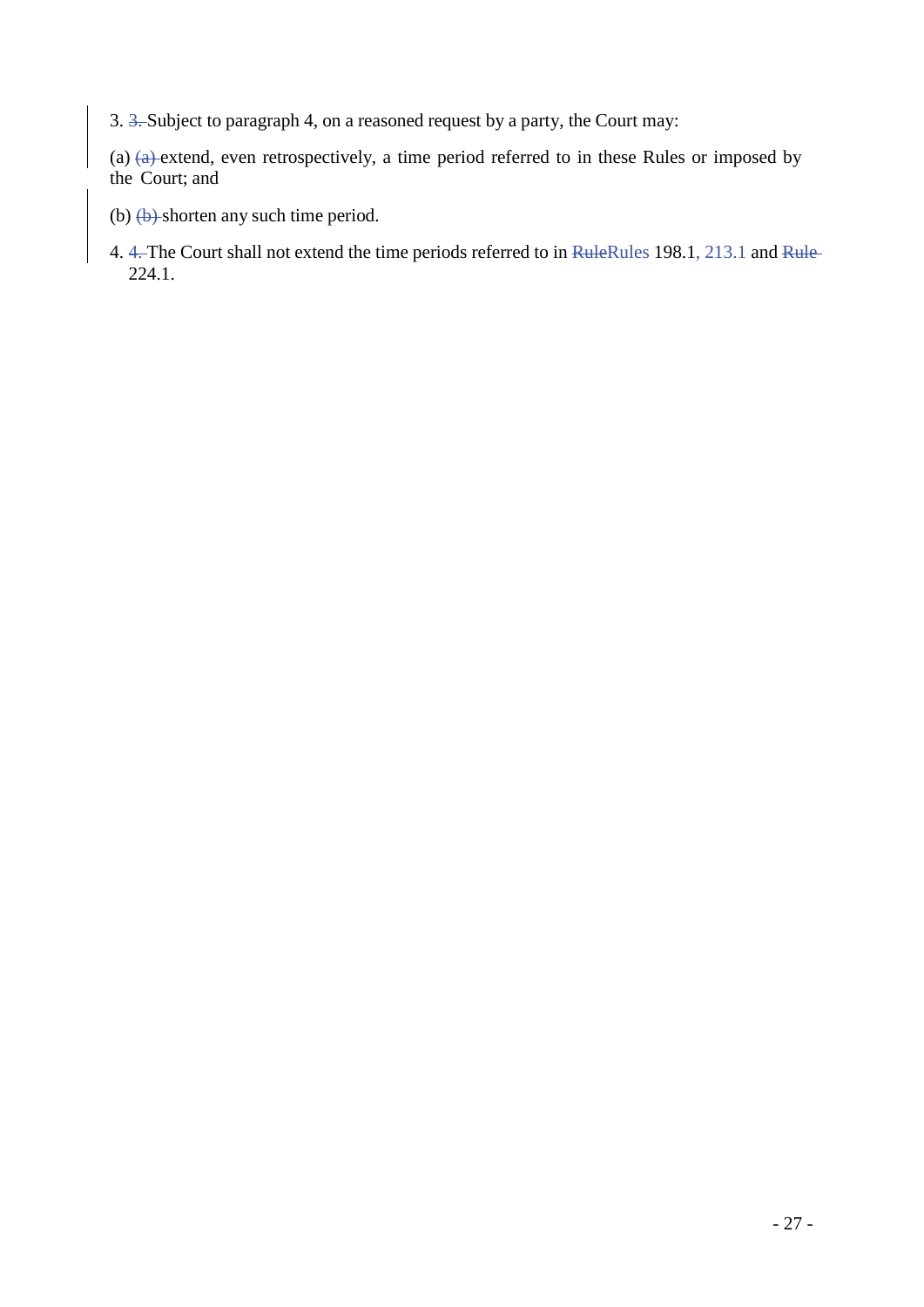# **PART 1 – PROCEDURES BEFORE THE COURT OF FIRST INSTANCE**

### **Rule 10 – Stages of the proceedings (***inter partes* **proceedings)**

Proceedings before the Court of First Instance shall consist of the following stages:

- (a)  $\left( a \right)$  a written procedure;
- (b)  $(b)$  an interim procedure, which may include an interim conference with the parties;

(c)  $\left(\text{e}\right)$  an oral procedure which, subject to Rules 116.1 and 117, shall include an oral hearing of the parties where necessaryunless the Court dispenses with the oral hearing with the agreement of the parties;

(d)  $(d)$  a procedure for the award of damages, which may include a procedure to lay open books;

(e)  $(e)$  a procedure for cost decisions.

*Relation with Agreement: Articles 52(1),, 68 and 69*

### **Rule 11 – Settlement**

1. 1. At any stage of the proceedings, if the Court is of the opinion that the dispute is suitable for a settlement, it may propose that the parties make use of the facilities of the Patent Mediation and Arbitration Centre ("the Centre") in order to settle or to explore a settlement of the dispute. In particular the judge-rapporteur shall during the interim procedure, in particularespecially at an interim conference in accordance with Rule 104(d), explore with the parties the possibility of a settlement, including through mediation and/or arbitration, using the facilities of the Centre. Parties who choose mediation in an attempt to settle a dispute are subsequently not prevented from initiating judicial proceedings before the Court in relation to that dispute by the expiry of limitation or prescription periods during the mediation process, which will stay the limitation or prescription periods until the end of the mediation process. If mediation proceedings are terminated without a dispute settlement agreement, the period shall continue to run from that moment.

2. 2. Pursuant to Rule 365 the Court shall, if requested by the parties, by decision confirm the terms of any settlement or arbitral award by consent (irrespective of whether it was reached using the facilities of the Centre or otherwise), including a term which obliges the patent owner to limit, surrender or agree to the revocation of a patent or not to assert it against the other party and/or third parties. The parties may agree on costs to be awarded or may request the Court to decide on costs to be awarded in accordance with Rules 150 to 156 *mutatis mutandis*.

3. 3. Save for the purpose of enforcing the terms of any such settlement agreement by any person no opinion expressed, suggestion made, proposal put forward, concession made or document drawn up for the purposes of settlement may be relied on as evidence by the Court or the parties in proceedings before the Court or any other court unless such matter was expressed to be made on an open basis and freely disclosable to the Court or any other court.

*Relation with Agreement: Articles 35, 52(2) and 79*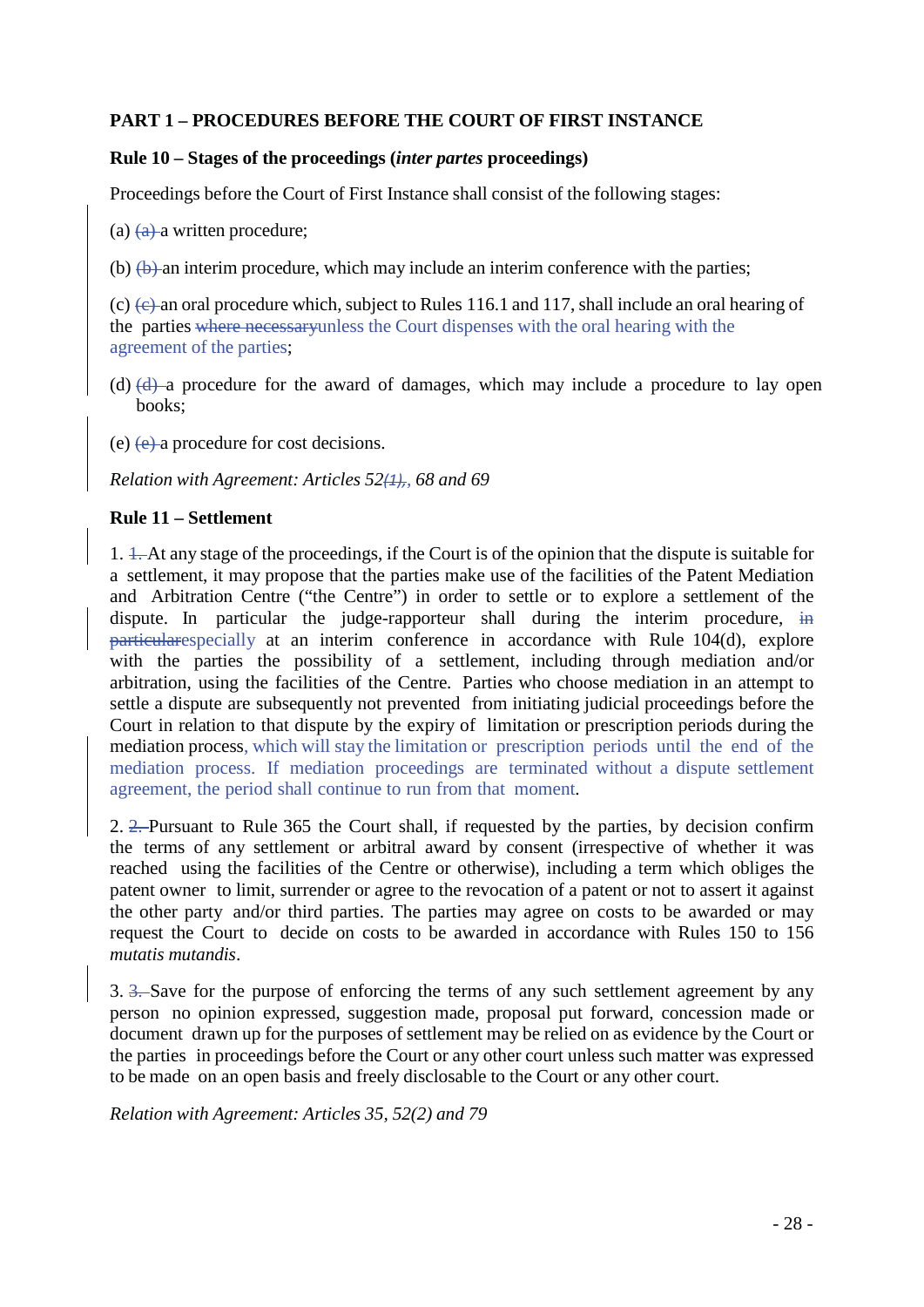# **CHAPTER 1 – WRITTEN PROCEDURE**

# **SECTION 1 – INFRINGEMENT ACTION**

### **SECTION 1 – INFRINGEMENT ACTION**

# **Rule 12 – Exchange of written pleadings (infringement action)**

- 1. 1. The written procedure shall consist of:
- (a)  $(a)$  the lodging of a Statement of claim (by the claimant) [Rule 13];
- (b) (b) the lodging of a Statement of defence (by the defendant) [Rules 23 and 24]; and, optionally
- (c)  $\left(\frac{e}{e}\right)$  the lodging of a Reply to the Statement of defence (by the claimant) [Rule 29(b)]; and

(d)  $\left(\frac{d}{dt}\right)$  the lodging of a Rejoinder to the Reply (by the defendant) [Rule 29(c)].

2. 2. The Statement of defence may include a Counterclaim for revocation [Rule 25.1].

3. 3. If a Counterclaim for revocation is lodged:

(a)  $\left(\frac{a}{b}\right)$  the claimant and any proprietor who becomes a party pursuant to Rule 25.32 (hereinafter in this Rule 12 and Rules 29 to 32, "the proprietor") shall lodge a Defence to the Counterclaim for revocation [Rule 29], (a)], which may include an Application to amend the patent by the proprietor [Rule 30];

(b)  $\left(\frac{b}{b}\right)$  the defendant may lodge a Reply to the Defence to the Counterclaim [Rule 29(d)]; and

(c)  $\left(\frac{e}{c}\right)$  the claimant and the proprietor may lodge a Rejoinder to the Reply to the Defence to the Counterclaim [Rule 29(e)].

4. 4. If an Application to amend the patent is lodged by the proprietor, the defendant shall lodge a Defence to the Application to amend the patent in the Reply to the Defence to the Counterclaim, the proprietor may lodge a Reply to the Defence to the Application to amend and the defendant may lodge a Rejoinder to such Reply [Rule 32].

5. 5. The judge-rapporteur may allow the exchange of further written pleadings, within time periods to be specified [Rule 36].

# **STATEMENT OF CLAIM**

# **Rule 13 – Contents of the Statement of claim**

1.  $\pm$  The claimant shall lodge a \*Statement of claim with the division chosen by him [Article 33] of the Agreement] which shall contain:

(a)  $\left(\frac{a}{b}\right)$  the name of the claimant (, and, where the claimant is a corporate entity, the location of its registered office), and of the claimant'sclaimant's representative;

(b)  $\leftrightarrow$  the name of the party against whom the Statement is made (the defendant)– $\leftrightarrow$ , and, where the defendant is a corporate entity, the location of its registered office);

(c)  $\left( \epsilon \right)$  postal and electronic addresses for service on the claimant and the names of the persons authorised to accept service;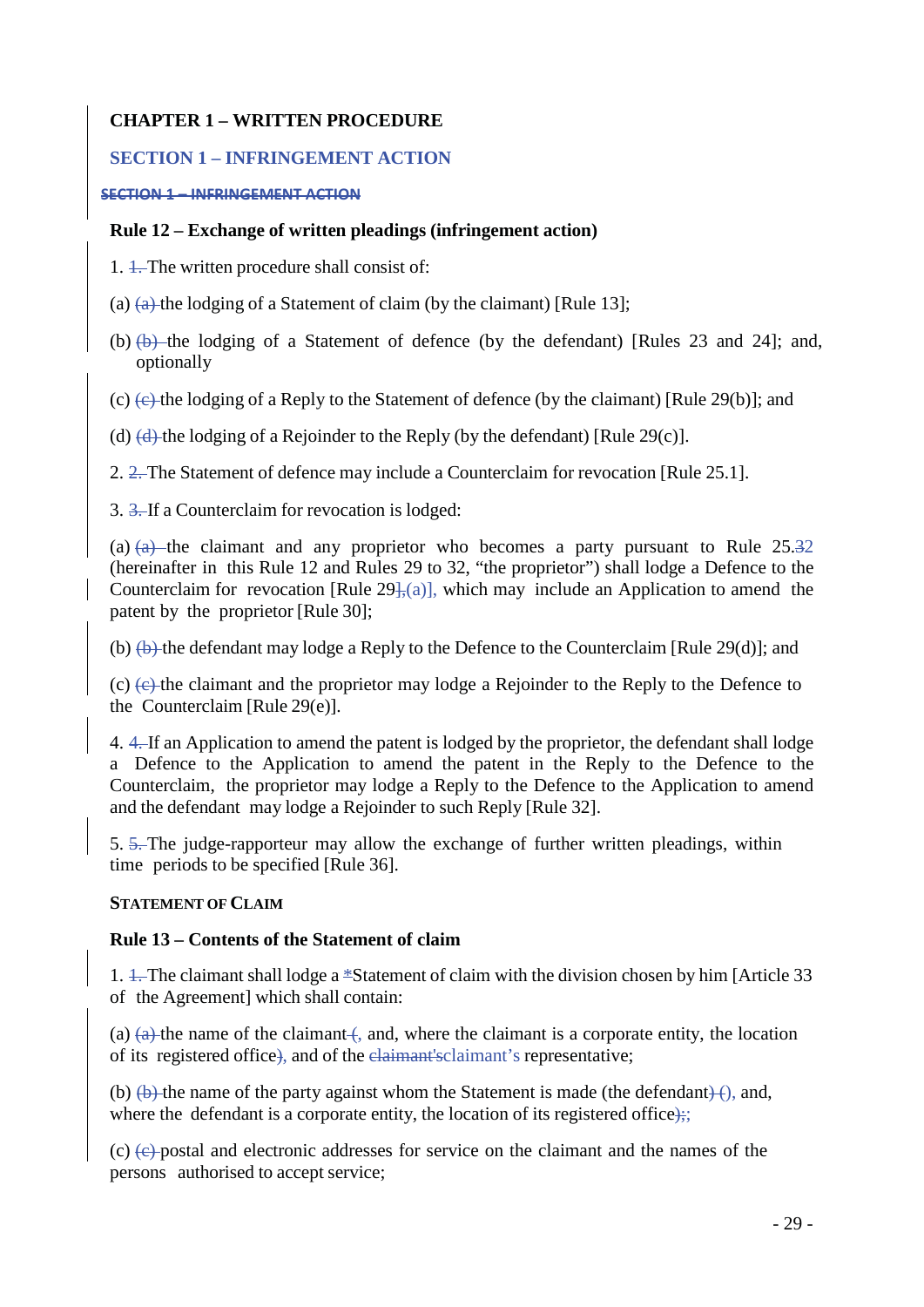(d)  $(d)$  postal and, where available, electronic addresses for service on the defendant and the names of the persons authorised to accept service, if known;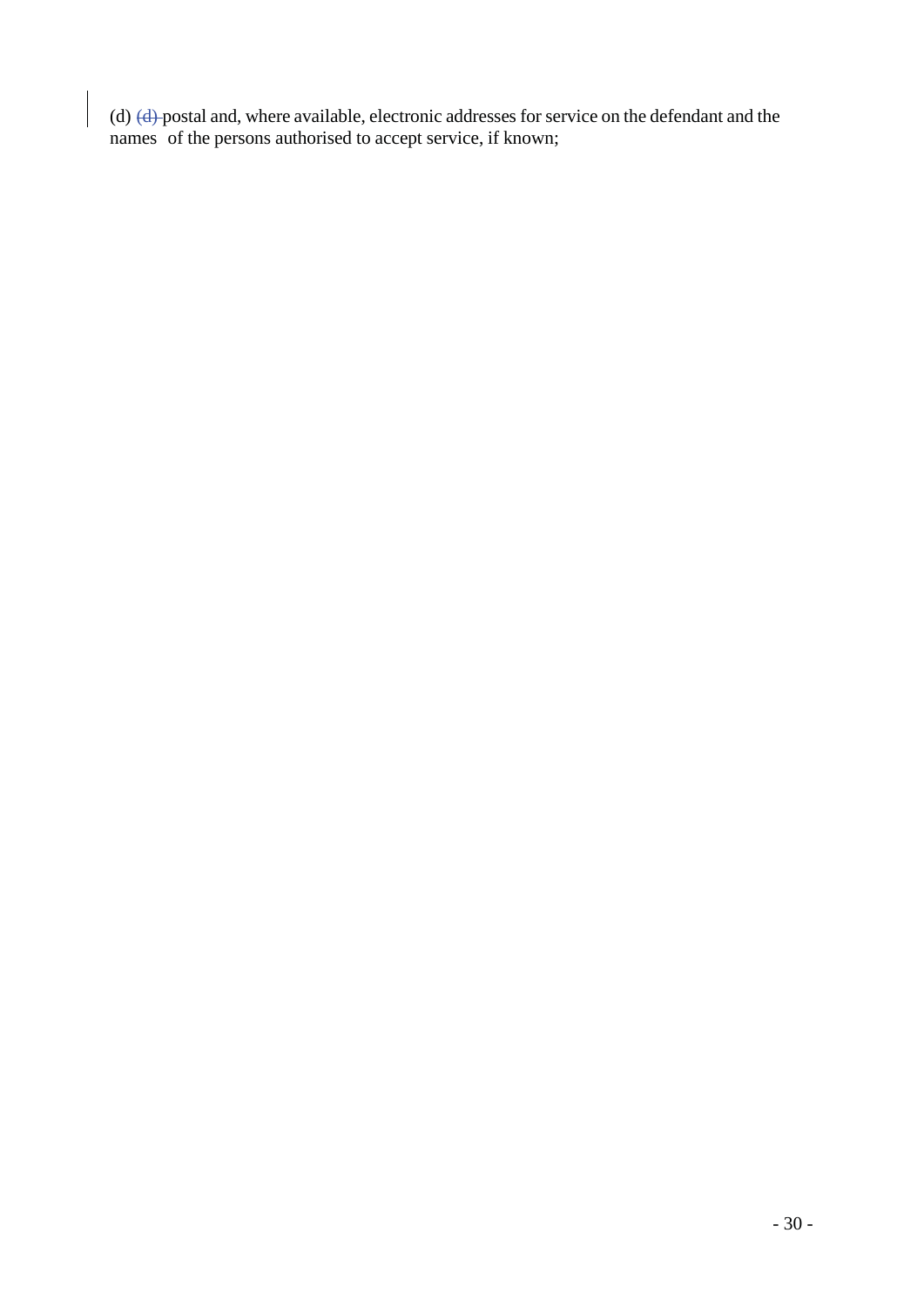(e)  $(e)$  where the claimant is not the proprietor or not the only proprietor of the patent (or patents) concerned, postal and where available, electronic addresses for service on the proprietor and the names and addresses of the persons authorised to accept service, if known;

(f)  $(f)$  where the claimant is not the proprietor of the patent (or patents) concerned, or not the only proprietor, evidence to show the claimant is entitled to commence proceedings [Article 47(2) and (3) of the Agreement];

(g)  $(g)$  details of the patent (or patents) concerned, including the number (or numbers);;

(h) (h) where applicable, information about any prior or pending proceedings relating to the patent (or patents) concerned before the Court including any action for revocation or a declaration of non-infringement pending before the central division and the date of any such action, the European Patent Office or any other court or authority;

(i)  $\leftrightarrow$  an indication of the division which shall hear the action [Article 33(1) to (6) of the Agreement] with an explanation of why that division has competence; where the parties have agreed in accordance with Article 33(7) of the Agreement, the indication of the division which shall hear the action shall be accompanied by evidence of the defendant'sdefendant's agreement;

(i)  $(i)$   $(i)$  where applicable, an indication that the action shall be heard by a single judge [Article 8(7) of the Agreement], accompanied by evidence of the defendant'sdefendant's agreement;

(k)  $(k)$  the nature of the claim, the order or the remedy sought by the claimant;

(l)  $(1)$  an indication of the facts relied on, in particular:

(i)  $\leftrightarrow$  one or more instances of alleged infringements or threatened infringements specifying the date and place of each;

(ii)  $\overline{H}$  the identification of the patent claims alleged to be infringed;

(m)  $(m)$  the evidence relied on [Rule 170.1], where available, and an indication of any further evidence which will be offered in support;

(n)  $(n)$  the reasons why the facts relied on constitute an infringement of the patent claims, including arguments of law and where appropriate an explanation of the proposed claim interpretation;

(o)  $\left(\Theta\right)$  an indication of any order the claimant will seek during the interim procedure [Rule 104(e)];

(p)  $\leftrightarrow$  where the claimant assesses that the value of the infringement action exceeds [EUR\*\*\*]. an indication of the value; and

(q)  $\left(\frac{q}{q}\right)$  a list of the documents, including any witness statements, referred to in the Statement of claim, together with any request that all or part of any such document need not be translated and/or any Applicationrequest pursuant to Rule 262.21.

2. 2. The claimant shall at the same time supply a copy of each of the documents referred to in the Statement of claim.

3. 3. The judge-rapporteur shall decide on any request made pursuant to Rule  $13$ -paragraph 1(q) as soon as practicable after his designation pursuant to Rule 18.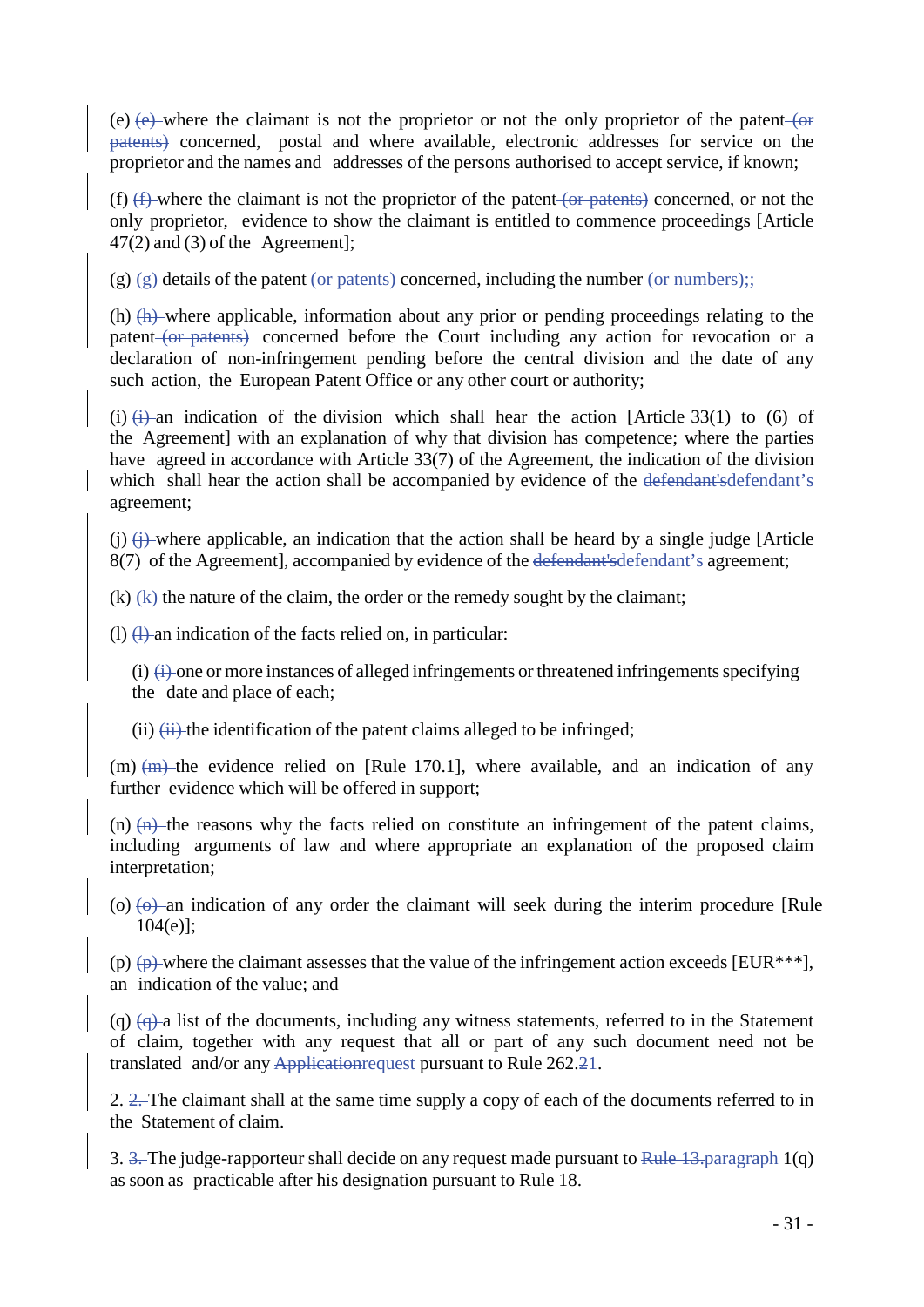## **Rule 14 – Use of languages under Article 49(1) and (2) of the Agreement**

1. 1. Without prejudice to Articles 49(3) to (6) of the Agreement and subject to Rule 14.paragraph 2, Rule 271.7 and Rules 271.7, 321 to 323, proceedings shall be conducted:

(a)  $\left(\frac{a}{a}\right)$ -in the official language or one of the official languages designated as language(s) of proceedings pursuant to Article 49(1) of the Agreement; or

(b)  $(b)$  in a language designated as additional language of proceedings by a Contracting Member State pursuant to Article 49(2) of the Agreement.

2. 2. Where a Contracting Member State hosts a local division or participates in a regional division for which several languages have been designated pursuant to Article 49(1) and/or Article 49(2) of the Agreement:

(a)  $(a)$  subject to paragraphs 2(b)  $\{$ and (c) $\}$ , the claimant may choose as the language of proceedings any of the language(s) designated pursuant to Article 49(1) and/or Article  $49(2)$ ;) of the Agreement;

(b)  $(b)$  in proceedings before a local or regional division in a Contracting Member State against a defendant who has his domicile or principal place of business in that Contracting Member State where the action could not be brought pursuant to Article 33(1)(a) of the Agreement before any other local or regional division, proceedings shall be conducted in the official language of the Contracting Member State (Rule  $14$ -paragraph 1(a)). Where a designation by a Contracting Member State having several official regional languages so indicates, proceedings shall be conducted in the official language of the region in which the defendant has his domicile or principal place of business. Where there are two or more such defendants whose domicile or principle place of business has different regional languages, the claimant may choose the language from the regional languages in question. Where a designation by a Contracting Member State having several official languages so indicates, proceedings shall be conducted in the official language of the defendant. Where there are two or more such defendants with different official languages, the claimant may choose the language from the official languages in question.

(c)  $[(e)]$ . Where a designation of an additionala language under Article 49(2) of the Agreement for a regional division or for one or more local division(s) hosted in a Member State so indicates, parties may use the additional language: the judge-rapporteur may order in the interest of the panel to provide that judges may use in the oral proceedings the language according to paragraph 1(a) and/or to provide that the Court may make any order and deliver any decision in the language according to paragraph 1(a) together with a certified translation for the purpose of Rule 118.8 into the language according to paragraph 1(b).

(i) for a Preliminary objection [Rule 19] and/or

(ii) for written pleadings and other documents, including written evidence [Rule 7], and/or for oral hearings].

3. 3. The Registrar shall maintain a list of languages communicated by Contracting Member States pursuant to Article 49(1) and Article 49(2) of the Agreement as well as designations by Contracting Member States made pursuant to Rule  $14$ -paragraph 2(b)  $\varphi$  [and  $(c)$ . The list shall be made publically available online.

4. 4. The Registrar shall return any pleading lodged in a language other than the language of proceedings.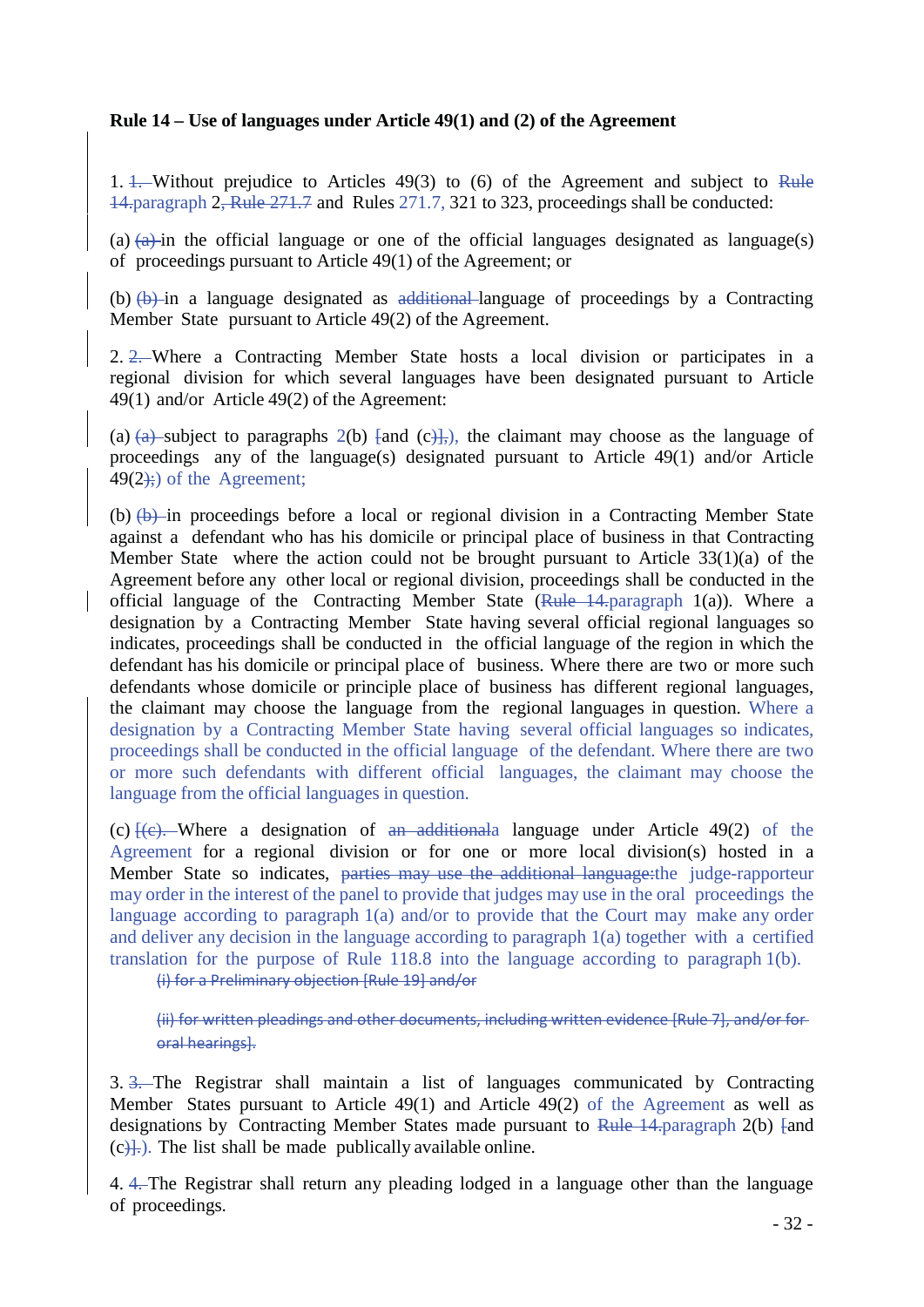# **Rule 15 – Fee for the infringement action**

1. 1. The claimant shall pay the fixed fee for the infringement action in accordance with Part 6.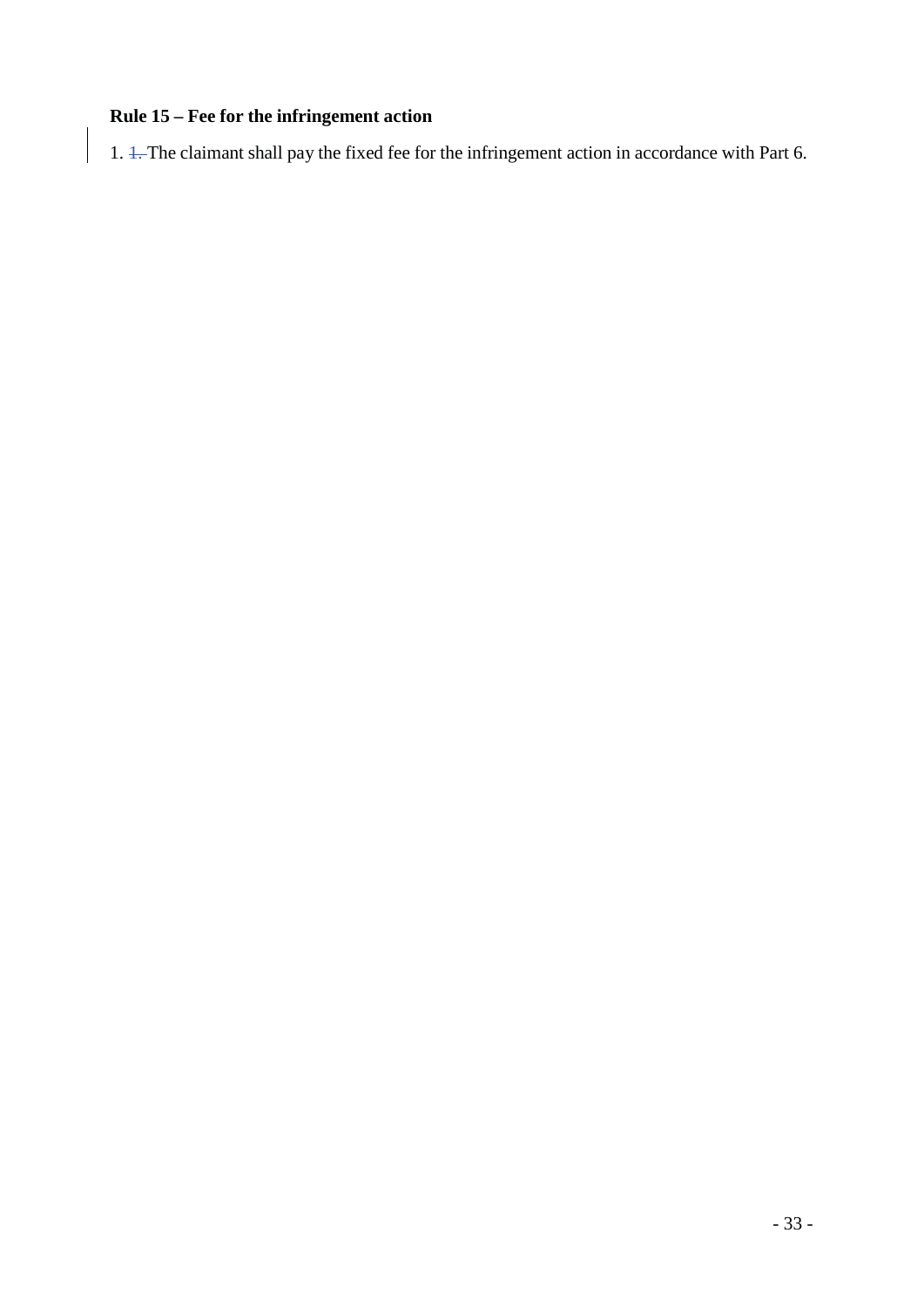2. 2. The Statement of claim shall not be deemed to have been lodged until the fixed fee for the infringement action has been paid, unless otherwise provided [Rule 371]...

*Relation with Agreement: Articles 36(3), 70 and 71*

# **Rule 16 – Examination as to formal requirements of the Statement of claim**

1. 1. The Registry shall as soon as practicable check whether one or more of the patentspatent concerned is the subject of an opt-out pursuant to Article 83(3) of the Agreement and Rule 5. In the event of an opt-out the Registry shall as soon as practicable inform the claimant who shallmay withdraw or amend the Statement of claim as appropriate.

2. 2. In the event that the patent(s) concerned are not the subject of an opt-out The Registry shall, as soon as practicable after the lodging of the Statement of claim, examine whether the requirements of Rules 13.1 (a) to (k),  $\frac{13.2}{14}$  and 15.1 have been complied with.

3. 3. If the claimant has not complied with the requirements referred to in paragraph 2, the Registry shall as soon as practicable invite the claimant to:

(a)  $\left(\frac{a}{b}\right)$  correct the deficiencies within 14 days of service of such notification; and

(b)  $\left(\frac{b}{c}\right)$  where applicable, pay the fee for the infringement action within said 14 days.

4. 4. The Registry shall at the same time inform the claimant that if the claimant fails to correct the deficiencies and/or to pay the fee within the time stated, a decision by default may be given, in accordance with Rule 355.

5. 5. If the claimant fails to correct the deficiencies or pay the fee, the Registry shall inform a judge of the division who may reject the action as inadmissible by a decision by default. The judge may give the claimant an opportunity to be heard beforehand.

6. The claimant may make an application to set aside the decision by default in accordance with Rule 356.

### **Rule 17 – Recording in the register and assignment (Court of First Instance, infringement action)**

1. 1. If the requirements referred to in Rule 16.2 have been complied with, the Registry shall as soon as practicable:

(a)  $(a)$  record the date of receipt of the Statement of claim and attribute an action number to the file;

- (b)  $\left(\frac{1}{2}\right)$  record the file in the register; and
- (c)  $\leftrightarrow$  inform the claimant of the action number of the file and the date of receipt.

2. 2. The action shall be assigned to a panel of a division according to Rule 345.3. Where requested by the parties the action shall be assigned to a single judge in accordance with Rule 345.6.

3. 3. The following shall determine the distribution of actions between the sectionsseat of the central division and its sections.

(a)  $\left(\frac{a}{b}\right)$ . Where an action involves a single patent having a single classification, the Registry shall allocate the action to the seat or the section of the central division appropriate to the classification of the patent according to Annex II of the Agreement. The presiding judge of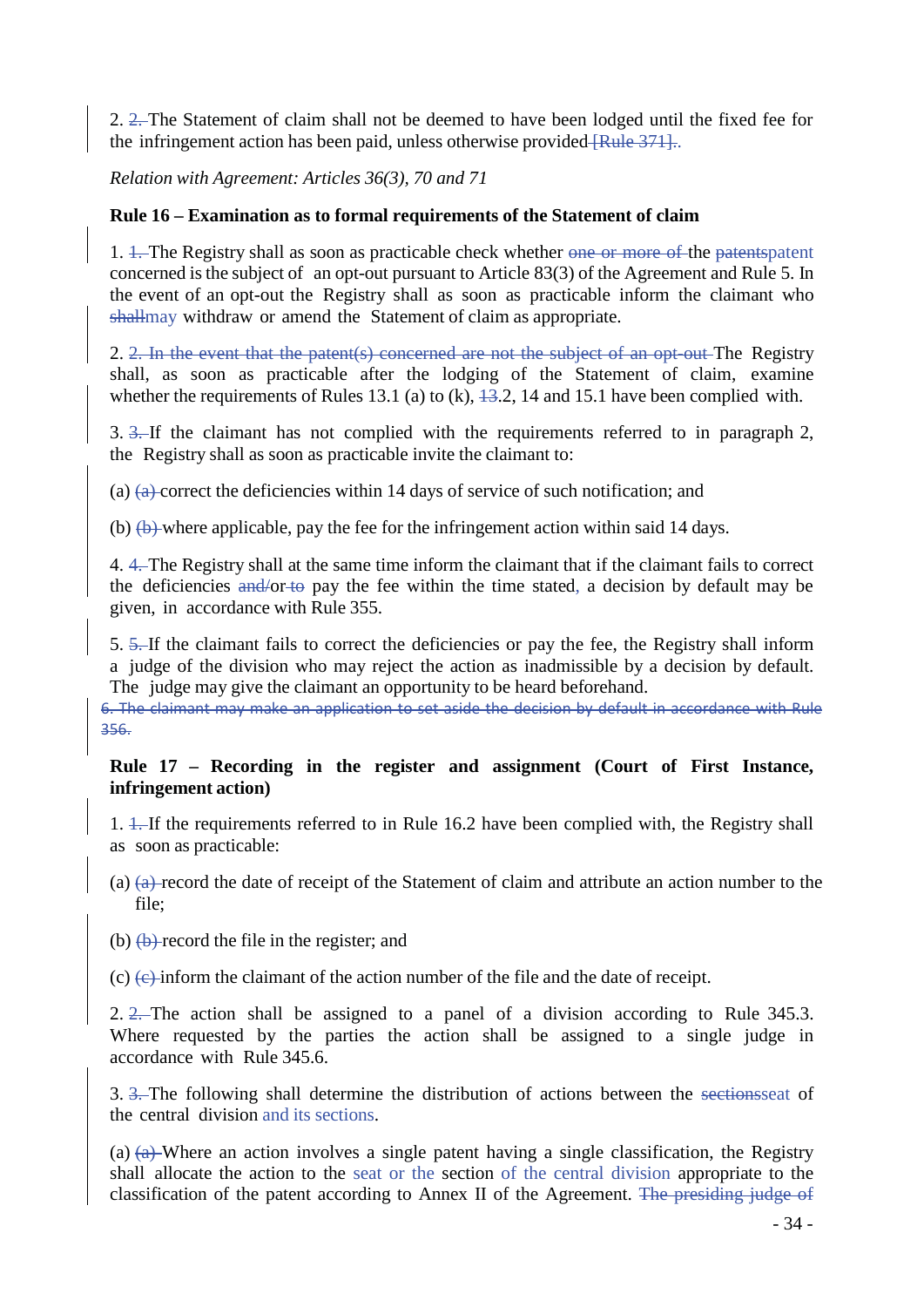that sectionThe Registry shall assign the action to a panel in accordance with Rule 345.3.

 $\mathbf{I}$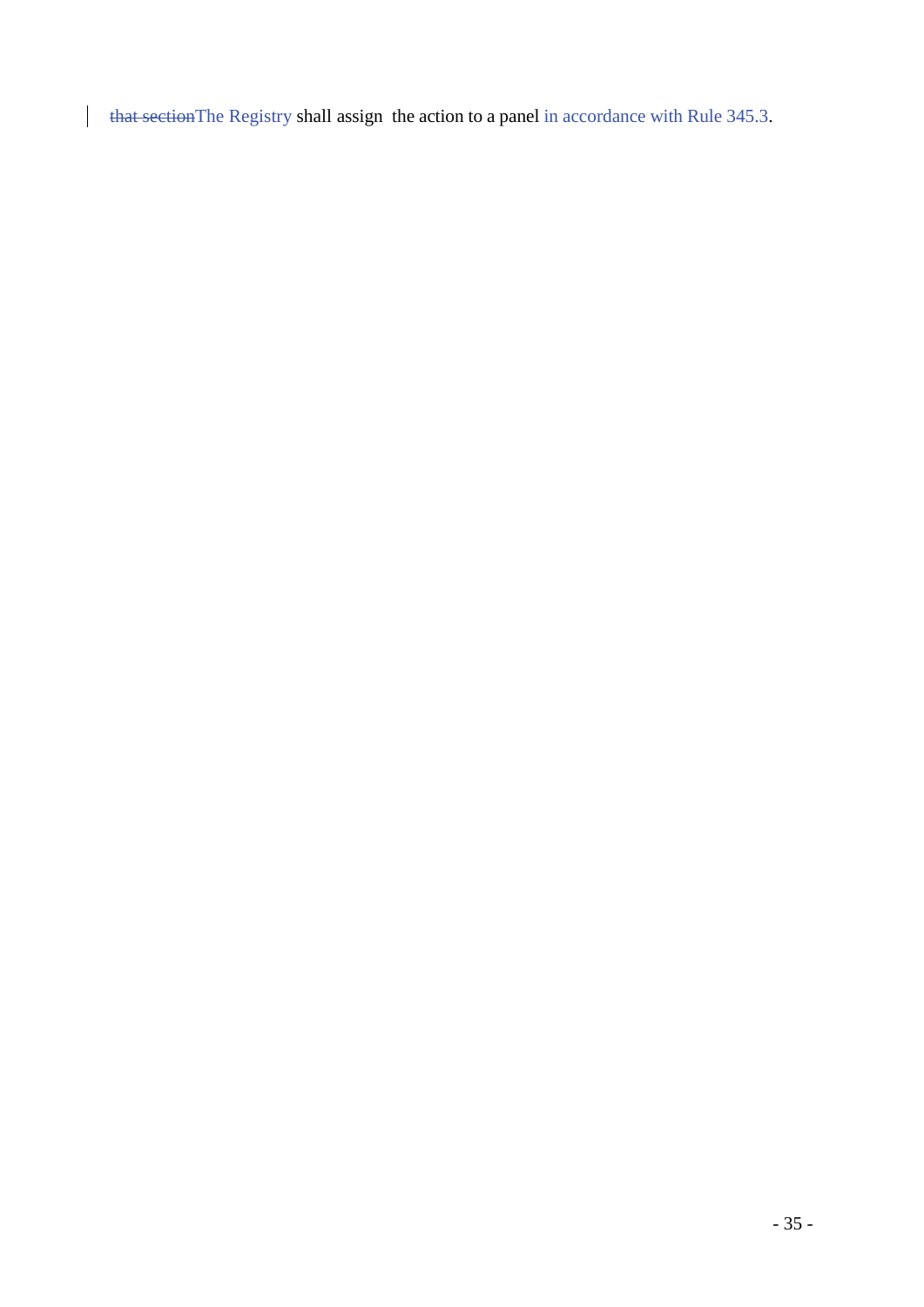(b) (b) Where an action involves more than one patent and a majority of the patents have a single classification appropriate to the seat or a single section of the central division according to Annex II of the Agreement, the Registry shall allocate the action to the seat or that section. of the central division. The presiding judge of that section Registry shall assign the action to a panel in accordance with Rule 345.3.

(c)  $\left(\frac{c}{c}\right)$ . Where neither paragraph (a) nor (b) applies, especially where

(i) the action involves a single patent having more than one classification or

(ii) where the action involves more than one patent and no majority of the patents have a single classification corresponding to the seat or to one of the sections of the central division,

the Registry shall referassign the action in accordance with Rule 345.3 to the presiding judge ofpanel at the seat or the section appropriate to the first classification of either the single patent or, where the action involves more than one patent, the patent first listed in the Statement of claim, according to Annex II of the Agreement. If the presiding judge of that section the respective panel considers that the reference of the action should to be heard by his sectionis appropriate, he shall assignace pt it to a panel. If he considers otherwise, he shall instruct the Registry to refer the action in accordance with Rule 345.3 to the presiding judge of a panel of either the seat or the other section of the central division he considers appropriate, who shall likewise consider whether the re-allocation of the action should be heard in his sectionis appropriate. If that presiding judge considers otherwise, he shall refer the action toinform the President of the Court of First Instance, who shall allocate itthe action to the seat or the section of the central division he considers appropriate. The presiding judge of that sectionRegistry shall assign the action to a panel in accordance with Rule 345.3.

4. 4. The action shall be regarded as having commenced before the Court as from the date of receipt attributed to the Statement of claim.

*Relation with Agreement: Article 7(2), Article 10*

# **Rule 18 – Designation of the judge-rapporteur**

The presiding judge of the panel to which the action has been assigned [Rule 17.2] shall designate one legallegally qualified judge of the panel as judge-rapporteur. The presiding judge may designate himself as judge-rapporteur. The Registry shall as soon as practicable notify the claimant and defendant of the identity of the judge-rapporteur.

### **PROCEDUREWHEN THE DEFENDANT RAISES A PRELIMINARY OBJECTION**

### **Rule 19 – Preliminary objection**

1. 1. Within one month of service of the Statement of claim, the defendant may lodge a Preliminary objection concerning:

- (a)  $(a)$  the jurisdiction and competence of the Court, including any objection that an optout pursuant to Rule 5 applies to the patent that is the subject of the proceedings;
- (b)  $(b)$  the competence of the division indicated by the claimant [Rule 13.1(i)];
- (c)  $\left(\frac{e}{e}\right)$  the language of the Statement of claim [Rule 14].
- 2. 2. A \*Preliminary objection shall contain:
- (a)  $\left($ a $\right)$ -particulars in accordance with Rule 24.1(a) to (c);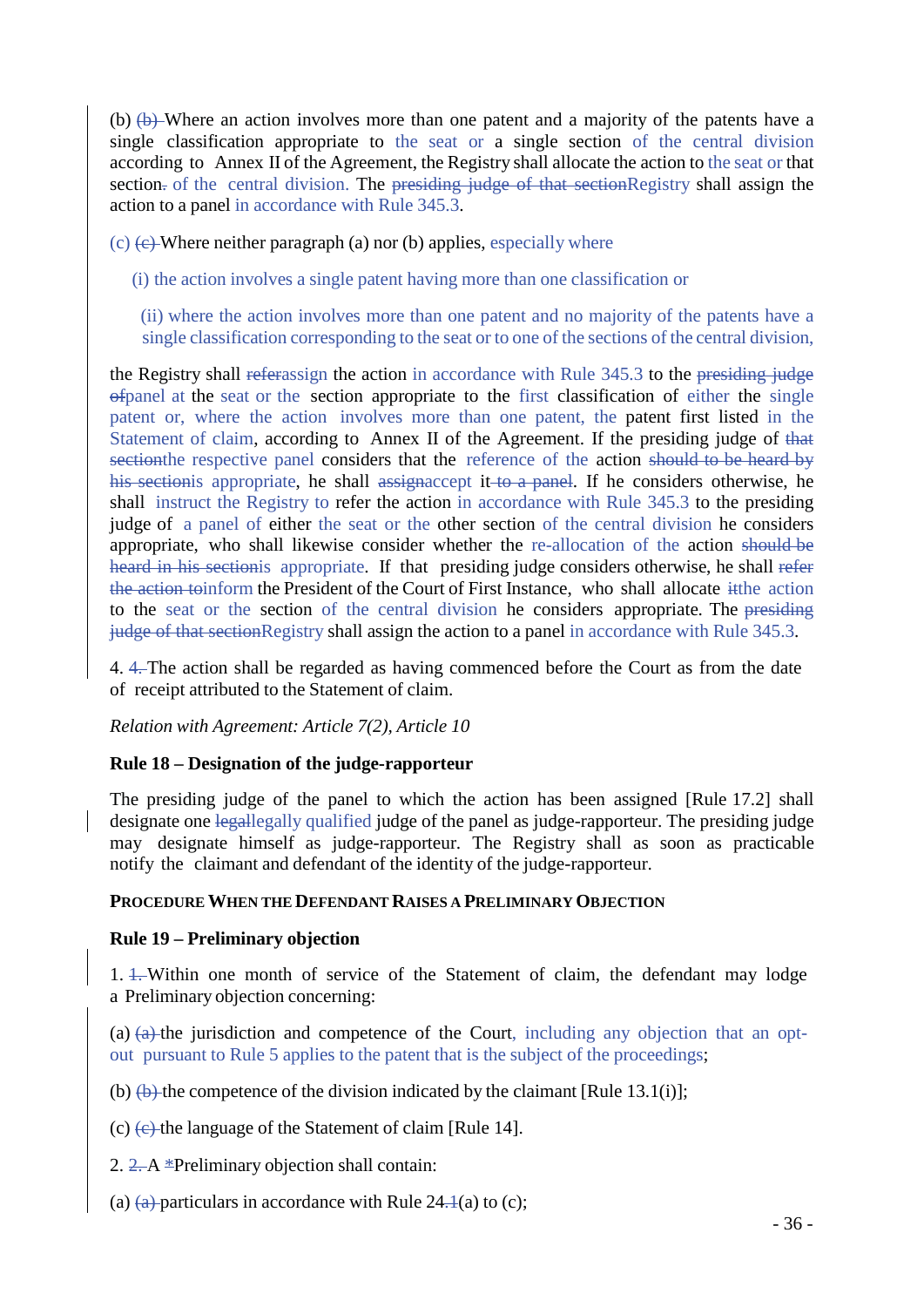(b)  $(b)$  the decision or order sought by the defendant;

 $\overline{\phantom{a}}$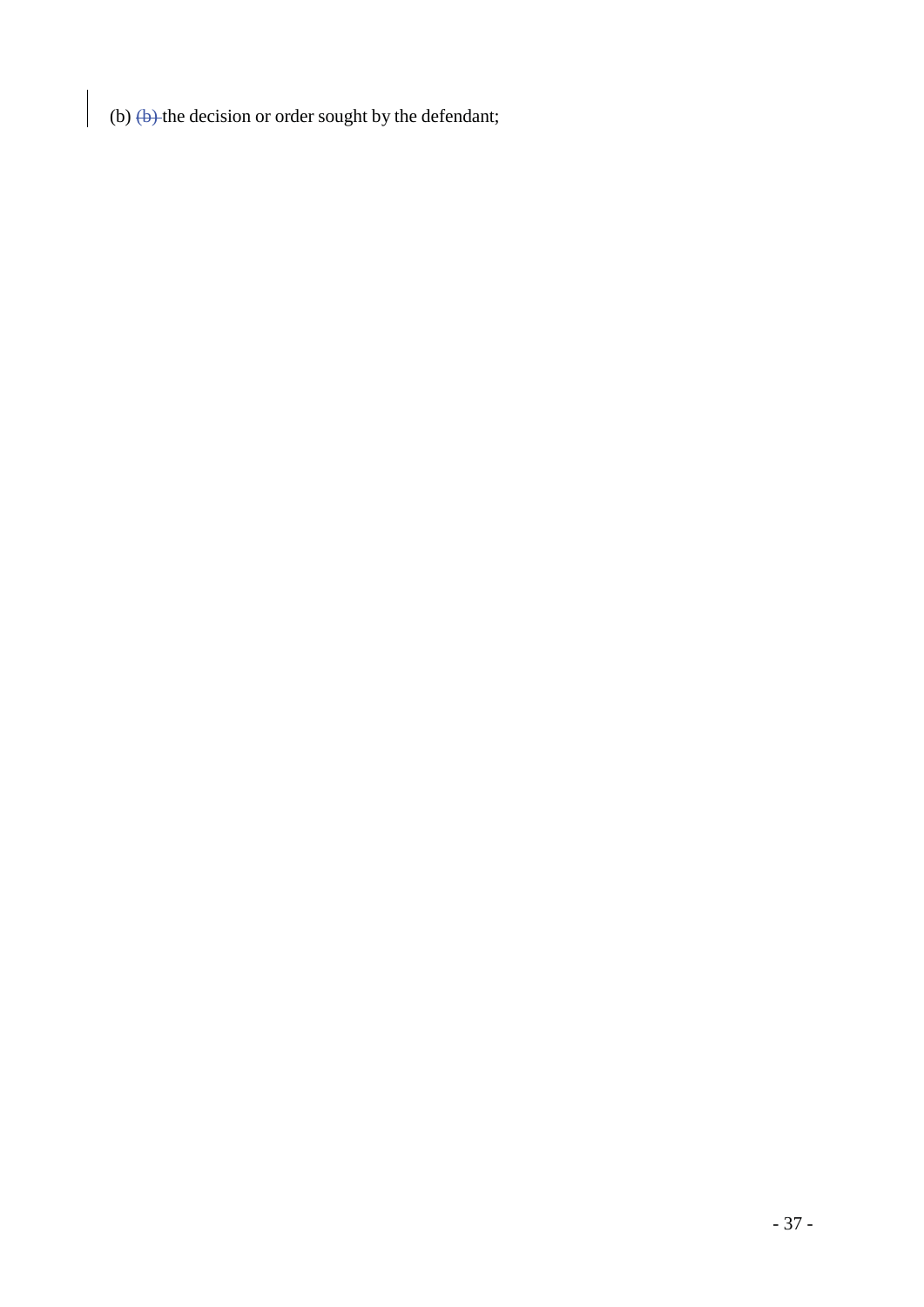(c)  $\left( e \right)$  the grounds upon which the Preliminary objection is based; and

(d) (d) where appropriate the facts and evidence relied on.

3. 3. The Preliminary objection shall be drawn up(a) in the language pursuant to Rule 14–or. [(b) in one of the official languages of the European Patent Office].

4. 4. If the action has been commenced before a regional division the defendant may by a Preliminary objection request a transfer of the action to the central division pursuant to Article 33(2) of the Agreement. The Preliminary objection shall in such a case contain all facts and evidence supporting the existence of the same infringement in the territories of three or more regional divisions.

5. 5. The Registry shall as soon as practicable invite the claimant to comment on the Preliminary objection. Where applicable, the claimant may of his own motion correct any deficiency [Rule 19.paragraph 1(b) or (c)], within 14 days of service of notification of the Preliminary objection. Alternatively the claimant may submit written comments within the same period. The judge-rapporteur shall be informed of any correction made or written comments submitted by the claimant. If the deficiency referred to in Rule 19.paragraph 1(b) is corrected and the claimant has indicated another division, which is competent, the judgerapporteur shall refer the action to the division indicated by the claimant.

6. 6. The period for lodging the Statement of defence [Rule 23] shall not be affected by the lodging of a Preliminary objection, unless the judge-rapporteur decides otherwise.

7. 7. The defendant's failure to lodge a Preliminary objection within the time period referred to in Rule 19.paragraph 1 shall be treated as a submission to the jurisdiction and competence of the Court and the competence of the division chosen by the claimant.

# **Rule 20 – Decision or order on a Preliminary objection**

1. 1. As soon as practicable after the expiry of the period referred to in Rule 19.5, the judge-rapporteur shall decide the Preliminary objection. The judge-rapporteur shall give the parties an opportunity to be heard. The decision shall include instructions to the parties and to the Registry concerning the next step in the proceedings.

2. 2. Where the Preliminary objection is to be dealt with in the main proceedings, the judge-rapporteur shall inform the parties.

# **Rule 21 – Appeal against decision or order on a Preliminary objection**

1. 1. A decision of the judge-rapporteur allowing the Preliminary objection may be appealed pursuant to Rule 220.1(a). An order of the judge-rapporteur rejecting the Preliminary objection may only be appealed pursuant to Rule 220.2.

2. 2. If an appeal is lodged, proceedings at first instance may be stayed by the judge-rapporteur or the Court of Appeal on a reasoned request by a party.

# **VALUE-BASED FEE FOR THE INFRINGEMENT ACTION**

# **Rule 22 – Value-based fee for the infringement action**

1. 1. The value of the infringement action shall be determined by the judge-rapporteur, taking into account the value of the dispute as assessed by the parties, by way of an order during the interim procedure.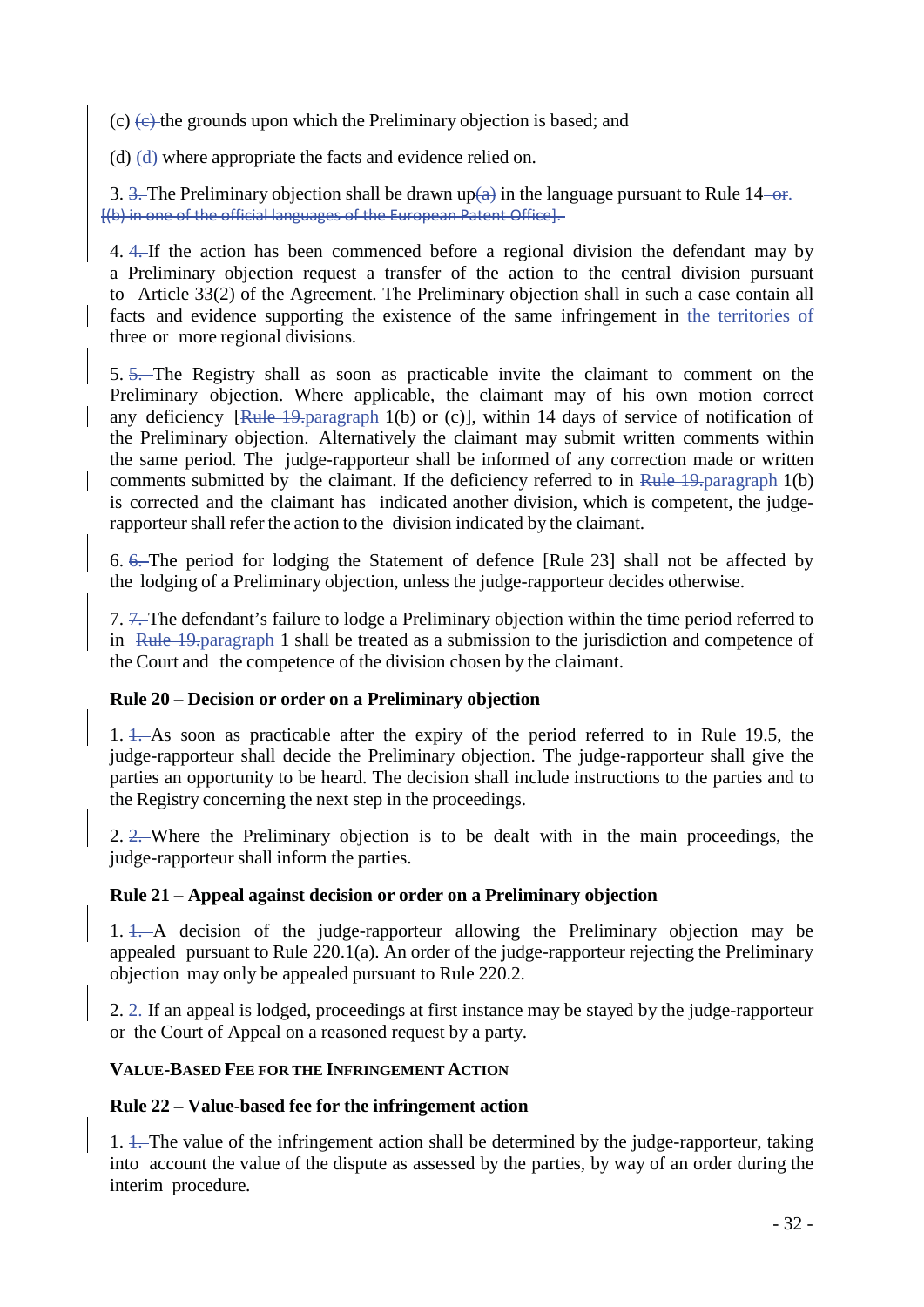2. 2. Where the value of the infringement action exceeds [EUR\*\*\*], the claimant shall pay a value-based fee for the infringement action, in accordance with Part 6 [Rules 370.2(b) and 371.4].

### **STATEMENT OF DEFENCE**

### **Rule 23 – Lodging of the Statement of defence**

The defendant shall lodge a Statement of defence within three months of service of the Statement of claim.

### **Rule 24 – Contents of the Statement of defence**

The \*Statement of defence shall contain:

(a)  $\left(\frac{a}{b}\right)$  the names of the defendant and of the defendant's defendant's representative;

(b) (b) postal and electronic addresses for service on the defendant and the names and addresses of the persons authorised to accept service;

(c)  $\left( e \right)$  the action number of the file;

(d)  $(d)$  an indication whether the defendant has lodged a Preliminary objection [Rule 19];

(e)  $(e)$  an indication of the facts relied on, including any challenge to the facts relied on by the claimant;

(f)  $(f)$  the evidence relied on [Rule 170.1], where available, and an indication of any further evidence which will be offered in support;

(g)  $\left(\frac{\rho}{\epsilon}\right)$  the reasons why the action shall fail, arguments of law and any argument arising from the provisions of Article 28 of the Agreement and where appropriate any challenge to the claimant'sclaimant's proposed claim interpretation;

(h)  $(h)$  an indication of any order the defendant will seek in respect of the infringement action during the interim procedure [Rule 104(e)];

(i)  $\leftrightarrow$  a statement whether the defendant disputes the claimant's assessment of the value of the infringement action and the grounds for such dispute; and

(i)  $\leftrightarrow$  a list of the documents, including any witness statements, referred to in the Statement of defence together with any request that all or part of any such document need not be translated and/or any Applicationrequest pursuant to Rule 262.2. 1. Rule 13.2 and .3 shall apply *mutatis mutandis.*

### **Rule 25 – Counterclaim for revocation**

1. 1. If the Statement of defence includes an assertion that the patent (or patents) alleged to be infringed is  $\frac{1}{\text{area}}$  invalid the Statement of defence shall include a  $\text{*Counterclaim against}$ the proprietor( $\overline{s}$ ) of the patent (or patents) for revocation of said patent (or patents) in accordance with Rule 43. 42. The Counterclaim for revocation shall contain:

(a)  $\left(\frac{a}{a}\right)$  an indication of the extent to which revocation of the patent (or patents) is requested;

(b)  $(b)$  one or more grounds for revocation, which shall as far as possible be supported by arguments of law, and where appropriate an explanation of the defendant's proposed claim construction;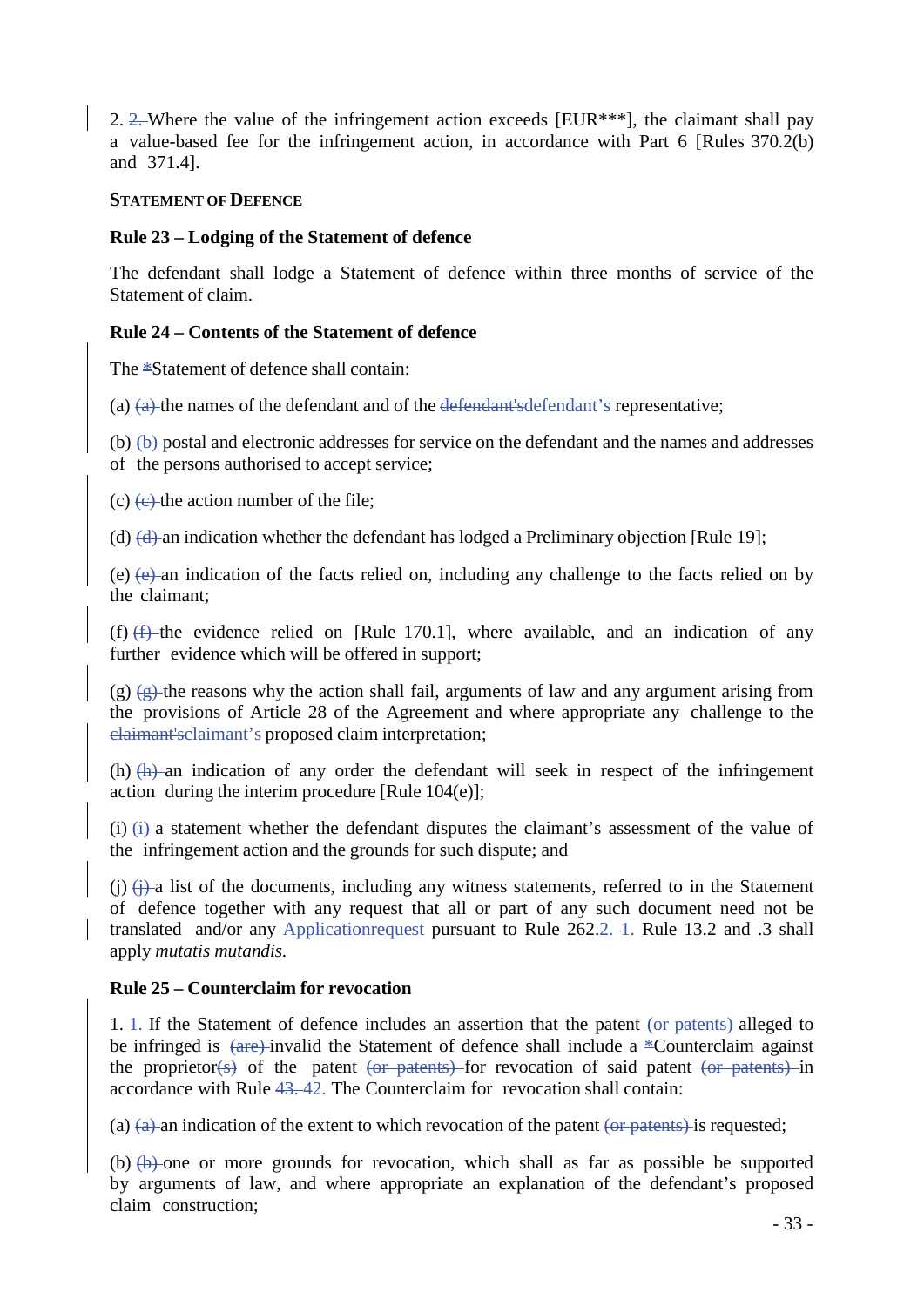(c)  $\left( \frac{c}{c} \right)$  an indication of the facts relied on;

(d) (d) the evidence relied on, where available, and an indication of any further evidence which will be offered in support;

(e)  $(e)$  an indication of any order the defendant will seek during the interim procedure [Rule 104(e)];

(f)  $(f)$  where the defendant assesses that the value of the dispute including the Counterclaim exceeds the value of the infringement action by more than [EUR\*\*\*] an indication of the value of the dispute including the Counterclaim;

(g)  $(g)$  a statement of his position, if any, on the options provided for in Article 33(3) of the Agreement and Rule 37.4;

(h)  $(h)$  a list of the documents, including any witness statements, referred to in the Counterclaim for revocation together with any request that all or part of any such documents need not be translated. Rule 13.2 and .3 shall apply *mutatis mutandis*; and

(i)  $\leftrightarrow$  insofar as the proprietor  $\leftrightarrow$  of the patent (or patents) are is not claimant  $\leftrightarrow$  in the infringement proceedings, the information required by Rule 13.1(b) and (d) in respect of said proprietor $(s)$ .

2. 2. Where the claimant is not the proprietor or not the only proprietor of the patent  $\left( \text{or} \right)$ patents) concerned, the Registry shall as soon as practicable serve a copy of the Counterclaim for revocation on the relevant proprietor( $\overline{s}$ ) in accordance with Rule 13.1(e) and shall supply a copy of each document referred to in paragraph 2.1(h). Rule 271 shall apply *mutatis mutandis*. The proprietor( $s$ ) in question shall become a party (parties) to the revocation proceedings and shall be treated as defendant( $\overline{s}$ ) in all subsequent proceedings. The proprietor( $\overline{s}$ ) shall provide details pursuant to Rule 13.1(e) if not already provided by the claimant.

# **Rule 26 – Fee for the Counterclaim for revocation**

The defendant shall pay the fee for the Counterclaim for revocation in accordance with Part 6. Rule 15.2 shall apply *mutatis mutandis*.

# **Rule 27 – Examination as to formal requirements of the Statement of defence**

1. 1. The Registry shall, as soon as practicable after the lodging of the Statement of defence:

(a)  $\left(\frac{a}{b}\right)$  examine whether the requirements of Rule 24.1(a) to (d) have been complied with; and

(b)  $(b)$  if the Statement of defence includes a Counterclaim for revocation, examine whether the obligation to pay the fee pursuant to Rule 26 has been complied with.

2. 2. If the Registry considers that the Statement of defence or the Counterclaim for revocation does not comply with any of the requirements referred to in paragraph 1, it shall as soon as practicable invite the defendant to:

(a)  $\left(\frac{a}{b}\right)$ -correct the deficiencies noted, within 14 days of service of such notification; and

(b) (b) where applicable, pay the fee for the Counterclaim for revocation, within said 14 days.

3. 3. The Registry shall at the same time inform the defendant that if the defendant fails to correct the deficiencies or pay the fee within the time stated, a decision by default may be given, in accordance with Rule 355.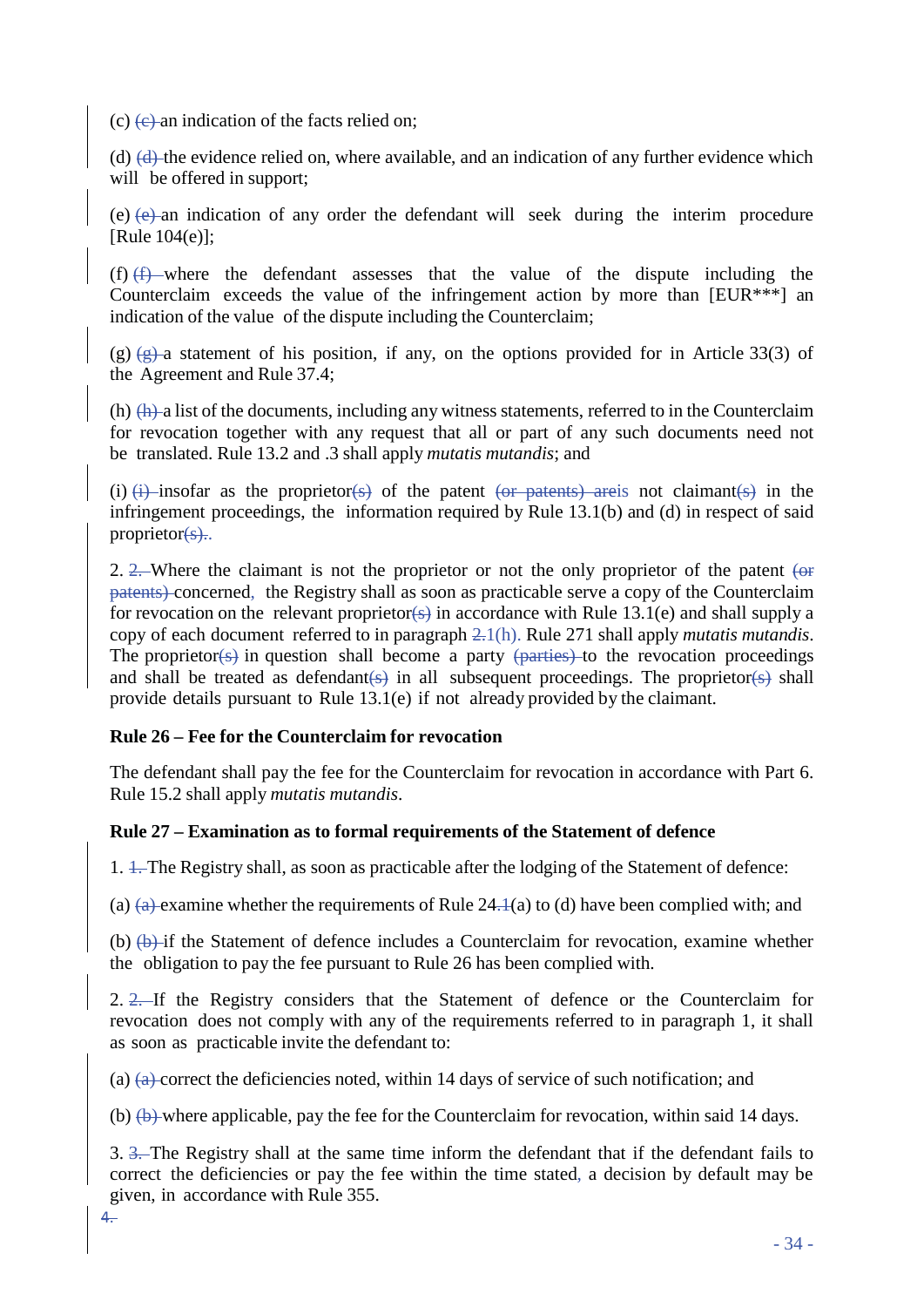4. If the defendant fails to correct the deficiencies or to pay the fee for the Counterclaim for revocation, as appropriate, within said 14 days, the Registry shall inform the judge-rapporteur who may give a decision by default. He may give the defendant an opportunity to be heard beforehand.

5. The defendant may make an application to set aside the decision by default in accordance with Rule 356.

# **Rule 28 – Further schedule**

As soon as practicable after service of the Statement of defence, the judge-rapporteur shall, after consulting the parties, set a date and time for an interim conference (where necessary [Rule 101.1]) and set a date, and one alternative date, for the oral hearing. The judgerapporteur may set one alternative date.

### **DEFENCE TO THE COUNTERCLAIM FOR REVOCATION, REPLY TO THE STATEMENT OF THE DEFENCE AND APPLICATION TO AMEND THE PATENT AND REJOINDER TO THE REPLY**

# **Rule 29 – Lodging of Defence to the Counterclaim for revocation, Reply to the Statement of defence and Rejoinder to the Reply**

(a)  $\left(\frac{a}{b}\right)$ -Within two months of service of a Statement of defence which includes a Counterclaim for revocation, the claimant shall lodge a Defence to the Counterclaim for revocation including, together with any Reply to the Statement of defence and any Application to amend the claimspatent pursuant to Rule 30, and may lodge a Reply to the Statement of defence. if applicable.

(b) (b) Within one monthtwo months of service of a Statement of defence which does not include a Counterclaim for revocation, the claimant may lodge a Reply to the Statement of defence.

(c)  $(e)$  Within one month of service of a Reply to the Statement of defence which does not include a Counterclaim for revocation the defendant may lodge a Rejoinder to the Reply to the Statement of defence. The Rejoinder to the Reply to the Statement of defence shall be limited to a response to the matters raised in the Reply to the Statement of defence.

(d) (d) Within one monthtwo months of service of the Defence to Counterclaim the defendant may lodge a Reply to the Defence to the Counterclaim together with any Rejoinder to the Reply to the Statement of defence and any Defence to an Application to amend the claimspatent pursuant to Rule 32, if applicable.

(e)  $(e)$  Within one month of the service of the Reply to the Defence to the Counterclaim, the claimant may lodge a Rejoinder to the Reply together with any Reply to the Defence to an Application to amend the claimspatent pursuant to Rule 32, if applicable. The Rejoinder to the Reply to the Statement of defence shall be limited to a response to the matters raised in the Reply to the Statement of defence.

(f) (f) Where the claimant is not the proprietor of the patent, all references to the claimant in this Rule 29 regarding an Application to amend the patent shall be read as including the proprietor.

### **Rule 29A – Contents of the Defence to the Counterclaim**

The Defence to the Counterclaim for revocation shall contain:

(a)  $(a)$  an indication of the facts relied on, including any challenge to the facts relied on by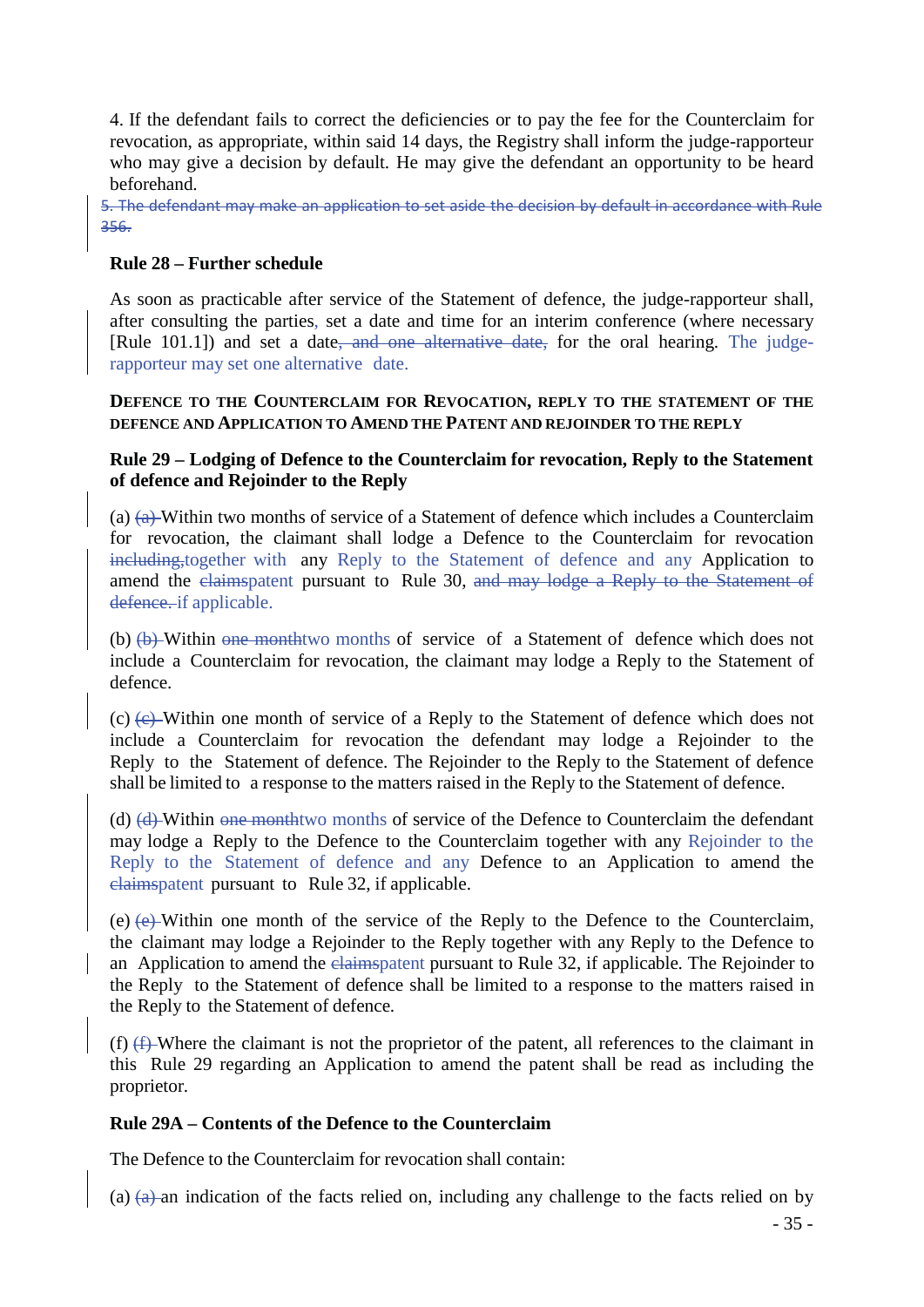the defendant;

(b)  $(b)$  the evidence relied on [Rule 170.1], where available, and an indication of any further evidence which will be offered in support;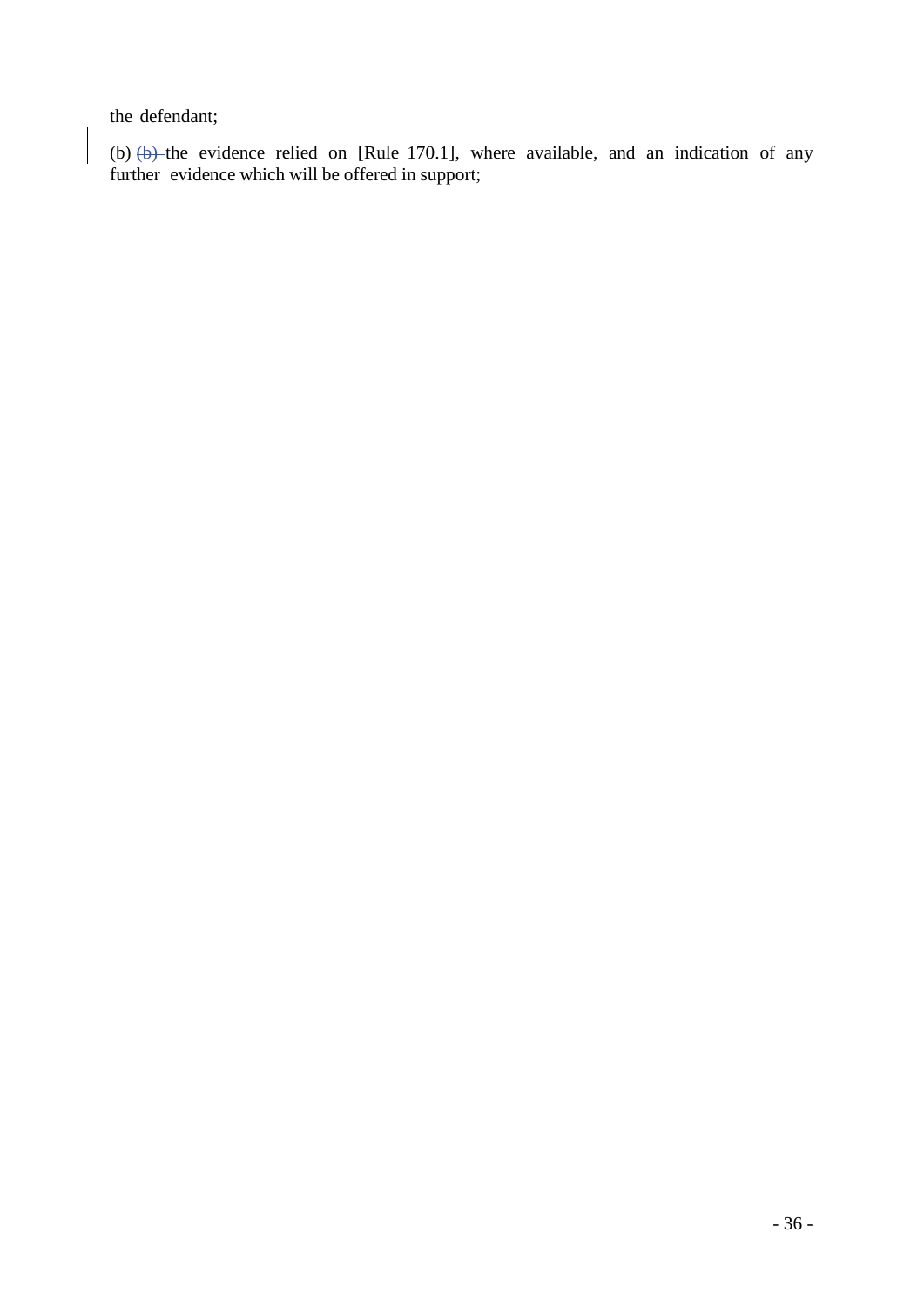(c)  $(e)$  the reasons why the Counterclaim for revocation shall fail, including arguments of law and any argument as to why any dependent claim of the patent (or patents) is independently valid;

(d)  $(d)$  an indication of any order the claimant and the proprietor will seek in respect of the revocation action at the interim conference [Rule  $104(e)$ ];

(e) (e) the claimant's and the proprietor's response to the defendant's choice of option, if any, provided for in Article 33(3) of the Agreement and Rule 37.4;

(f)  $(f)$  the claimant's and the proprietor's response to the defendant's assessment of the value of the dispute (including the Counterclaim) pursuant to Rule 25.1(f); and

 $(g)$  (g)  $\leftrightarrow$  a list of the documents, including any witness statements, referred to in the Defence to the Counterclaim together with any request that all or part of any such document shall not be translated and/or any Applicationrequest pursuant to Rule 262.21. Rule 13.2 and .3 shall apply *mutatis mutandis.*

# **Rule 30 – Application to amend the patent**

1. 1. The Defence to the Counterclaim for revocation may include an \*Application by the proprietor of the patent to amend the patent which shall contain:

(a)  $\left(\frac{a}{b}\right)$  the proposed amendments of the claims of the patent concerned and/or specification, including where applicable and appropriate one or more alternative sets of claims (auxiliary requests), in the language in which the patent was granted; where the language of the proceedings [Rule 14.3] is not the language in which the patent was granted, the proprietor shall lodge a translation of the proposed amendments in the language of the proceedings, and where the patent is a European patent with unitary effect in the language of the defendant's domicile in a Member State of the EU or of the place of the alleged infringement or threatened infringement in a Contracting Member State if so requested by the defendant;

(b)  $(b)$  an explanation as to why the amendments satisfy the requirement requirements of Articles 84 and  $123(2)$  and), (3) EPC and why the proposed amended claims are valid and, if applicable, why they are infringed; and

(c)  $(e)$  an indication whether the proposals are conditional or unconditional; the proposed amendments, if conditional, must be reasonable in number in the circumstances of the case.

2. 2. Any subsequent request to amend the patent may only be admitted into the proceedings with the permission of the Court.

3. 3. Where other proceedings involving the patent subject to an Application <del>pursuant</del> to Rule 30.1amend the patent are on-going pending, the claimant shall notify the Court or the authority in question that such an Application has been made and provide the information required in Rule 30.paragraph 1(a).

### **Rule 31 – Value-based fee for the dispute including the Counterclaim for revocation**

1. 1. The value of the dispute (including the Counterclaim for revocation) shall be determined by the judge-rapporteur, taking into account the value as assessed by the parties, by way of an order during the interim procedure.

2. 2. Where the value of the dispute including the Counterclaim for revocation exceeds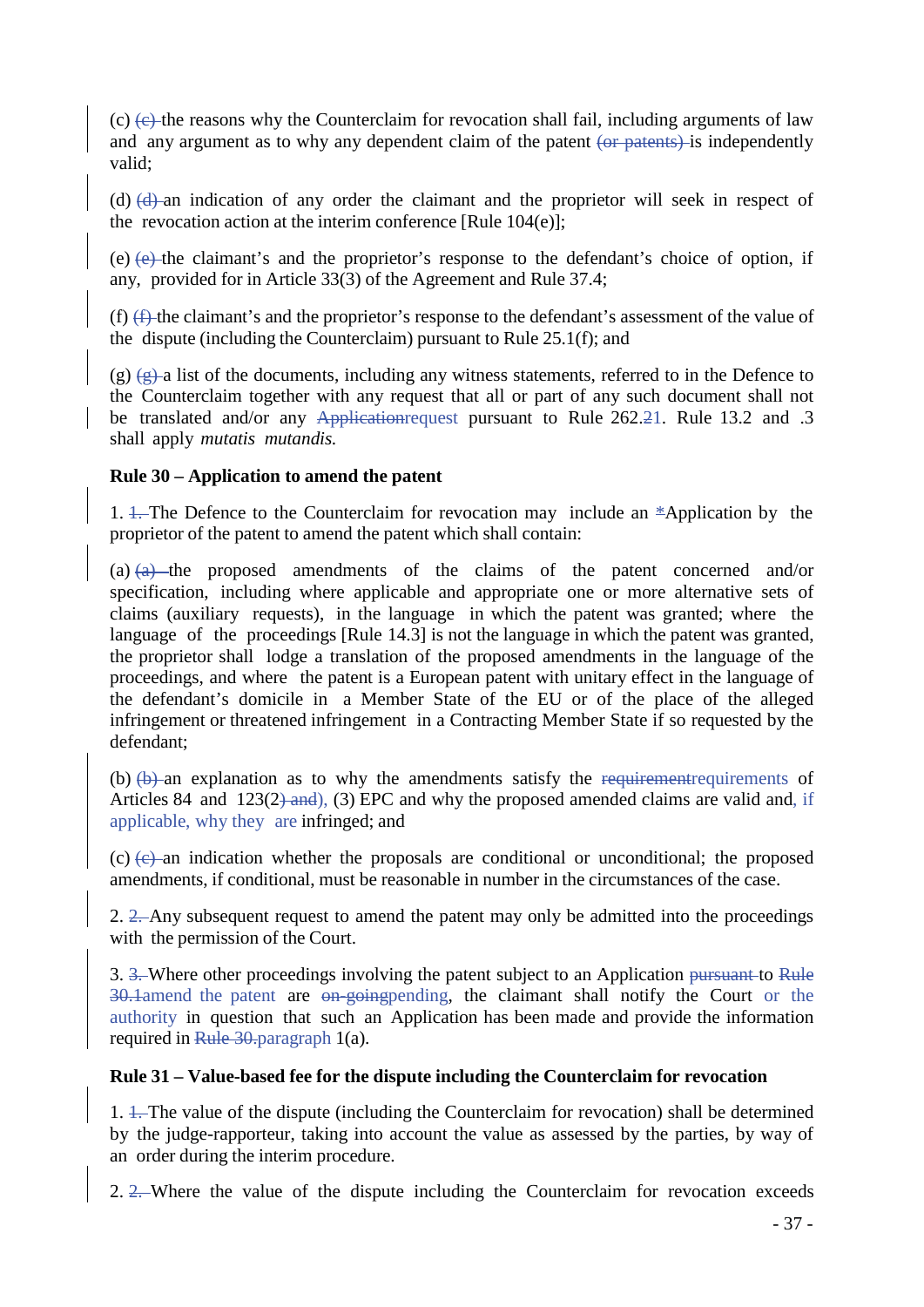[EUR\*\*\*], the defendant shall pay a value-based fee for the dispute in accordance with Part 6 [Rules 370.2(b) and 371.4].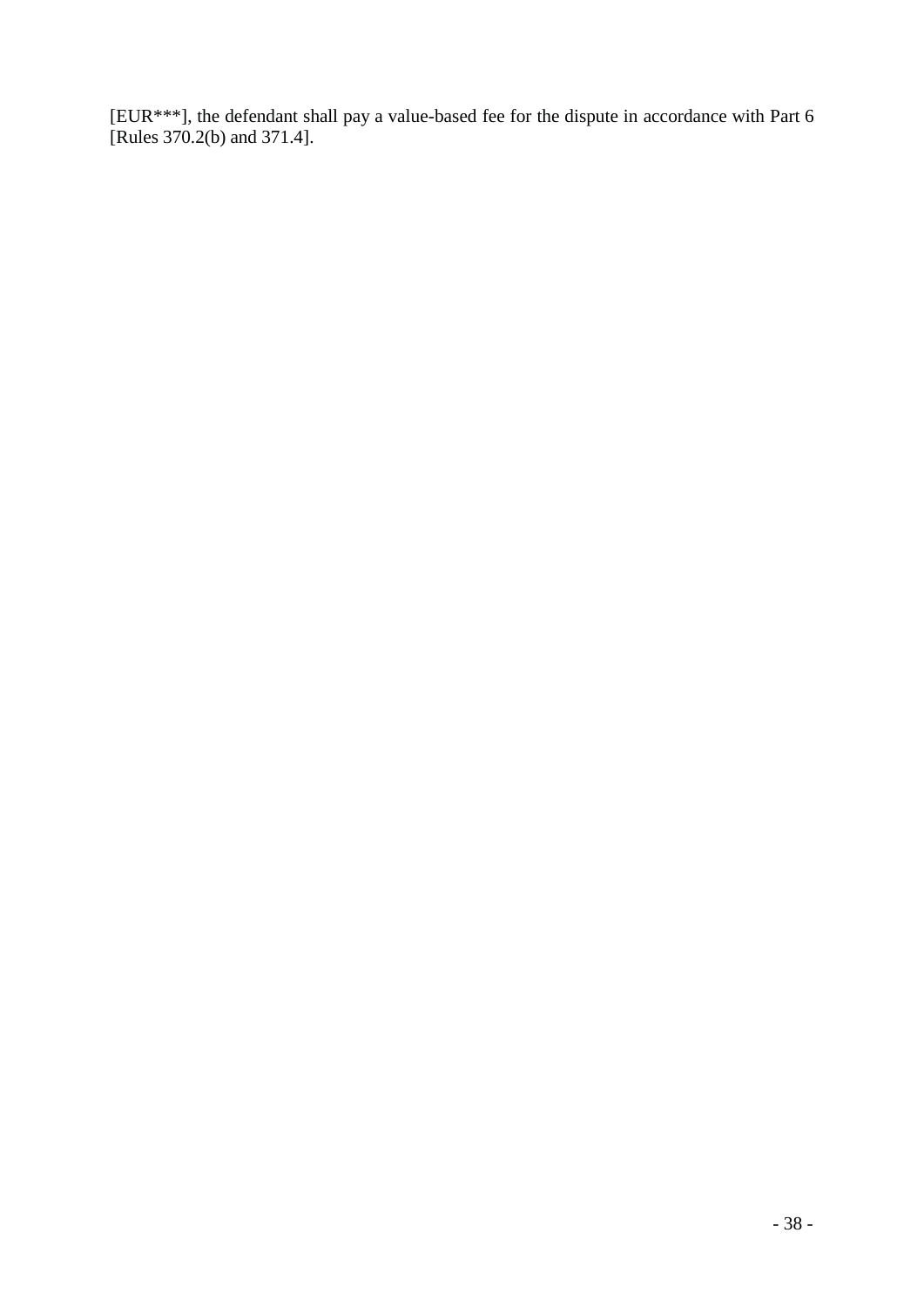### **DEFENCE TO THE APPLICATION TO AMEND THE PATENT**

# **Rule 32 – Lodging of the Defence to the Application to amend the patent, the Reply to the Defence and the Rejoinder to the Reply**

1. 1. Within two months of service of an Application to amend the claimspatent, the defendant shall lodge a \*Defence to the Application to amend the claimspatent setting out whether he opposes the Application to amend the elaimspatent and, if so, why:

(a)  $\left(\frac{a}{b}\right)$  the proposed amendments are not allowable; and

(b)  $(b)$  the patent cannot be maintained as requested.

2. 2. Where appropriate in view of the proposed amendments, the Defence to the Application to amend the claimspatent may contain submissions in accordance with Rule 4544(d) to (h) and alternative non-infringement submissions.

3. 3. The proprietor may lodge a Reply to the Defence to the Application to amend the claimspatent within one month of service of the Defence and the defendant may within one month of the service of the Reply lodge a Rejoinder to the Reply. The Rejoinder shall be limited to the matters raised in the Reply.

### **APPLICATION FOR ALLOCATING A TECHNICALLY QUALIFIED JUDGE TO THE PANEL**

### **Rule 33 – Application by a party for allocating a technically qualified judge**

1.  $\pm$  Any party to the proceedings may lodge an \*Application for allocating a technically qualified judge to the panel which shall contain an indication of the relevant field of technology.

2. 2. The Application shall be lodged as early as possible in the written procedure. An Application lodged after the closure of the written procedure [Rule 35] shall only be granted if justified in view of changed circumstances, such as new submissions presented by the other party, and allowed by the Court.

3. 3. If the requirements of paragraphs 1 and 2 have been complied with, the President of the Court of First Instance shall allocate a technically qualified judge to the panel, after consulting the judge-rapporteur.

### **Rule 34 – Request by the judge-rapporteur for allocating a technically qualified judge**

1. 1. The judge-rapporteur may at any time during the written procedure, after consulting the presiding judge and the parties, request the President of the Court of First Instance to allocate a technically qualified judge to the panel.

2. 2. Where a technically qualified judge is allocated to the panel, the judge-rapporteur may at any time consult the technically qualified judge.

### **LAST STEPS IN THE WRITTEN PROCEDURE**

### **Rule 35 – Closure of the written procedure**

Following the exchange of written pleadings in accordance with Rule 12.1 and, where applicable, in accordance with Rule 12.2 to .4, the judge-rapporteur shall: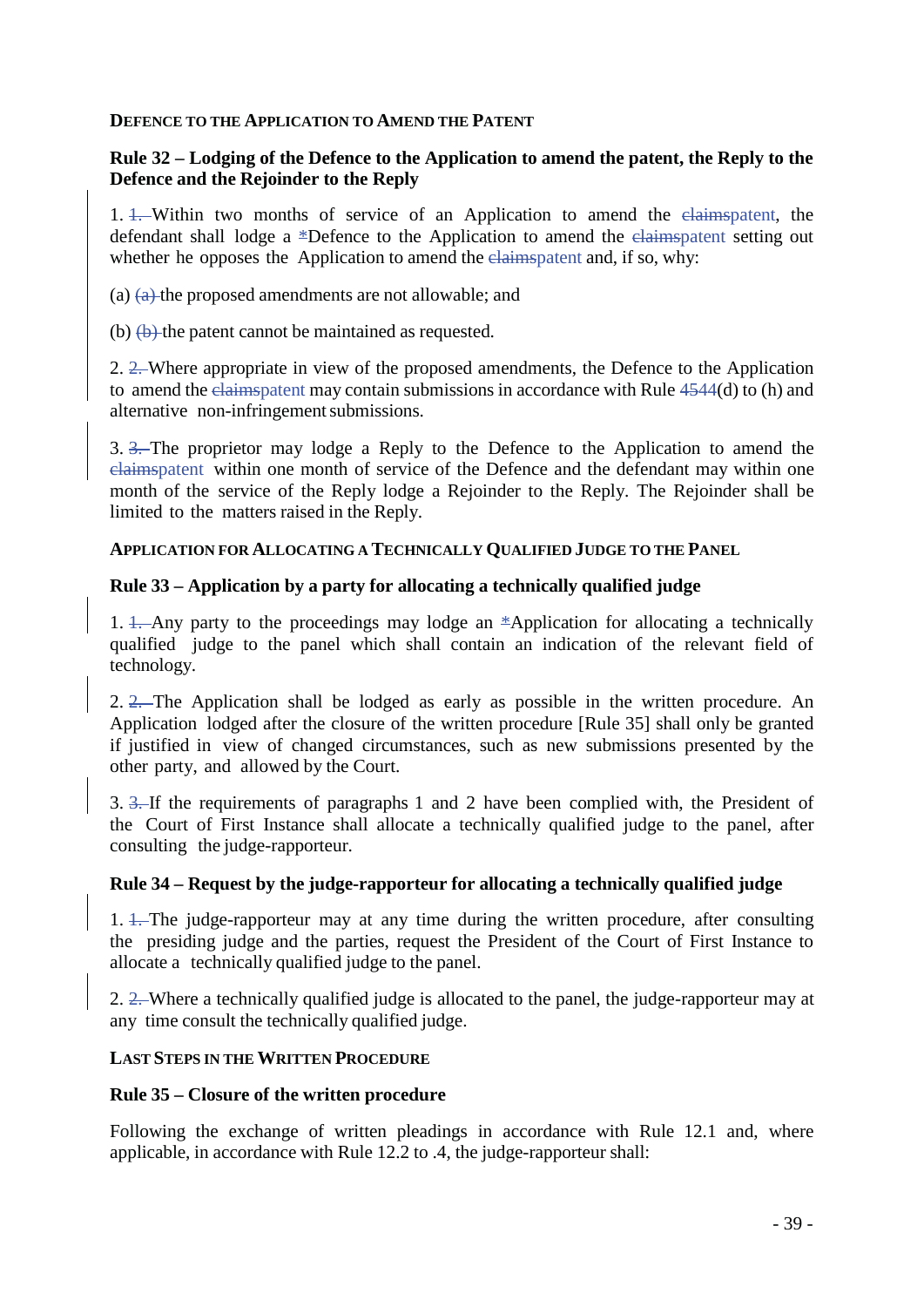(a)  $\left(\frac{a}{b}\right)$ -inform the parties of the date on which he intends to close the written procedure, without prejudice to Rule 36; and

(b) (b) where an interim conference is necessary [Rules 28 and 101.1], confirm the date and the time set for the interim conference [Rule 28] or inform the parties that an interim conference will not be held.

### **Rule 36 – Further exchanges of written pleadings**

Without prejudice to the powers of the judge-rapporteur pursuant to Rule 110.1, on a reasoned request by a party lodged before the date on which the judge-rapporteur intends to close the written procedure [Rule 35(a)], the judge-rapporteur may allow the exchange of further written pleadings, within a period to be specified. Where the exchange of further written pleadings is allowed, the written procedure shall be deemed closed upon expiry of the specified period.

### **Rule 37 – Application of Article 33(3) of the Agreement**

1. 1. As soon as practicable after the closure of the written procedure the panel shall decide by way of order how to proceed with respect to the application of Article 33(3) of the Agreement. The parties shall be given an opportunity to be heard [Rule 264]. The panel shall set out in its order brief reasons for its decision.

2. 2. The Panel may by order take an earlier decision if appropriate having considered the parties' pleadings and having given the parties an opportunity to be heard [Rule 264].

3. 3. Where the panel decides to proceed in accordance with Article 33(3)(a) of the Agreement, the judge-rapporteur shall request the President of the Court of First Instance to allocate to the panel a technically qualified judge if not already allocated pursuant to Rules 33 and 34.

4. 4. Where the panel decides to proceed in accordance with Article 33(3)(b) of the Agreement, the panel may stay the infringement proceedings pending a final decision in the revocation procedureproceedings and shall stay the infringement proceedings where there is a high likelihood that the relevant claims of the patent (or patents) will be held to be invalid on any ground by the final decision in the revocation procedure proceedings.

5. 5. Where the panel decides to proceed in accordance with Article 33(3)(b) of the Agreement and not to stay the proceedings, the judge-rapporteur of the regional or local division shall communicate to the central division the dates set for the interim conference and for the oral hearing according to Rule 28.

### **COUNTERCLAIM FOR REVOCATION REFERRED TO THE CENTRAL DIVISION UNDER ARTICLE 33(3)(B) OF THE AGREEMENT**

### **Rule 38 – Written procedure when the central division deals with a Counterclaim for revocation under Article 33(3)(b) of the Agreement**

When a Counterclaim for revocation is referred to the central division, it shall be dealt with as follows:

(a) (a) Rule 17.2 and .3 shall apply *mutatis mutandis*: the Counterclaim for revocation shall be assigned to a panel of the central division in accordance with Article 7(2) of the Agreement and Annex I<del>I thereto...</del>;

(b) (b) Rule 18 shall apply *mutatis mutandis*: the presiding judge of the panel to which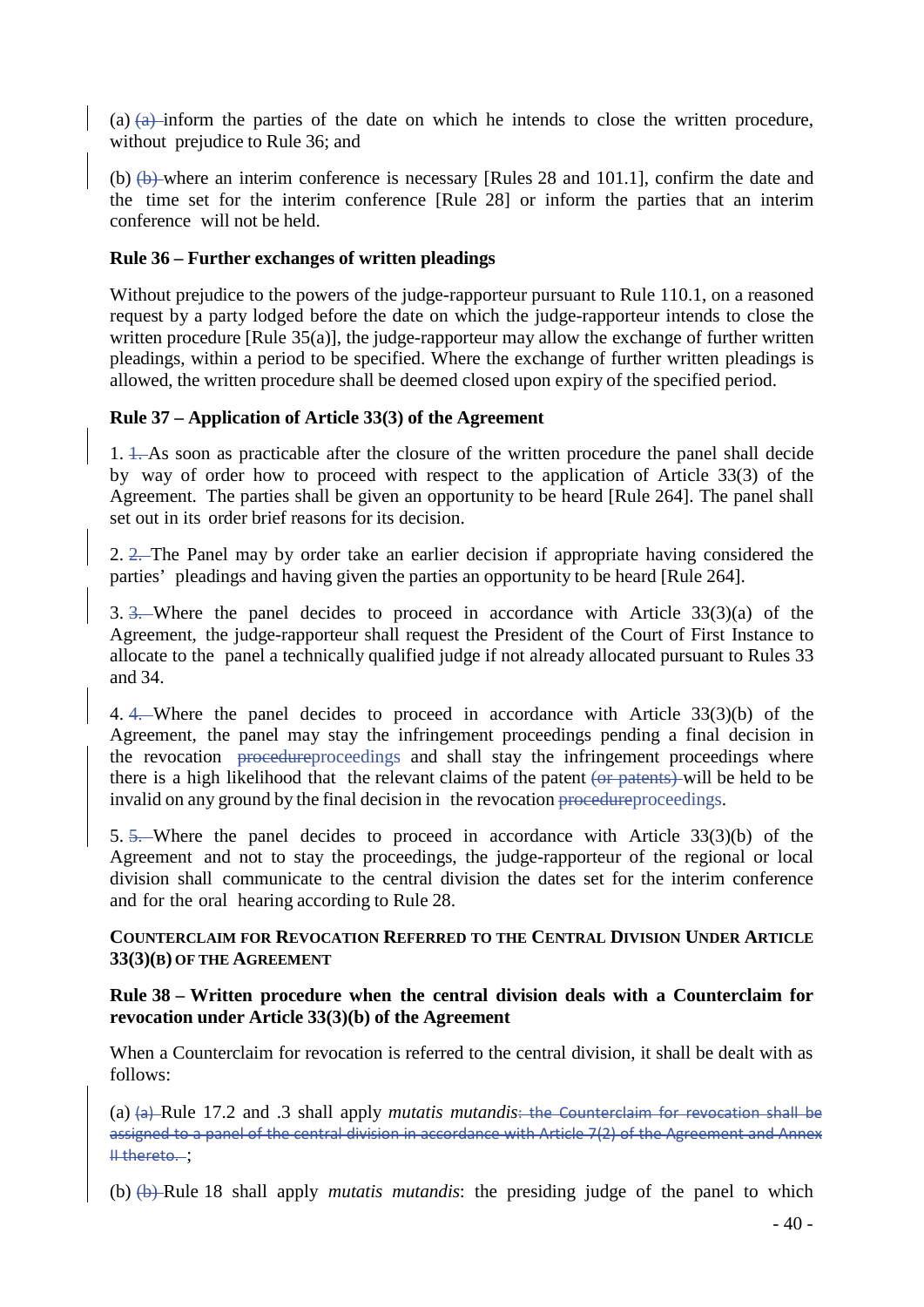the Counterclaim for revocation has been assigned shall designate one legally qualified judge of the panel as judge-rapporteur;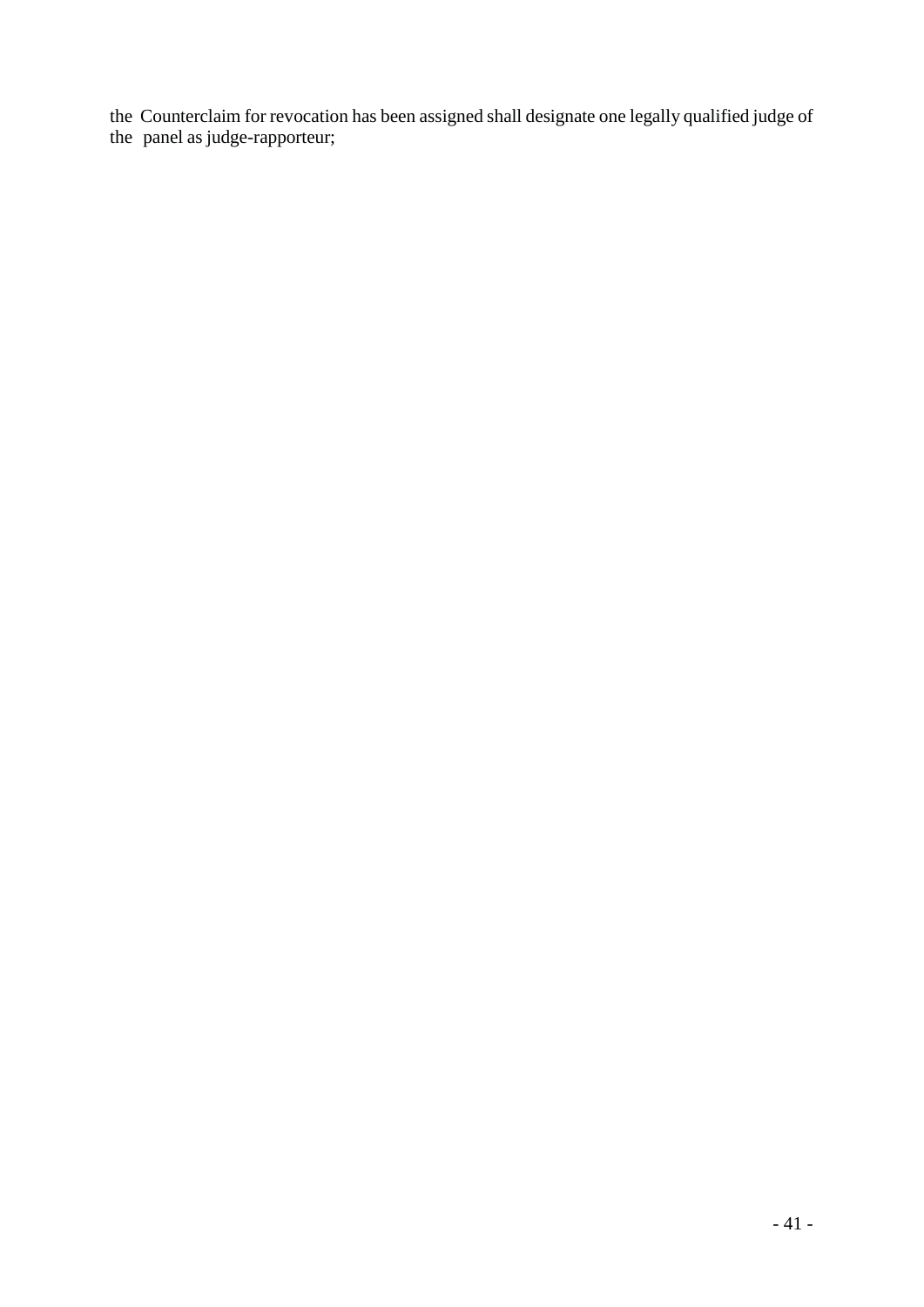$(c)$  (c)  $\leftrightarrow$  The judge-rapporteur shall give any further directions necessary for the future conduct of the written procedure before the central division;

(d) (d) Rule 28 shall apply *mutatis mutandis*: the judge-rapporteur shall after consulting the parties set a date and a time for the interim conference (where necessary [Rules 28 and 101]) and set a date, and one alternative date, for the oral hearing.

# **Rule 39 – Language of the proceedings before the central division**

1. 1. Where the language of the proceedings before the local division or the regional division which referred the Counterclaim for revocation to the central division is not the language in which the patent was granted, the judge-rapporteur may order that the parties lodge, within a period of one month, a translation in the language in which the patent was granted of any written pleadings and such other documents lodged during the written procedure as the judge-rapporteur may direct.

2. 2. Where appropriate, the judge-rapporteur may specify in his order that only excerpts of parties'parties' written pleadings and other documents shall be translated.

3. 3. Where the language of the proceedings before the local division or the regional division is the language in which the patent was granted the pleadings served in accordance with Rules 24, 25, 29, 29a, 30 and 32 shall stand.

### **Rule 40 – Accelerated proceedings before the central division**

The judge-rapporteur shall accelerate proceedings before the central division where

(a)  $\left(\frac{a}{a}\right)$  an Application for provisional measures has been lodged [Rule 206]; or

(b) (b) the regional or local division has referred the Counterclaim for revocation to the central division and where the infringement action has not been stayed.

In the latter case, the judge-rapporteur of the panel of the central division shall endeavour to set a date for the oral hearing on the revocation action prior to the date of the oral hearing of the infringement action.

**ACTION REFERRED TO THE CENTRAL DIVISION UNDER REFERRED TO THE CENTRAL DIVISION UNDER ARTICLE 33(3)(C) OF THE OF THE AGREEMENT**

### **Rule 41 – Written procedure when the central division deals with the action under Article 33(3)(c) of the Agreement**

When an action is referred to the central division under Article 33(3)(c) of the Agreement, it shall be dealt with as follows:

(a) (a) Rule 17.2 and .3 shall apply *mutatis mutandis*. The parties may request that the action be heard by a single judge;

(b) (b) Rule 18 shall apply *mutatis mutandis*: the presiding judge of the panel to which the action has been assigned shall designate one judge of the panel as judge-rapporteur;

(c)  $\left( \frac{c}{c} \right)$  dates already set under Rule 28 shall be confirmed wherever possible;

(d) (d) Rule 39 shall apply *mutatis mutandis*: the judge-rapporteur may order that the parties lodge a translation in the language in which the patent was granted of any written pleadings lodged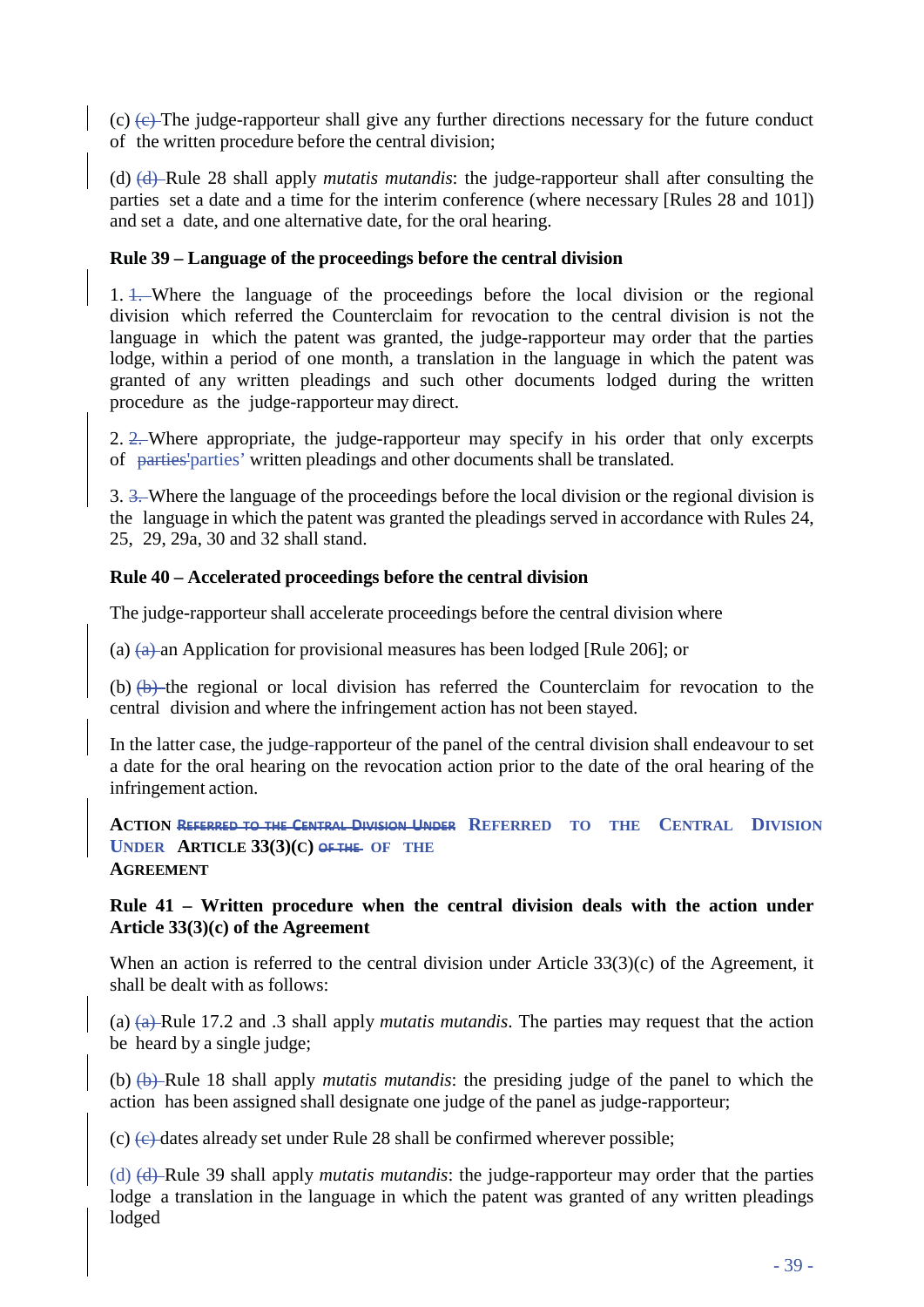during the written procedure; where appropriate, the judge-rapporteur may specify in his order that only excerpts of parties'parties' written pleadings and other documents shall be translated. Otherwise the pleadings lodged during the written procedure shall stand;

 $(d)(e)$  (e) (e) The judge-rapporteur shall give any further directions necessary for the future conduct of the written procedure before the central division.

# **SECTION 2 – REVOCATION ACTION**

### **Rule 4342 – Action to be directed against the patent proprietor**

1. Any action for the revocation of a patent shall be directed against the proprietor(s) of the patent (or patents). .

2. If the action for revocation is directed against the proprietor in accordance with Rule 8.6 ("the registered proprietor") but the registered proprietor is not a proprietor within the meaning of Rule 8.5(a) or (b) ("the Rule 8.5 proprietor") each such registered proprietor shall as soon as practicable after service of the Statement for revocation apply to the Court pursuant to Rule 305.1(c) for the substitution of the registered proprietor by the Rule 8.5 proprietor.

*Relation with Agreement: Articles 47(5) and 65(1)*

# **Rule 4443 – Exchange of written pleadings (revocation action)**

1. 1. The written procedure shall consist of:

(a)  $\left( \frac{a}{b} \right)$  the lodging of a Statement for revocation (by the claimant) [Rule 4544]; and

- (b)  $(b)$  the lodging of a Defence to revocation (by the defendant) [Rule 49]; and optionally
- (c)  $\left(\frac{e}{c}\right)$  the lodging of a Reply to the Defence to revocation (by the claimant) [Rule 51];
- (d) (d) the lodging of a Rejoinder to the Reply (by the defendant) [Rule 52].
- 2. 2. The Defence to revocation may include:
- (a)  $(a)$  an Application to amend the patent (or patents); and

(b)  $(\theta)$  a Counterclaim for infringement by the proprietor(s) of the patent (or patents).

3. 3. If an Application to amend the patent is lodged, the claimant shall lodge a Defence to the Application to amend the patent (or patents). The defendant may lodge a Reply to the Defence to the Application. The claimant may lodge a Rejoinder to the Reply. The Rejoinder shall be limited to a response to the matters raised in the Reply.

4. 4. If a Counterclaim for infringement is lodged, the claimant shall lodge a Defence to the Counterclaim for infringement [Rule 56], the defendant may lodge a Reply to the Defence to the Counterclaim [Rule 56.3] and the claimant may lodge a Rejoinder to the Reply [Rule 56.4].

5. 5. Rule 12.5 shall apply.

# **STATEMENT FOR REVOCATION**

### **Rule 4544 – Contents of the Statement for revocation**

The claimant shall, subject to point (b), lodge a \*Statement for revocation at the Registry in accordance with Article 7(2) of the Agreement and Annex II thereto. The Statement for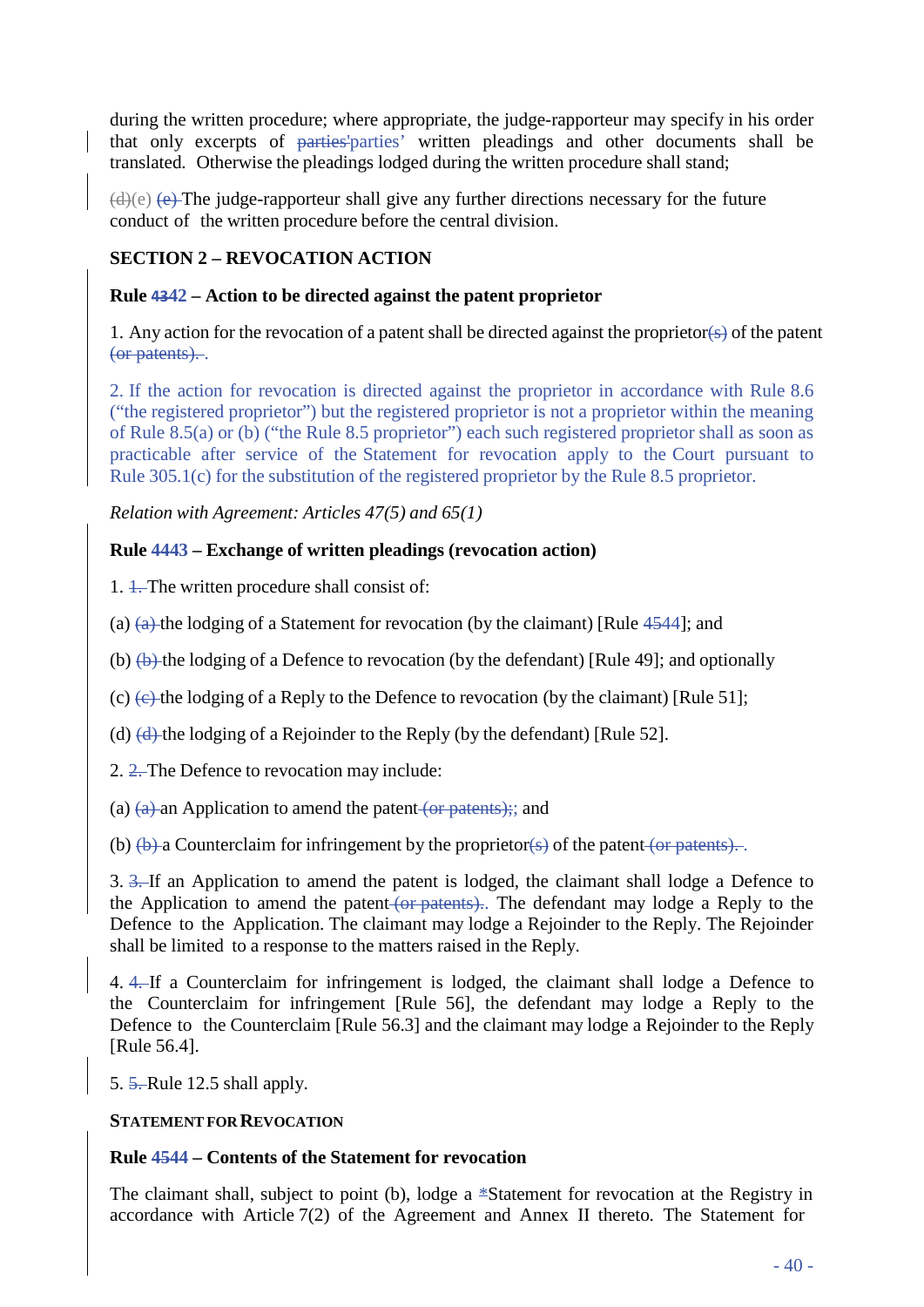revocation shall contain:

(a)  $(a)$  particulars in accordance with Rule 13.1(a) to (d) and (g), (h);

(b) (b) where the parties have agreed to bring the action before a local division or a regional division in accordance with Article 33(7) of the Agreement, an indication of the division which shall hear the action, accompanied by evidence of the defendant's defendant's agreement;

(c)  $(e)$  where applicable, an indication that the action shall be heard by a single judge [Article 8(7) of the Agreement], accompanied by evidence of the defendant'sdefendant's agreement;

(d)  $(d)$  an indication of the extent to which revocation of the patent (or patents) is requested;

(e)  $(e)$  one or more grounds for revocation, which shall as far as possible be supported by arguments of law, and where appropriate an explanation of the claimant's proposed claim construction;

(f)  $(f)$   $(f)$ -an indication of the facts relied on:

(g)  $\leftrightarrow$  the evidence relied on, where available, and an indication of any further evidence which will be offered in support;

(h)  $(h)$  an indication of any order the claimant will seek during the interim procedure [Rule 104(e)];

(i)  $\leftrightarrow$  where the claimant assesses that the value of the revocation action exceeds [EUR\*\*\*]. an indication of the value; and

(i)  $\leftrightarrow$  a list of the documents, including any witness statements, referred to in the Statement for revocation together with any request that all or part of any such document need not be translated and/or any Applicationrequest pursuant to Rule 262.21. Rule 13.2 and .3 shall apply *mutatis mutandis.*

# **Rule 4645 – Language of the Statement for revocation**

1. 1. Subject to paragraph 2, the Statement for revocation shall be drawn up in the language in which the patent was granted.

2. 2. Where the parties have agreed to bring the action before a local or a regional division in accordance with Article 33(7) of the Agreement, the Statement for revocation shall be drawn up in one of the languages referred to in Rule 14.1(a) and (b).

*Relation with Agreement: Article 49*

# **Rule 4746 – Fee for the revocation action**

The claimant shall pay the fee for the revocation action in accordance with Rule 5759.2 and Part 6. Rule 15.2 shall apply *mutatis mutandis*.

*Relation with Agreement: Articles 70 and 71*

**Rule 16 on Examination as to formal requirements of the Statement of claim** shall apply *mutatis mutandis* 

**Rule 48 –Rule 47 – Examination as to formal requirements, recording in the register and, assignment (Court of First Instance, revocation action) and designation of the judge-rapporteur**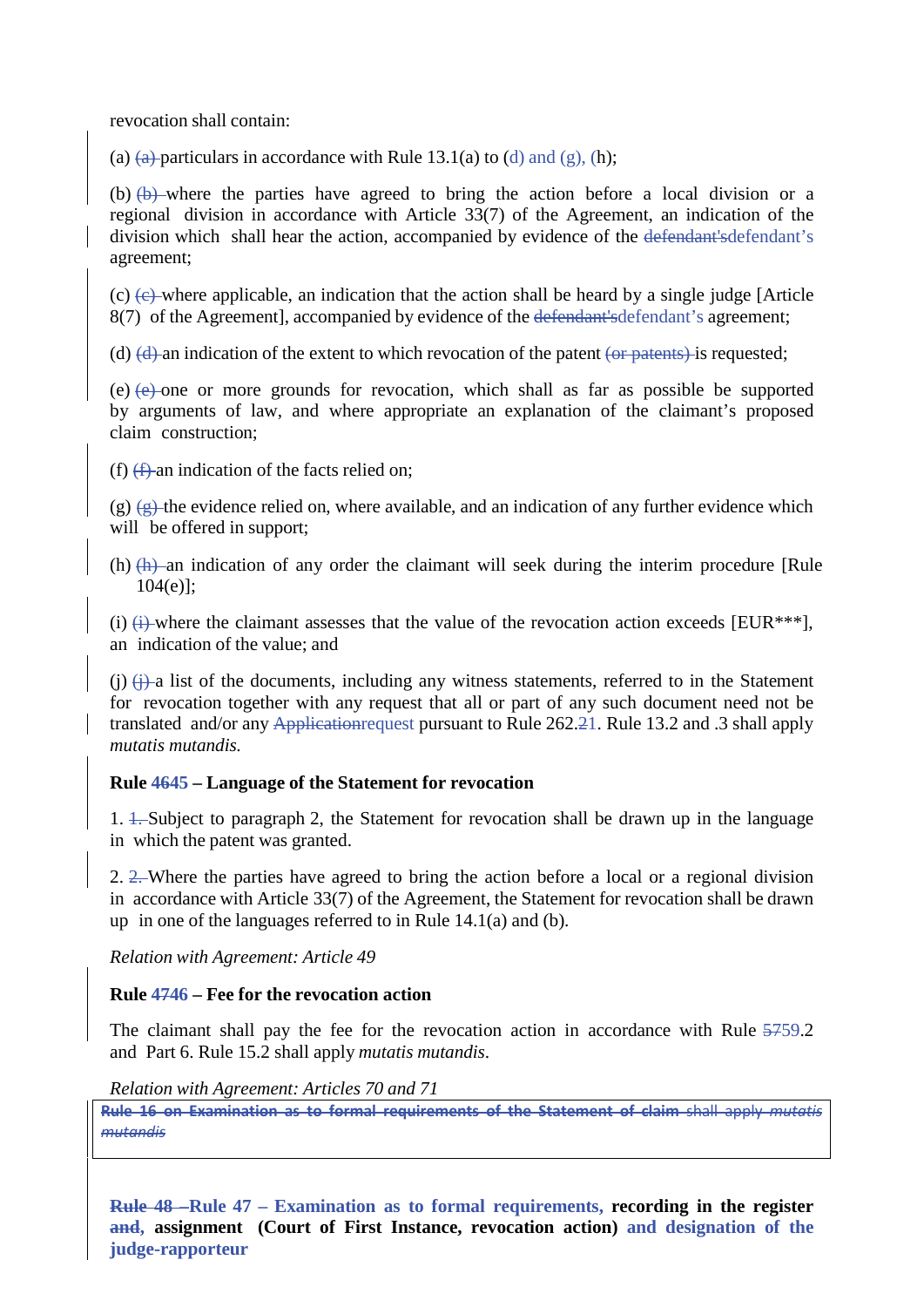1. 1.Rule 17,Rules 16 to 18 shall apply *mutatis mutandis*.

2. 2. The Registrar shall notify the European Patent Office that the patent (or patents) in question is (or are) subject to an action for revocation.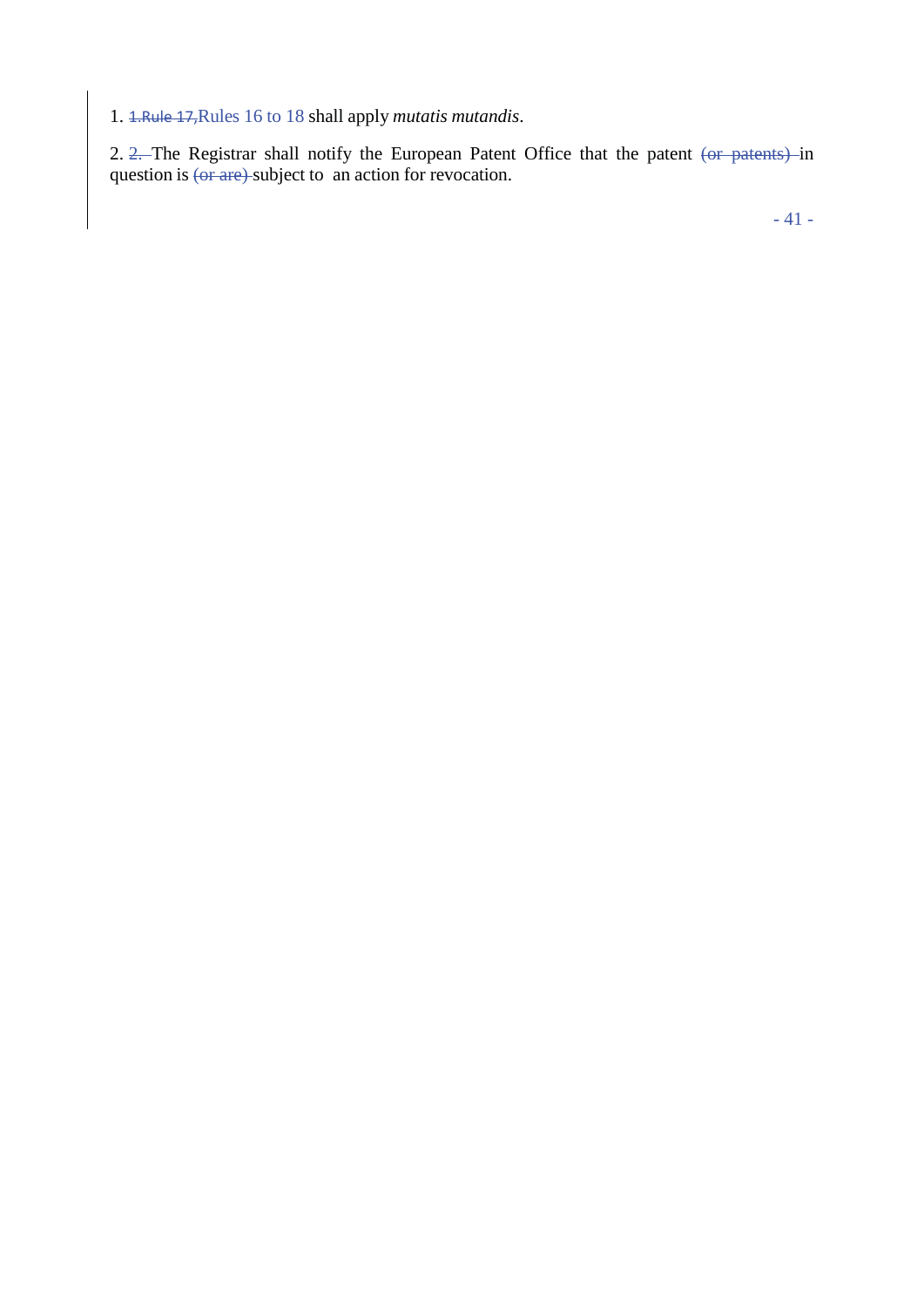*Relation with Agreement: Articles 10 and 33*

**Rule 18 on Designation of judge-rapporteur** shall apply

Rules 19 (other than Rule 19.4), 20 and 21 on Procedure when the defendant **objection** shall apply *mutatis mutandis* 

# **Rule 48 – Preliminary objection**

Rule 19.1 to .3 and .5 to .7 as well as Rules 20 and 21 shall apply *mutatis mutandis*.

### **DEFENCE TO REVOCATION**

### **Rule 49 – Lodging of the Defence to revocation**

1. 1. The defendant shall lodge a Defence to revocation within threetwo months of service of the Statement for revocation.

2. 2. The Defence to revocation may include:

(a)  $(a)$  an Application to amend the patent;

(b)  $\left(\frac{b}{c}\right)$  Counterclaim for infringement.

### **Rule 50 – Contents of the Defence to revocation and Counterclaim for infringement**

1.  $\pm$ The \*Defence to revocation shall contain the matters referred to in Rule 24 $\pm$ (a) to (c) and). Rule 2929A(a) to (d) and (f) to (g) shall apply *mutatis mutandis*.

2. 2. Any Application to amend the patent shall contain the matters referred to in Rule  $30.1(a)$  $\epsilon$ <sub>t</sub> $\epsilon$ ), (c $\epsilon$ ) and an explanation as to why the amendments satisfy the requirements of Articles 84 and 123(2), (3) EPC and why the proposed amended claims are valid. Rule 30.2 shall apply.

3. 3. Any Counterclaim for infringement shall contain the matters referred to in Rule 13.1(k) to

(q) and where the defendant assesses that the value of the dispute including the Counterclaim for infringement exceeds the value of the revocation action by more than [EUR\*\*\*] an assessment of the value of the dispute including the Counterclaim. Rule 13.2 and .3 shall apply.

# **Rule 51 – Reply to Defence to revocation**

Within two months of service of the Defence to revocation the claimant may lodge a Reply to the Defence to revocation within two months of service of the Defence to revocation. together with any Defence to an Application to amend the patent pursuant to Rule 43.3 and 55 as well as any Defence to the Counterclaim for infringement pursuant to Rule 56.1, if applicable.

# **Rule 52 – Rejoinder to the Reply**

Within one month of the service of the Reply the defendant may lodge a Rejoinder to the Reply to the Defence to Counterclaim within one month of the service of the Replyrevocation together with any Reply to the Defence to an Application to amend the patent pursuant to Rule 43.3 and 55 as well as any Reply to the Defence to the Counterclaim for infringement pursuant to Rule 56.3, if applicable. The Rejoinder shall be limited to a response to the matters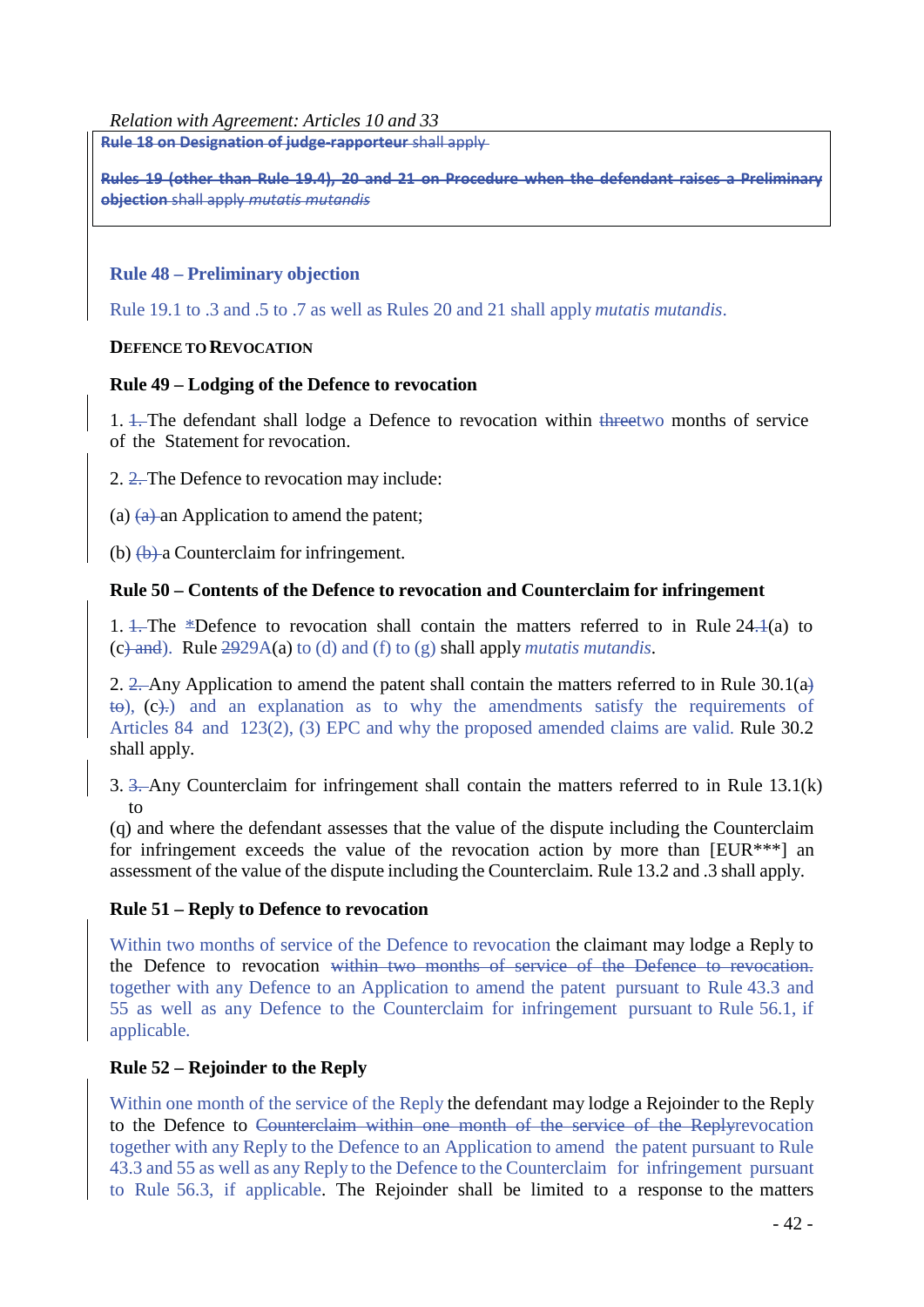raised in the Reply.

# **Rule 53 – Fee for the Counterclaim for infringement**

The defendant shall pay the fee for the Counterclaim for infringement in accordance with Part 6. Rule 15.2 shall apply *mutatis mutandis*.

**Rule 27 on Examination as to formal requirements of the Statement of defence** shall apply *mutatis mutandis*

**Rule 28 on Further schedule** shall apply *mutatis mutandis*

**Rule 54 – Examination as to formal requirements and further schedule**

Rules 27 and 28 shall apply *mutatis mutandis*.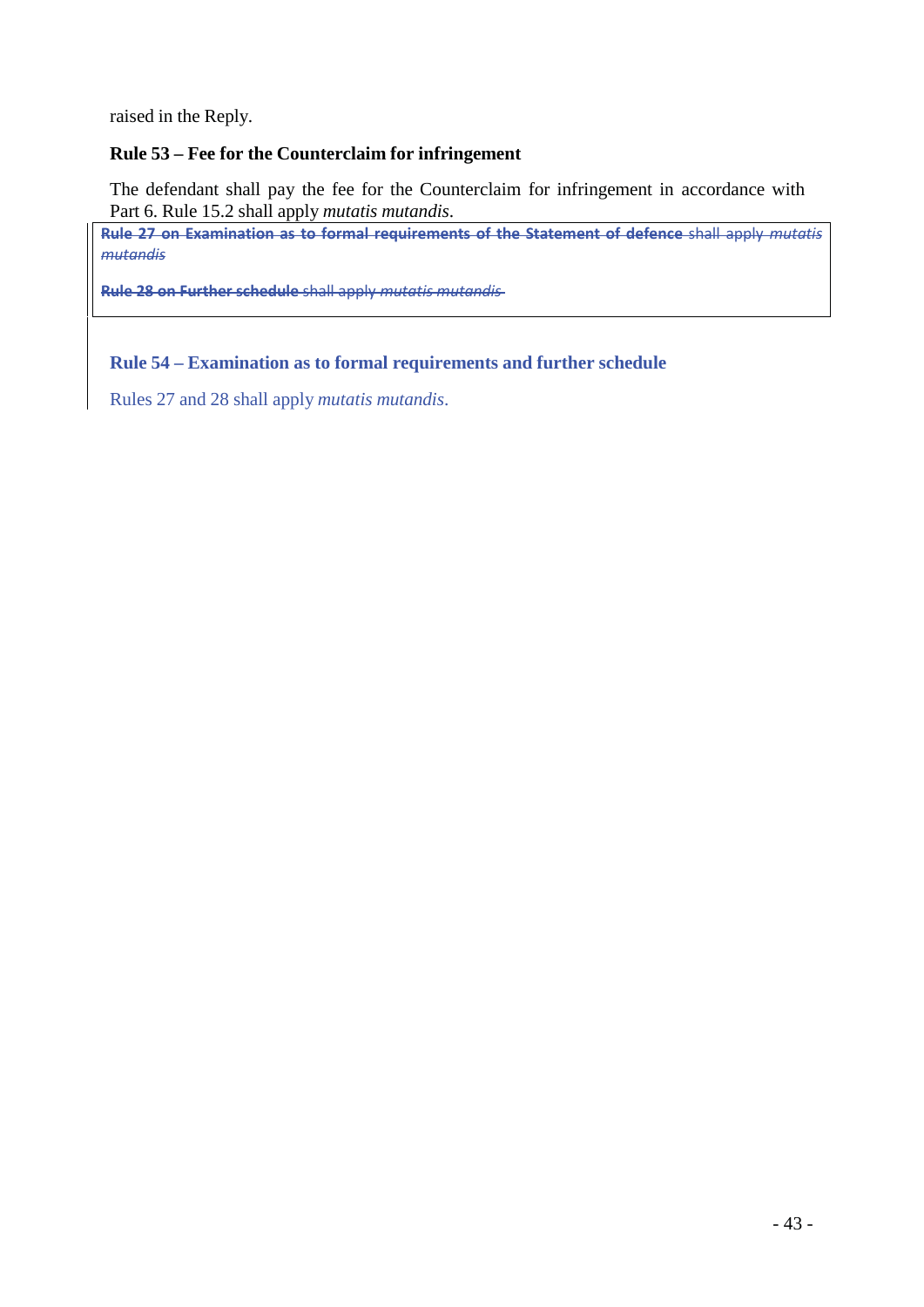**DEFENCE TO THE APPLICATION TO AMEND THE PATENT AND DEFENCE TO THE COUNTERCLAIM FOR INFRINGEMENT**

**Rule 55 – Lodging of the Defence to the Application to amend the patent AND , the Reply to the Defence and the Rejoinder to the COUNTERCLAIM FOR INFRINGEMENTReply Rule 32 on Lodging of the Defence to the Application to amend the patent** shall apply *mutatis mutandis*

Rule 32 shall apply *mutatis mutandis.*

#### **Rule 56 – Lodging of the Defence to the Counterclaim for infringement**

1. 1. Within one monthtwo months of service of a Counterclaim for infringement, the claimant shall lodge a Defence to the Counterclaim for infringement.

2. 2. The Defence to the Counterclaim for infringement shall contain the matters referred to in Rule 24.1(e) to (h) and (j) and a statement whether the claimant disputes the defendant's assessment of the value of the dispute (including the Counterclaim) pursuant to Rule 50.3 and the reasons for such dispute. Rule 24.2 shall apply.

3. 3. The defendant may lodge a Reply to the Defence to the Counterclaim for infringement within one month.

4. 4.Within one month of the service of the Reply to the Defence to the Counterclaim for infringement the claimant may lodge a Rejoinder to the Reply within one month of the service of the Reply.together with any Rejoinder to the Reply to the Defence to the Application to amend the patent pursuant to Rule 43.3 and 55. The Rejoinder shall be limited to matters raised in the Reply.

**Rules 33 and 34 on Request for allocating a technically qualified judge** shall apply where the revocation action is heard by local division or regional division

**Rule 35 on Closure of the written procedure** shall apply *mutatis mutandis* 

**Rule 36 on Further exchanges of written pleadings** shall apply

### **Rule 57 – Request for allocating a technically qualified judge**

Rules 33 and 34 shall apply *mutatis mutandis*.

**Rule 58 – Closure of the written procedure subject to the possible exchange of further pleadings**

Rules 35 and 36 shall apply *mutatis mutandis*.

### **Rule 59 – Value-based fee for the revocation action**

1. 1. The value of the revocation action shall be determined by the judge-rapporteur, taking into account the value of the dispute as assessed by the parties, by way of an order during the interim procedure.

2. 2. Where the value of the revocation action exceeds [EUR<sup>\*\*\*</sup>] the claimant shall pay a value-based fee for the revocation action in accordance with Part 6 [Rules 370.2(b) and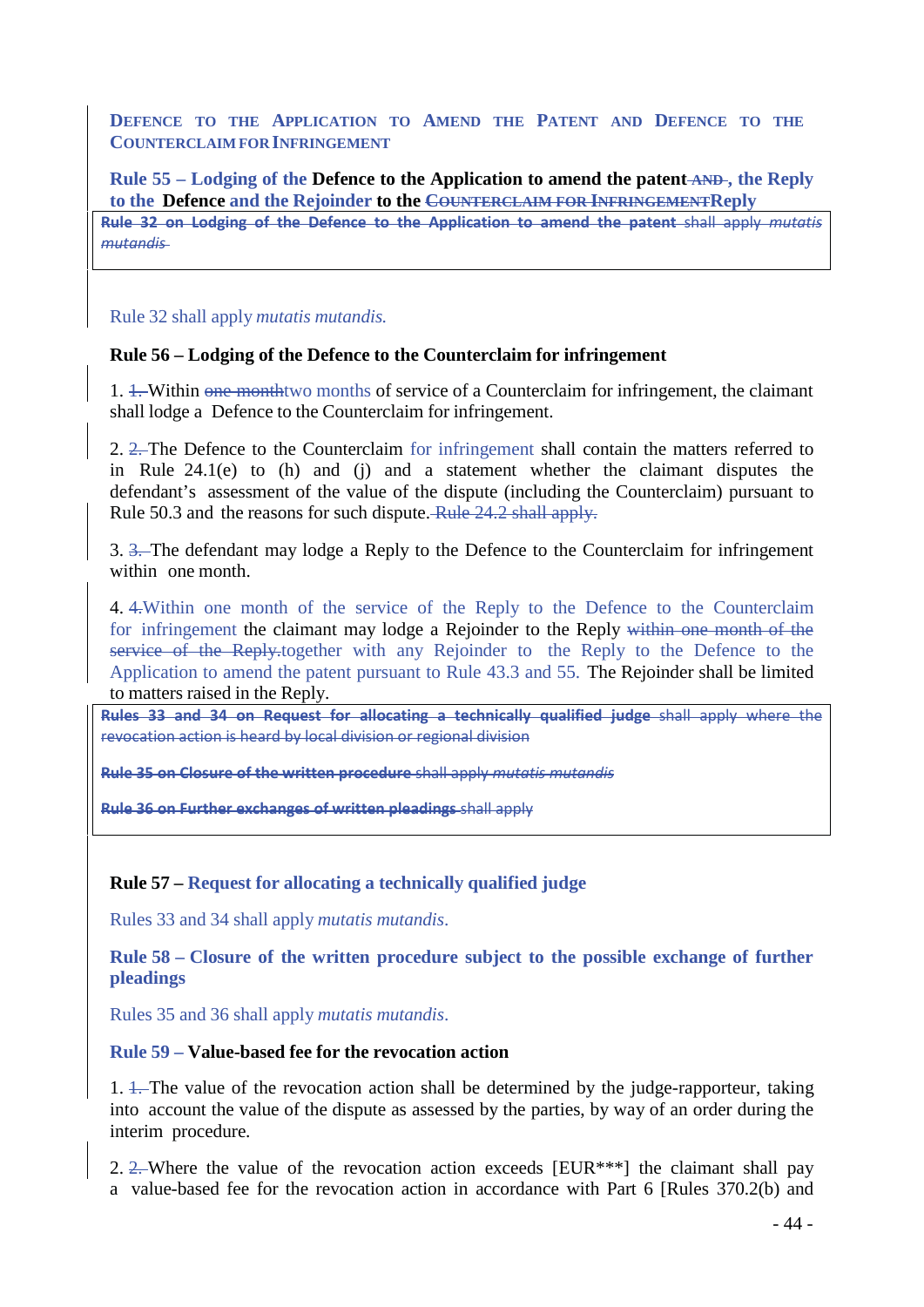# 371.4].

# **Rule 5860 – Value-based fee for the dispute including the Counterclaim for infringement**

1. 1. The value of the dispute including the Counterclaim for infringement shall be determined by the judge-rapporteur, taking into account the value as assessed by the parties, by way of an order during the interim procedure.

2. 2. Where the value of the dispute including the Counterclaim for infringement exceeds [EUR\*\*\*], the defendant shall pay a value-based fee for the dispute in accordance with Part 6 [Rules 370.2(b) and 371.4].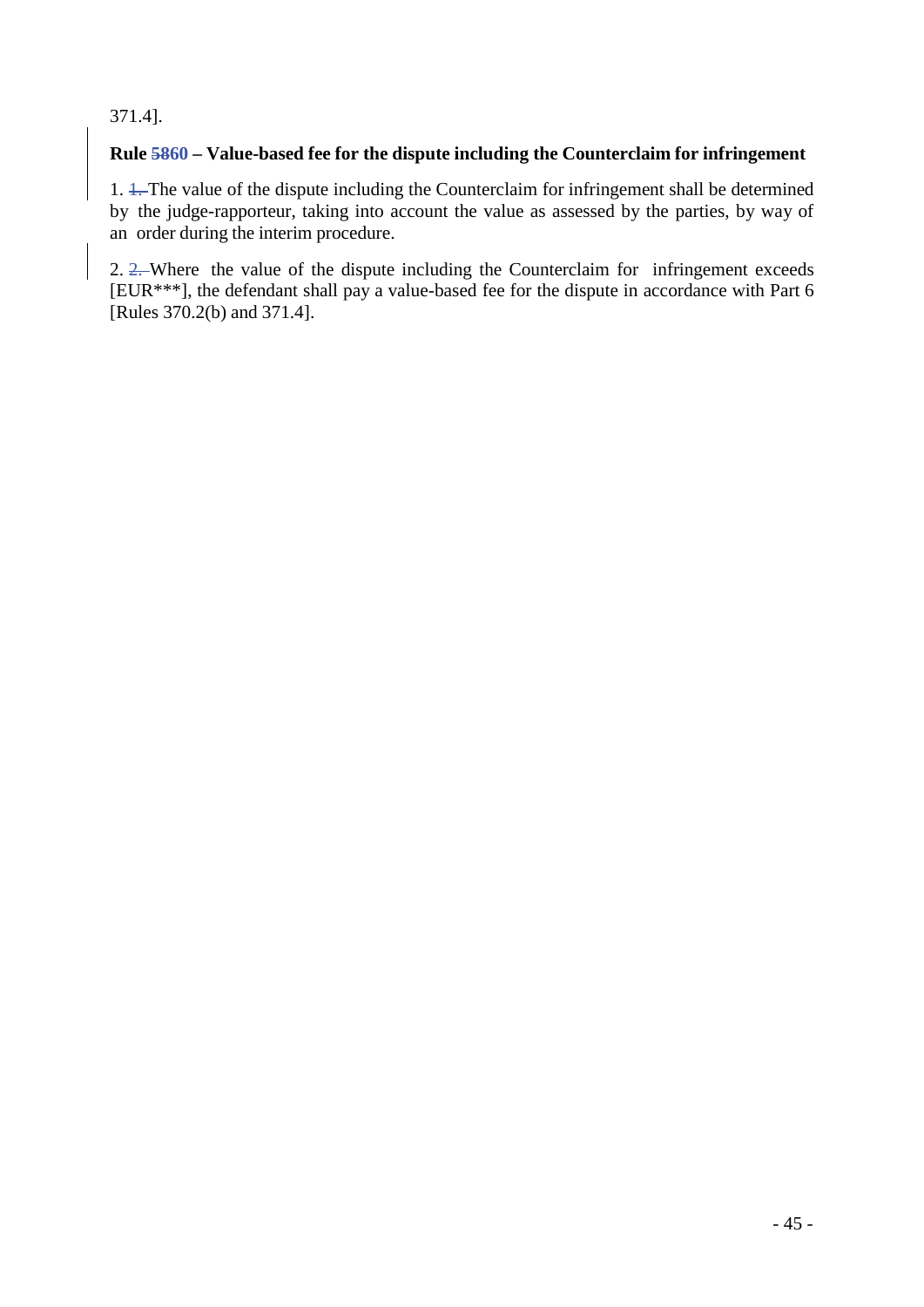# **SECTION 3 – ACTION FOR DECLARATION OF NON-INFRINGEMENT**

#### **Rule 6061 – Declaration of non-infringement**

1. 1. A declaration that the performance of a specific act does not, or a proposed act would not, constitute an infringement of a patent may be made by the Court in proceedings between the person doing or proposing to do the act and the patent proprietor or licensee entitled to commence infringement proceedings pursuant to Article 47 of the Agreement, if the patent proprietor or such licensee has asserted that the act is an infringement, or, if no such assertion has been made by the patent proprietor or licensee, if:

(a)  $\left(\frac{a}{b}\right)$  that person has applied in writing to the proprietor or licensee for a written acknowledgment to the effect of the declaration claimed, and has provided him with full particulars in writing of the act in question; and

(b) (b) the proprietor or licensee has refused or failed to give any such acknowledgment within one month.

2. 2. The action for a declaration shall be directed against the proprietor of the patent or the licensee who has asserted an infringement or refused or failed to give an acknowledgement pursuant to paragraph 1(b).

3. If the action for a declaration of non-infringement is directed against the proprietor of the patent in accordance with Rule **61**8.6 ("the registered proprietor") but the registered proprietor is not a proprietor within the meaning of Rule 8.5(a) or (b) ("the Rule 8.5 proprietor") each such registered proprietor shall as soon as possible after service of the Statement for a declaration of non-infringement apply to the Court pursuant to Rule 305.1(c) for the substitution of the registered proprietor by the Rule 8.5 proprietor.

### **Rule 62 – Exchange of written pleadings (action for declaration of non-infringement)**

1. 1. The written procedure shall consist of:

(a)  $\left(\frac{a}{b}\right)$  the lodging of a Statement for a declaration of non-infringement (by the claimant) [Rule  $6263$ ];

(b)  $(b)$  the lodging of a Defence to the Statement for a declaration of non-infringement (by the defendant) [Rules 65-6667 and 68]; and, optionally

(c)  $(e)$  the lodging of a Reply to the Defence to the Statement for a declaration of noninfringement [Rule  $67$ ];  $-69$ ];

(d)  $\left(\frac{d}{dt}\right)$  the lodging of a Rejoinder to the Reply [Rule  $\left(\frac{6769}{4}\right)$ .

2. 2. Rule 12.5 shall apply.

### **Rule 6263 – Contents of the Statement for a declaration of non-infringement**

The claimant shall, subject to point (b), lodge at the Registry in accordance with Article 33(4), Article 7(2) of the Agreement and Annex II thereto, a \*Statement for a declaration of noninfringement which shall contain:

(a)  $\left(\frac{a}{b}\right)$  particulars in accordance with Rule 13.1(a) to (h) and particulars confirming that the requirements of Rule  $6061$  are met;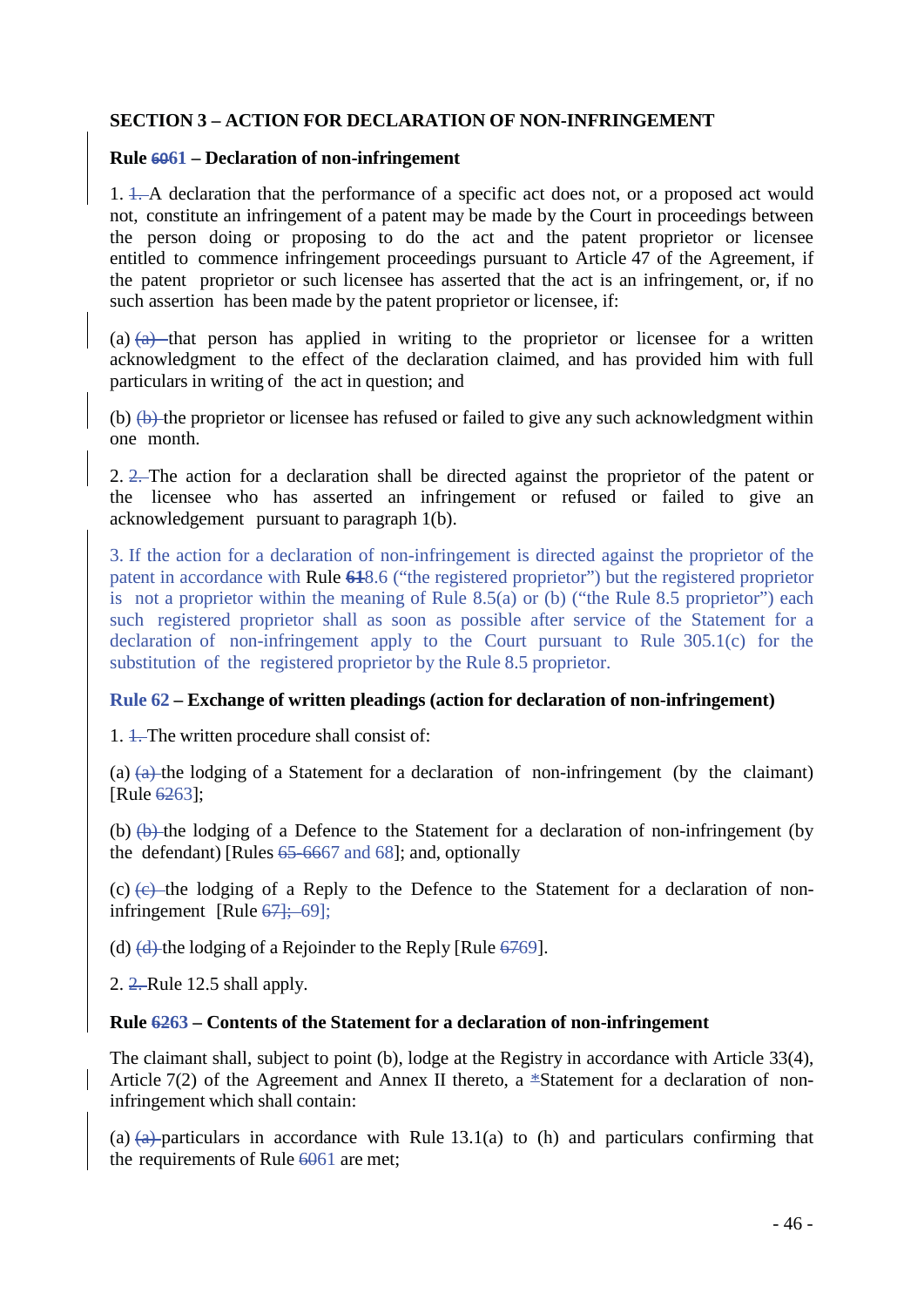(b) (b) where the parties have agreed to bring the action before a local division or a regional division in accordance with Article 33(7) of the Agreement, an indication of the division which shall hear the action, accompanied by evidence of the defendant'sdefendant's agreement;

(c)  $(e)$  where applicable, an indication that the action shall be heard by a single judge [Article 8(7) of the Agreement], accompanied by evidence of the defendant'sdefendant's agreement;

(d)  $(d)$  the declaration sought by the claimant;

(e)  $(e)$  the reasons why the performance of a specific act does not, or a proposed act would not, constitute an infringement of the patent or patents concerned, including arguments of law and where appropriate  $\Theta$  and explanation of the claimant's proposed claim construction;

(f)  $(f)$  an indication of the facts relied on;

(g)  $(g)$  the evidence relied on, where available, and an indication of any further evidence which will be offered in support;

(h)  $(h)$  an indication of any order the claimant will seek at the interim conference [Rule 104(e)];

(i)  $(i)$  where the claimant assesses that the value of the declaratory action exceeds [EUR\*\*\*], an indication of the value; and

(i)  $(i)$  a list of the documents, including any witness statements, referred to in the Statement for a declaration together with any request that all or part of any such document need not be translated and/or any Application request pursuant to Rule 262.21. Rule 13.2 and .3 shall apply *mutatis mutandis*.

**Rules 46, 47 and 48 relating to the Statement for revocation** shall apply *mutatis mutandis*

**Rules 16 and 17 on Examination as to formal requirements of the Statement of claim and Recording on the register** shall apply *mutatis mutandis* 

**Rule 18 on Designation of the judge-rapporteur** shall apply *mutatis-mutandis*

**Rules 19 (other than Rule 19.4), 20 and 21 on Procedure when the defendant raises a Preliminary objection** shall apply *mutatis mutandis* 

**Rule 64 – Language of the Statement for a declaration of non-infringement and fee for the declaration of non-infringement**

Rules 45 and 46 shall apply *mutatis mutandis*.

**Rule 65 – Examination as to formal requirements, recording in the register, assignment and designation of the judge-rapporteur**

Rules 16 to 18 shall apply *mutatis mutandis*.

**Rule 66 – Preliminary objection**

Rule 19.1 to .3 and .5 to .7 as well as Rules 20 and 21 shall apply *mutatis mutandis*.

### **Rule 67 – Lodging of the Defence to the Statement for a declaration of non-infringement**

The defendant shall lodge a Defence to the Statement for a declaration of non-infringement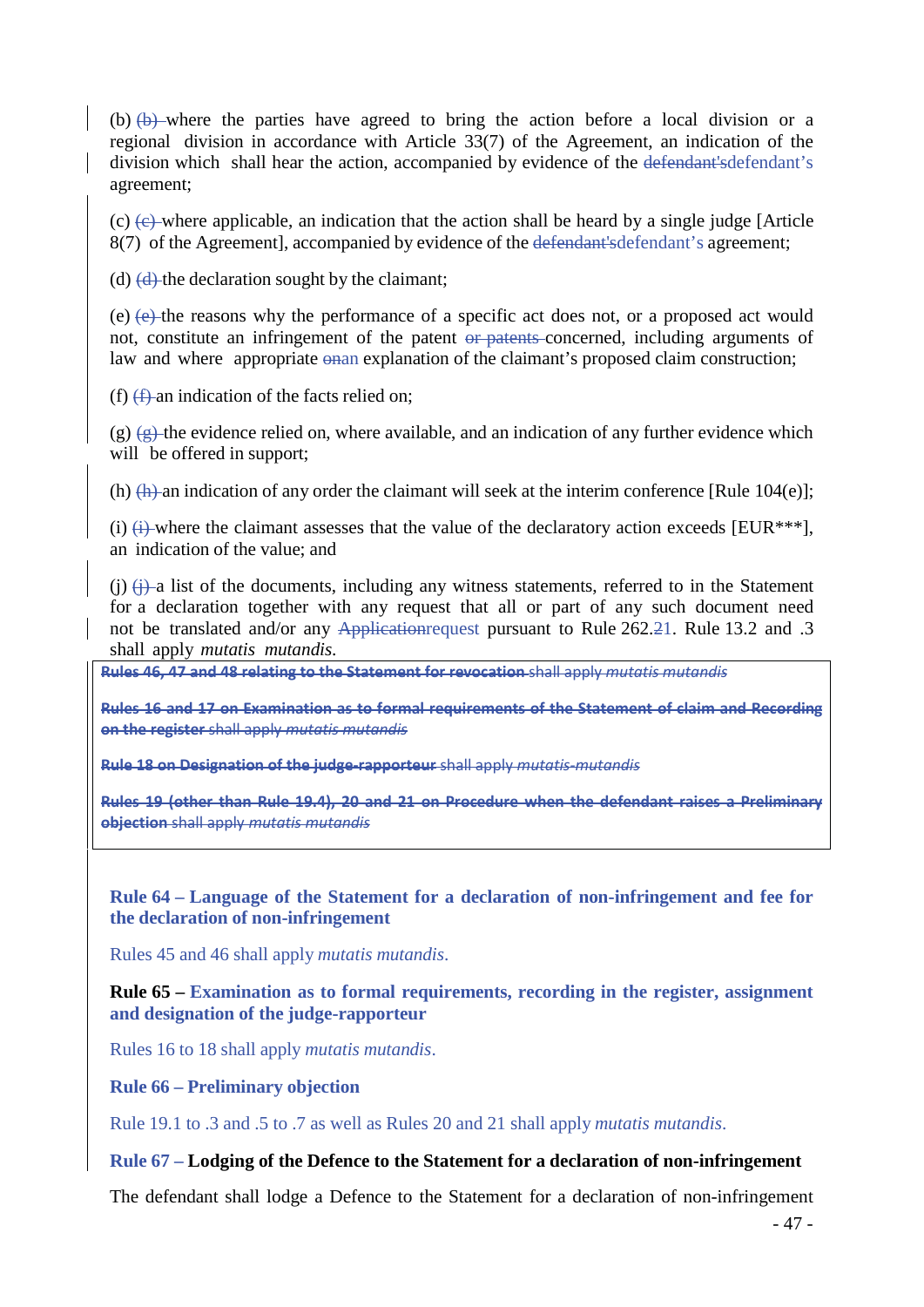within two months of service of the Statement for a declaration of non-infringement.

**Rule 6668 – Contents of the Defence to the Statement for a declaration of noninfringement**

The \*Defence to the Statement for a declaration of non-infringement shall contain the matters referred to in Rule 24(a) to (j). Rule 13.2 and .3 shall apply *mutatis mutandis*.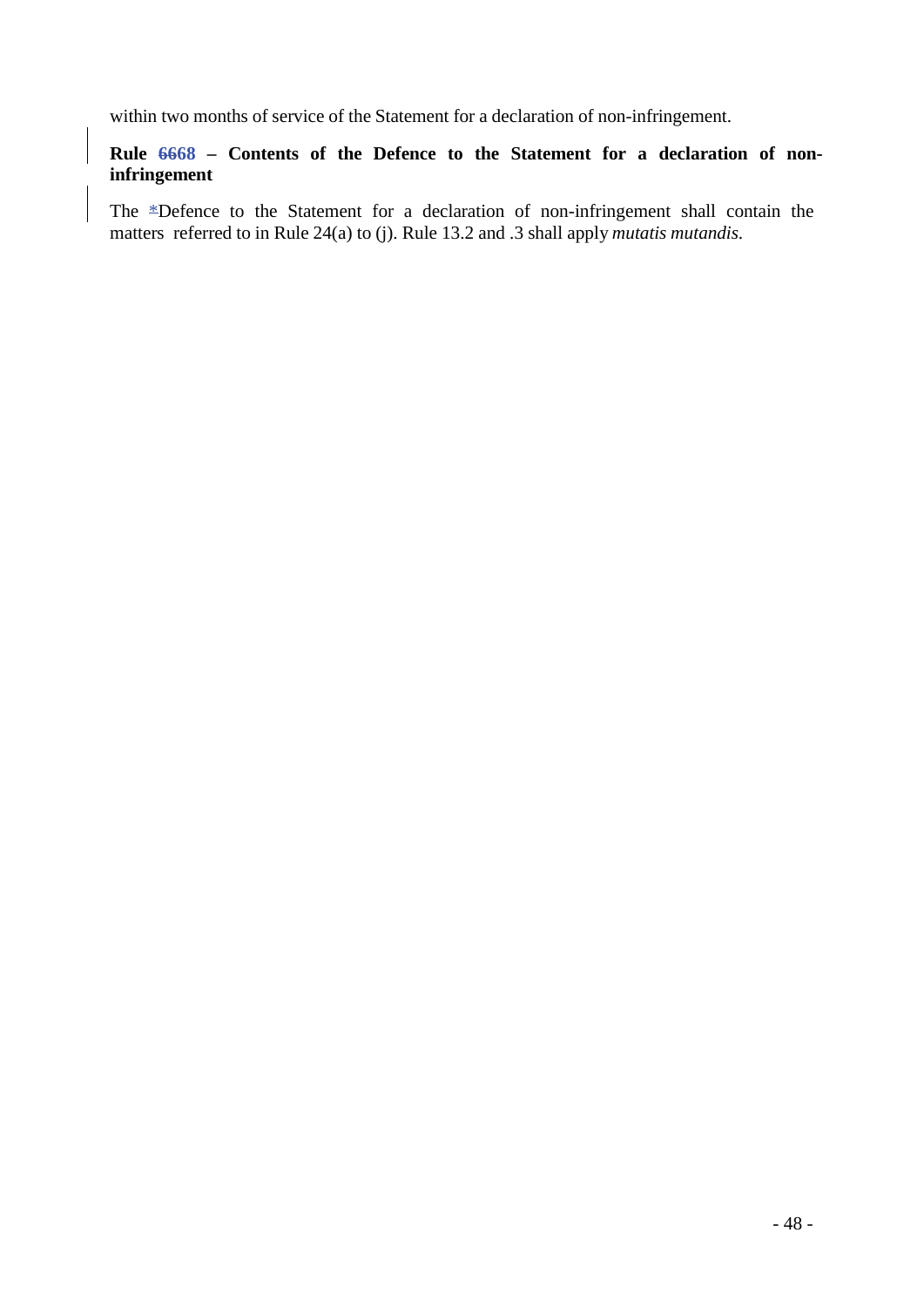# **Rule 6769 – Reply to Defence to the Statement for a declaration of non-infringement and Rejoinder to the Reply**

1. 1. The claimant may lodge a Reply to the Defence to the Statement for a declaration of non-infringement within one month.

2. 2. The defendant may lodge a Rejoinder to the Reply within one month of service of the Reply. The Rejoinder shall be limited to the matters raised in the Reply.

### **Rule 6870 – Fee for the action for a declaration of non-infringement**

The claimant shall pay the fee for the action for a declaration of non-infringement [EUR\*\*\*], in accordance with Part 6. Rule 15.2 shall apply *mutatis mutandis*.

**Rule 27 on Examination as to formal requirements of the Statement of defence** shall apply *mutatis mutandis*

**Rule 28 on Further schedule** shall apply *mutatis mutandis*

**Rules 33 and 34 on Request for allocating a technically qualified judge** shall apply where the action is heard by a regional division or a local division

**Rule 35 on Closure of the written procedure** shall apply *mutatis mutandis*

**Rule 36 on Further exchanges of written pleadings** shall apply

### **Rule 69Rule 71 – Examination as to formal requirements and further schedule**

Rules 27 and 28 shall apply *mutatis mutandis*.

#### **Rule 72 – Request for allocating a technically qualified judge**

Rules 33 and 34 shall apply *mutatis mutandis*.

# **Rule 73 – Closure of the written procedure subject to the possible exchange of further pleadings**

Rules 35 and 36 shall apply *mutatis mutandis*.

#### **Rule 74 – Value-based fee for the action for a declaration of non-infringement**

1. 1. The value of the action for a declaration of non-infringement shall be determined by the judge-rapporteur, taking into account the value of the dispute as assessed by the parties, by way of an order during the interim procedure.

2. 2. Where the value of the dispute exceeds [EUR\*\*\*] the claimant shall pay a value-based fee for the action for a declaration of non-infringement in accordance with Part 6 [Rules 370.2(b) and 371.4].

#### **SECTION 4 – ACTIONS WITHIN ARTICLE 33(5) AND (6) OF THE AGREEMENT**

**Rule 7075 – Revocation action and subsequent infringement action in a local or regional division (Article 33(5) of the Agreement).**

1. 1. Where a claimant has lodged a Statement for revocation [Rule 4544] before the central division and the defendant or a licensee entitled to commence proceedings pursuant to Article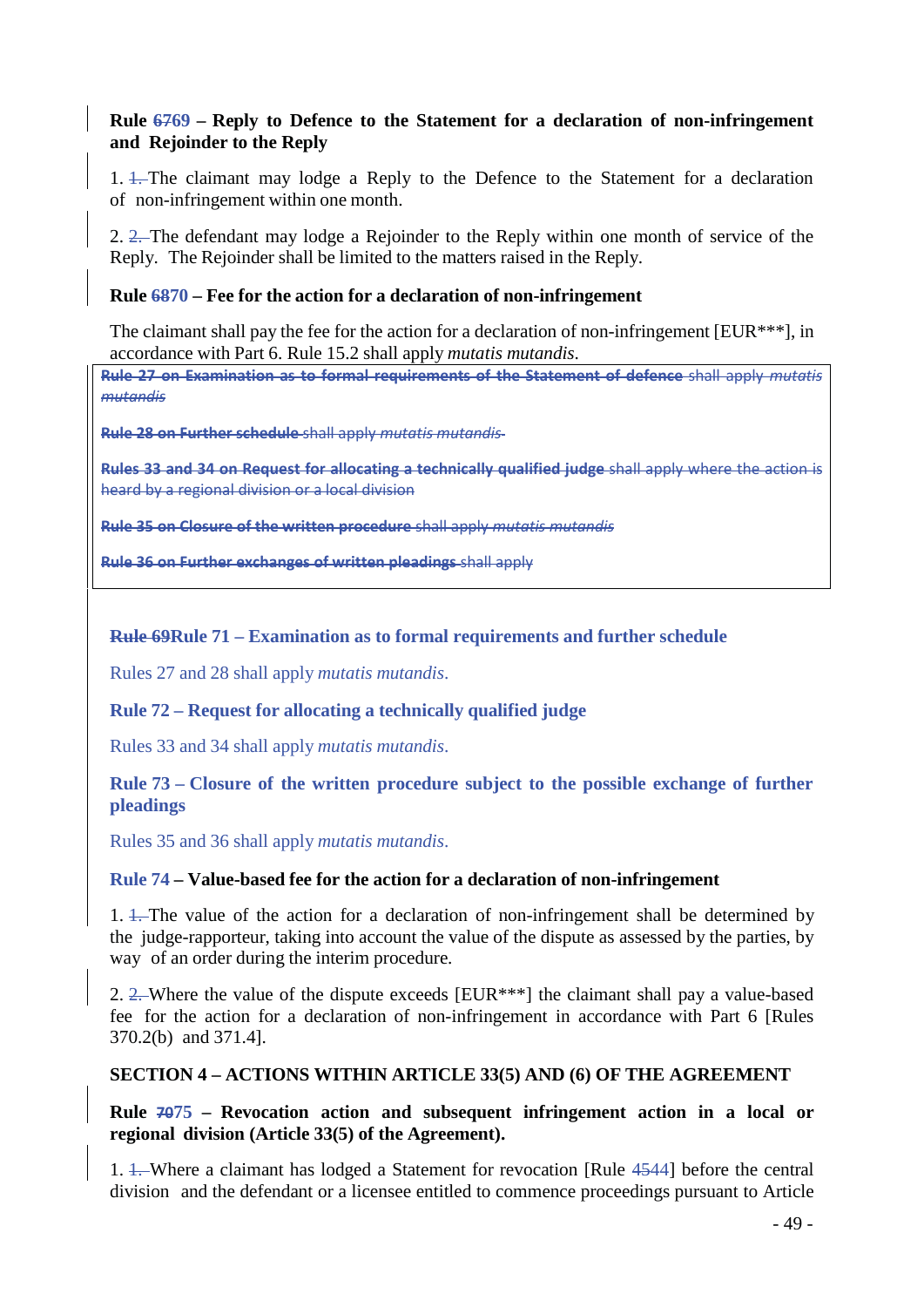47 of the Agreement subsequently initiates an infringement action in a local or regional division against the claimant in respect of the same patent (or patents) the following procedures shall apply.

2. 2. The Registry at the local or regional division shall proceed in accordance with Rules 16 and

17. The Registry shall as soon as practicable notify the President of the Court of First Instance of the revocation action in the central division, the infringement action in the local or regional division and any Counterclaim for revocation in the infringement action. The presiding judges of the panels seized shall be informed likewise about actions in the other divisions.

3. 3. Where a Counterclaim for revocation is brought in the infringement action and there is identity of parties as between the two actions, unless otherwise agreed by the parties, the panel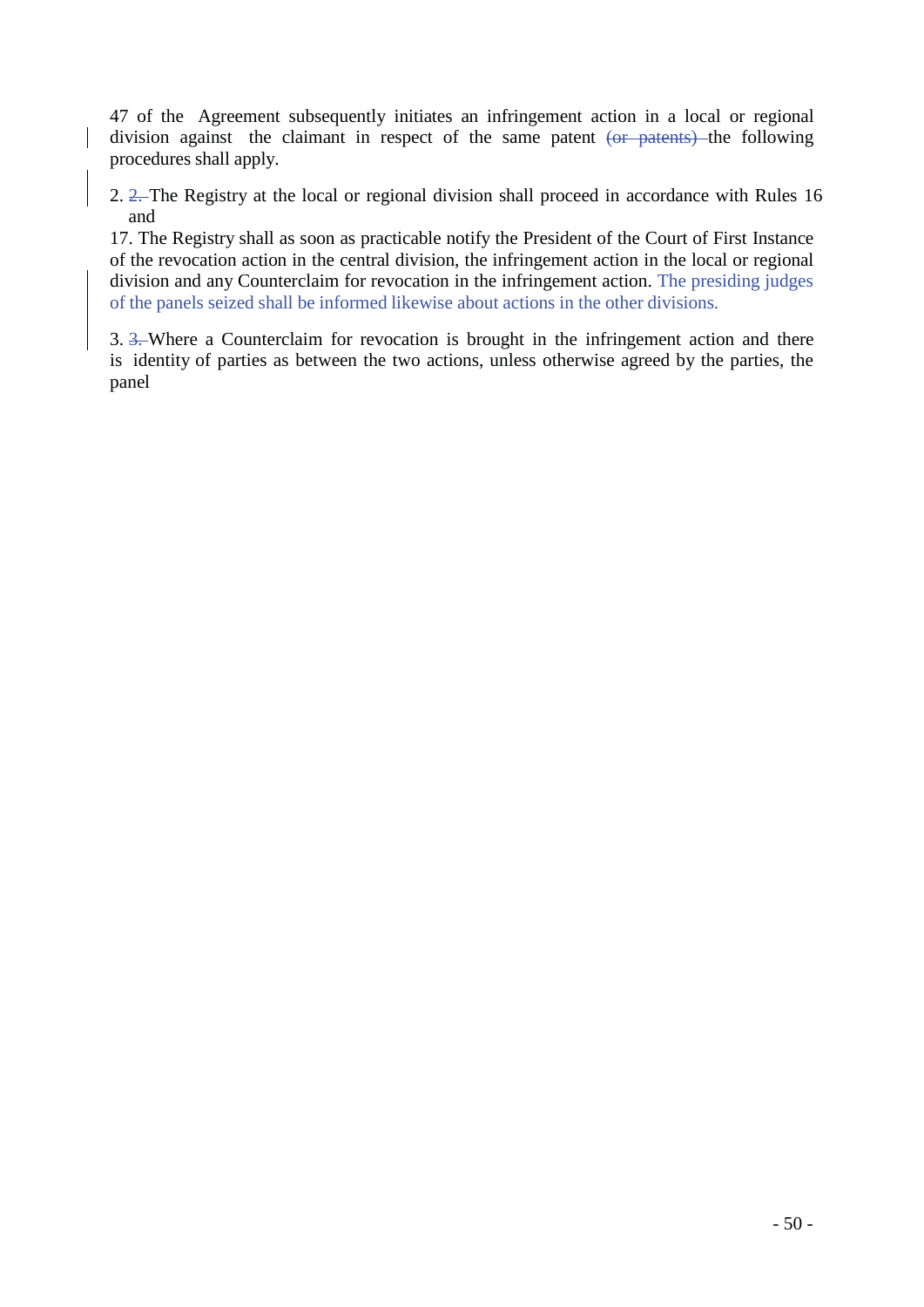appointed in the central division to hear the revocation action shall stay all further proceedings in the revocation action pending a decision of the panel hearing the action for infringement pursuant to Article 33(3) of the Agreement and Rule 37.

4. 4. The panel hearing the action for infringement shall when exercising its discretion under Article 33(3) of the Agreement take into consideration how far the revocation action in the central division was advanced prior to the stay referred to in Rule 70.paragraph 3.

5. 5. Where the panel hearing the action for infringement decides to proceed in accordance with Article 33(3)(a) of the Agreement, Rules 33 and 34 shall apply *mutatis mutandis* to the action for infringement.

6. 6. Where the panel hearing the action for infringement decides to proceed in accordance with Article 33(3)(b) or (c) of the Agreement, Rules 37.4 and 39 to 41 shall apply *mutatis mutandis*.

# **Rule 7176 – Actions for declaration of non-infringement within Article 33(6) of the Agreement**

1. 1. Where a claimant has lodged an action for declaration of non-infringement (Rule 6061) before the central division against the patent proprietor or a licensee entitled to commence infringement proceedings pursuant to Article 47 of the Agreement and the defendant proprietor or licensee subsequently initiates an action for infringement in a local or regional division against the claimant in respect of the same patent or patents and with respect to the same alleged infringementsinfringement the following procedure shall apply.

2. 2. The Registry shall proceed in accordance with Rule 16 and 17. The Registry shall as soon as practicable notify the President of the Court of First Instance of the co-pending actions and the dates attributed to them. The presiding judges of the panels seized shall be informed likewise about the action in the other division.

3. 3. If the date attributed by the Registry to the action for infringement pursuant to Rule 17.1(a) is within three months of the date attributed to the action for declaration of non-infringement the President of the Court of First Instance shall require the panel of the central division toshall stay all further proceedings in the action for a declaration. If the date attributed to the action for infringement is outside the said three month period there shall be no stay but the presiding judges of the central division and the local or regional division concerned shall consult to agree on the future progress of proceedings including the possibility of a stay of one action pursuant to Rule 295(k).

#### **Rule 7277 – Action for declaration of non-infringement and action for revocation**

An action for declaration of non-infringement may be lodged together with an action for revocation of the patent (or patents) in question. Fees shall be paid in accordance with both Rules 4746 and 5759 and Rules 6870 and 6974.

# **SECTION 5 – ACTION FOR COMPENSATION FOR LICENCES ON THE BASIS OF ARTICLE 8 OF REGULATION (EU) No 1257/2012**

# **Rule 80 – Compensation for a licence of right**

1.  $\pm$ The \*Application for appropriate compensation [Article 32(1)(h) of the Agreement] shall contain:

(a)  $\left(\frac{a}{b}\right)$  particulars in accordance with Rule 13.1(a) to (d);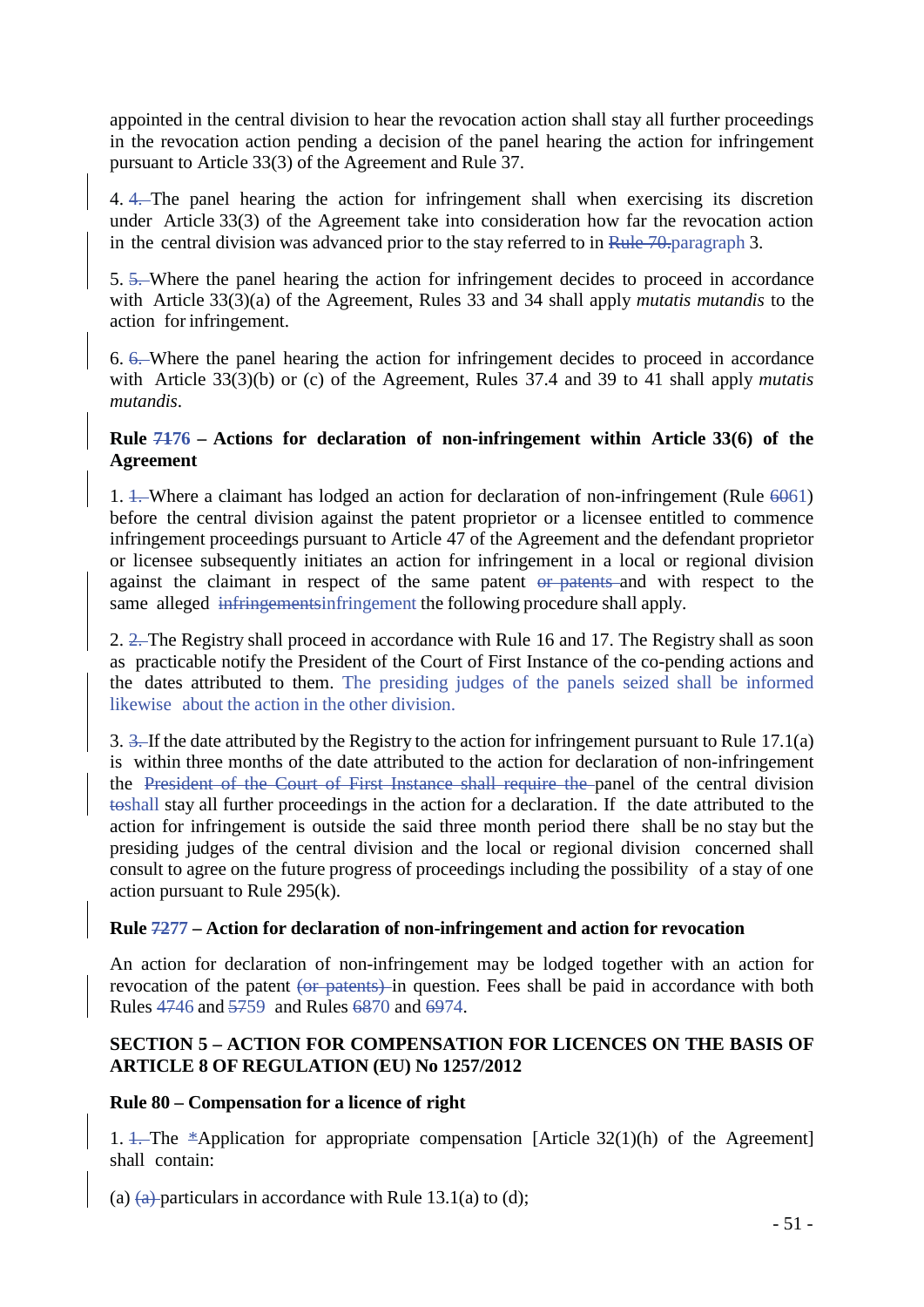(b)  $\left(\frac{b}{c}\right)$  information on the filing of the statement as referred to in Article 8(1) of Regulation (EU) No 1257/2012;

(c)  $\left(\text{c}\right)$  the licence agreement referred to in Article 8(2) of Regulation (EU) No 1257/2012.

2. 2. Rules 132, 133, 135 and 137 to 140 apply *mutatis mutandis* to the procedure for appropriate compensation.

3. 3. The applicant shall pay the fee for compensation in accordance with Part 6. Rule 15.2 shall apply *mutatis mutandis*.

*Relation with Agreement: Article 32(1)(h)*

# **SECTION 6 – ACTION AGAINST DECISIONS OF THE EUROPEAN PATENT OFFICE IN CARRYING OUT THE TASKS REFERRED TO IN ARTICLE 9 OF REGULATION (EU) No 1257/2012**

*Relation with Agreement: Articles 32(1)(i), 47(7) and 66*

### **Rule 85 – Stages of the proceedings (***ex parte* **proceedings)**

1. 1. Subject to rule 85.paragraph 2, where an action is brought against a decision of the European Patent Office in carrying out the tasks referred to in Article 9 of Regulation (EU) No 1257/2012 (hereinafter "decision of the Office"), proceedings before the Court of First Instance shall consist of:

(a)  $\left(\frac{a}{a}\right)$  a written procedure, which shall include a possibility for interlocutory review by the European Patent Office;

(b)  $(b)$  an interim procedure, which may include an interim conference; and

(c)  $\left(\frac{c}{c}\right)$  an oral procedure which, at the request of the claimant or at the instance of the Court, may include an oral hearing.

2. 2. This Rule and Rules 88 (save as expressly provided for in Rule 97.2), 89 and 91 to 96 shall not apply to an expedited action against a decision of the Office pursuant to Rule 97.

#### **Rule 86 – Suspensive effect**

An action against a decision of the Office shall have suspensive effect.

**Rule 87 – Grounds for annulling or altering a decision of the Office**

An action against a decision of the Office may be brought on grounds of:

**Rule 87 – Grounds for annulling or altering a decision of the Office** 

An action against a decision of the Office may be brought on grounds of:

(a)  $\left(\frac{a}{b}\right)$  infringement of Regulation (EU) No 1257/2012 or of Regulation (EU) No 1260/2012 or of any rule of law relating to their application;

(b) (b) infringement of any of the implementing rules of the European Patent Office for carrying out the tasks referred to in Article 9(1) of Regulation (EU) No 1257/2012;

(c)  $\left( \frac{c}{c} \right)$  infringement of an essential procedural requirement;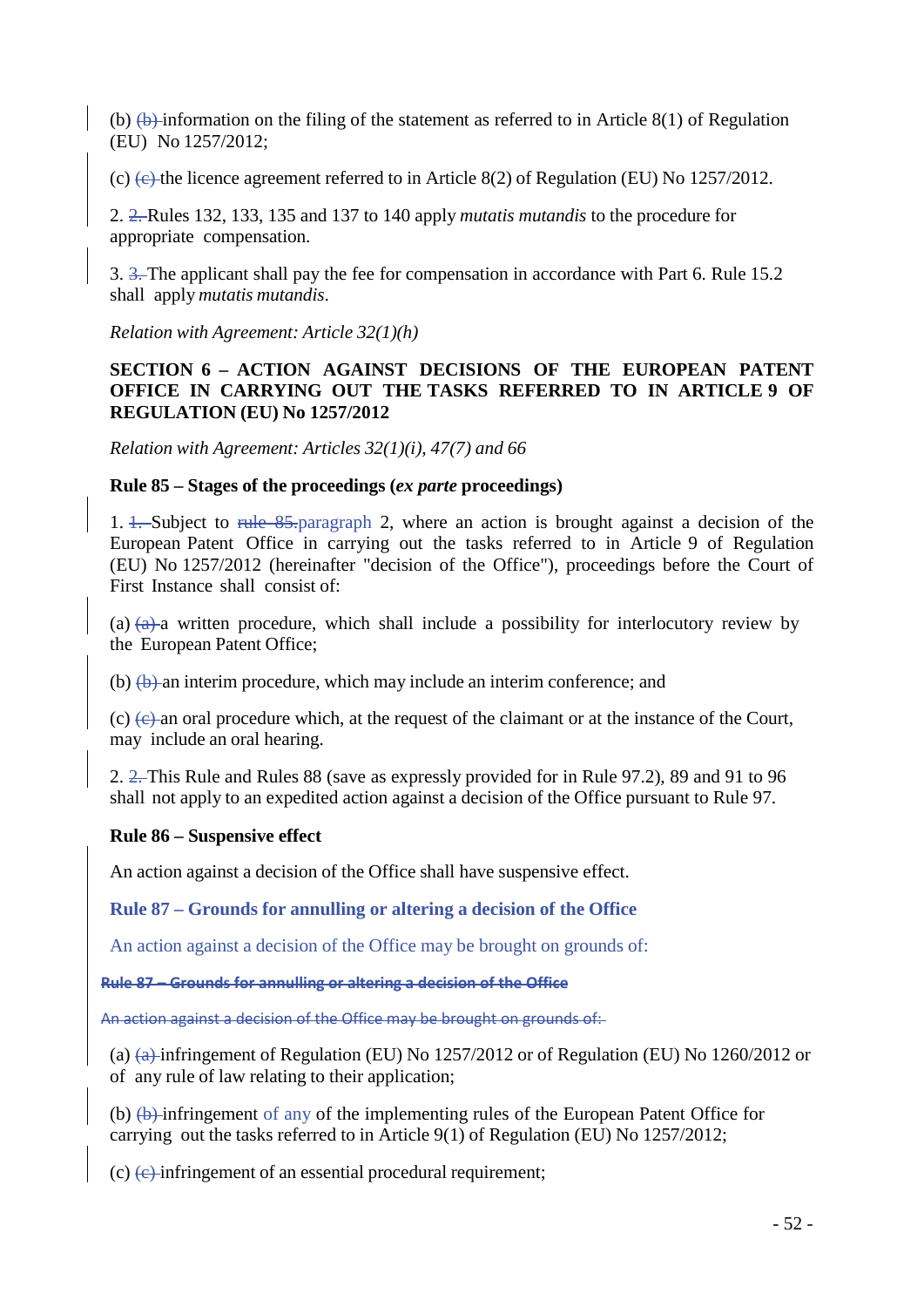(d)  $(d)$ -misuse of power.

 $\vert$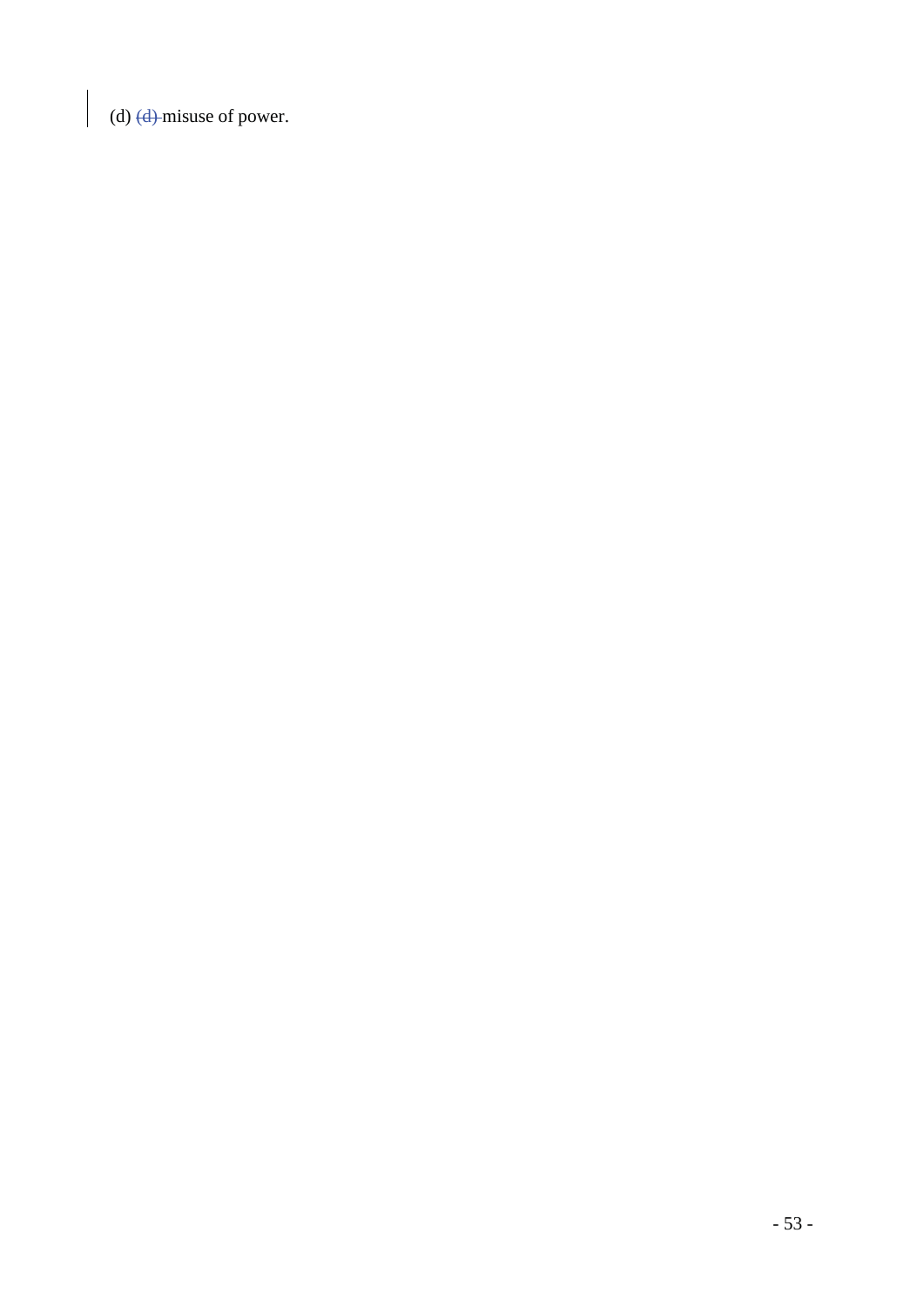# **Rule 88 – Application to annul or alter a decision of the Office**

1. 1. The claimant shall lodge an Application at theRegistrythe Registry, in accordance with Article 7(2) of the Agreement and Annex II thereto, to annul or alter a decision of the Office in the language in which the patent was granted, within two months of service of the decision of the Office.

2. 2. The \*Application to annul or alter a decision of the Office shall contain:

(a)  $\left(\frac{a}{b}\right)$  the names of the claimant and, where applicable, of the elaimant's claimant's representative;

(b) (b) where the claimant is not the proprietor of or applicant for the European patent with unitary effect, an explanation and evidence that he is adversely affected by the decision of the Office and entitled to start proceedings [Article 47(7) of the Agreement];

 $(c)$  (c)  $(e)$ -postal and electronic addresses for service on the claimant and the names and addresses of the persons authorised to accept service;

(d)  $(d)$  a reference to the contested decision of the Office;

(e)  $(e)$  where applicable, information about any prior or pending proceedings relating to the patent concerned before the Court, the European Patent Office or any other court or authority;

(f)  $(f)$  an indication whether the action shall be heard by a single judge;

(g)  $\left(\frac{\alpha}{2}\right)$  the order or the remedy sought by the claimant;

 $(h)$  (h)  $(h)$ -one or more grounds for annulling or altering the contested decision, in accordance with Rule 87;

(i)  $\overrightarrow{H}$  the facts, evidence and arguments relied on; and

(j)  $(i)$  a list of the documents, including any witness statements, referred to in the Application together with any request that all or part of any such document need not be translated and/or any Applicationrequest pursuant to Rule 262.21. Rule 13.2 and 3 shall apply *mutatis mutandis*.

3. 3. The claimant shall pay the fee for the action against a decision of the Office, in accordance with Part 6. Rule 15.2 shall apply *mutatis mutandis*.

4. 4. Rule 8 shall not apply.

*Relation with Agreement: Articles 32(1)(i), 33(9), 47(7), 48(7) and 49(6)*

#### **Rule 89 – Examination as to formal requirements (***ex parte* **proceedings)**

1. 1. The Registry shall, as soon as practicable after an Application to annul or alter a decision of the Office has been lodged, examine whether the requirements of Articles 47(7) and 49(6) of the Agreement and Rule 88.1, .2(a) to (d) and .3 have been complied with.

2. 2. If the Registry considers that any of the requirements referred to in paragraph 1 has not been complied with, it shall invite the claimant to:

(a)  $\left(\frac{a}{b}\right)$  correct the deficiencies noted, within 14 days from the date of service of such notification; and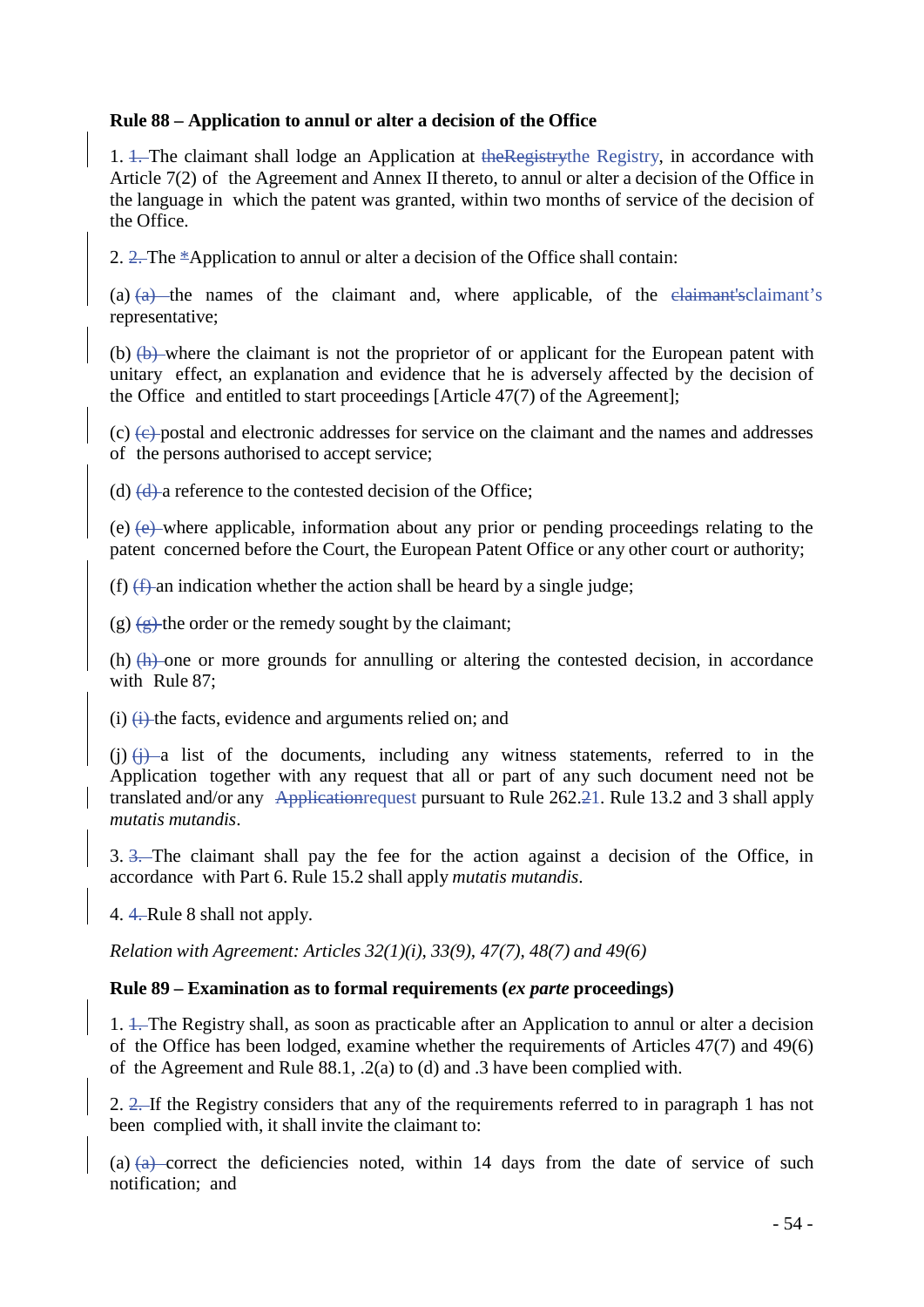(b) (b) where applicable, pay the fee for the action against a decision of the Office, within said 14 days.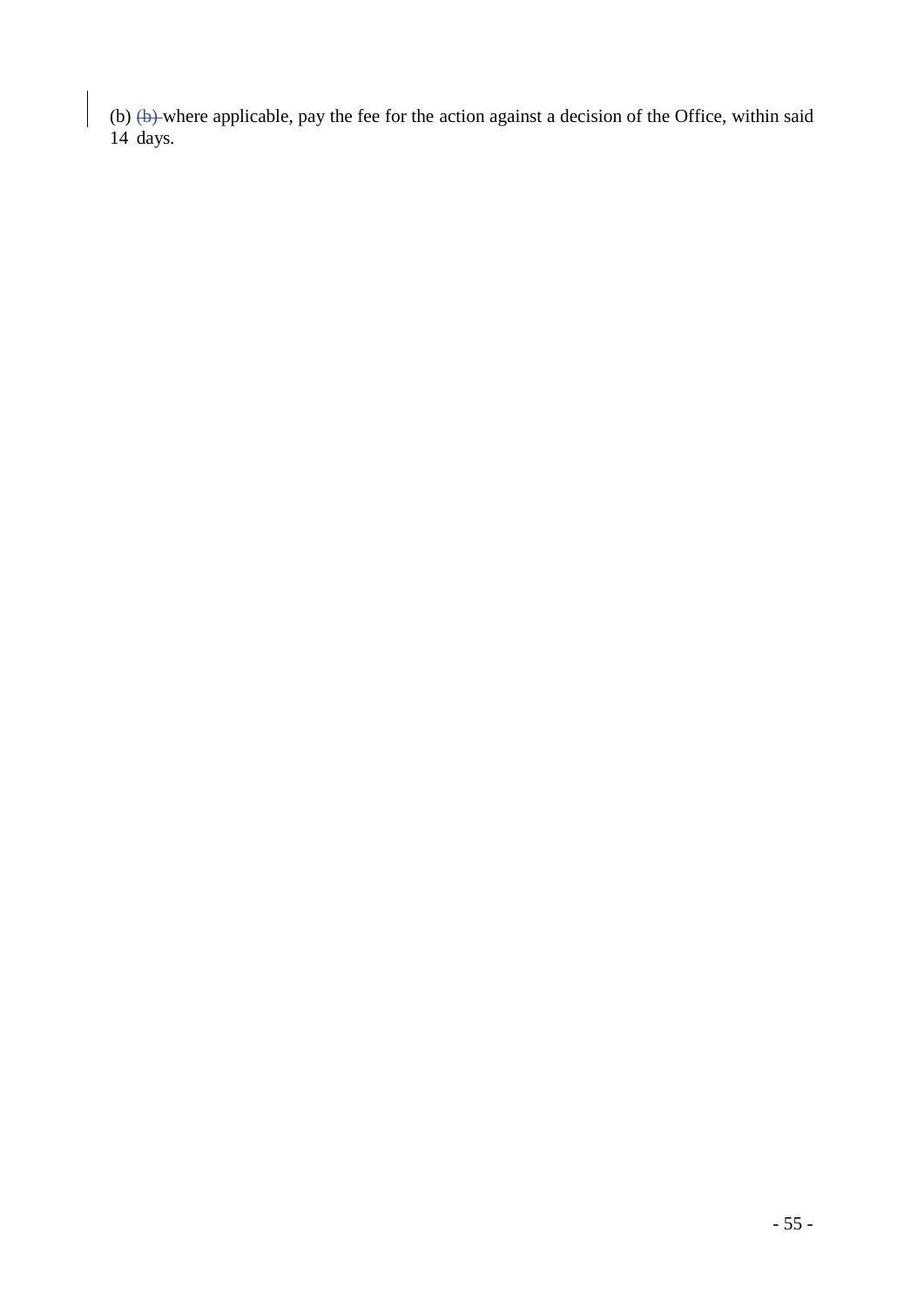3. 3. The Registry shall at the same time inform the claimant that if the claimant fails to correct the deficiencies or pay the fee within the time stated, a decision by default may be given in accordance with Rule 355.

4. 4. If the claimant fails to correct the deficiencies noted or to pay the fee for the action against a decision of the Office, the Registry shall inform the President of the Court of First Instance who may reject the action as inadmissible by a decision by default. He may give the claimant an opportunity to be heard beforehand.

5. The claimant may make an application to set aside the decision by default in accordance with Rule 356.

### **Rule 90 – Recording in the register (***ex parte* **proceedings)**

If the requirements referred to in Rule 89.1 have been complied with, the Registry shall as soon as practicable:

(a)  $(a)$  record the date of receipt of the Application to annul or alter a decision of the Office and attribute an action number to the file;

(b)  $\left(\frac{1}{2}\right)$  record the file in the register;

(c)  $\left(\frac{c}{c}\right)$  inform the claimant of the action number of the file and the date of receipt; and

(d) (d) forward the Application to the European Patent Office, with an indication that the Application is admissible.

### **Rule 91 – Interlocutory revision by the European Patent Office**

1. 1. If the European Patent Office considers that the Application to annul or alter a decision of the Office is well founded, it shall within one monthtwo months of the date of receipt of the Application:

(a)  $\left( a \right)$  rectify the contested decision in accordance with the order or remedy sought by the claimant [Rule 88.2(f)]; and

(b)  $\left(\frac{b}{c}\right)$  inform the Court that the decision has been rectified.

2. 2. Where the Court is informed by the European Patent Office that the contested decision has been rectified, it shall inform the claimant that the action is closed. It may order full or partial reimbursement of the fee for the action against a decision of the Office, in accordance with Part 6.

#### **Rule 92 – Assignment to panel or to single judge, designation of judge-rapporteur**

Where the action is not closed in accordance with Rule 91.2, the action shall, as soon as practicable after the expiry of the period referred to in Rule 91.1, be assigned to a panel of the central division or to a single judge if requested by the claimant [Rule 88.2(f)] in accordance with Rule 345.3. Rule 18 shall apply.

#### **Rule 93 – Examination of the Application to annul or alter a decision of the Office**

1. 1. In the examination of the Application to annul or alter a decision of the Office, the judge-rapporteur may invite the claimant to lodge further written pleadings, within a time period to be specified.

2. 2. Where appropriate, the judge-rapporteur may, after consulting the claimant, set a date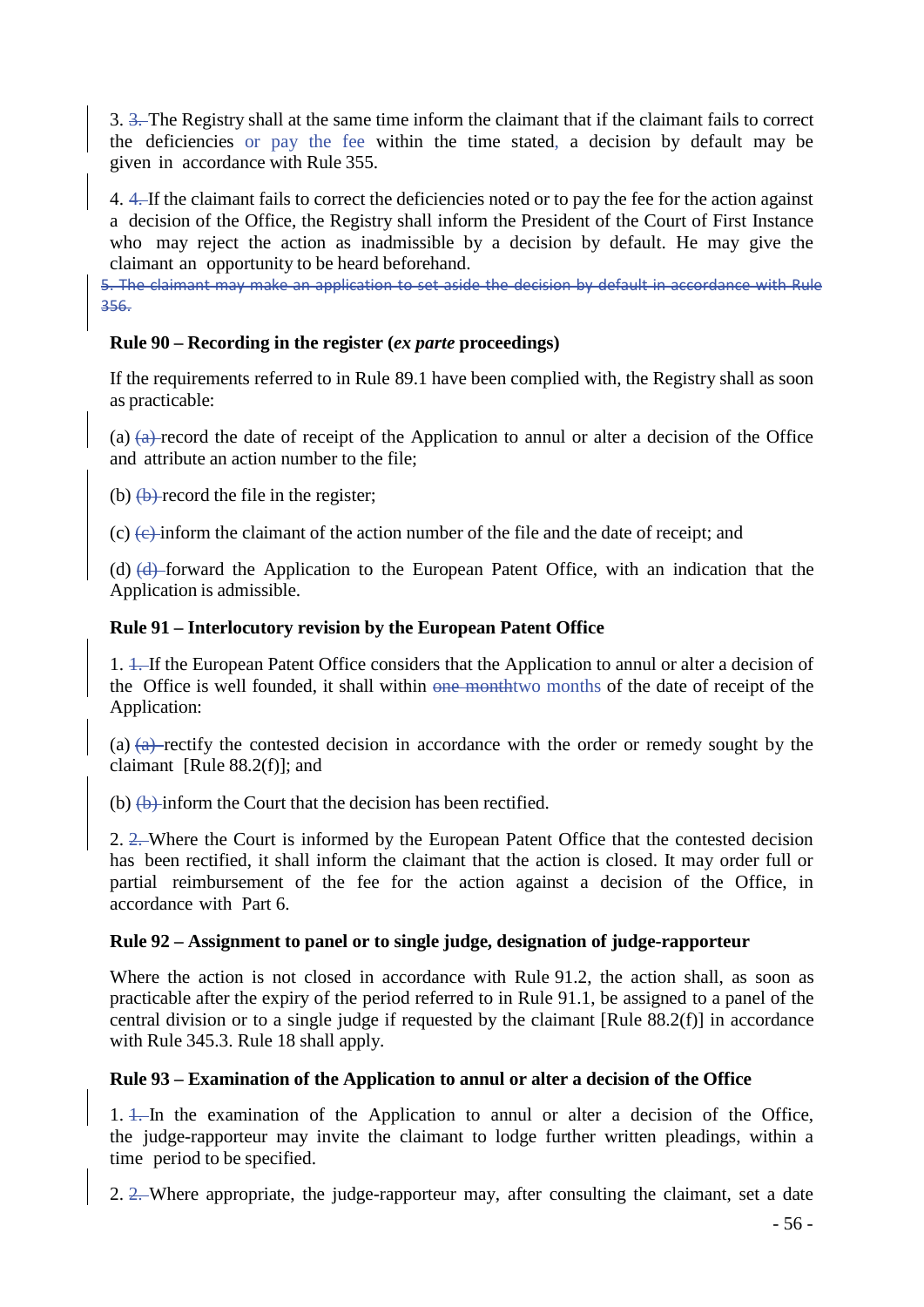and time for an interim conference.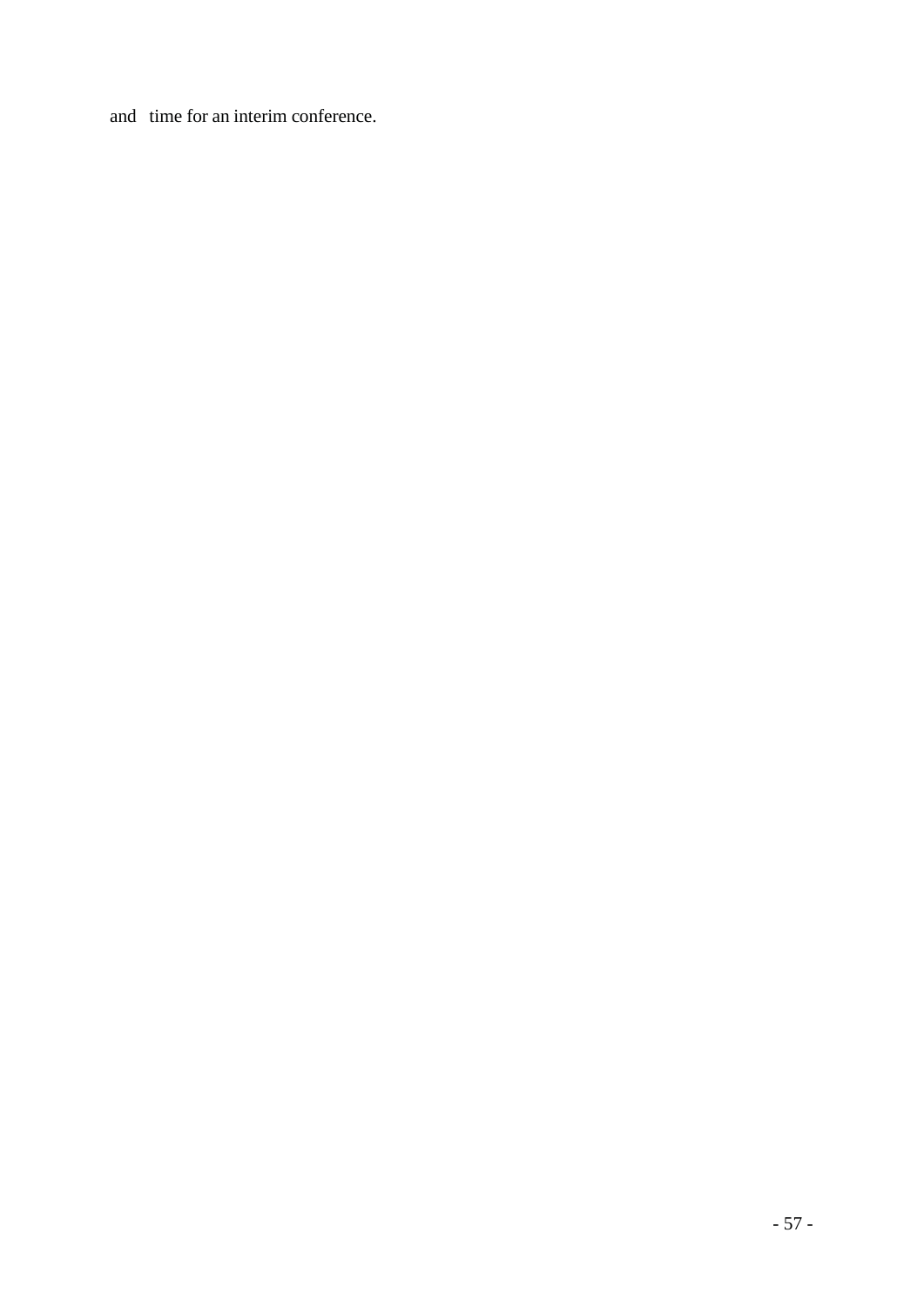3. 3. Rule 35 shall apply *mutatis mutandis*.

### **Rule 94 – Invitation to the President of the European Patent Office to comment**

The judge-rapporteur may, on his own initiative or on request by the President of the European Patent Office, invite the President of the European Patent Office to comment in writing on any question arising in the course of proceedings under this Section. The President shall not become party to the proceedings. The claimant shall be entitled to submit his observations on the President'sPresident's comments.

### **Rule 95 –** *Lex specialis* **for the interim procedure (***ex parte* **procedure)**

During the interim procedure, the judge-rapporteur shall invite the claimant to indicate whether he wishes that an oral hearing be convened. The judge-rapporteur may convene an oral hearing at his own instance. Rules 111 to 118 shall apply *mutatis mutandis*.

### **Rule 96 –** *Lex specialis* **for the oral procedure (***ex parte* **procedure)**

1. 1. Rules 110.3, 111, 115 and 118.76 shall apply to the oral hearing and to the decision of the Court.

2. 2. If an oral hearing is not convened, the panel shall decide in accordance with Rule 117.

### **Rule 97 – Application to annul a decision of the Office to refusereject a request for unitary effect\***

1. 1. The proprietor of a patent whose request for unitary effect has been refusedrejected by the Office shall lodge an Application at the Registry in accordance with Article 7(2) of the Agreement and Annex II thereto, to reverse the decision of the Office, in the language in which the patent was granted, within three weeks of service of the decision of the European Patent Office.

2. 2. The Application shall contain particulars in accordance with Rule 88.2(a), (c), (d) and (f)  $t_0$ 

(i) and the proprietor shall pay the fee for the action against the decision of the Office in accordance with Part 6. Rule 15.2 shall apply *mutatis mutandis*.

3. 3. If the requirements referred to in Rule 97.paragraph 2 have been complied with, Rule 90 shall apply

*mutatis mutandis*.

4. 4. The Registry shall as soon as practicable forward the Application to the standing judge who may invite the President of the European Patent Office to comment on the Application, but shall in any event decide the Application within three weeks of the date of receipt of the Application.

5. 5. A Statement of appeal by the proprietor of the patent or the President of the European Patent Office against the decisions of the standing judge pursuant to Rule 97. paragraph 4 may be lodged within three weeks of service of the said decision. The Statement of appeal shall contain the particulars previously lodged pursuant to Rule 97.paragraph 2 and also the reasons for setting aside the contested decision. The appellant shall pay the fee for the appeal in accordance with Part 6. Rule 15.2 shall apply *mutatis mutandis*. If the requirements of this Rule 97.paragraph 5 have been complied with, the Registry shall record the appeal in accordance with Rule 230.1 and shall as soon as practicable assign the appeal to the standing judge of the Court of Appeal [Rule 345.5 and 345.8] who may invite the other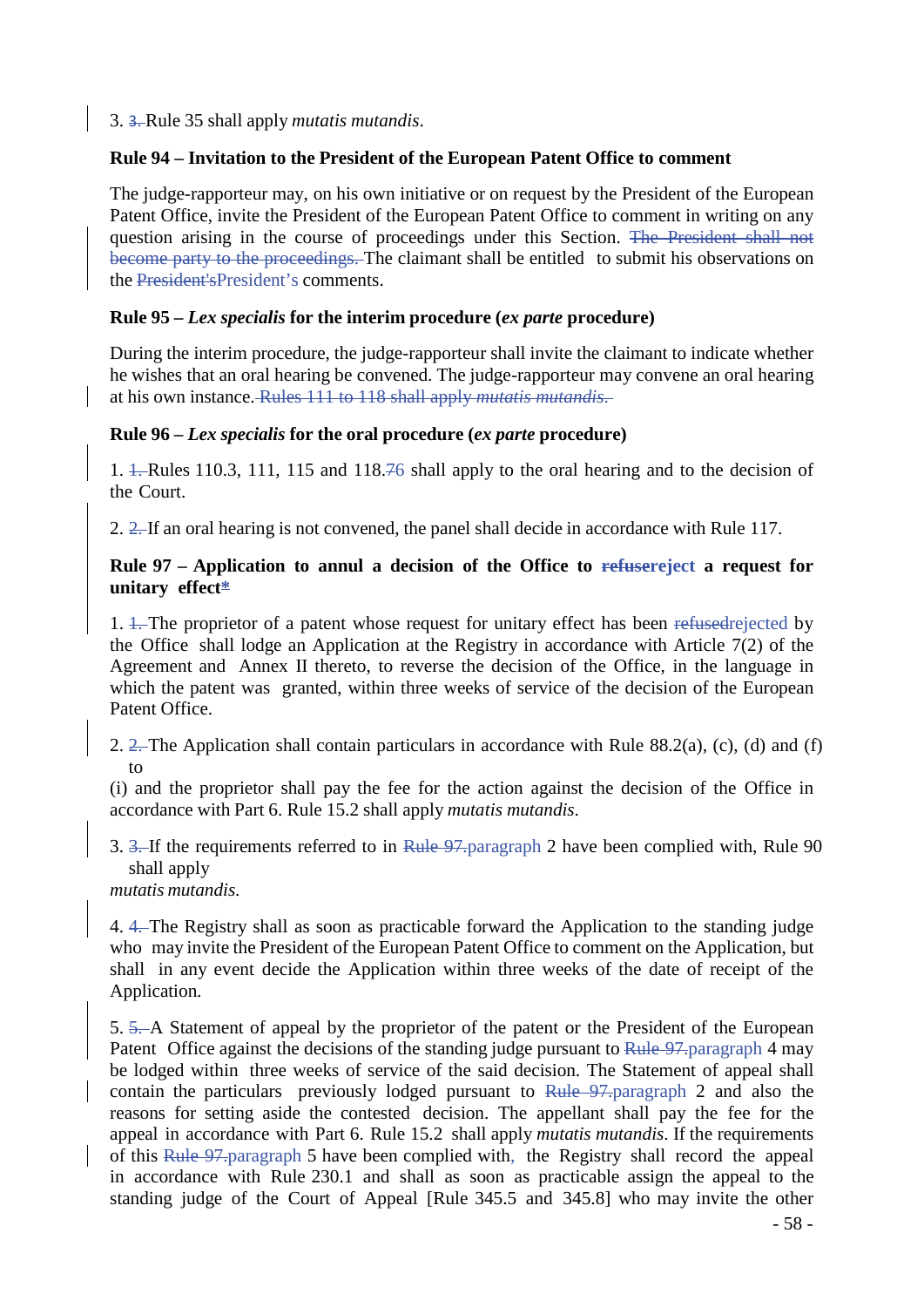party to comment on the appeal but shall in any event decide the appeal within three weeks of receipt by the Registry of the Statement of appeal.

6. 6. The Registry shall as soon as practicable notify the Office of the decision on the Application or on the appeal as the case may be.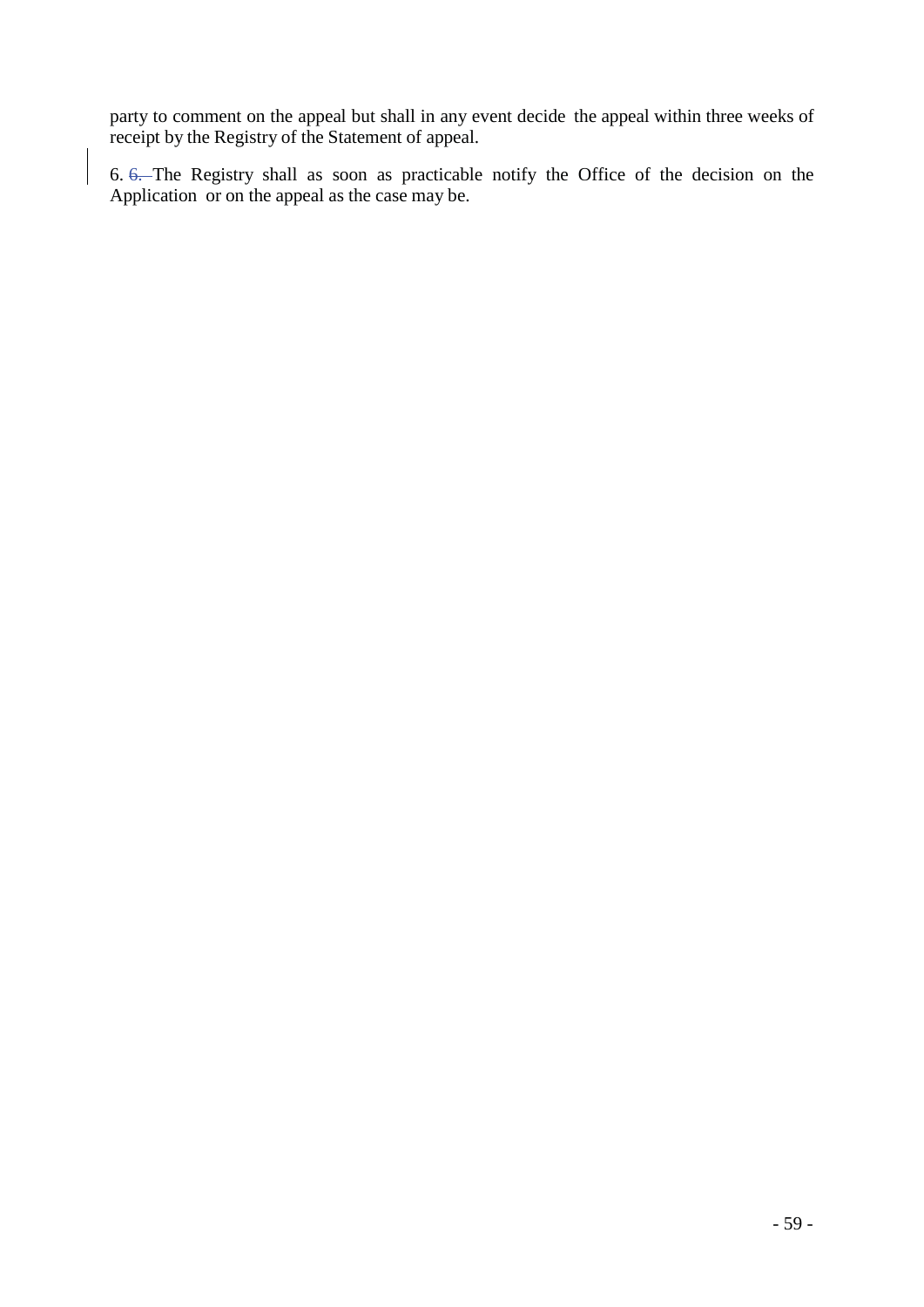### \* Note to Rule 97

As a result of the time limits imposed by Contracting Member States for validation of European patents, it may not be possible to appeal from the decision of the standing judge pursuant to Rule 97.5 before said time limits expire. This should be addressed.

# **Rule 98 – Costs**

The parties shall bear their own costs in any action pursuant to Rule 85 or Rule 97.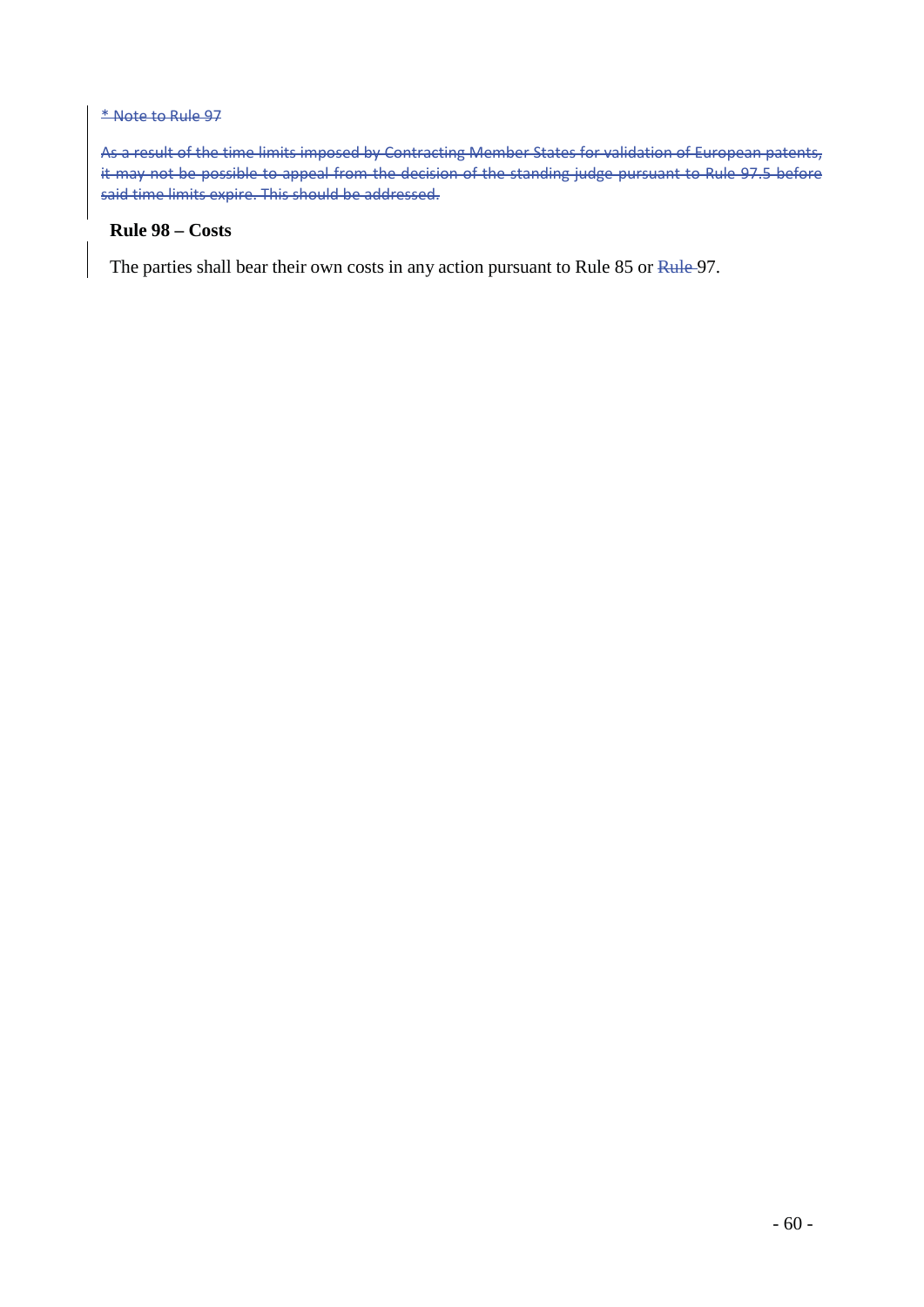# **CHAPTER 2 – INTERIM PROCEDURE**

### **Rule 101 – Role of the judge-rapporteur (Case management)**

1. 1. During the interim procedure, the judge-rapporteur shall make all necessary preparations for the oral hearing. He may in particular, where appropriate, and subject to the mandate of the panel, hold an interim conference with the parties which may be held on more than one occasion and may exercise the powers provided for in Rule 334.

2. 2. The judge-rapporteur shall have the obligation to ensure a fair, orderly and efficient interim procedure.

3. 3. Without prejudice to the principle of proportionality, the judge-rapporteur shall complete the interim procedure within three months of the closure of the written procedure.

*Relation with Agreement: Articles 43 and 52(2)*

### **Rule 102 – Referral to the panel**

1. 1. The judge-rapporteur may refer any matter to the panel for decision and the panel may of its own motion review any decision or order of the judge-rapporteur or the conduct of the interim procedure.

2. 2. Any party may request that a decision or order of the judge-rapporteur be referred to the panel for an earlya review pursuant to Rule 333. Pending review, the decision or order of the judge-rapporteur shall be effective.

### **Rule 103 – Preparation for the interim conference**

1. 1. Whether or not the judge-rapporteur decides to hold an interim conference, he may order the parties, within time periods to be specified, in particular to:

(a)  $\left( a \right)$  provide further clarification on specific points;

(b)  $\left\langle \phi \right\rangle$  answer specific questions:

(c)  $(e)$ -produce evidence;

(d) (d) lodge specific documents including each party's summary of the orders to be sought at the interim conference.

2. The judge-rapporteur shall at the same time inform the party concerned that if the party fails to comply with the order within the time period specified, a decision by default may be given in accordance with Rule 355.

2. If a party fails to comply with an order of the judge-rapporteur within the time period specified, the judge-rapporteur may give a decision by default pursuant to Rule 355.

#### **INTERIM CONFERENCE**

#### **Rule 104 – Aim of the interim conference**

The interim conference shall enable the judge-rapporteur to:

(a)  $\left(\frac{a}{b}\right)$  identify main issues and determine which relevant facts are in dispute;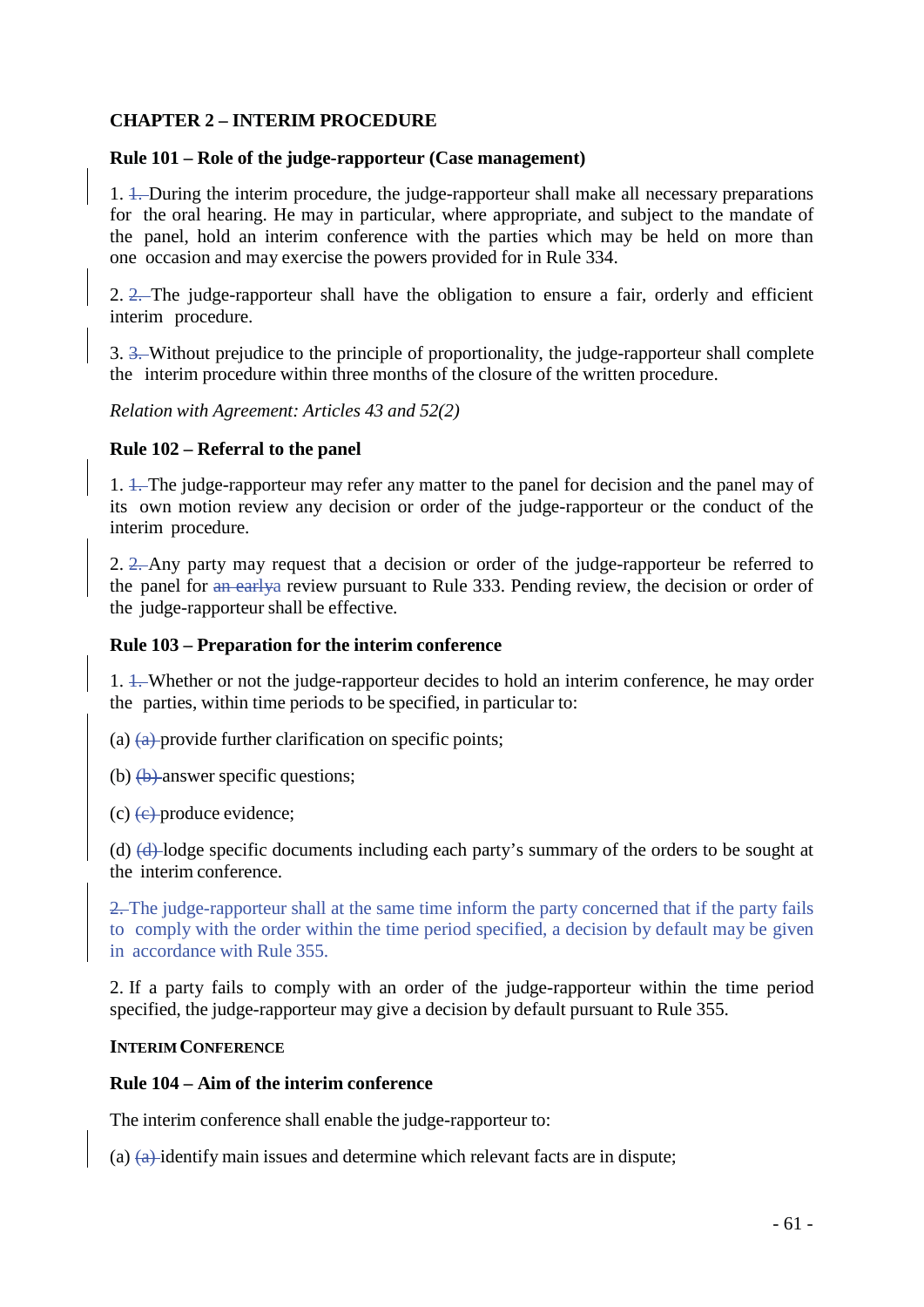(b) (b) where appropriate, clarify the position of the parties as regards those issues and facts;

(c)  $\left( \epsilon \right)$  establish a schedule for the further progress of the proceedings;

(d) (d) explore with the parties the possibilities to settle the dispute or to make use of the facilities of the Centre;

(e)  $(e)$  where appropriate, issue orders regarding production of further pleadings, documents, experts (including court experts), experiments, inspections, further written evidence, the matters to be the subject of oral evidence and the scope of questions to be put to the witnesses;

(f)  $(f)$  where appropriate, but only in the presence of the parties, hold preparatory discussions with witnesses and experts with a view to properly preparing for the oral hearing;

(g)  $(g)$  make any other decision or order as he deems necessary for the preparation of the oral hearing including, after consultation with the presiding judge, an order for a separate hearing of witnesses and experts before the panel;

(h)  $(h)$  set a date for any separate hearing pursuant to point (g) of this Rule and confirm the date for the oral hearing;

(i)  $\leftrightarrow$  decide the value of the particular dispute which value may, in exceptional cases, differ as between the parties depending upon the parties' individual circumstances;

(i)  $(i)$  order the parties to submit, in advance of the decision at the oral hearing, a preliminary estimate of the legal costs that they will seek to recover.

*Relation with Agreement: Article 52(2)*

# **Rule 105 – Holding the interim conference**

1. 1. The interim conference should, where practicable, be held by telephone conference or by video conference.

2. 2. On request by a party, subject to paragraph 1 and the approval of the judge-rapporteur, the interim conference may be held in Court. If the interim conference is held in Court, it shall be open to the public unless the Court decides to make it, to the extent necessary, confidential in the interests of one or both parties or third parties or in the general interests of justice or public order.

3. 3. The judge-rapporteur may hold the interim conference in any language agreed by the parties'parties' representatives.

# 4. 4. Rule 103 shall apply *mutatis mutandis*.

4.5. Following the interim conference, the judge-rapporteur shall issue an order setting out the decisions taken.

#### **Rule 106 – Recording of the interim conference**

The interim conference shall be audio recorded. The recording shall be made available at the premises of the Court to the parties or their representatives after the hearing.

*Relation with Agreement: Articles 44 and 45*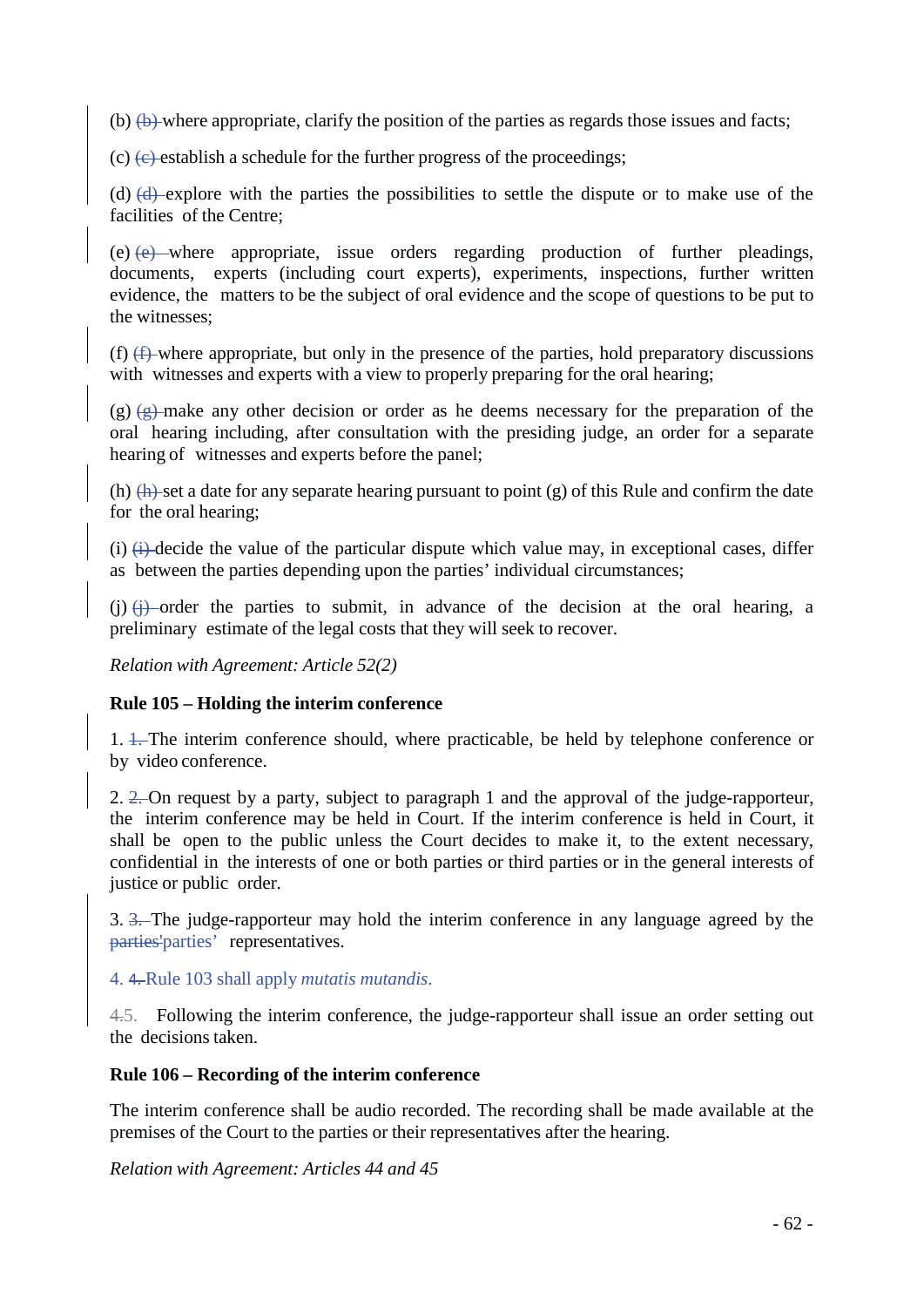#### **PREPARATION FOR THE ORAL HEARING**

### **Rule 108 – Summons to the oral hearing**

The judge-rapporteur shall summon the parties to the oral hearing which shall take place before the panel on the date(s) set under RuleRules 28 and/or Rule 41(c) and Rule 104(h). If no date(s) have been set the judge-rapporteur shall set a date for the oral hearing. At least two months'months' notice shall be given, unless the parties agree to a shorter time period.

### **Rule 109 – Simultaneous interpretation during oral hearings**

1. 1. At the latest one month before the oral hearing including any separate hearing of witnesses and experts a party may lodge an \*Applicationa Request for simultaneous interpretation which shall contain:

(a)  $\left(\frac{a}{a}\right)$  an indication of the language to or from which the party requests simultaneous interpretation during the oral hearing;

(b)  $\left\langle \phi \right\rangle$  the reasons for the Request;

(c)  $\left( e \right)$  the field of technology concerned;

(d)  $(d)$  any other information of relevance for the Request.

2. 2. The judge-rapporteur shall decide whether and to what extent simultaneous interpretation is appropriate and shall, instruct the Registry to make all necessary arrangements for simultaneous interpretation. In the event that the judge-rapporteur refuses to order simultaneous interpretation the parties may request arrangements to be made, so far as practically possible, for simultaneous interpretation at their cost.

3. 3. The judge-rapporteur may decide onof his own motion to order simultaneous interpretation and shall instruct the Registry and inform the parties accordingly.

4. 4. A party wishing to engage an interpreter at its own expense shall inform the Registry at the latest two weeks before the oral hearing.

5. 5. Costs for simultaneous interpretation are costs of the proceedings to be decided upon under Rule 150 except where a party engages an interpreter at its own expense under paragraph 4; these costs are borne solely by that party.

*Relation with Agreement: Article 51(2)*

# **Rule 110 – Closure of the interim procedure**

1. 1. As soon as the judge-rapporteur considers that the state of preparation of the file is adequate, he shall inform the presiding judge and the parties that the interim procedure is closed in view of the oral hearing.

2. 2. Where final dates have been set pursuant to Rules 103 and 104 the interim procedure shall be deemed closed on the last date set.

3. 3. The oral procedure shall start immediately after the interim procedure is closed. The presiding judge shall, in consultation with the judge-rapporteur, take over the management of the action.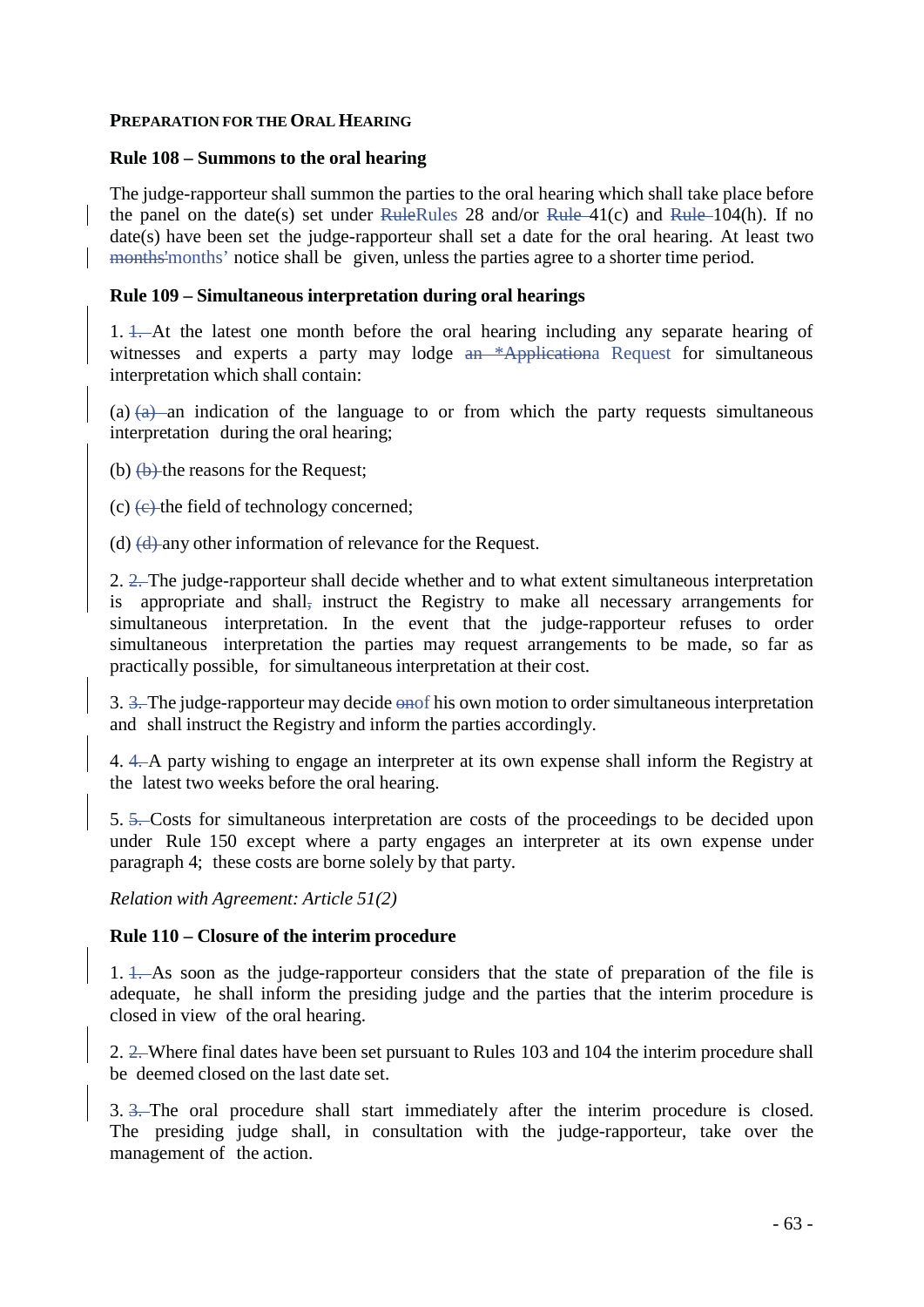# **CHAPTER 3 – ORAL PROCEDURE**

### **Rule 111 – Role of the presiding judge (Case management)**

The presiding judge shall:

(a) (a) have all authority to ensure a fair, orderly and efficient oral procedure; and

(b)  $(\theta)$  ensure that the action is ready for decision on the merits at the end of the oral hearing.

### **Rule 112 – Conduct of the oral hearing**

1. 1. The oral hearing shall be held before the panel and shall be under the control of the presiding judge.

2. 2. The oral hearing shall consist of:

(a)  $\left($ a) the hearing of the <del>parties'</del> parties' oral submissions;

(b)  $(b)$  if ordered during the interim procedure, the hearing of witnesses and experts under the control of the presiding judge.

3. 3. The presiding judge and the judges of the panel may provide a preliminary introduction to the action and put questions to the parties, to the <del>parties'</del>parties' representatives and to any witness or expert.

4. 4. Under the control of the presiding judge, the parties may put questions to the witness or expert. The presiding judge may prohibit any question which is not designed to adduce admissible evidence.

5. 5. With the consent of the Court a witness may give evidence in a language other than the language of proceedings.

*Relation with Agreement: Articles 52(3) and 53(1)*

#### **Rule 113 – Duration of the oral hearing**

1. 1. Without prejudice to the application of the principle of proportionality, the presiding judge shall endeavour to complete the oral hearing within one day. The presiding judge may set time limits for parties'parties' oral submissions in advance of the oral hearing.

2. 2. Oral testimony at the oral hearing or at any separate hearing shall be limited to issues identified by the judge-rapporteur or the presiding judge as having to be decided on the basis of oral evidence.

3. 3. The presiding judge may, after consulting the panel, limit a party'sparty's oral submissions if the panel is sufficiently informed.

#### **Rule 114 – Adjournment where the Court considers that further evidence is required**

In exceptional cases, the Court may, after hearing the parties' parties' oral submissions, decide to adjourn proceedings and call for further evidence.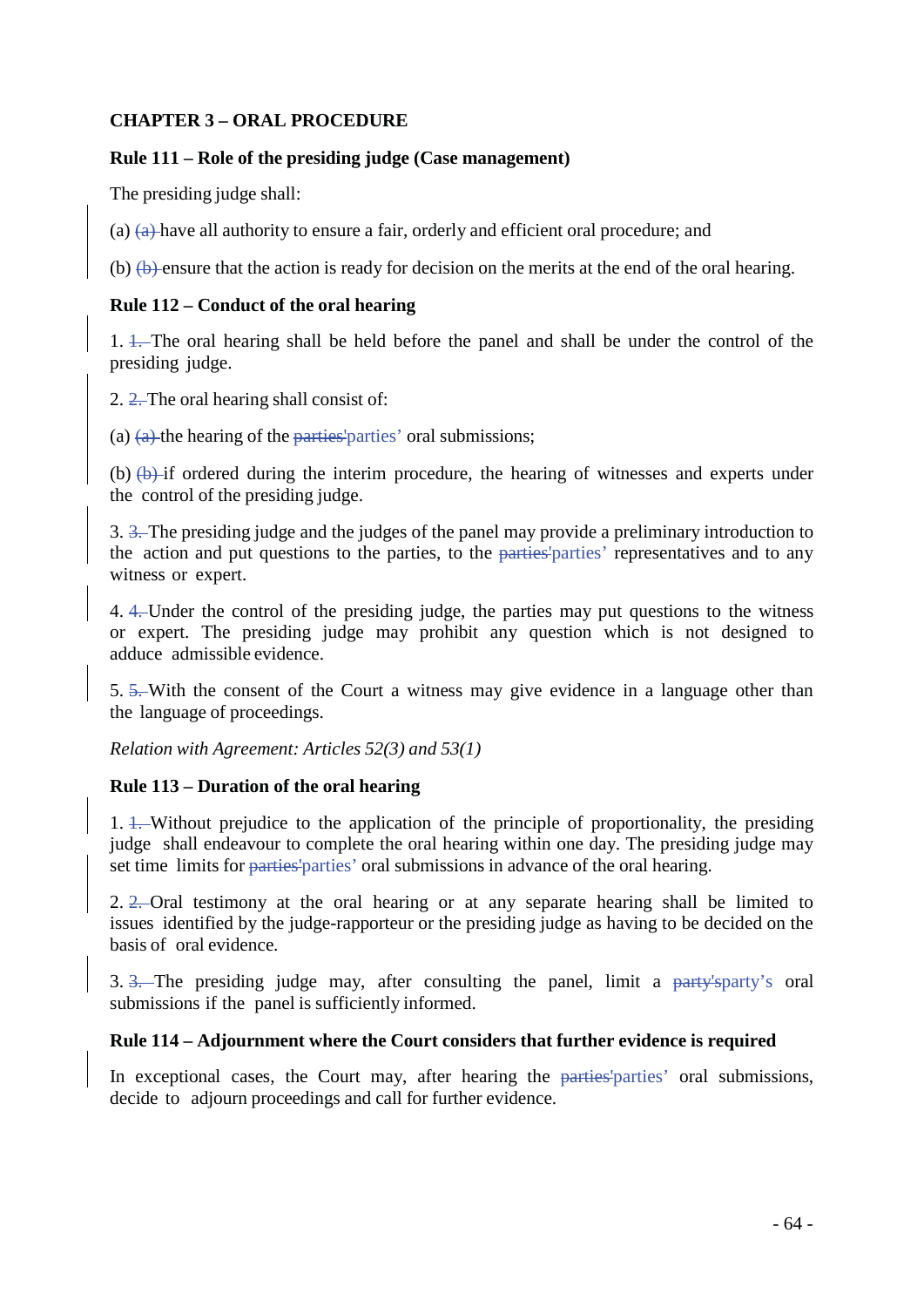# **Rule 115 – The oral hearing**

The oral hearing and any separate hearing of witnesses shall be open to the public unless the Court decides to make a hearing, to the extent necessary, confidential in the interests of one or both parties or third parties or in the general interests of justice or public order. The hearing shall be audio recorded. The recording shall be made available to the parties or their representatives at the premises of the Court after the hearing. Rule 103 shall apply *mutatis mutandis*.

*Relation with Agreement: Article 45*

# **Rule 116 – Absence of a party from the oral hearing**

1. 1. A party which does not wish to be represented at the oral hearing shall inform the Registry in good time. Where both parties have informed the Registry that they do not wish to be represented at the oral hearing, the Court may decide the action in accordance with Rule 117.

2. 2. The Court shall not be obliged to delay any step in the procedure, including the decision on the merits, by reason only of the absence of a party from the oral hearing.

3. 3. A party that is not represented at the oral hearing shall be treated as relying only on its written case.

4. 4. If due to an exceptional occurrence a party is prevented from being represented at the oral hearing, the Court shall uponon a reasoned request of that party, adjourn the oral hearing.

5. 5. The provisions of this Rule are without prejudice to the power of the Court to give a decision by default pursuant to Rule 355.

# **Rule 117 – Absence of both parties from the oral hearing**

Where both parties have informed the Registry that they do not wish to be represented at the oral hearing the Court shall take a decision on the merits on the basis of the pleadings and evidence submitted by the parties and the court expert, if applicable, and otherwise in accordance with Rules 118 and 350 to 354.

#### **Rule 118 – Decision on the merits**

1. 1. In addition to the orders and measures and without prejudice to the discretion of the Court referred to in Articles 63, 64, 67 and 80 of the Agreement the Court may, if requested, order the payment of damages or compensation according to Articles 68 and 32(1)(f) of the Agreement. The amount of the damages or the compensation may be stated in the order or determined in separate proceedings [Rules 125-143]]. 144].

2. 3. If, while there are infringement proceedings before a local or regional division, a revocation action is pending between the same parties before the central division or an opposition is pending before the European Patent Office, the local or regional division:

(a)  $(a)$  (a)may render its decision on the merits of the infringement claim, including its orders, under the condition subsequent pursuant to Article 56(1) of the Agreement that the patent (patents) is (are) not held to be wholly or partially invalid by the final decision in the

<sup>2.</sup>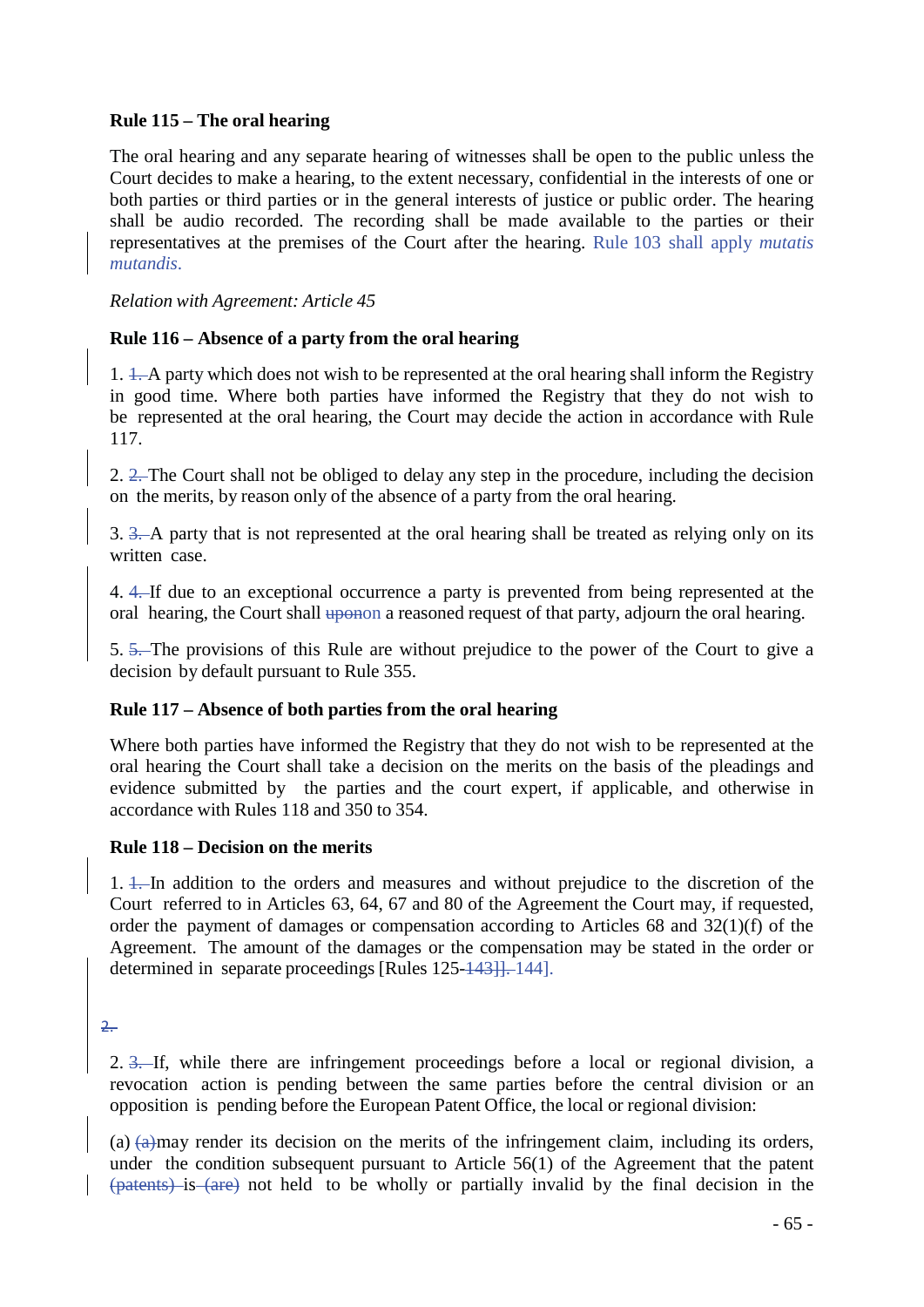revocation procedureproceedings or a final decision of the European Patent Office or under any other term or condition; or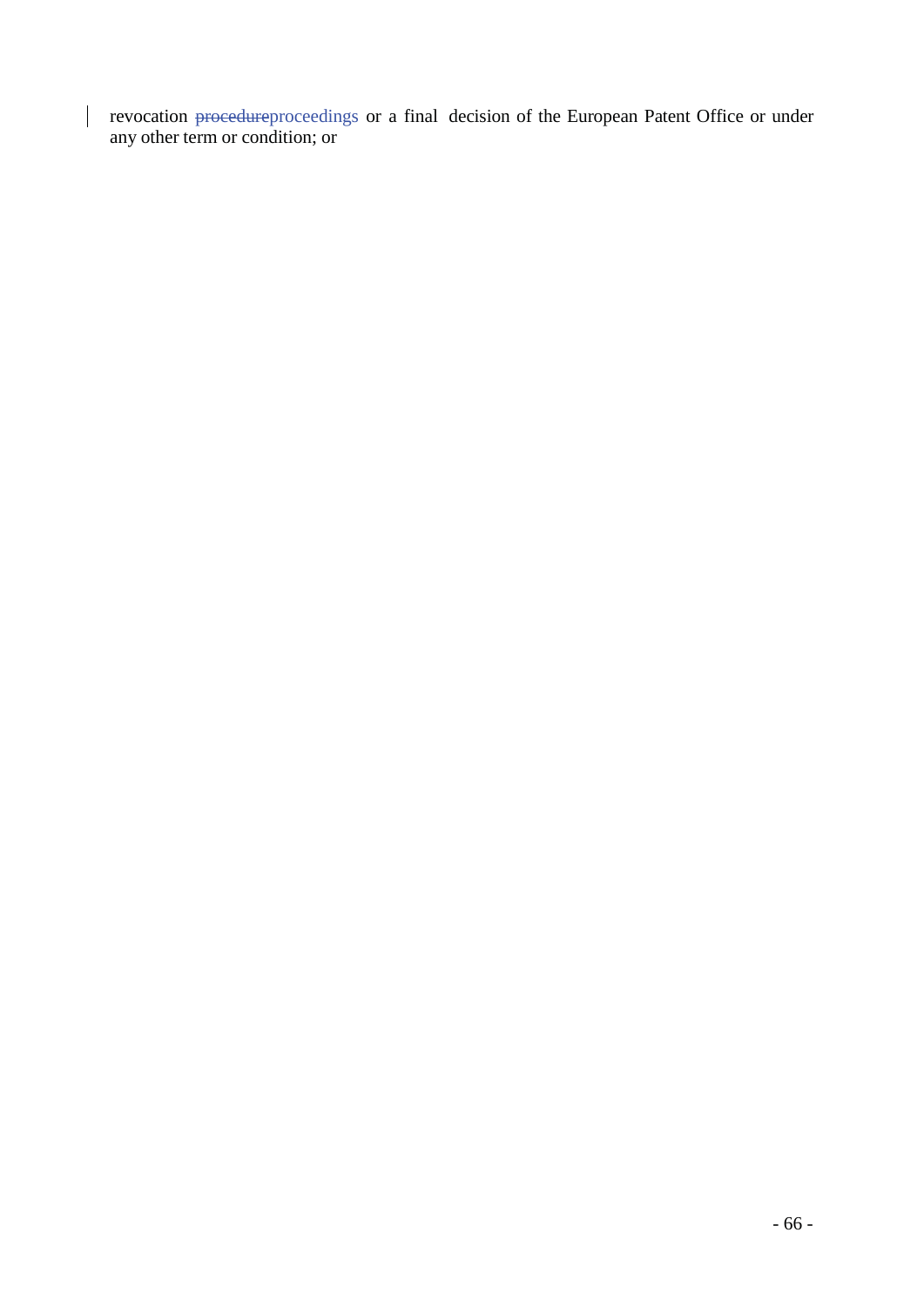(b)  $(b)$  may stay the infringement proceedings pending a decision in the revocation procedure or a decision of the European Patent Office and shall stay the infringement proceedings if it is of the view that there is a high likelihood that the relevant claims of the patent (or patents) will be held to be invalid on any ground by the final decision in the revocation procedureproceedings or of the European Patent Office where such decision of the European Patent Office may be expected to be given rapidly.

3. 4. Where, in the decision on the merits of a revocation action, the patent (or patents) is (are)is found to be entirely or partially invalid, the Court shall revoke the patent (patents) entirely or partially according to Article 65 of the Agreement.

4. 5. Where the Court has made orders in accordance with paragraph 32(a) any party may apply to the local or regional division within two months following a final decision of the central division or the Court of Appeal or the European Patent Office as the case may be on the validity of the patent(s) for orders consequential on such final decision [Rule 354.2].

5. 6. The Court shall decide in principle on the obligation to bear legal costs in accordance with Article 69 of the Agreement. The Court may order in advance of the decision, that the parties should submit a preliminary estimate of the legal costs that they intend towill seek to recover.

6.  $7\cdot(a)$ . The Court shall give the decision on the merits as soon as possible after the closure of the oral hearing. The Court shall endeavour to issue the decision on the merits in writing within six weeks of the oral hearing. The Court shall give reasons for its decision. (b) The Court shall give reasons for its decision.

7. 8. The Court may give its decision immediately after the closure of the oral hearing and provide its reasons on a subsequent date.

8. 9. The orders of the Court referred to in paragraphs 1 and 3(a) shall be enforceable on the defendant only after the claimant has notified the Court which part of the orders he intends to enforce, a certified translation of the orders in accordance with Rule 7.2, where applicable, into the official language of a Contracting Member State in which the enforcement shall take place has been provided by the claimant and the said notice hasand, where applicable, a certified translation of the orders have been served on the defendant by the Registry. The Court may subject any order or measure to a security to be given by the successful party to the unsuccessful party as determined by the Court in accordance with Rule 352.

*Relation with Agreement: Article 77*

# **Rule 119 – Interim award of damages**

The Court may order an interim award of damages to the successful party in the decision on the merits, subject to any conditions that the Court may order. Such award shall at least cover the expected costs of the procedure for the award of damages and compensation on the part of the successful party.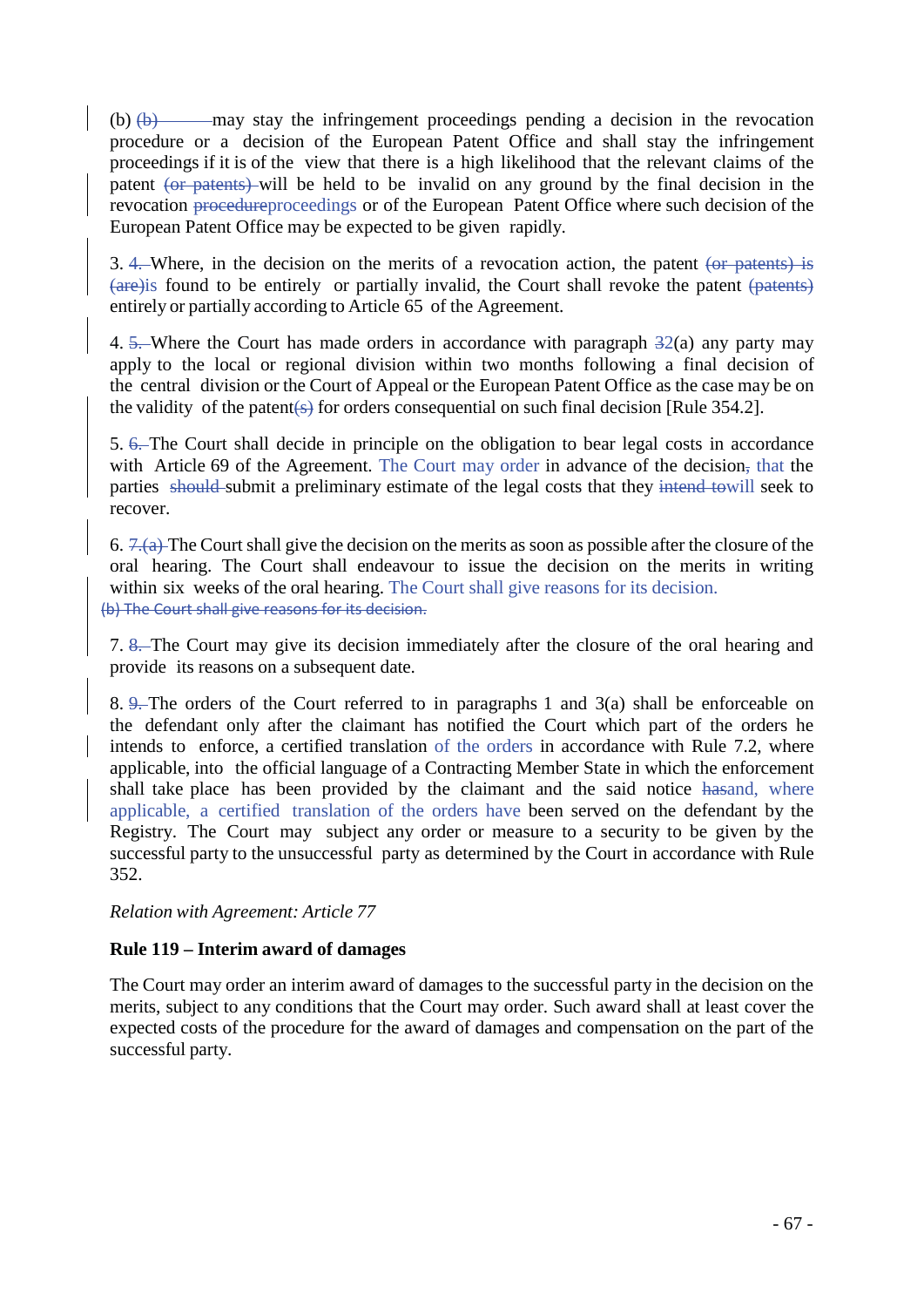# **CHAPTER 4 – PROCEDURE FOR THE DETERMINATION OF DAMAGES AND COMPENSATION**

### **Rule 125 – Separate proceedings for determining the amount of damages ordered**

The determination of the amount of damages ordered for the successful party may be the subject of separate proceedings. The determination shall include the determination of the amount of compensation, if any, to be awarded as a result of the provisional protection conferred by a published European patent application [Article 32(1)(f) of the Agreement, Article 67 EPC] and compensation to be paid pursuant to Rules 118.51, 198.2, 213.2 and 354.2. The expression "damages" used in Chapter 4 shall be deemed to include such compensation and interest at the rate and for the period that the Court shall decide.

### **Rule 126 – Start of proceedings for the determination of damages**

Where the successful party (hereinafter "the applicant") wishes to have the amount of damages determined, it shall no later than one year from service of the final decision on the merits (including any final decision on appeal) on both infringement and validity (or in the case of an award under Rules 118.51, 198.2,

213.2 or 354.2 from the date of the order for such award) lodge an Application for the determination of damages, which may include a request for an order to lay open books.

*Relation with Agreement: Article 68*

# **SECTION 1 – APPLICATION FOR THE DETERMINATION OF DAMAGES**

### **Rule 131 – Contents of the Application for the determination of damages**

1. 1. The \*Application for the determination of damages shall contain:

(a)  $\left( \frac{a}{b} \right)$  particulars in accordance with Rule 13.1(a) to (d);

(b)  $(b)$  the date of the decision on the merits and the action number of the file;

(c)  $\left(\text{e}\right)$  if required a request for an order to lay open books (Rules 141 to 143144) in which case the applicant shall provide the matters set out in Rule 141(b) to (e).

2. 2. After any procedure for the laying open of books is complete, or, if that has not been requested in the Application referred to in Rule 131. paragraph 1 the applicant shall indicate:

(a)  $(a)$  the redress (damages, licence fees, profits) and the interest thereon requested by him;

(b)  $(b)$  an indication of the facts relied on, in particular calculations concerning lost profits or profits made by the unsuccessful party;

- $(c)$  (e) the evidence relied on:
- (d)  $(d)$  a statement as to whether the decision on the merits is the subject of an appeal;

(e) (e) his assessment of the amount of damages due to him.

#### **Rule 132 – Fee for the Application for the determination of damages**

The applicant shall pay the fee for the determination of damages  $[EUR***]$  in accordance with Part 6. Rule 15.2 shall apply *mutatis mutandis*.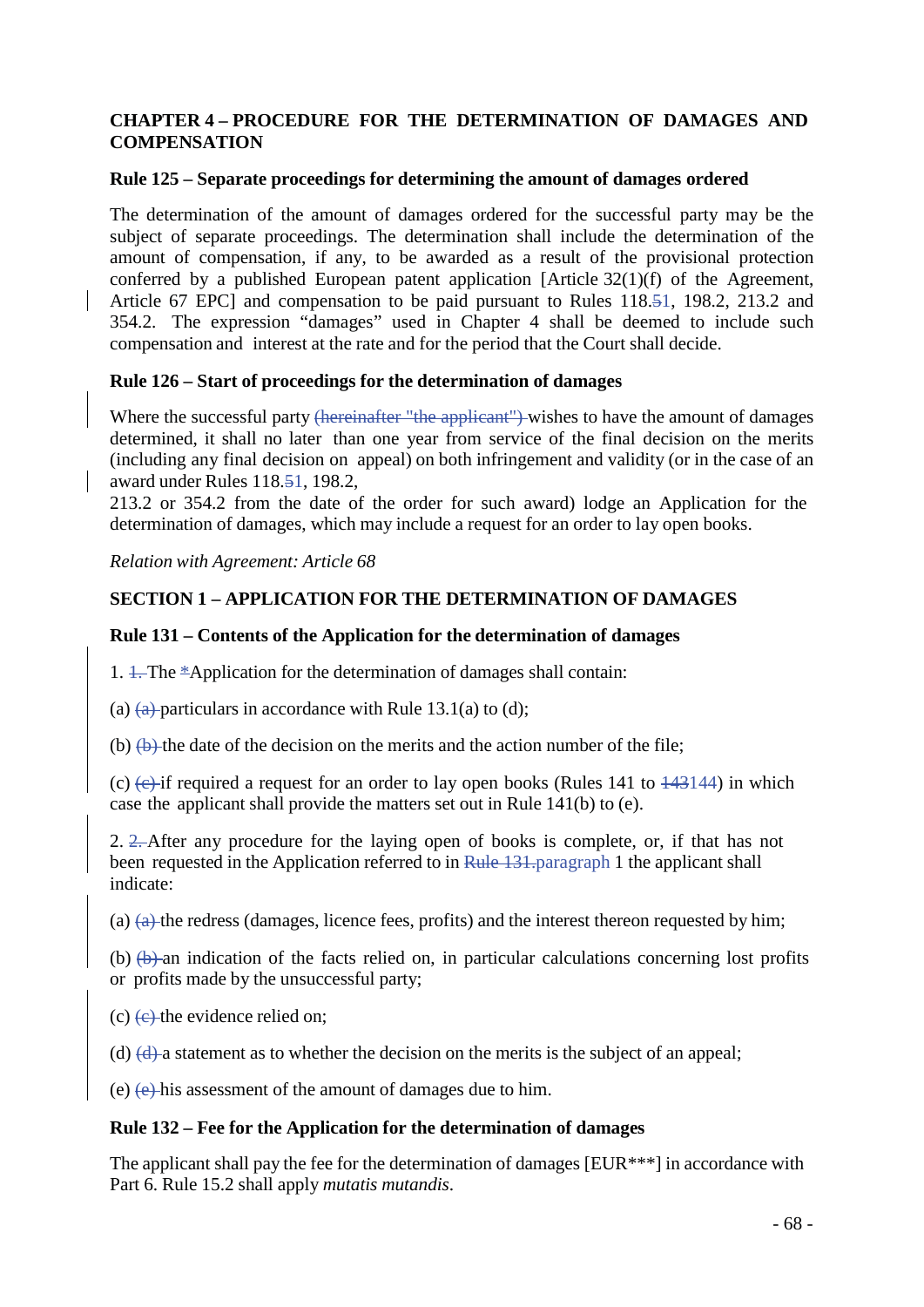### **Rule 133 – Value-based fee for the determination of damages**

Where the value of damages based on the assessment under Rule  $131.2(e)$  exceeds [EUR\*\*\*] the applicant shall pay a fee based on the value of that assessment for the determination of damages in accordance with Part 6 [Rules 370.2(b) and 371.4]

### **Rule 134 – Examination as to formal requirements of the Application for the determination of damages**

1. 1. The Registry shall, as soon as practicable after the lodging of the Application for the determination of damages, examine whether the requirements of Rules 126, 131.1 and .2(d) and(e) and 132 have been complied with. (e) and 132 have been complied with.

2. 2. If the Application for the determination of damages does not comply with the requirements referred to in paragraph 1, the Registry shall invite the applicant to correct the deficiencies noted within a time period to be specified.

3. 3. Rule 16.4 to .65 shall apply *mutatis mutandis*.

### **Rule 135 – Recording in the register (Application for the determination of damages) and service**

1. 1. If the requirements referred to in Rule 131.1 and .2(d) and (e) have been complied with, the Registry shall as soon as practicable:

(a)  $\left(\frac{a}{b}\right)$  record the date of receipt of the Application for the determination of damages;

(b)  $(b)$  record the Application in the register;

(c)  $(e)$  inform the applicant of the date of receipt;

(d)  $\left(\frac{d}{dt}\right)$ -inform the panel which has given the decision on the merits on infringement that an Application for the determination of damages has been lodged;

(e)  $(e)$  serve the Application upon the unsuccessful party.

2. 2. The panel which has given the decision on the merits on infringement shall be the panel for the determination of damages unless for any reason this is not possible or practical in which case the presiding judge of the division concerned shall appoint a fresh panel. Rules 17.2 and 18 shall apply *mutatis mutandis*.

#### **Rule 136 – Stay of the Application for a determination of damages**

The Court may stay the Application for a determination of damages pending any appeal on the merits pursuant to Rule 295(g) on a reasoned request by the unsuccessful party. The applicant shall be given the opportunity to be heard. If the Court continues the proceedings on the Application it may order the applicant to render a security according to Rule 352.

#### **Rule 137 – Reply of the unsuccessful party**

1. 1. If the unsuccessful party accepts the claim made in the Application for the determination of damages, it shall within two months inform the Registry. The judge-rapporteur shall make the order for the determination of damages in accordance with the Application for the determination of damages.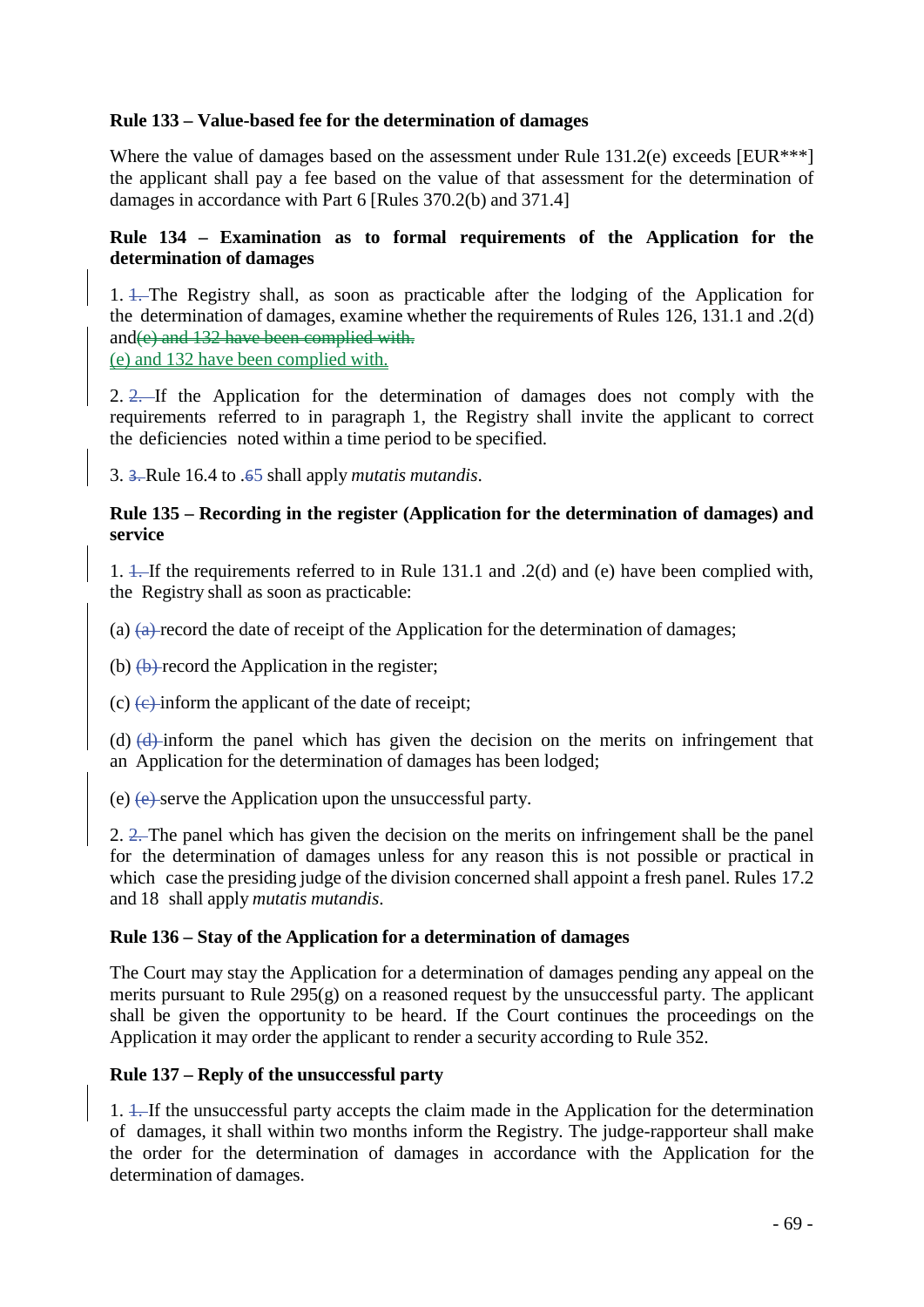2. 2. If the unsuccessful party contests the claim made in the Application for the determination of damages, it shall within two months of service of the Application for the determination of damages or, where there was a procedure for the laying open of books, within two months of service of the indication pursuant to Rule 131.2, lodge a Defence to the Application for the determination of damages.

# **Rule 138 – Contents of the Defence to the Application for the determination of damages**

The \*Defence to the Application for the determination of damages shall contain:

(a)  $\left( a \right)$  the names of the unsuccessful party and of that  $\frac{1}{2}$  party's representative;

(b)  $(b)$  postal and electronic addresses for service on the unsuccessful party and the names and addresses of the persons authorised to accept service;

(c)  $(e)$  the action number attributed to the file;

(d) (d) the reasons why the Application for the award of damages is contested;

 $(e)$   $(e)$  an indication of the facts relied on; and

(f)  $(f)$  the evidence relied on.

# **Rule 139 – Reply to the Defence to the Application for the determination of damages and Rejoinder to the Reply**

The applicant may within one month lodge a Reply to the Defence to the Application for the determination of damages, limited to the matters raised in the Defence. The unsuccessful party may lodge a Rejoinder to the Reply within one month of service of the Reply, limited to the matters raised in the Reply.

# **Rule 140 – Further procedure (Application for the determination of damages)**

1. 1. The judge-rapporteur may order further exchange of written pleadings, within time periods to be specified.

2. 2. The provisions of Part 1, Chapters 2 (Interim procedure) and 3 (Oral procedure) shall apply *mutatis mutandis* but with such reduced timetable as the judge-rapporteur may order. He shall decide on the obligation to bear the legal costs of the proceedings for the determination of damages in accordance with Article 69 of the Agreement.

# **SECTION 2 – REQUEST TO LAY OPEN BOOKS**

# **Rule 141 – Contents of the Request to lay open books**

If the applicant has made a request pursuant to Rule 131.1(c), Rules 134 to 136 shall apply *mutatis mutandis*. The Request shall contain: (a) *mutatis mutandis*. The Request shall contain:

(a) particulars in accordance with Rule 131.1(a) and (b);

(b) (b) details of any information ordered by the Court and given by the other party pursuant to Rule 191;

(c)  $\left(\epsilon\right)$  description of the information held by the unsuccessful party to which the applicant requests access, in particular documents relating to turnover and profits generated by the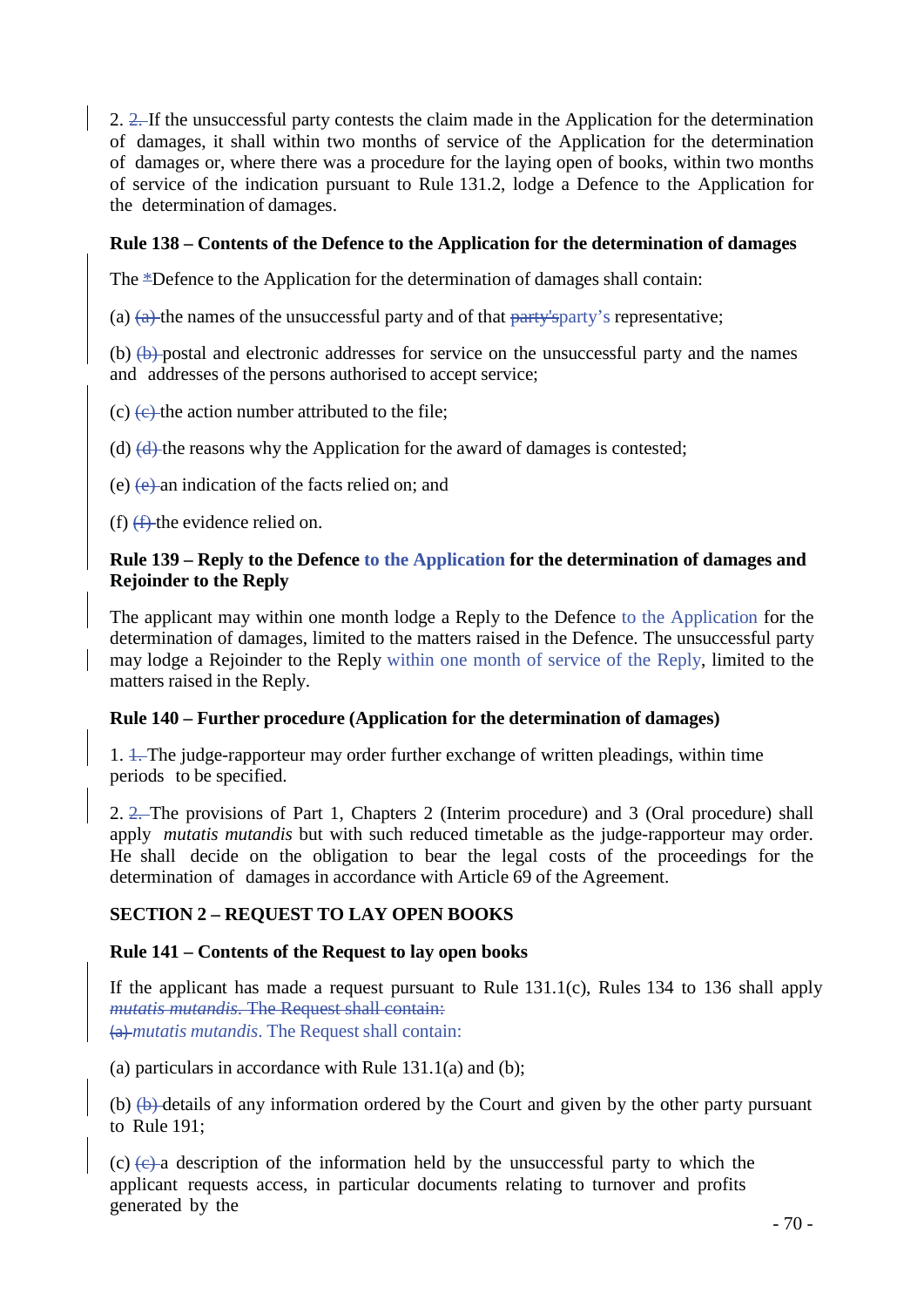infringing products or regarding the extent of use of the infringing process as well as accounts and bank documents, and any related document concerning the infringement;

(d)  $(d)$  the reasons why the applicant needs access to this information;

(e) (e) the facts relied on; and

(f)  $(f)$  the evidence offered in support.

# **Rule 142 – Defence of the unsuccessful party, Reply to the Defence and Rejoinder to the Reply**

1. 1. If the unsuccessful party accepts the Request to lay open books, it shall within two months of service of the Request to lay open books inform the Registry. The judge-rapporteur shall make the order to lay open books in accordance with the Request to lay open books.

2. 2. If the unsuccessful party contests the Request to lay open books, it shall within two months of service of the Request to lay open books lodge a Defence to the Request to lay open books.

3. 3. The applicant may within 14 days of service of the Defence to the Request lodge a Reply to the Defence to the Request to lay open books, limited to the matters raised in the Defence. The unsuccessful party may within 14 days of service of the Reply lodge a Rejoinder, limited to the matters raised in the Reply.

**Rule 138 on Contents of the Defence to the application for the determination of damages** shall apply *mutatis mutandis*

**Rule 139 – Reply to the Defence for the determination of damages** shall apply *mutatis mutandis*.

**Rule 140 on Further procedure (Application for the determination of damages)** shall apply *mutatis mutandis* 

# **Rule 143 – Further procedure**

Rule 140 shall apply *mutatis mutandis*.

# **Rule 144 – Decision on the Request to lay open books**

1. <del>1.</del> The Court may:

(a)  $\left(\frac{a}{b}\right)$  order the unsuccessful party to open its books to the applicant within a time period to be specified and subject to such terms as the Court may deem appropriate having regard *inter alia* to Article 58 of the Agreement and Rule 190.1 and .4;

(b)  $(b)$  inform the applicant and specify a time period within which the procedure for the award of damages shall be continued.

2. 2. Where the Request to lay open books is not allowable, the Court shall inform the applicant and specify a time period within which the procedure for the award of damages shall be continued [Rule 131.2].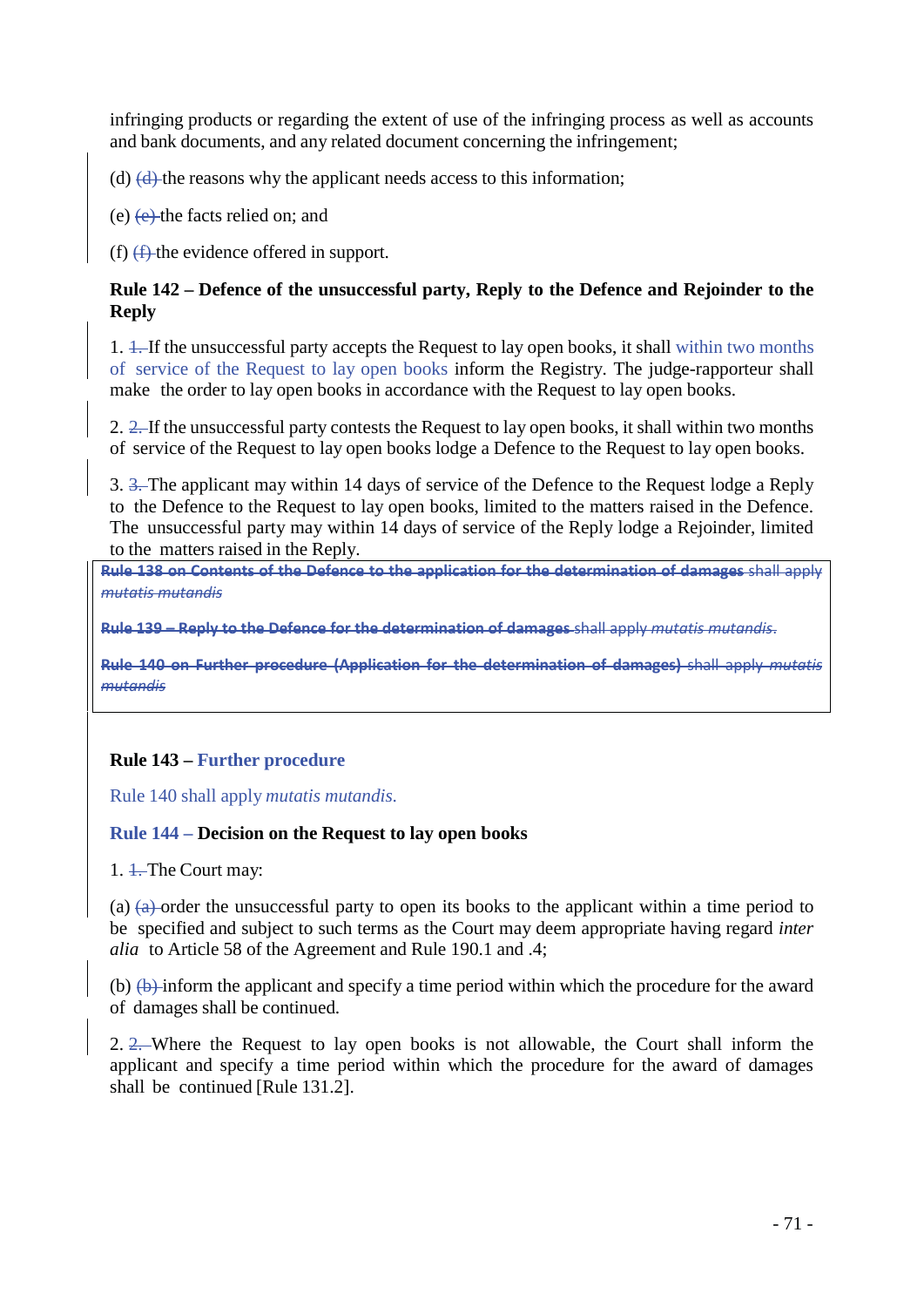# **CHAPTER 5 – PROCEDURE FOR COST DECISION**

### **Rule 150 – Separate proceedings for cost decision**

1. 1. A cost decision may be the subject of separate proceedings following a decision on the merits and, if applicable, a decision for the determination of damages. The cost decision shall cover costs incurred in the proceedings by the Court such as costs for simultaneous interpretation and costs incurred pursuant to Rules 180.31, 185.7, 188, 201 and 202 and, subject to the Rules 152 to 156, the costs of the successful party including Court fees paid by that party [Rule 151(d)]. Costs for interpretation and translation which is necessary for the judges of the Court in order to conduct the case in the language of proceedings are borne solely by the Court.

2. 2. The Court may order an interim award of costs to the successful party in the decision on the merits [Rule 119] or in a decision for the determination of damages, subject to any conditions that the Court may decide.

### **Rule 151 – Start of proceedings for cost decision**

Where the successful party (hereinafter "the applicant") wishes to seek a cost decision, it shall within one month of service of the decision lodge an \*Application for a cost decision which shall contain:

(a)  $\left(\frac{a}{b}\right)$  particulars in accordance with Rule 13.1(a) to (d);

(b)  $(b)$  the date of the decision and the action number of the file;

(c)  $\left(\epsilon\right)$  a statement as to whether the decision on the merits is the subject of an appeal, if known at the date of the Application;

(d)  $(d)$  an indication of the costs for which compensation is requested, which may include recovery of court fees and costs of representation, of witnesses, of experts, and other expenses; and

(e)  $(e)$  the preliminary estimate of the legal costs that the party submitted pursuant to Rule  $118.6 - 5.$ 

#### **Rule 152 – Compensation for representation costs re decision on the merits**

1. 1. The successful partyapplicant shall be entitled to recover reasonable and proportionate costs for representation.

2. 2. The Administrative Committee shall adopt a scale of recoverable costs which shall set ceilings for such costs by reference to the value of the dispute. The scale may be adjusted from time to time.

# **Rule 153 – Compensation for costs of experts**

The compensation for costs of experts of the parties [Rule 181] exceeding the expenses referred to in Rule 180.1 shall be based on the rates that are customary in the respective sector, with due regard to the required expertise, the complexity of the issue and the time spent by the expert for the services rendered.

#### **Rule 154 – Compensation for costs of witnesses**

Where the Court has ordered the deposit of a sum sufficient to cover the expenses of a witness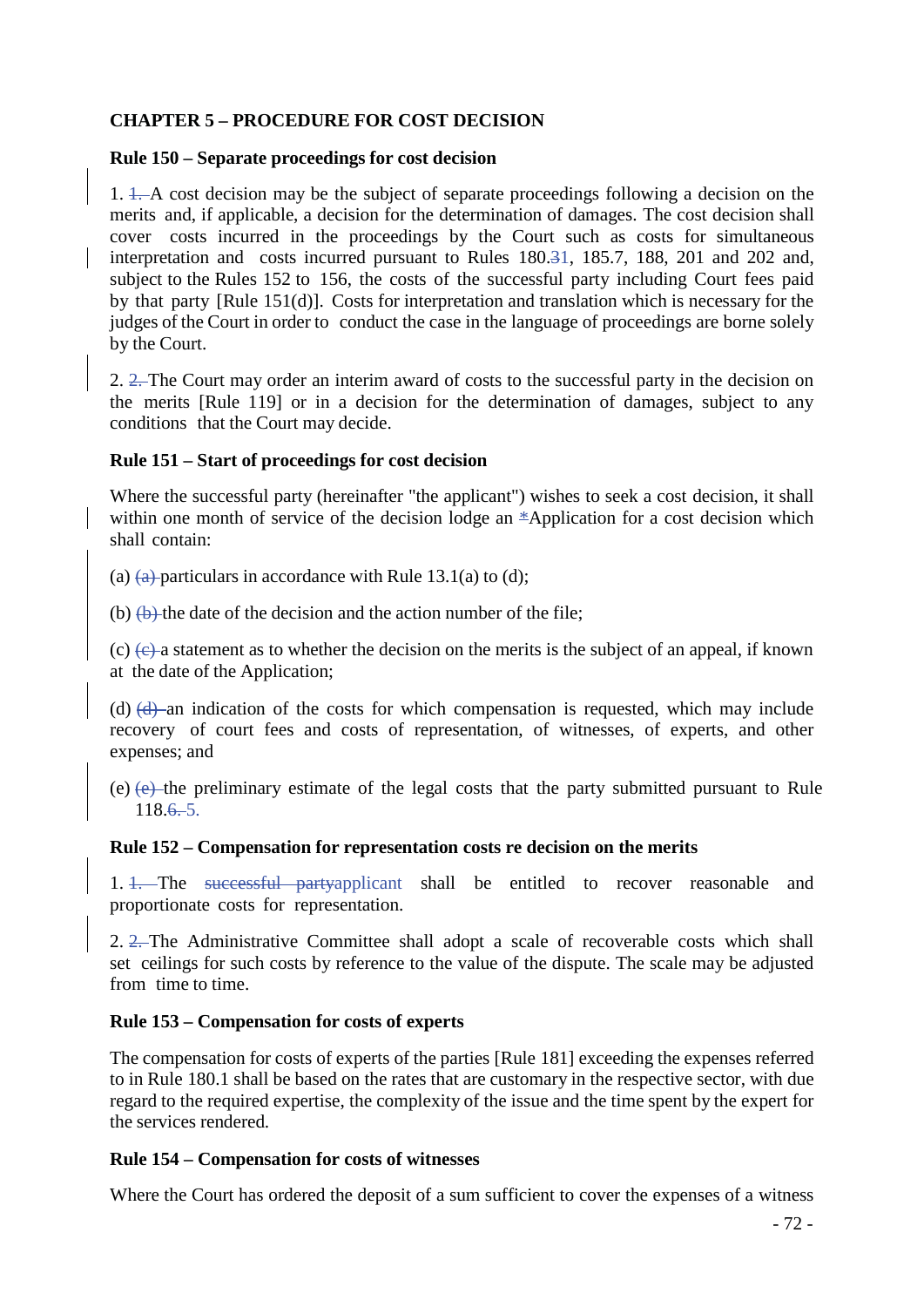in accordance with Rule 180.2 or of a party's party's expert in accordance with Rule 181,

 $\overline{1}$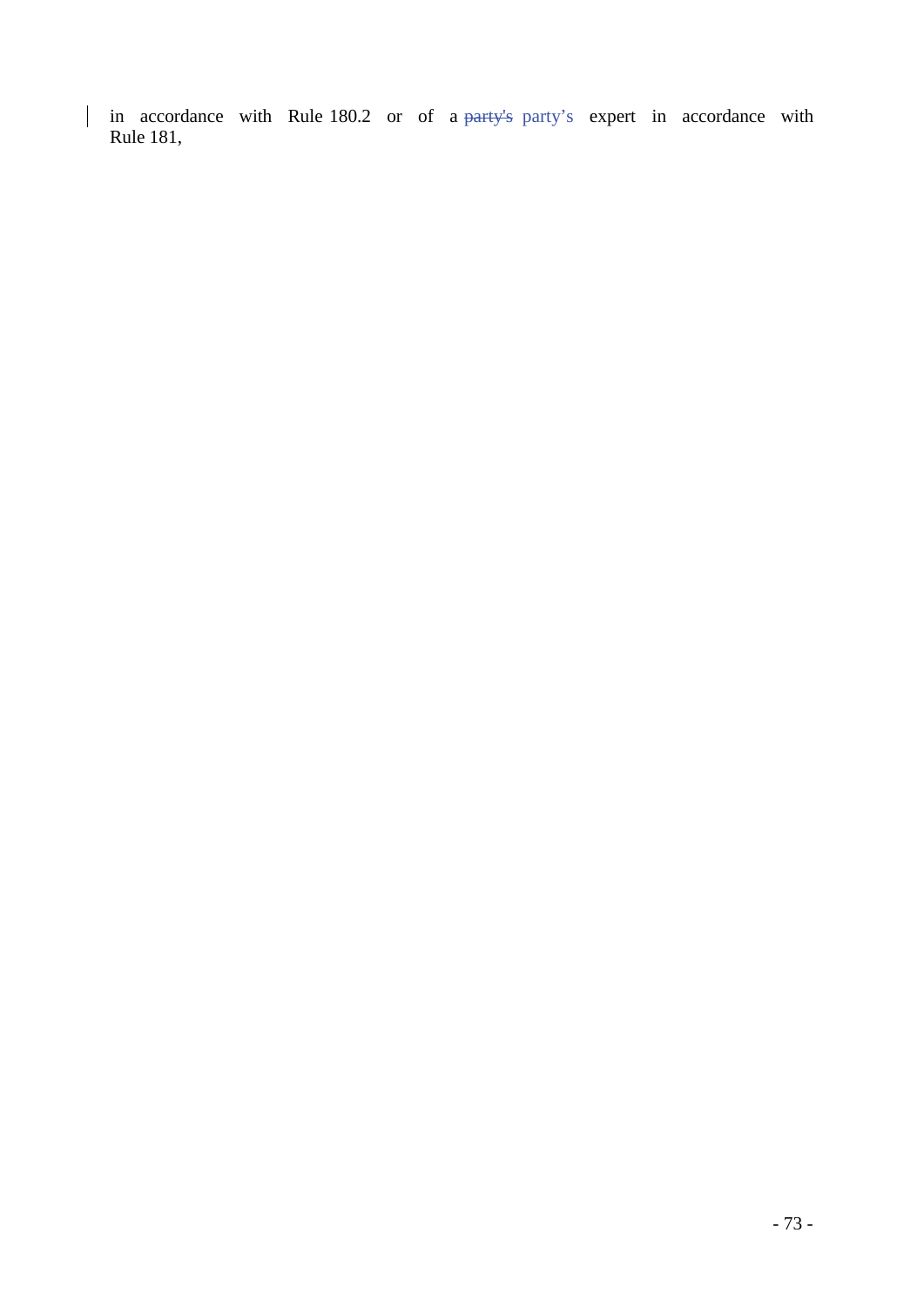compensation may be requested for payments made by the Registry towards the expenses incurred by a witness or an expert.

# **Rule 155 – Compensation for costs of interpreters and translators**

1. 1. The compensation for costs of interpreters shall be the rates that are customary in the country of the division in question, depending on the interpreter's training and professional experience.

2. 2. The compensation for costs of translators shall be the rates that are customary in the country of the division in question, depending on the translator'stranslator's training and professional experience.

# **Rule 156 – Further procedure**

1. 1. The judge-rapporteur may request the applicant to provide written evidence of all costs requested in Rule 151(d). The judge-rapporteur shall allow the unsuccessful party an opportunity to comment in writing on the costs requested including any item of costs that should be apportioned or borne by each party in accordance with Article 69(1) to (3) of the Agreement.

2. 2. The judge-rapporteur shall decide in writing on the costs to be awarded or apportioned in accordance with Article 69(1) to (3) of the Agreement.

3. 3. The costs shall be paid within the period ordered by the judge-rapporteur.

# **Rule 157 – Appeal against the cost decision**

The decision of the judge-rapporteur as to costs only may be appealed to the Court of Appeal in accordance with Rule 221.

*Relation with Agreement: Article 69*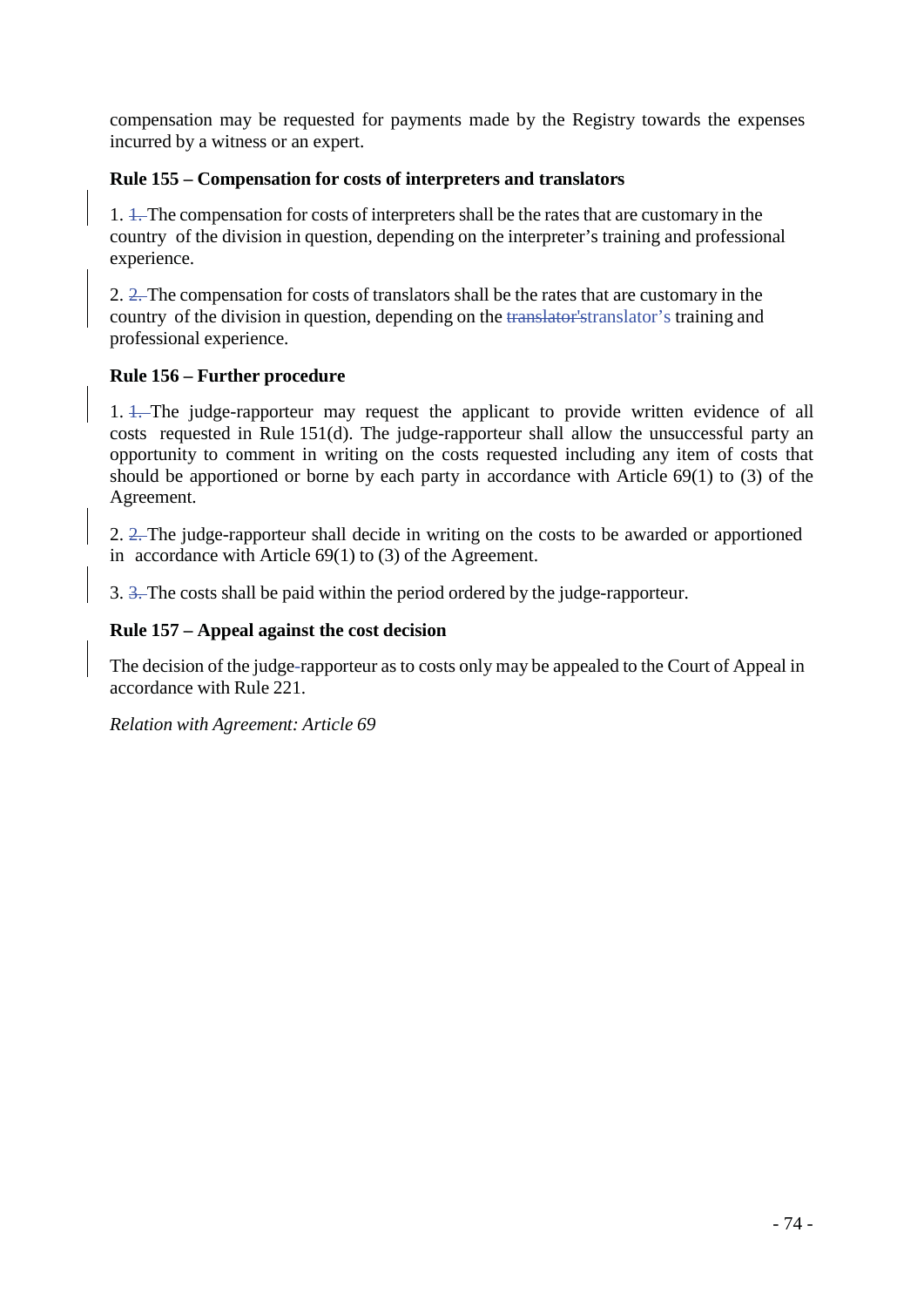# **CHAPTER 6 – SECURITY FOR COSTS**

### **Rule 158 – Security for costs of a party**

1. 1. At any time during proceedings, following a reasoned request by one party, the Court may order the other party to provide, within a specified time period, adequate security for the legal costs and other expenses incurred and/or to be incurred by the requesting party, which the other party may be liable to bear. Where the Court decides to order such security, it shall decide whether it is appropriate to order the security by deposit or bank guarantee.

2. 2. The Court shall give the parties an opportunity to be heard before making an order for security. Rule 354 shall apply to the enforcement of the order.

3. 3. The order for security shall indicate that an appeal may be lodged in accordance with Article 73 of the Agreement and Rule 220.2.

4. The Court shall, when specifying the time period in paragraph 1, inform the party concerned that if the party fails to provide adequate security within the time stated, a decision by default may be given, in accordance with Rule 355.

5. If a party fails to provide adequate security within the time stated, the Court may give a decision by default pursuant to Rule 355.

*Relation with the Agreement: Article 69(4)*

### **Rule 159 – Security for costs of the Court**

Except where deposits are rendered pursuant to Rule 180.2, the Court may order that either or both parties provide adequate security (either by deposit or bank guarantee) to cover costs incurred and/or to be incurred in the proceedings by the Court, pending a cost decision pursuant to Rule 150.1. RulesRule 158.2 and .3 shall apply.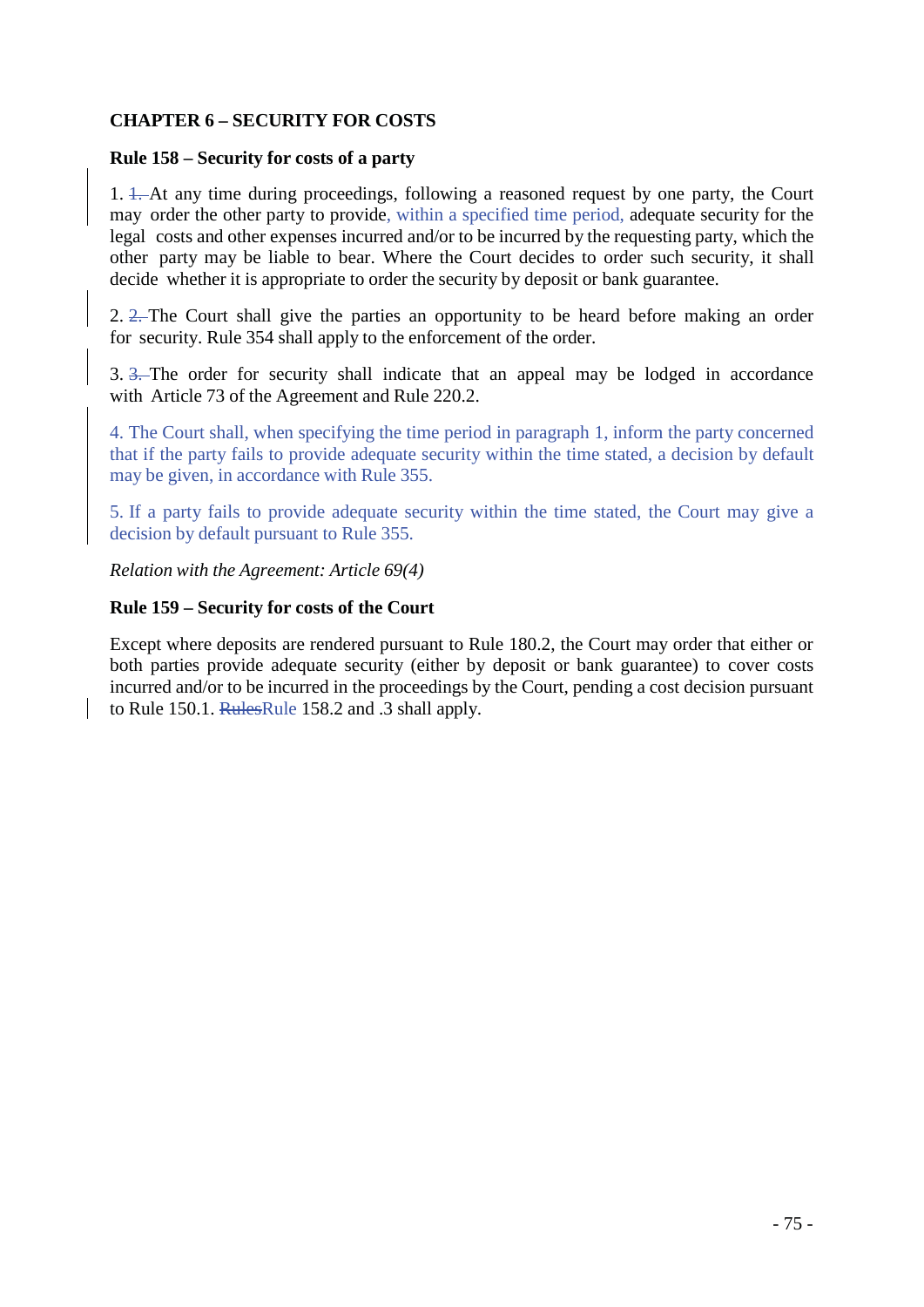# **PART 2 – EVIDENCE**

# **Rule 170 – Means of evidence and means of obtaining evidence**

1. 1. In proceedings before the Court, the means of evidence shall include in particular the following:

(a)  $\left(\frac{a}{b}\right)$  written evidence, whether printed, hand-written or drawn, in particular documents, written witness statements, plans, drawings, photographs;

- (b) (b) expert reports and reports on experiments carried out for the purpose of the proceedings;
- (c)  $\left(\epsilon\right)$  physical objects, in particular devices, products, embodiments, exhibits, models;
- (d)  $\left(\frac{d}{d}\right)$  electronic files and audio  $\frac{d}{d}$  /video recordings.
- 2. 2. Means of obtaining evidence shall include in particular the following:
- (a)  $\left( a \right)$  hearing of the parties;
- (b)  $\left\langle \phi \right\rangle$ -requests for information;
- (c)  $\left( \frac{e}{e} \right)$ -production of documents;
- (d)  $(d)$  summoning, hearing and questioning of witnesses;
- (e)  $\left( e \right)$  (e)-appointing, receiving opinions from, summoning and hearing and questioning of experts;
- (f)  $(f)$  ordering inspection of a place or a physical object;
- (g)  $(g)$  conducting comparative tests and experiments;
- (h)  $\left\langle \frac{h}{h} \right\rangle$  sworn statements in writing (written witness statements).
- 3. 3. Means of obtaining evidence shall further include [Article 59 and 60 of the Agreement]:
- (a)  $\left( a \right)$  ordering a party or a third party to produce evidence;
- (b)  $(b)$  ordering measures to preserve evidence.

# **Rule 171 – Offering of evidence**

1. 1. A party making a statement of fact that is contested or likely to be contested by the other party shall indicate the means of evidence to prove it. In case of failure to indicate the means of evidence regarding a contested fact, the Court shall take such failure into account when deciding the issue in question.

2. 2. A statement of fact that is not specifically contested by any party shall be held to be true as between the parties.

# **Rule 172 – Duty to produce evidence**

1. 1. Evidence available to a party regarding a statement of fact that is contested or likely to be contested by the other party must be produced by the party making that statement of fact.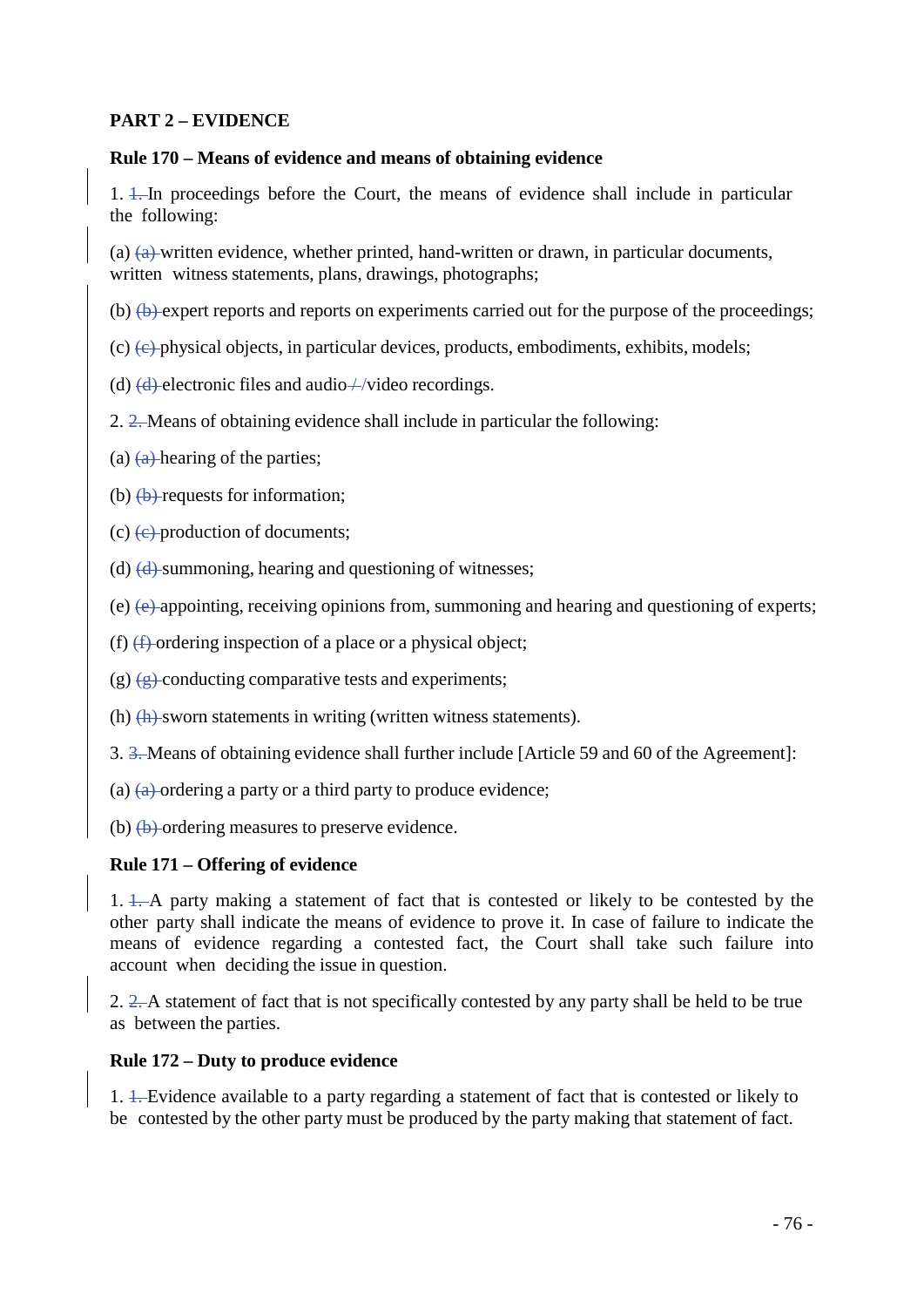2. 2. The Court may at any time during the proceedings order a party making a statement of fact to produce evidence that lies in the control of that party. If the party fails to produce the evidence, the Court shall take such failure into account when deciding on the issue in question.

### *Relation with Agreement: Article 53*

**Rule 173 – Cooperation between the courts of the Member States in the taking of evidence**

For the taking of evidence in the European Union, the Regulation (EC) No 1206/2001 shall apply.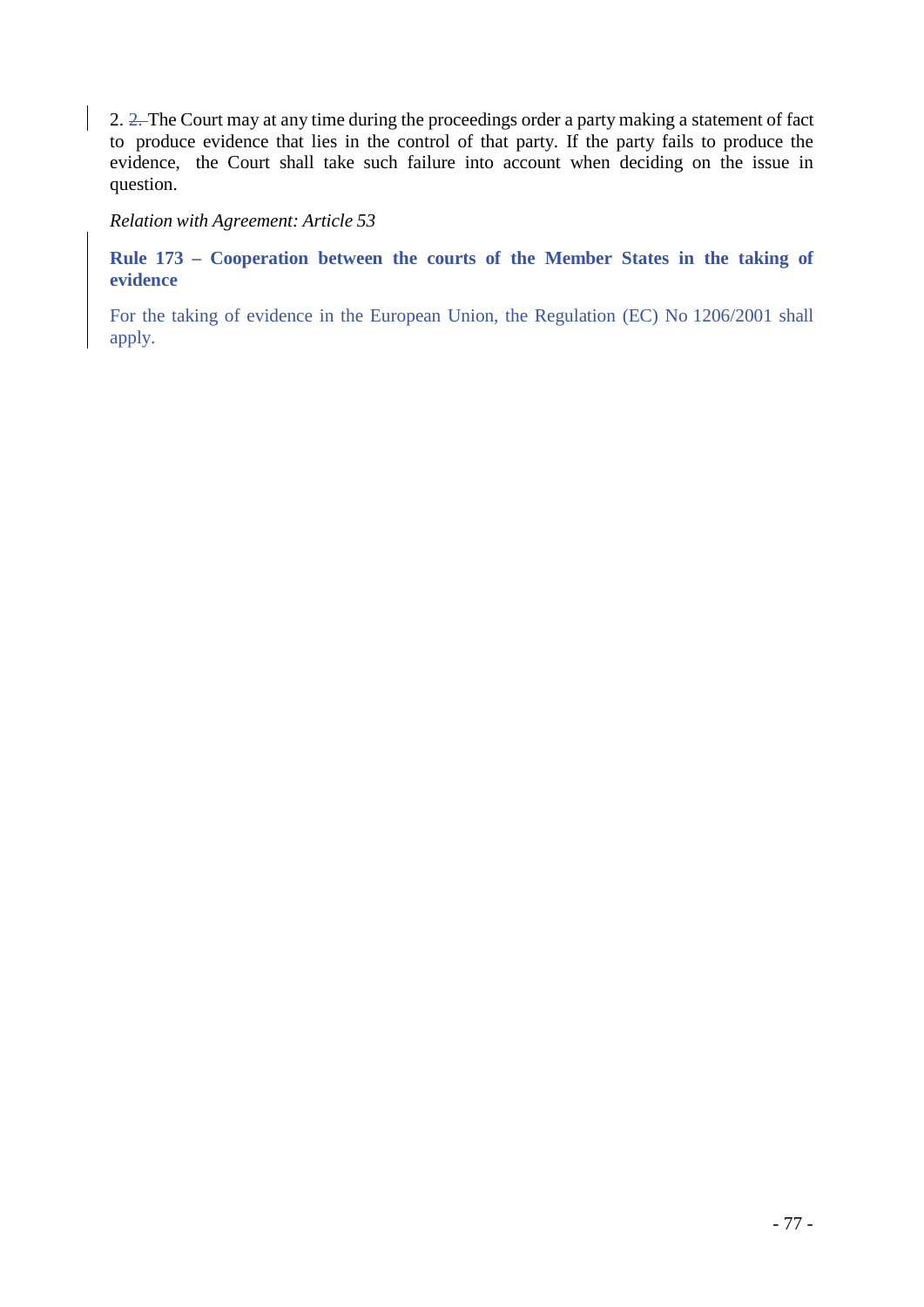# **CHAPTER 1 – WITNESSES AND EXPERTS OF THE PARTIES**

### **Rule 175 – Written witness statement**

1. 1. A party seeking to offer witness evidence shall lodge a written witness statement or a written summary of the evidence to be given.

2. 2. A written witness statement shall be signed by the witness and shall include a statement of the witness that he is aware of his obligation to tell the truth and of his liability under applicable national law in the event of any breach of this obligation. The statement shall set out the language in which the witness shall give oral evidence, if necessary.

- 3. 3. The written witness statement or written summary of the evidence to be given shall set out:
- (a)  $(a)$  any current or past relationship between the witness and the party offering the evidence; and
- (b)  $(b)$  any actual or potential conflict of interest that may affect the impartiality of the witness.

### **Rule 176 – Application for the hearing of a witness in person**

Subject to the orders of the Court referred to in Rules  $104(e)$  and  $112.2(b)$  a party seeking to offer oral witness evidence shall make an \*Application for the hearing of thea witness in person which shall set out:

- (a)  $\left(\frac{a}{b}\right)$  the reasons why the witness should be heard in person;
- (b)  $\left(\frac{b}{c}\right)$  the facts which the party expects the witness to confirm; and
- (c)  $\left( e \right)$  the language in which the witness shall give evidence.

# **Rule 177 – Summoning of witnesses to the oral hearing**

- 1. 1. The Court may order that a witness be heard in person:
- (a)  $\left( a \right)$  of its own motion;
- (b) (b) where a written witness statement is challenged by the other party; or
- (c)  $\left(\frac{c}{c}\right)$  on an Application for the hearing of a witness in person [Rule 176].
- 2. 2. An order of the Court summoning a witness to the oral hearing shall in particular indicate:
- (a)  $\left(\frac{a}{b}\right)$  the name, address and description of the witness;
- (b)  $\left(\frac{b}{c}\right)$  the date and place of the oral hearing;
- (c)  $\left(\epsilon\right)$  an indication of the facts of the action about which the witness is to be examined;
- (d)  $\left(\frac{d}{dt}\right)$ -information about the reimbursement of expenses incurred by the witness;
- (e)  $\left(\text{e}\right)$  a statement that the witness will be questioned by the Court and the parties; and

(f)  $(f)$  the language of the proceedings and the possibility of arranging simultaneous interpretation between that language and the language of the witness, if necessary [Rule 109].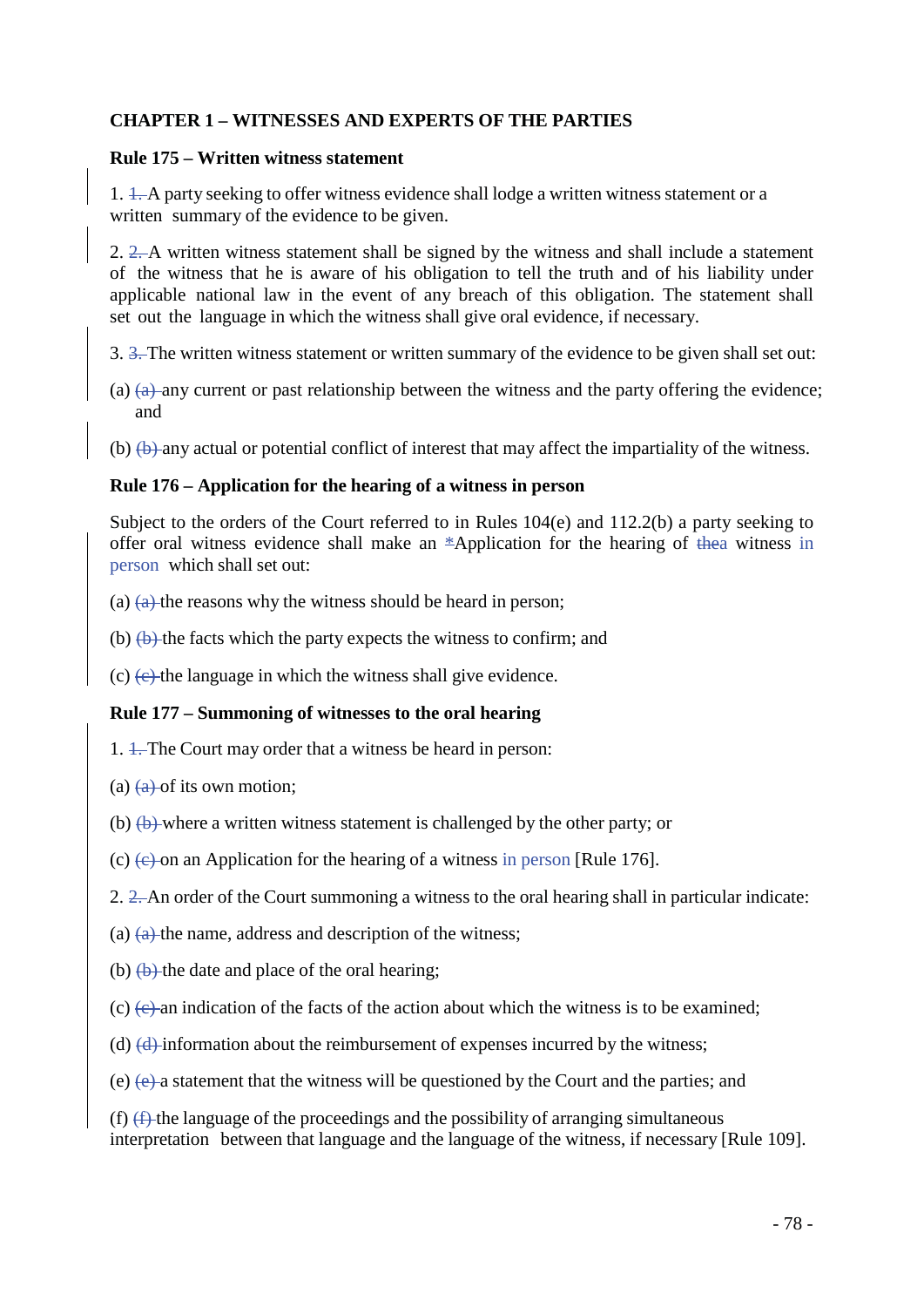3. 3. In its order summoning the witness, the Court shall also inform the witness of his duties and rights as a witness under Rules 178 and 179, including the sanctions which may be imposed on a defaulting witness.

### **Rule 178 – Hearing of witnesses**

1. 1. After the identity of the witness has been established and before hearing his evidence, the presiding judge shall ask the witness to make the following declaration:

"I solemnly, sincerely and truly declare and affirm that the evidence I shall give shall be the truth, the whole truth and nothing but the truth."

2. 2. The witness shall give his evidence to the Court.

3. 3. The hearing of a witness who has signed a written witness statement shall begin with the confirmation of the evidence given therein. The witness may elaborate on the evidence contained in his written witness statement.

4. 4. The presiding judge and the judges of the panel may put questions to the witness.

5. 5. Under the control of the presiding judge, the parties may put questions to the witness. The presiding judge may prohibit any question which is not designed to adduce admissible evidence.

6. 6. The Court may allow a witness to give evidence through electronic means, such as video conference. Paragraphs 1 to 5 and 7 shall apply.

7. 7. With the consent of the Court a witness may give evidence in a language other than the language of proceedings.

#### **Rule 179 – Duties of witnesses**

1. 1. Witnesses who have been duly summoned shall obey the summons and attend the oral hearing.

2. 2. Without prejudice to paragraph 3, if a witness who has been duly summoned fails to appear before the Court or refuses to give evidence or to make the declaration referred to in Rule 178.1, the Court may impose upon him a pecuniary sanction not exceeding [EUR\*\*\*] and may order that a further summons be served at the witness'switness's own expense. The Court may send a letter rogatory to the competent national court pursuant to Rule 202.

3. 3. Nobody shall be obliged to sign a written witness statement or to give evidence at an oral hearing if he/she is a spouse, partner equal to a spouse under applicable national law, descendant, sibling or parent of a party. A witness may also refuse to answer questions if answering them would violate a professional privilege or other duty of confidentiality imposed by the national law applicable to the witness or expose him or his spouse, partner equal to a spouse under applicable national law, descendant, sibling or parent to criminal prosecution under applicable national law.

4. 4. The Court may decide to report to the competent authorities of the Contracting Member States whose courts have criminal jurisdiction in case of the giving of false evidence on the part of a witness.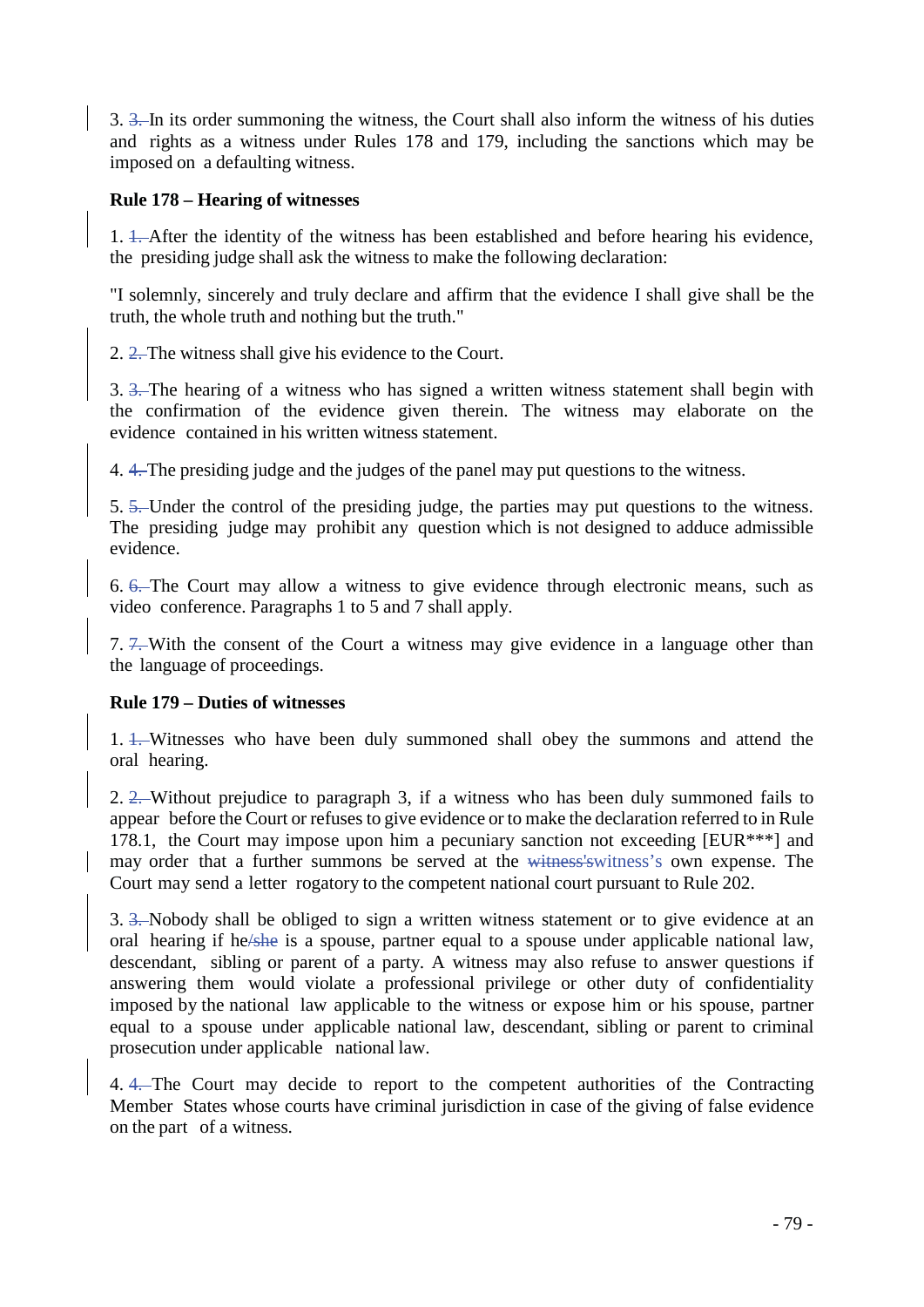# **Rule 180 – Reimbursement of expenses of witnesses**

1. 1. A witness shall be entitled to reimbursement of:

- (a)  $\left(\frac{a}{b}\right)$  expenses for travelling and stay; and
- (b) (b) loss of income caused by his hearing in person.

After the witness has carried out his duties and upon his request, the Registry shall make a payment to the witness towards the expenses incurred.

2. 2. The Court shall make the summoning of a witness conditional upon the deposit by the party relying on the witness of a sum sufficient to cover the expenses referred to in paragraph 1.

# **Rule 181 – Experts of the parties**

1. 1. Subject to the orders of the Court referred to in Rules 104(e) and 112.2(b) a party may provide any expert evidence that it considers necessary. Rules 175 to 180.1 and .2 shall apply *mutatis mutandis* to experts of the parties.

2. 2. An order of the Court under Rule 177 summoning the expert shall additionally set out that:

(a)  $(a)$  an expert has a duty to assist the Court impartially on matters relevant to his area of expertise which overrides any duty to the party retaining him; and

(b)  $(b)$  an expert is to be independent and objective, and shall not act as an advocate for any party to the proceedings.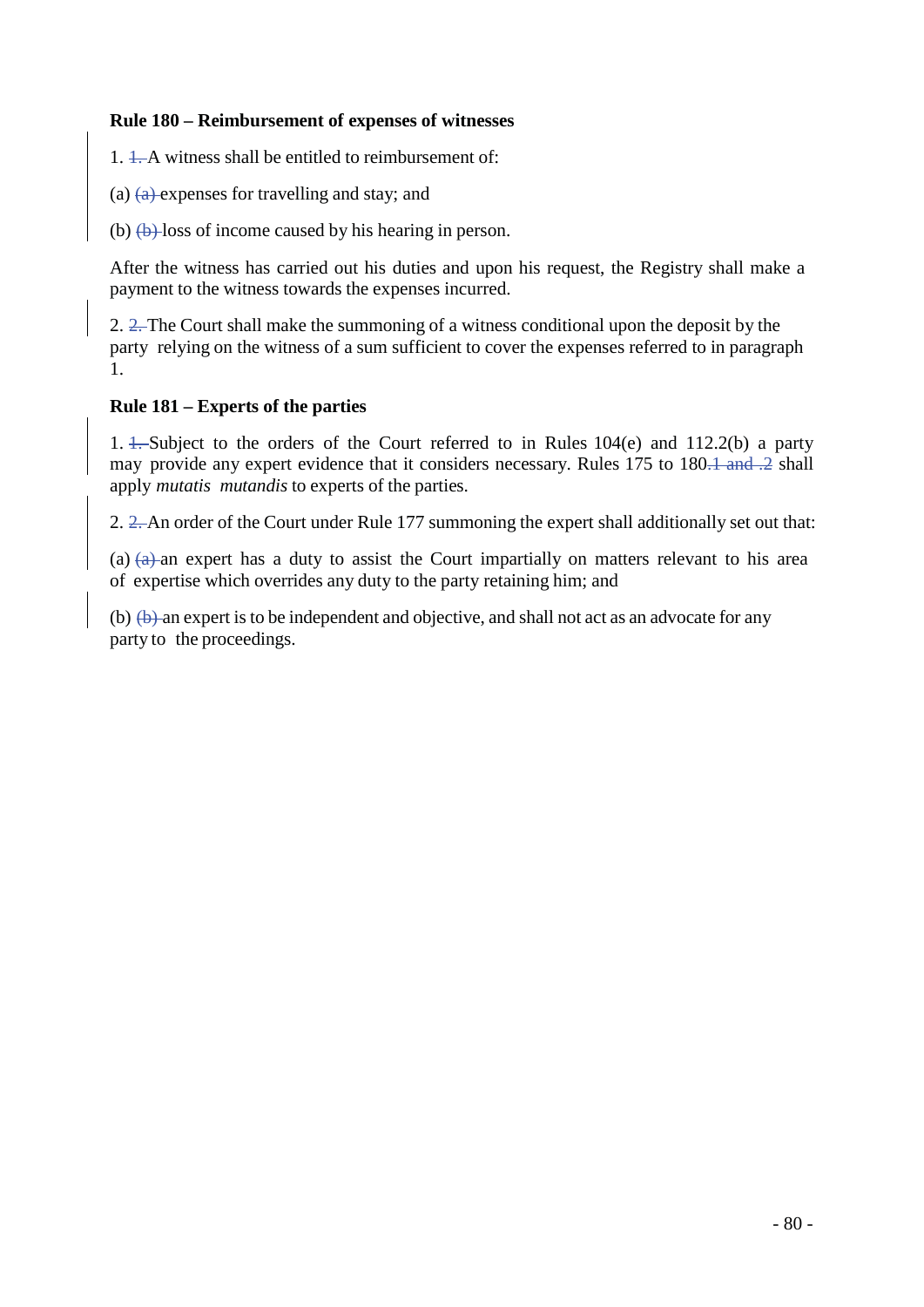# **CHAPTER 2 – COURT EXPERTS**

### **Rule 185 – Appointment of a court expert**

1. 1. Where the Court must resolve a specific technical or other question in relation to the action, it may of its own motion –  $\epsilon$ , and after hearing the parties), appoint a court expert.

2. 2. The parties may make suggestions regarding the identity of the court expert, his technical or other relevant background and the questions to be put to him.

3. 3. The court expert shall be responsible to the Court and shall possess the expertise, independence and impartiality required for being appointed as court expert. The parties shall be entitled to be heard on the expertise, independence and impartiality of the court expert.

4. 4. The Court shall appoint a court expert by way of order which shall in particular specify:

(a)  $\left(\frac{a}{b}\right)$  the name and address of the expert appointed;

(b)  $(b)$  a short description of the facts of the action;

(c)  $\left( \frac{c}{c} \right)$  the evidence submitted by the parties in respect of the technical or other question;

(d)  $(d)$  the questions put to the expert, with the appropriate level of detail, including where appropriate suggestions relating to any experiments to be carried out;

(e)  $(e)$  when and under what conditions the expert may receive other relevant information;

(f)  $(f)$  the time period for the presentation of the expert report;

(g)  $\left(\frac{g}{g}\right)$  information about the reimbursement of expenses incurred by the expert;

(h)  $\left(\frac{h}{h}\right)$  information about the sanctions which may be imposed on a defaulting expert; and

(i)  $\leftrightarrow$  his duties under Rule 186.

5. 5. The expert shall receive a copy of the order, together with the documents and other evidence that the Court considers to be necessary for carrying out his task.

6. 6. The expert shall be required upon receipt of the order to confirm in writing that he will present the expert report within the time period specified by the Court.

7. 7. The Court shall agree with the expert on a fee covering his written expert report and his participation in the oral hearing. The Court may reduce this fee by an equitable amount if the expert does not deliver his report within the time period specified by the Court or if the report did not have the quality to be expected of the expert.

8. 8. If an appointed court expert does not present his report within the time period specified or, if extended at the expert's request, the extended period, the Court may appoint another expert in his place. The Court may hold the expert liable for all or part of the costs of appointing and reimbursing another expert.

9. 9. The Registry shall maintain an indicative list of technical experts.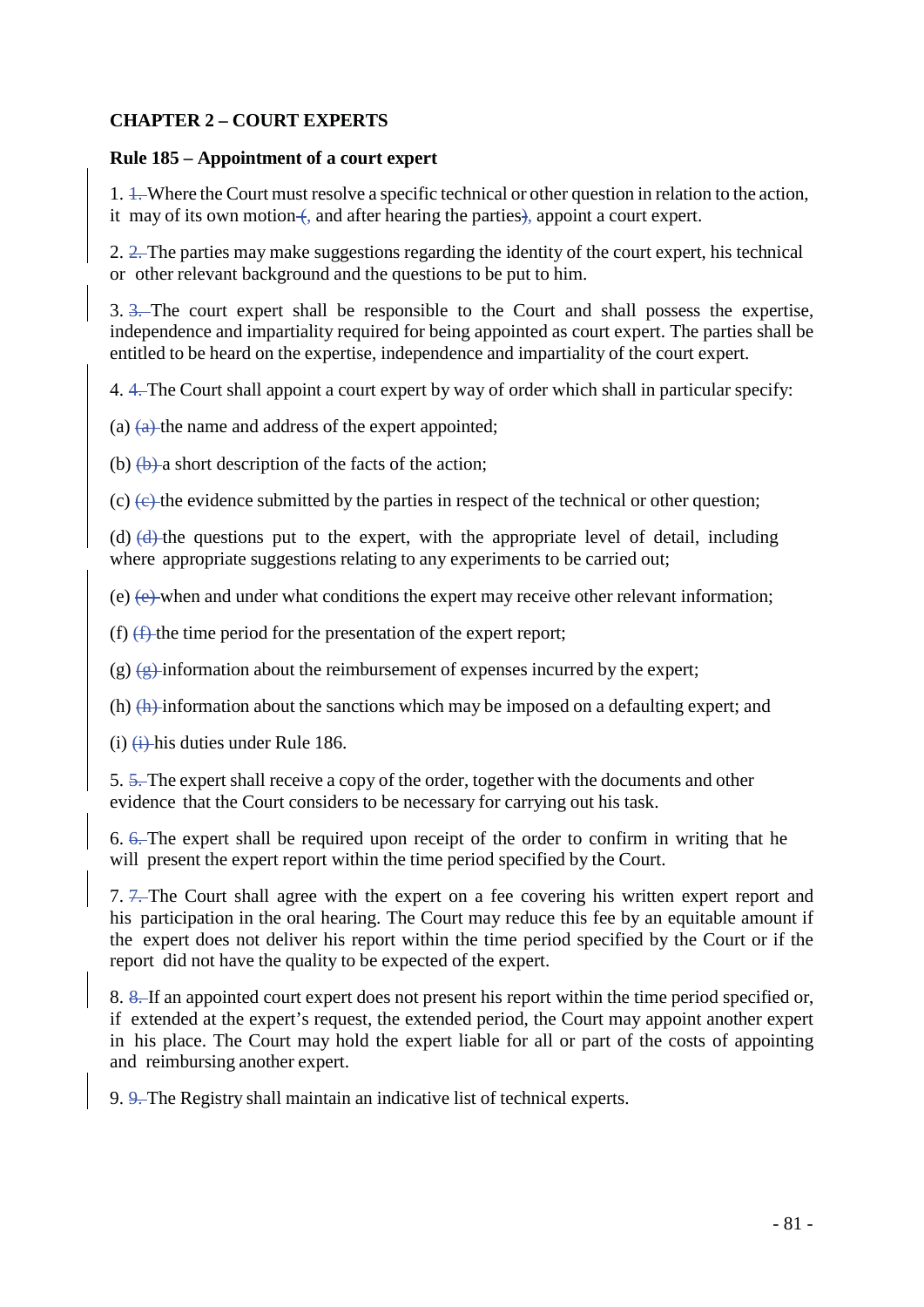# **Rule 186 – Duties of a court expert**

1. 1. The court expert shall present an expert report in writing within the time period specified by the Court [Rule 185.4(f)].

2. 2. The court expert shall be under the supervision of the Court and shall inform the Court of his progress in carrying out his task.

3. 3. The court expert shall give expert advice only on questions which have been put to him.

4. 4. The court expert shall not communicate with one party without the other party being present or without the consent of the other party. He shall document all communications with the parties in his report.

5. 5. The court expert shall not communicate the contents of his report to third parties.

6. 6. The court expert shall attend the oral hearing and if requested to do so by the Court and shall answer questions from the Court and the parties.

7. 7. The court expert has an overriding duty to assist the Court impartially on matters relevant to his area of expertise. He is to be independent and objective, and shall not act as an advocate for any party to the proceedings.

### **Rule 187 – Expert report**

Once the report of the court expert has been presented to the Court, the Court shall invite the parties to comment on it either in writing or during the oral hearing.

### **Rule 188 – Hearing of a court expert**

Rules 178 to 180.4 and .3 shall apply *mutatis mutandis* to a court expert.

*Relation with Agreement: Article 57*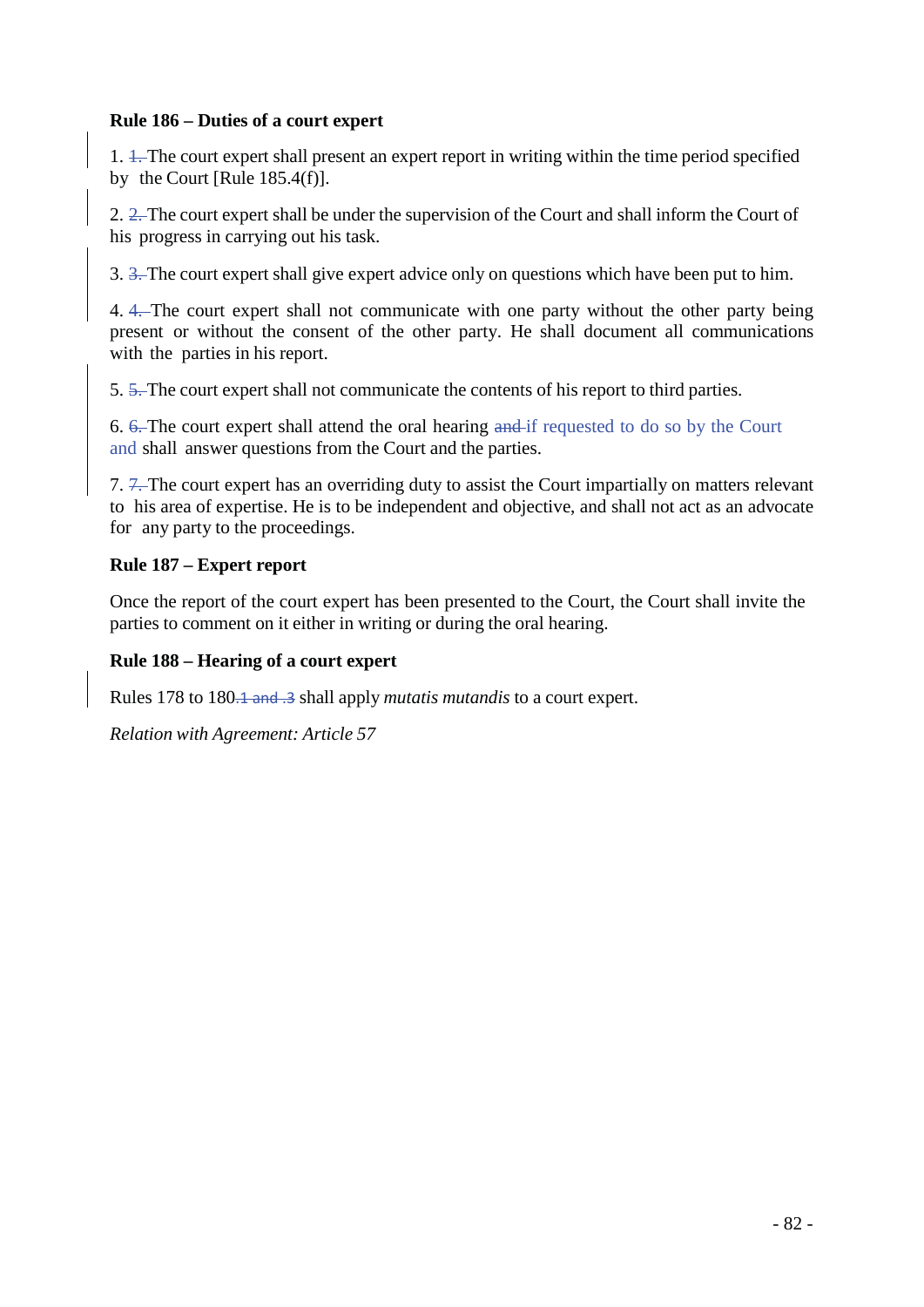# **CHAPTER 3 – ORDER TO PRODUCE EVIDENCE AND TO COMMUNICATE INFORMATION**

#### **ORDER TO PRODUCE EVIDENCE**

### **Rule 190 – Order to produce evidence**

1. 1. Where a party has presented reasonably available and plausible evidence in support of its claims and has, in substantiating those claims, specified evidence which lies in the control of the other party or a third party, the Court may uponon a reasoned request of by the party specifying such evidence, order that other party or third party to produce such evidence. For the protection of confidential information the Court may order that the evidence be disclosed to certain named persons only and be subject to appropriate terms of non-disclosure.

2. 2. During the written and interim procedures, a party may request such an order to produce evidence.

3. 3. The judge-rapporteur may make such order in the written procedure or in the interim procedure having given the other/third party an opportunity to be heard.

4. 4. An order to produce evidence shall in particular specify:

(a)  $\left(\frac{a}{a}\right)$  under which conditions, in what form and within what time period the evidence shall be produced;

(b)  $(b)$  any sanction which may be imposed if the evidence is not produced according to the order.

5. 5. Where the Court orders a third party to produce evidence, the interests of that third party shall be duly taken into account.

6. 6. An order to produce evidence shall be subject to the provisions of Rules 179.3, 287 and 288. The order shall indicate that an appeal may be brought in accordance with Article 73 of the Agreement and Rule 220.1.

7. 7. If a party fails to comply with an order to produce evidence, the Court shall take such failure into account when deciding on the issue in question.

*Relation with Agreement: Article 59*

#### **ORDER TO COMMUNICATE INFORMATION**

#### **Rule 191 – Application for order to communicate information**

The Court may in response to a reasoned request  $\partial f$  a party order the other party or any third party to communicate such information in the control of that other party or third party as is specified in Article 67 of the Agreement or such other information as is reasonably necessary for the purpose of advancing that party's case. Rule 190.1 (second sentence), 190, .5 and 190.6 shall apply *mutatis mutandis*.

*Relation with the Agreement: Article 67*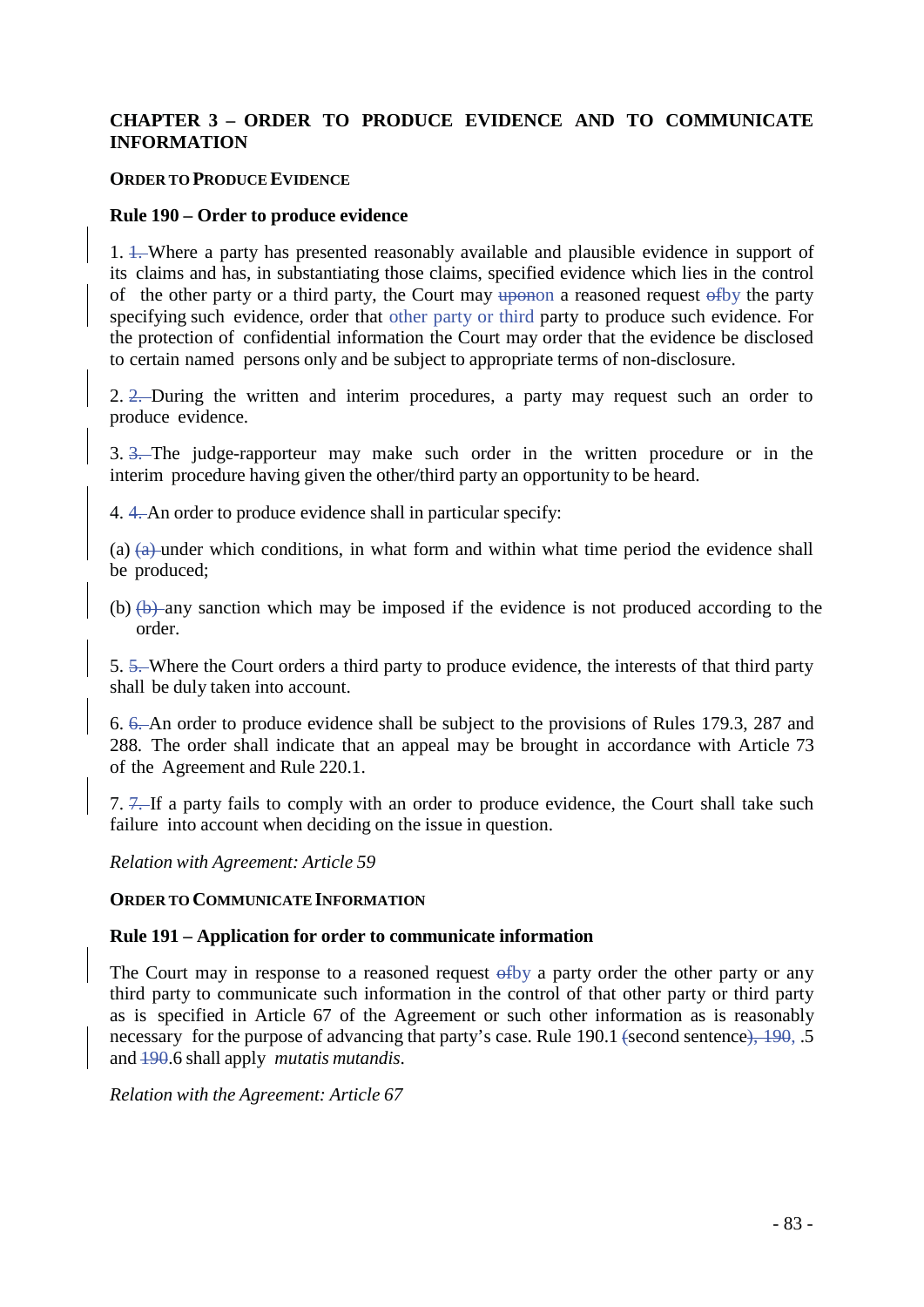# **CHAPTER 4 -– ORDER TO PRESERVE EVIDENCE (SAISIE) AND ORDER FOR INSPECTION**

### **ORDER TO PRESERVE EVIDENCE (***SAISIE***)**

### **Rule 192 – Application for preserving evidence**

1. 1. An Application for preserving evidence may be lodged by a party (within the meaning of Article 47 of the Agreement) (hereinafter "the applicant") at the division where the applicant has commenced infringement proceedings on the merits. If the application is lodged before proceedings on the merits have been started it shall be lodged at the division where the applicant intends to start proceedings on the merits.

2. 2. The Application for preserving evidence shall contain:

(a)  $\left(\frac{a}{b}\right)$  particulars in accordance with Rule 13.1(a) to (i);

(b)  $(\frac{b}{c})$  a clear indication of the measures requested [Rule 196.1], including the exact location(s)  $\epsilon$  of the evidence to be preserved where they areit is known or suspected with good reason  $\epsilon$ the evidence to be preserved;

 $(c)$  (e) the reasons why the proposed measures are needed to preserve relevant evidence; and

(d) (d) the facts and evidence relied on in support of the Application.

Where main proceedings on the merits of the case have not yet been started before the Court, the Application shall in addition contain a concise description of the action which will be started before the Court, including an indication of the facts and evidence which may be relied on in support.

3. 3. Where the applicant requests that measures to preserve evidence be ordered without hearing the other party (hereinafter "the defendant"), the Application for preserving evidence shall in addition set out the reasons for not hearing the defendant having regard in particular to Rule 197. The applicant shall be under a duty to disclose any material fact known to it which might influence the Court in deciding whether to make an order without hearing the defendant. The application shall not be entered on the register until notice has been given to the defendant pursuant to Rule 197.2.

4. 4. Where the Application for preserving evidence is lodged after main proceedings on the merits of the case have been started before the Court, the Application shall be drawn up in the language of the proceedings. Where the Application is lodged before main proceedings on the merits of the case have been started before the Court, Rule 14 shall apply *mutatis mutandis.*

5. 5. The applicant shall pay the fee for the Application for preserving evidence [EUR\*\*\*], in accordance with Part 6. Rule 15.2 shall apply *mutatis mutandis*.

*Relation with Agreement: Article 60*

### **Rule 193 – Examination as to formal requirements, recording in the register, assignment to panel, designation of judge-rapporteur, single judge**

1. 1. Where main proceedings on the merits of the case have not yet been started before the Court, the Application for preserving evidence shall be dealt with in accordance with Rule 16 (formalities examination by Registry), Rule 17.1(a) to (c) and .2 (date of receipt,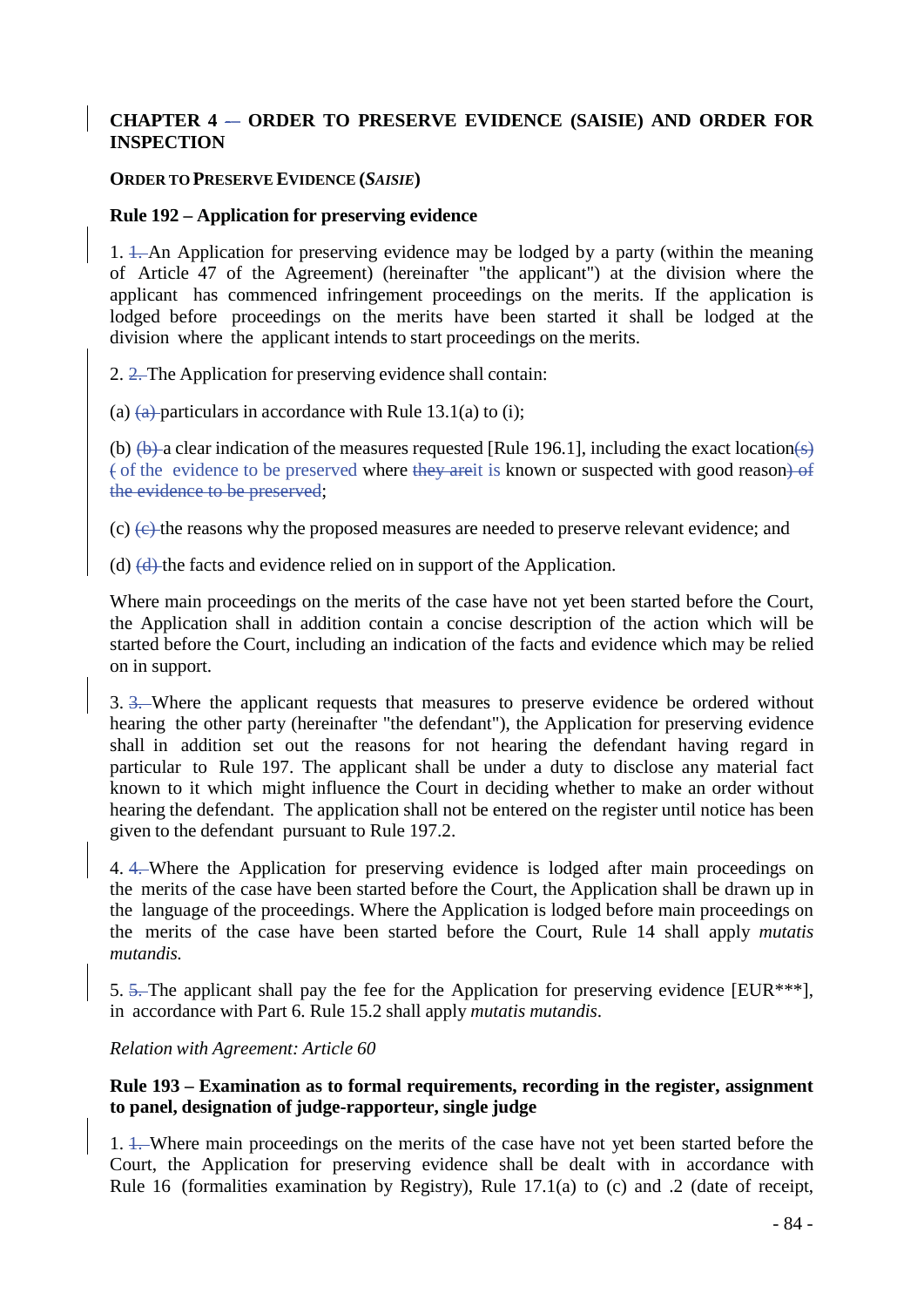recording in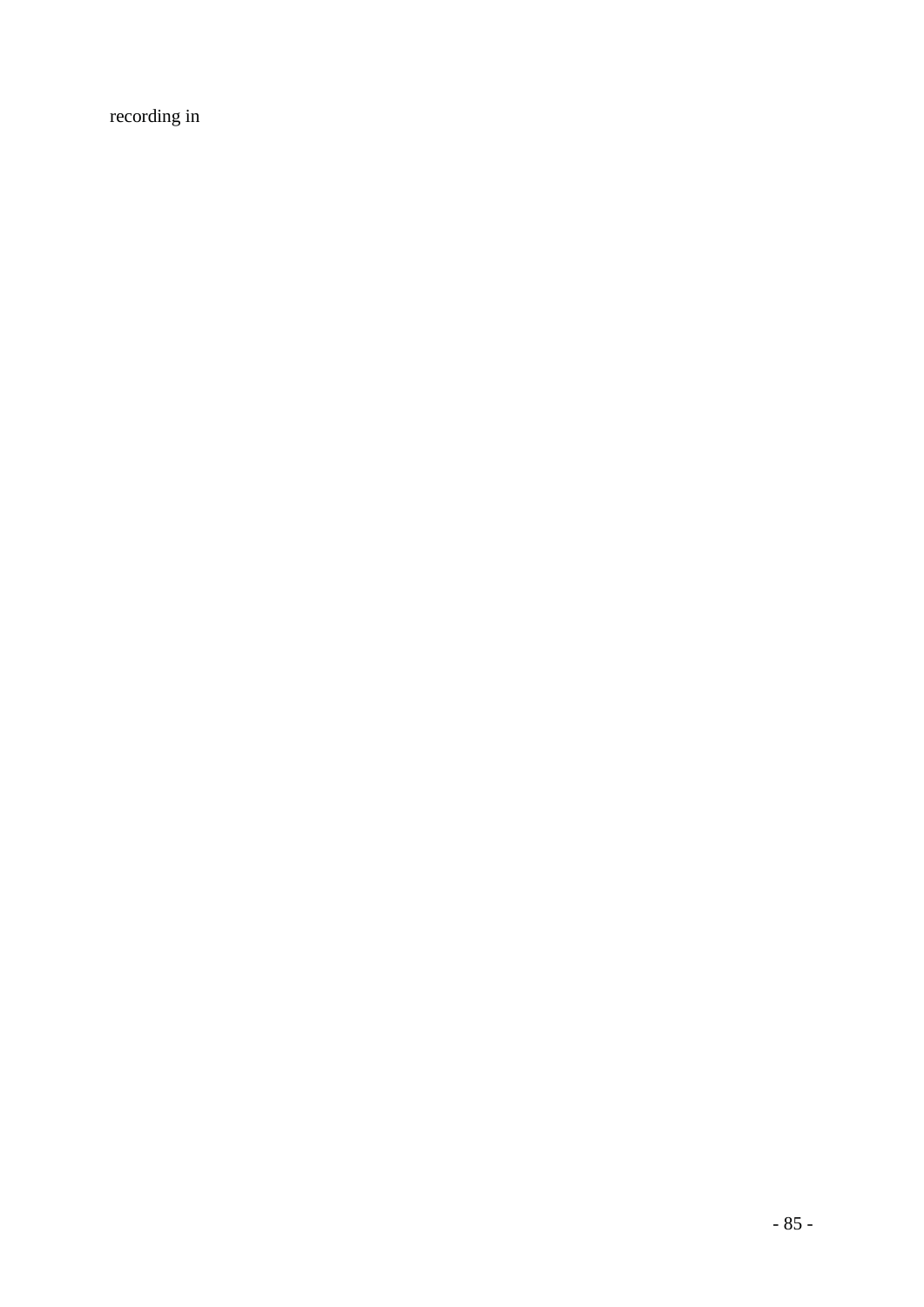the register, action number, assignment to panel) and Rule 18 (designation only of judgerapporteur by presiding judge).

2. 2. Where main proceedings on the merits of the case have already been started before the Court, an Application for preserving evidence shall immediately be examined by the Registry in accordance with Rule 16 and forwarded to the panel to which the action has been assigned or to the judge to whom the action has been assigned [Rules 17.2 and, 194.3 and .4].

3. 3. The judge deciding on an Application for preserving evidence shall have all necessary powers of the Court.

## **Rule 194 – Examination of the Application for preserving evidence**

1. 1. The Court shall have the discretion to:

(a)  $\left(\frac{a}{b}\right)$  inform the defendant about the Application and invite him to lodge, within a time period to be specified, an \*Objection to the Application for preserving evidence which shall contain:

(i)  $\overline{t}$  the reasons why the Application shall fail;

(ii)  $(ii)$  the facts and evidence relied on, in particular any challenge to the facts and evidence relied on by the applicant;

 $(iii)$   $(iii)$  where main proceedings on the merits of the case have not yet been started before the Court, the reasons why the action which will be started before the Court shall fail and an indication of the facts and evidence relied on in support;

(b)  $\left(\frac{b}{c}\right)$ -summon the parties to an oral hearing;

(c)  $\left(\epsilon\right)$ -summon the applicant to an oral hearing without the presence of the defendant;

(d)  $\left(\frac{d}{dx}\right)$  decide the Application without having heard the defendant.

2. 2. In exercising its discretion, the Court shall take into account:

(a)  $\left( \frac{a}{b} \right)$  the urgency of the action;

(b) (b) whether the reasons for not hearing the defendant [RuleRules 192.3 and Rule 197] appear well-founded;

(c)  $\left(\frac{c}{c}\right)$  the probability that evidence may be destroyed or otherwise cease to be available [Rule 197].

3. 3. The presiding judge may decide that he or the judge-rapporteur or other single judge or the standing judge may decide on the Application.

4. 4. In cases of extreme urgency the applicant may apply without formality for an order to preserve evidence to the standing judge designated in accordance with Rule 345.5. The standing judge shall decide the procedure to be followed on the Application-, which may include a subsequent written Application.

5. 5. If the Court decides to inform the defendant about the Application the Court will first give the applicant the possibility to withdraw the Application. In the event of such withdrawal the applicant may request that the Court shall order that the Application and its contents shall remain confidential.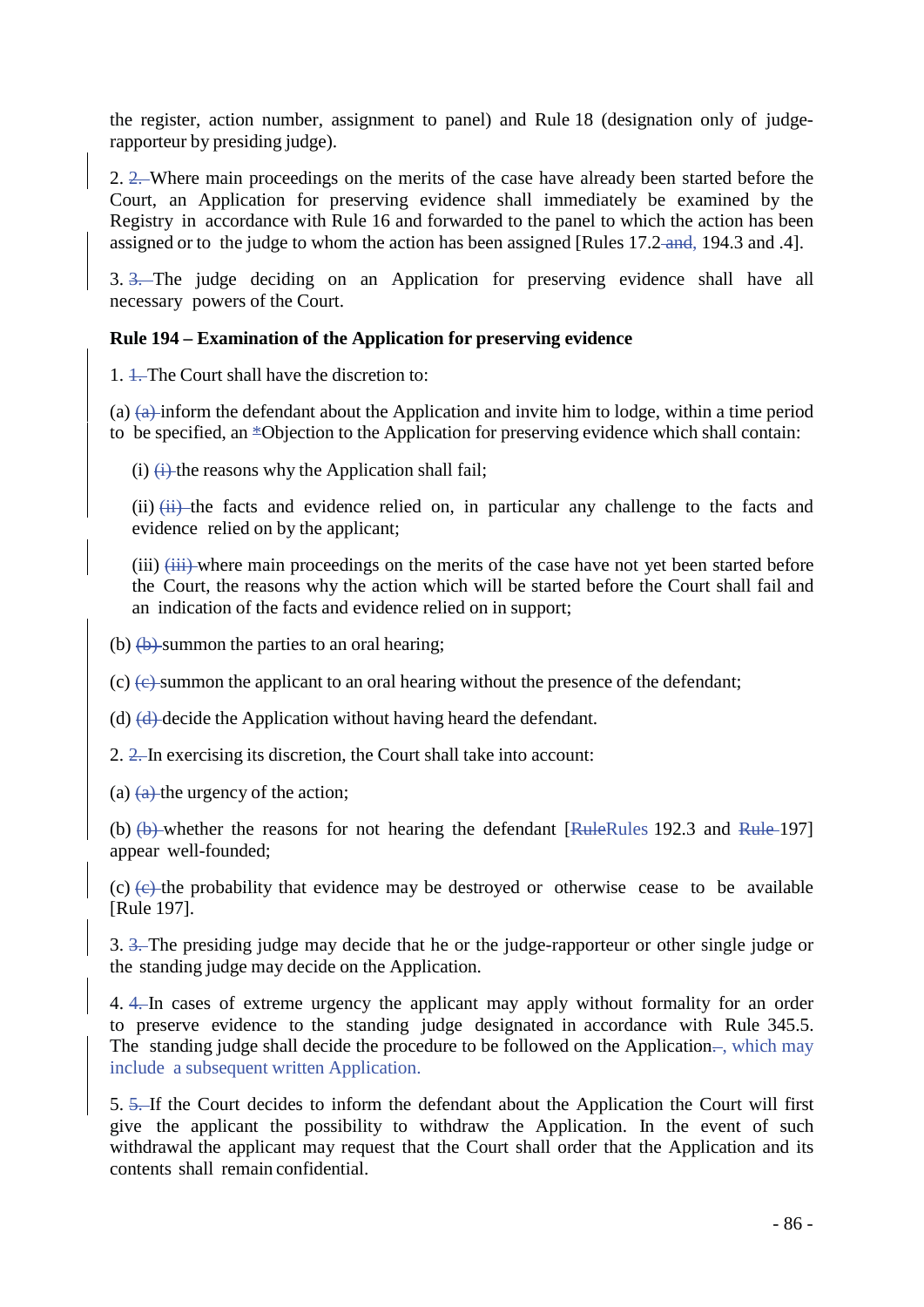6. 6. If the patent the subject of the Application is also the subject of a Protective letter pursuant to Rule 207 the applicant may withdraw the Application pursuant to paragraph 5.

## **Rule 195 – Oral hearing**

1. 1. Where the Court decides to summon the parties to an oral hearing, the date for the oral hearing shall be set as soon as possible after the date of receipt of the Application for preserving evidence.

2. 2. Rules 111 to 116 shall apply *mutatis mutandis*. Where the applicant is absent from the oral hearing without a reasonable excuse, the Court shall reject the Application for preserving evidence.

3. 3. The decision of the Court on the Application for preserving evidence shall be given in writing as soon as possible after the closure of the oral hearing. If the Court deems appropriate, the decision may be given orally to the parties at the end of the oral hearing but shall as soon as practicable thereafter be given in writing.

### *Relation with Agreement: Article 60*

## **Rule 196 – Order on the Application for preserving evidence**

1. 1. The Court may order, in particular, the following:

(a)  $(a)$  preserving evidence by detailed description, with or without the taking of samples;

(b)  $(b)$  physical seizure of allegedly infringing goods;

(c)  $(e)$  physical seizure of the materials and implements used in the production and/or distribution of these goods and any related document;

(d) (d) the preservation and disclosure of digital media and data and the disclosure of any passwords necessary to access them.

For the protection of confidential information the Court may order that any of the above be disclosed only to certain named persons and subject to appropriate terms of non-disclosure.

2. 2. An order to preserve evidence shall specify that, unless otherwise ordered by the Court, the outcome of the measures to preserve evidence may only be used in the proceedings on the merits of the case.

3. 3. The order to preserve evidence shall be enforceable immediately, unless the Court decides otherwise. The Court may set conditions to the enforceability of the order, specifying in particular:

(a)  $(a)$  who may represent the applicant when the measures to preserve evidence are being carried out and under what conditions;

(b)  $(b)$  any security which shall be provided by the applicant.

If necessary, the Court may set penalties applicable to the applicant if these conditions are not observed.

4. 4. The order to preserve evidence shall specify a person who shall carry out the measures referred to in paragraph 1 and present a written Report on the measures to preserve evidence, all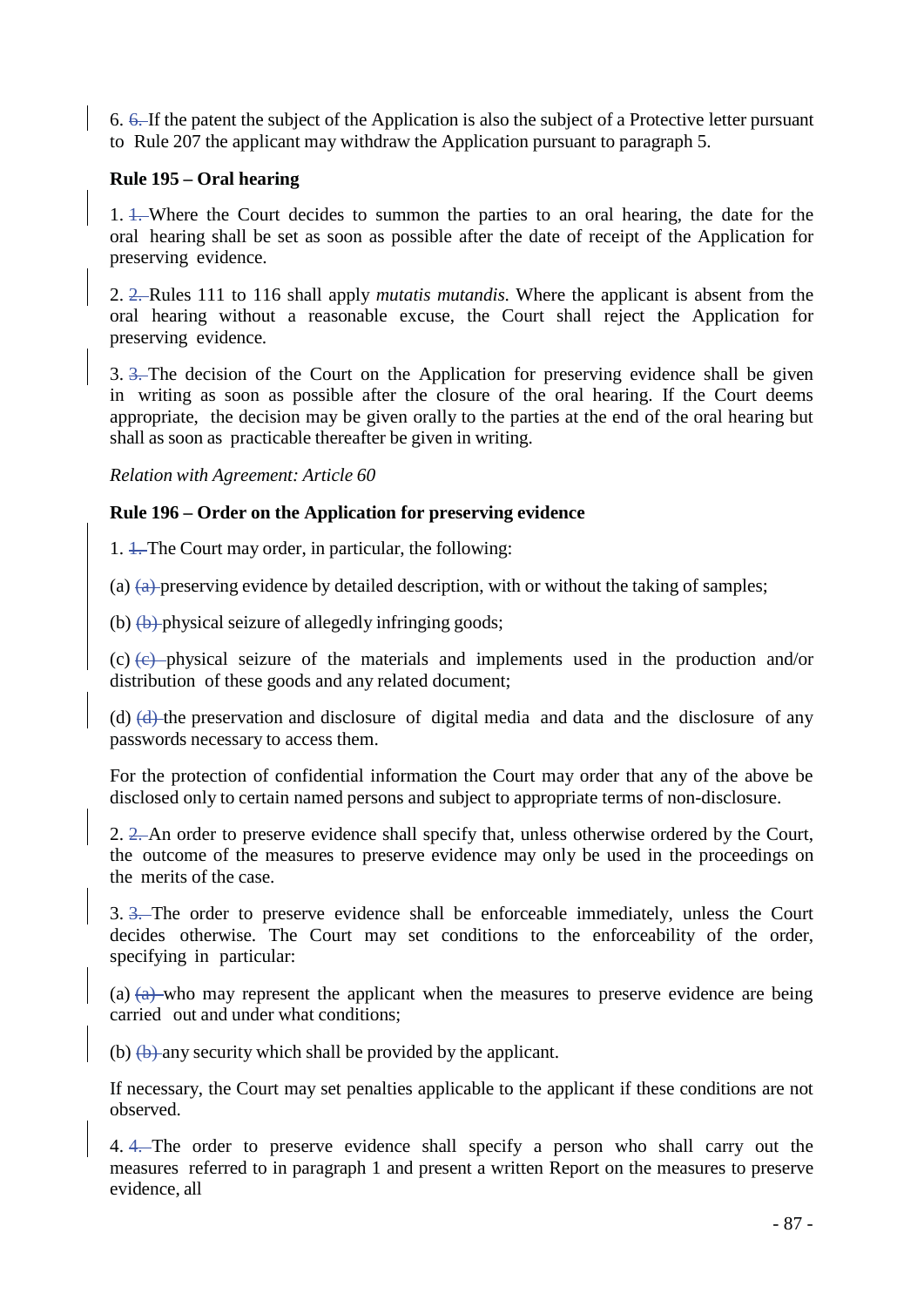in accordance with the national law of the place where the measures are executed, to the Court within a time period to be specified.

5. 5. The person referred to in paragraph 4 shall be a professional person or expert, who guarantees expertise, independence and impartiality. Where appropriate and allowed under applicable national law, the person may be a bailiff or assisted by a bailiff. In no circumstances may an employee or director of the applicant be present at the execution of the measures.

6. 6. The Court may order the applicant to provide adequate security for the legal costs and other expenses and compensation for any injury incurred or likely to be incurred by the defendant which the applicant may be liable to bear. The Court shall do so where the order to preserve evidence was made without the defendant having been heard, unless there are special circumstances not to do so. The Court shall decide whether it is appropriate to order the security by deposit or bank guarantee.

7. 7. The order to preserve evidence shall indicate that an appeal may be lodged in accordance with Article 73 of the Agreement and Rule 220.1.

*Relation with Agreement: Article 60(1)-(4)*

### **Rule 197 – Order to preserve evidence without hearing the defendant**

1. 1. The Court may order measures to preserve evidence [Rule 196.1] without the defendant having been heard, in particular where any delay is likely to cause irreparable harm to the applicant or where there is a demonstrable risk of evidence being destroyed or otherwise ceasing to be available.

2. 2. Where measures to preserve evidence are ordered without the defendant having been heard, Rule 195 shall apply *mutatis mutandis* to the oral hearing without the presence of the defendant. In such cases, the defendant shall be given notice, immediately at the time of the execution of the measures.

3. 3. Within 30 days after the execution of the measures, the defendant may request a review of the order to preserve evidence. The \*Request for review shall set out:

(a)  $\left(\frac{a}{b}\right)$  the reasons why the order to preserve evidence shall be revoked or modified; and

(b)  $\left\langle \phi \right\rangle$  the facts and evidence relied on.

4. 4. The Court shall order an oral hearing to review the order without delay. Rule 195 shall apply. The Court may modify, revoke or confirm the order. In case the order is modified or revoked the Court shall oblige the persons to whom confidential information has been disclosed to keep this information confidential [Rule 196.1].

*Relation with Agreement: Article 60(6)*

#### **Rule 198 – Revocation of an order to preserve evidence**

1. 1. The Court shall ensure that an order to preserve evidence is revoked or otherwise cease to have effect, upon request of the defendant, without prejudice to the damages which may be claimed, if, within a time period not exceeding 31 calendar days or 20 working days, whichever is the longer, from the date specified in the Court's order with due account to the date where the Report referred to in Rule 196.4 shall be presented, the applicant does not start proceedings on the merits of the case before the Court.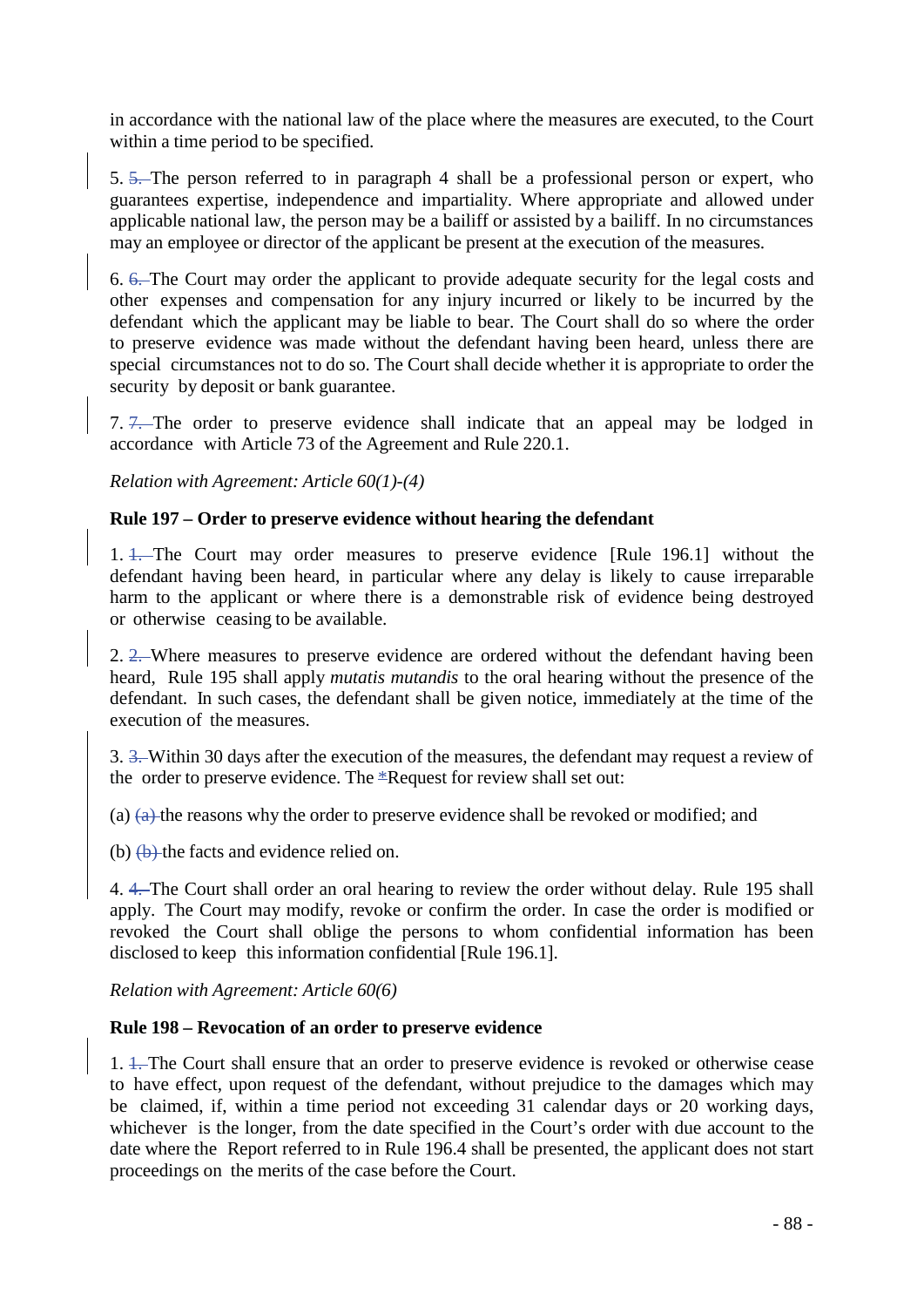2. 2. Where the measures to preserve evidence are revoked, or where they lapse due to any act or omission by the applicant, or where it is subsequently found that there has been no infringement or threat of infringement of the patent, the Court may order the applicant, upon request of the defendant, to provide the defendant appropriate compensation for any injury caused by those measures [Rule 354.42].

*Relation with Agreement: Article 60(8) and (9)*

#### **ORDER FOR INSPECTION**

## **Rule 199 – Order for inspection**

1. 1. The Court may, on a reasoned request by a party, order an inspection of products, devices, methods, premises or local situations *in situ*. For the protection of confidential information the Court may order that any of the above be disclosed only to certain named persons and subject to appropriate terms of non-disclosure in accordance with Article 58 of the Agreement.

2. 2. Rules 192 to 197 and Rule 198.2 shall apply

*mutatis mutandis*. *Relation with Agreement:*

*Article 60*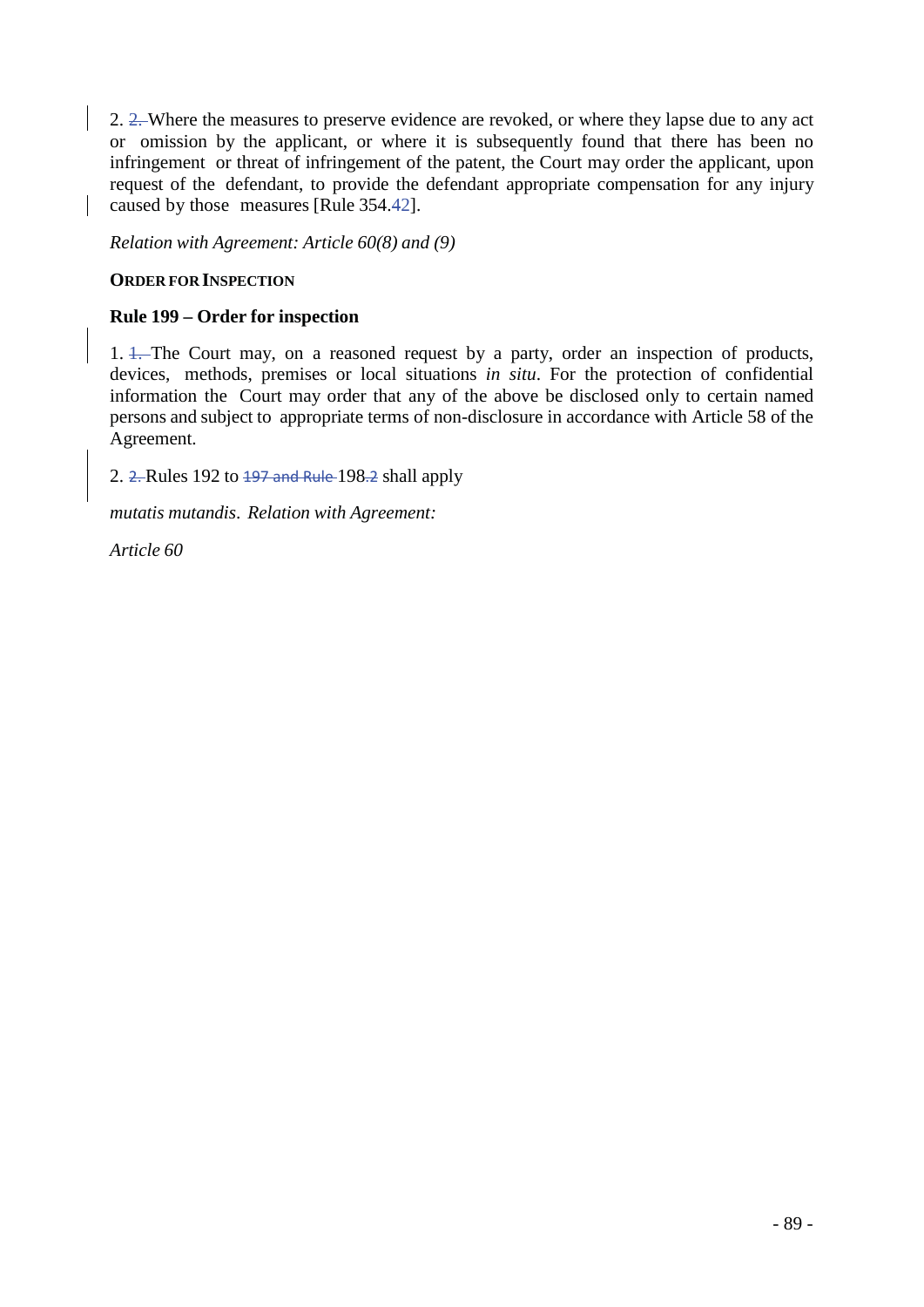## **CHAPTER 5 – OTHER EVIDENCE**

#### **Rule 200 – Order to freeze assets**

1. 1. Where a party has presented reasonably available and plausible evidence in support of its claim that a patent has been or is about to be infringed the Court may, whether before or after proceedings have been commenced, order a party not to remove from its jurisdiction any assets or particular assets located therein nor to deal in any assets, whether located within its jurisdiction or not.

2. 2. Rules 192 to 197 and 198 shall apply *mutatis*

*mutandis. Relation with Agreement: Article 61*

## **Rule 201 – Experiments ordered by the Court**

1. 1. Without prejudice to the possibility for parties or parties' parties' experts to carry out experiments, the Court may, on a reasoned request by a party, order an experiment to prove a statement of fact for the purpose of proceedings before the Court.

2. 2. A party requesting to be allowed to prove a statement of fact by means of experiments shall lodge a request as soon as practicable in the written procedure or the interim procedure to carry out experiments which shall:

(a)  $(a)$  identify the facts intended to be established by the experiments, describe the proposed experiments in detail and the reasons for carrying out the proposed experiments;

(b)  $(b)$  propose an expert to carry out such experiments; and

(c)  $\left(\epsilon\right)$  disclose any previous attempts to carry out similar experiments.

3. 3. Other parties to the proceedings shall be invited to state whether they dispute the facts intended to be established by the experiments. They shall also be invited to comment on the request, including the identity of the expert proposed and the description of the experiments.

4. 4. Unless otherwise ordered by the Court the party requesting experiments shall initially bear the costs of the experiment.

5. 5. The order of the Court allowing the experiments shall specify the detailed experiments and:

(a)  $\left(\frac{a}{b}\right)$  the name and address of the expert or experts who are is to carry out the experiments as Court'sCourt's expert(s) and draw up the report on the experiments;

(b)  $(b)$  the time period for carrying out the experiments and, where appropriate, the exact time and place where they are to be carried out;

(c)  $\left(\epsilon\right)$  if necessary, other conditions for carrying out the experiments; and

(d)  $(d)$  the time period for presenting the report on the experiments and, where appropriate, directions relating to the contents of the report.

6. 6. Where appropriate, the Court may order that the experiments be carried out in the presence of the parties and their experts.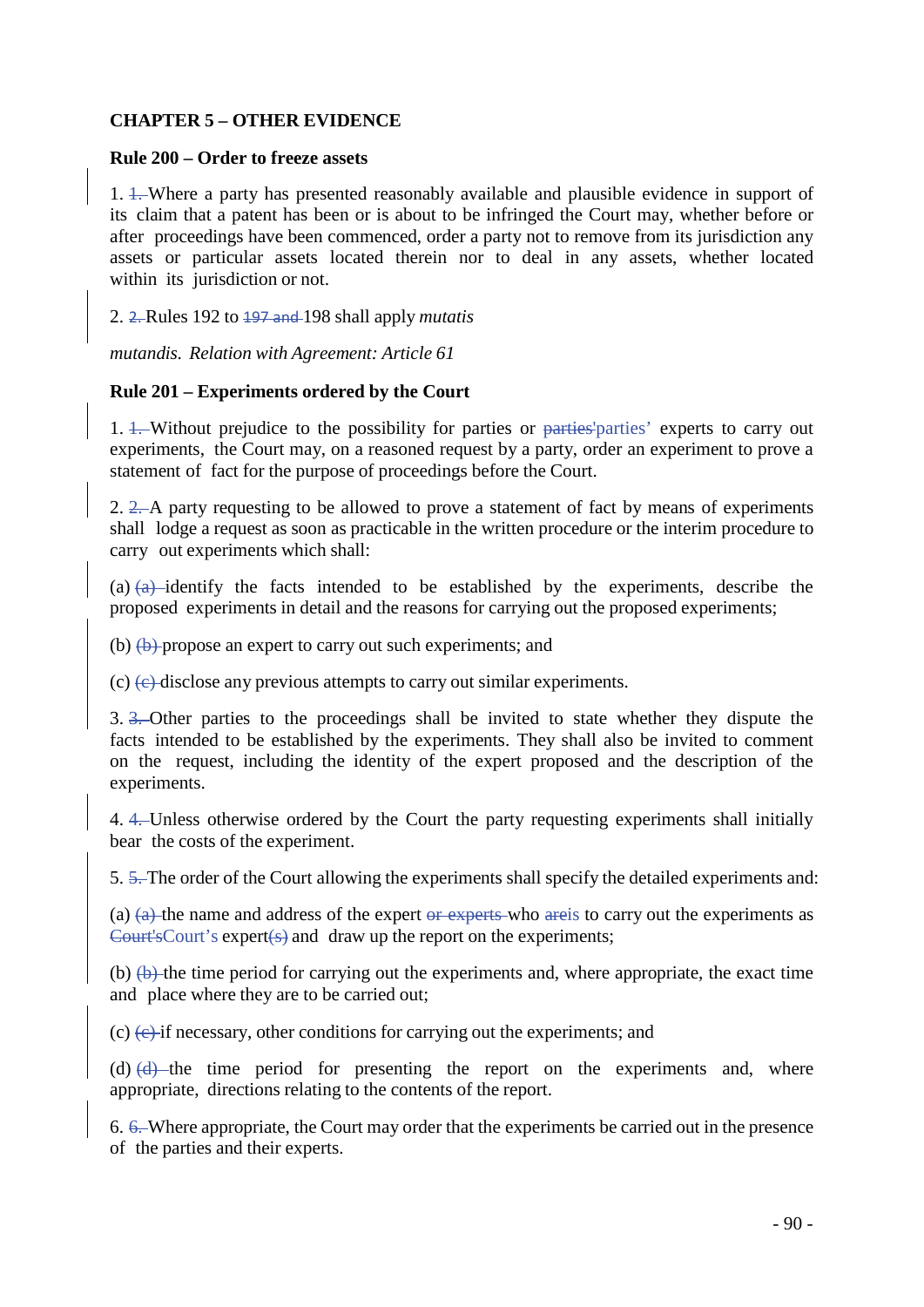7. 7. Once the report on the experiments is presented to the Court, it shall invite the parties to comment on it either in writing or during the oral hearing. The expert $(s)$  may be summoned to the oral hearing.

### **Rule 202 – Letters rogatory**

1. 4. The Court may, of its own motion (, but only after hearing the parties), or on a reasoned request by a party, issue letters rogatory for the production of documents or the hearing of witnesses or experts by other competent courts or authorities. outside the European Union. Rule 180 shall apply.

2. 2. The Court shall draw up letters rogatory in the language of the competent court or authority or shall attach to such letters a translation into that language.

3. 3. Subject to paragraph 4, the competent court or authority shall apply national law as to the procedures to be followed in executing such requests and, in particular, as to the appropriate measures of compulsion.

4. 4. The Court shall be informed of the time when, and the place where, the enquiry or other legal measure is to take place. It may inform the parties, witnesses and experts concerned.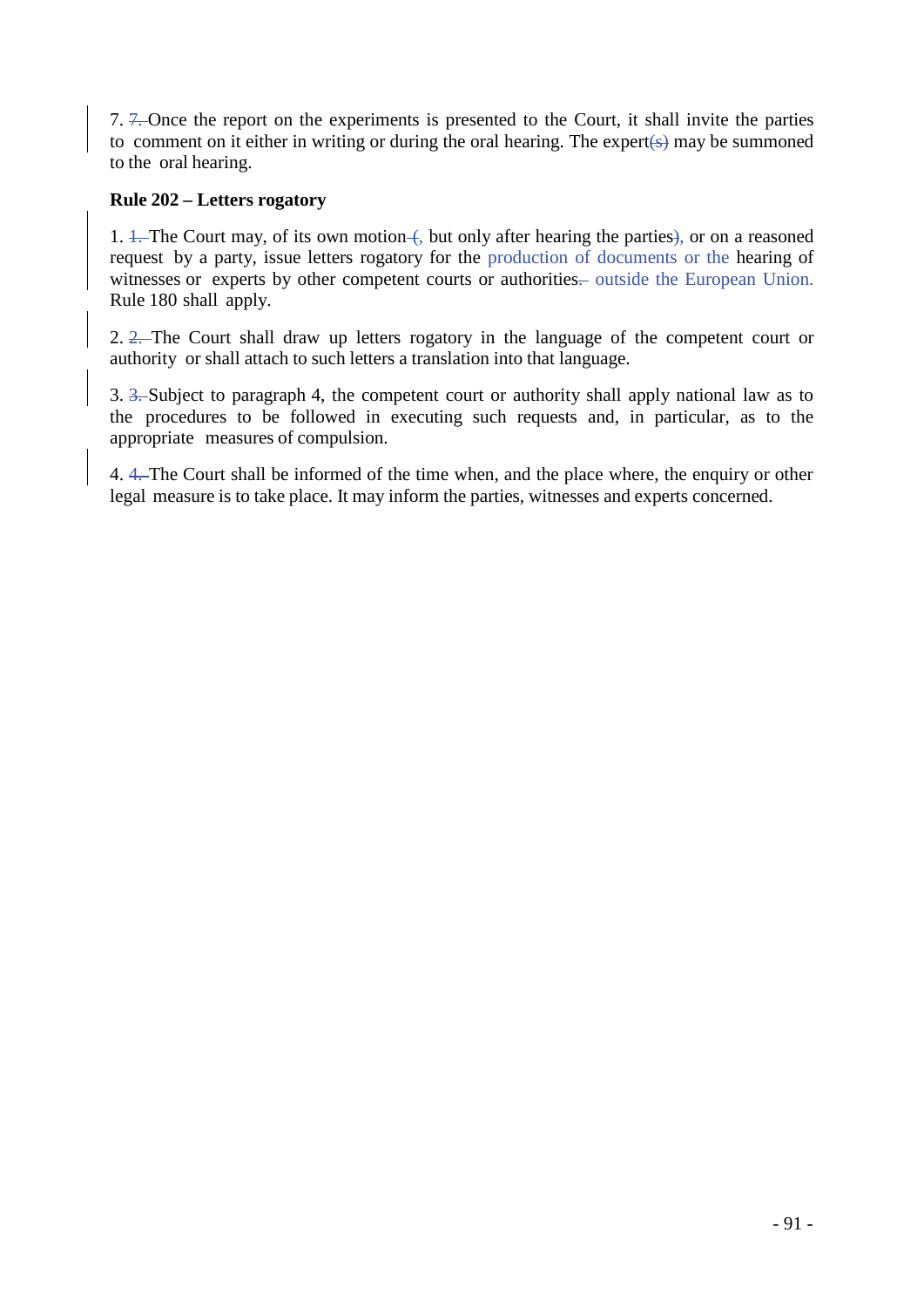## **PART 3 – PROVISIONAL MEASURES**

### **Rule 205 – Stages of the proceedings (summary proceedings)**

Provisional measures are treated by way of summary proceedings which shall consist of the following stages:

- (a)  $(a)$  a written procedure; and
- (b)  $(b)$  an oral procedure, which may include an oral hearing of the parties or of one of the parties.

### **Rule 206 – Application for provisional measures**

1. 1. An Application for provisional measures may be lodged by a party (hereinafter "the applicant") before or after main proceedings on the merits of the case have been started before the Court.

2. 2. An \*Application for provisional measures shall contain:

(a)  $\left(\frac{a}{b}\right)$  particulars in accordance with Rule 13.1(a) to (i);

(b)  $(b)$  a indication of the provisional measures which are being requested [Rule 211.1];

(c)  $\left( \epsilon \right)$  the reasons why provisional measures are necessary to prevent a threatened infringement, to forbid the continuation of an alleged infringement or to make such continuation subject to the lodging of guarantees;

(d) (d) the facts and evidence relied on in support of the Application, including evidence to support the claim that provisional measures are necessary including the matters referred to in Rule 211.2 and .3; and

(e)  $(e)$  a concise description of the action which will be started before the Court, including an indication of the facts and evidence which will be relied on in support of the main proceedings on the merits of the case.

3. 3. Where the applicant requests that provisional measures be ordered without hearing the other party (hereinafter "the defendant"), the \*Application for provisional measures shall in addition contain:

(a)  $\left(\frac{a}{b}\right)$  the reasons for not hearing the defendant having regard in particular to Rule 197; and

(b)  $(b)$  information about any prior correspondence between the parties concerning the alleged infringement.

4. 4. The applicant shall be under a duty to disclose any material fact known to it which might influence the Court in deciding whether to make an order without hearing the defendant including any pending proceedings and/or any unsuccessful attempt in the past to obtain provisional measures in respect of the patent (or patents)...

5. 5. Rule 14 shall apply *mutatis mutandis*. The applicant shall pay the fee for the Application for provisional measures [EUR\*\*\*], in accordance with Part 6. Rule 15.2 shall apply *mutatis mutandis*.

*Relation with Agreement: Articles 32(1)(c) and 62*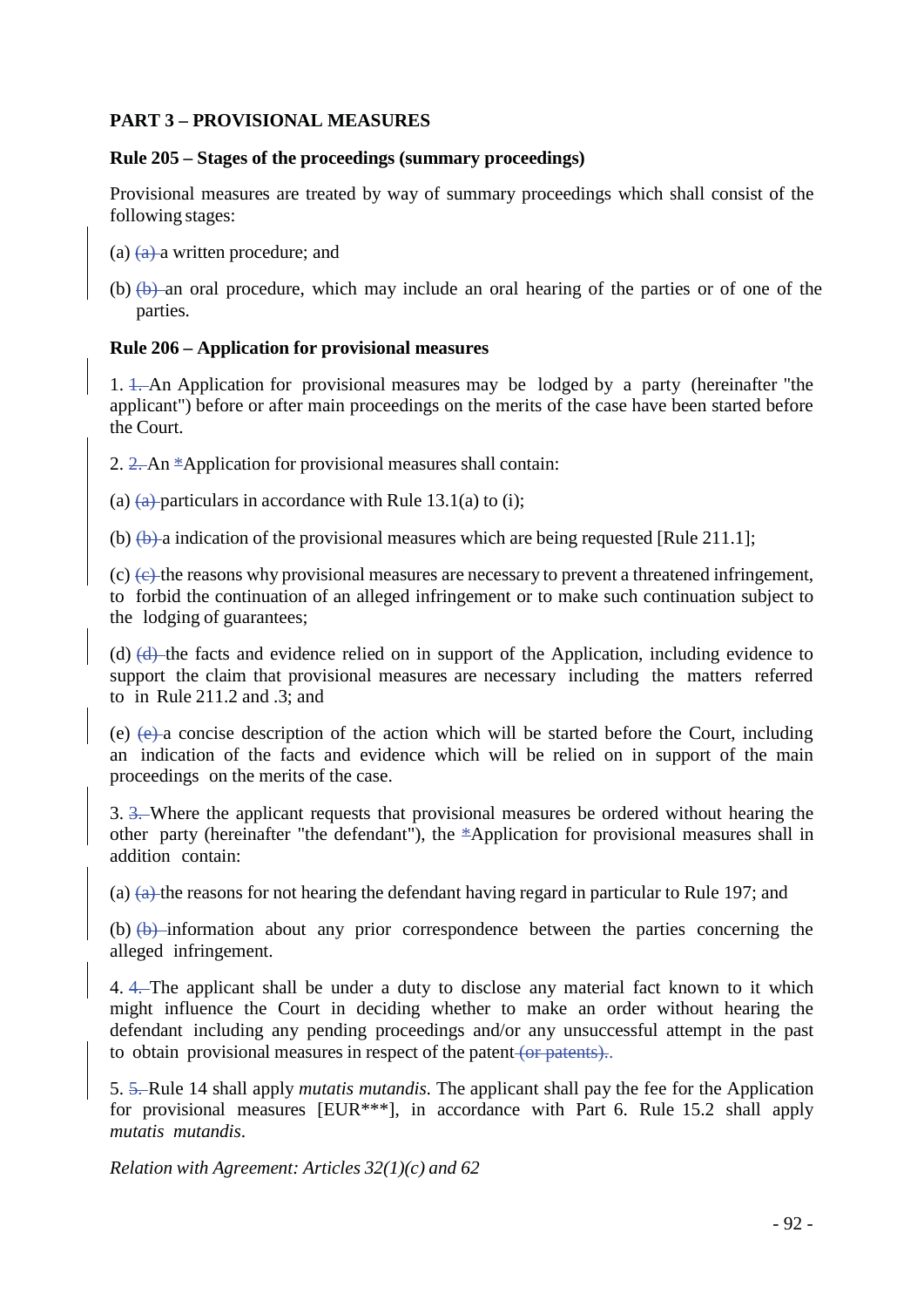## **Rule 207 – Protective letter**

1. 1. If a person entitled to start proceedings under Article 47 of the Agreement considers it likely that an Application for provisional measures against him as a defendant may be lodged before the Court in the near future, he may file a Protective letter.

2. 2. The \*Protective letter shall be filed with the Registry in the language(s) of the patent(s) and shall contain:

(a)  $\left(\frac{a}{b}\right)$  the name of the defendant or defendants filing the Protective letter and of the defendant'sdefendant's representative;

(b)  $(b)$  the name of the presumed applicant or applicants for provisional measures;

 $(c)$  (c)  $(e)$ -postal and electronic addresses for service on the defendant filing the Protective letter and the names of the persons authorised to accept service;

(d) (d) postal and, where available, electronic addresses for service on the presumed applicant or applicants for provisional measures and the names of the persons authorised to accept service if known;

(e)  $(e)$  where available, the number of the patent (or patents) concerned and, where applicable, information about any prior or pending proceedings referred to in Rule 13.1(h); and

(f)  $(f)$  the statement that the letter is a Protective letter.

3. The Protective letter may contain:

(a)  $(g)$  an indication of the facts relied on, which may include a challenge to the facts expected to be relied on by the presumed applicant or applicants and/or, where applicable, any assertion that the patent  $\left( \text{or patterns} \right)$  is  $\left( \text{are} \right)$  is invalid and the grounds for such assertion;

(b)  $(h)$ -any available written evidence relied on;

(c)  $\leftrightarrow$  the arguments of law, including the reasons why any Application for provisional measures should be rejected.

4. 3. The defendant or defendants filing the Protective letter shall pay the fee for filing a Protective letter [EUR\*\*\*], in accordance with Part 6. Rule 15.2 shall apply *mutatis mutandis*.

5. 4. The Registry shall as soon as practicable examine whether the requirements of paragraphs 2(a) to (f) and 3 have been complied with. If these requirements have been complied with, the Registry shall as soon as practicable:

(a)  $\left(\frac{a}{b}\right)$  record the date of receipt and assign a number to the Protective letter;

(b) (b) subject to Rule 207.6paragraph 7, record the Protective letter in the register;

(c)  $(e)$  provide details of the Protective letter to all local and regional divisions; and

(d) (d) where an Application for provisional measures has already been lodged, inform the panel or the single judge dealing with the Application about the filing of the Protective letter.

6. 5. If the defendant has not complied with the requirements of paragraph 2 the Registry shall as soon as practicable invite the defendant to: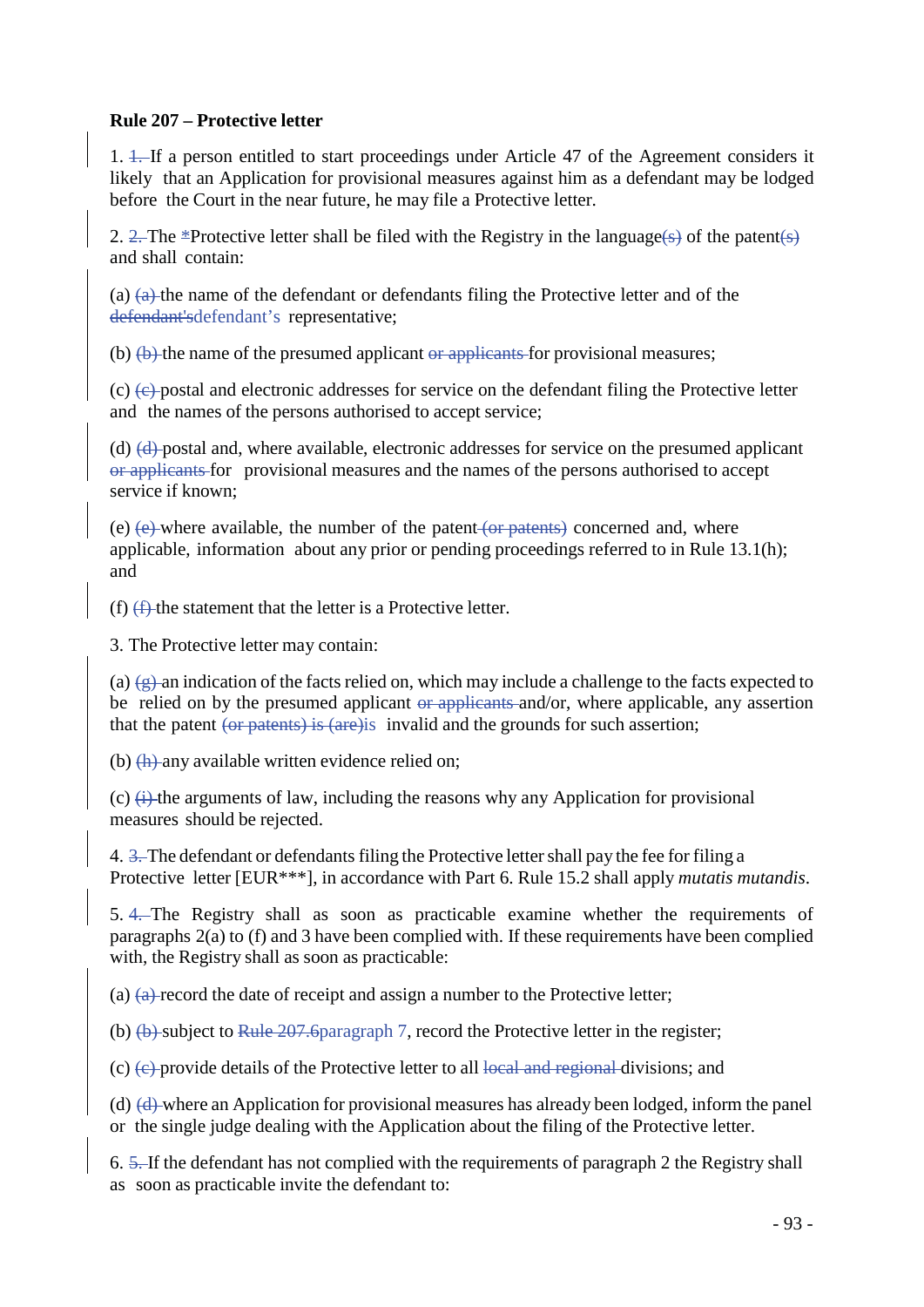(a)  $\left(\text{a}\right)$  correct the deficiencies within 14 days of service of such notification; and

 $\overline{\phantom{a}}$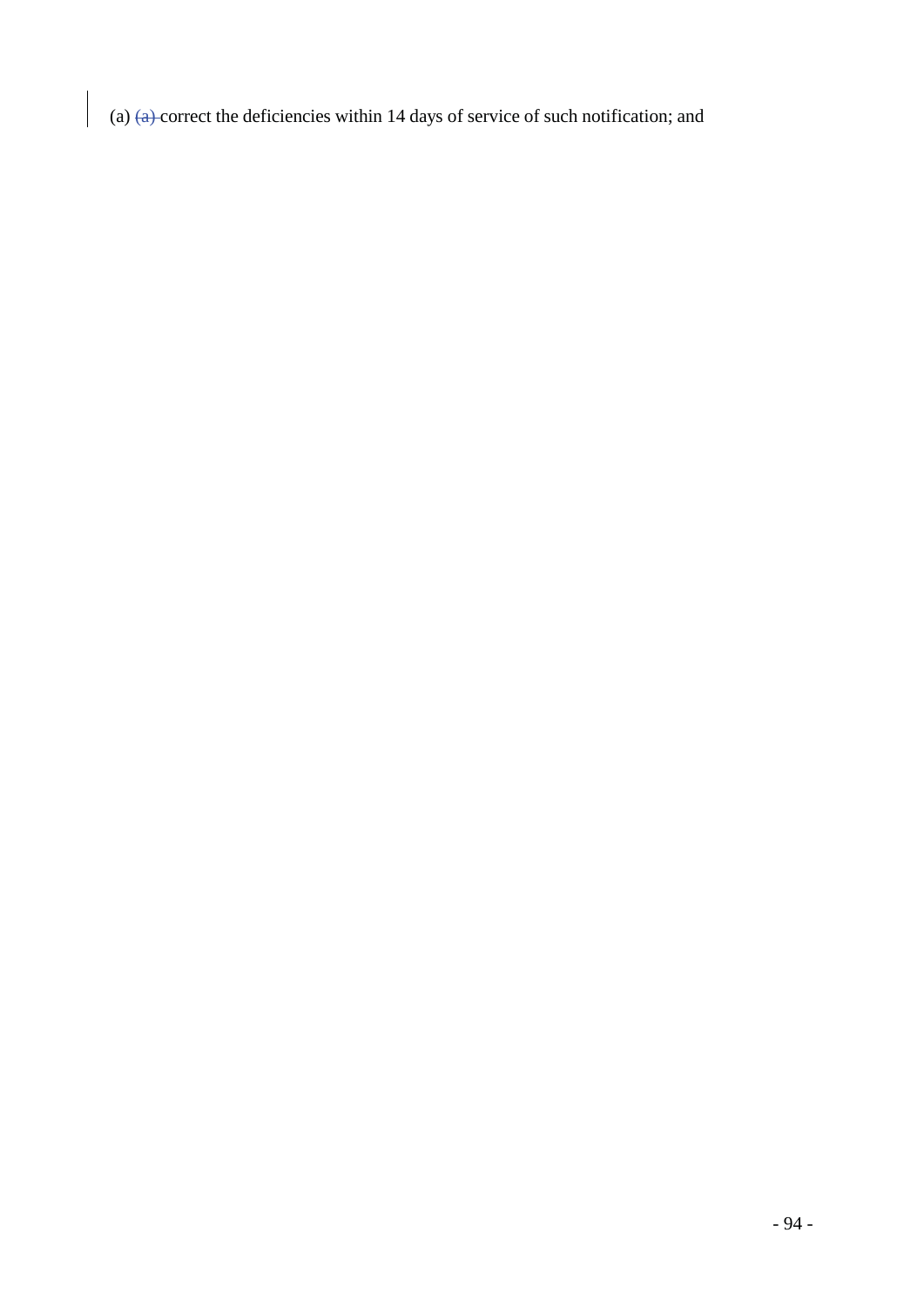(b) (b) where applicable, pay the fee referred to in paragraph 3.

7. 6. The protective letter shall not be publicly available on the register until it has been forwarded to the applicant pursuant to Rule 207.7. paragraph 8.

8. 7. Where an Application for provisional measures is subsequently lodged the Registrar shall forward a copy of the protective letter to the panel or judge appointed under Rule 208 together with the Application for provisional measures and shall forward a copy to the applicant or applicants as soon as practicable.

9. 8. If no Application for provisional measures has been lodged within six months from the date of receipt of the Protective letter, the Protective letter shall be removed from the register unless the person who has lodged the Protective letter has prior to the expiry of such period applied for an extension of six months and paid a fee for the extension [EUR\*\*\*] in accordance with Part 6. Further extensions may be obtained on further payments of the fee.

10. 8. Rule 15.2 shall apply *mutatis mutandis*.

### **Rule 208 – Examination as to formal requirements, recording in the register, assignment to panel, designation of judge-rapporteur, single judge**

1. 1. The Application for provisional measures shall be examined by the Registry in accordance with Rule 16. The Registry shall in addition examine whether any Protective letter relevant for the Application is recorded in the register.

2. 2. Where main proceedings on the merits of the case have not yet been started before the Court, Rule 17 (date of receipt, recording in the register, action number, assignment to panel) and Rule 18 (designation of judge-rapporteur by presiding judge) shall apply *mutatis mutandis*. In urgent cases, the presiding judge may decide that he or an experienced judge of the panel, acting as single judge, may decide on the Application in accordance with Rules 209 to 213 with a reduced time-table.

3. 3. Where main proceedings on the merits of the case have already been started before the Court, the Application for provisional measures shall immediately be forwarded to the panel to which the action has been assigned or to the single judge. In urgent cases (where the action has not been assigned to a single judge), the presiding judge may decide that he or the judgerapporteur, acting as single judge, may decide on the Application in accordance with Rules 209 to 213 with a reduced time-table.

4. 4. The single judge deciding on the Application for provisional measures shall have all necessary powers of the Court.

*Relation with Statute: Article 19*

#### **Rule 209 – Examination of the Application for provisional measures**

1. 1. Without prejudice to the Court'sCourt's decision on the Application for provisional measures, the Court shall have the discretion to:

(a)  $\left(\frac{a}{b}\right)$  inform the defendant about the Application and invite him to lodge, within a time period to be specified, an \*Objection to the Application for provisional measures which shall contain:

(i)  $\overline{(+)}$  the reasons why the Application shall fail;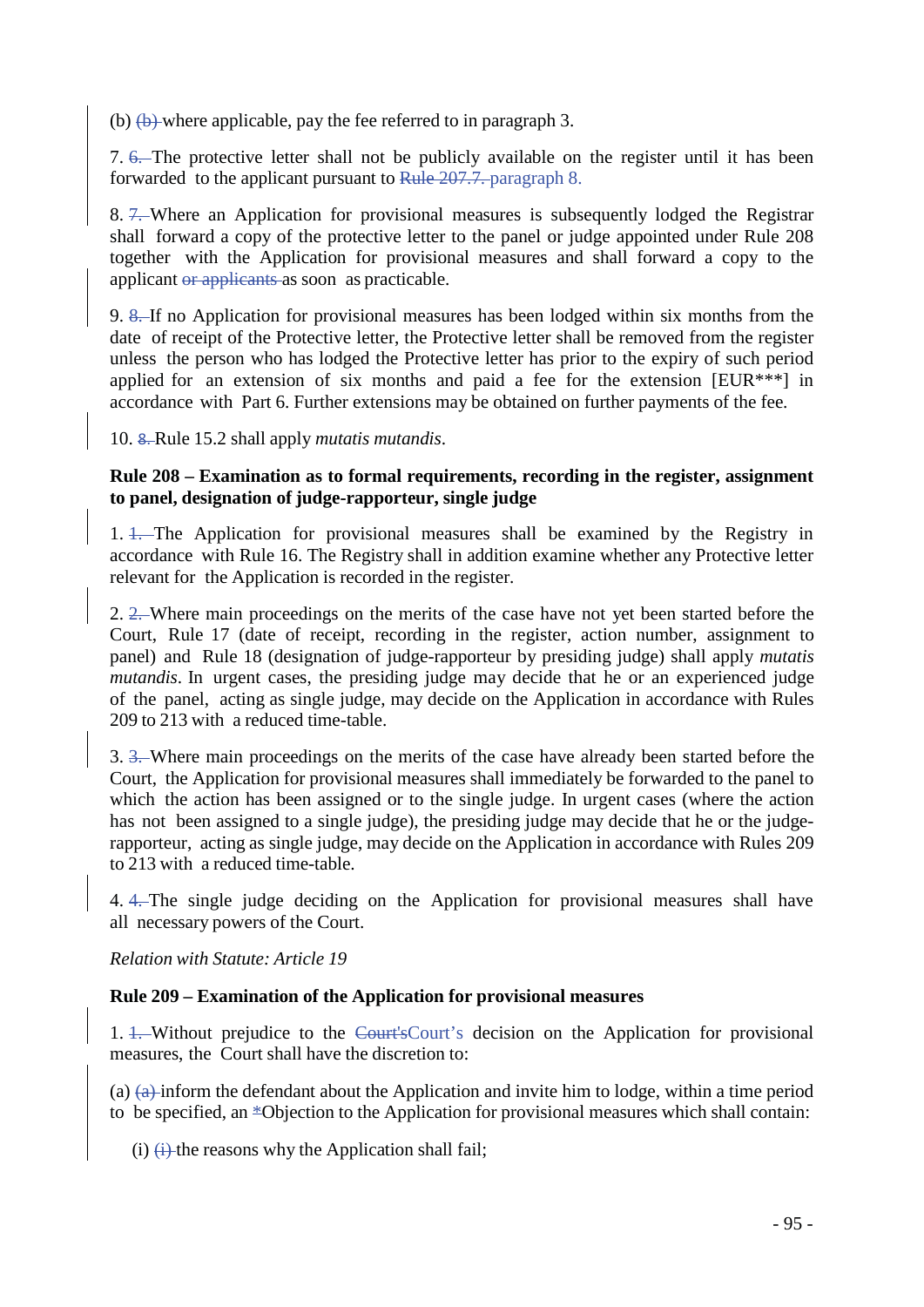(ii)  $(ii)$  the facts and evidence relied on, in particular any challenge to the facts and evidence relied on by the applicant; and

 $(iii)$   $(iii)$  where main proceedings on the merits of the case have not yet been started before the Court, the reasons why the action which will be started before the Court shall fail and the facts and evidence relied on in support;

(b)  $(b)$  summon the parties to an oral hearing;

(c)  $\left(\epsilon\right)$ -summon the applicant to an oral hearing without the presence of the defendant.

2. 2. In exercising its discretion pursuant to Rule 209.paragraph 1, the Court shall in particular take into account:

(a)  $\left(\frac{a}{b}\right)$  whether the patent has been upheld in an opposition procedure before the European Patent Office or has been the subject of proceedings in any other court;

(b)  $\leftrightarrow$  the urgency of the action;

(c)  $\left( \epsilon \right)$  whether the applicant has requested provisional measures without hearing the defendant and whether the reasons for not hearing the defendant appear well-founded; and

(d) (d) any Protective letter filed by the defendant; the Court shall in particular consider summoning parties to an oral hearing if a relevant Protective letter has been filed by the defendant.

3. 3. In cases of extreme urgency the standing judge appointed in accordance with Rule 345.5 may decide immediately on the Application for provisional measures and the procedure to be followed on the Application.

4. 4. If the applicant has applied for provisional measures without hearing the defendant and the Court decides not to grant provisional measures without hearing the defendant the applicant may withdraw the Application and may request that the Court order that the Application and the contents of the Application remain confidential.

#### **Rule 210 – Oral hearing**

1. 1. Where the Court decides to summon the parties to an oral hearing, the date for the oral hearing shall be set as soon as possible after the date of receipt of the Application for provisional measures.

2. 2. The Court may order the parties to provide further information, documents and other evidence before or during the oral hearing, including evidence to enable the Court to make its decision in accordance with Rule 211. Part 2 of these Rules on Evidence shall be applicable only to the extent determined by the Court.

3. 3. Rules 111 to 116 shall apply *mutatis mutandis*. Where the applicant is absent from the oral hearing without a reasonable excuse, the Court shall reject the Application for provisional measures.

4. 4. The decision of the Court on the Application for provisional measures shall be given in writing as soon as possible after the closure of the oral hearing. If the Court deems appropriate, its decision may be given orally to the parties at the end of the oral hearing, prior to providing its decision in writing.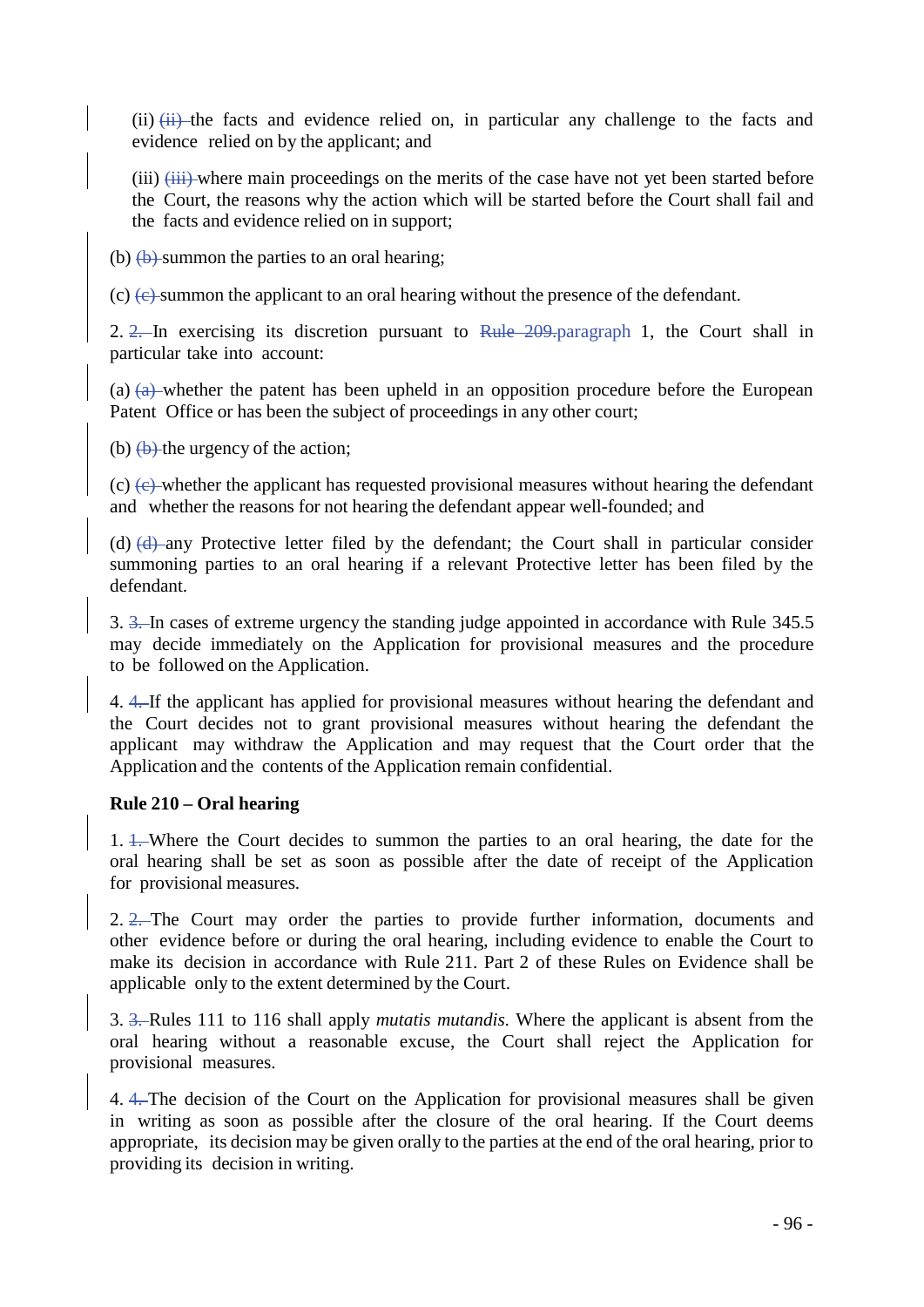## **Rule 211 – Order on the Application for provisional measures**

1. 1. The Court may in particular order the following provisional measures:

(a)  $\left(\frac{a}{b}\right)$  injunctions against a defendant;

(b)  $\leftrightarrow$  the seizure or delivery up of the goods suspected of infringing a patent right so as to prevent their entry into or movement within the channels of commerce;

(c)  $\left(\frac{c}{c}\right)$  if an applicant demonstrates circumstances likely to endanger the recovery of damages, a precautionary seizure of the movable and immovable property of the defendant, including the blocking of his bank accounts and other assets;

(d)  $\left(\frac{d}{dt}\right)$  an interim award of costs.

2. 2. In taking its decision the Court may require the applicant to provide reasonable evidence to satisfy the Court with a sufficient degree of certainty that the applicant is entitled to commence proceedings pursuant to Article 47, that the patent in question is valid and that his right is being infringed, or that such infringement is imminent.

3. 3. In taking its decision the Court shall in the exercise of its discretion weigh up the interests of the parties and, in particular, take into account the potential harm for either of the parties resulting from the granting or the refusal of the injunction.

4. 4. The Court shall have regard to any unreasonable delay in seeking provisional measures.

5. 5. The Court may order the applicant to provide adequate security for appropriate compensation for any injury likely to be caused to the defendant which the applicant may be liable to bear in the event that the Court revokes the order for provisional measures. The Court shall do so where interim measures are ordered without the defendant having been heard unless there are special circumstances not to do so. The Court shall decide whether it is appropriate to order the security by deposit or bank guarantee. The order shall be effective only after the security has been given to the defendant in accordance with the Court's decision.

6. 6. The order on provisional measures shall indicate that an appeal may be brought in accordance with Article 73 of the Agreement and Rule 220.1.

*Relation with Agreement: Article 62(2) and (4)*

#### **Rule 212 – Order on provisional measures without hearing the defendant**

1. 1. The Court may-only order provisional measures without the defendant having been heard, in particular where any delay is likely to cause irreparable harm to the applicant or where there is a demonstrable risk of evidence being destroyed. Rule 197 shall apply *mutatis mutandis*.

2. 2. Where provisional measures are ordered without the defendant having been heard, Rule 210 shall apply *mutatis mutandis* to the oral hearing without the presence of the defendant. In such cases, the defendant shall be given notice of the provisional measures without delay and at the latest immediately at the time of execution of the measures.

3. 3. The defendant may request a review. Rule 197.3 and .4 shall apply *mutatis*

*mutandis*. *Relation with Agreement: Article 60(5) and (6)*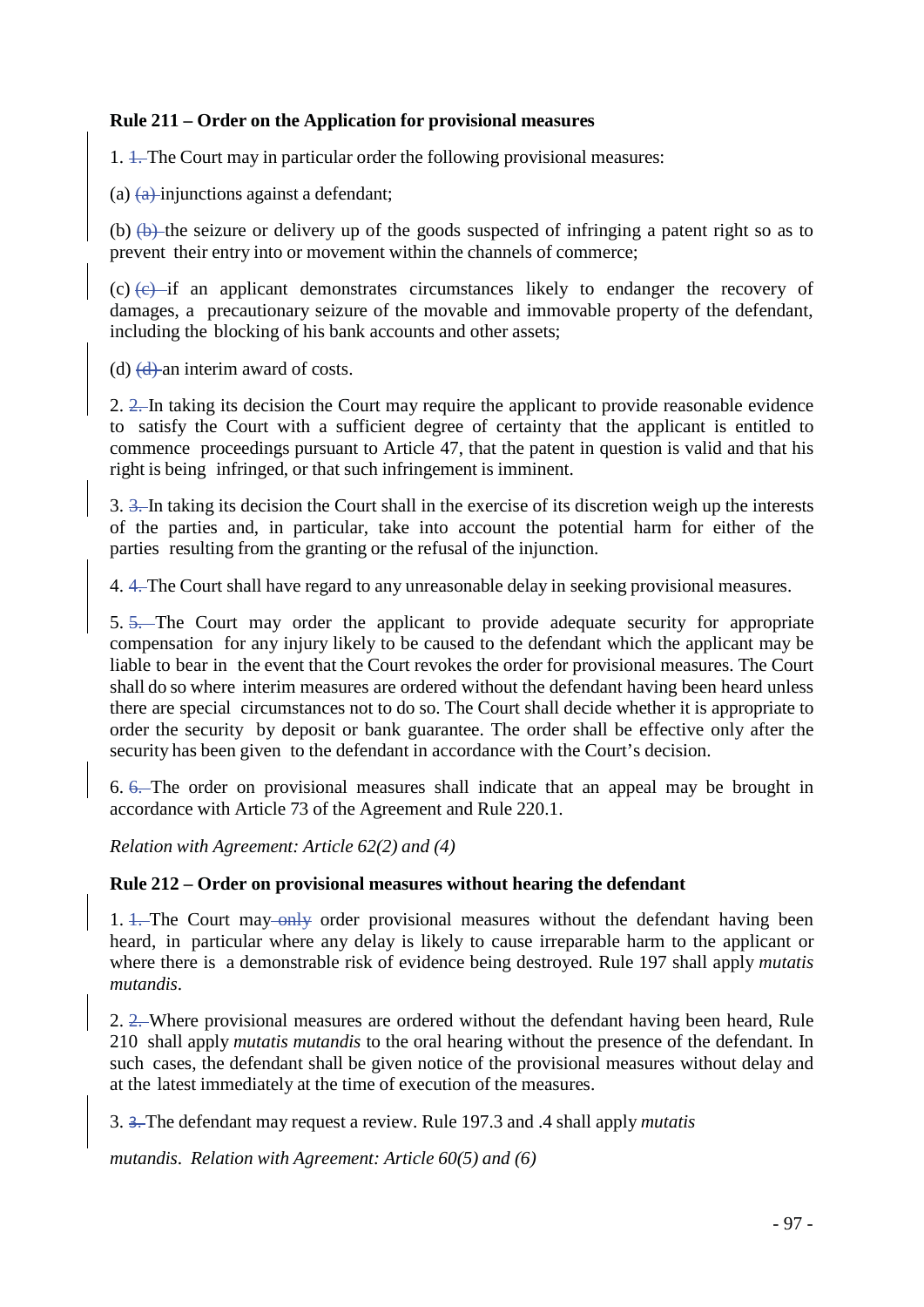### **Rule 213 – Revocation of provisional measures**

1. 1. The Court shall ensure that provisional measures are revoked or otherwise cease to have effect, upon request of the defendant, without prejudice to the damages which may be claimed, if, within a time period not exceeding 31 calendar days or 20 working days, whichever is the longer, from the date specified in the Court's order, the applicant does not start proceedings on the merits of the case before the Court. When specifying the date, the Court shall take due account, where applicable, of the date on which the Report referred to in Rule 196.4 shall be presented.

2. 2. Where provisional measures are revoked, or where they lapse due to any act or omission by the applicant, or where it is subsequently found that there has been no infringement or threat of infringement of the patent, the Court may order the applicant, upon request of the defendant, to provide the defendant with appropriate compensation for any injury caused by those measures [Rule 354.42].

*Relation with Agreement: Article 60(9).*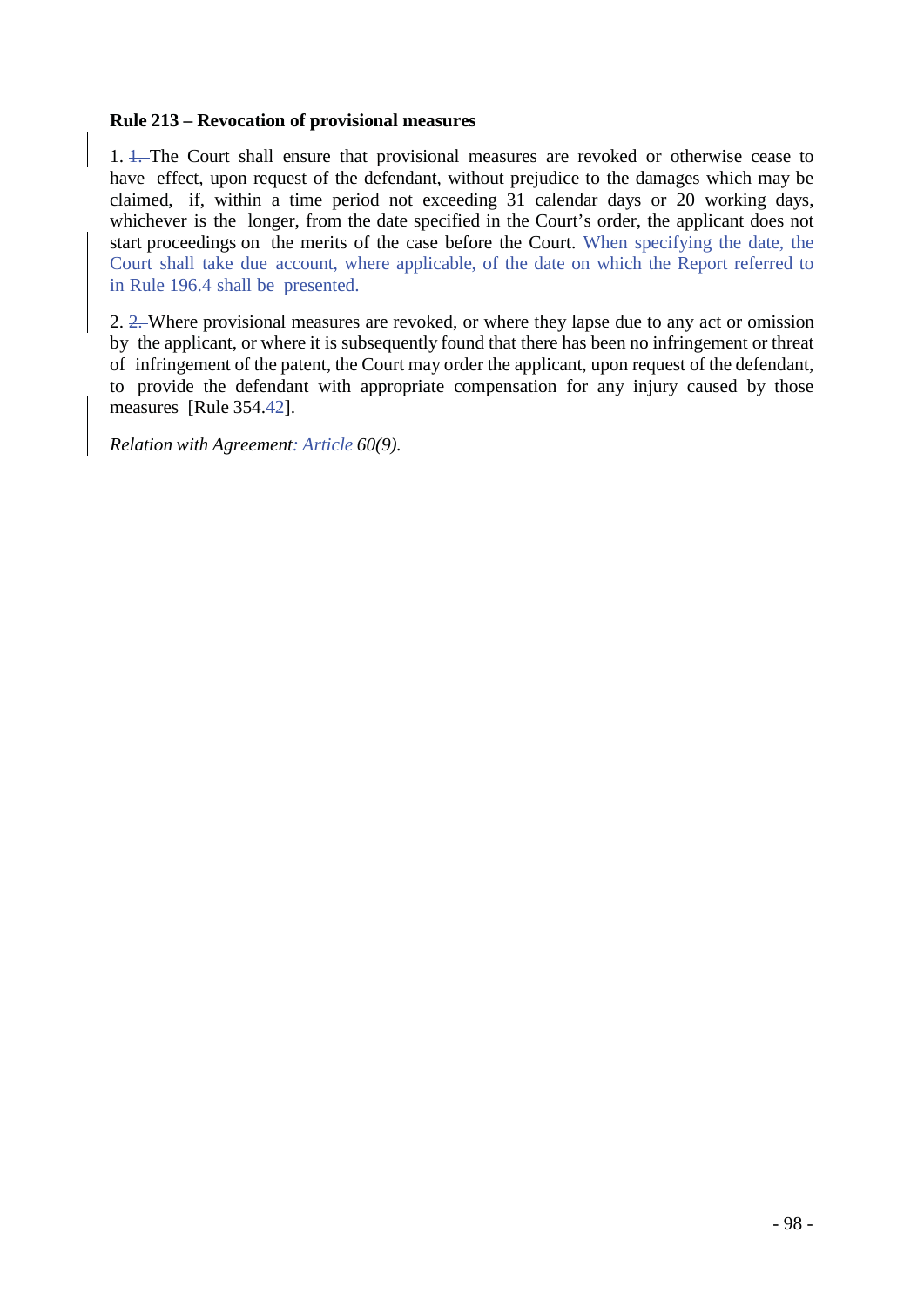# **PART 4 – PROCEDURES BEFORE THE COURT OF APPEAL**

### **Rule 220 – Appealable decisions**

1. 1. An appeal by a party adversely affected may be brought against:

(a)  $\left( a \right)$  final decisions of the Court of First Instance:

(b)  $\left(\frac{b}{c}\right)$  decisions terminating proceedings as regards one of the parties;

(c)  $\leftrightarrow$  orders referred to in Articles 49(5), 59, 60, 61, 62 or 67 of the Agreement.

2. 2. Orders other than those referred to in Rule 220 paragraph 1 and Rule 97.5, shallmay be either the subject of an appeal together with the appeal ofagainst the decision or may be appealed with the leave of the Court of First Instance within 15 days of service of the Court's decision to that effect.

3. In the event of a refusal of the Court of First Instance to grant leave within 15 days of the order of one of its panels a request for a discretionary review to the Court of Appeal may be made within 15 calendar days from the end of that period. Rule 333.3 shall apply *mutatis mutandis*. The request shall set out the matters referred to in Rule 221.2.

4. The President of the Court of AppealThe Registrar shall assign the request for a discretionary review to the standing judge (Rule 345.5 and .8). The standing judge may deny the request without giving reasons. If the standing judge allows the request after having heard the other party, he shall order what further steps, if any, the parties shall take and within what time limits and the President of the Court of Appeal shall assign the review to a panel of the Court of Appeal for a decision. The Court of Appeal may consult the presiding judge or the judge-rapporteur of the panel of the Court of First Instance which has refused the leave order.

5. 3. The Court of Appeal may hear appeals against separate decisions on the merits in infringement proceedings and in validity proceedings together.

*Relation with Agreement: Article 73*

#### **Rule 221 – Application for leave to appeal against cost decisions**

1. 1. A party adversely affected by a decision referred to in Rule 157 may lodge an Application for leave to appeal to the Court of Appeal within 15 days of service of the decision of the Court refusing leave to appeal.

2. 2. The \*Application for leave to appeal shall set out:

(a)  $\left(\frac{a}{b}\right)$  the reasons why the appeal should be heard;

(b) (b) where necessary, the facts, evidence and arguments relied on.

3. 3. The Application for leave to appeal shall be assigned to the standing judge (Rule 345.5 and

.8) who shall decide on granting leave to appeal.

4. 4. If leave to appeal a cost decision is granted the standing judge shall decide the appeal.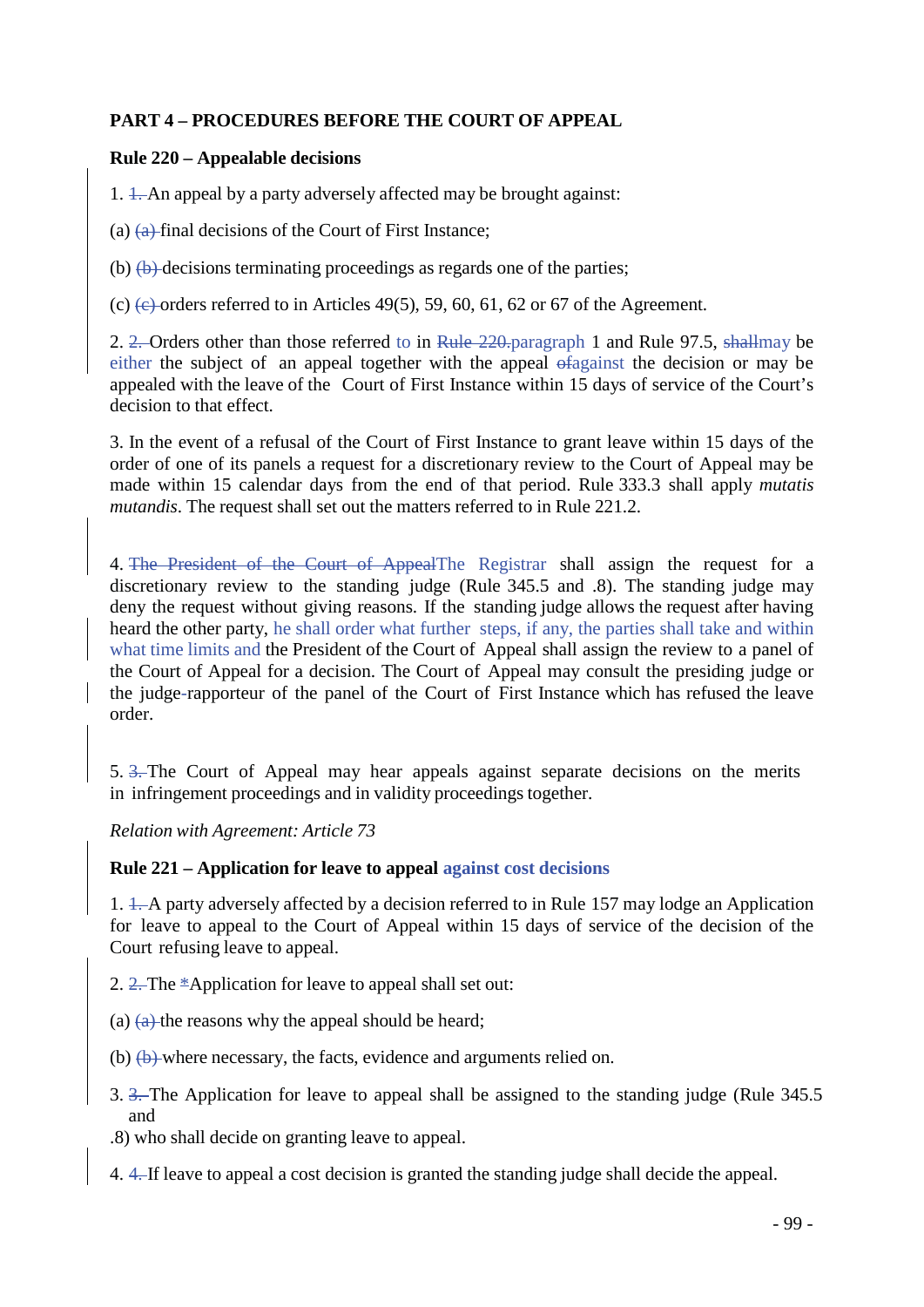# **Rule 222 – Subject-matter of the proceedings before the Court of Appeal**

1. 1. Requests, facts, evidence and arguments submitted by the parties under Rules 221, 225, 226, 236 and 238 shall, subject to paragraph 2, constitute the subject-matter of the proceedings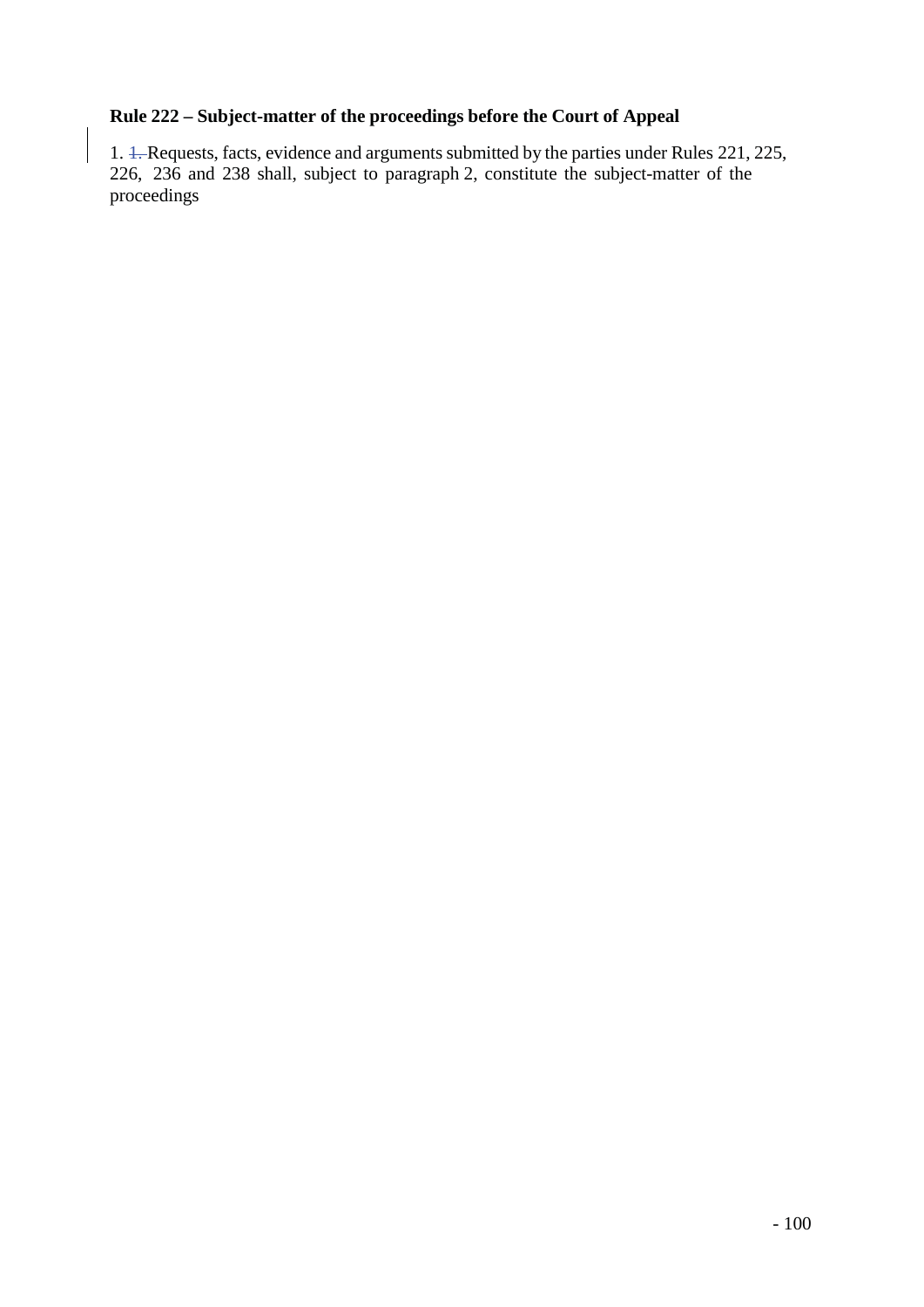before the Court of Appeal. The Court of Appeal shall consult the file of the proceedings before the Court of First Instance.

2. 2. Requests, facts and evidence which have not been submitted by a party during proceedings before the Court of First Instance may be disregarded by the Court of Appeal. When exercising discretion, the Court shall in particular take into account:

(a)  $\left(\frac{a}{a}\right)$  whether a party seeking to lodge new submissions is able to justify that the new submissions could not reasonably have been made during proceedings before the Court of First Instance;

(b)  $\left\langle \phi \right\rangle$  the relevance of the new submissions for the decision on the appeal;

(c)  $\left( \epsilon \right)$  the position of the other party regarding the lodging of the new submissions.

*Relation with Agreement: Article 73(4)*

## **Rule 223 – Application for suspensive effect**

1. 1. A party may lodge an Application for suspensive effect, in accordance with Article 74 of the Agreement.

2. 2. The \*Application for suspensive effect shall set out:

(a)  $\left(\frac{a}{b}\right)$  the reasons why the lodging of the appeal shall have suspensive effect;

(b)  $(b)$  the facts, evidence and arguments relied on.

3. 3. Rule 221.3 shall apply *mutatis mutandis*. The Court of Appeal shall decide the Application without delay.

4. 4. In cases of extreme urgency the applicant may apply at any time without formality for an order for suspensive effect to the standing judge [Rule 345.5 and .8]. The standing judge shall have all the powers of the Court of Appeal and shall decide the procedure to be followed on the application..., which may include a subsequent written Application.

5. 5. There shall be no suspensive effect for an appeal of an order pursuant to Rule 220.2.

*Relation with Agreement: Article 74*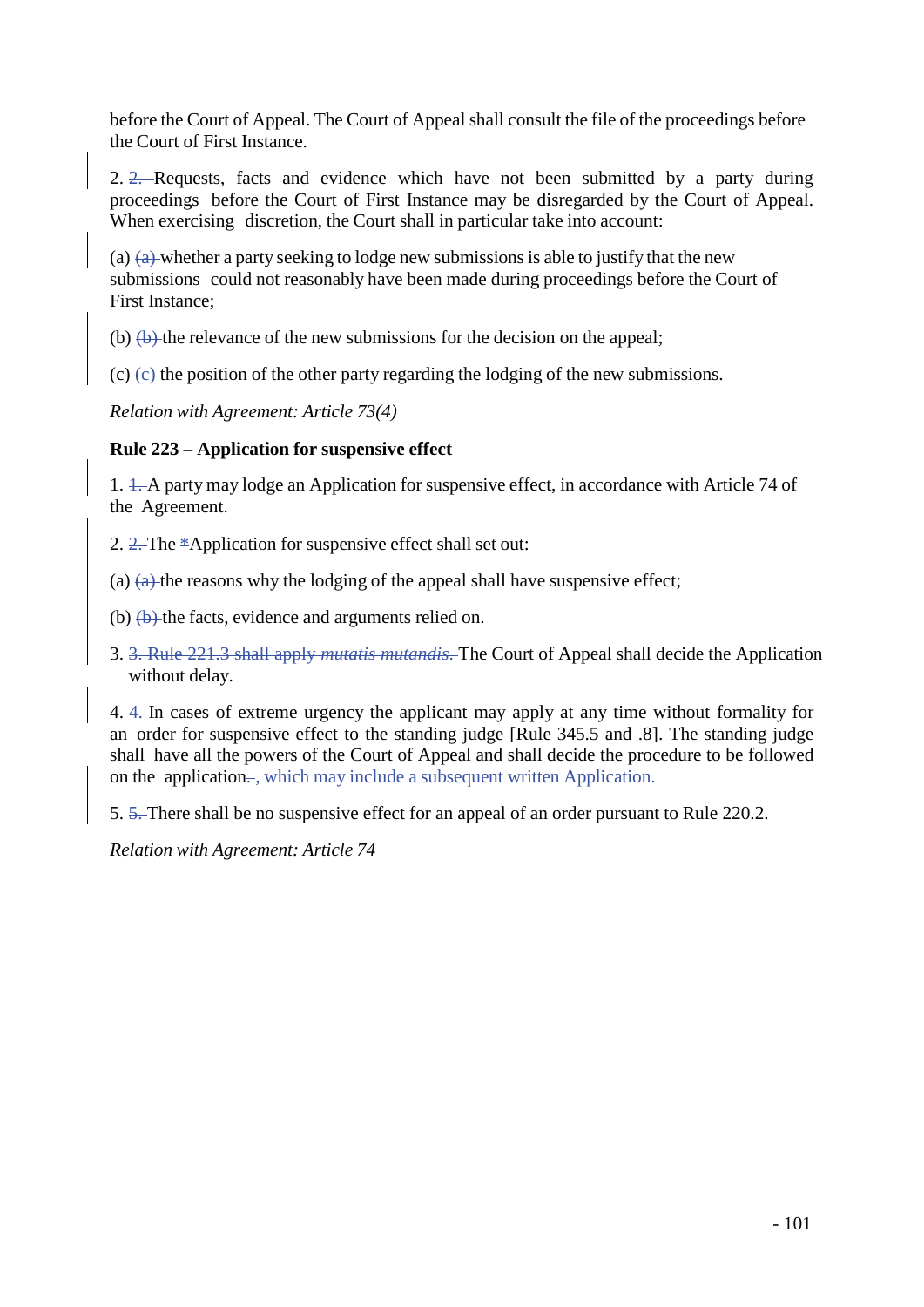## **CHAPTER 1 – WRITTEN PROCEDURE**

## **SECTION 1 – STATEMENT OF APPEAL, STATEMENT OF GROUNDS OF APPEAL**

# **Rule 224 – Time periods for lodging the Statement of appeal and the Statement of grounds of appeal**

1. 1. A Statement of appeal shall be lodged by the appellant:

(a)  $\left(\frac{a}{a}\right)$  within two months of service of a decision referred to in Rule 220.1(a) and (b); or

(b)  $\left(\frac{b}{c}\right)$  within 15 days of service of an order referred to in Rule 220.1(c) or a decision referred to in Rule 220.2 or  $\frac{1}{2}$  Rule 221.3.

2. 2. The Statement of grounds of appeal shall be lodged by the appellant:

(a)  $\left(\frac{a}{b}\right)$  within four months of service of a decision referred to in Rule 220.1(a) and (b); or

(b)  $(b)$  within 15 days of service of a decision referred to in Rule 157 or an order referred to in Rule  $220.1(c)$  or a decision referred to in Rule  $220.2$  or in Rule  $221.3$ .

*Relation with Agreement: Article 73(1) and (2)*

### **Rule 225 – Contents of the Statement of appeal**

The \*Statement of appeal shall contain:

(a)  $\left(\frac{a}{b}\right)$  the names of the appellant and of the appellant's appellant's representative;

(b) (b) the names of the respondent and of the respondent'srespondent's representative;

(c)  $\left(\epsilon\right)$  postal and electronic addresses for service on the appellant and on the respondent, as well as the names of the persons authorised to accept service;

(d) (d) the date of the decision or order appealed against and the action number attributed to the file in proceedings before the Court of First Instance; and

(e)  $(e)$  the order or remedy sought by the appellant, including any order for expedition of the appeal pursuant to Rule 9.3(b) and the reasons justifying such order for expedition.

#### **Rule 226 – Contents of the Statement of grounds of appeal**

The \*Statement of grounds of appeal shall contain:

(a)  $(a)$  an indication of which parts of the decision or order are contested;

(b) (b) the reasons for setting aside the contested decision or order; and

(c)  $\left(\epsilon\right)$  an indication of the facts and evidence on which the appeal is based in accordance with Rule 222.1 and .2.

*[Rule 99 EPC]* 

## **Rule 227 – Language of the Statement of appeal and of the Statement of grounds of appeal**

1. The Statement of appeal and the Statement of grounds of appeal shall be drawn up: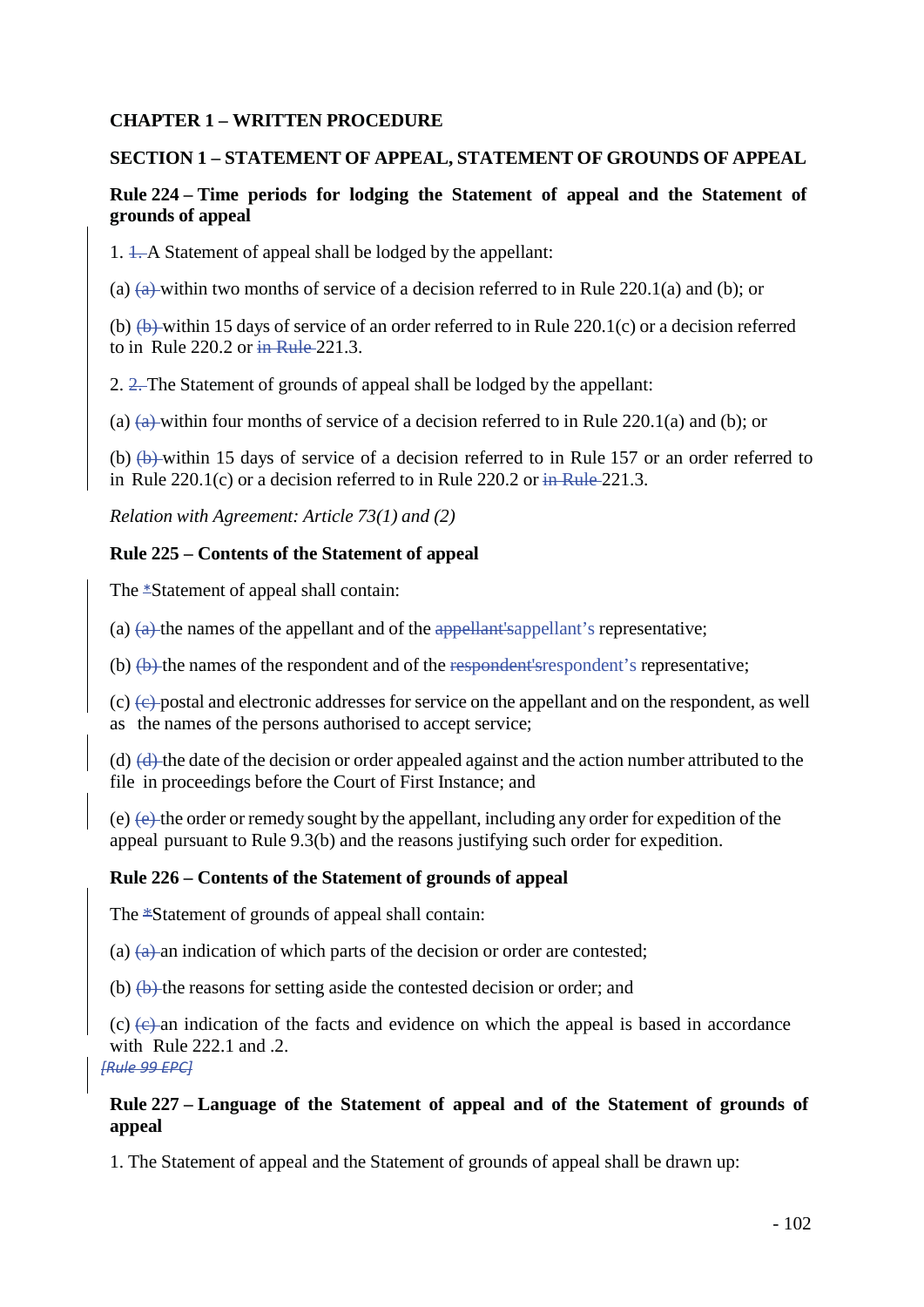(a)  $(a)$  without prejudice to Article 50(3) of the Agreement, in the language of the proceedings before the Court of First Instance; or

(b)  $(b)$  where the parties have agreed in accordance with Article 50(2) of the Agreement, in the language in which the patent was granted. Where the parties have agreed in accordance with Article 50(2) of the Agreement, evidence of the respondent's respondent's agreement shall be lodged by the appellant together with the Statement of appeal.

*Relationship with Agreement: Article 50*

### **Rule 228 – Fee for the appeal**

The appellant shall pay the fee for the appeal [EUR\*\*\*], in accordance with Part 6. Rule 15.2 shall apply *mutatis mutandis*.

### **Rule 229 – Examination as to formal requirements of the Statement of appeal**

1. 1. The Registry shall, as soon as practicable after the lodging of the Statement of appeal, examine whether the requirements of Rules 224.1, 225, 227 and 228 have been complied with.

2. 2. If the appellant has not complied with the requirements referred to in Rules 225, 227 andor 228, the Registry shall invite the appellant to:

(a)  $\left( a \right)$  correct the deficiencies within 14 days of service of such notification; and

(b) (b) where applicable, pay the fee for the appeal within said 14 days.

3. The Registry shall at the same time inform the appellant that if the appellant fails to correct the deficiencies or to pay the fee within the time stated, a decision by default may be given in accordance with Rule 357.

3.4. If the appellant has not met the requirement of paragraph 1 or if the applicant requirements of Rules 225, 227 and 228 and fails to correct the deficiencies or pay the fee the Registry shall inform the President of the Court of Appeal who shall reject the appeal as inadmissible by a decision by default. He may give the appellant an opportunity to be heard beforehand.

5. If the appellant has not met the requirements of Rule 224.1, the Registry shall inform the President of the Court of Appeal who shall reject the appeal as inadmissible. He may give the appellant an opportunity to be heard beforehand.

## **Rule 230 – Recording in the register (Court of Appeal)**

1. 1. If the Statement of appeal complies with the requirements referred to in Rule 229.1, the Registry shall:

- (a)  $(a)$  record the date of receipt to the Statement of appeal and an action number to the appeal file;
- (b)  $(b)$  record the appeal file in the register;
- $(c)$  (e) inform the appellant of the action number and the date of receipt; and
- (d) (d) serve the Statement of appeal on all parties to the proceedings at first instance.
- 2. 2. The action shall be assigned to a panel according to Rule 345.3 and .8.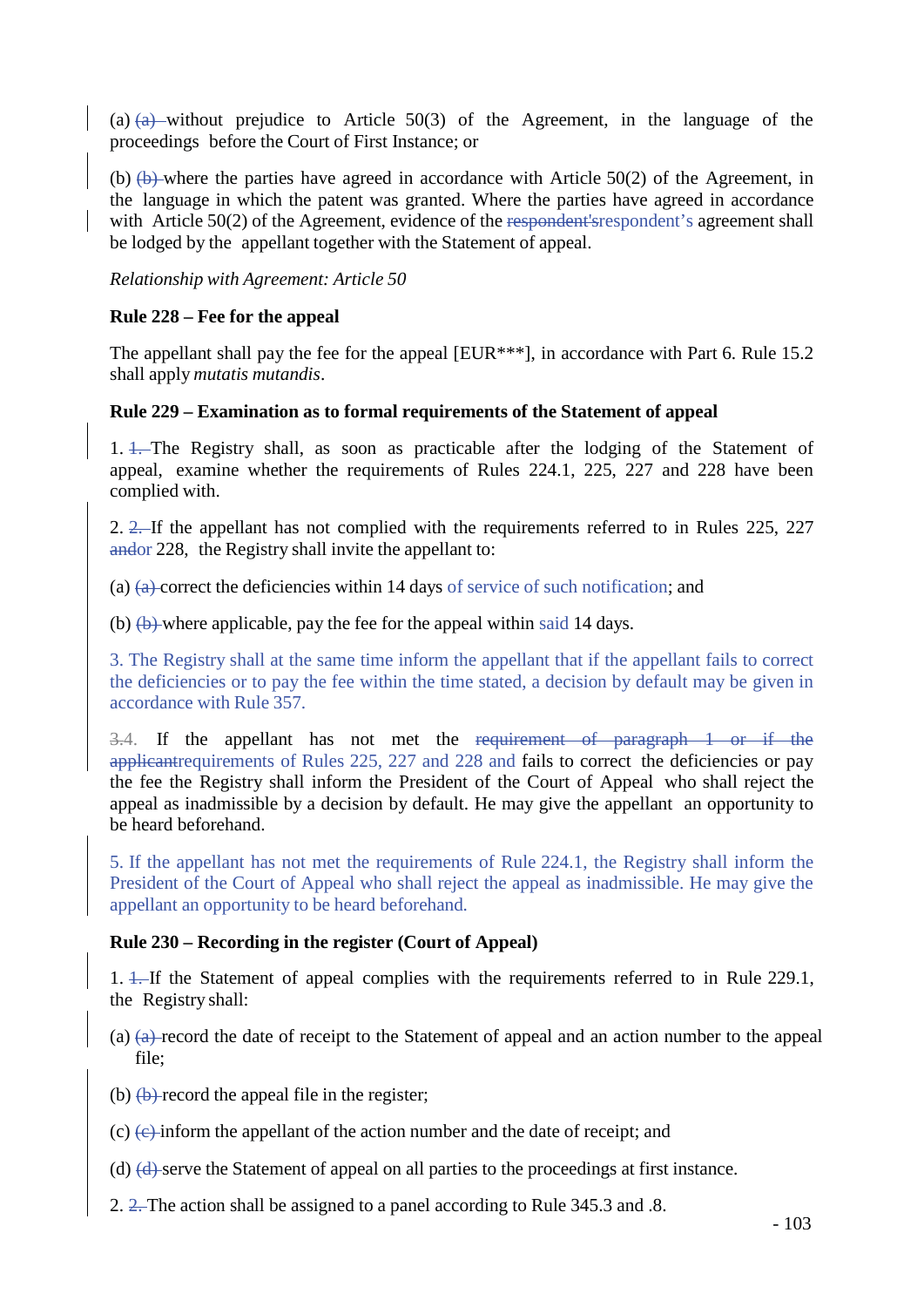3. 3. The panel shall as soon as practicable decide whether to grant any order for expedition pursuant to Rule 225(e) having given the parties an opportunity to be heard.

## **Rule 231 – Designation of the judge-rapporteur**

The presiding judge of the panel to which the action has been assigned shall designate one legally qualified judge of the panel as judge-rapporteur. The presiding judge may designate himself as the judge-rapporteur. The Registry shall as soon as practicable notify the appellant and respondent of the identity of the judge-rapporteur.

## **Rule 232 – Translation of file**

1. 1. If the language of the proceedings before the Court of Appeal is not the language of the proceedings before the Court of First Instance, the judge-rapporteur may order the appellant to lodge, within a time period to be specified, translations into the language of the proceedings before the Court of Appeal of:

(a)  $\left(\frac{a}{a}\right)$ -written pleadings and other documents lodged by the parties before the Court of First Instance, as specified by the judge-rapporteur;

(b) (b) decisions or orders of the Court of First Instance.

2.The judge-rapporteur shall at the same time inform the appellant that if the appellant fails to lodge the translations within the time period specified, a decision by default may be given in accordance with Rule 357.

2. If the appellant fails to lodge the translations under paragraph 1 within the time period specified, the judge-rapporteur shall reject the appeal by a decision by default in accordance with Rule 357. He may give the appellant an opportunity to be heard beforehand.

3. 3. The appellant may request that documented costs of translations be taken into account when the Court fixes the amount of costs in accordance with Part 1, Chapter 5.

*Relation with Agreement: Article 50(2) and (3)*

## **Rule 233 – Preliminary examination of the Statement of grounds of appeal**

1. 1. The judge-rapporteur shall examine whether the Statement of grounds of appeal satisfies the requirements of Rule 226.

2. 2. If the Statement of grounds of appeal does not comply with the requirements of Rule 226, the judge-rapporteur shall give the appellant leave to amend the Statement of grounds of appeal within such period as he may decide. If the appellant fails to amend the Statement within such period the judge-rapporteur may reject the appeal as inadmissible. He shall give the appellant an opportunity to be heard beforehand.

3. 3. Grounds of appeal which are not raised within the period specified for the Statement of grounds of appeal in Rule 224.2 shall not be admissible.

## **Rule 234 – Challenge to the decision to reject an appeal as inadmissible**

1. 1. The appellant may challenge a decision to reject the appeal as inadmissible under Rules  $224.1, -229.2$  or  $233.2$  within one month of service of the decision, without providing new grounds of appeal.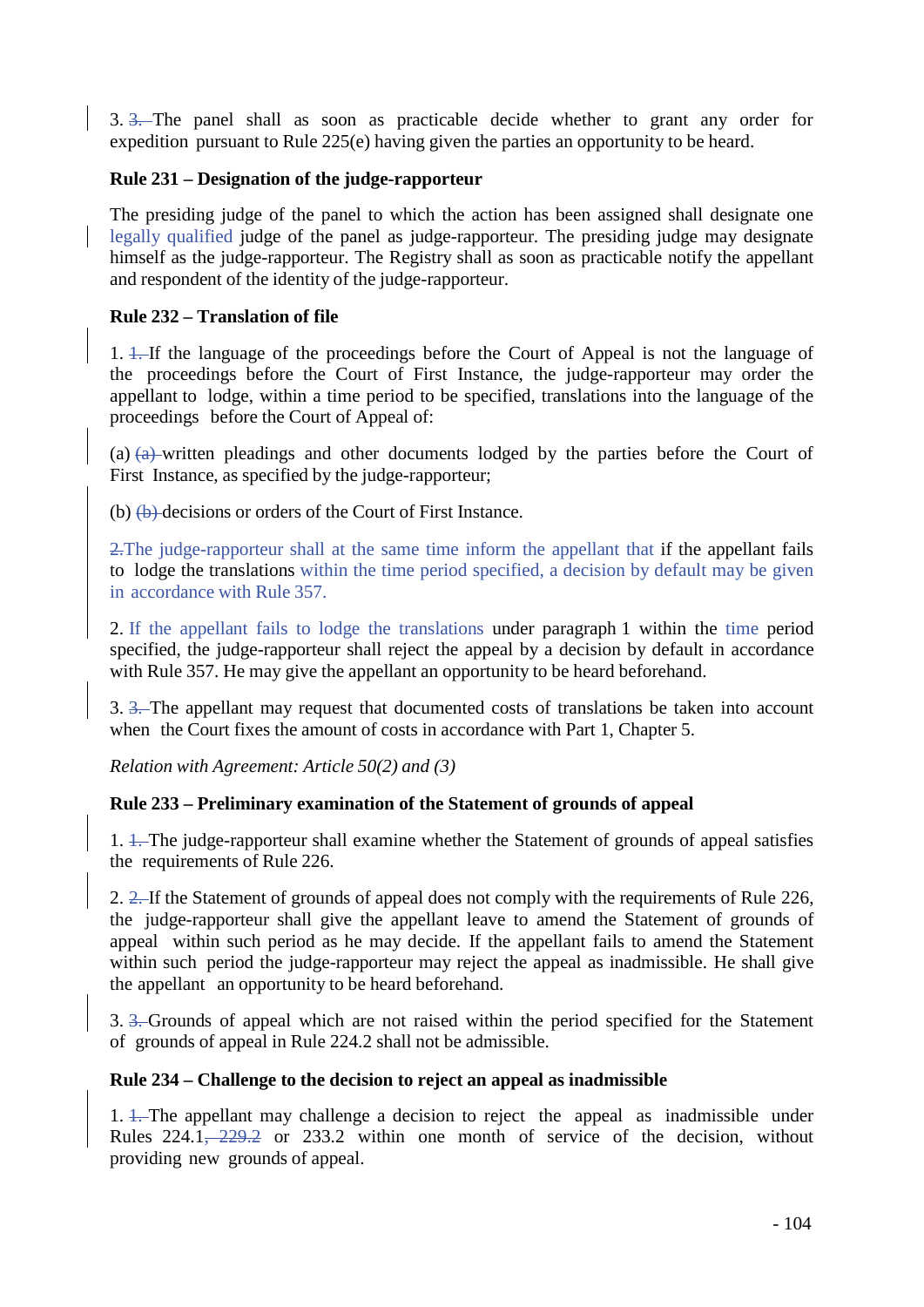2. The panel to which The action has beenshall be assigned underto a panel according to Rule 230.2 shall decide any challenge under paragraph 1.

### 2. 345.3. and .8.

2.3. If a decision to reject an appeal as inadmissible is set aside, the appeal shall take its normal course.

## **SECTION 2 – STATEMENT OF RESPONSE**

#### **Rule 235 – Statement of response**

1. 1. Within three months of service of the Statement of grounds of appeal pursuant to Rule 224.2(a), any other party to proceedings before the Court of First Instance (hereinafter "respondent") may lodge a Statement of response, which shall be served on the appellant.

2. 2. Within 15 days of service of grounds of appeal pursuant to Rule 224.2(b), any other party to proceedings before the Court of First Instance (hereinafter "respondent") may lodge a Statement of response, which shall be served on the appellant.

3. If the respondent fails to lodge a Statement of response, the Court of Appeal may give a reasoned decision.

## **Rule 236 – Contents of the Statement of response**

1. 1. The \*Statement of response shall contain:

(a)  $\left(\frac{a}{b}\right)$  the names of the respondent and the respondent's representative;

(b)  $\left(\frac{b}{c}\right)$  postal and electronic addresses for service on the respondent and the names and addresses of the persons authorised to accept service;

(c)  $\left( \frac{c}{c} \right)$  the action number of the appeal file; and

(d)  $\left(\frac{d}{dx}\right)$  a response to the grounds of appeal.

2. 2. The respondent may support the decision of the Court of First Instance on grounds other than those given in the decision.

#### **Rule 237 – Statement of cross-appeal**

1. 1. A party who has not lodged a Statement of appeal within the period referred to in Rule 224.1 may still bring an appeal by way of cross-appeal within the period referred to in Rule 235 if one of the other parties has lodged a Statement of appeal.

2. 2. A \*Statement of cross-appeal shall be included in the Statement of response. It shall comply with the requirements of Rules 225 and 226. Rules 229, 233 and 233234 shall apply *mutatis mutandis* to the Statement of cross-appeal.

3. 3. A Statement of cross-appeal shall not be admissible in any other way or at any other time.

4. 4. A cross-appeal shall be treated as an appeal as far as the fee for the appeal is concerned. Rule 228 shall apply *mutatis mutandis*.

5. 5. If the Statement of appeal is withdrawn, any Statement of cross-appeal shall be deemed to be withdrawn.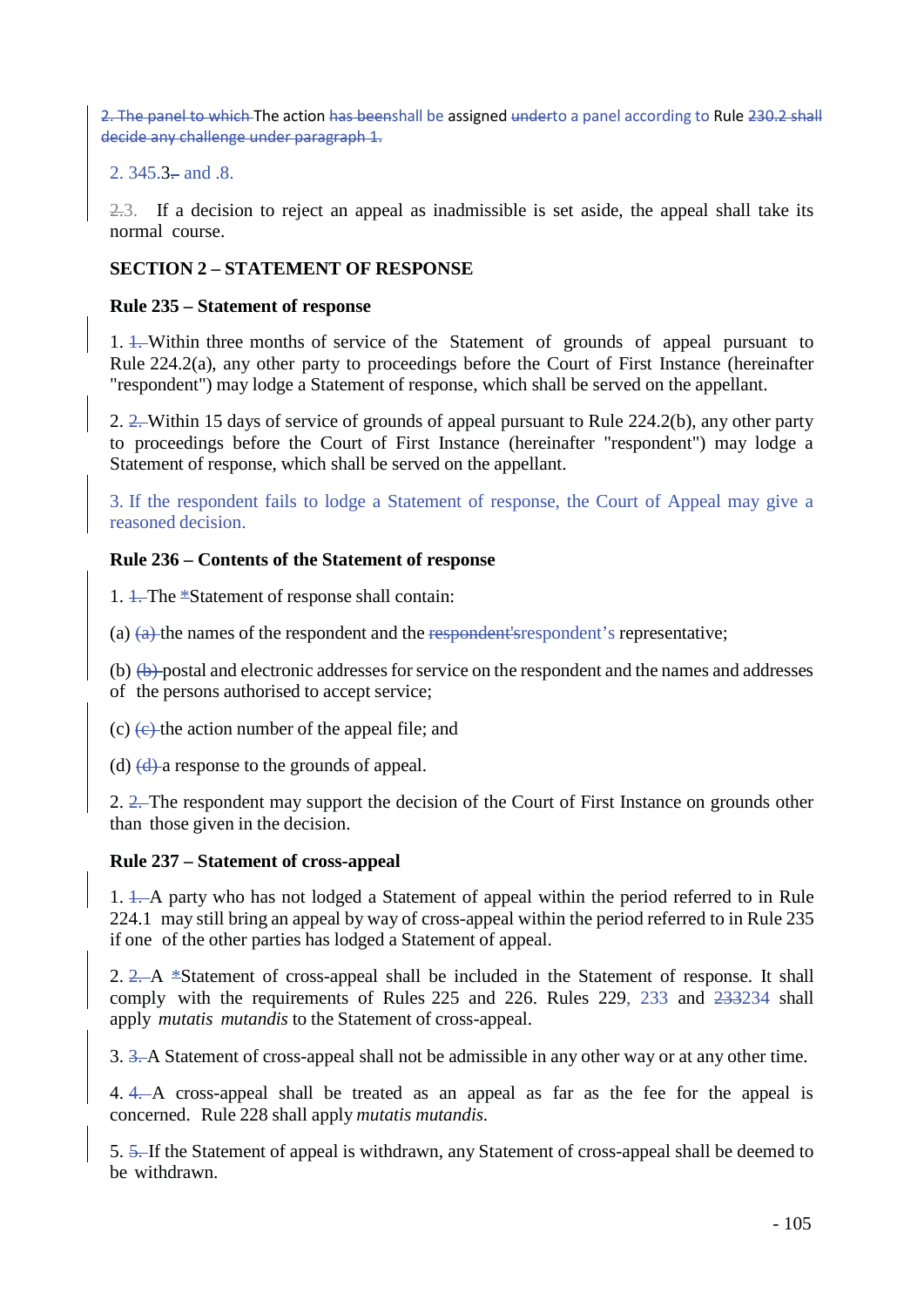## **SECTION 3 – REPLY TO A STATEMENT OF CROSS-APPEAL**

### **Rule 238 – Reply to a Statement of cross-appeal and further schedule**

1. 1. The appellant may, within two months of service of any Statement of cross-appeal under Rules 237, 235.1, lodge a  $*$ Reply to the Statement of cross-appeal which shall contain a response to the grounds of appeal raised in the Statement of cross-appeal.

2. 2. The appellant may, within 15 days of service of the Statement of cross-appeal under Rules 237 and 235.2, lodge a \*Reply to the Statement of cross-appeal which shall contain a response to the grounds of appeal raised in the Statement of cross-appeal.

**Rule 28 on Further schedule** shall apply *mutatis mutandis* 

## 3. Rule 28 shall apply *mutatis mutandis*.

## **SECTION 4 – REFERRAL TO THE FULL COURT**

### **Rule 238A – Decision to refer**

1. 1. The panel to which the action has been assigned may refer it to the full Court of Appeal if the panel considers, on a proposal from the presiding judge, the case to be of exceptional importance and, in particular, where the decision in the action may affect the consistency and unity of the case law of the Court.

2. 2. The presiding judge of the panel shall request that the President of the Court of Appeal and the two judges of the Court of Appeal who are members of the Presidium to appoint the judges of the Court of Appeal to the full Court. The appointees shall be the President of the Court of Appeal and not less than ten (legallegally and technicallechnically qualified) judges of the Court of Appeal to represent the initial two panels of the Court of Appeal. In the event that the Court of Appeal shall have more than two panels the appointees to the full Court shall increase by five judges, (legallegally and technicaltechnically qualified), for each additional panel.

3. 3. Decisions of the full Court shall be by no less than a three-quarters majority of the judges of the full Court.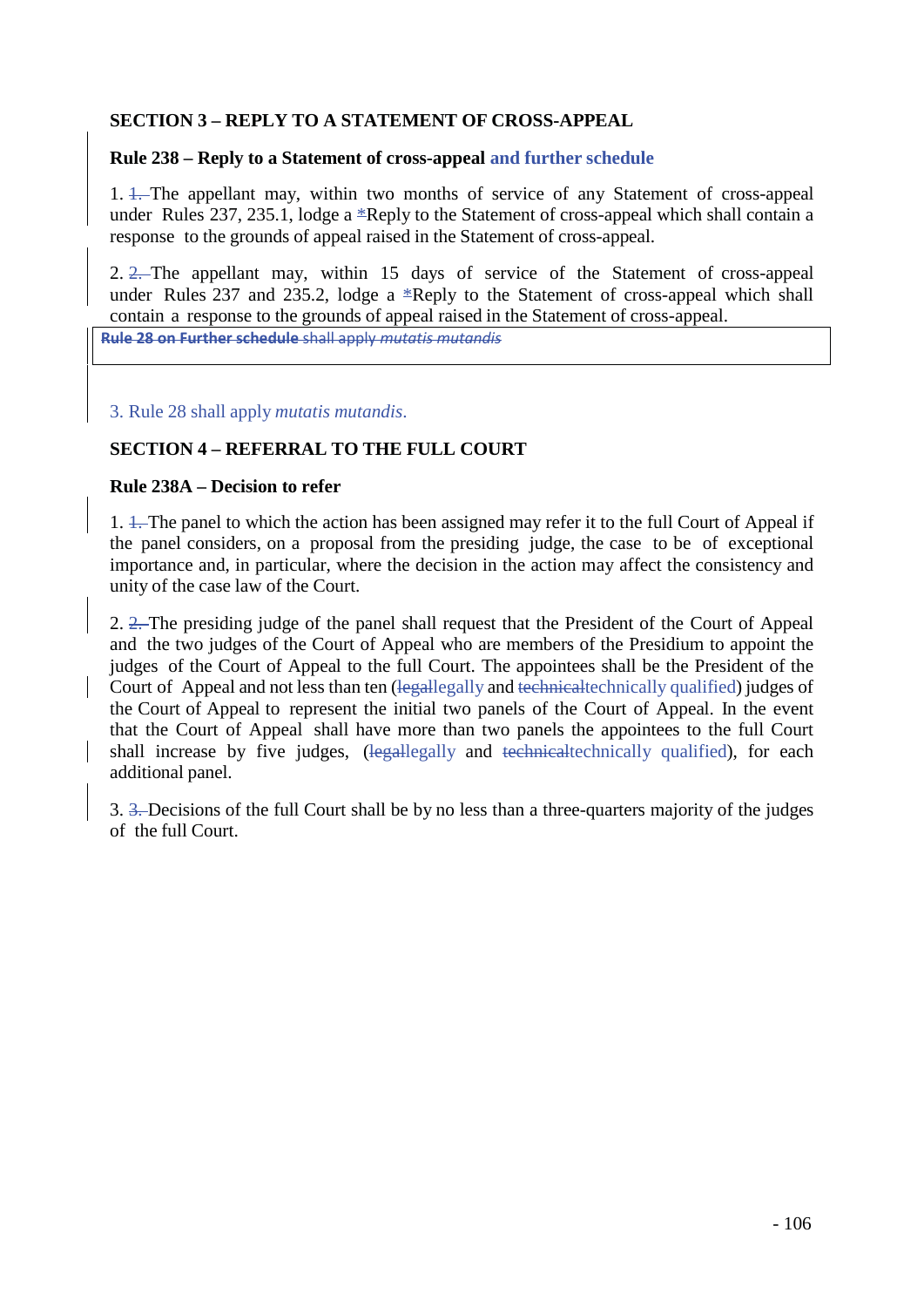## **CHAPTER 2 – INTERIM PROCEDURE**

### **Rule 239 – Role of the judge-rapporteur**

1. 1. Upon the expiry of the periods specified in Rules 224 to 238 the judge-rapporteur shall make all necessary preparations for the oral hearing. Subject always to the provisions of Rule 222, the judge-rapporteur shall, to the extent appropriate, have the powers and exercise the duties set out in Rules 101 to 110 *mutatis mutandis*.

2. 2. As soon as the judge-rapporteur considers that the appeal is ready for oral hearing he shall summon the parties to the oral hearing. Except for appeals against the orders referred to in Rule 220.1(c) and 220.2, and subject to any order for expedition pursuant to Rule 230.3, at least two months' notice shall be given unless the parties agree to a shorter time period. The interim procedure shall be deemed closed and oral procedure shall start immediately on the giving of such summons. The presiding judge shall, in consultation with the judge-rapporteur take over the management of the action.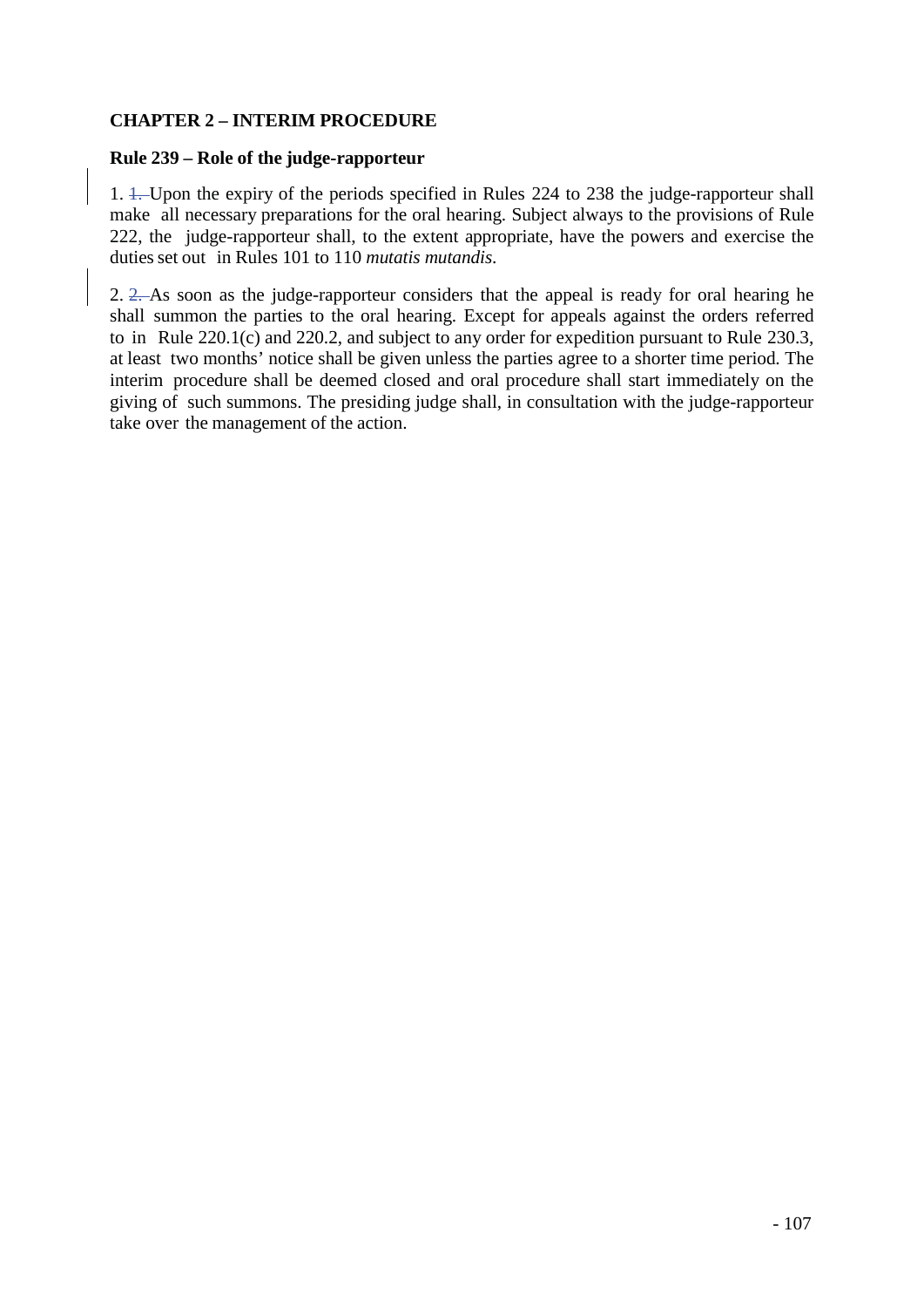## **CHAPTER 3 – ORAL PROCEDURE**

### **Rule 240 – Conduct of the oral hearing**

Subject to Rule 241 the oral hearing shall be held before the panel and shall be directed by the presiding judge. Subject always to Rule 222, Rules 111, 112, 115, 116 and117and 117 shall apply *mutatis mutandis*.

### **Rule 241 – Conduct of the oral hearing for an appeal of a cost decision**

The oral hearing for an appeal of a cost decision pursuant to Rule 157 shall be heard by the standing judge [Rule 345.5 and .8] who shall have all the powers of the Court of Appeal.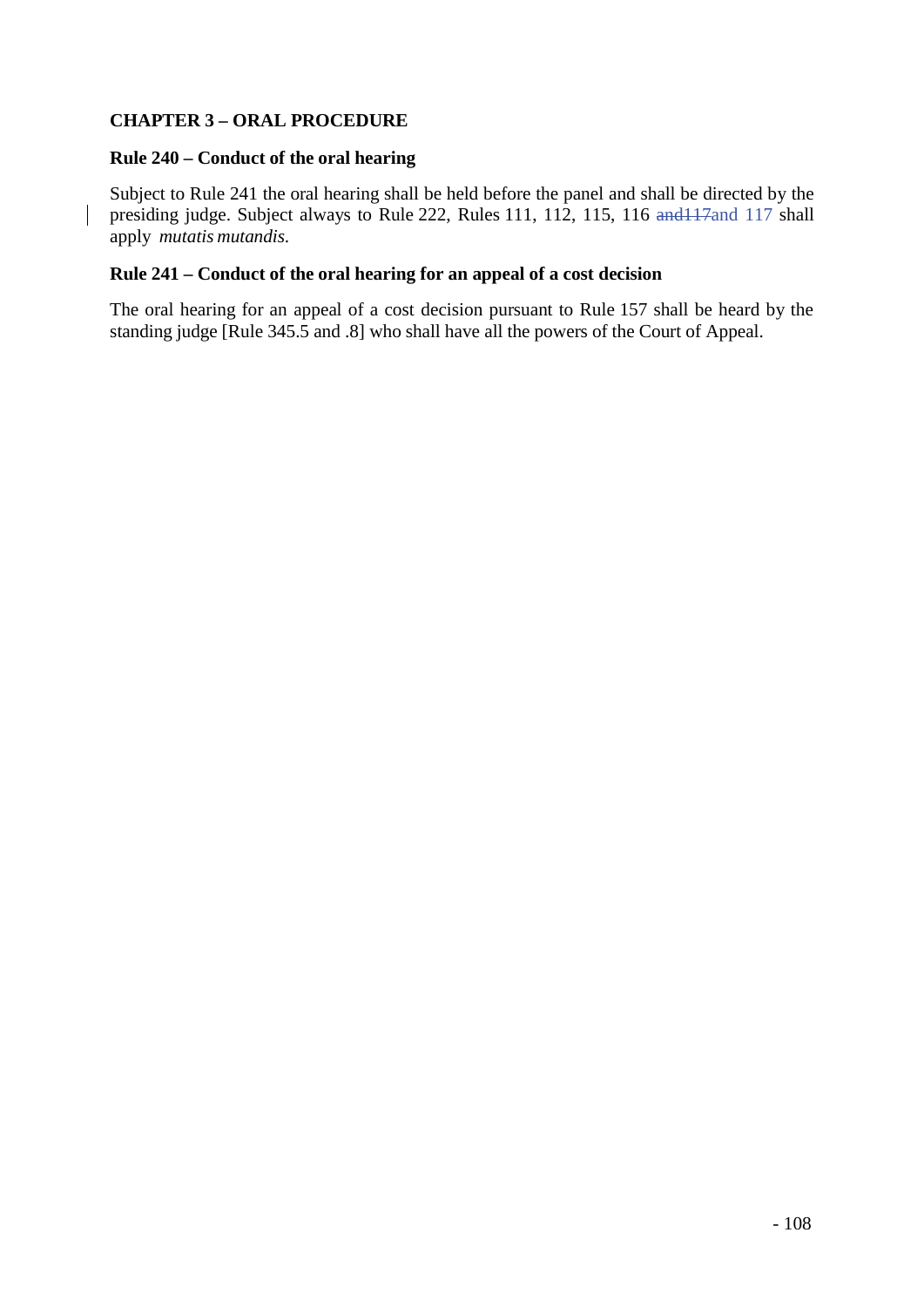## **CHAPTER 4 – DECISIONS AND EFFECT OF DECISIONS**

### **Rule 242 – Decision of the Court of Appeal**

1. 1. The Court of Appeal shall either reject the appeal or set the decision or order aside totally or in part substituting its own decision or order, including an order for costs both in respect of the proceedings at first instance and on appeal.

2. 2. The Court of Appeal may:

(a)  $(a)$  exercise any power within the competence of the Court of First Instance;

(b)  $(b)$  in exceptional circumstances refer the action back to the Court of First Instance for decision or for retrial [Rule 243]. It shall not normally be an exceptional circumstance justifying a referral back that the Court of First Instance failed to decide an issue which it is necessary for the Court of Appeal to decide on appeal.

*Relation with Agreement: Article 75*

### **Rule 243 – Referral back**

1. 1. The decision referring an action back to the Court of First Instance shall specify whether the same panel whose earlier decision or order is revoked shall deal further with the action or whether another panel shall be appointed by the presiding judge of the division concerned.

2. 2. Where an action is referred back to the Court of First Instance, the Court shall be bound by the decision of the Court of Appeal and its *ratio decidendi*.

*Relation with Agreement: Article 75*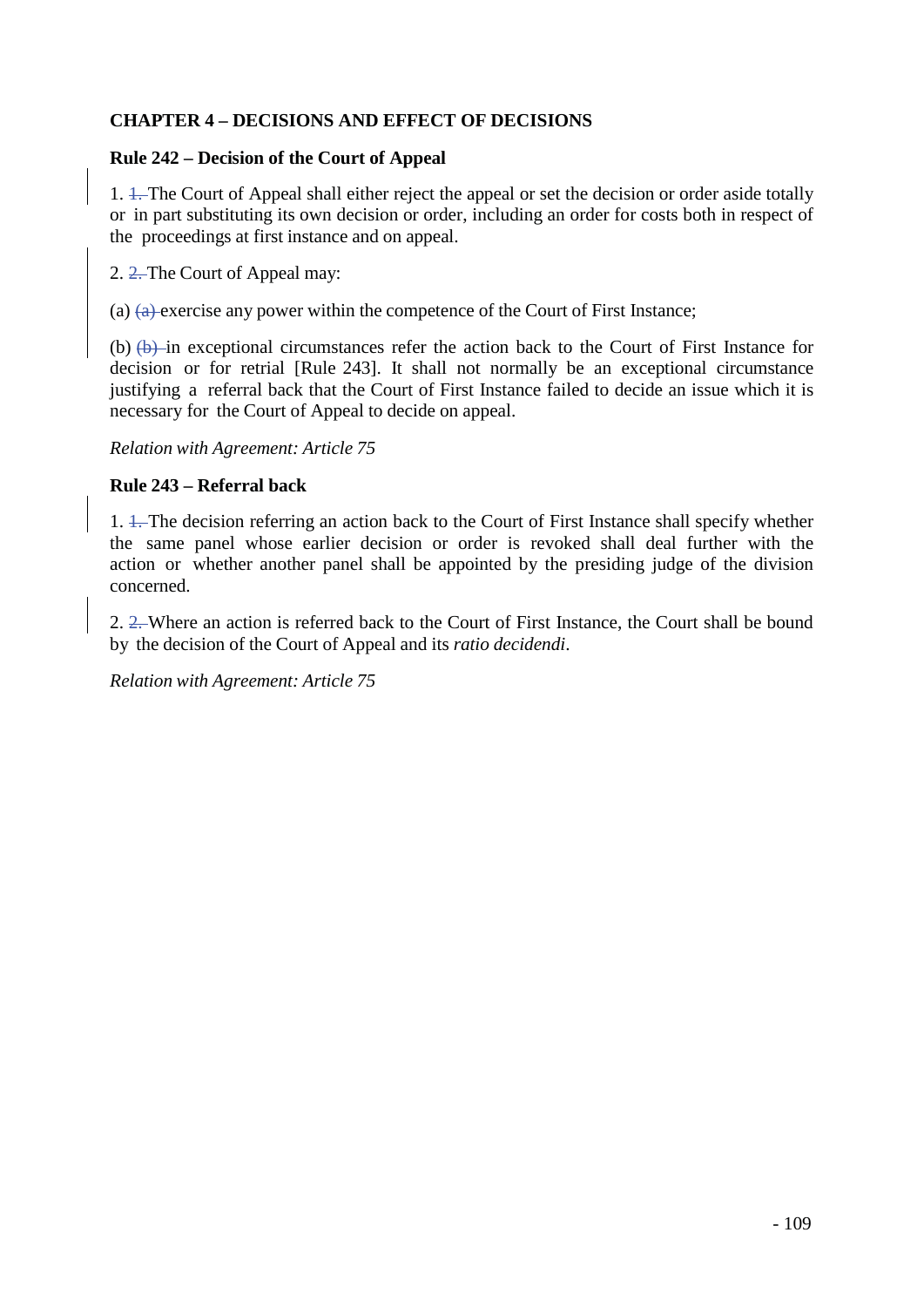## **CHAPTER 5 – PROCEDURE FOR APPLICATION FOR REHEARING**

### **Rule 245 – Lodging of an Application for rehearing**

1. 1. An Application for rehearing may be lodged by any party adversely affected by a final decision (hereinafter "the final decision") of the Court of First Instance for which the time for lodging an appeal has expired or of the Court of Appeal (hereinafter "the petitioner").

2. 2. The Application for rehearing shall be lodged at the Court of Appeal within the following periods:

(a)  $(a)$  where the Application for rehearing is based on the ground of a fundamental procedural defect, within two months of the discovery of the fundamental defect or of service of the final decision, whichever is the later;

(b) (b) where the Application for rehearing is based on an act which has been held, by a final court decision, to constitute a criminal offence, within two months of the date on which the criminal offence has been so held or service of the final decision, whichever is the later;

(c)  $\left(\epsilon\right)$  but in any event no later than ten years of service of the final decision.

*Relation with Agreement: Article 81*

### **Rule 246 – Contents of the Application for rehearing**

1. 1. The \*Application for rehearing shall contain:

(a)  $\left( a \right)$  the names of the petitioner and of the petitioner's petitioner's representative;

(b)  $(\theta)$  postal and electronic addresses for service on the petitioner and the names and addresses of the persons authorised to accept service; and

(c)  $\left( e \right)$  an indication of the decision to be reviewed.

2. 2. The Application for rehearing shall indicate the reasons for setting aside the final decision, as well as the facts and evidence on which the Application is based.

#### **Rule 247 – Fundamental procedural defects**

A fundamental procedural defect under Article 81(1) of the Agreement may have occurred, for example, where:

(a)  $(a)$  a judge of the Court of Appeal took part in the decision in breach of Article 17 of the Agreement or Article 7 of the Statute;

(b)  $(b)$  a person not appointed as a judge of the Court of Appeal sat on the panel which took the final decision;

(c)  $\left(\epsilon\right)$  a fundamental violation of Article 76 of the Agreement occurred in the proceedings which have led to the final decision:

(d) (d) the Court of Appeal decided the appealdecision was made without deciding on a request relevant to that decision; or

(e)  $(e)$  a breach of Article 6 of the Convention for the Protection of Human Rights and Fundamental Freedoms has occurred.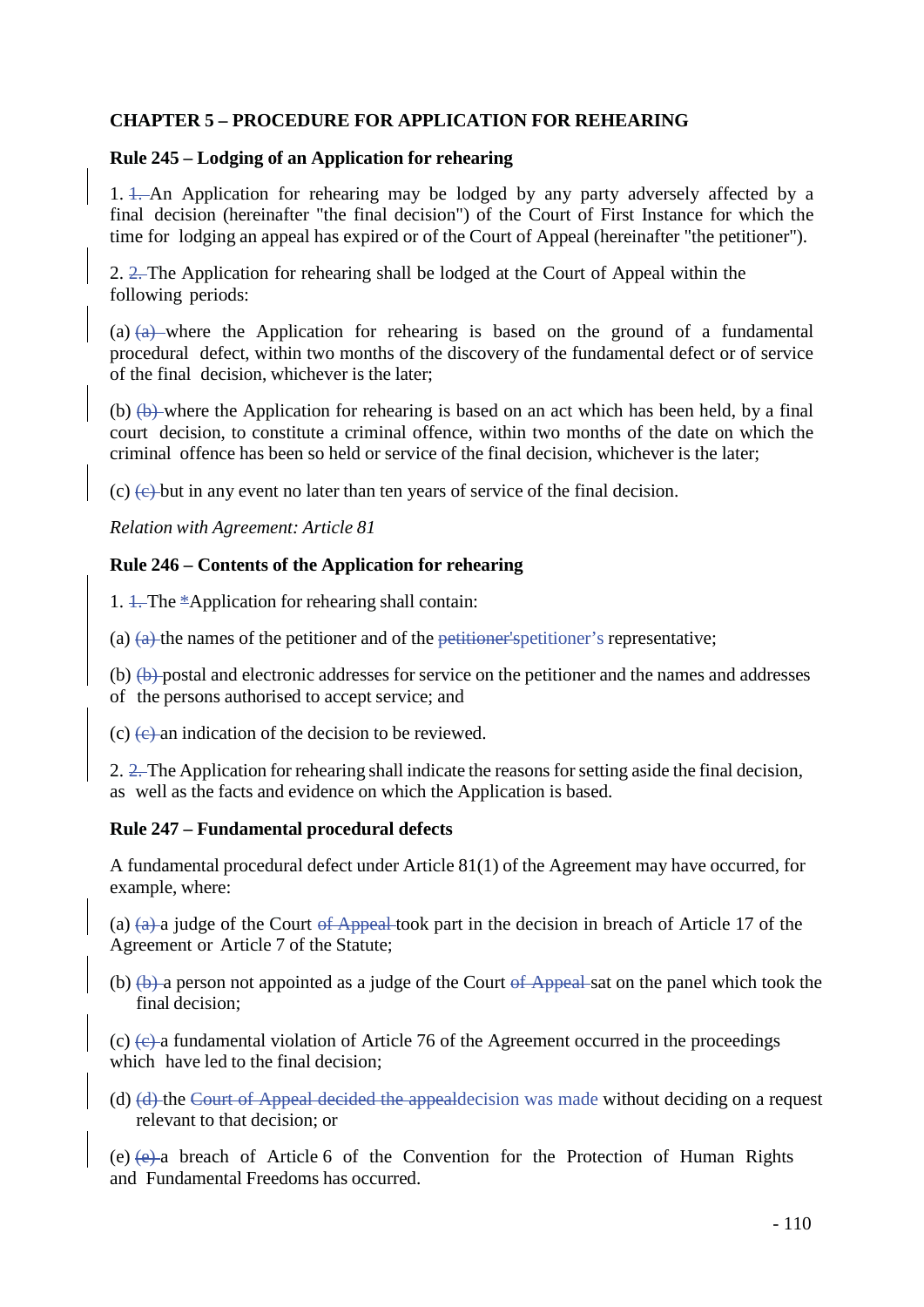### **Rule 248 – Obligation to raise objections**

1. 1. An Application for rehearing based on the ground of a fundamental procedural defect is only admissible where an objection in respect of the procedural defect was raised during the proceedings before the Court of First Instance or the Court of Appeal and dismissed by the Court, except where such objection could not have been raised during the proceedings before the Court of First Instance or the Court of Appeal.

2. 2. An application for rehearing based upon the ground of a fundamental procedural defect is not admissible where the party could have brought an appeal in respect of the defect but failed to do so.

### **Rule 249 – Definition of criminal offence**

A criminal offence shall only be considered to have occurred if it is finally held to be such an offence by a competent court or authority. A conviction is not necessary.

### **Rule 250 – Fee for the rehearing**

The petitioner shall pay the fee for the rehearing [EUR\*\*\*], in accordance with Part 6. Rule 15.2 shall apply *mutatis mutandis*. The Court may waive payment of the fee in the circumstances contemplated by Rule 245.2(a) or (b).

**Rule 230.1 on Recording in the register (Court of Appeal)** shall apply *mutatis mutandis*

### **Rule 251Rule 251 – Recording in the**

**register** Rule 230.1 shall apply *mutatis*

#### *mutandis*. **Rule 252 – Suspensive effect**

The lodging of an Application for rehearing shall not have suspensive effect unless the Court of Appeal decides otherwise.

*Relation with Agreement: Article 81(2)*

## **Rule 252253 – Examination as to formal requirements of the Application for rehearing**

1. 1. The Registry shall, as soon as practicable after the lodging of the Application for rehearing, examine whether the requirements of Rules 245, 246 and 250 have been complied with.

2. 2. If the petitioner has not complied with the requirements referred to in paragraph 1, the Registry shall invite the petitioner to:

(a) (a) correct the deficiencies within 14 days; and

(b) (b) where applicable, pay the fee for the rehearing within 14 days.

If the petitioner fails to correct the deficiencies or pay the fee the Registrycase shall inform the President of the Court of Appeal who shall assign the case be assigned to the standing judge by the Registrar (Rule 345.5 and .8) who may reject the Application for rehearing as inadmissible. He shall give the petitioner an opportunity to be heard beforehand.

## **Rule 253254 – Assignment of Application for rehearing to a panel**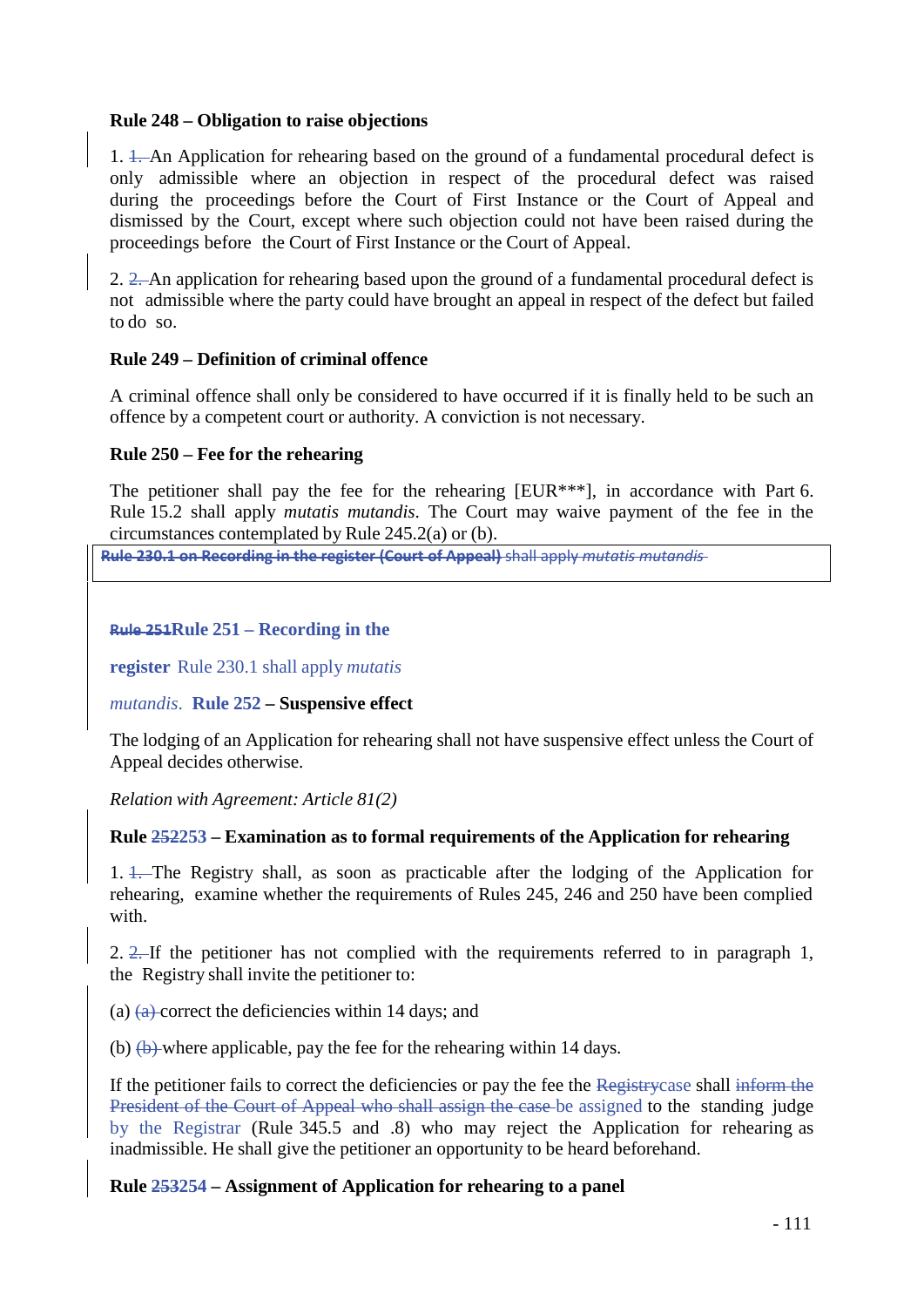1. 1. Immediately after the Application for rehearing has been recorded in the register, the Registry shall serve a copy of the Application for rehearing on all other parties and shall inform the President of the Court of Appeal that a Request for rehearing has been lodged.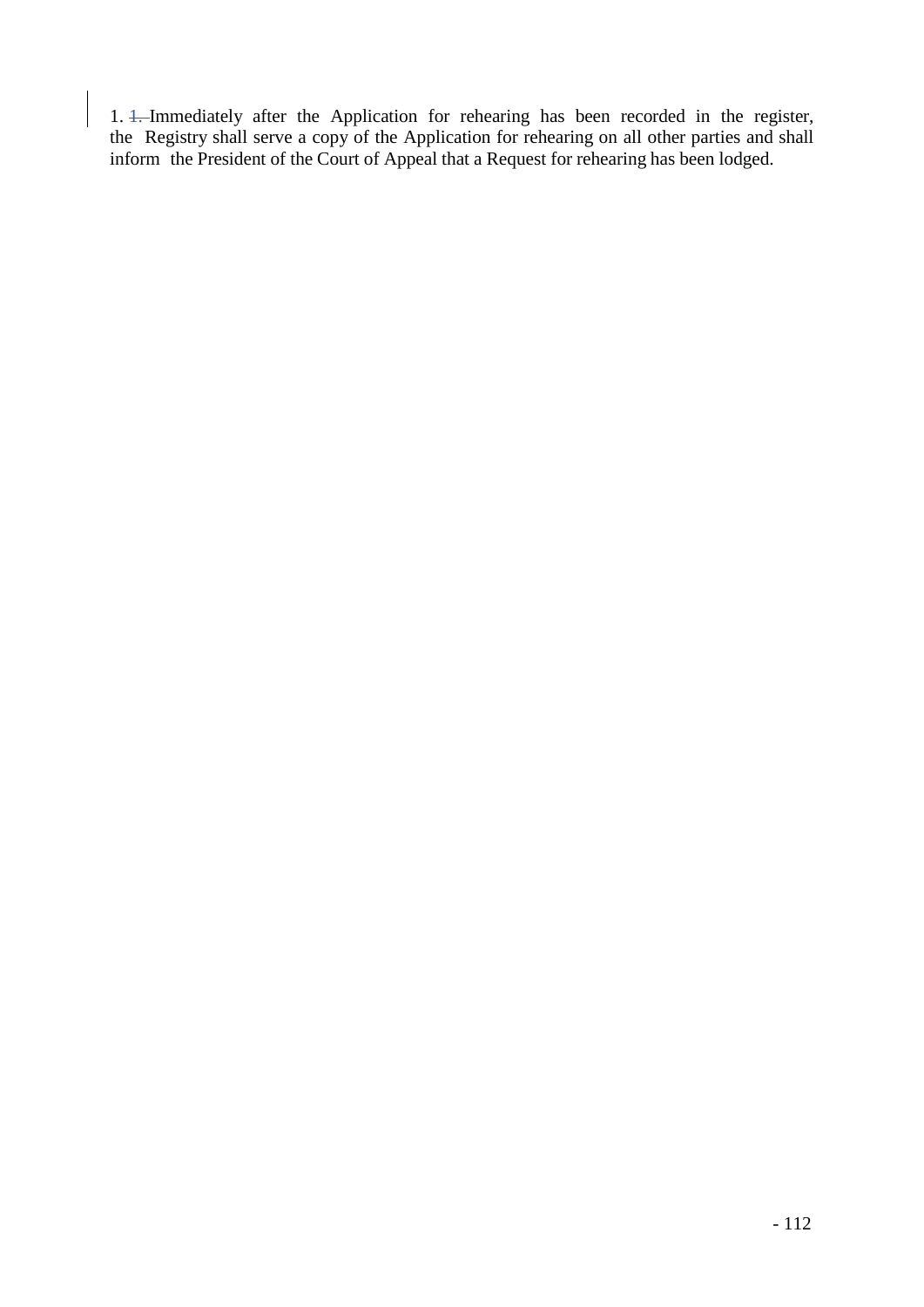2. 2. The action shall be assigned to a panel consisting of three legally qualified judges. The President of the Court of Appeal may order that judges of the Court who participated in taking the decision to be reviewed shall not sit on the panel.

## **Rule 254255 – Examination of the Application for rehearing**

1. After hearing the parties the panel may make:

(a)  $(a)$  a decision to reject the Application for rehearing as not allowable; such a decision shall be by a majority vote of the judges on the panel.

(b)  $(b)$  a decision to allow the Application for rehearing; such a decision shall set aside or suspend the decision under review, in whole or in part, and re-open the proceedings for a new hearing and decisions<sub>7</sub>. Where proceedings are re-opened, the panel shall give directions for the future proceedings before the Court of Appeal.

*Relation with Agreement: Article 81(3)*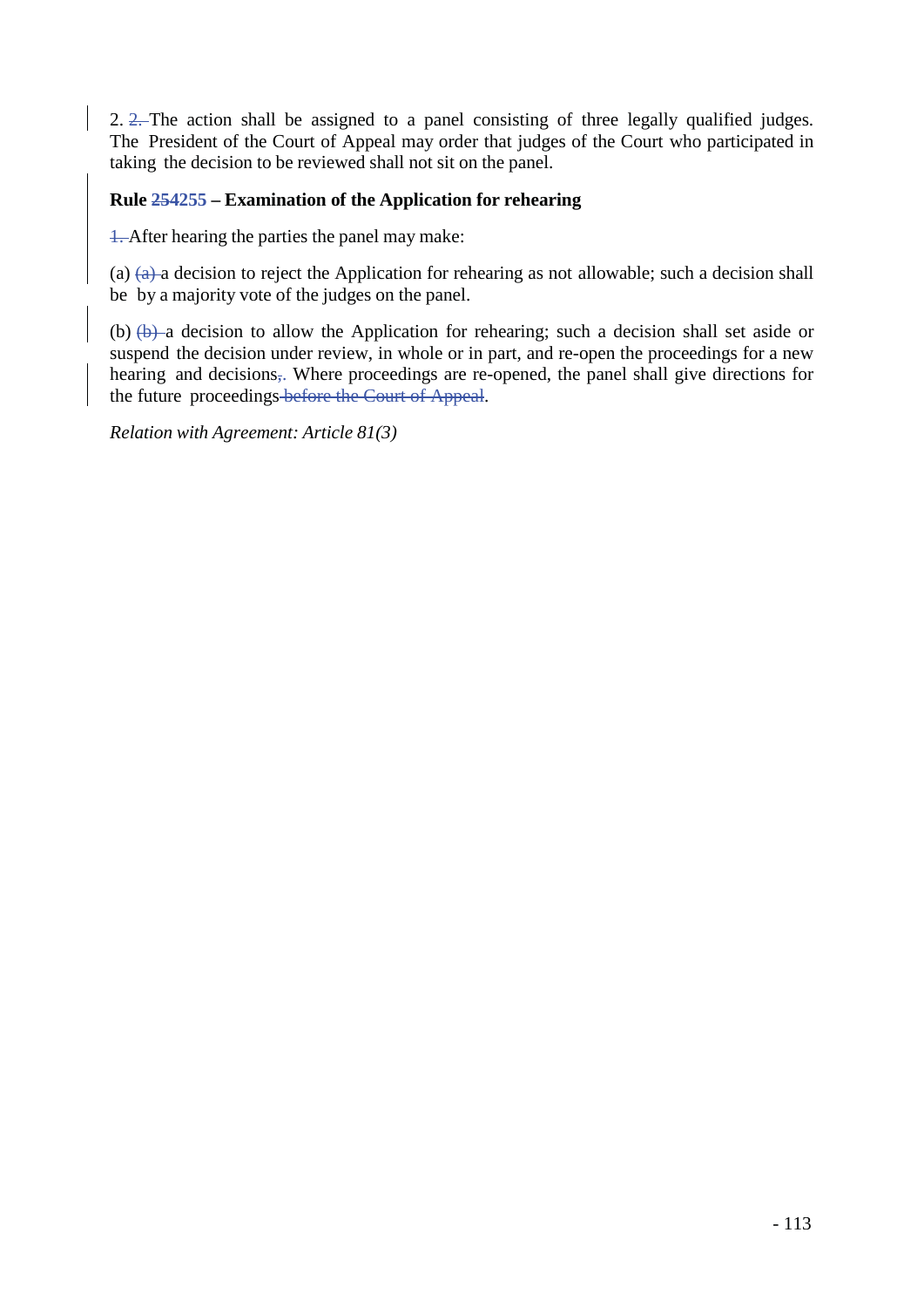## **PART 5 – GENERAL PROVISIONS**

### **CHAPTER 1 – GENERAL PROCEDURAL PROVISIONS**

#### **Rule 260 – Examination by the Registry of its own motion**

1. 1. In any proceedings before the Court, the Registry shall, as soon as practicable in the proceedings, of its own motion, examine whether an opt-out has effect for the patent of patents concerned.

2. 2. Where the Registry notes that two or more actions concerning the same patent or patents are initiated before several divisions (whether or not between the same parties), it shall as soon as practicable inform the divisions concerned.

*Relation with Agreement: Article 83(3) and (4)*

*Relation with Agreement: Article 83(3) and (4)*

*Relation with Statute: Articles 23 and 24*

### **Rule 261 – Date of pleadings**

All pleadings and documents lodged with pleadings shall bear a time and a date which shall be the time and date of receipt of pleadings in electronic form at the Registry. The time shall be the local time of the Registry. The Registrar shall be responsible for time and date marking.

#### **Rule 262 – Public access to the register**

1. 1. Without prejudice to Articles 58 and 60(1) of the Agreement and subject to RuleRules 190.1, Rule 194.5, Rule 196.1, Rule 197.4, Rule 199.1, Rule 207.6, Rule7, 209.4, Rule 315.2 and Rule 365.2, written pleadings, written evidence, decisions and orders lodged at or made by the Court and recorded by the Registry shall be available to the public, unless a party has requested that certain information be kept confidential and provided specific reasons for such confidentiality. The Registrar shall ensure that information subject of such a request shall not be made available pending an Application pursuant to paragraph 2 or an appeal pursuant to Rule 262220.2. Where a party requests that parts of written pleadings or written evidence shall be kept confidential, he shall also provide copies of the said documents with the relevant parts redacted when making the request.

2. 2. A member of the public may lodge an Application with the Court for an order that any information excluded from public access pursuant to Rule 262-paragraph 1 may be made available to the applicant.

3. 3. The Application shall contain:

(a)  $\left(\frac{a}{b}\right)$  details of the information alleged to be confidential, so far as possible;

(b) (b) the grounds upon which the applicant believes the reasons for confidentiality should not be accepted; and

(c)  $\left( \epsilon \right)$  the purpose for which the information is needed.

4. 4. The Court shall invite written comments from the parties prior to making any order.

5. 5. The Court shall allow the Application unless legitimate reasons given by the party concerned for the confidentiality of the information elearly outweigh the interest of the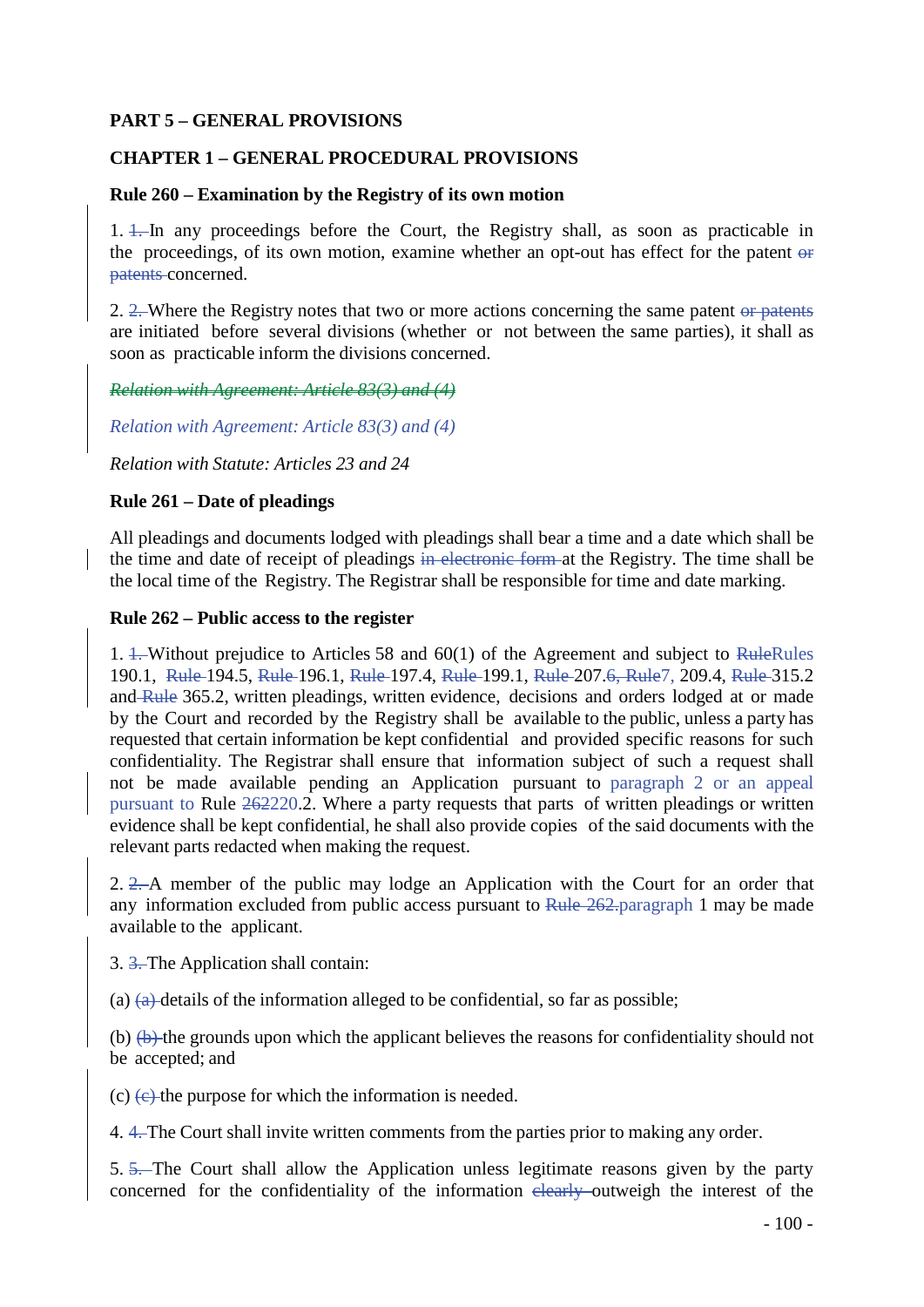applicant to access such information.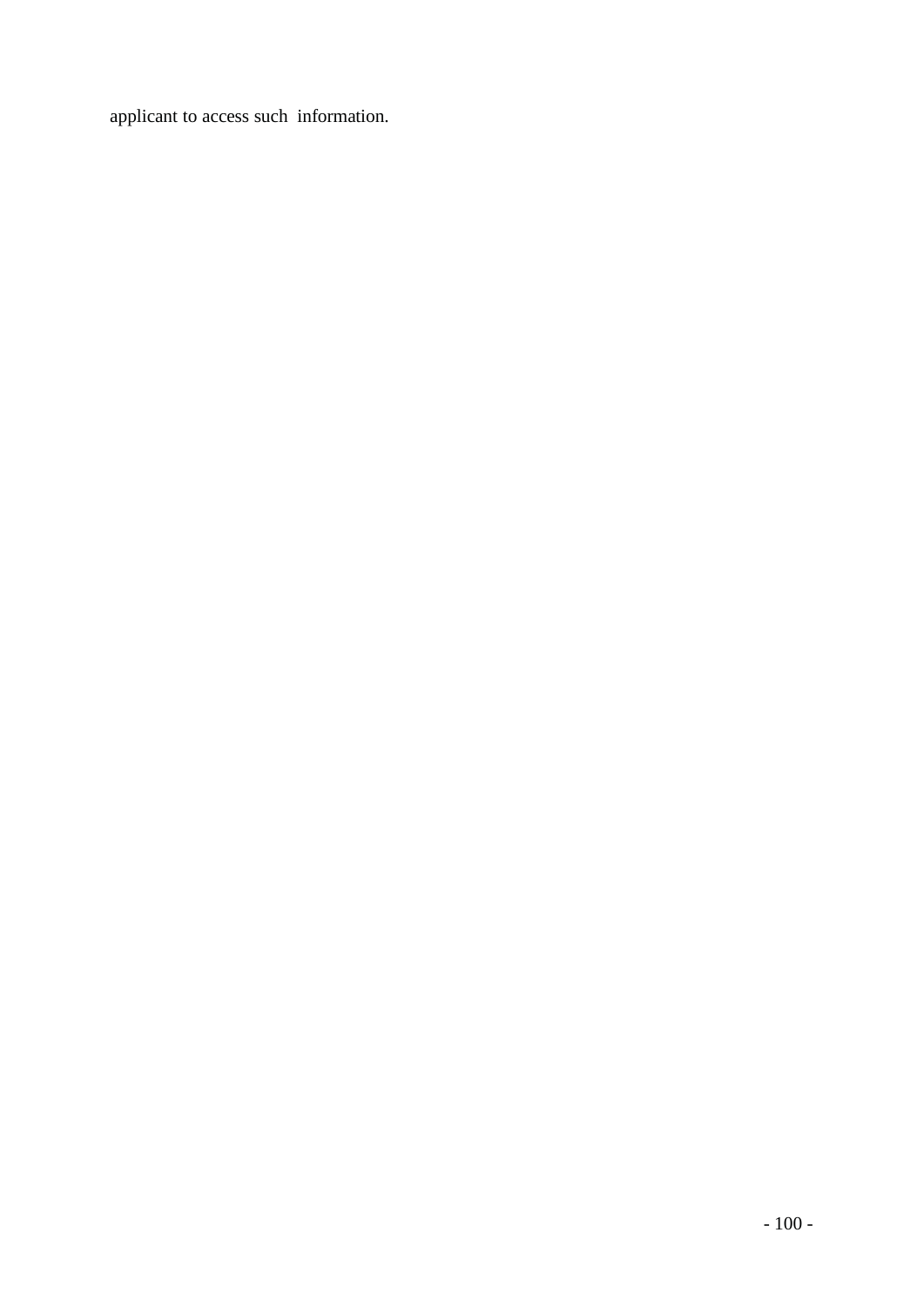6. 6. The Registrar shall as soon as practicable take all such steps with regard to access to the register as may be necessary to give effect to an order of the Court under this Rule.

*Relation with Agreement: Articles 10, 45, 58 and 60(1)*

*Relation with Statute: Article 24(2)*

*Relation with Statute: Article 24(2)* 

### **Rule 263 – Leave to change claim or amend case**

1. 1. A party may at any stage of the proceedings apply to the Court for leave to change its claim or to amend its case, including adding a counterclaim. Any such application shall explain why such change or amendment was not included in the original pleading.

2. 2. Subject to Rule 263.paragraph 3, leave shall not be granted if, all circumstances considered, the party seeking the amendment cannot satisfy the Court that:

(a)  $\left(\frac{a}{b}\right)$  the amendment in question could not have been made with reasonable diligence at an earlier stage; and

(b)  $\left(\frac{b}{c}\right)$  the amendment will not unreasonably hinder the other party in the conduct of its action.

3. 3. Leave to limit a claim in an action unconditionally shall always be granted.

4. 4. The Court may re-consider fees already paid in the light of an amendment.

### **Rule 264 – An opportunity to be heard**

Where these Rules provide that a party–or parties shall or may be given an opportunity to be heard before the Court makes an order or takes some action, the Court shall or may (as the case may be) request the parties to provide written submissions within a specified period and/or shall or may invite the parties to an oral hearing on a fixed date by the Court. The Court may also order that a hearing taketakes place by telephone or video conference. Rules 105 and 106 shall apply *mutatis mutandis*.

#### **Rule 265 – Withdrawal**

1. 1. As long as there is no final decision in an action, a claimant may apply to withdraw his action. The Court shall decide the application after hearing the other party (or parties).. The application to withdraw shall not be permitted if the other party (or parties) has (have) a legitimate interest in the action being decided by the Court.

2. 2. If withdrawal is permitted, the Court shall:

(a)  $\left(\frac{a}{b}\right)$  give a decision declaring the proceedings closed;

(b)  $\left(\frac{b}{c}\right)$  order the decision to be entered on the register; and

(c)  $\left(\frac{c}{c}\right)$  issue a cost decision in accordance with Part 1, Chapter 5.

The withdrawal of an action by the claimant shall have no effect on any counterclaim in the action. The Court may however refer any counterclaim for revocation to the Central Division.

#### **Rule 266 – Preliminary references to the Court of Justice of the European Union**

1. 1. At any stage of the proceedings where a question is raised before the Court and the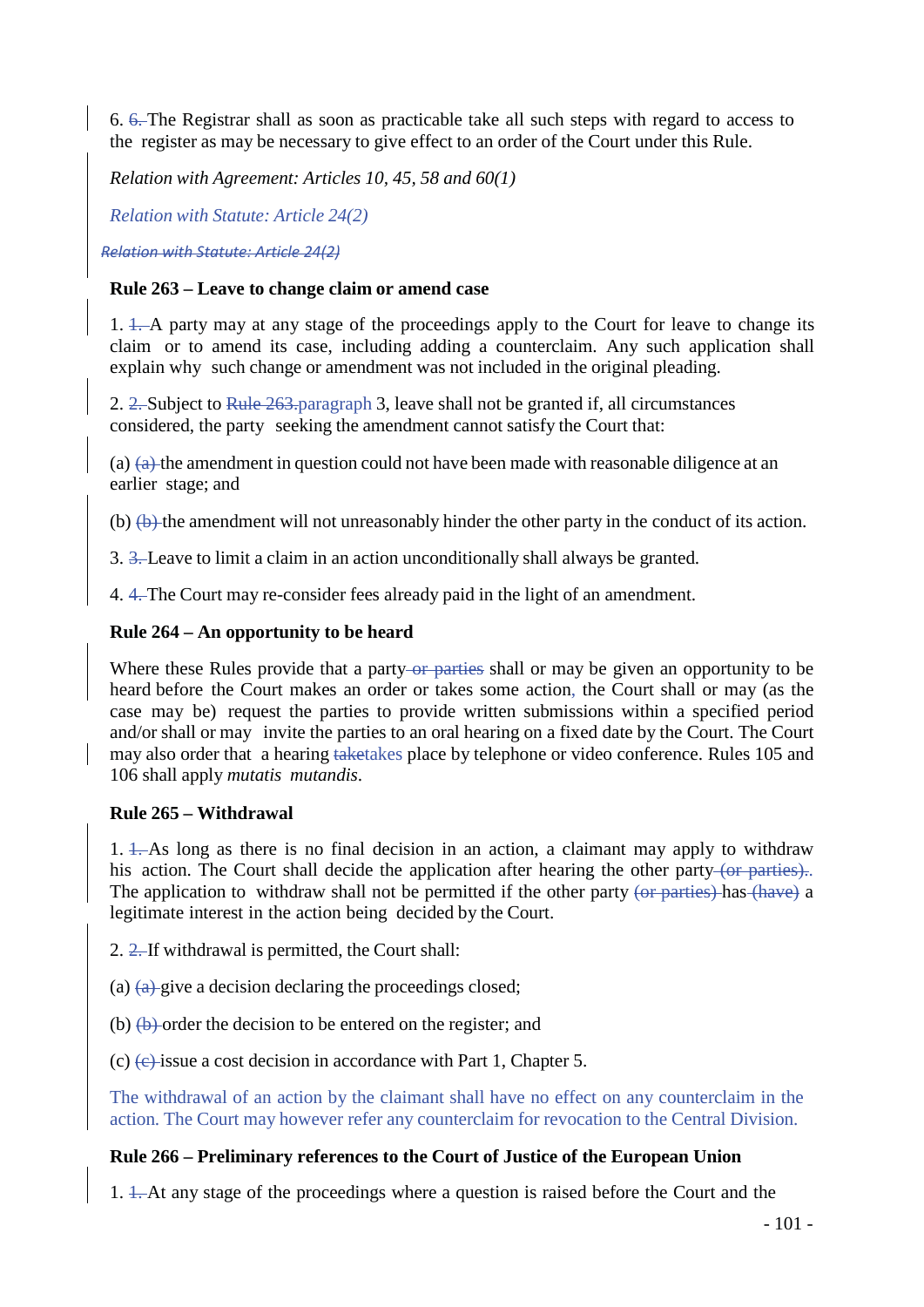Court considers that a decision on the question by the Court of Justice of the European Union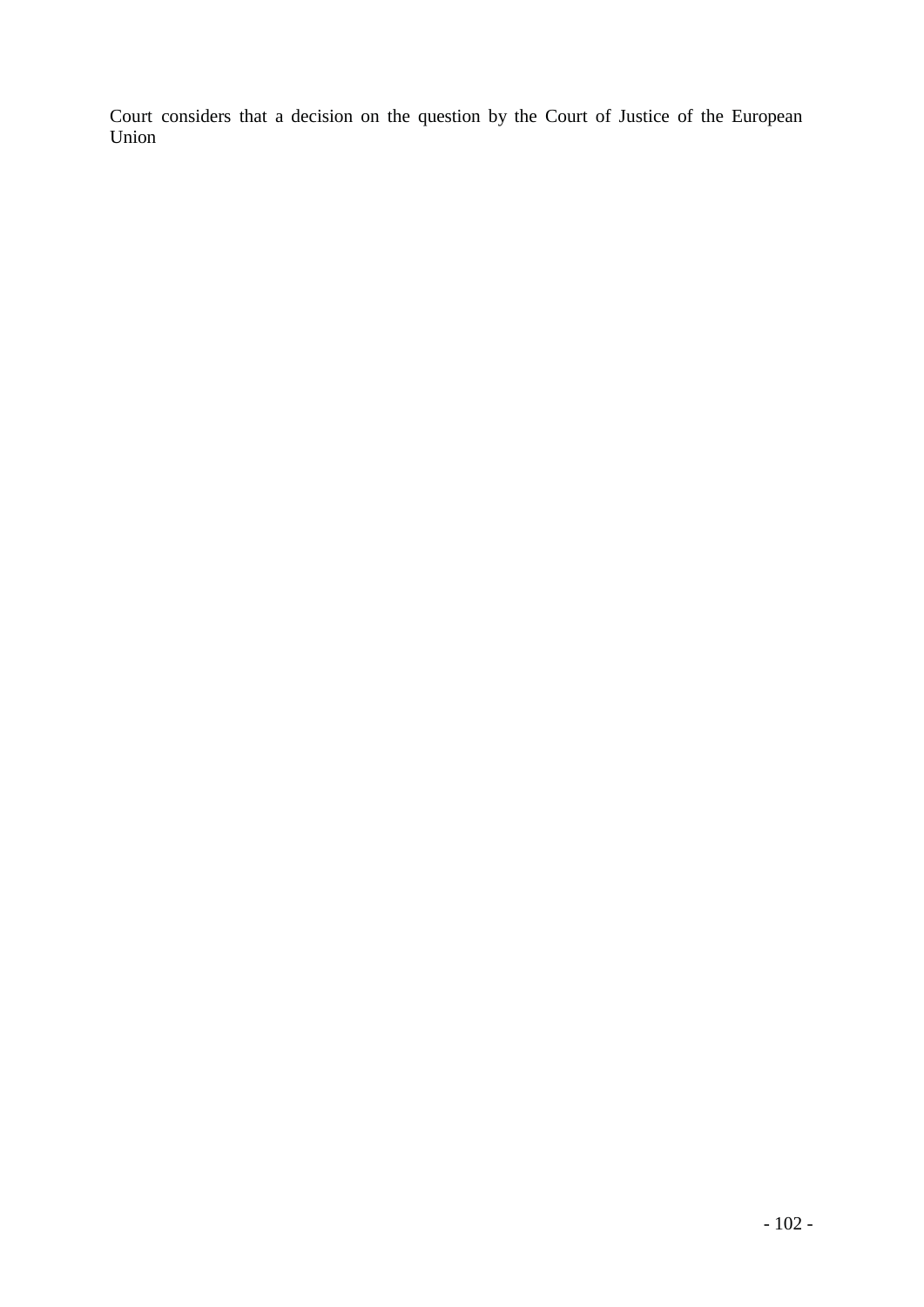("CJEU") is necessary before the Court can give judgment, the Court of First Instance may and the Court of Appeal shall request the CJEU to give a ruling thereon.

2. 2. The Court shall in requesting a ruling follow the procedure set out in the Rules of the CJEU.

3. 3. If the Court requests the CJEU to apply its expedited procedure the request shall in addition set out:

(a)  $\left(\frac{a}{b}\right)$  the matters of fact and law which establish its urgency; and

(b)  $\left(\frac{b}{b}\right)$  the reasons why an expedited ruling is appropriate.

4. 4. The Registrar shall as soon as practicable forward the request and any request to apply the expedited procedure to the Registrar of the CJEU.

5. 5. The Court may stay the proceedings. Where it does not stay proceedings, it shall not give judgement until the CJEU has given a ruling on the question.

### **Rule 267 – Actions pursuant to Article 22 of the Agreement**

Where an action for damages has been brought against a Contracting Member State pursuant to Article 22 of the Agreement, the President of the Court of Appeal, shall, as soon as practicable following a request from the competent authority in the Contracting Member State, provide the competent authority with copies of all pleadings, evidence, decisions and orders available to the Court in its proceedings that are relevant to the action for damages. The President of the Court of Appeal shall have an opportunity to comment.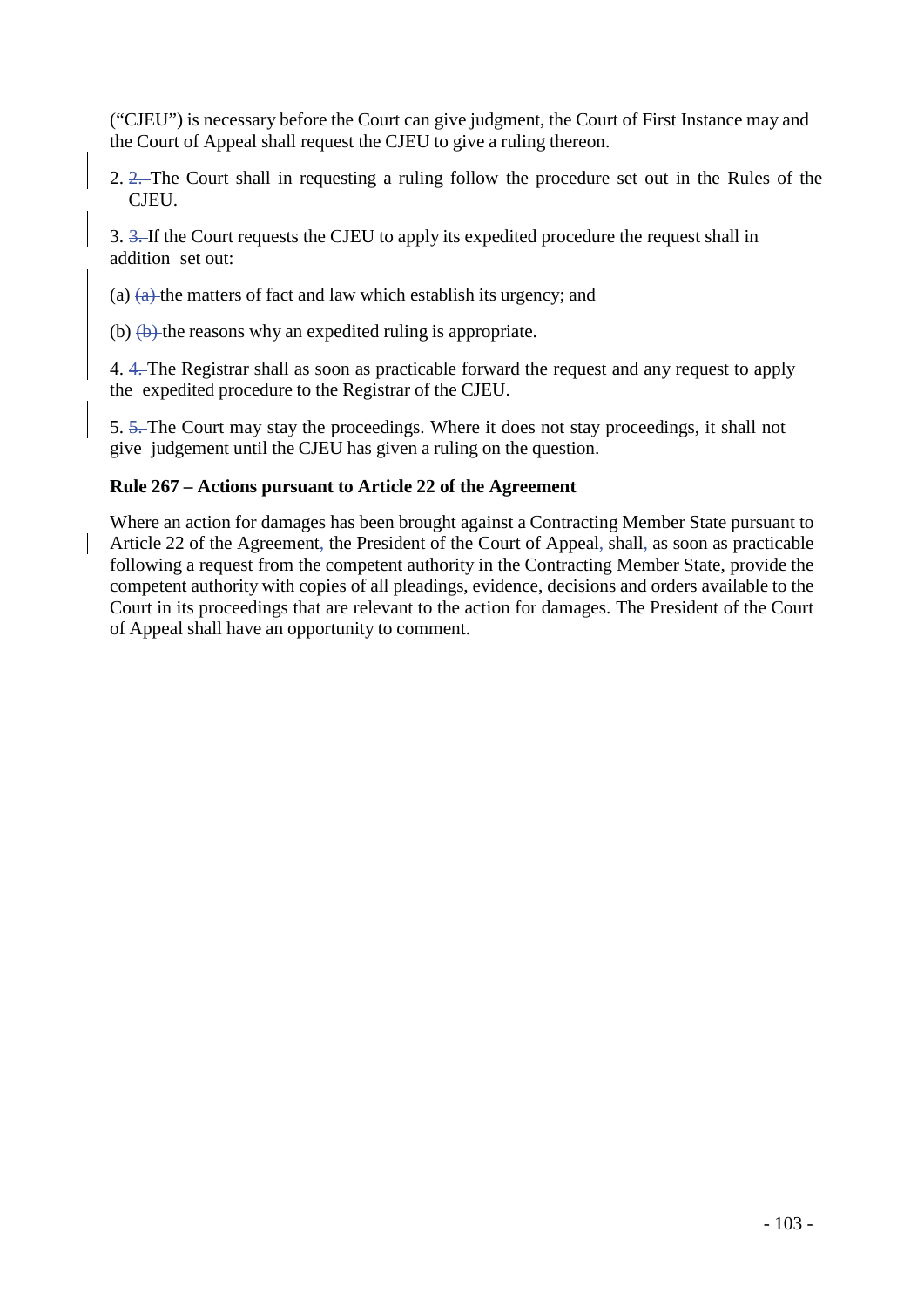## **CHAPTER 2 – SERVICE**

## **SECTION 1 – SERVICE WITHIN THE CONTRACTING MEMBER STATES**

## **Rule 270 – Scope of this Section**

1. 1. For service of the Statement of claim the rules set out in this Section and the Regulation (EC) No 1393/2007 on the service in the Member States of judicial and extrajudicial documents in civil and commercial matters ("the EU Service Regulation") shall apply. shall apply.

2. 2. For the purpose of Rules 270 to 275 the term Statement of claim shall, where appropriate, mean all originating pleadings in actions referred to in Article 32(1) of the Agreement.

### **Rule 271 -– Service of the Statement of claim**

1. 1.For service within the Contracting Member States, the Registry may serve the Statement of claim on the defendant at an electronic address which the defendant has provided for the purpose of service in the proceedings provided that the service is effected using appropriately high technical standards guaranteeing

(a)  $\left( a \right)$  the identity of the sender;

(b)  $\left( \frac{1}{2} \right)$  the safe transmission; and

 $(c)$  (c) the possibility for the addressee to take notice of the documents.

A list of secure identification and transmission standards is contained in Annex **[X]**I of the Rules of Procedure.

2. 2. The Registry may, under the conditions of paragraph  $1(a)$  to  $(c)$ ), serve the Statement of claim where:

(a)  $(a)$  the defendant has provided the electronic address of a representative pursuant to Rule 8.1 as an address at which the defendant may be served with the Statement of claim; or

(b)  $(\theta)$  a representative pursuant to Rule 8.1 acting for the defendant has notified the Registry or the claimant that he accepts service of the Statement of claim on behalf of the defendant at an electronic address,

at the electronic address of that representative.

3. 3. For the purpose of serving a Statement for revocation [Rule 4544] or of serving a Statement for declaration of non-infringement [Rule  $6263$ ], reference to representative under Rule 271.paragraph 2(a) or

(b) shall additionally include professional representatives and legal practitioners as defined in Article 134 EPC who are recorded as the appointed representative for the patent, the subject of the proceedings, in the Register for unitary patent protection ([Regulation (EU) No 1257/2012, Article  $2(e)$ )) or in the national patent register of the patent office of [Rule 8.5(a Contracting Member State. 1.

4. 4. Where service by means of electronic communication cannot be effected, the Registry shall serve the Statement of claim on the defendant by:

(a)  $(a)$  any other method foreseen in the EU Service Regulation (EC) No 1393/2007, in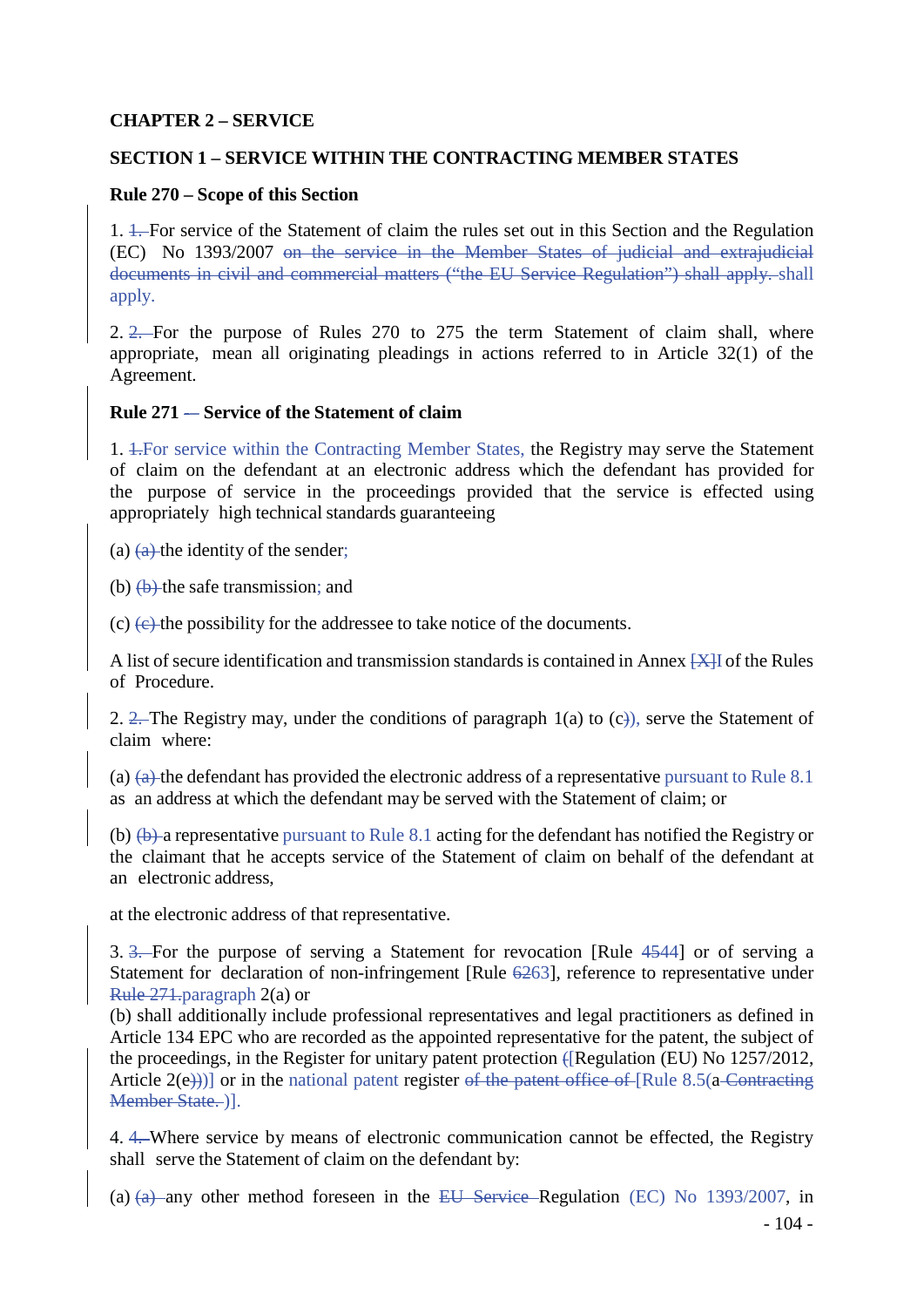particular by registered letter according to Article 14 of that regulation with advice of delivery; (b)  $(b)$  fax provided that the requirements of paragraph 1(a) to (c) are observed; or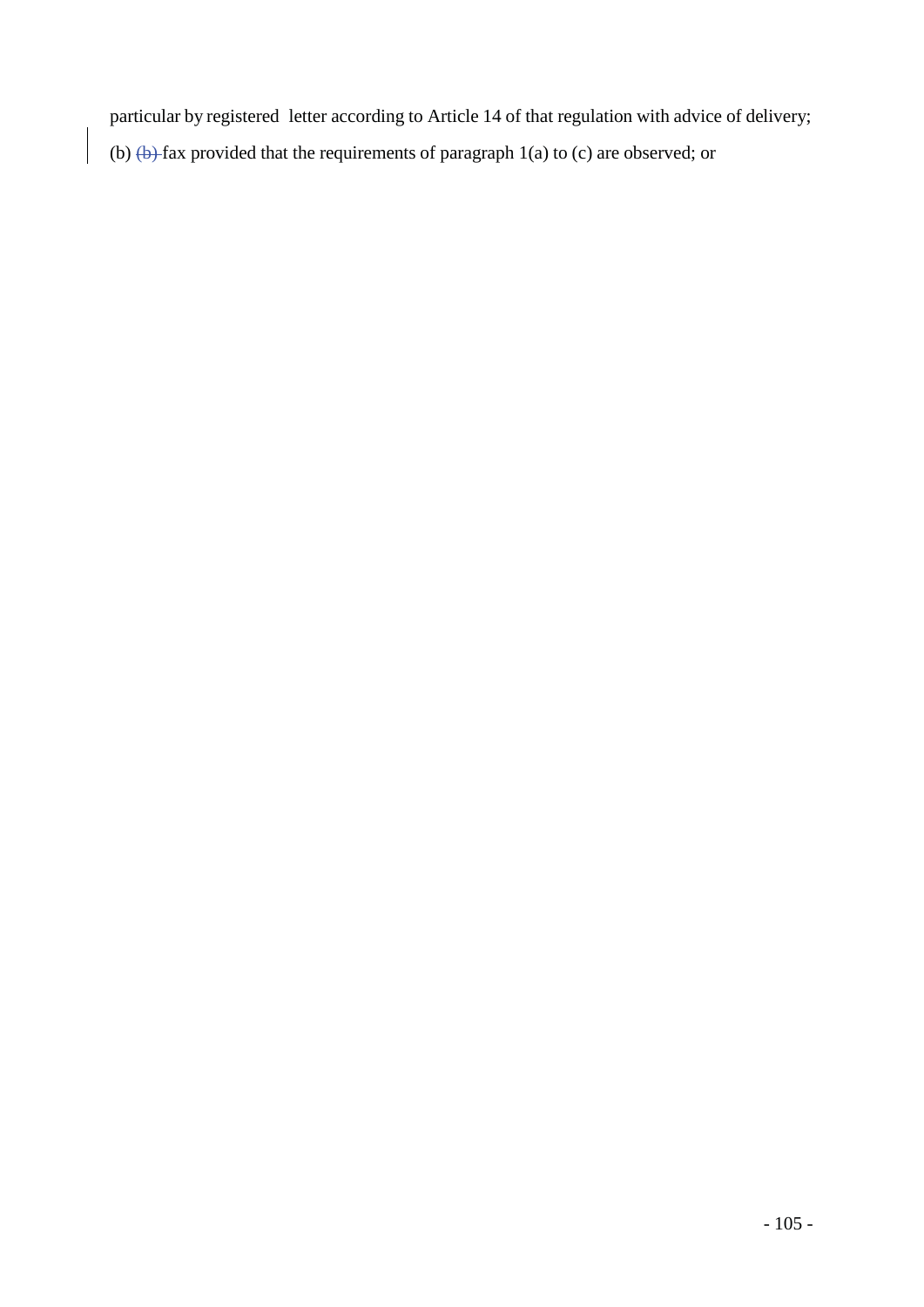(c)  $(e)$  where service in accordance with paragraphs 4(a) and 4(b) could not be effected any method permitted by the law of the EU-Member State of the European Union where service is to be effected or authorised by the Court under Rule 275.

5. 5. Service under Rule 271.paragraph 4(a) shall be effected at the following place:

(a)  $\left(\frac{a}{b}\right)$  where the defendant is a company or other legal person, at its statutory seat, central administration or principal place of business within the Contracting Member States or at any place within the Contracting Member States where the company or other legal person has a permanent or temporary place of business;

(b) (b) where the defendant is an individual: at his usual or last known residence within the Contracting Member States; or

(c)  $(e)$  for the purpose of serving a Statement for revocation [Rule 4544] or of serving a Statement for a declaration of non-infringement [Rule  $6263$ ], at the place of business of a professional representative or legal practitioner as defined in Article 134 EPC who is recorded as the appointed representative for the patent, the subject of the proceedings, in the Register for unitary patent protection ([Regulation (EU) No 1257/2012, Article  $2(e)$ )] or of the patent office of a Contracting Member State.

6. 6. Subject to Rule 272.2 and Rule 272.3, a Statement of claim served in accordance with paragraphs 1 to 5 is deemed to be served on the defendant:

(a)  $\left(\frac{a}{b}\right)$  where service takes place by means of electronic communication or by fax, on the day when the relevant electronic message was sent or the transmission of the fax was completed  $(GMT+1)$ ; or

(b) (b) where service takes place by registered letter with advice of delivery such letter shall be deemed to be served on the addressee on the tenth day following posting unless it has failed to reach the addressee, has in fact reached him on a later date or the advice of delivery has not been returned. Such service shall, except where paragraph 7 applies, be deemed effective even if acceptance of the letter has been refused.

7. 7. Where the defendant is entitled to refuse service according to Article 8 of the EU Service Regulation (EC) No 1393/2007 and where he has notified the refusal to the RegisterRegistry within one week of the attempted service together with an indication of the language(s) he understands, the Registry shall inform the claimant. The claimant shall provide to the Registry translations of at least the Statement of claim and the information required in Rule 13.1(a) to (p) in a language provided for by Article 8(1)(a) or (b) of the  $\overline{EU}$ Service Regulation. The Statement of claim shall not be deemed served in accordance with this Chapter, and time limits shall not run, until service of said translations by the Registry upon the defendant in accordance with these Rules. (EC) No 1393/2007. For the determination of the date of service Articles 8(3) and 9 of the EU Service Regulation (EC) No 1393/2007 shall apply. When serving the Statement of claim the defendant shall be informed of these rights.

#### **Rule 272 – Notice of service and non-service of the Statement of claim**

1. 1. The Registry shall inform the claimant of the date on which the Statement of claim is deemed served under Rule 271.6.

2. 2. Where the Registry has served the Statement of claim by registered letter with advice of delivery and the Statement of claim is returned to the Registry for any reason, the Registry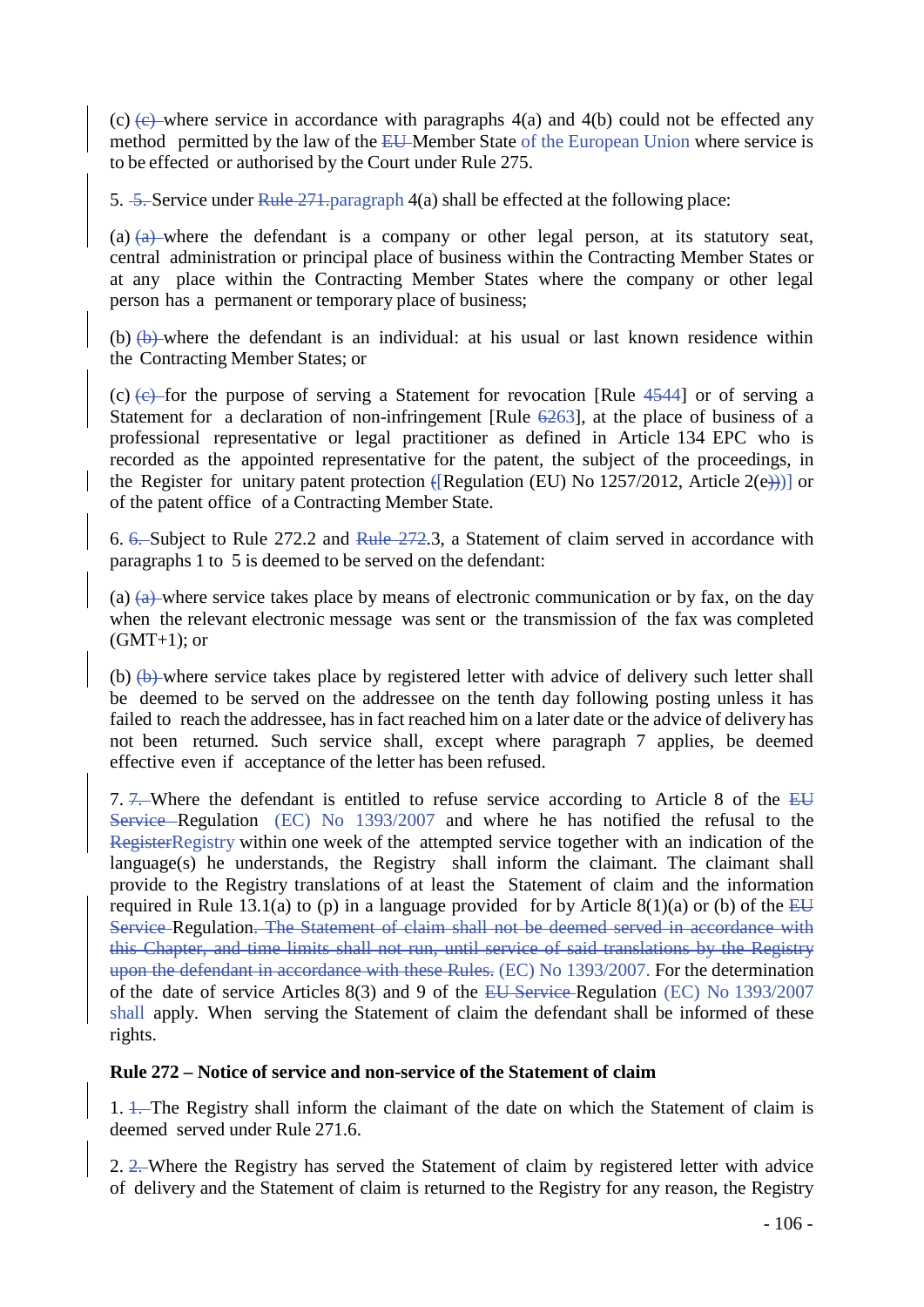shall inform the claimant.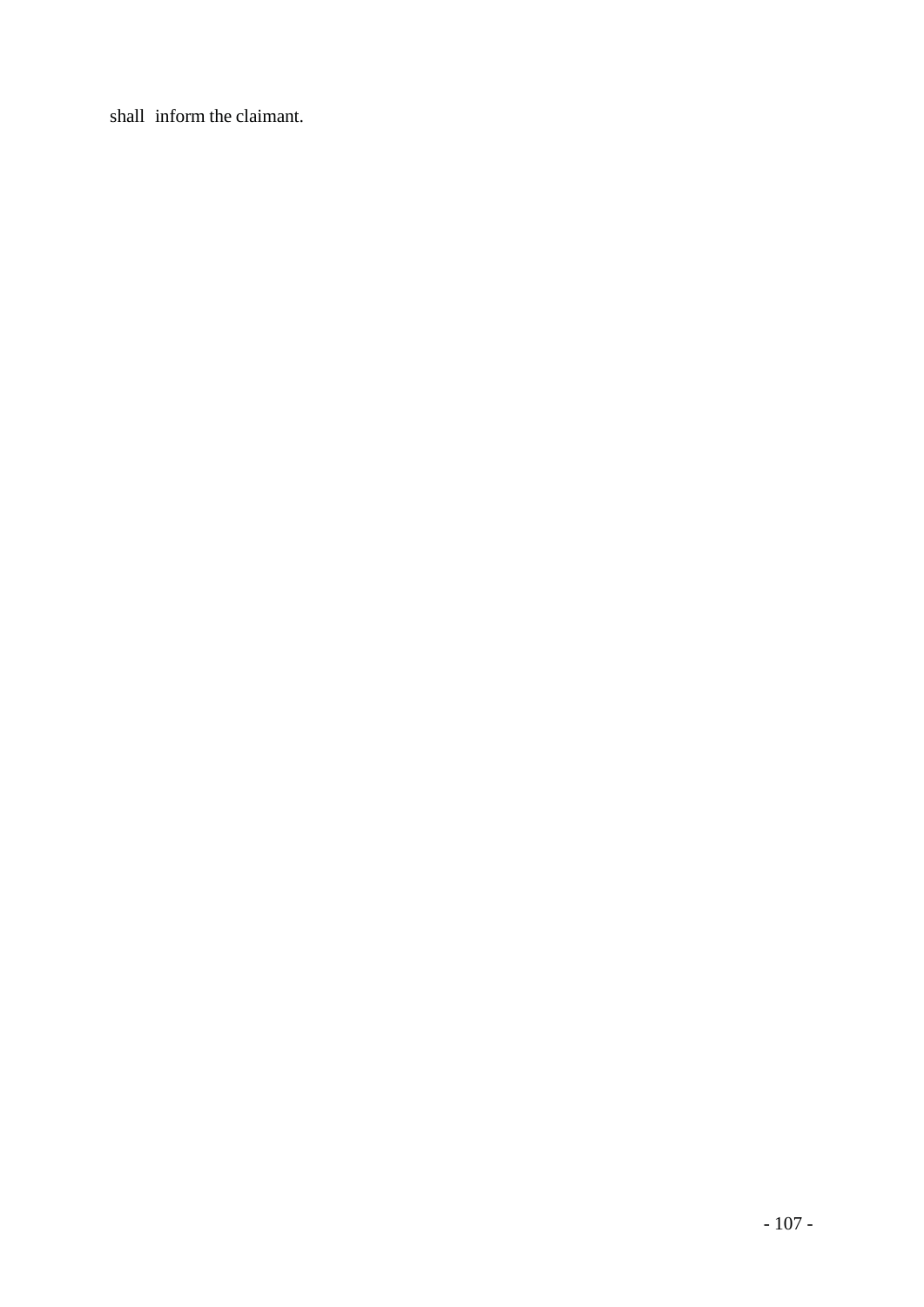3. 3. Paragraph 2 shall apply *mutatis mutandis* where the Registry has served the Statement of claim by means of electronic communication or fax and the relevant electronic message or fax appears not to have been received.

# **SECTION 2 – SERVICE OUTSIDE THE CONTRACTING MEMBER STATES**

#### **Rule 273 – Scope of this Section**

This Section applies to service of a Statement of claim in any case in which the defendant has not provided an electronic address for service of the proceedings or otherwise may not be served within the territory of the Contracting Member States in a manner provided for under any of the methods prescribed in Section 1 or Section 3outside the Contracting Member States.

### **Rule 274 – Service outside the Contracting Member States**

1. 1. Where a Statement of claim is to be served outside the Contracting Member States, it may be so served by the Registry:

(a)  $(a)$  +  $(a)$  by any method provided by:

(i)  $(i)$  the EU Service-Regulation (EC) No 1393/2007 where it applies respecting the rights of the recipient granted by the Regulation;

 $(ii)$   $(ii)$  The Hague Convention on the service abroad of judicial and extra-judicial documents in civil or commercial matters 1965 ("the Hague Service Convention") or any other applicable convention or agreement where it applies; or

(iii)  $(iii)$  to the extent that there is no such convention or agreement in force, either by service through diplomatic or consular channels from the Contracting Member State in which the sub-registry of the relevant division is established;  $-0r$ ,

(b)  $(\frac{b}{b})$ where service in accordance with paragraph 1(a) could not be effected by any method permitted by the law of the state where service is to be effected or as authorised by the Court under Rule 275.

2. 2. No Statement of claim may be served under thethis Rule 274 in a manner which is contrary to the law of the state where service is effected.

3. 3. The Registry shall inform the claimant of the date on which the Statement of claim is deemed served under Rule 274.paragraph 1.

4. 4. The Registry shall inform the claimant if for any reason service pursuant to Rule 274.paragraph 1 cannot be effected.

# **SECTION 3 – SERVICE BY AN ALTERNATIVE METHOD**

### **Rule 275 – Service of the Statement of claim by an alternative method or at an alternative place**

1. 1. Where it appears to the Court on an application by the claimant that there is a good reason to authorise service by a method or at a place not otherwise permitted by this Chapter, the Court may by way of order permit service by an alternative method or at an alternative place.

2. 2. On a reasoned request by the claimant, the Court may order that steps already taken to bring the Statement of claim to the attention of the defendant by an alternative method or at an alternative place is good service.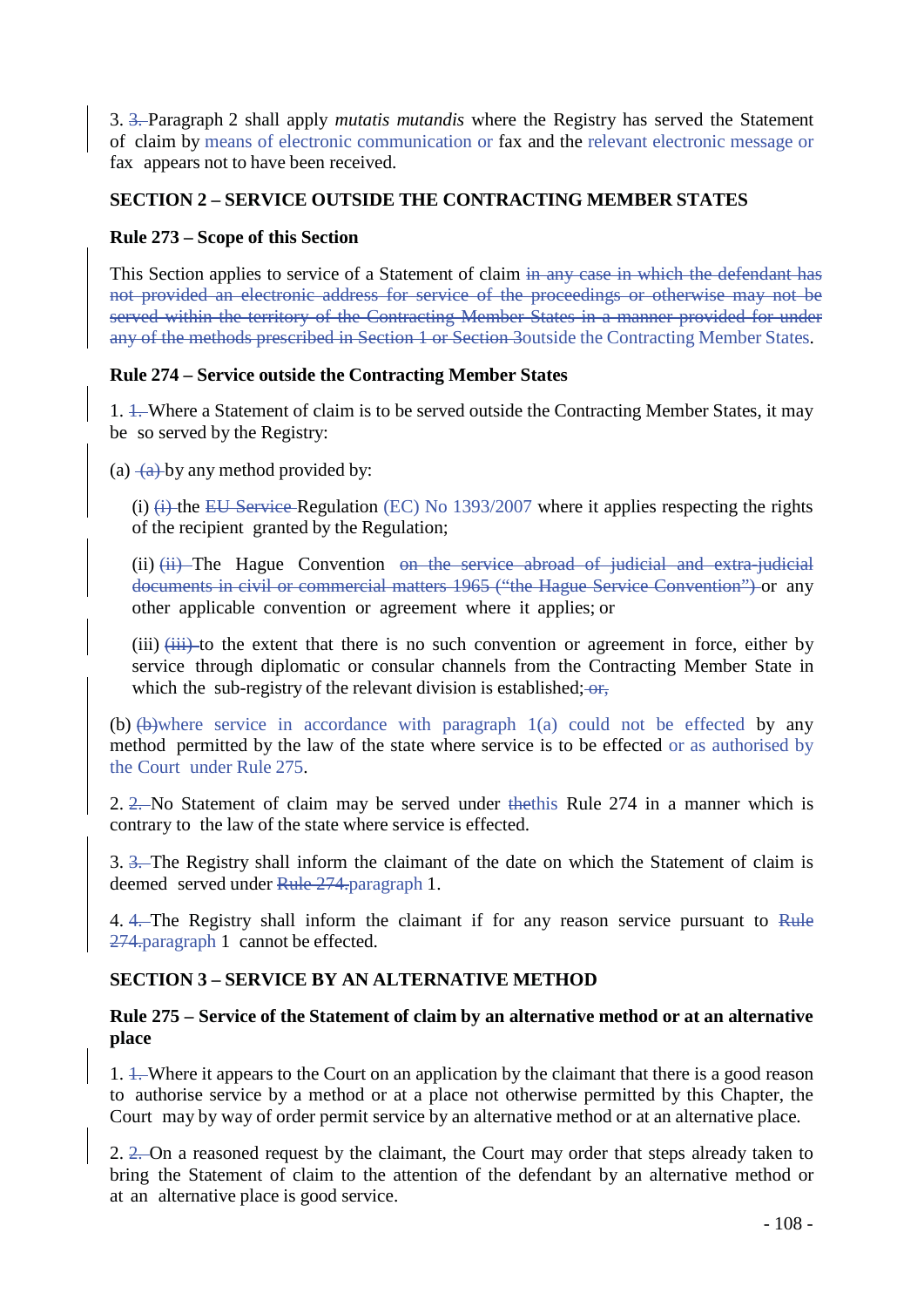- 3. 3. An order under this rule shall specify:
- (a)  $(a)$  the method or place of service;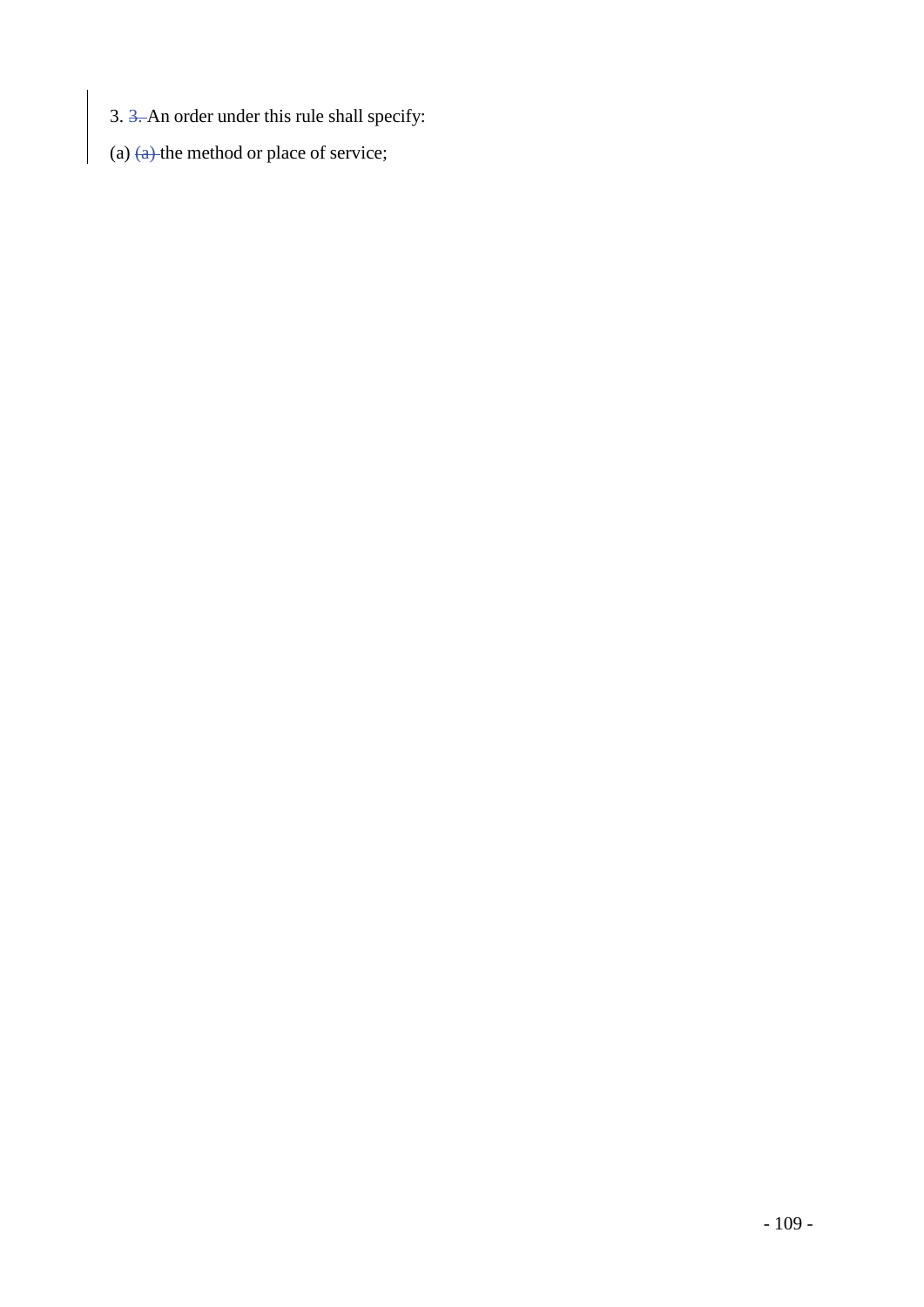- (b) (b) the date on which the Statement of claim is deemed served; and
- (c)  $\left( e \right)$  the period for filing the Statement of defence.

4. 4. No order for alternative service under this Rule outside the Contracting Member States shall be made permitting service in a manner that is contrary to the law of the state where service is to be effected.

### **SECTION 4 – SERVICE OF ORDERS, DECISIONS AND WRITTEN PLEADINGS**

#### **Rule 276 – Service of orders and decisions**

1. 1. Any order or decision of the Court shall be served on each of the parties in accordance with the provisions of Sections 1, 2 or 3 of this Chapter 2, as the case may be.

2. 2. Decisions by default pursuant to Rule 355 resulting from failure of the defendant to lodge a Defence to revocation [Rule 50] or failure to lodge a Defence to the Statement for a declaration of non-infringement [Rule 6567] within the time limit set by these Rules or by the Court, may be served on the defendant at the place of business of a professional representative or legal practitioner as defined in Article 134 EPC who is recorded as the appointed representative for the subject European patent with unitary effect, the subject of the proceedings, in the Register for unitary patent protection [Regulation (EU) No 1257/2012, Article 2(e)] or in the register of thenational patent office of register [Rule 8.5(a-Contracting Member State.)].

### **Rule 277 – Decisions by default under Part 5, Chapter 11**

No decision by default shall be entered under Part 5, Chapter 11 unless the Court is satisfied that either:

(a)  $\left(\frac{a}{b}\right)$  the Statement of claim was served by a method prescribed by the internal law of the state addressed for the service of documents in domestic actions upon persons who are within its territory; or

(b)  $(b)$  the Statement of claim was actually delivered toserved on the defendant or to his residence or place of business by another method provided for under this Chapter 2.

#### **Rule 278 – Service of written pleadings and other documents**

1. 1. As soon as practicable after written pleadings have been received at the Registry, the Registry shall serve the pleadings and any other document lodged with the pleadings on the other party by means of electronic communication except if the pleading contains a request for an *ex parte* proceeding. Rule 262.2 shall apply.

2. 2. Where service by means of electronic communication cannot be effected, the Registry shall serve the written pleadings on the party by:

- (a)  $\left( a \right)$  registered letter with advice of delivery;
- $(b)$   $(b)$  fax; or
- (c)  $\left(\frac{c}{c}\right)$  any method authorised by the Court under Rule 275.
- 3. 3. Service under paragraph 2(a) shall be effected at the following place:
- (a)  $(a)$  where the party is a company or other legal person: at its statutory seat, central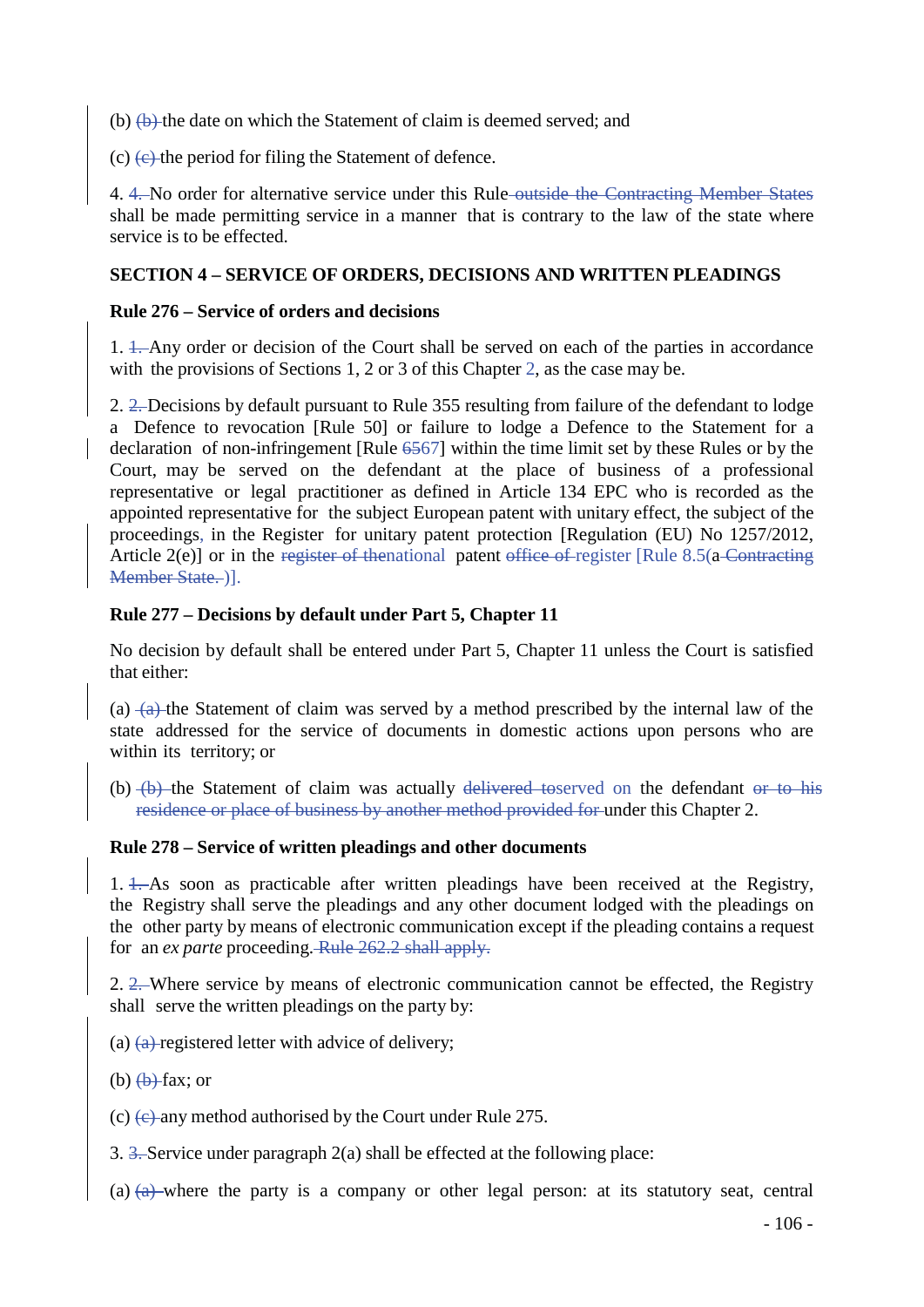administration, principal place of business or at any place within the Contracting Member States where the company or other legal person has a place of business;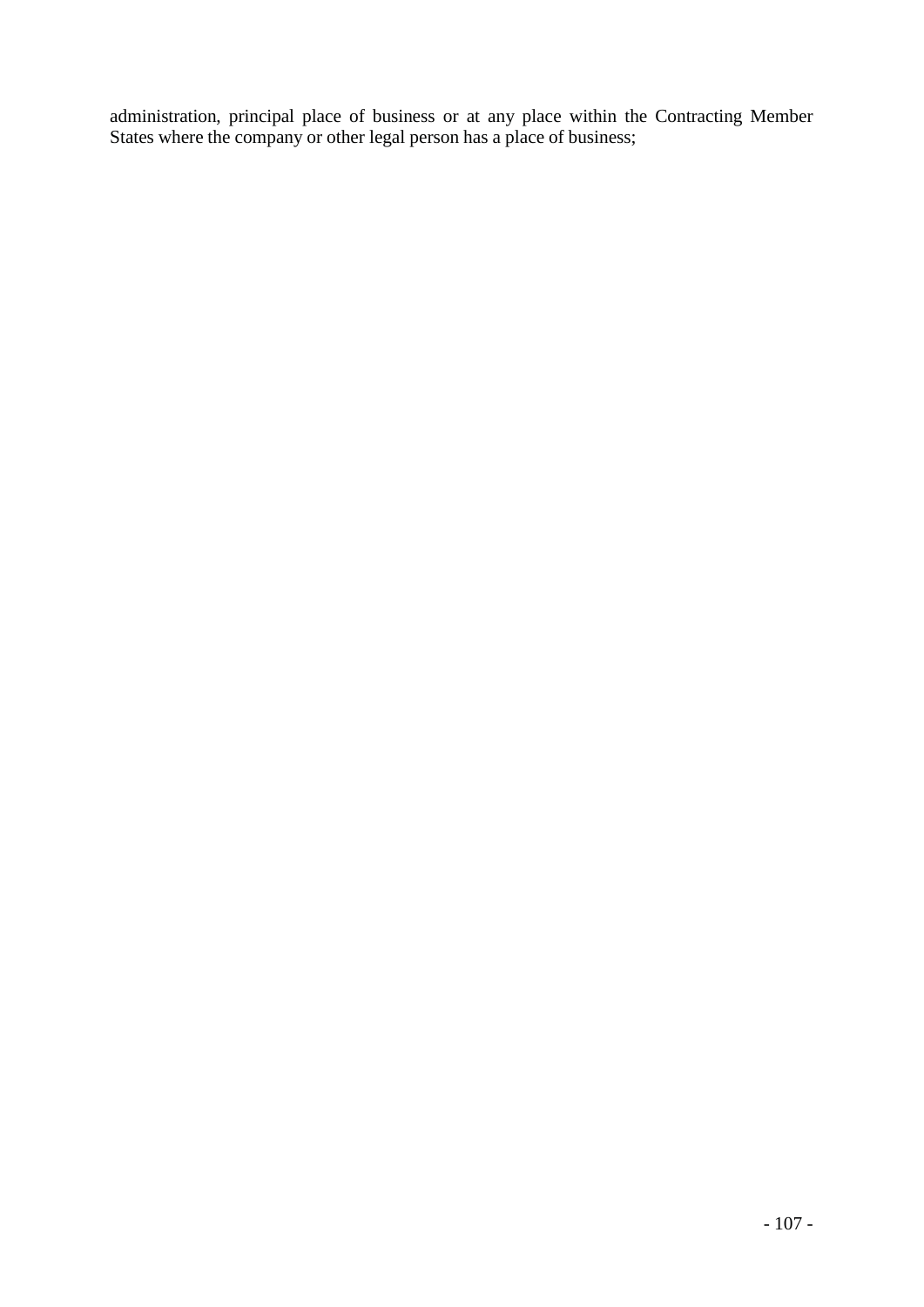(b) (b) where the party is an individual: at his usual or last known residence within the Contracting Member States.

4. 4. Rule 271.6 and Rule 272 shall apply *mutatis mutandis*.

5. Where a party is represented pursuant to Rule 8, the pleadings and other documents referred to in paragraph 1 shall be served on that representative. Paragraph 2 shall apply *mutatis mutandis*.

# **Rule 279 – Change of electronic address for service**

Where the electronic address for service of a party changes, that party must give notice in writing of the change as soon as it has taken place to the Registry and every other party [Rule 6.3].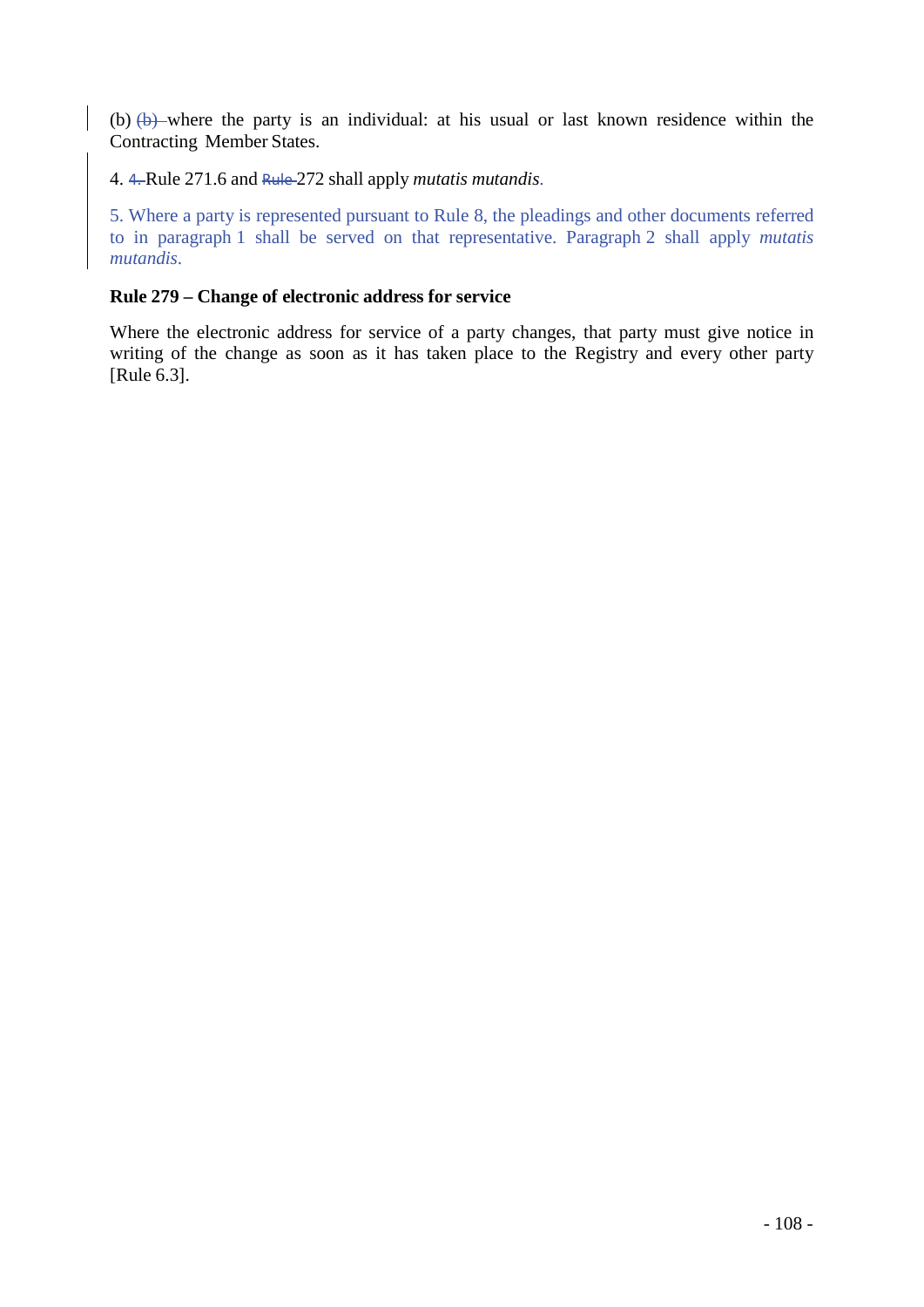# **CHAPTER 3 – RIGHTS AND OBLIGATIONS OF REPRESENTATIVES**

#### **Rule 284 – Duty of representatives not to misrepresent facts or cases**

A representative of a party shall neither knowingly or negligentlynot misrepresent cases or facts before the Court either knowingly or with good reasons to know.

*Relation to Agreement: Article 48(6)*

#### **Rule 285 – Powers of attorney**

A representative who claims to be representing a party shall be accepted as such provided however the Court may order a representative to produce a written authority if his representative powers are challenged.

#### **Rule 286 – Certificate that a representative is authorised to practice before the Court**

1. 1. A representative pursuant to Article 48(1) of the Agreement shall lodge at the Registry a certificate that he is a lawyer authorised to practise before a court of an EUa Member State of the European Union. A lawyer within the meaning of Article 48(1) of the Agreement is a person who is authorised to pursue professional activities under a title referred to in Article 1 of Directive 98/5/EC and by way of exception a person with equivalent legal professional qualifications who, owing to national rules, is permitted to practice in patent infringement and invalidity litigation but not under such title. In subsequent actions the representative may refer to the certificate previously lodged.

2. 2. A representative pursuant to Article 48(2) of the Agreement shall lodge at the Registry the European Patent Litigation Certificate as defined by the Administrative Committee or otherwise justify that he has appropriate qualifications to represent a party before the Court. In subsequent actions such representative may refer to the certificate or other evidence of appropriate qualification previously lodged.

#### **Rule 287 – Attorney-client privilege**

1. 1. Where a client seeks advice from a lawyer or a patent attorney he has instructed in a professional capacity, whether in connection with proceedings before the Court or otherwise, then any confidential communication (whether written or oral) between them relating to the seeking or the provision of that advice is privileged from disclosure, whilst it remains confidential, in any proceedings before the Court or in arbitration or mediation proceedings before the Centre.

2. 2. This privilege applies also to communications between a client and a lawyer or patent attorney employed by the client and instructed to act in a professional capacity, whether in connection with proceedings before the Court or otherwise.

3. 3. This privilege extends to the work product of the lawyer or patent attorney (including communications between lawyers and/or patent attorneys employed in the same firm or entity or between lawyers and/or patent attorneys employed by the same client) and to any record of a privileged communication.

4. 4. This privilege prevents the lawyer or patent attorney and his client from being questioned or examined about the contents or nature of their communications.

5. 5. This privilege may be expressly waived by the client.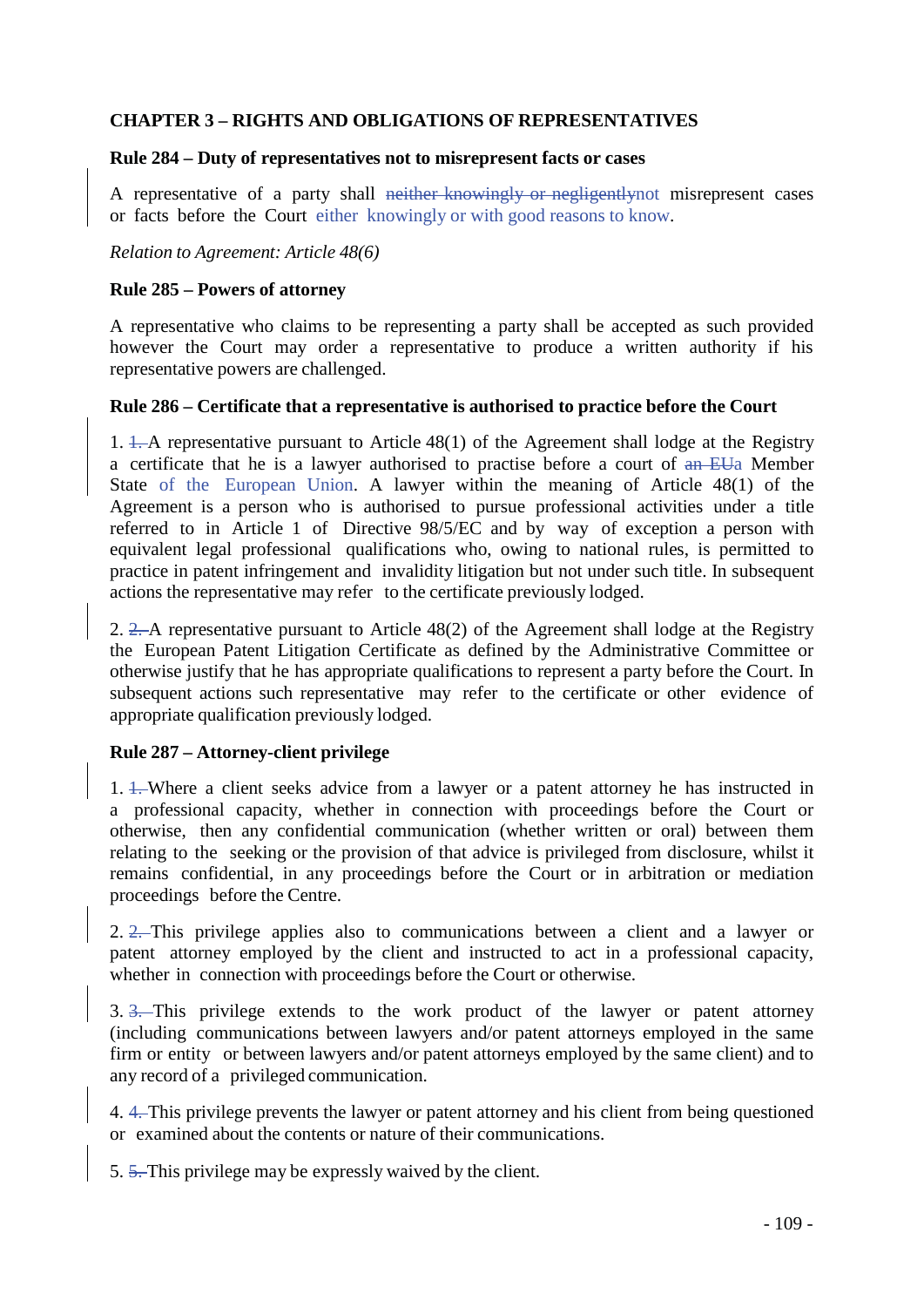6. 6. For the purpose of Rules 287 and 288:

(a) a) the expressionsexpression "lawyer" shall mean a person as defined in Rule 286.1 and any other person who is qualified to practise as a lawyer and to give legal advice under the law of the state where he practises and who is professionally instructed to give such advice.

(b)  $\theta$ ) the expression "patent attorney" shall include a person who is recognised as eligible to give advice under the law of the state where he practises in relation to the protection of any invention or to the prosecution or litigation of any patent or patent application and is professionally consulted to give such advice.

7. 7. The expression "patent attorney" shall also include a professional representative before the European Patent Office pursuant to Article 134 (1) European Patent ConventionEPC.

*Relation to Agreement: Article 48(4)*

# **Rule 288 – Litigation privilege**

Where a client, or a lawyer or patent attorney as specified in RulesRule 287.1, 287.2, 287, .6 and 287.7 instructed by a client in a professional capacity, communicates confidentially with a third party for the purposes of obtaining information or evidence of any nature for the purpose of or for use in any proceedings, including proceedings before the European Patent Office, such communications shall be privileged from disclosure in the same way and to the same extent as provided for in Rule 287.

*Relation to Agreement: Article 48(5)*

# **Rule 289 – Privileges, immunities and facilities**

1. 1. Representatives appearing before the Court or before any judicial authority to which it has addressed letters rogatory [Rule 202] shall enjoy immunity in respect of words spoken or written by them concerning the action or the parties.

2. 2. Representatives shall enjoy the following further privileges and facilities:

(a)  $\left(\frac{a}{b}\right)$  papers and documents relating to the proceedings shall be exempt from both search and seizure;

(b)  $(b)$  any allegedly infringing product or device relating to the proceedings shall be exempt from both search and seizure when brought to the Court for the purposes of the proceedings.

In the event of a dispute, customs officials or police may seal those papers, documents or allegedly infringing products or devices. They shall then be immediately forwarded to the Court for inspection in the presence of the Registrar and of the person concerned.

3. 3. Representatives shall be entitled to travel in the course of duty without hindrance.

4. 4. The privileges, immunities and facilities specified in paragraphs 1 to 3 are granted exclusively in the interests of the proper conduct of proceedings.

5. 5. The Court may waive the immunity where it considers that a representative is guilty of conduct which is contrary to the proper conduct of proceedings.

*Relation with Agreement: Article 48*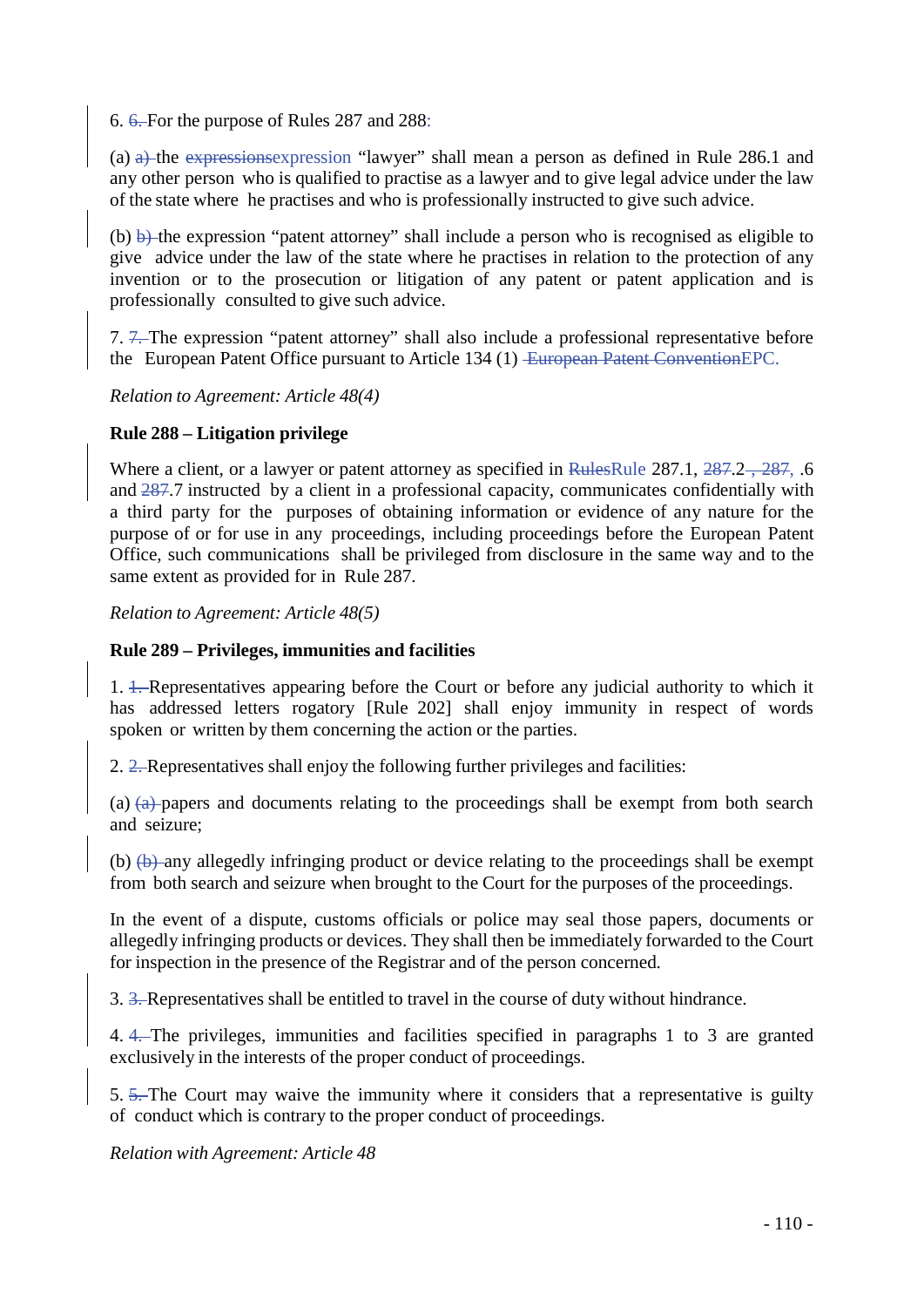### **Rule 290 – Powers of the Court as regards representatives**

1. 1. As regards representatives who appear before it, the Court shall have the powers normally accorded to courts of law, under the conditions laid down in Rule 291.

2. 2. Representatives who appear before the Court shall strictly comply with any code of conduct adopted for such representatives by the Administrative Committee.

# **Rule 291 – Exclusion from the proceedings**

1. 1. If the Court considers that the conduct of a party's party's representative towards the Court, towards any judge of the Court or towards any member of the staff of the Registry is incompatible with the dignity of the Court or with the requirements of the proper administration of justice, or that such representative uses his rights for purposes other than those for which they were granted, or that such representative is otherwise in breach of any code of conduct adopted pursuant to Rule 290.2 it shall so inform the person concerned. On the same grounds, the Court may at any time, after having given the person concerned an opportunity to be heard, exclude that person from the proceedings by way of order. That order shall have immediate effect.

2. 2. Where a party'sparty's representative is excluded from the proceedings, the proceedings shall be stayed for a period fixed by the presiding judge in order to enable the party concerned to appoint another representative.

### **Rule 292 – Patent attorneys'attorneys' right of audience**

1. 1. For the purposes of Article 48(4) of the Agreement, the term "patent attorneys" assisting a representative referred to in Article 48(1) and/or Article 48(2) of the Agreement shall mean persons meeting the requirements of Rule 287.6(b) or Rule 287.7 and practising in a Contracting Member State.

2. 2. Such patent attorneys shall be allowed to speak at hearings of the Court at the discretion of the Court and subject to the representative's responsibility to coordinate the presentation of a party's case.

3. 3. Rules 287 to 291 shall apply *mutatis*

*mutandis*. *Relation with Agreement: Article 48(4)*

#### **Rule 293 – Change of a representative**

Any change of representative shall take effect from the receipt by the Registry of notification that a new representative shall in future be representing the party concerned. Until the moment where such statement is received, the former representative remains responsible for the conduct of the proceedings and for communications between the Court and the party concerned.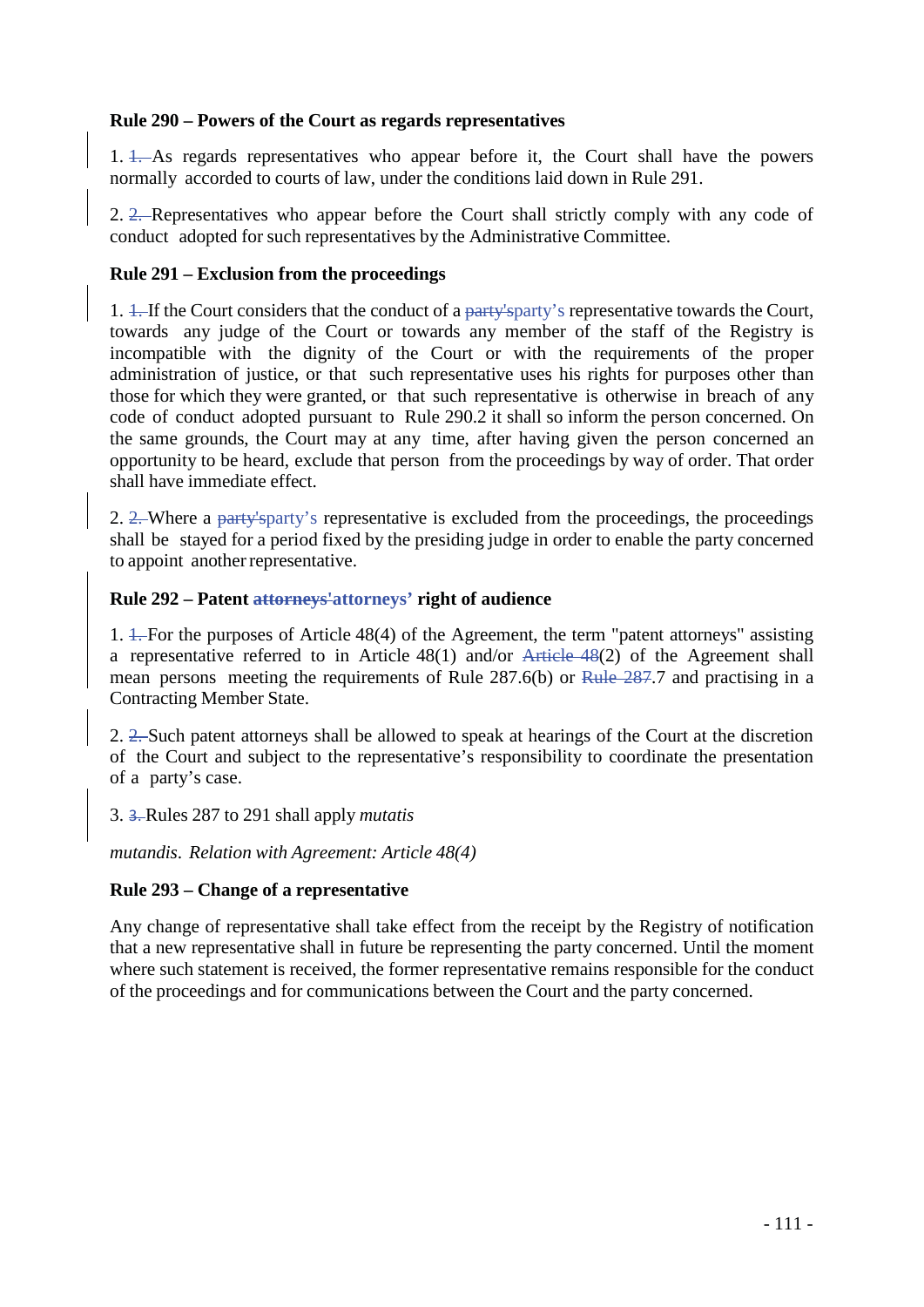# **CHAPTER 4 – STAY OF PROCEEDINGS**

#### **Rule 295 – Stay of proceedings**

The Court may stay proceedings:

(a)  $\left(\frac{a}{b}\right)$  where it is seized of an action relating to a patent which is also the subject of opposition proceedings or limitation proceedings (including subsequent appeal proceedings) before the European Patent Office or a national authority where a decision in such proceedings may be expected to be given rapidly;

(b)  $(\theta)$  where it is seized of an action relating to a supplementary protection certificate which is also the subject of proceedings before a national court or authority;

(c)  $(e)$  where an appeal is brought before the Court of Appeal against a decision or order of the Court of First Instance:

- (i)  $\leftrightarrow$  disposing of the substantive issues in part only;
- (ii)  $\overline{H}$  disposing of an admissibility issue or a Preliminary objection; (iii) dismissing an application to intervene [Rule 313];
- (d)  $\left(\frac{d}{dx}\right)$  at the joint request of the parties;
- (e)  $(e)$  pursuant to Rule 37;
- (f)  $(f)$  pursuant to Rule 118;
- (g)  $\left(\frac{1}{2}\right)$  pursuant to Rule 136;
- (h)  $(h)$  pursuant to Rule 266;
- (i)  $\leftrightarrow$  pursuant to Rules 310 and 311;

(j)  $\leftrightarrow$  to give effect to Union law, in particular the provisions of Regulation (EU) No 1215/2012 and the Lugano Convention;

(k)  $(k)$  in any other case where the proper administration of justice so requires.

#### **Rule 296 – Duration and effects of a stay of proceedings**

1. 1. The stay of proceedings shall take effect on the date indicated in the order to stay or, in the absence of such an indication, on the date of that order. The Court shall stipulate what effect the stay shall have on any existing orders.

2. 2. Where the order to stay does not fix the length of the stay, it shall end on the date indicated in the order to resume proceedings or, in the absence of such indication, on the date of the order to resume.

3. 3. While proceedings are stayed, time shall cease to run for the purposes of procedural periods. Time shall begin to run afresh for the purposes of procedural periods from the date on which the stay of proceedings comes to an end.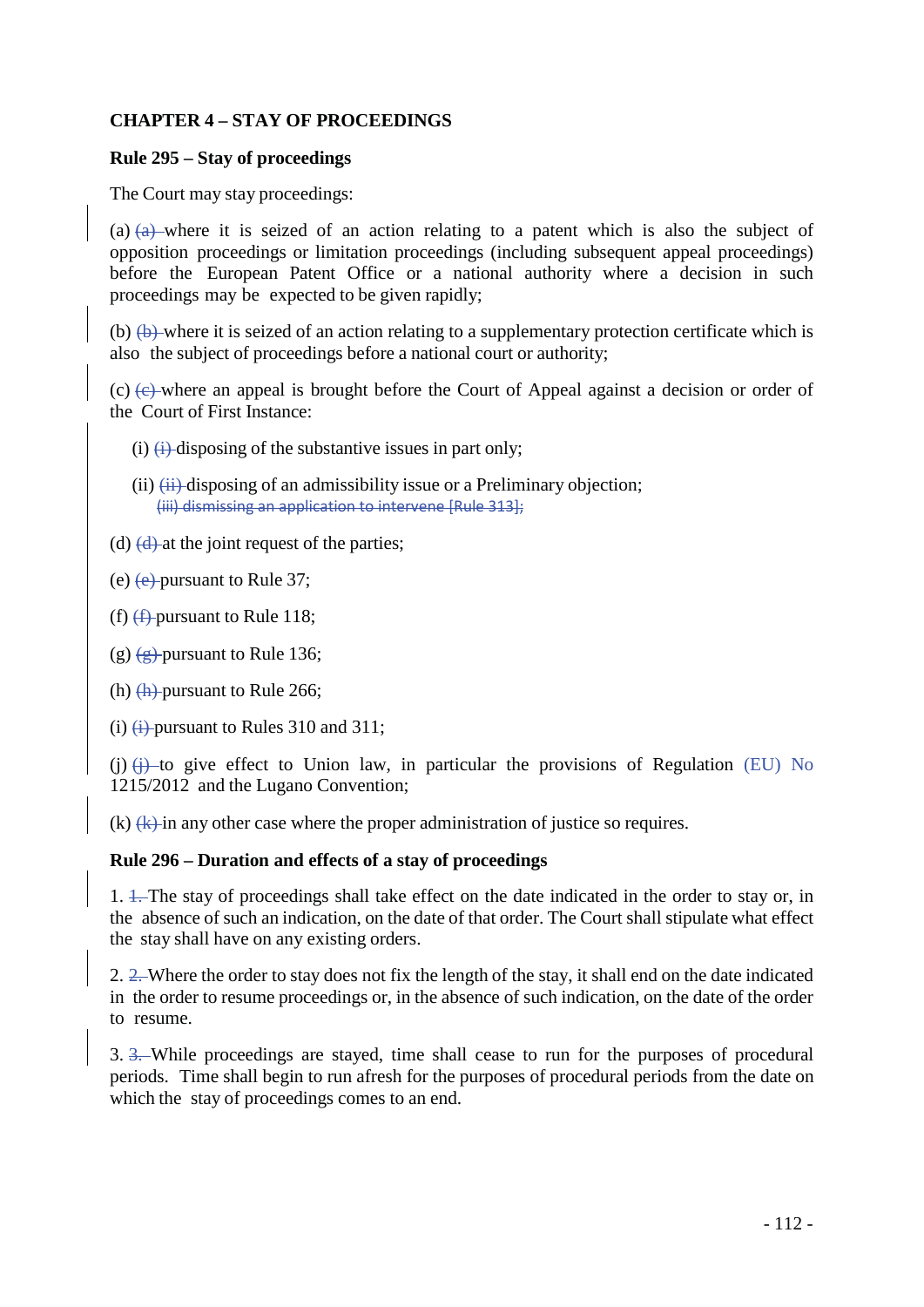# **Rule 297 – Resumption of proceedings**

Any decision referred to in Rule 296.2 ordering the resumption of proceedings before the end of the stay shall be made by order of the judge-rapporteur after hearing the parties. The judgerapporteur may refer the matter to the panel.

# **Rule 298 – Accelerated proceedings before the European Patent Office**

The Court may of its own motion or at the request of a party request that opposition proceedings or limitation proceedings (including any subsequent appeal proceedings) before the European Patent Office be accelerated in accordance with the proceedings of the European Patent Office. The Court may stay its proceedings in accordance with Rule 295(a) pending the outcome of such request and any subsequent accelerated proceedings.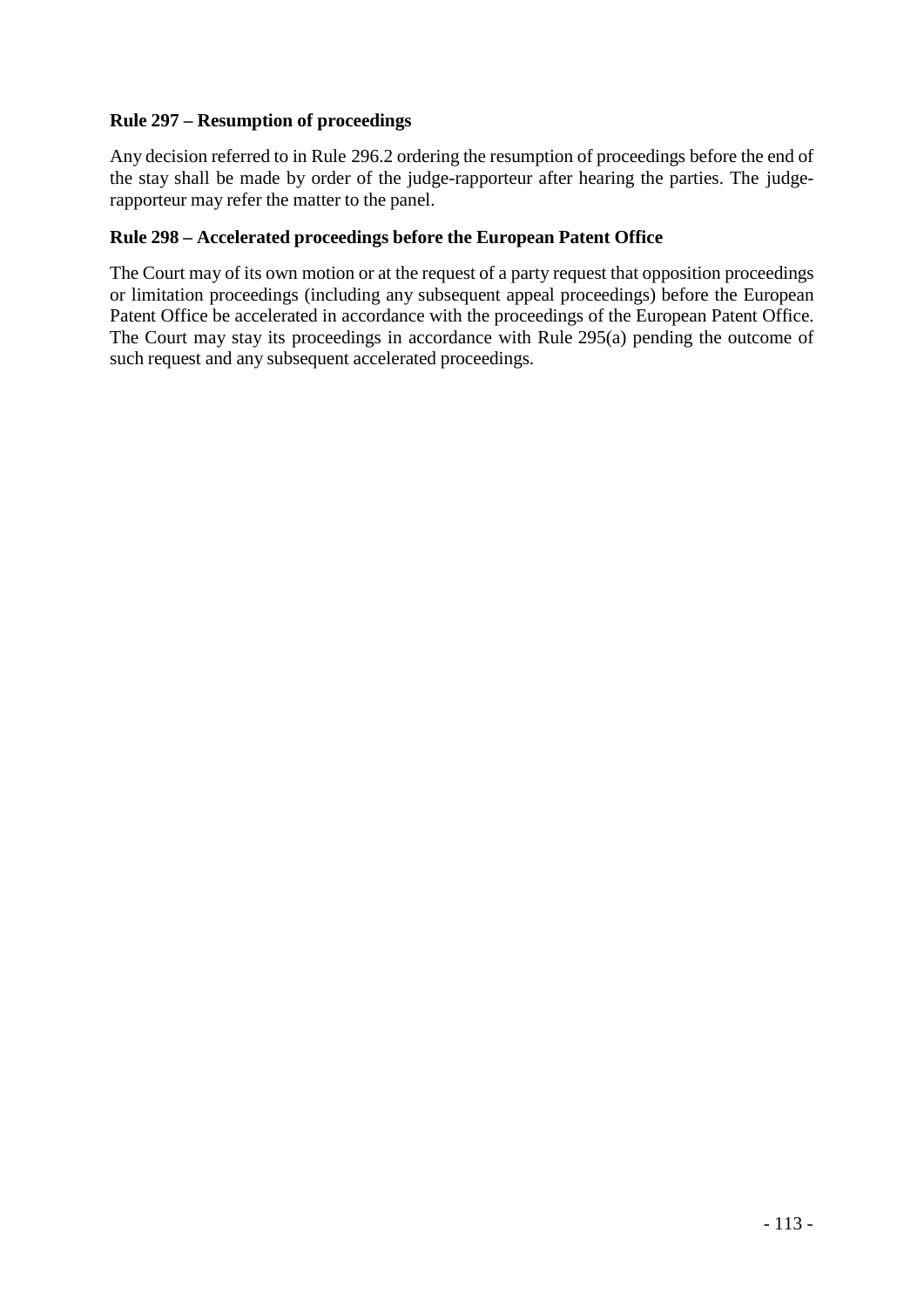# **CHAPTER 5 – TIME PERIODS**

#### **Rule 300 – Calculation of periods**

Any period of time prescribed by the Agreement, the Statute, these Rules or any order of the Court for the taking of any procedural step shall be laid down in terms of full days, weeks, months or years and shall be reckoned as follows:

(a)  $\left(\frac{a}{b}\right)$ -computation shall start on the day following the day on which the relevant event occurred; in the case of service of a document, the relevant event shall be the receipt of that document in accordance with Part 5, Chapter 2;

(b) (b) when a period is expressed as one year or a certain number of years, it shall expire in the relevant subsequent year in the month having the same name and on the day having the same number as the month and the day on which the said event occurred. If the relevant subsequent month has no day with the same number, the period shall expire on the last day of that month;

(c)  $\left( \epsilon \right)$  when a period is expressed as one month or a certain number of months, it shall expire in the relevant subsequent month on the day which has the same number as the day on which the said event occurred. If the relevant subsequent month has no day with the same number, the period shall expire on the last day of that month;

(d) (d) when a period is expressed as one week or a certain number of weeks, it shall expire in the relevant subsequent week on the day having the same name as the day on which the said event occurred;

(e)  $\left(\frac{e}{e}\right)$  day shall mean a calendar day unless expressed as a working day;

 $(f)$  (f)  $(f)$  calendar days shall include official holidays of the Contracting Member State in which the division or sectionthe seat of the central division or its section concerned or the Court of Appeal is located, Saturdays and Sundays;

(g)  $(g)$  working days shall not include official holidays of the Contracting Member State in which the division or sectionthe seat of the central division or its section concerned or the Court of Appeal is located, Saturdays and Sundays.;

(h)  $(h)$  periods shall not be suspended during the judicial vacations.  *[EPC Rule 131]* 

#### **Rule 301 – Automatic extension of periods**

1. 1. If a period expires on a Saturday, Sunday or official holiday of the Contracting Member State in which the division or sectionthe seat of the central division or its section concerned or the Court of Appeal is located, it shall be extended until the end of the first following working day.

2. 2. Paragraph 1 shall apply *mutatis mutandis* if documents filed in electronic form cannot be received by the Court.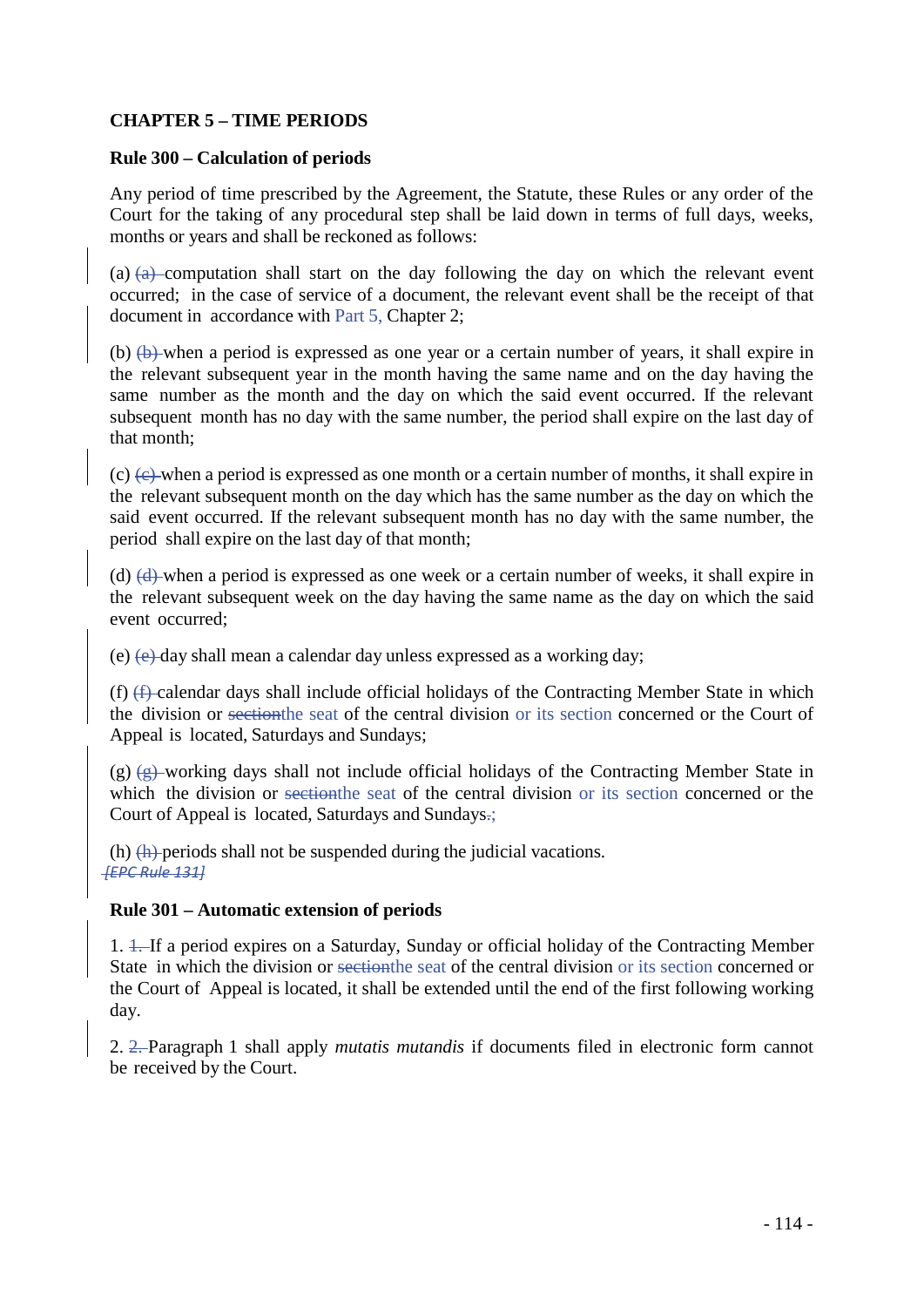# **CHAPTER 6 – PARTIES TO PROCEEDINGS**

# **SECTION 1 – PLURALITY OF PARTIES**

#### **Rule 302 – Plurality of claimants or patents**

1. 1. The Court may order that proceedings commenced by a plurality of claimants or in respect of a plurality of patents be heard in separate proceedings.

2. 2. Where the Court orders a separation of proceedings the Court shall decide on the payment of a new court fee (or court fees) in accordance with Part 6.

3. 3. The Court may order that parallel infringement or revocation proceedings relating to the same patent (or patents) and before the same local or regional division or the central division or the Court of Appeal be heard together where it is in the interests of justice to do so.

### **Rule 303 – Plurality of defendants\***

1. 1. Proceedings may be started against a plurality of defendants if the Court has competence in respect of all of them.

2. 2. The Court may separate the proceedings into two or more separate proceedings against different defendants.

3. 3. Where the Court orders a separation of proceedings under paragraph 2, the claimants in the new proceedings shall pay a new court fee in accordance with Part 6, unless the Court decides otherwise.

\*Note to Rule 303

The Drafting Committee notes that Article 33(1)(b) first paragraph, second sentence of the Agreement has somewhat narrower wording than Article 8(1) of Regulation (EU) No 1215/2012 (Brussels Regulation), since it requires a "commercial relationship" between the defendants.

#### **Rule 304 – Court fees in the event of plurality of parties**

If and as long as a plurality of parties in an action are represented by one and the same representative and take the same position, they shall be regarded as one party as far as the payment of court fees is concerned.

#### **SECTION 2 – CHANGE IN PARTIES**

#### **Rule 305 – Change in parties**

1. 1. The Court may, on application by a party, order a person to:

(a)  $\left(\frac{a}{b}\right)$  be added as a party;

(b)  $\left(\frac{b}{c}\right)$  cease to be a party;

(c)  $\left( e \right)$  be substituted for a party.

2. <del>2.</del> The Court shall invite other parties to the proceedings to comment on the application, as soon as practicable after service of the application.

3. 3. When ordering that a person shall become a party or shall cease to be a party, the Court may make appropriate orders as to payment of court fees and costs as regards such party.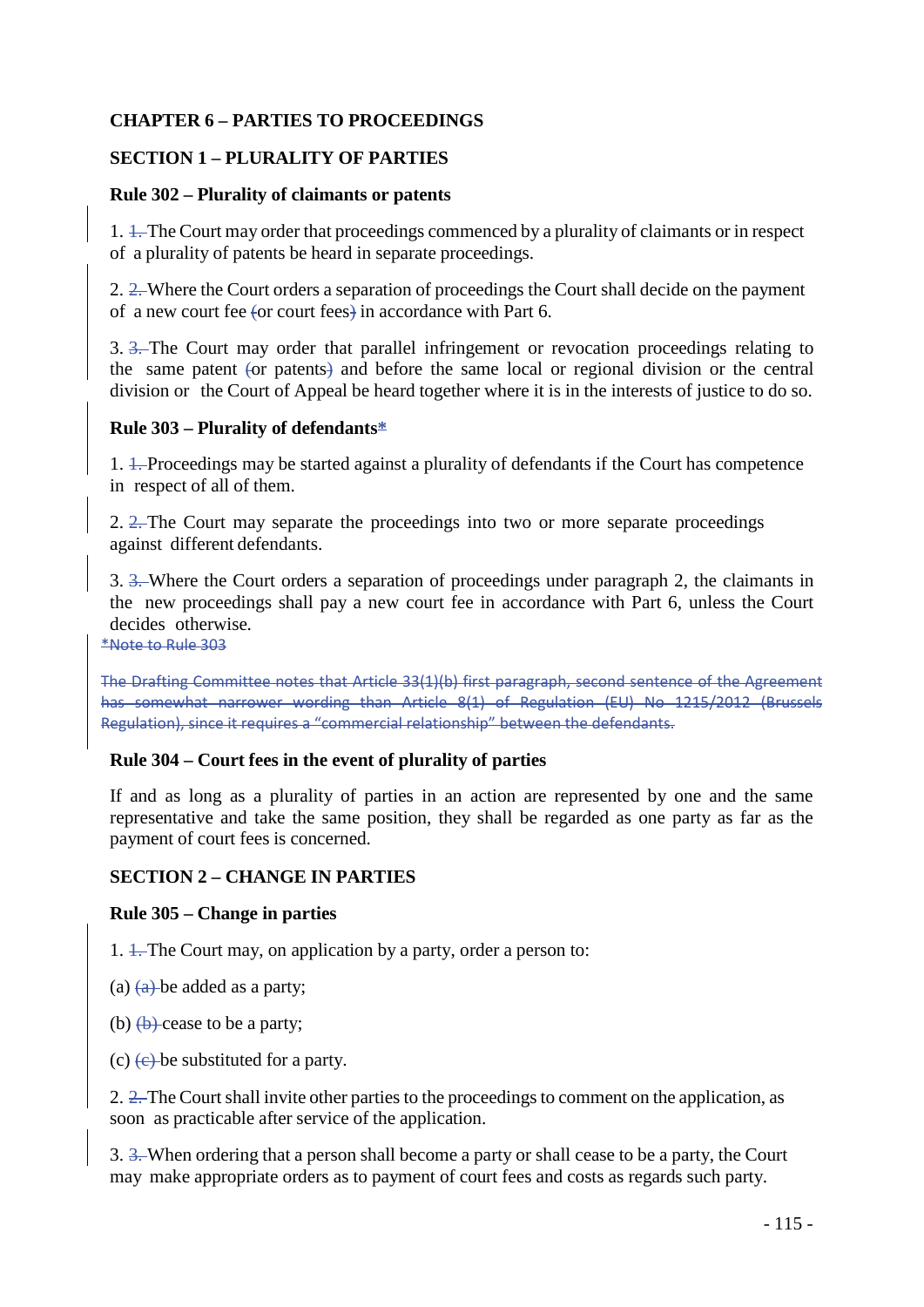# **Rule 306 – Consequences for the proceedings**

1. 1. Where the Court orders that a party be added, removed or substituted under Rule 305.1, it shall give directions to regulate the consequences as to case management.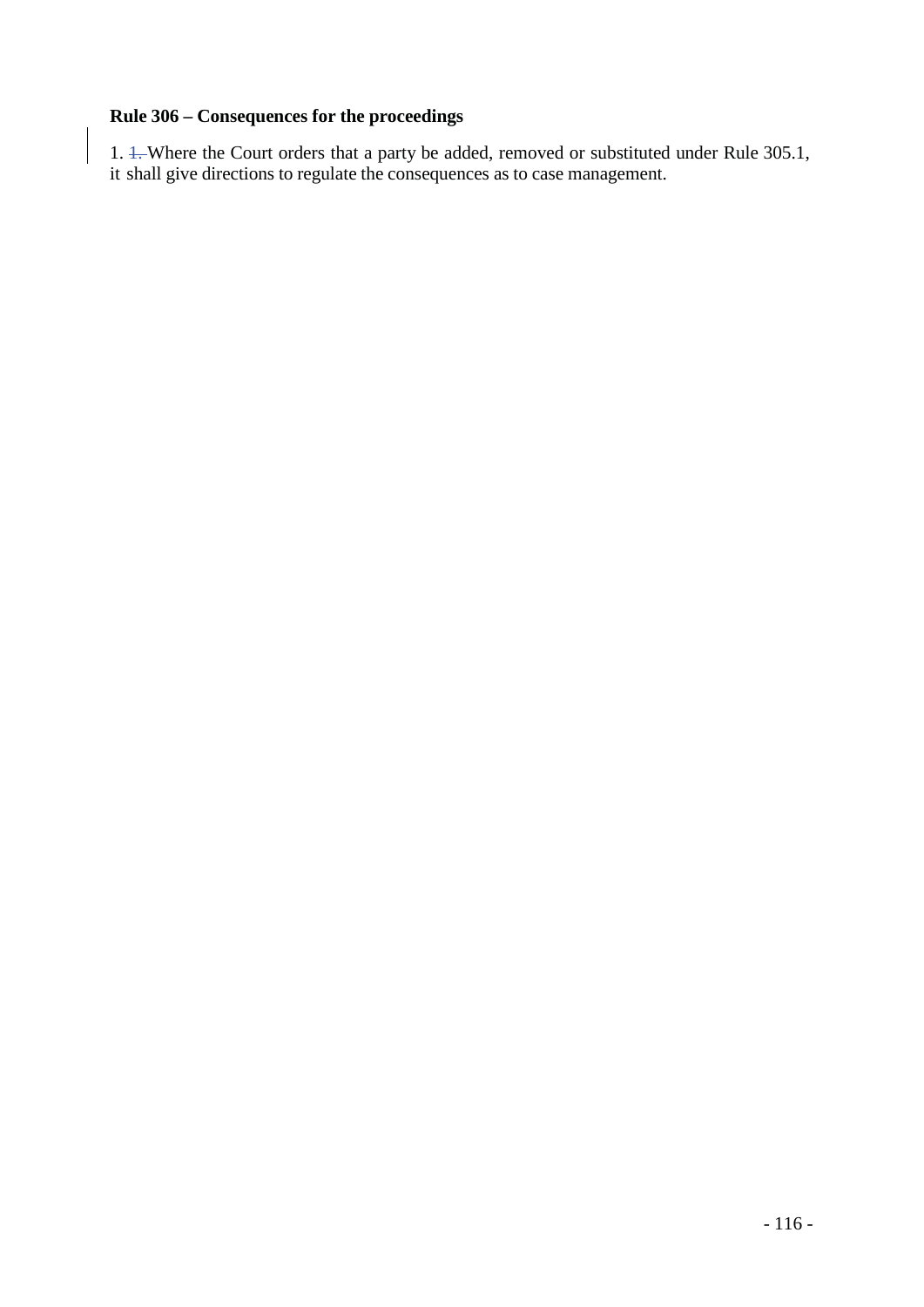2. 2. The Court shall also determine the extent to which a new party is bound by the proceedings as then constituted.

# **SECTION 3 – DEATH, DEMISE OR INSOLVENCY OF A PARTY**

# **Rule 310 – Death or demise of a party**

1. 1. If a party dies or ceases to exist during proceedings, the proceedings shall be stayed until such party is replaced by his successor-or successors.. The Court may specify a period in this respect.

2. 2. If there are more than two parties to the proceedings, the Court may decide that:

(a)  $(a)$  proceedings between the remaining parties be continued separately; and

(b) (b) the stay shall only concern the proceedings regarding the party that no longer exists.

3. 3. If the successor or successors of the party that died or ceased to exist does not or do not continue the proceedings of his-or their own motion, within a period specified by the Court, any other party may apply to have the successor or successors added to or substituted for a party-or parties.

4. 4. The Court shall decide who shall be added or substituted as a party or parties pursuant to Rule 305 and Rule 306 shall apply *mutatis mutandis*.

# **Rule 311 – Insolvency of a party**

1. 1. If a party is declared insolvent under the law applicable to the insolvency proceedings the Court shall stay the proceedings up to three months. They may be stayed until the competent national authority or person dealing with the insolvency has decided whether to continue the proceedings or not. Where the competent national authority or person dealing with the insolvency decides not to continue the proceedings, the Court may decide, upon a reasoned request by the other party, that the proceedings should be continued if a further stay would be unfair to that other partyin accordance with the applicable national insolvency law.

2. 2. Proceedings may also be stayed at the request of a temporary administrator who has been appointed before a party is declared insolvent.

2.3. The claimant may withdraw the action against an insolvent defendant in accordance with Rule 265 and a defendant may withdraw a Counterclaim for revocation against an insolvent claimant. Such withdrawal shall not prejudice the action against other parties.

3. Any cost decision in favour of an insolvent party under Rule 156 shall be payable to the competent national authority or person dealing with the insolvency.

3.4. 4. If proceedings are continued, the effect of a decision of the Court as regards the insolvent party in the action shall be determined by the law applicable to the insolvency proceedings.

# **SECTION 4 – TRANSFER OF PATENT**

#### **Rule 312 – Transfer of the patent or patent application during proceedings**

1. 1. If a patent or patent application is transferred, for one or more Contracting Member States, to another proprietor after proceedings have been started before the Court, the Court may authorise the new proprietor to be added as a party or substituted for a party pursuant to Rule 305 to the extent that the patent and the claims in the proceedings have been assigned to the new proprietor. Rule 306 shall apply *mutatis mutandis*.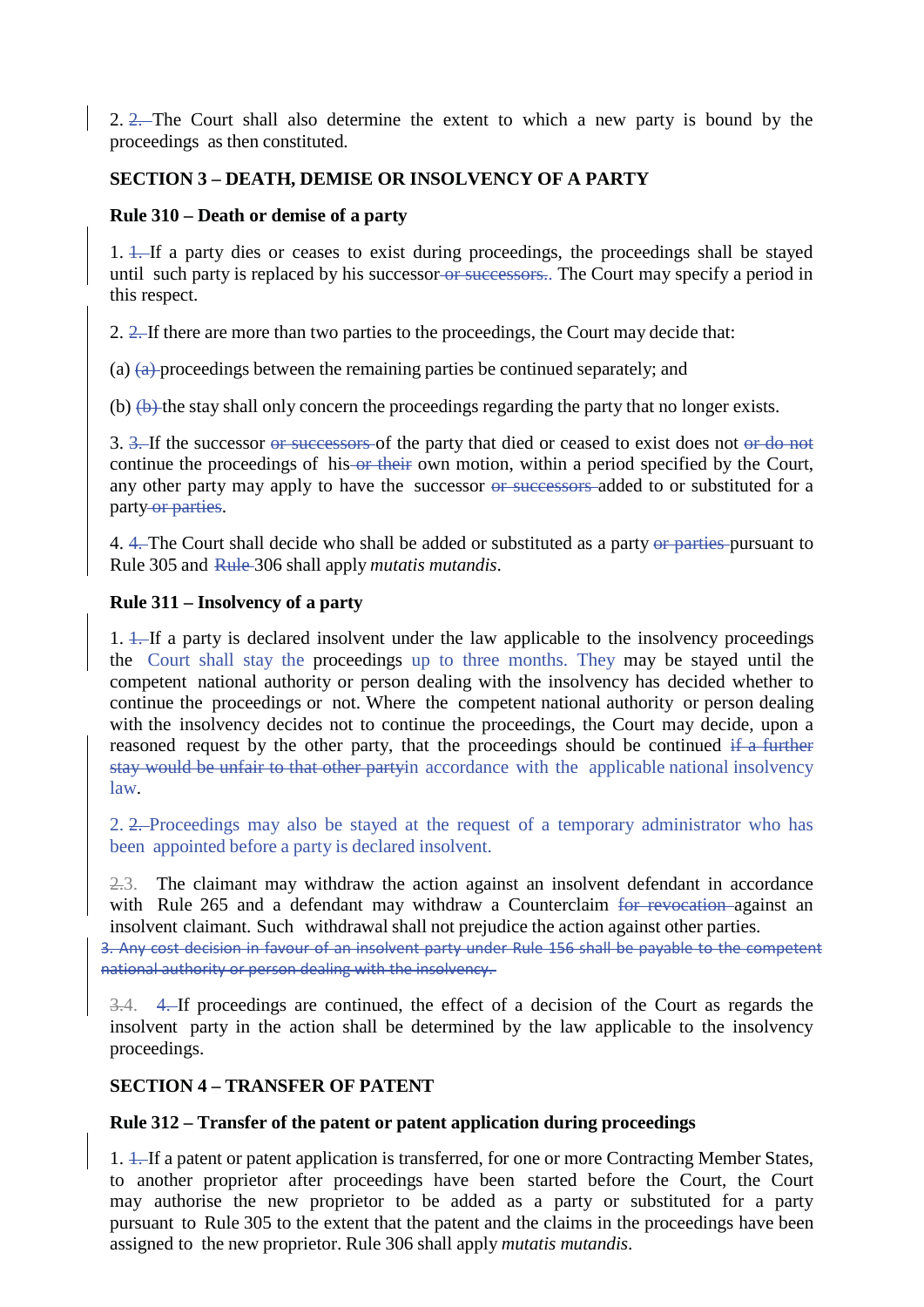2. 2. If the new proprietor takes over the proceedings, no new court fee shall be payable, even if the new proprietor is represented by a new representative.

3.

- 115 -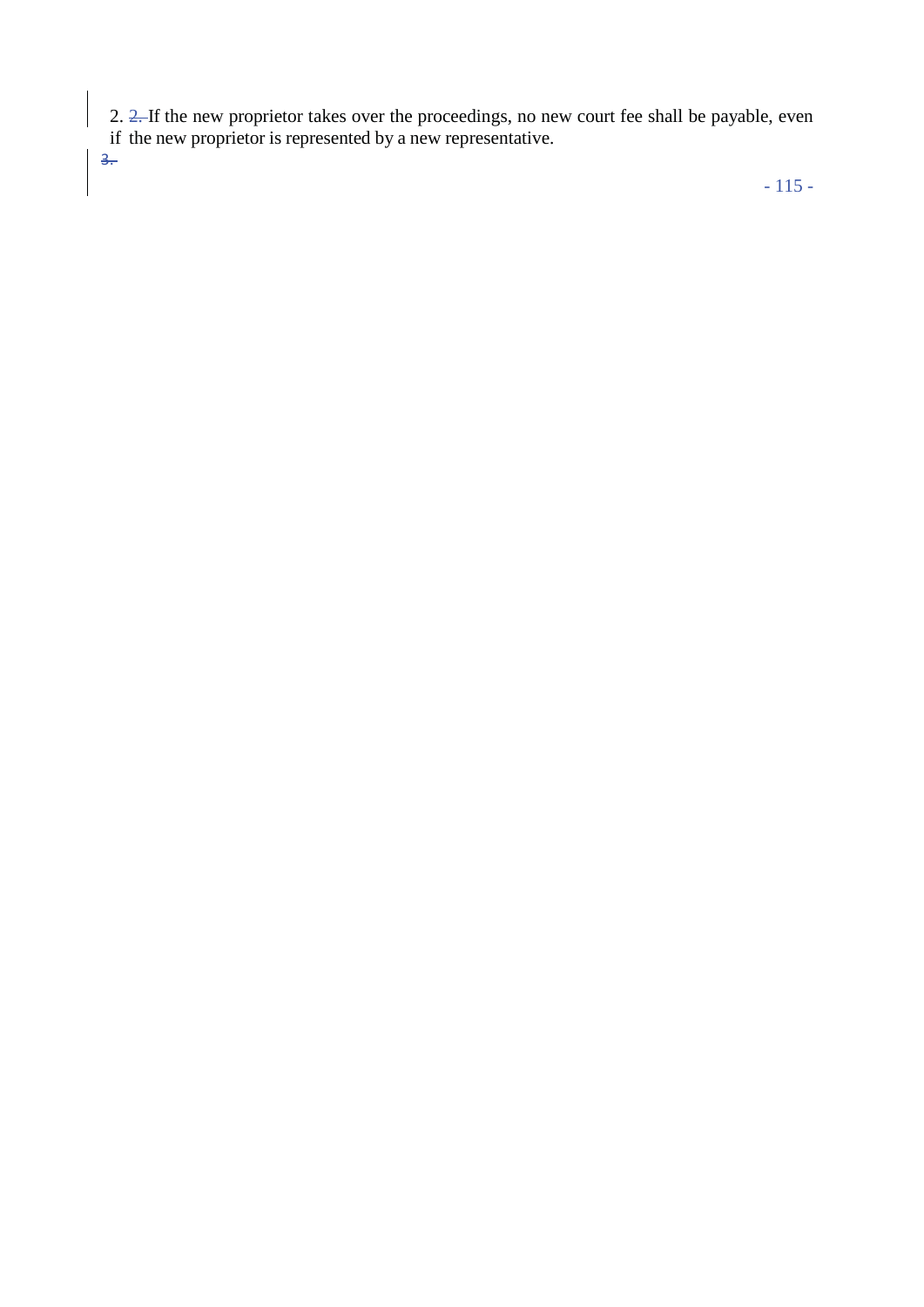3. If the new proprietor chooses not to take over the proceedings, any decision in proceedings that have been recorded in the register shall be binding upon him.

# **SECTION 5 – INTERVENTION**

# **Rule 313 – Application to intervene**

1. 1. An Application to intervene may be lodged at any stage of the proceedings before the Court of First Instance or the Court of Appeal by any person establishing a legal interest in the result of an action submitted to the Court (hereinafter "the intervener").

2. 2. An Application to intervene shall be admissible only if it is made in support, in whole or in part, of a claim, order or remedy sought by one of the parties and is made before the closure of the written procedure unless the Court of First Instance or Court of Appeal orders otherwise.

3. 3. The intervener shall be represented in accordance with Article 48 of the Agreement.

4. 4. The \*Application to intervene shall contain:

(a)  $\left( a \right)$  a reference to the action number of the file:

(b) (b) the names of the intervener and of the intervener'sintervener's representative, as well as postal and electronic addresses for service and the names of the persons authorised to accept service;

(c)  $\left(\text{c}\right)$  the claim, order or remedy in support of which intervention is sought by the intervener; and

(d)  $(d)$  a statement of the facts establishing the right to intervene under paragraphs 1 and 2.

# **Rule 314 – Order on Application to intervene**

The judge-rapporteur shall decide on the admissibility of the Application to intervene by way of order. The other parties shall be given an opportunity to be heard beforehand.

# **Rule 315 – Statement in intervention**

1. 1. If an Application to intervene is admissible, the judge-rapporteur or the presiding judge shall:

(a)  $\left(\frac{a}{b}\right)$  inform the parties to proceedings; and

(b) (b) specify a period within which the intervener may lodge a Statement in intervention.

2. 2. The Registry shall as soon as practicable serve on the intervener any written pleading served by the parties. On a reasoned request by a party the Court may for the protection of confidential information order that a pleading or part of a pleading be disclosed only to certain named persons and subject to appropriate terms of non-disclosure.

3. 3. The \*Statement in intervention shall contain:

(a)  $(a)$  a statement as to the issues involving the intervener and one or more of the parties, and their connection to the matters in dispute;

- (b)  $\left(\frac{b}{c}\right)$  the arguments of law; and
- $(c)$  (e) the facts and evidence relied on.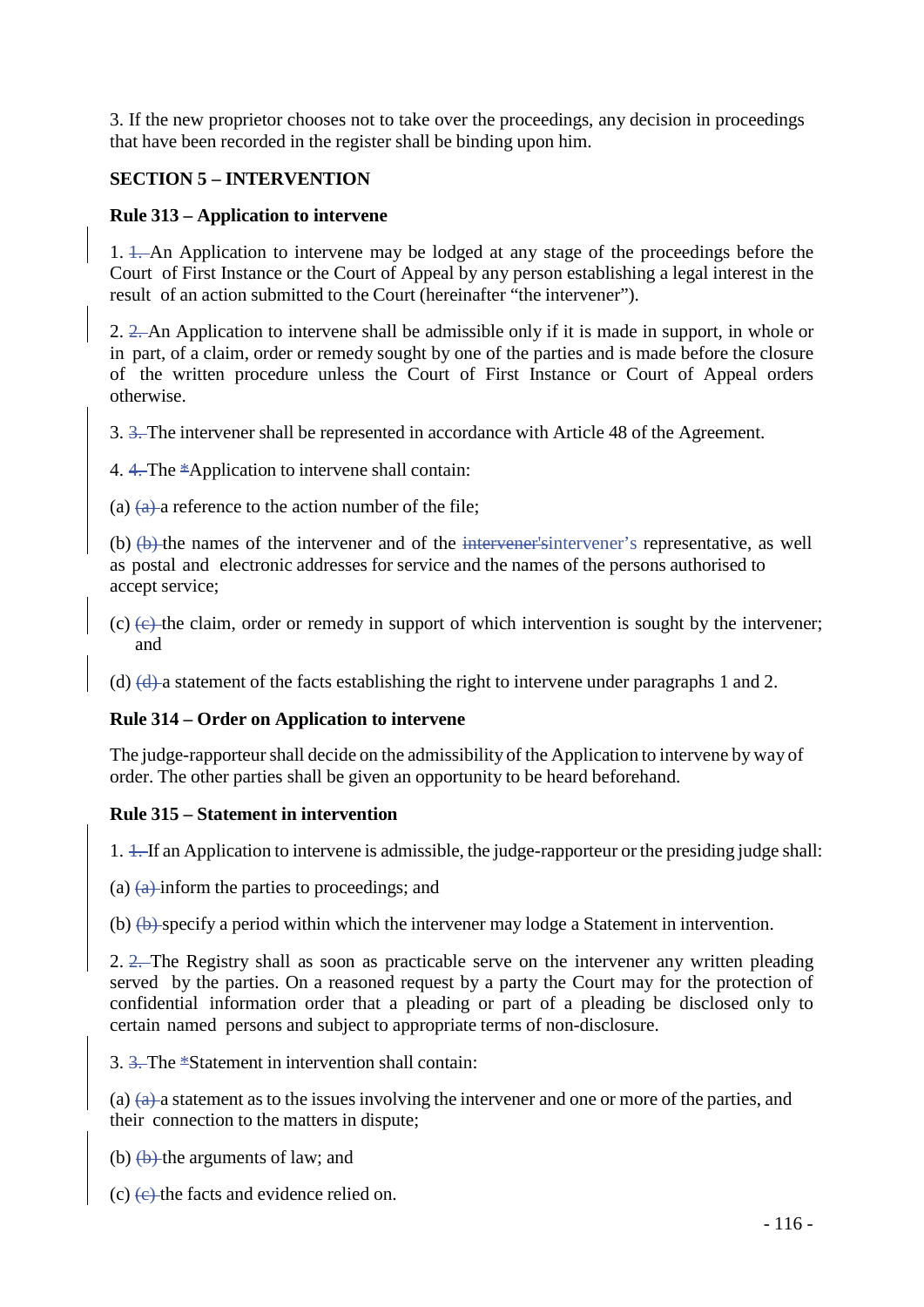4. 4. The intervener shall be treated as a party, unless otherwise ordered by the Court.

 $\vert$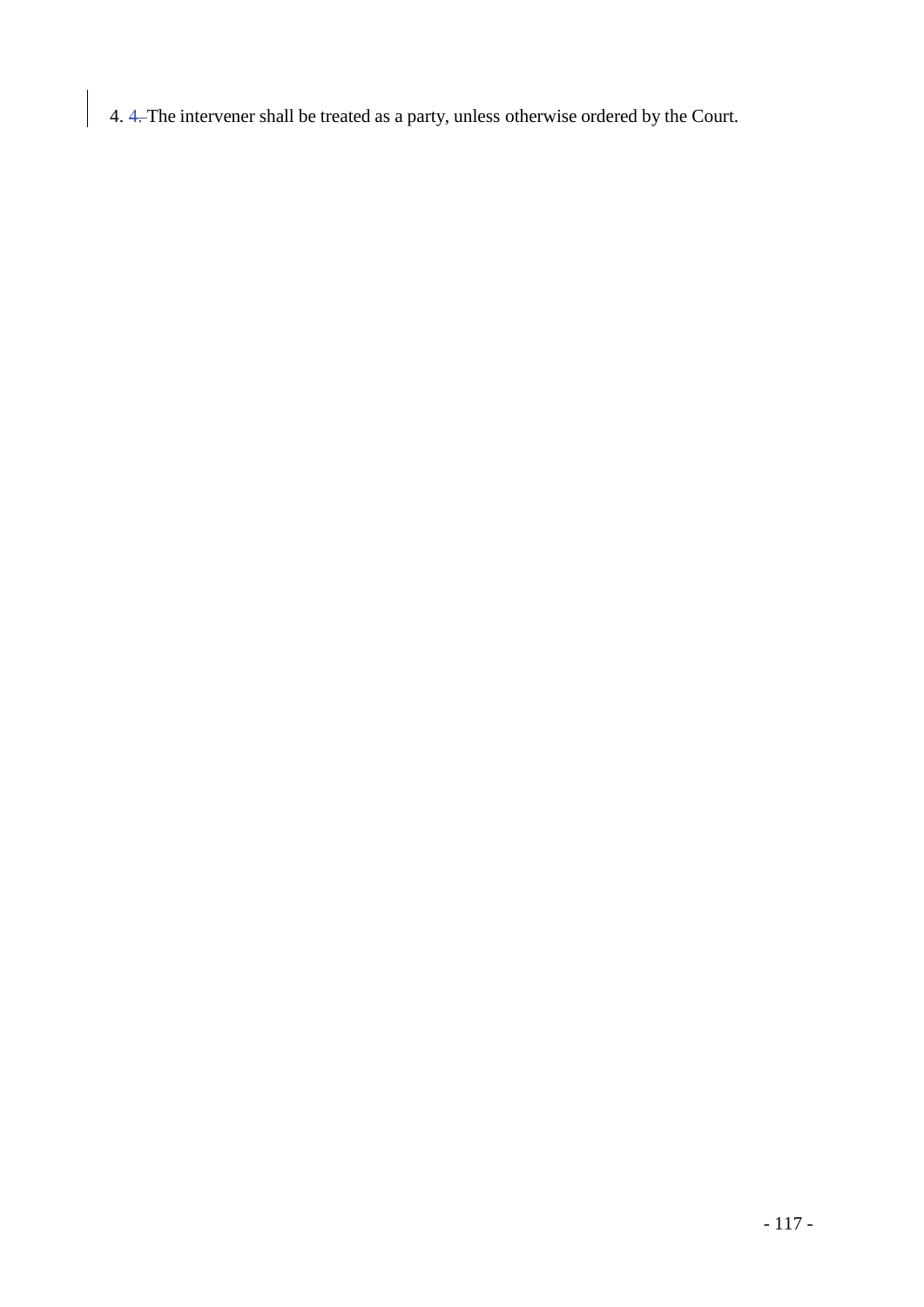#### **Rule 316 – Invitation to intervene**

1. 1. The judge-rapporteur or the presiding judge may, of his own motion (but only after consultinghearing the parties), or on a reasoned request from a party, invite any person concerned by the outcome of the dispute to inform the Court, within a period to be specified, whether he wishes to intervene in the proceedings.

2. 2. If the person wishes to intervene, he shall present his Application to intervene within one month of service of the invitation and his Statement in intervention within such further period to be specified by the judge-rapporteur or the presiding judge. RuleRules 313.3, .4, 314 and .4 and Rule 315 shall apply *mutatis mutandis*.

3. 3. An intervener shall be bound by the decision in the action.

### **Rule 316 a316A – Forced intervention**

1. 1. A party who contends that the person should be bound by the decision in the action even if he refuses to intervene shall give reasons for this contention in its reasoned request. In such a case the invitation must include these reasons and must state that the party making the request contends that the person should be bound by the decision in the action even if that person refuses to intervene.

2. 2. If the person invited to intervene pursuant to Rule 316.1 does not intervene but wishes to contend that he should not be bound by the decision in the action, he shall lodge a statement to that effect within the one month period referred to in Rule 316.2. If no such statement is lodged within the time specified he shall be bound by the decision in the action as between himself and any other party to the action and shall not be entitled to argue that the decision in the action was wrong or that the inviting party did not conduct the proceedings leading to the decision in the action properly. If a statement is lodged within the time specified then the Court shall decide whether the person invited to intervene shall be bound having heard the parties and the person invited to intervene. If the Court so decides, the person invited to intervene may present an Application to intervene within one month of service of the Court's decision. Rule 316.2 shall apply. If the person invited to intervene fails to present such an application, he shall be bound by the decision in the action.

#### **Rule 317 – No appeal against an order on the Application to intervene**

There shall be no right to appeal fromagainst an order refusing an Application to

# intervene. **SECTION 6 – RE-ESTABLISHMENT OF RIGHTS**

#### **Rule 320 – Re-establishment of rights**

1. 1. Where a party has failed to observe a time-limit for an appeal underset by these Rules or set by the Court for a cause which, despite all due care having been taken by the party, was outside his control and the non-observance of this time limit has had the direct consequence of causing the party to lose a right or means of redress, the relevant panel of the Court may upon the request of that party re-establish the right or means of redress.

2. 2. The \*Application for Re-establishment of rights shall be lodged with the Registry within one month of the removal of the cause for non-observance of the time-limit but in any event within six months of the non-observed time-limit. Within that time-limit a fee for a Request for Re-establishment of rights fixed under Rule 370 shall be paid.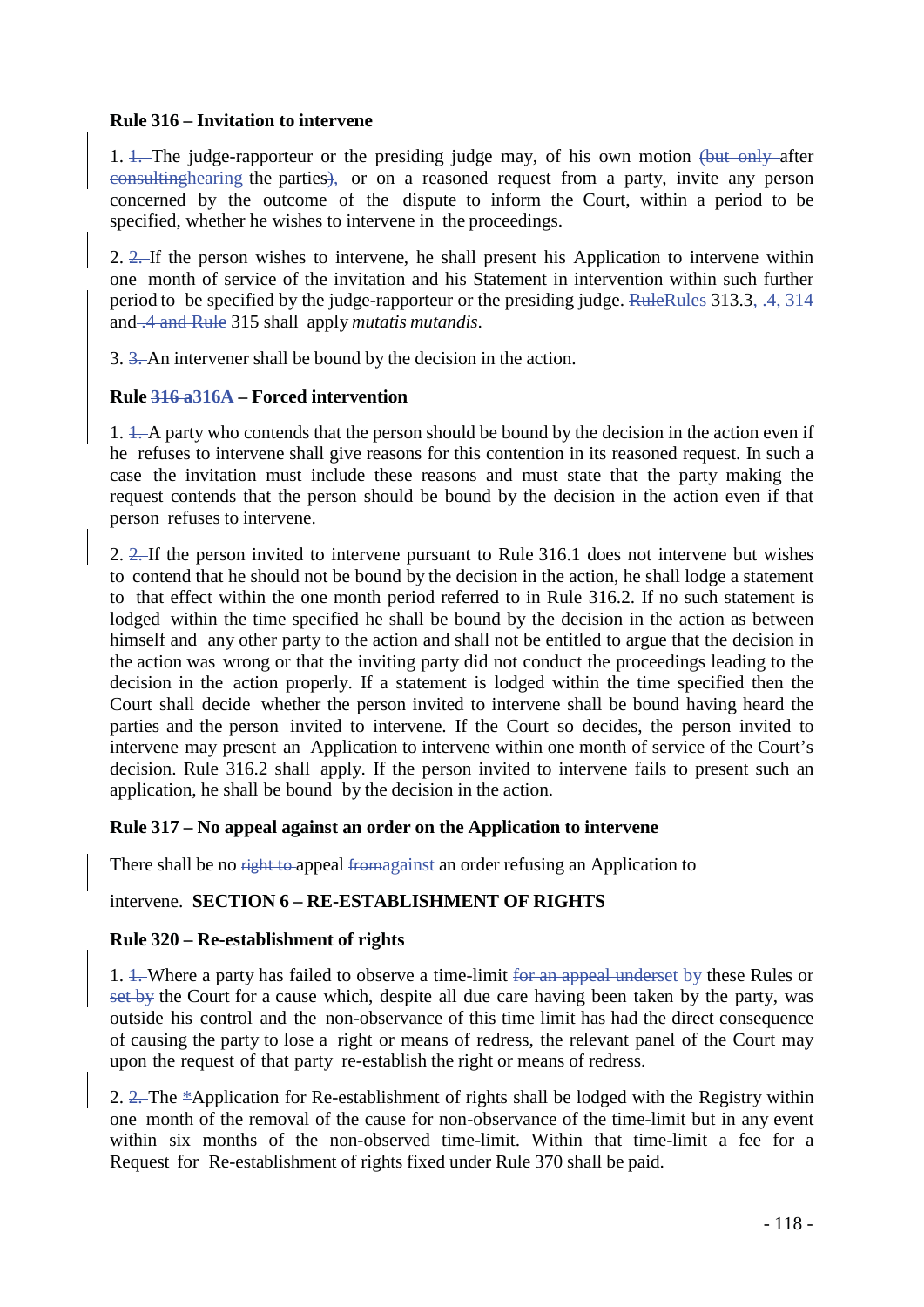3. 3. The Application shall:

(a)  $(a)$  state the grounds on which it is based and shall set out the facts on which it relies; and

(b)  $(b)$  contain the evidence relied on in the form of affidavits from all persons involved in the non-observance of the time-limit and the persons involved in establishing the precautionary measures of due care taken in order to avoid such cases of non-compliance.

4. 4. The omitted act shall be performed or completed together with Application for Reestablishment within the time-limit mentioned in paragraph 2.

5. 5. There shall be no grant of Re-establishment of rights in respect of the non-observance of the time limit mentioned in paragraphs 2 and 4 of this Rule.

6. 6. The panel shall decide on the Application for Re-establishment of rights by way of order. The other parties shall be given an opportunity to be heard beforehand.

7. 7. There shall be no right to appeal from an order rejecting an Application for Reestablishment of rights or from an order granting Re-establishment of rights.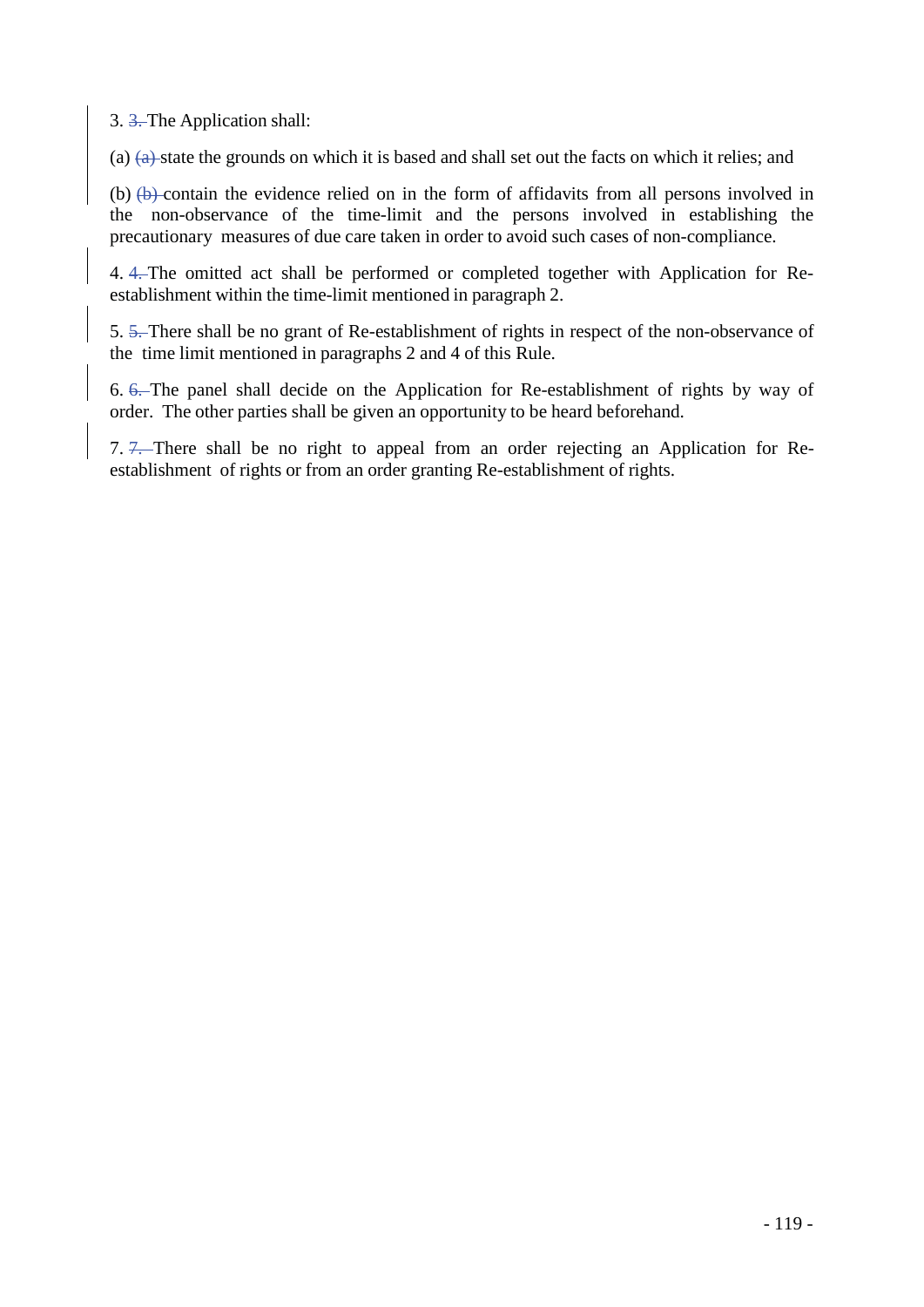# **CHAPTER 7 – MISCELLANEOUS PROVISIONS ON LANGUAGES**

#### **Rule 321 – Application by both parties to use of the language in which the patent was granted as language of the proceedings**

1.  $\ddagger$ . At any time during the written procedure, any party may lodge an \*Application by both parties to use the language in which the patent was granted as language of the proceedings, in accordance with Article 49(3) of the Agreement. The Application shall state that both parties agree to use the language in which the patent was granted as the language of the proceedings.

2. 2. As soon as practicable, the Registry shall forward the Application to the panel.

3. 3. The panel shall, as soon as practicable, decide whether it approves the Application by both parties to use the language in which the patent was granted as the language of the proceedings. Where the panel does not approve the Application, the Registry shall as soon as practicable inform the parties who may request, within 10 days, that the action be referred to the central division and the action shall be transferred accordingly.

4. 4. Where the action is transferred to the central division Rule 41 shall apply *mutatis*

*mutandis*. *Relation with Agreement: Article 49(3)*

### **Rule 322 -– Proposal from the judge-rapporteur to use of the language in which the patent was granted as language of the proceedings**

At any time during the written procedure and the interim procedure, the judge-rapporteur may, of his own motion or on a request by a party, after consulting the panel, propose to the parties that the language of the proceedings be changed to the language in which the patent was granted, in accordance with Article 49(4) of the Agreement. If the parties and panel agree the language of the proceedings shall be changed.

*Relation with Agreement: Article 49(4)*

### **Rule 323 – Application by one party to use the language in which the patent was granted as language of the proceedings**

1. 1. If a party wishes to use the language in which the patent was granted as language of the proceedings, in accordance with Article 49(5) of the Agreement, the party shall include such \*Application in the Statement of Claim, in the case of a claimant, or in the Statement of Defence, in the case of a defendant. The judge-rapporteur shall forward the Application to the President of the Court of First Instance.

2. 2. The President shall invite the other party to indicate, within 10 days, its position on the use of the language in which the patent was granted as language of the proceedings.

3. 3. The President, having consulted the panel of the division, may order that the language in which the patent was granted shall be the language of the proceedings and may make the order conditional on specific translation or interpretation arrangements.

*Relation with Agreement: Article 49(5)*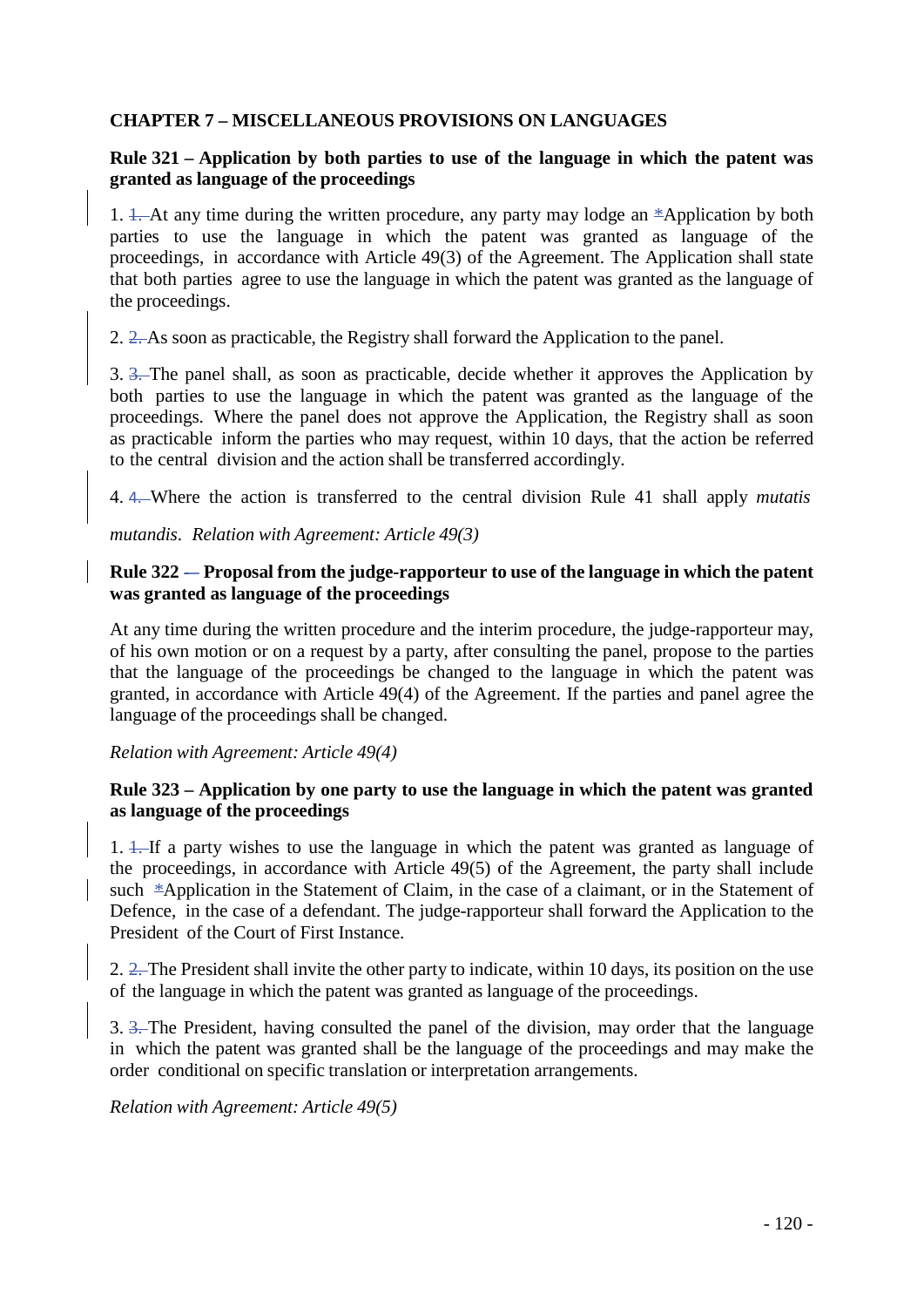# **Rule 324 – Consequences where the language of the proceedings is changed in the course of the proceedings**

An \*Application under Rule 321.1 or 323.1 shall specify whether existing pleadings and other documents should be translated and at whose cost. If the parties cannot agree the judge-rapporteur or the President of the Court of First Instance, as the case may be, shall decide in accordance with Rule 323.3.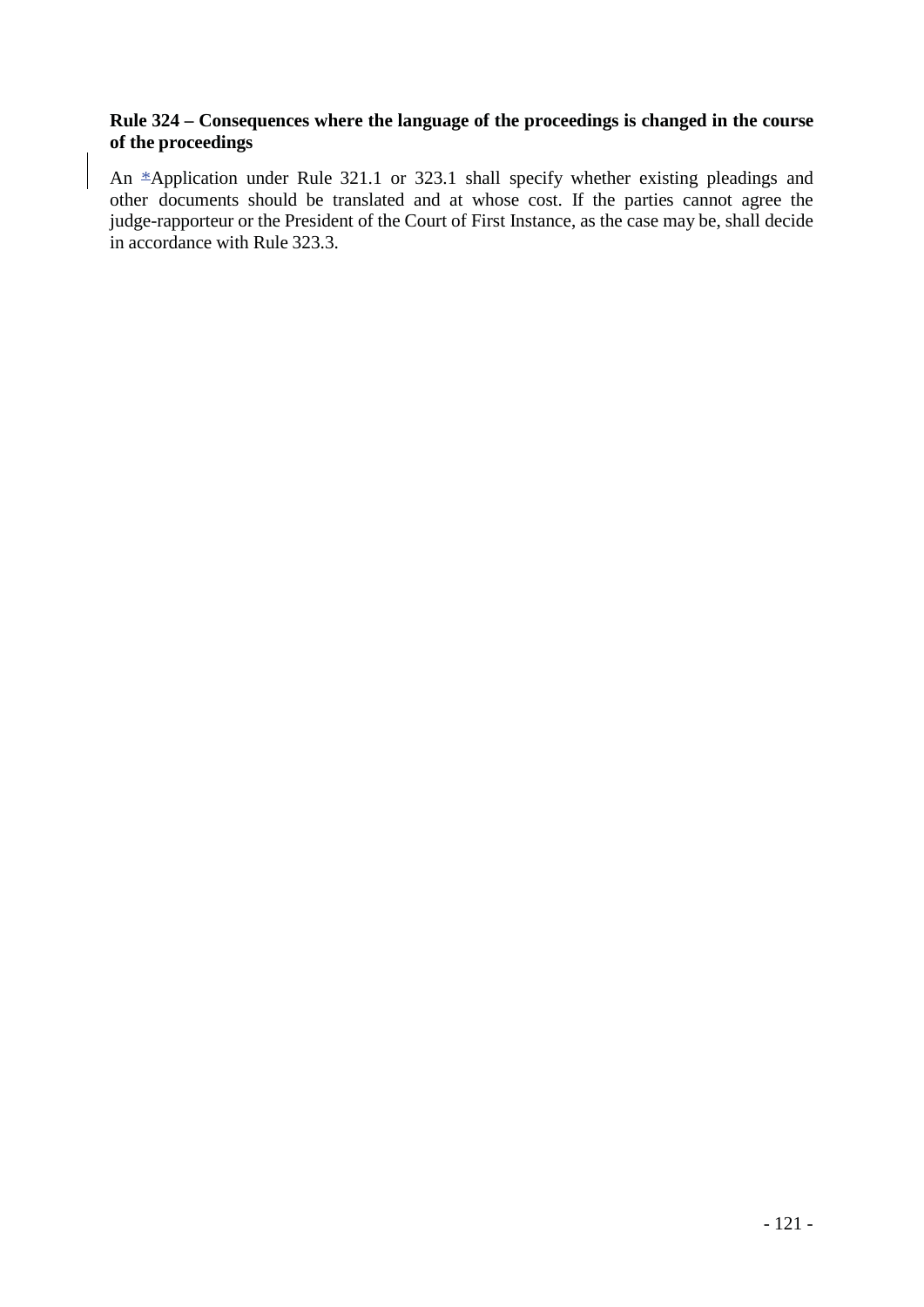# **CHAPTER 8 – CASE MANAGEMENT**

*[Relation with Agreement: Article 43 Agreement, CST RoP Part 2, Chapter 3]*

# **Rule 331 – Responsibility for case management**

1. 1. During the written procedure and the interim procedure, case management shall be the responsibility of the judge-rapporteur subject to Rules 102 and 333.

2. 2. The judge-rapporteur may refer a proposed order to the panel.

3. 3. After the closure of the interim conference, case management shall be the responsibility of the presiding judge in consultation with the judge-rapporteur.

4. 4. The Registry shall serve any case management orders on the parties as soon as practicable after the decision of the judge-rapporteur, presiding judge or panel.

### **Rule 332 – General principles of case management**

Active case management includes:

(a)  $\left(\frac{a}{b}\right)$  encouraging the parties to co-operate with each other during the proceedings;

(b)  $\left(\frac{b}{c}\right)$  identifying the issues at an early stage;

(c)  $\left(\epsilon\right)$  deciding promptly which issues need full investigation and disposing summarily of other issues;

(d)  $\left(\frac{d}{dx}\right)$  deciding the order in which issues are to be resolved;

(e)  $(e)$  encouraging the parties to make use of the Centre and facilitating the use of the Centre;

(f)  $(f)$  helping the parties to settle the whole or part of the action;

(g)  $\left(\frac{g}{g}\right)$ -fixing timetables or otherwise controlling the progress of the action;

- (h)  $(h)$  considering whether the likely benefits of taking a particular step justify the cost of taking it;
- (i)  $\leftrightarrow$  dealing with as many aspects of the action as the Court can on the same occasion;
- (i)  $\leftrightarrow$  dealing with the action without the parties needing to attend in person;

(k)  $(k)$  making use of available technical means; and

(l)  $(1)$  giving directions to ensure that the hearing of the action proceeds quickly and efficiently.

# **Rule 333 – Review of case management orders**

1. 1. Case management decisions or orders made by the judge-rapporteur or the presiding judge shall be reviewed by the panel, on a reasoned Application by a party.

2. 2. An \*Application for the review of a case management order shall be lodged within two weeks15 days of service of the order. The Application shall set out the grounds for review and the evidence, if any, in support of the grounds. The other party shall be given an opportunity to be heard.

3. 3. The party seeking a review shall pay the fee for the review of a case management order,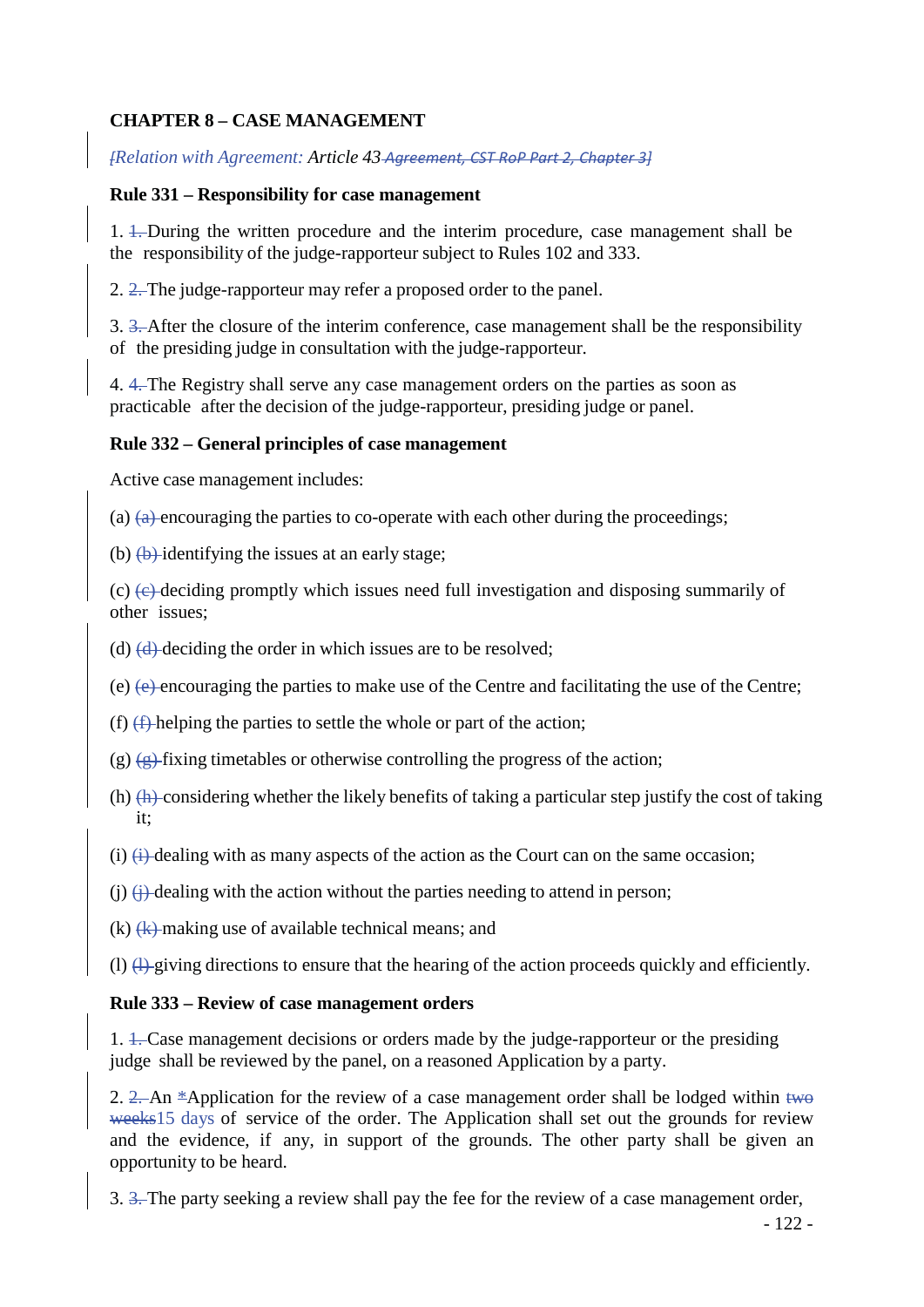in accordance with Part 6. Rule 15.2 shall apply *mutatis mutandis*.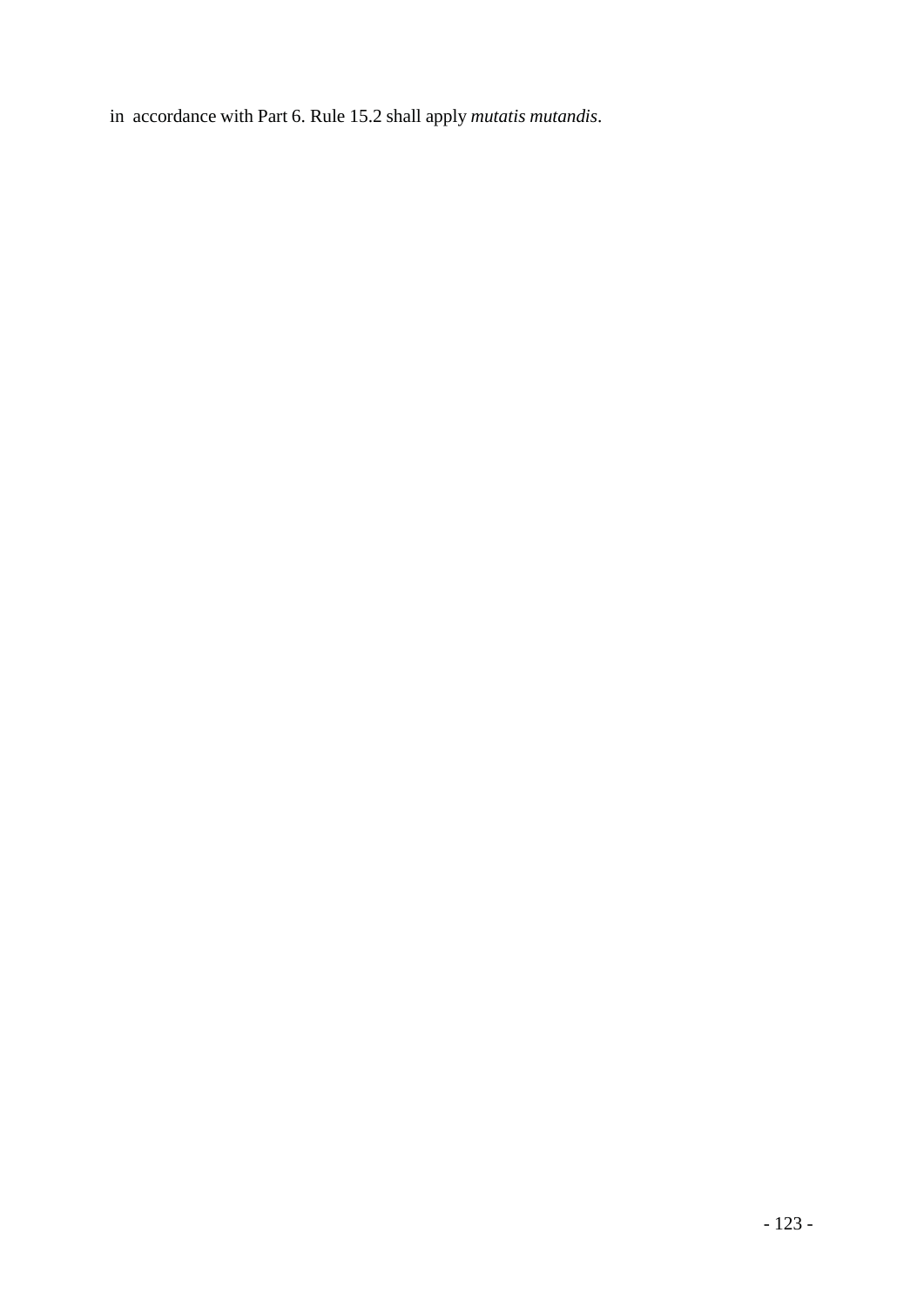4. 4. The panel shall as soon as practicable decide the Application for review and make any necessary revised case management order.

5. 5. A decision of the panel on an Application for review is a procedural decision for the purposes of Rule 220.2.

# **Rule 334 – Case management powers**

Except where the Agreement, the Statute or these Rules provide otherwise, the judge-rapporteur, the presiding judge or the panel may:

(a)  $(a)$  extend or shorten the period for compliance with any rule or order [Rule 9.3];

(b)  $\left(\frac{b}{c}\right)$  adjourn or bring forward the interim conference or the oral hearing;

(c)  $\left(\epsilon\right)$  communicate with the parties to instruct them about wishes or requirements of the Court;

(d)  $(d)$  direct a separate hearing of any issue;

(e)  $\left( e \right)$  decide the order in which issues are to be decided;

(f)  $(f)$  exclude an issue from consideration;

(g)  $\left(\frac{\alpha}{2}\right)$  dismiss or decide on a claim after a decision on a preliminary issue makes a decision on further issues irrelevant to the outcome of the action;

(h)  $(h)$  dismiss a claim summarily if it has no prospect of succeeding;

(i)  $\overline{(+)}$  consolidate any matter or issue or order them to be heard together;

(i)  $\leftrightarrow$  make any order pursuant to Rules 103 to 109.

# **Rule 335 – Varying or revoking orders**

The power of the Court to make a case management order includes a power to vary or revoke such order.

#### **Rule 336 – Exercise of case management powers**

The Court may exercise its case management powers on the application by a party or of its own motion, unless otherwise provided.

#### **Rule 337 – Orders of the Court'sCourt's own motion**

Where the Court proposes to make an order of its own motion, it may do so but only after hearing the parties.

#### **Rule 340 – Connection — Joinder**

1. 1. In the interests of the proper administration of justice and of avoiding inconsistent decisions, where more than one action concerning the same patent (whether or not between the same parties) is pending before:

(a)  $\left(\frac{a}{b}\right)$  different panels (whether in the same or different divisions); or

(b) (b) different panels of the Court of Appeal,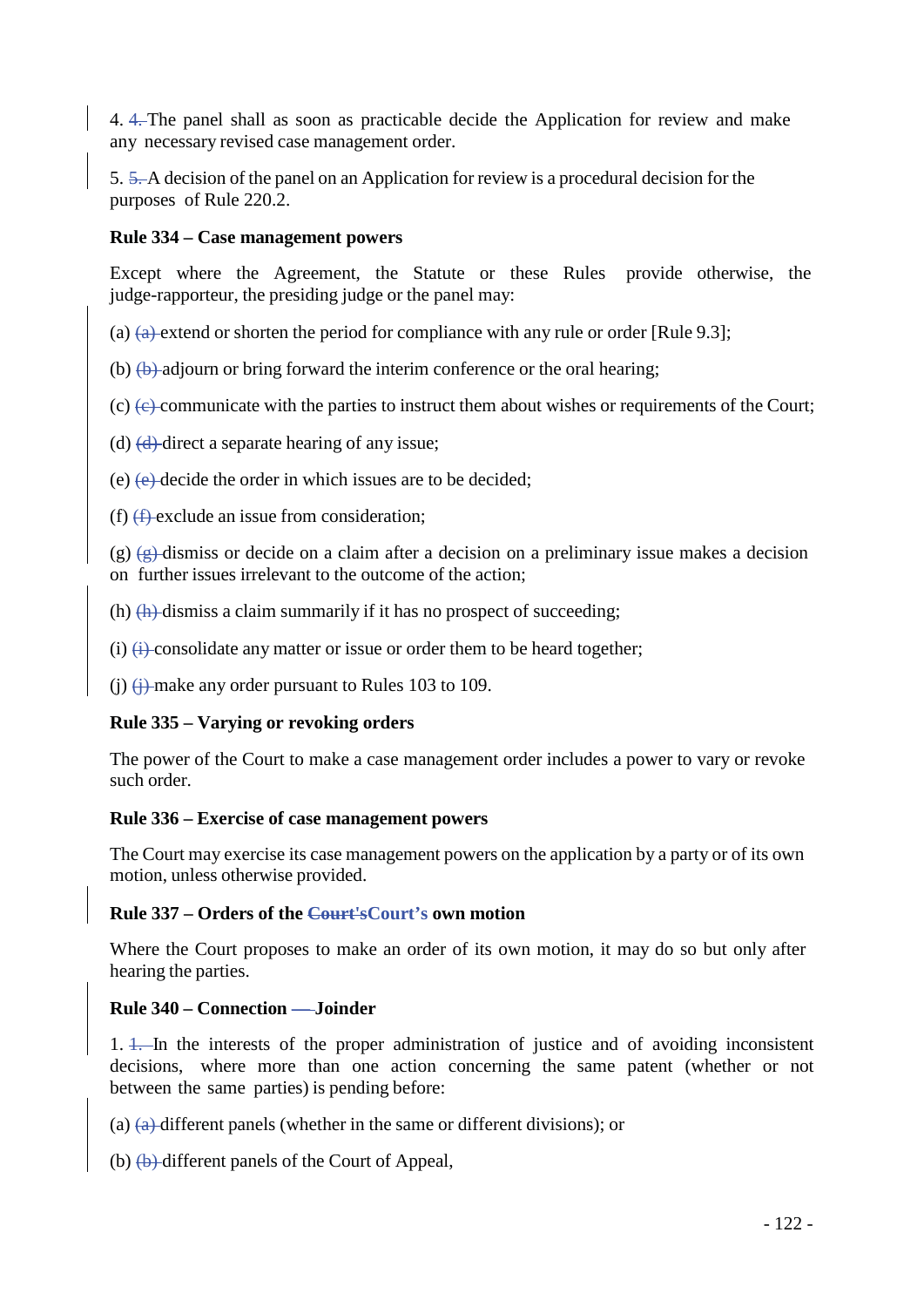the panels may by agreement, at any time, after hearing the parties, order that two or more actions shall, on account of the connection between them, be heard together. Article 33 of the Agreement shall be respected.

2. 2. The actions may subsequently be disjoined.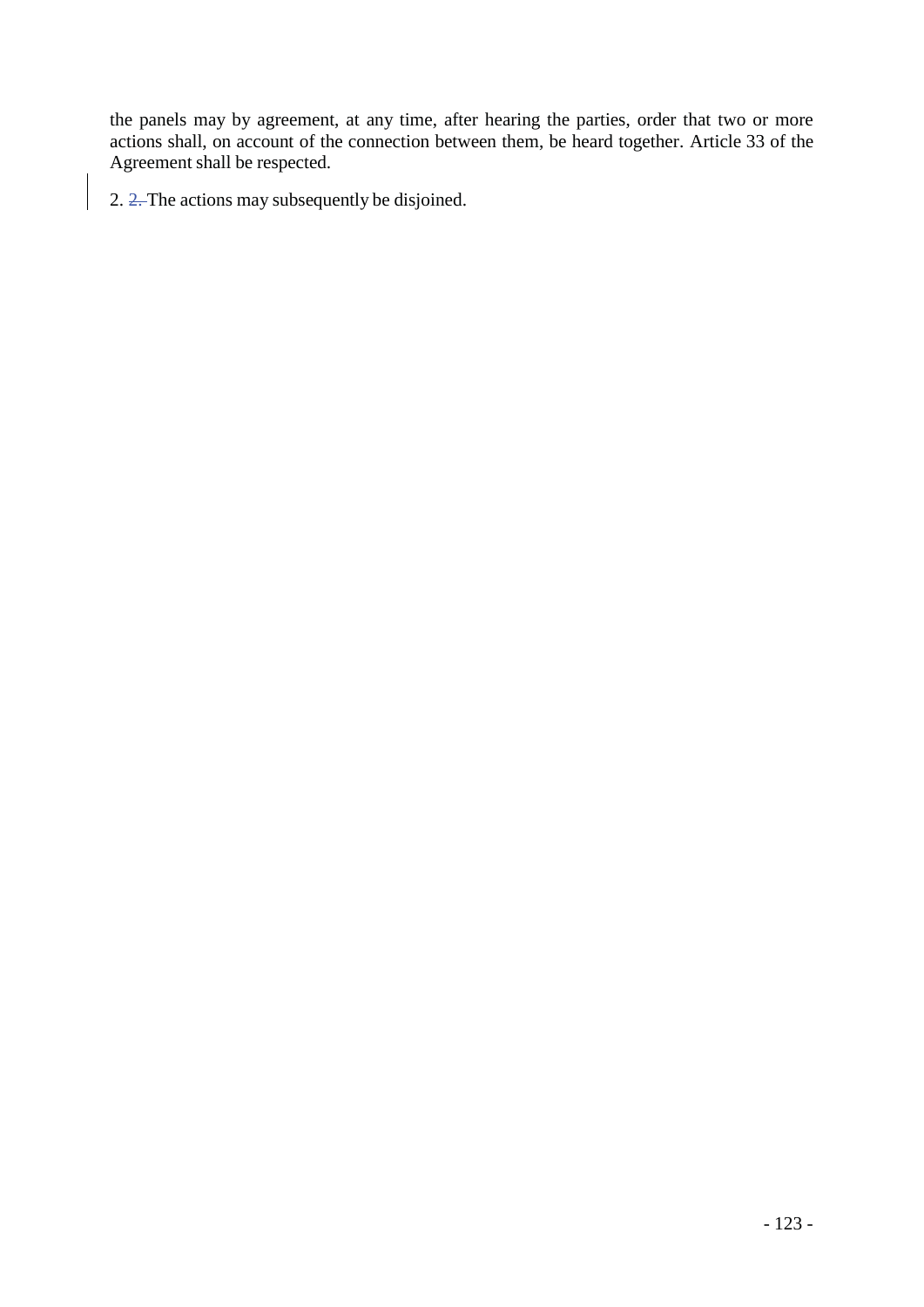# **CHAPTER 9 – RULES RELATING TO THE ORGANISATION OF THE COURT**

# **Rule 341 – Precedence**

1. 1. With the exception of the President of the Court of Appeal and the President of the Court of First Instance, the judges shall rank in precedence according to their seniority in office.

2. 2. Where there is equal seniority in office, precedence shall be determined by age.

3. 3. Retiring judges who are reappointed shall retain their former precedence.

4. 4. The Presidium may determine the presiding judge of a panel. In the absence of such a determination by the Presidium and unless otherwise agreed by the panel the most senior judge shall be the presiding judge.

### **Rule 342 – Dates, times and place of the sittings of the Court**

1. 1. The duration of judicial vacations shall be fixed by the President of the Court of Appeal, on a proposal from the Presidium. The dates and times of the sittings of the Court shall be decided by the presiding judge of the panel of the division in question.

2. 2. The Court may choose to hold one or more particular sittings in a place other than that in which it has its seat. Subject to any rules agreed by the relevant Contracting Member States pursuant to Article 7(5) of the Agreement where an action is pending before a regional division the judge-rapporteur or the presiding judge shall designate the place within the region for each hearing having regard to the residence or place of business of the defendant( $\epsilon$ ) and all other relevant circumstances such as the facilities available, the financial means of the parties and the place of actual or threatened infringement.

*Relation with Statute: Article 17*

#### **Rule 343 – Order in which actions are to be dealt with**

1. 1. The Court shall deal with the actions before it in the order in which they become ready for hearing in accordance with Rule 108.

2. 2. The presiding judge of a panel may, after hearing the parties [Rule 264]:

(a)  $\left(\frac{a}{b}\right)$  direct that a particular action be given priority and that time limits provided for in these Rules be shortened;

(b)  $\leftrightarrow$  defer an action to be dealt with later, in particular with a view to facilitating an amicable settlement of the dispute.

*[CST RoP Article 47]* 

# **Rule 344 – Deliberations**

1. 1. The Court shall deliberate in closed session.

2. 2. The presiding judge shall preside over the deliberations. Only those judges who were present at the oral hearing may take part in the deliberations on the decision.

3. 3. The deliberation of the Court shall take place as soon as possible after the closure of the oral hearing.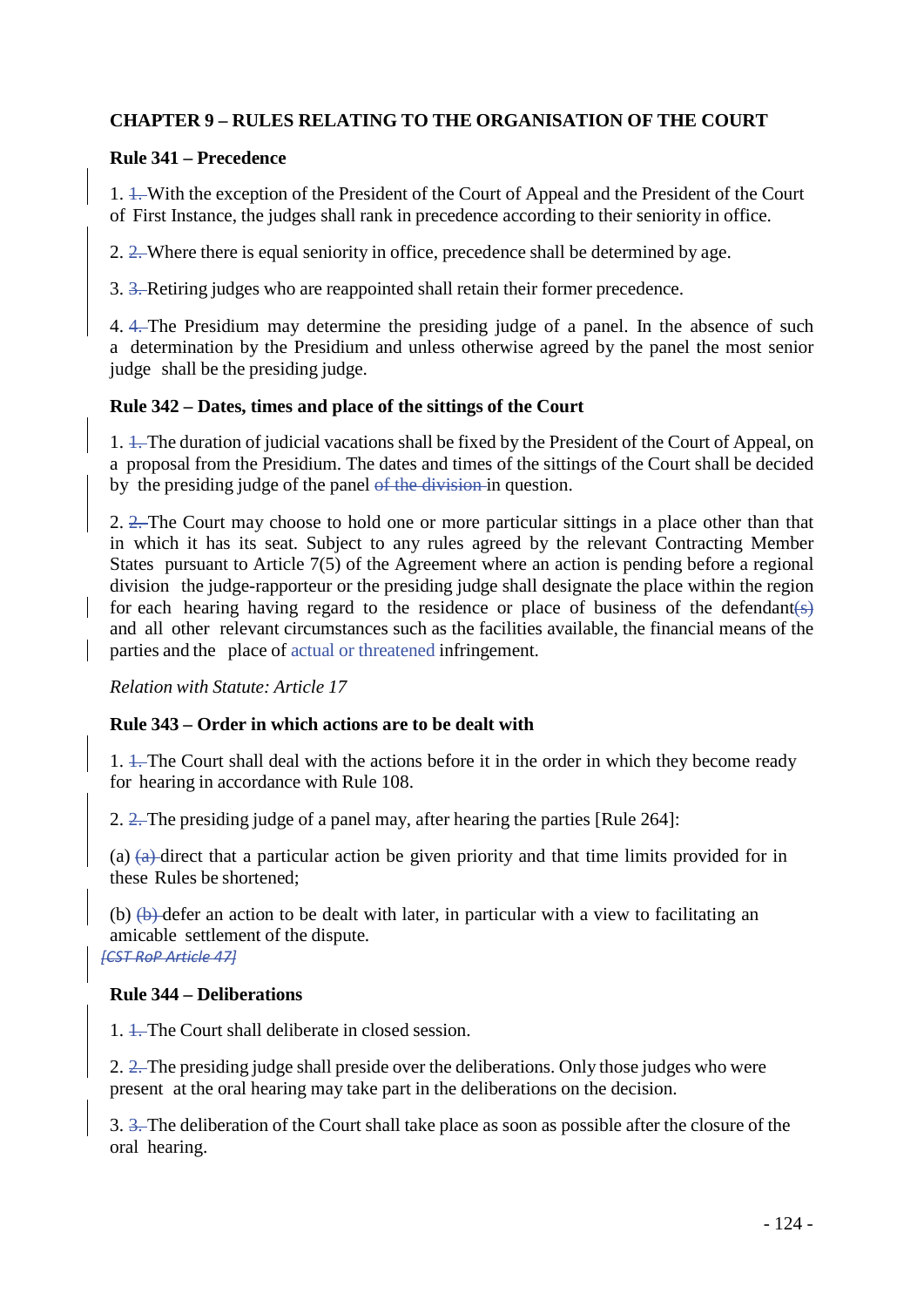# **Rule 345 – Composition of panels and assignment of actions**

1. 1. The presidingPresident of the Court of First Instance or a judge of each local or regional to whom he has delegated this task in a division-or section, the seat of the central division (being the judge in the division or section appointed by the Presidium as the presiding judge of the division or section) or one of its sections shall, after consultation, allocate the legally qualified judges assigned to his division or section to itsthe panels. of the local and regional divisions, the seat of the central division and its sections.

2. 2. The allocation shall be in conformity with Article 8 of the Agreement.

3. 3. The actions pending in the division or section, the seat of the central division or one of its sections shall be assigned to the panels by the Registrar following an action-distributionscheme established by the presiding judge of the division or sectioneach local or regional division, the seat of the central division and its sections (being the judge appointed by the Presidium as the presiding judge) for the duration of one calendar year, preferably distributing the actions according to the date of receipt of the actions at the division or section.

4. 4. Each panel may delegate to one of more judges of the panel:

(a)  $\left($ a $\right)$  the function of acting as a single judge; or

(b) (b) the function of acting for the panel in the procedures of Part 1 Chapter 4 (Procedure for the Determination of Damages and Compensation, including the procedure for the laying open of books) and Chapter 5 (Procedure for Cost Decisions). These functions may be delegated to the judge-rapporteur who has prepared the action for the oral hearing.

5. 5. The presiding judgePresident of the Court of First Instance or a judge to whom he has delegated this task in a division-or section, the seat of the central division or one of its sections shall designate a judgethe judges assigned to hiseach division, the seat of the central division and each of its sections as a standing judgejudges for urgent actions. The assignment may be limited to certain periods of time.

6. 6. If all parties agree to having the action heard by a single judge, the presiding judge of the panel to which the action is allocated shall assign the action to a legally qualified judge of the panel.

7. 7. Where paragraphs 1 to 6 apply to decisions by the presiding judge of a section the seat of the central division or one of its sections, the President of the Court of First Instance may of his own motion review that decision.

8. 8. Paragraphs 1 to 6 shall apply *mutatis mutandis* to the Court of Appeal. All references to the presiding judge of the division shall, regarding the Court of Appeal, refer to; the President of the Court of Appeal exercising the respective functions.

*Relation with Statute: Article 19*

# **Rule 346 – Application of Article 7 of the Statute**

1. 1. If a party objects to a judge taking part in proceedings pursuant to Article 7(4) of the Statute, the presiding judge of the local or regional division to which the judge is allocated or, if the action is pending before a sectionthe seat of the central division or one of its sections, the respective presiding judge of that section shall, after hearing the judge concerned, decide whether the objection is admissible having regard to Article 7(2) of the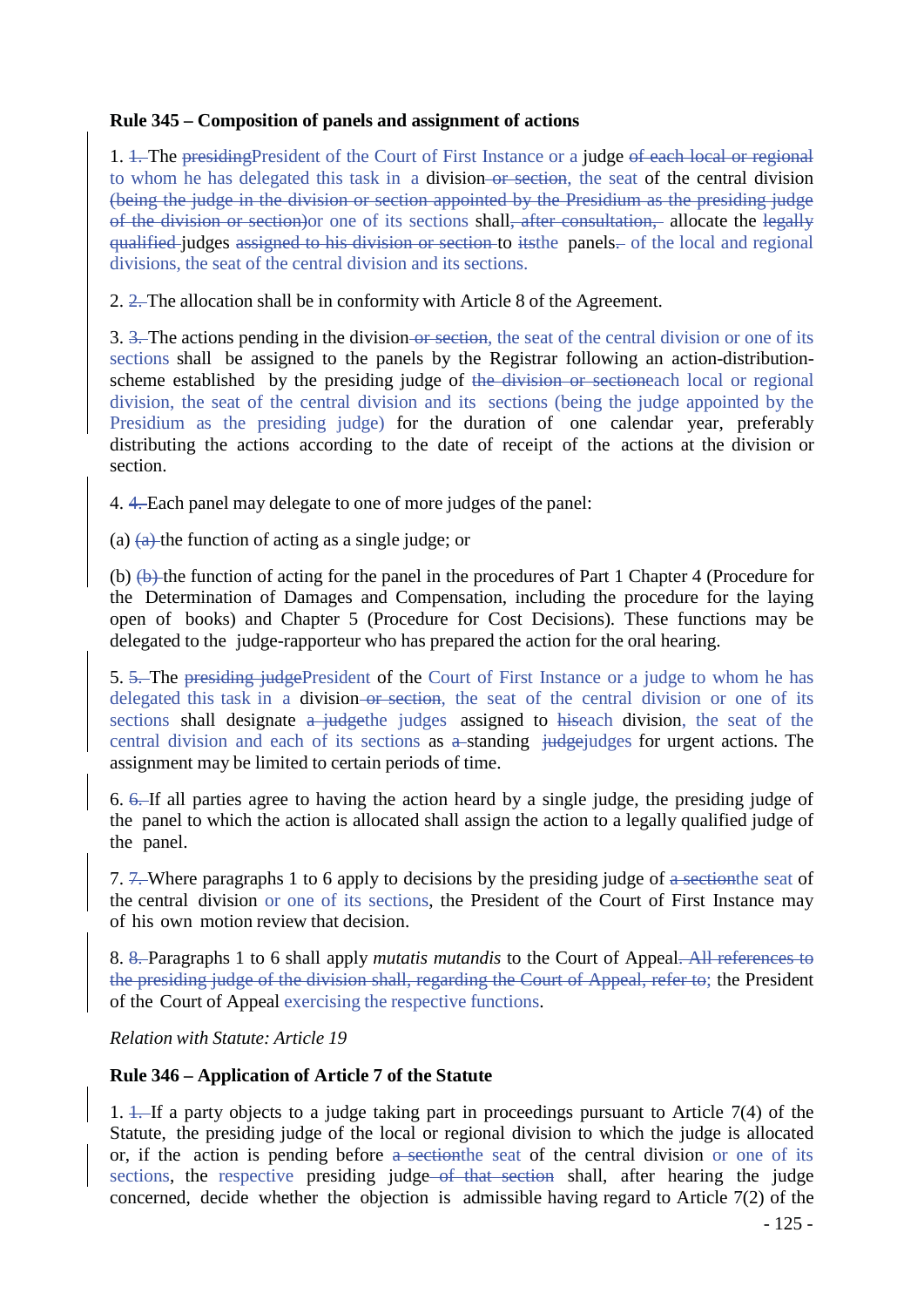Statute.

2. 2. If the objection is admissible, the respective presiding judge of the division or section of the central division shall refer the action to the Presidium which shall hear the judge concerned and shall decide whether the objection shall stand or not.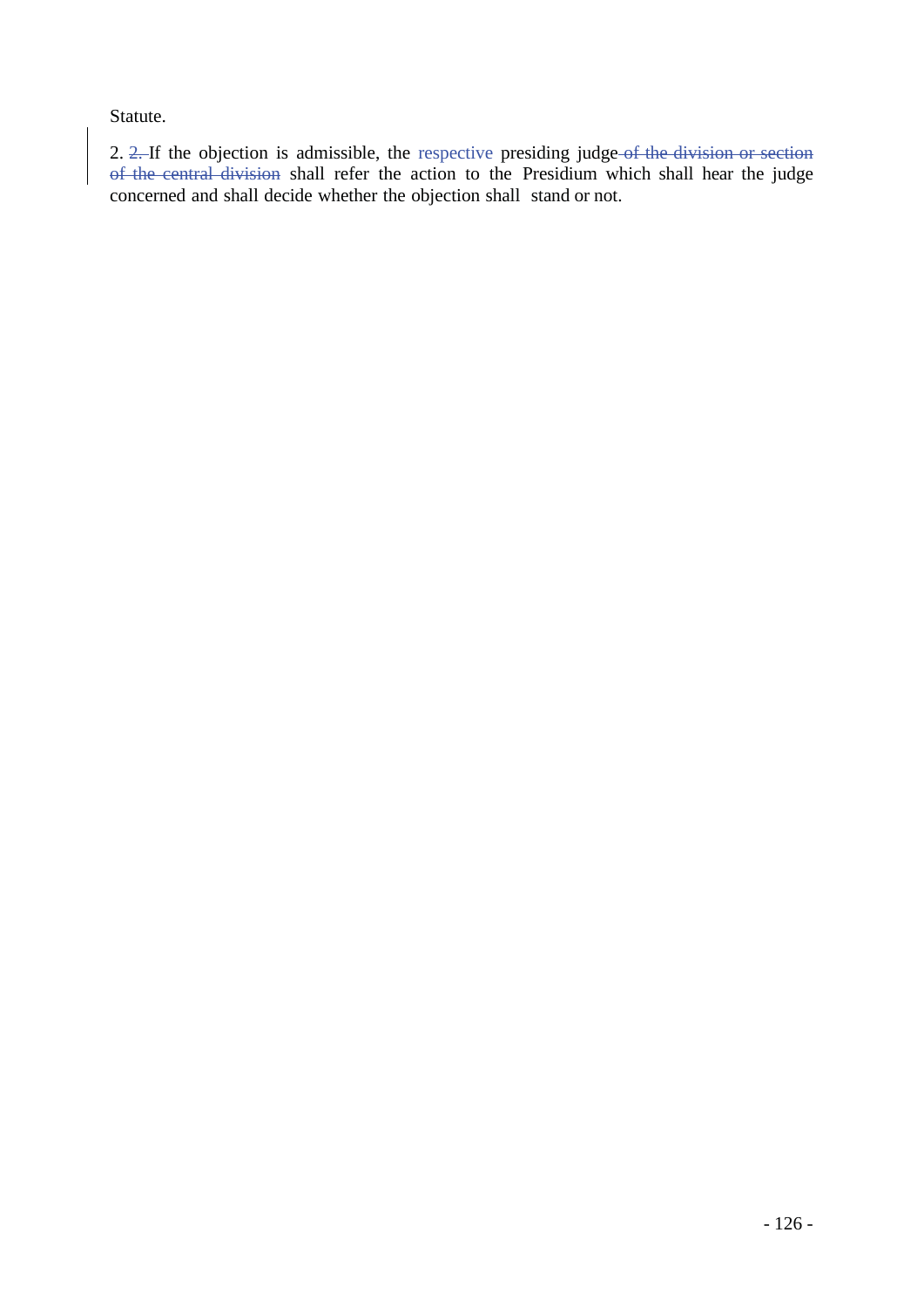3. 3. Paragraphs 41 and 52 shall apply to a judge of the Court of Appeal. The presiding judge of the panel shall perform the functions attributed to the presiding judge of the panel or sectiondivision, the seat of the central division or one of its sections in these paragraphs.

*Relation with Statute: Article 7*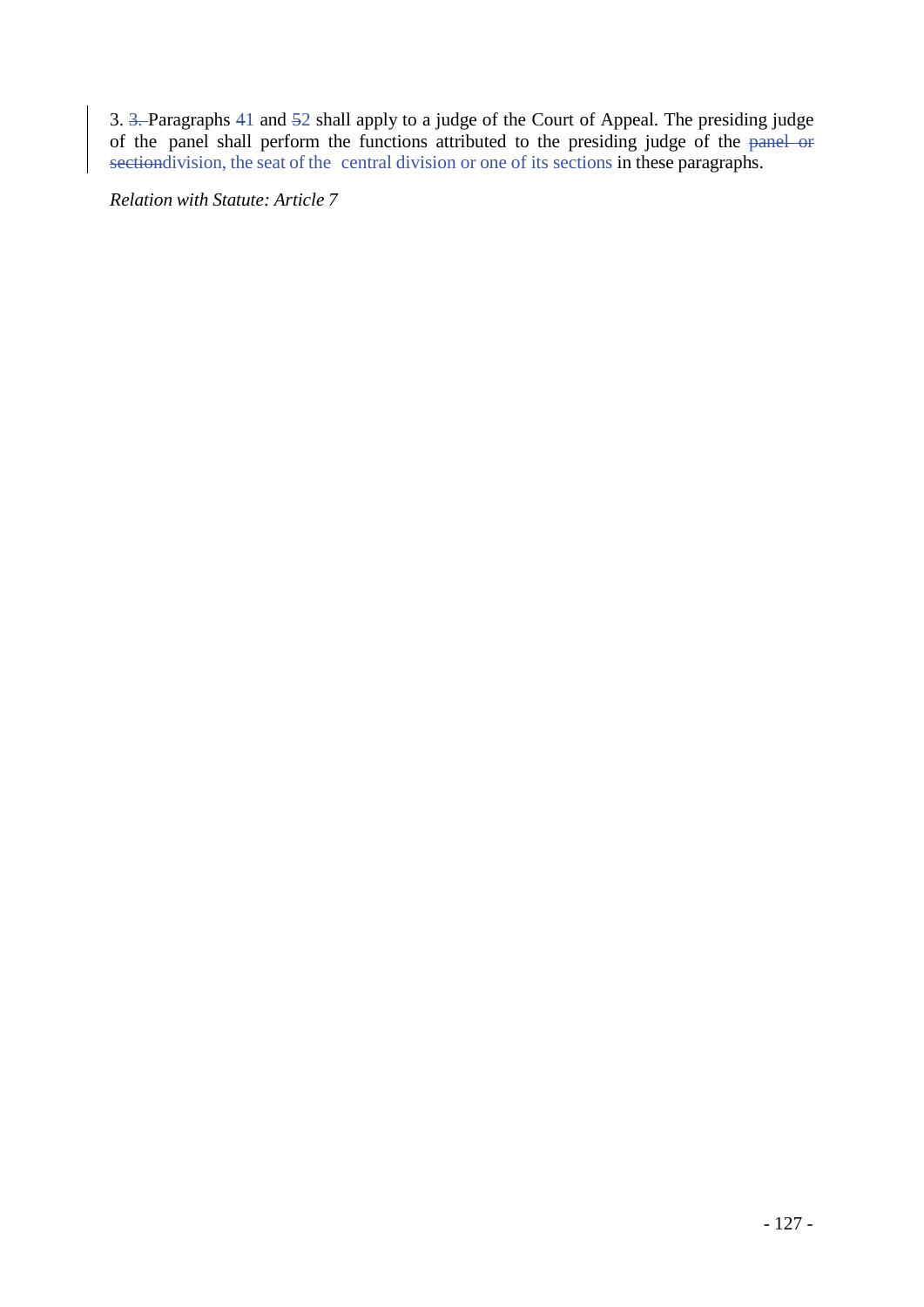# **CHAPTER 10 – DECISIONS AND ORDERS**

#### **Rule 350 – Decisions**

1. 1. Any decision shall contain:

(a)  $\left($ a $\right)$  the statement that it is a decision of the Court;

(b)  $\left(\frac{1}{2}\right)$  the date of its delivery:

(c)  $\left(\frac{c}{c}\right)$  the names of the presiding judge, the judge-rapporteur and other judges taking part in it;

(d)  $(d)$  the names of the parties and of the parties' parties' representatives;

(e)  $(e)$  an indication of the claim, order or remedy sought by the parties;

(f)  $(f)$  a summary of the facts; and

(g)  $\left(\frac{1}{2}\right)$  the grounds for the decision.

2. 2. The order of the Court consequential upon the decision (other than costs) including any order giving immediate effect to an injunction, shall be appended to the decision. The order shall comply with Rule 351.

3. 3. Any dissenting opinion shall be attached to the Court's decision.

4. 4. The decision of the Court of First Instance shall contain a summary of the requests and facts submitted by the parties and a statement of the facts and arguments on which the Court bases its decision.

5. 5. All decisions shall be recorded in the register.

*Relation with Statute: Article 35(4)*

# **Rule 351 – Orders**

1. 1. Every order shall contain:

(a)  $\left(\frac{a}{b}\right)$  the statement that it is an order of the judge-rapporteur, of the standing judge, of the single judge, of the presiding judge, of a President of the Court or of the Court;

(b)  $\left(\frac{b}{c}\right)$  the date of its adoption;

(c)  $\left( \epsilon \right)$  the names of any judge taking part in its adoption;

(d) (d) the names of the parties and of the parties'parties' representatives; and

(e)  $\left(\frac{e}{e}\right)$  the operative part of the order.

2. 2. Where, in accordance with these Rules the Court grants leave to appeal an order the order shall in addition contain:

(a)  $(a)$  a statement of the forms of order sought by the parties;

(b)  $\left(\frac{b}{c}\right)$  a summary of the facts; and

(c)  $\left( e \right)$  the grounds for the order.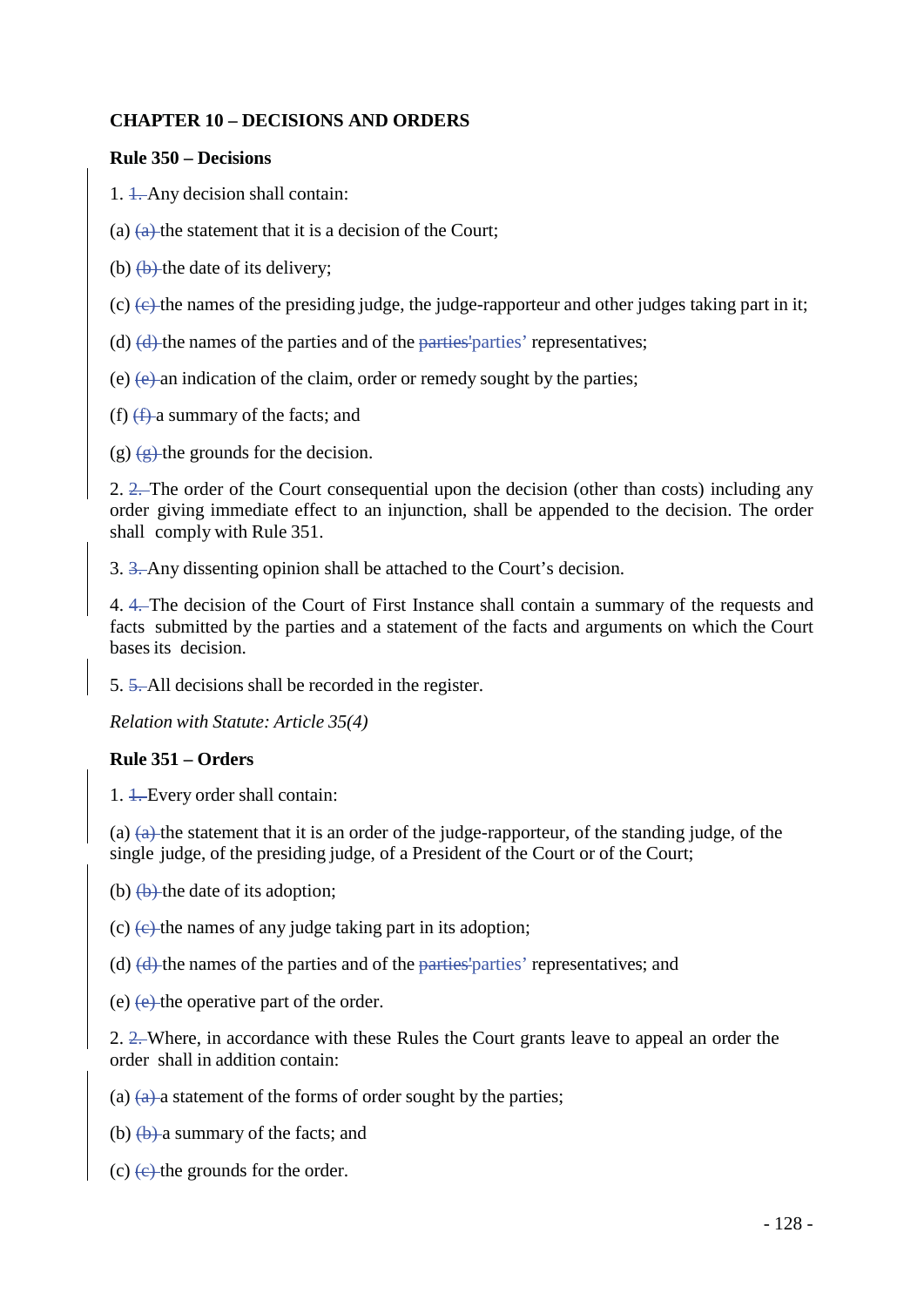3. 3. All orders shall be recorded in the register.

# **Rule 352 – Binding effect of decisions or orders subject to security**

1. 1. Decisions and orders may be subject to the rendering of a security (whether by deposit or bank guarantee or otherwise) by a party (or parties) to the other party (or parties) for legal costs and other expenses and compensation for any damage incurred or likely to be incurred by the other party (or parties) if the decisions and orders are enforced and subsequently revoked.

2. 2. The Court may upon the application of a party release a security by order.

### **Rule 353 – Rectification of decisions and orders**

The Court may, by way of order, of its own motion or on application by a party made within one month of service of the decision or order to be rectified, after hearing the parties, rectify clerical mistakes, errors in calculation and obvious slips in the decision or order.

#### **Rule 354 – Enforcement**

1. 1. Subject to Rule 118.98 and Rule 352 decisions and orders of the Court shall be directly enforceable from their date of service in each Contracting Member State. Enforcement shall take place in accordance with the enforcement procedures and conditions governed by the law of the particular Contracting Member State where enforcement takes place.

2. 3. 4. Where during an action an enforceable decision or order of the Court is subsequently varied or revoked, the Court may order the party which has enforced such decision or order, upon the request of the party against whom the decision or order has been enforced, to provide appropriate compensation for any injury caused by the enforcement. Rule 125 shall apply *mutatis mutandis*. Where an enforceable decision or order has been made pursuant to a finding of infringement of a patent and, following the conclusion of the action, the patent is amended or revoked, the Court may order, upon the request of the party against whom the decision or order would be enforceable, that the decision or order ceases to be enforceable.

3. 5. The Court's decisions and orders may provide for periodic penalty payments payable to the Court in the event that a party fails to comply with the terms of the order or an earlier order. The value of such payments shall be set by the Court having regard to the importance of the order in question.

4. If it is alleged that a party has failed to comply with the terms of the order of the Court, the first instance panel of the division in question may decide on penalty payments provided for in the order upon the request of the other party or of its own motion. The procedure foreseen in Rule 264 shall apply. After having heard both parties the Court may make an appropriate order which may be subject to an appeal pursuant to Rule 220.2.

*Relation with Agreement: Article 82*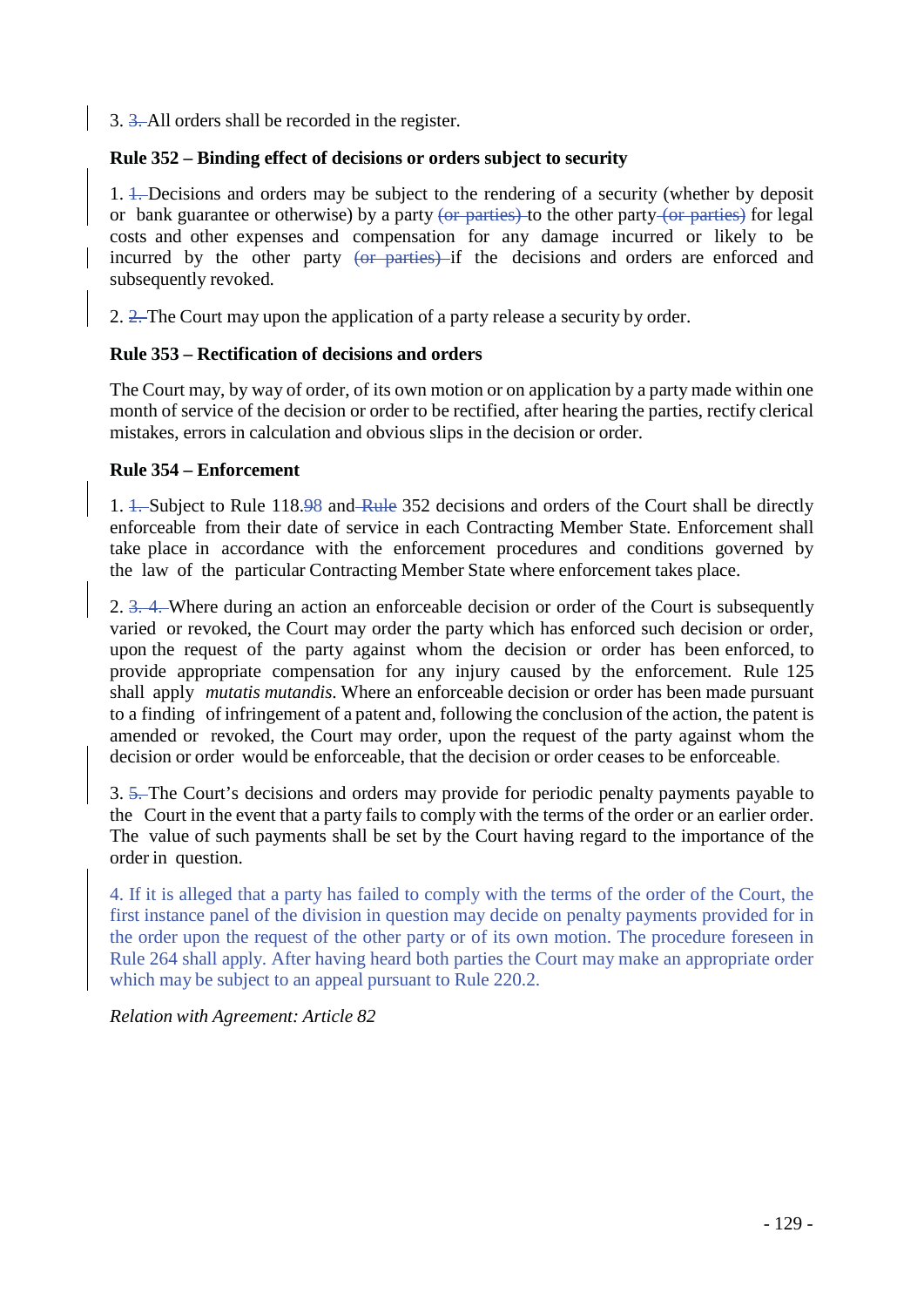# **CHAPTER 11 – DECISION BY DEFAULT**

# **Rule 355 – Decision by default (Court of First Instance)**

1.  $\pm$ Upon request a decision by default may be given against a party where:

(a)  $\left( \phi \right)$  the Rules of Procedure so provide if a party fails to take a step within the time limit foreseen in these Rules or set by the Court; or

(b)  $(b)$  without prejudice to Rules 116 and 117, the party which was duly summoned fails to appear at an oral hearing.

2. 2. A decision by default against the defendant of the claim or counterclaim may only be given where the facts put forward by the claimant justify the remedy sought.

3. 3. A decision by default against the defendant of the claim or counterclaim may only be given where the time limits for the defence to the claim or counterclaim have expired.

3.4. A decision by default shall be enforceable. The Court may, however:

(a)  $(a)$  grant a stay of enforcement until it has given its decision on any Application under Rule 356; or

(b) (b) make enforcement subject to the provision of security; this security shall be released if no Application is made or if the Application fails.

#### **Rule 356 – Application to set aside a decision by default**

1.  $\pm$  A party against whom a decision by default has been given may lodge an \*Application to set aside that decision within one month of service of the decision.

2. 2. The Application to set aside a decision by default shall contain the party's explanation for the default. It shall mention the date and number of the decision by default. The party shall pay a fee for the Application to set aside the decision by default [EUR\*\*\*]. In the case of Rule 355.1(a) the Application shall be accompanied by the step the party has failed to take.

3. 3. If the provisions of Rule 356.paragraph 2 are met the Application shall be allowed unless a party has been put on notice in an earlier decision that a further decision by default shall be final. If the Application is allowed, a note of allowance shall be included in any publication of the decision by default.

*Relation with Statute: Article 37*

# **Rule 357 – Decision by default (Court of Appeal)**

1. 1. Rules 355 and 356 shall apply *mutatis mutandis*, in particular where a respondent on whom a Statement of appeal and a Statement of the grounds of appeal have been duly served fails to lodge a Statement of response or where a party fails to file a Reply to a Statement of Cross-Appeal or translations ordered by the judge-rapporteur.

2. 2. If the respondent fails to lodge a Statement of response and fails to lodge an Application to set aside pursuant to Rule 356When considering whether to give a decision by default, the Court of Appeal shallmay consider the merits of the appeal and if the appeal is well-founded it shall give a reasoned decision.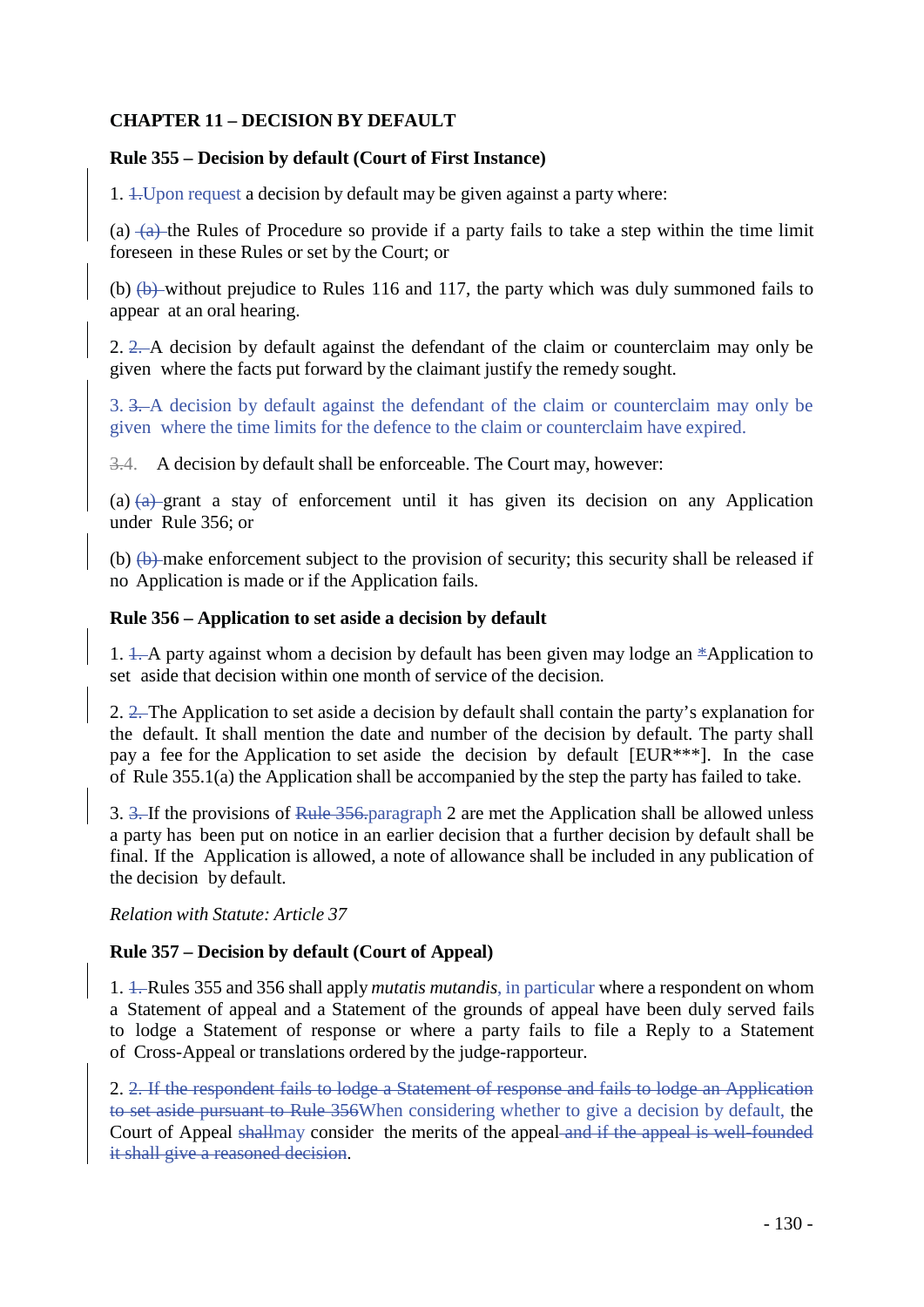3. 3. The provisions of Rules 355 and 356 shall not apply *mutatis mutandis* where a partythe appellant fails to comply withcorrect the deficiencies or to pay the time limits set infee pursuant to Rule 229.4 or to lodge the translations pursuant to Rule 224232.1 within the period specified.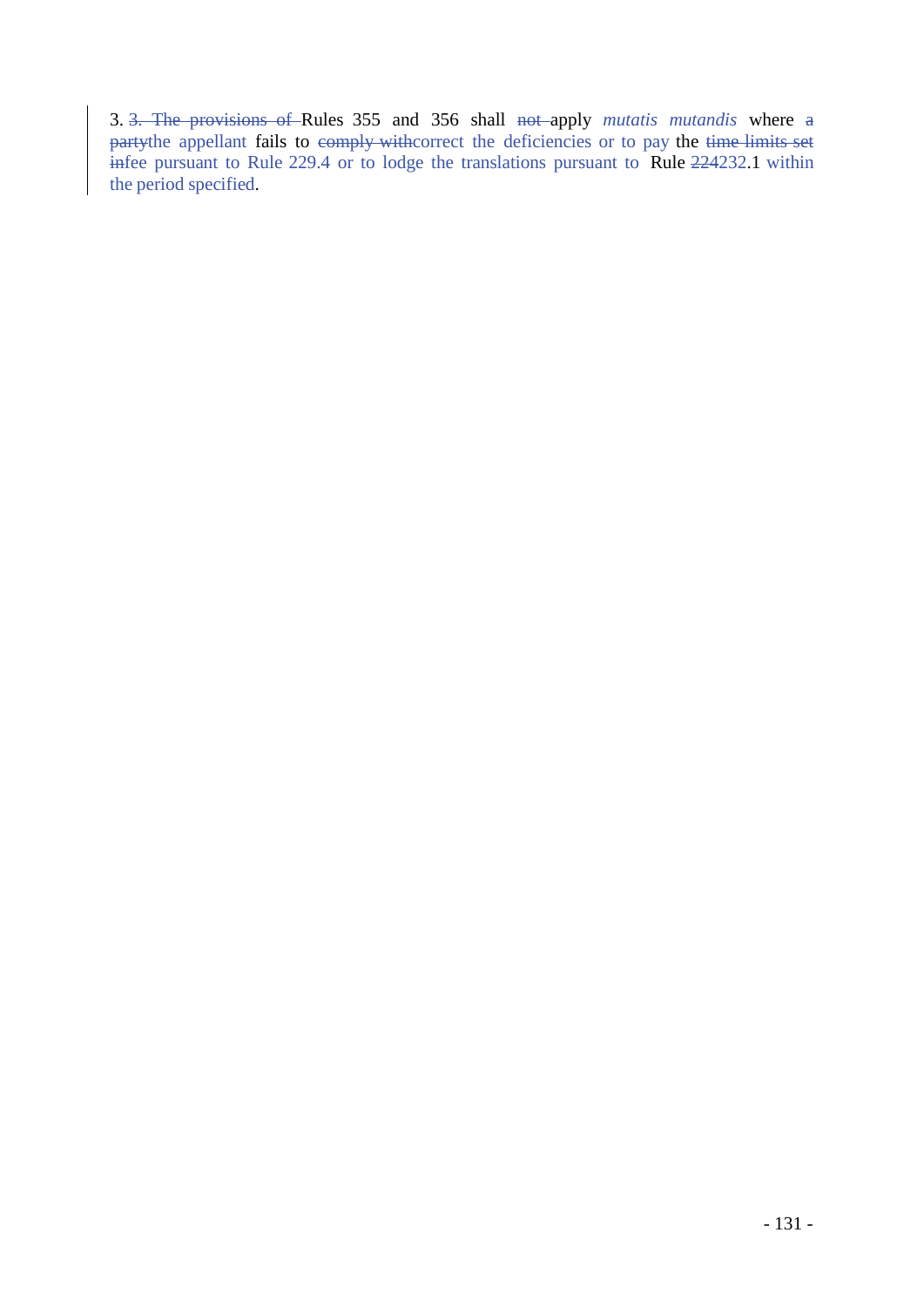# **CHAPTER 12 – ACTIONS BOUND TO FAIL OR MANIFESTLY INADMISSIBLE**

### **Rule 360 – No need to adjudicate**

If the Court finds that an action has become devoid of purpose and that there is no longer any need to adjudicate on it, it may at any time, on the application of a party or of its own motion, after giving the parties an opportunity to be heard, dispose of the action by way of order.

### **Rule 361 – Action manifestly bound to fail**

Where it is clear that the Court has no jurisdiction to take cognisance of an action or of certain of the claims therein or where the action or defence is, in whole or in part, manifestly inadmissible or manifestly lacking any foundation in law, the Court may, after giving the parties an opportunity to be heard, give a decision by way of order.

### **Rule 362 – Absolute bar to proceeding with an action**

The Court may at any time, on the application of a party or of its own motion, after giving the parties an opportunity to be heard, decide that there exists an absolute bar to proceeding with an action, for example because of the application of the principle of *res judicata*.

### **Rule 363 – Orders dismissing manifestly inadmissible claims**

1. 1. Orders under Rules 360, 361 and 362 shall be taken by the panel upon the recommendation of the judge-rapporteur.

2. 2. Where the decision is taken by the Court of First Instance pursuant to Rules 360, 361 and 362 it is a final decision within the meaning of Rule 220.1(a).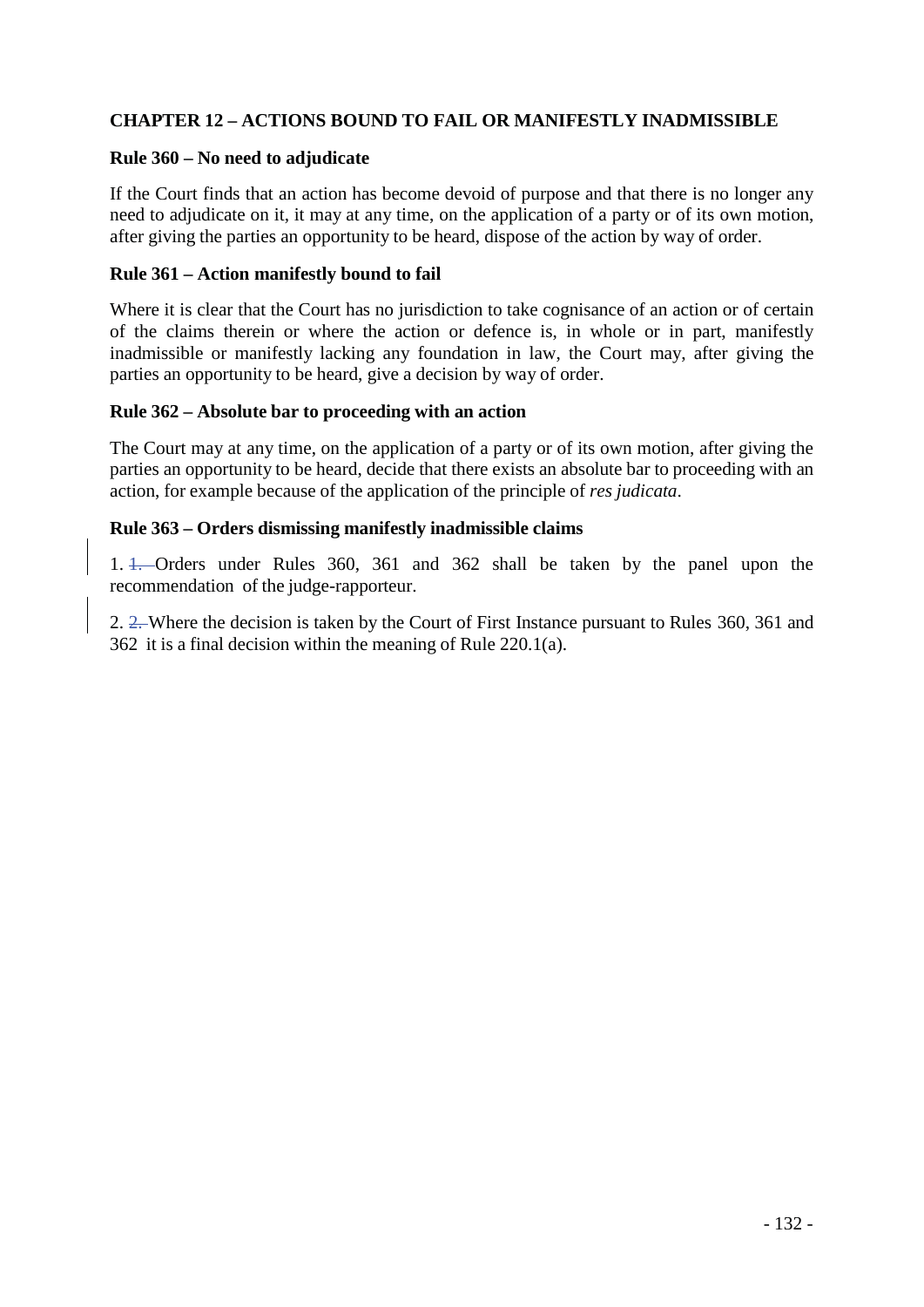# **CHAPTER 13 – SETTLEMENT**

## **Rule 365 – Confirmation by the Court of a settlement**

1. 1. Where the parties have concluded their action by way of settlement, they shall inform the judge-rapporteur. The Court shall confirm the settlement by decision of the Court [Rule 11.2]], if requested by the parties, and the decision may be enforced as a final decision of the Court.

2. 2. At the request of the parties the Court may order that details of the settlement are confidential.

3. 3. Subject to Rule 365.paragraph 2 the decision of the Court under Rule 365.paragraph 1 shall be entered on the register.

4. 4. The judge-rapporteur shall give a decision as to costs in accordance with the terms of the settlement or, failing that, at his discretion.

*Relation with Agreement: Article 79*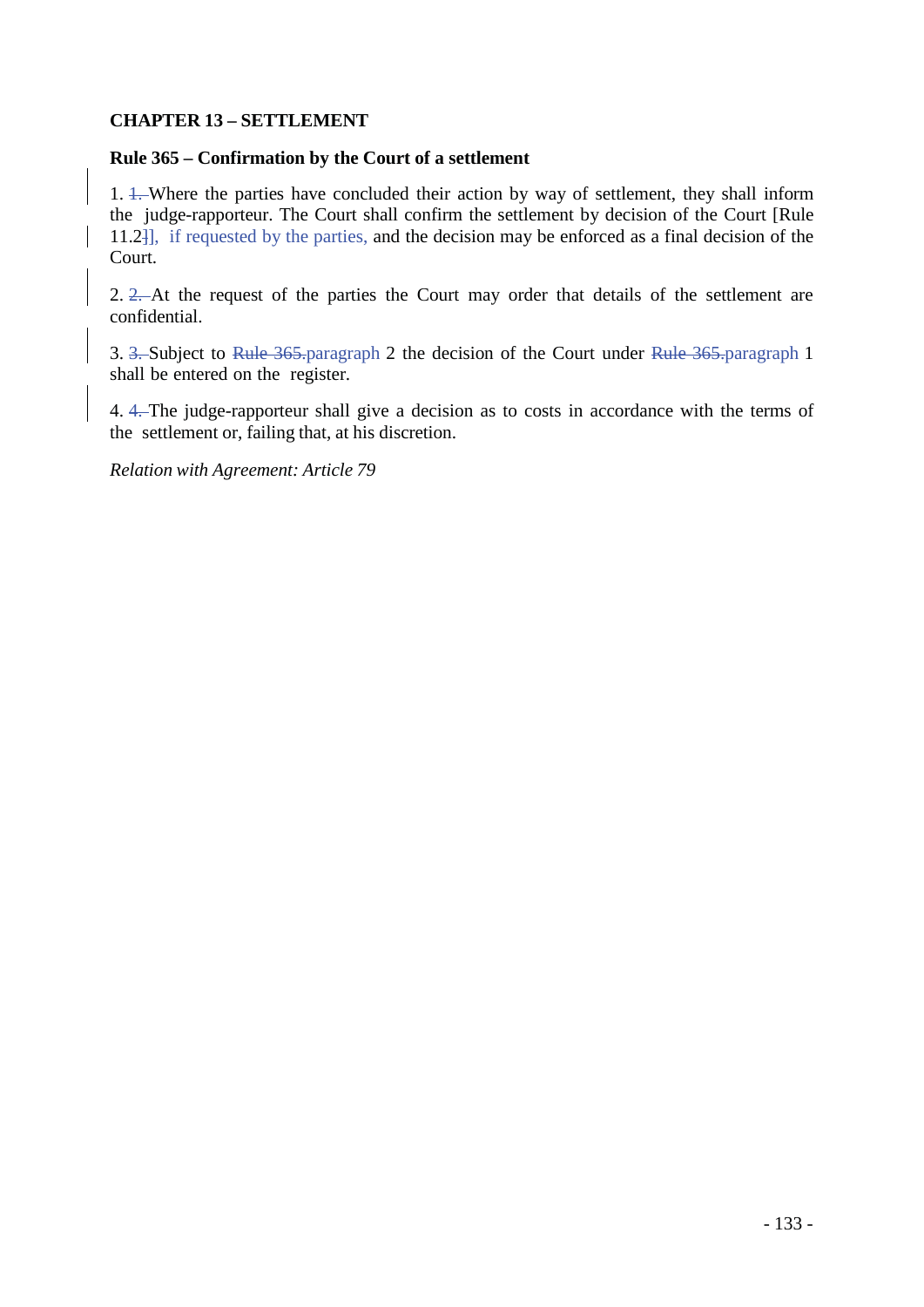# **PART 6 – FEES AND LEGAL AID**

## **COURT FEES**

#### **COURT FEES**

**Rule 370 – Court fees [This Rule will be redrafted in the light of the consultation on the court fees]**

1. 1. Court fees provided for in these Rules shall be paid to the Court. They shall be levied in accordance with the provisions contained in this Part.

2. 2. The court fees to be paid to the Court shall be as follows:

(a)  $\left( a \right)$  Fixed fees, in [EUR\*\*]

## **Court of First Instance**

Fee for an opt-out:

Fee for withdrawal of an opt-out:

Fee for infringement action:

Fee for counterclaim for revocation:

Fee for revocation action:

Fee for counterclaim for infringement:

Fee for declaration of non-infringement:

Fee for action for compensation for licence of right

Fee for action against a decision of the European Patent Office:

Fee for application to review a case management order:

Fee for application to review a case management order:

Fee for application to preserve evidence:

Fee for application for provisional measures:

Fee for application to determine damages:

Fee for application to determine compensation pursuant to Rule 125:

Fee for application for re-establishment of rights:

Fee for application to file a protective letter to or to prolong the period kept on the register:

Fee for application to set aside decision by default: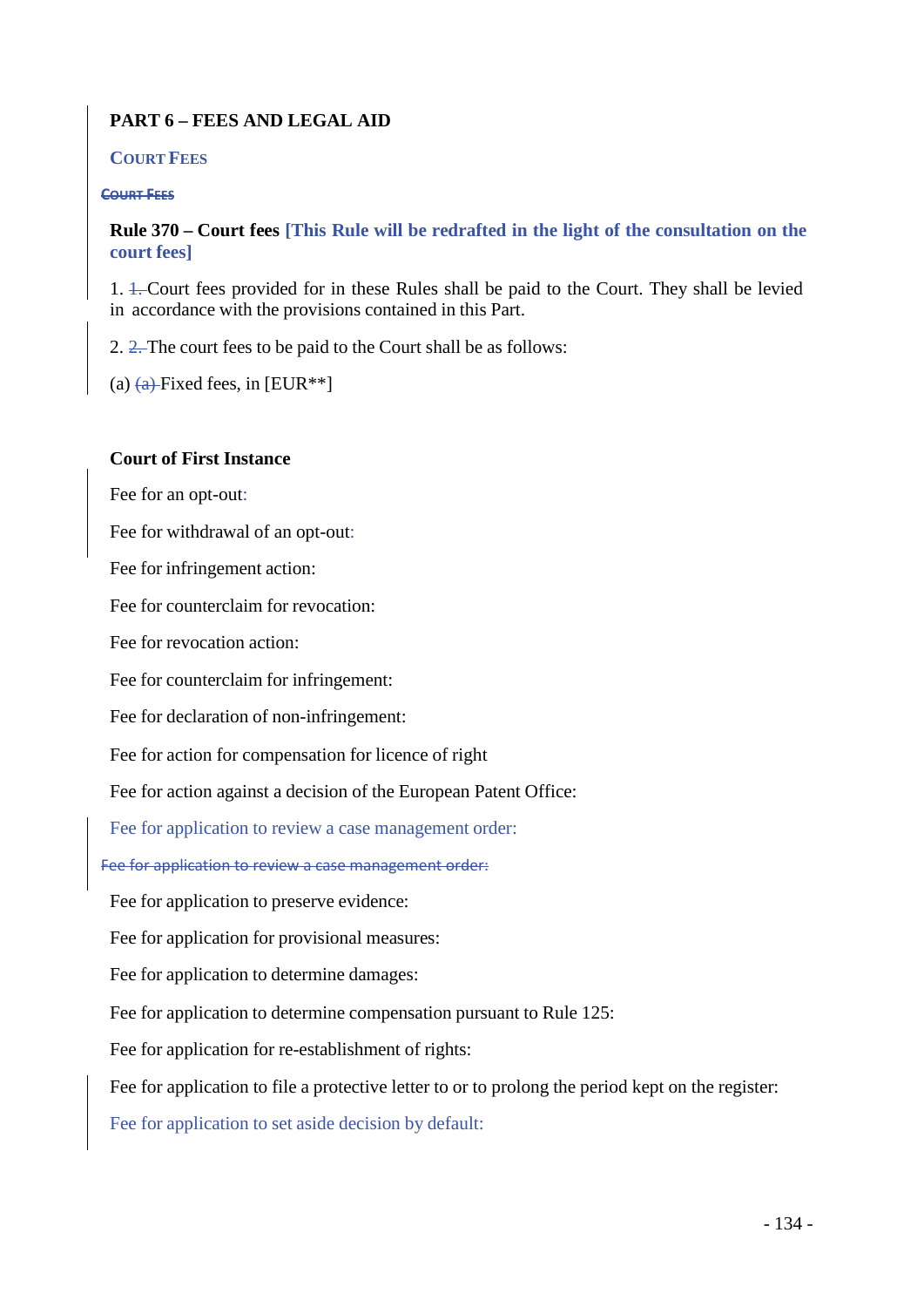Fee for application to set aside decision by default:

# **Court of Appeal**

Fee for appeal pursuant to Rule 220.1(a) and (b)

Fee for appeal pursuant to Rule 220.1(c) and .2

Fee for lodging a protective letter:

Fee for rehearing:

(b)  $(b)$  Value-based fees in [EUR\*\*\*]

Value in dispute in EUR Fees

## **Rule 371 – Time periods for paying court fees**

1. The fixed fees [Rules 5, 15.1, 26, 4746, 53, 6870, 132, 192.5, 206.5, 207.34, 228] shall be paid at the time of lodging the relevant pleading or application. The payment shall be made to one of the bank accounts indicated by the Court and it shall indicate the paying party or its representative together with the number of the patent (or patents) involved and the number of the case.

2. 2. Proof of payment shall be provided together with the relevant pleading or application.

3. 3. In cases of urgency, where a payment in advance is not possible, the representative of the party in question shall pay the fixed fee within the period set by the Court and the Court may order that the relevant pleading or application shall be deemed lodged and effective when received by the Registry if payment of the fixed fee is made within such period.

4. 4. The value-based fee shall be paid within 10 days of service of the order determining the value of the dispute in accordance with the Rules 22, 31, 57, 58, 6959, 60, 74, 104(i) and 133.

5. 5. Where an Application for legal aid has been lodged in accordance with Rule 377, the rules on the obligation as to the time when to pay the fixed fees under Rule 371.paragraph 1 shall not apply.

*Relation with Agreement: Article 70*

#### **LEGAL AID**

#### **Rule 375 – Aim and scope**

1. 1. In order to ensure effective access to justice, the Court may grant legal aid to a party who is a natural person ((hereinafter "the applicant).").

2. 2. Legal aid may be granted in respect of any proceedings before the Court.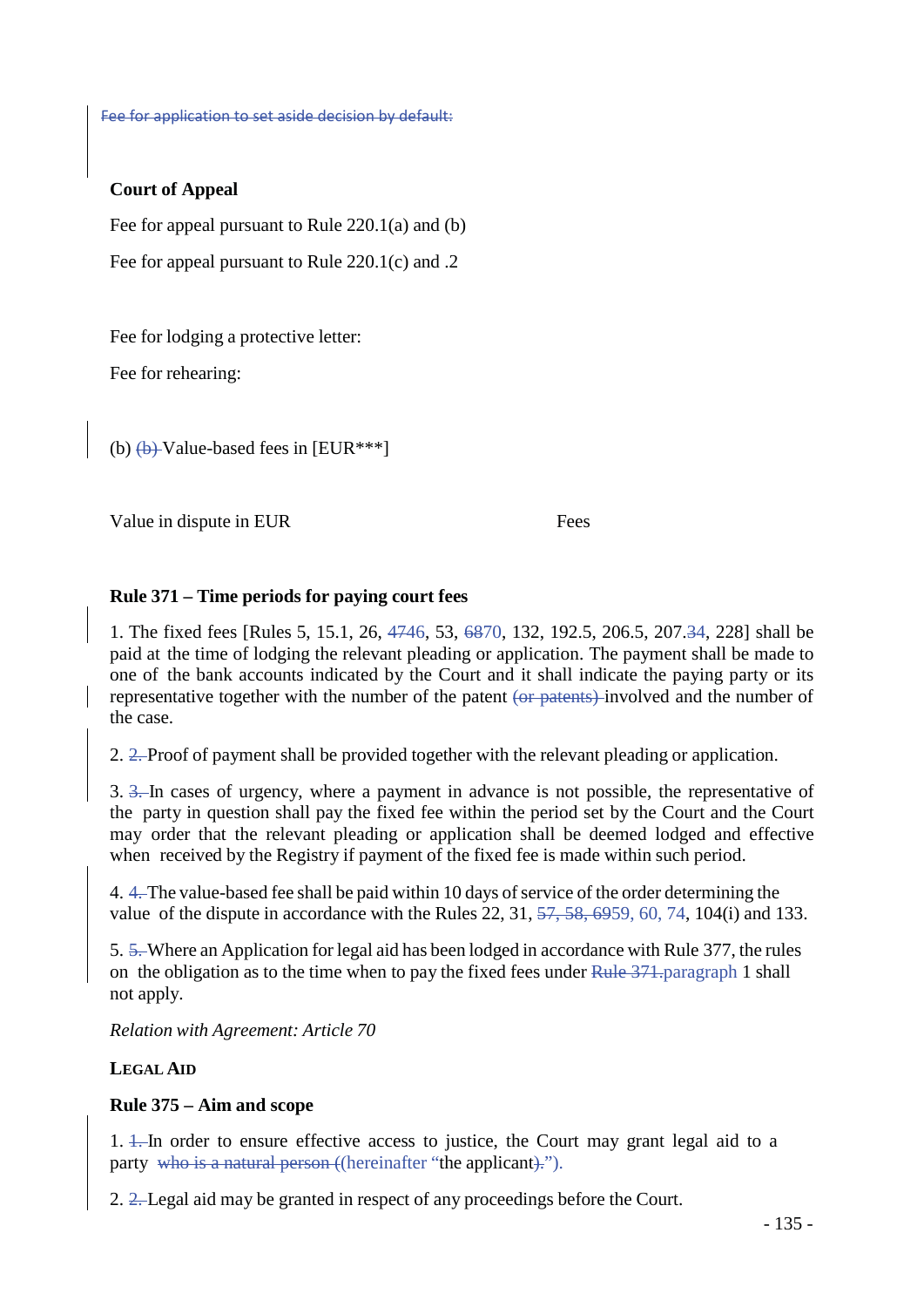# **Rule 376 – Costs eligible for legal aid**

1. 1. Subject to Article 71(3) of the Agreement, legal aid may cover, in whole or in part, the following costs: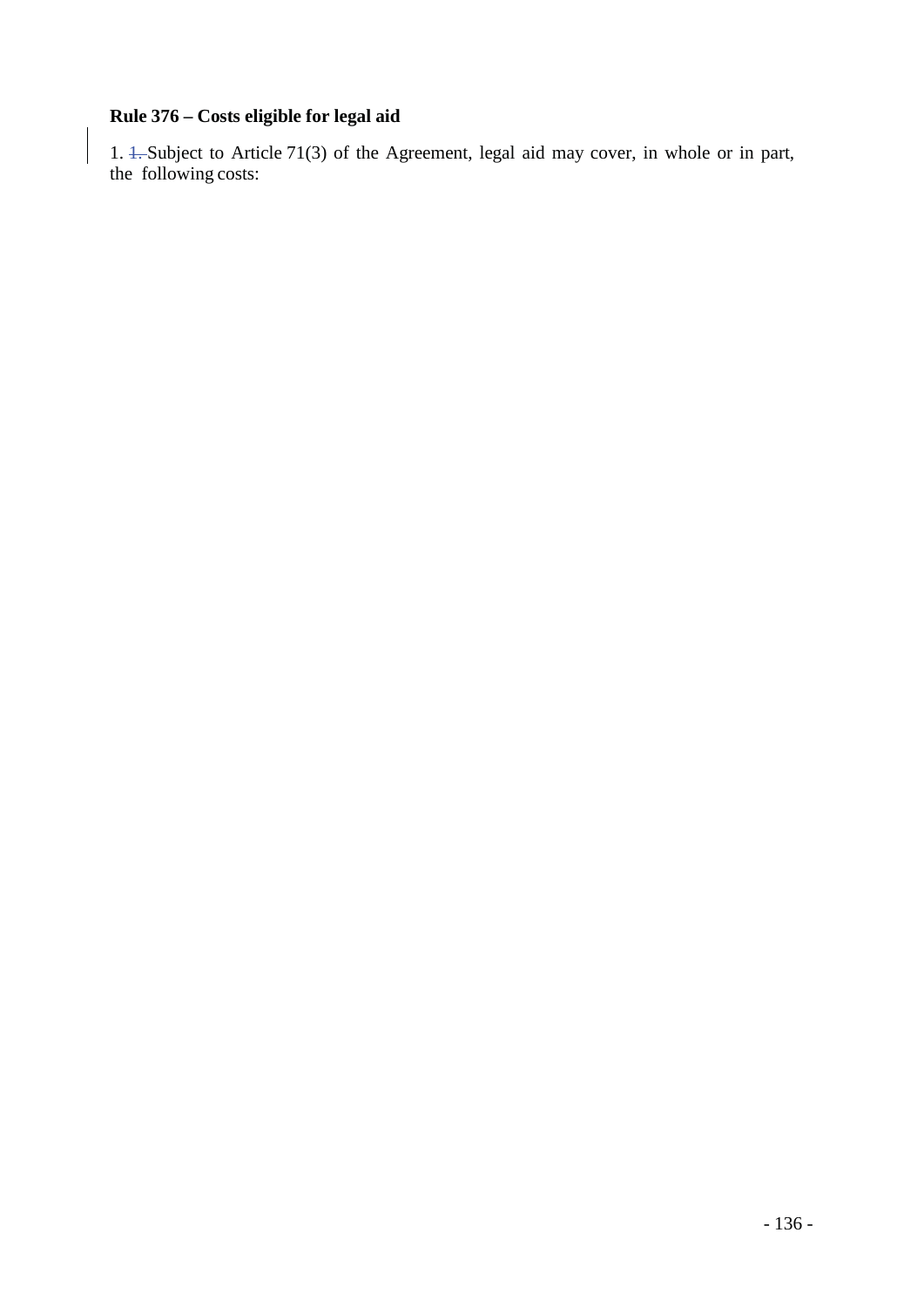(a)  $(a)$  court fees;

(b)  $(b)$  costs of legal assistance and representation regarding:

- (i)  $\leftrightarrow$  pre-litigation advice with a view to reaching a settlement prior to commencing legal proceedings;
- $(ii)$   $(iii)$  commencing and maintaining proceedings before the Court;
- $(iii)$   $(iii)$  all costs relating to proceedings including the application for legal aid;

 $(iv)$  ( $\epsilon$ ) enforcement of decisions;

(c) other necessary costs related to the proceedings to be borne by a party, including costs of witnesses, experts, interpreters and translators and necessary travel, accommodation and subsistence costs of the applicant and his representative.

2. 2. Subject to Article 71(3) of the Agreement, legal aid may also cover the costs awarded to the successful party, in the event that the applicant loses the action.

## **Rule 376A – Maximum amount to be paid for representation**

1. For the costs of representation pursuant to Rule 376.1(b) the maximum level of legal aid that may be granted by the Court shall be the maximum amount of recoverable costs laid down in the decision of the Administrative Committee pursuant to Article 69(1) of the Agreement and Rule 152.2.

2. The Administrative Committee may define thresholds below the level set in paragraph 1 for the maximum level of legal aid for representation pursuant to Rule 376.1(b), taking into account necessary costs for legal representation in the Contracting Member States and the need to guarantee adequate access to justice.

#### **Rule 377 – Conditions for granting legal aid**

1. 1. Any natural person who is a citizen of the European Union or a third country national residing lawfully in a Member State of the European Union shall be entitled to apply for legal aid where:

(a)  $\left(\frac{a}{b}\right)$  dueowing to his or her economic situation, he or she is wholly or partly unable to meet the costs referred to in Rule 376; and

(b)  $(b)$  the action in respect of which the application for legal aid is made has a reasonable prospect of success-, considering the applicant's procedural position; and

(c) 2. the claimant applying for legal aid is entitled to bring actions under Article 47 of the Agreement.

2. The Administrative Committee shallmay define thresholds above which legal aid applicants are deemed wholly or partly able to bear the costs of proceedings set out in Rule 376. These thresholds may not prevent applicants whose economic situation is above the thresholds from being granted legal aid if they prove that they are in fact unable to pay the costs of the proceedings referred to in Rule 376 as a result of the high level of the cost of living in the Contracting Member State of domicile or habitual residence.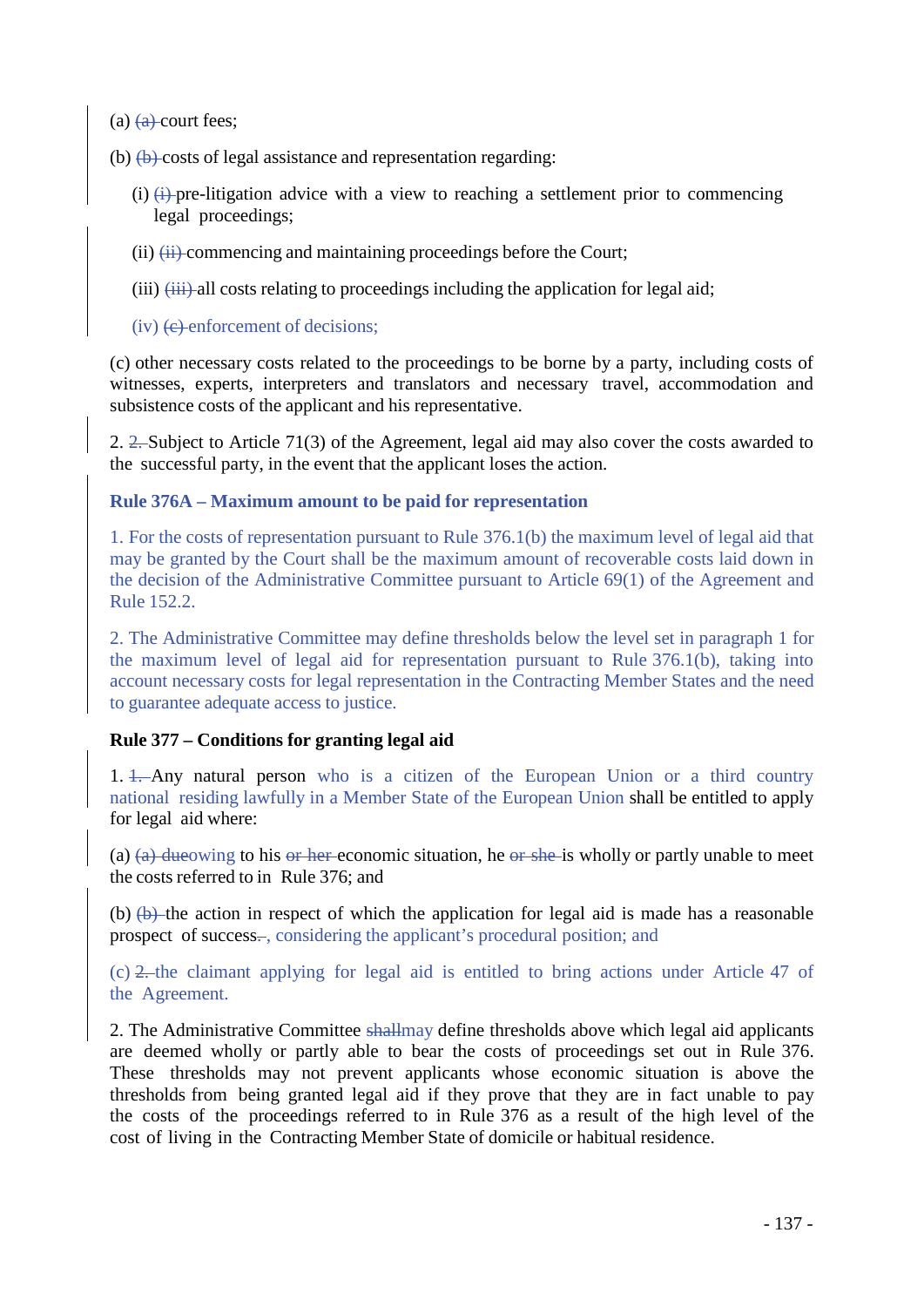3. 3. When deciding on the grant of legal aid the Court shall, without prejudice to paragraph 1(a), consider all relevant circumstances including the importance of the action to the applicant and also the nature of the action when the application concerns a claim arising directly out of the applicant's applicant's trade or self-employed profession.

## **Rule 377A – Conditions regarding the financial situation of the applicant**

1. When assessing a party's financial situation, his income and assets must be taken into account.

2. Income shall include all earnings in money or equivalent value after deducting all costs required by the applicant and dependent persons in order to cover their reasonable living expenses (disposable income).

3. The Administrative Committee shall define the deductions from income and assets to be taken into account when assessing the applicant's financial situation. It shall also define levels of monthly instalments to be paid by the applicant. All thresholds set by the Administrative Committee shall be adapted regularly to price and income indices.

## **Rule 378 -– Application for legal aid**

1. 1. An application for legal aid may be lodged before or after proceedings have been started before the Court.

2. 2. The **\*** Application for legal aid shall contain in a language of a Contracting Member State:

(a)  $\left(\frac{a}{b}\right)$  the name of the applicant;

(b) (b) postal and electronic addresses for service on the applicant and the names of the persons authorised to accept service;

 $(c)$  (e) the name of the other party as well as postal and electronic addresses for service on the other party where available and the names of the persons authorised to accept service, if known;

(d)  $(d)$  the action number of the action in respect of which the application is made or, where the application is lodged before the action has been brought, a brief description of the action;

(e)  $\left(\frac{e}{e}\right)$  an indication of the value of the action and the costs to be covered by legal aid;

(f)  $(f)$  where legal aid is requested for costs of legal assistance and representation, the name of the proposed representative;

(g)  $(g)$  an indication of the applicant's applicant's financial resources, such as income, assets and capital, and of the applicant'sapplicant's family situation including an assessment of the resources of persons who are financially dependent on the applicant; and

(h) (h) where appropriate, a reasoned request for suspension of a time limit which would otherwise need to be observed until the date of notification of the order deciding on legal aid.

3. 3. The application for legal aid must be supported by:

(a)  $(a)$  evidence of the applicant's need for assistance, such as certificates attesting his income, assets and capital and family situation; and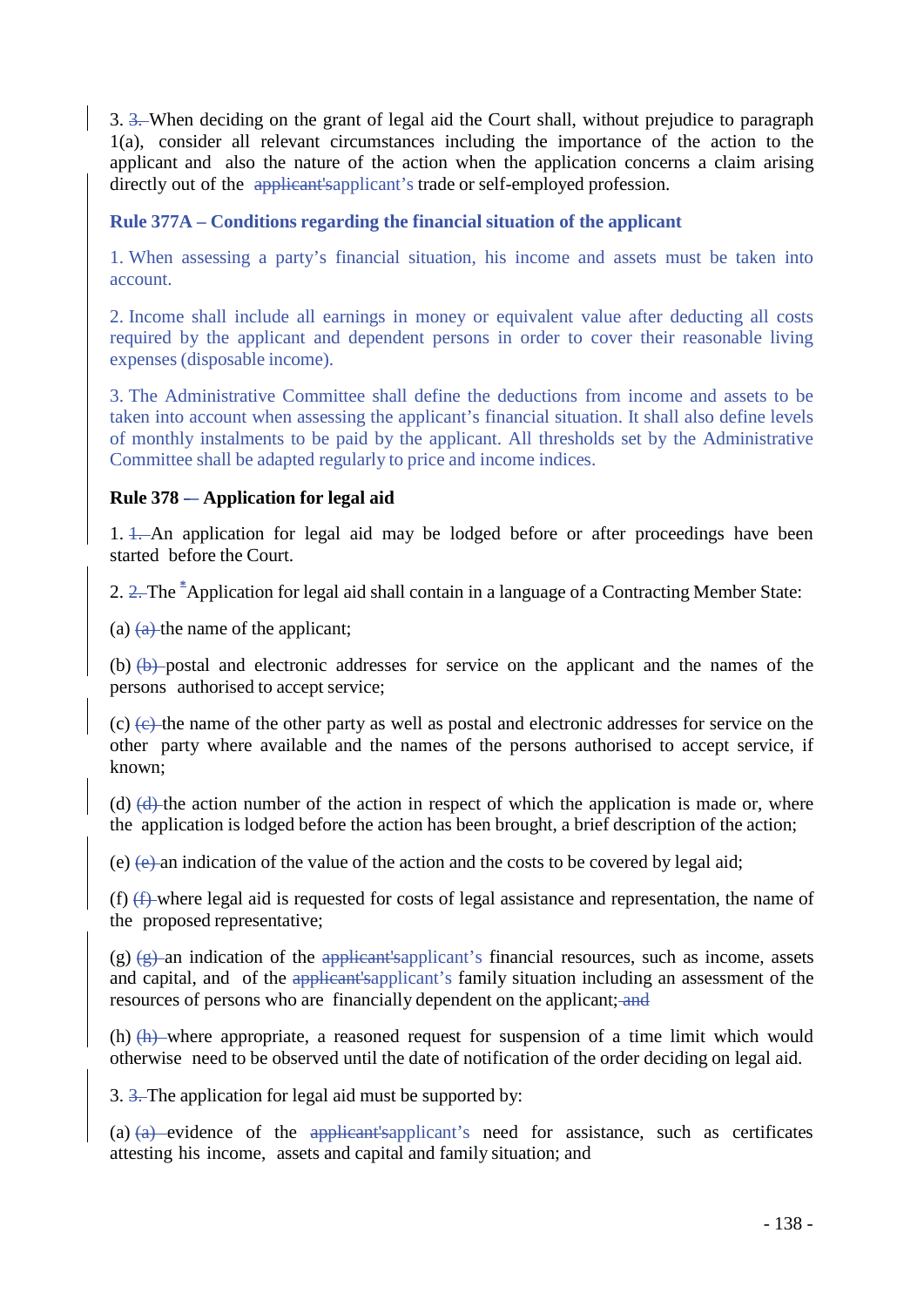(b) (b) where the application is lodged before the action has been brought, an indication of the evidence in support of the action.

4. 4. In the event of an appeal, a new application shall be lodged.

5. 5. Rule 8 shall not apply.

# **Rule 378A – Type of proof**

1. To be admissible, the application must contain a statement of the facts and legal situation, with specific mention of the evidence to be presented. The application must also contain a statement regarding the economic and financial situation of the applicant. The following documents shall be attached to the application:

(a) latest property and income declarations of the applicant;

(b) a document showing the personal monthly income for the previous year, or a declaration of unemployment delivered by the competent authorities, or a certificate proving that the applicant is receiving aid or financial support under a social welfare scheme;

(c) a certificate of composition of household;

(d) any other official document that can provide proof of the financial situation of the applicant.

2. Where appropriate, a certificate relating to the income of other members of the household of the applicant should also be attached to the application. The official documents shall not be older than 3 months. At the request of the Court, the applicant shall produce further documentation and, if so requested, an affidavit of the truthfulness of his statements, otherwise the application will not be admissible.

## **Rule 379 -– Examination and decision**

1. The Registry shall examine the formal admissibility of the application for legal aid-

1. and the conditions regarding the financial situation of the applicant pursuant to Rules  $377.1(a)$ , .2- and  $377A$ .

1.2. If the requirements referred to in RuleRules 377.1(a), .2, 377A, 378 and 378A have not been met, the applicant shall, as soon as practicable, be invited to correct the deficiencies within 14 days.

2.3. 3. If the requirements referred to in RuleRules 377.1(a), .2, 377A, 378 and 378A have been met, the decision on such application shall be taken, by way of order, by the judgerapporteur or, where the application is lodged before the action has been brought, by the standing judge.

3.4. 4. Before making a decision on an application for legal aid, the Court shall invite the other party to submit written observations unless it is already apparent from the information submitted that the conditions referred to in Rule  $377$ -are not met. 1(b) have not been met. Documents regarding the economic and financial situation of the applicant shall be made accessible to the other party only where the applicant has consented or the applicant's refusal of consent is unreasonable or in the view of the Court the other party has a right to information on the economic or financial situation of the applicant.

4.5. 5. An order refusing legal aid shall state the reasons on which it is based.

5.6. 6. An order granting legal aid may provide for: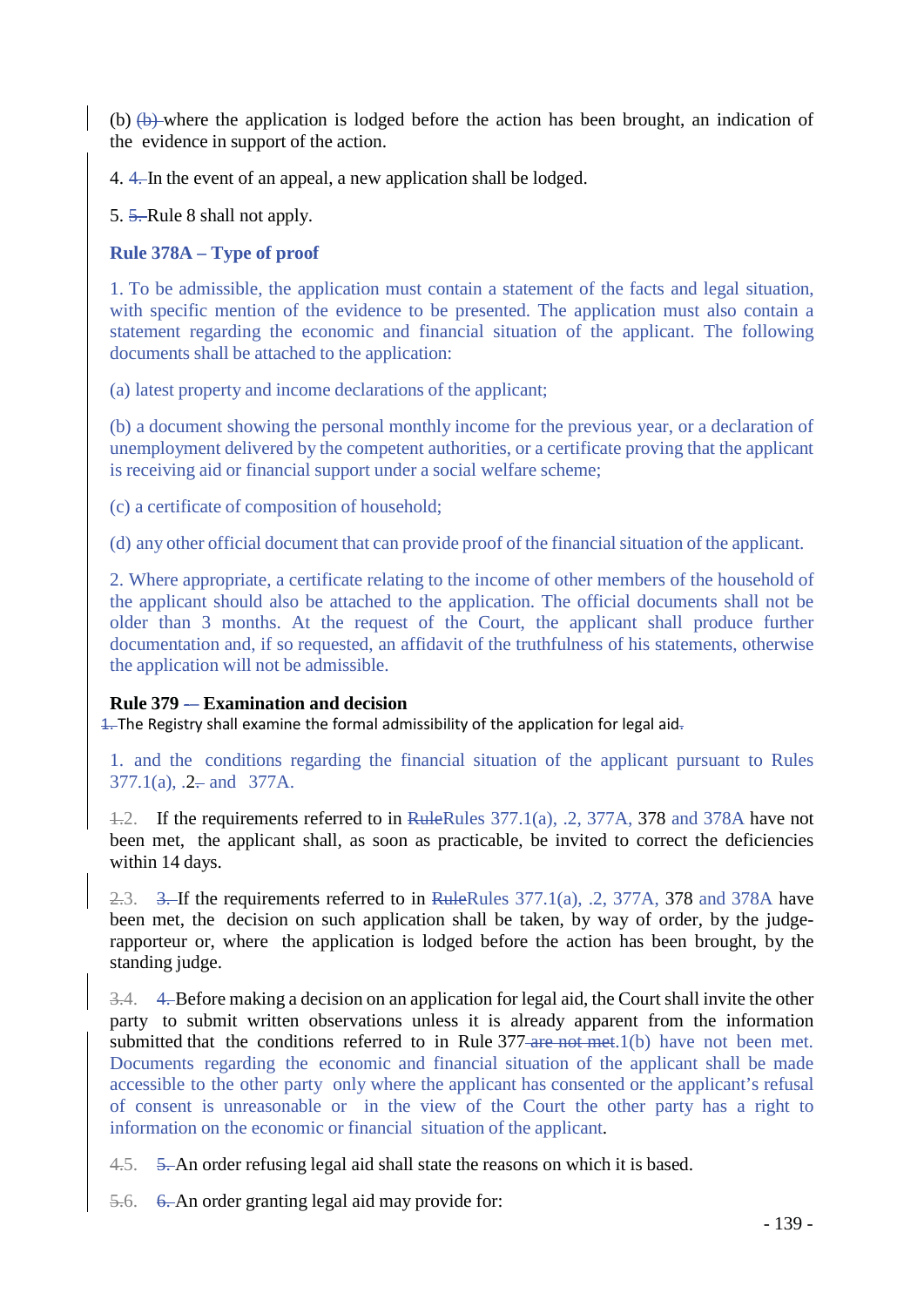(a)  $\left(\frac{a}{a}\right)$  an exemption, wholly or partly, from Court fees;

(b)  $(\phi)$  an interim amount to be paid to enable the applicant and/or the representative of the applicant to meet any request of the judge-rapporteur or singlestanding judge prior to making a final order;

(c)  $(e)$  an amount to be paid to the representative of the applicant or a limit which the representative's disbursements and fees may not exceed;

(d)  $(d)$  a contribution to be made by the applicant to the costs referred to in Rule 376.1(c).

7. 7. Legal aid may be granted only for the period from receipt of the application with the Court.

6.8. Where the legal aid covers, in whole or in part, the costs of legal assistance and representation the order granting legal aid shall designate the representative of the applicant.

7.9. 8. On a request by the designated representative, the Court may order that an amount shall be paid by way of advance.

8.10. 9. Where requested by the applicant in accordance with Rule 378.2(h), the Court shall decide on the suspension of any time limit.

**Rule 379A – Alteration of economic situation**

The applicant shall inform the Court promptly of any alteration in his economic situation.

## **Rule 380 -– Withdrawal of legal aid**

1. 1. If the economic situation of the applicant which has led to the grant of legal aid according to Rule  $377.1(a)$  alters during the proceedings, or if the information given by the applicant pursuant to Rule  $378.2(g)$  is found to be wholly or partially incorrect, the Court may at any time, of his own motion or on a reasoned request  $\theta$  folly the other party, withdraw wholly or partly legal aid but only after having heard the applicant.

2. 2. The Court may withdraw wholly or partly legal aid if the applicant:

(a) by inaccurately representing the circumstances of the case, has misrepresented its prospects of success, which are determinative for the approval of assistance with Court costs; or

(b) has grossly negligently made false statements as to his personal or economic circumstances; or

(c) has not immediately informed the Court of a considerable improvement to his financial circumstances;

(d) has been in arrears for longer than three months with the payment of a monthly instalment or with the payment of any other amount.

2.3. An order withdrawing legal aid shall state the reasons on which it is based.

#### **Rule 381 – Appeal**

An order wholly or partly refusing or withdrawing legal aid may be appealed to the Court of Appeal if. The appeal shall be filed with the Court of First Instance grants leave to appeal. If such leave is grantedAppeal within a period of one month after receiving the order. The Court of Appeal may grant legal aid for the conduct of the appeal pursuant to the provisions of Rules 377 to 379.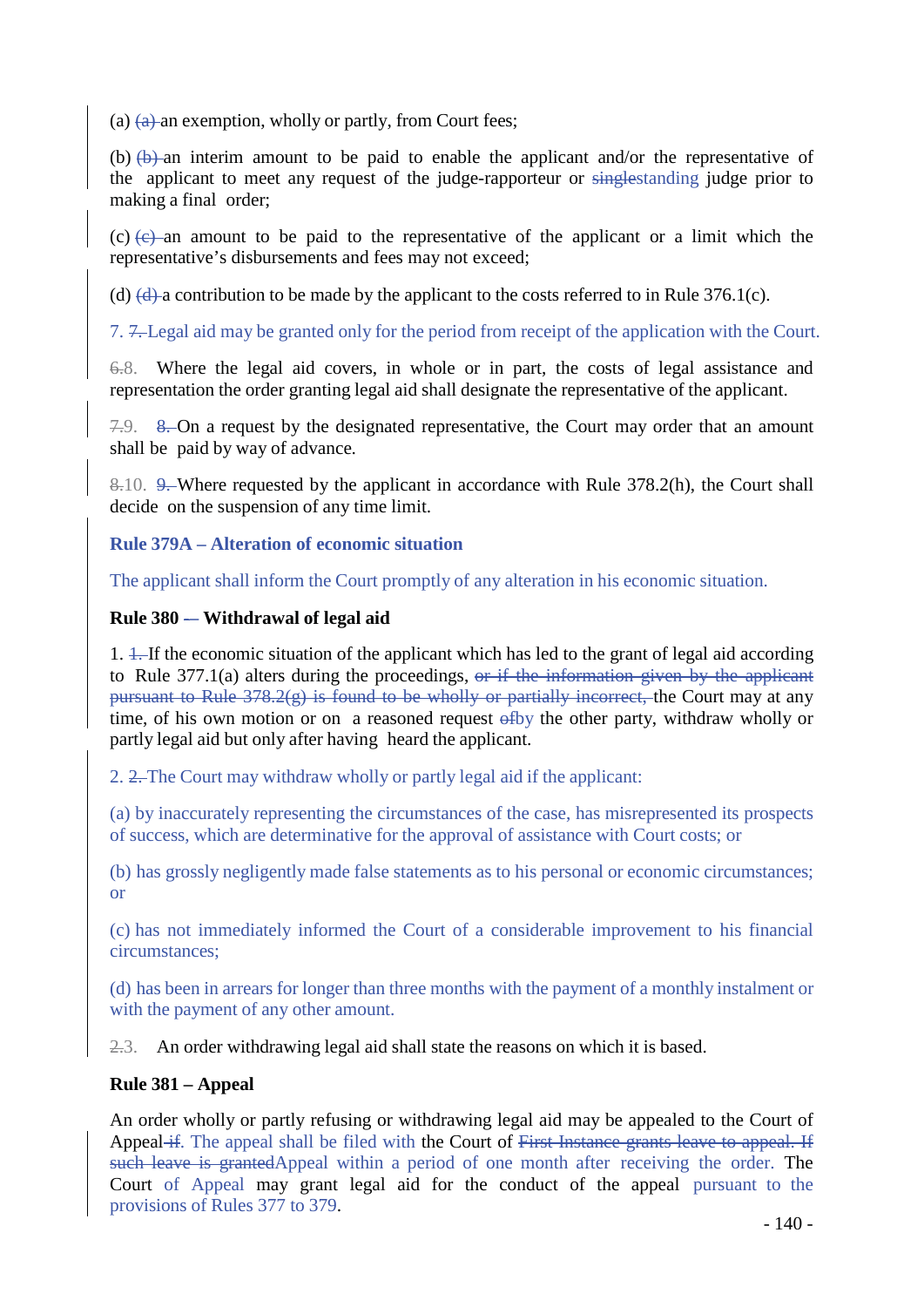# **Rule 382 – Recovery**

1. 1. Where the Court has ordered another party to pay the costs of the applicant for legal aid, that other party shall be required to refund to the Court any sums advanced by way of legal aid. In the event of a shortfall between the costs so ordered and the sums advanced by way of legal aid the applicant may be required to meet such shortfall from any damages or compensation awarded by the Court or from any sum received by way of settlement.

2. 2. In the event of withdrawal of legal aid under Rule 380, the applicant may be required to refund to the Court any sums advanced by way of legal aid.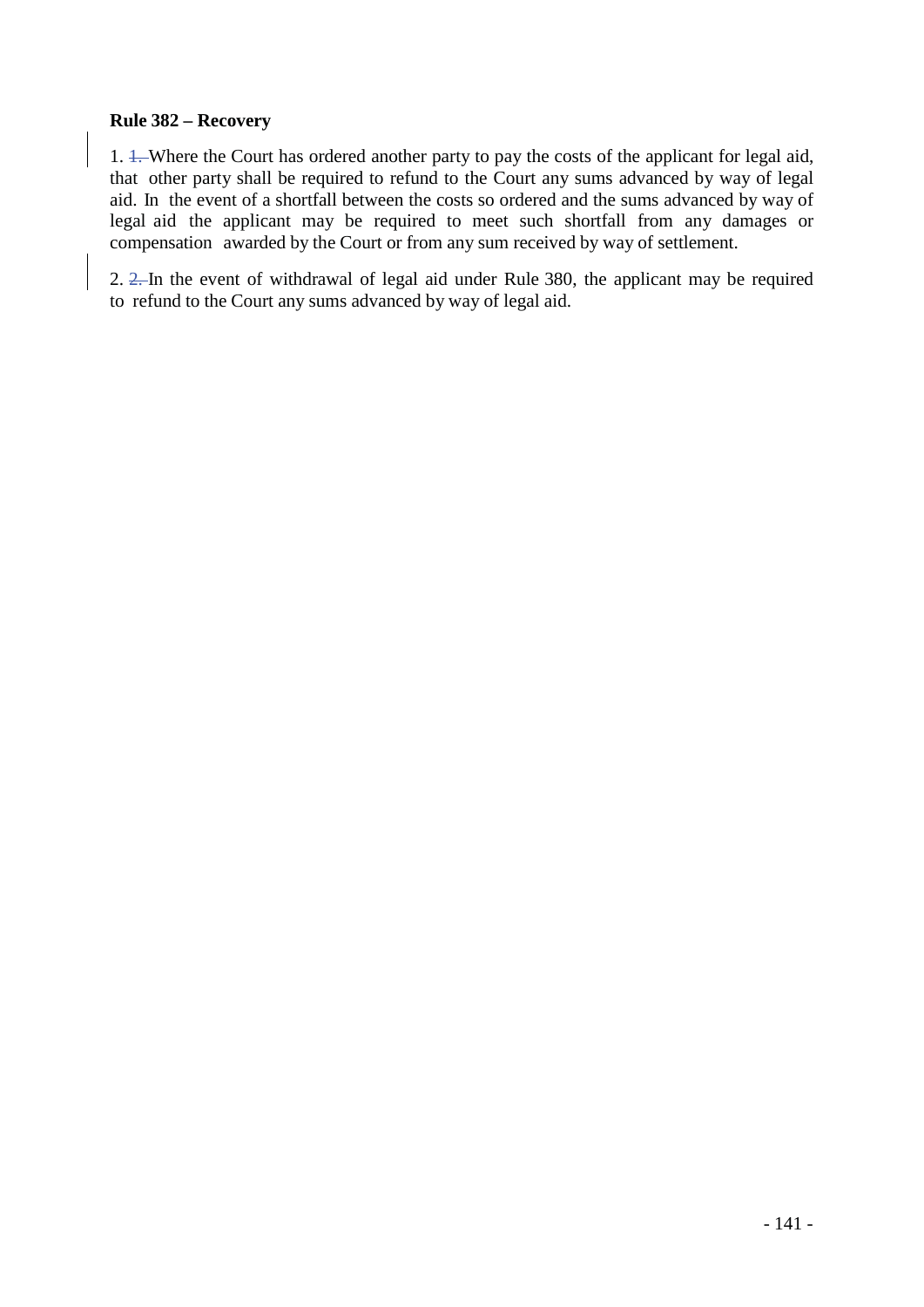**Annex I [see Rule 271.1]**

…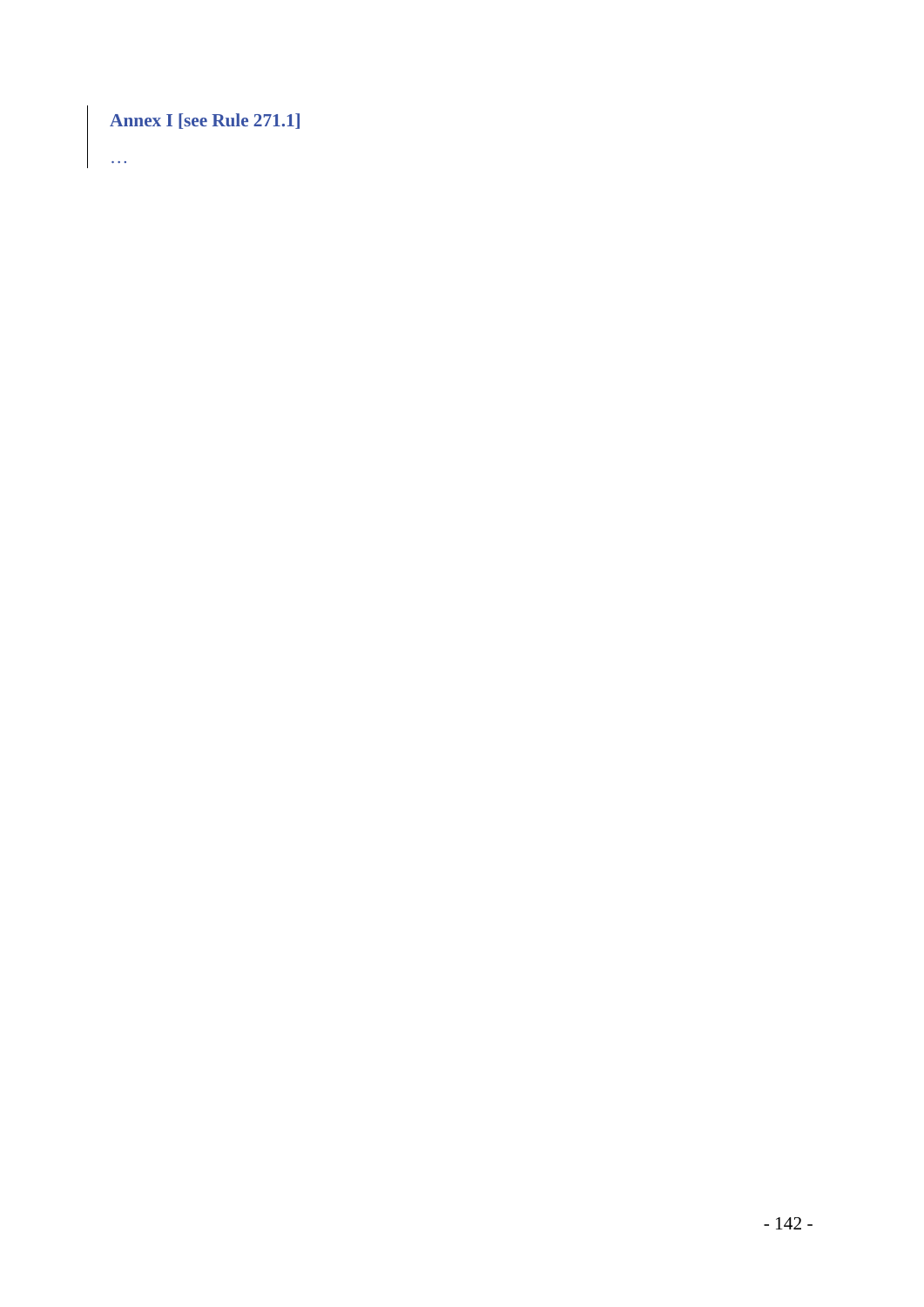